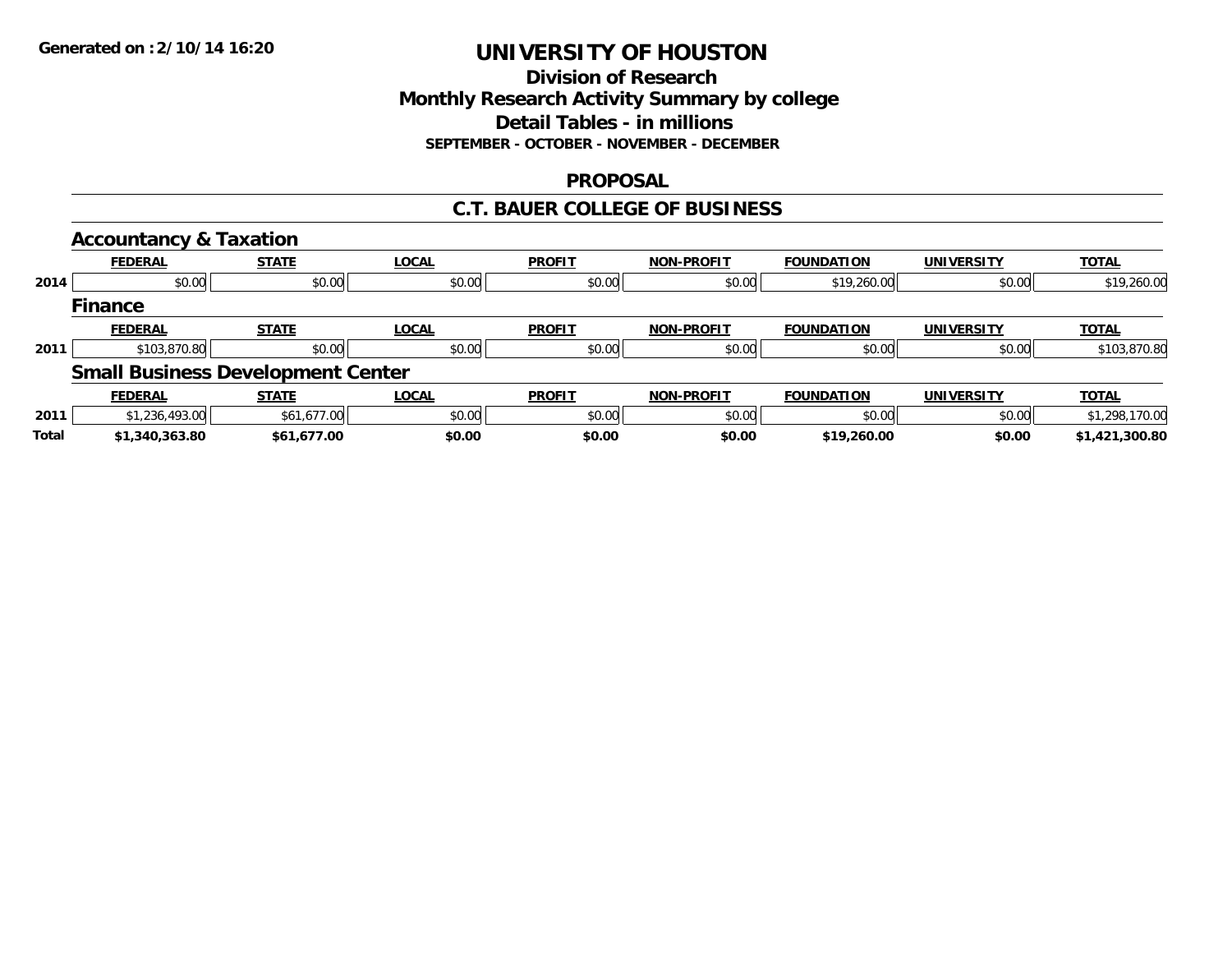### **Division of Research Monthly Research Activity Summary by college Detail Tables - in millions SEPTEMBER - OCTOBER - NOVEMBER - DECEMBER**

#### **PROPOSAL**

#### **COLLEGE OF ARCHITECTURE**

|       | Architecture   |              |              |               |                   |                   |                   |                |  |  |  |
|-------|----------------|--------------|--------------|---------------|-------------------|-------------------|-------------------|----------------|--|--|--|
|       | <b>FEDERAL</b> | <b>STATE</b> | <b>LOCAL</b> | <b>PROFIT</b> | <b>NON-PROFIT</b> | <b>FOUNDATION</b> | <b>UNIVERSITY</b> | <b>TOTAL</b>   |  |  |  |
| 2010  | \$100,000.00   | \$0.00       | \$0.00       | \$0.00        | \$0.00            | \$0.00            | \$0.00            | \$100,000.00   |  |  |  |
| 2011  | \$1,317,096.30 | \$0.00       | \$0.00       | \$0.00        | \$0.00            | \$0.00            | \$0.00            | \$1,317,096.30 |  |  |  |
| 2012  | \$131,768.95   | \$0.00       | \$0.00       | \$0.00        | \$0.00            | \$0.00            | \$0.00            | \$131,768.95   |  |  |  |
| 2013  | \$89,843.25    | \$0.00       | \$0.00       | \$0.00        | \$0.00            | \$0.00            | \$0.00            | \$89,843.25    |  |  |  |
| 2014  | \$0.00         | \$0.00       | \$0.00       | \$0.00        | \$19,925.20       | \$0.00            | \$0.00            | \$19,925.20    |  |  |  |
| Total | \$1,638,708.50 | \$0.00       | \$0.00       | \$0.00        | \$19,925.20       | \$0.00            | \$0.00            | \$1,658,633.70 |  |  |  |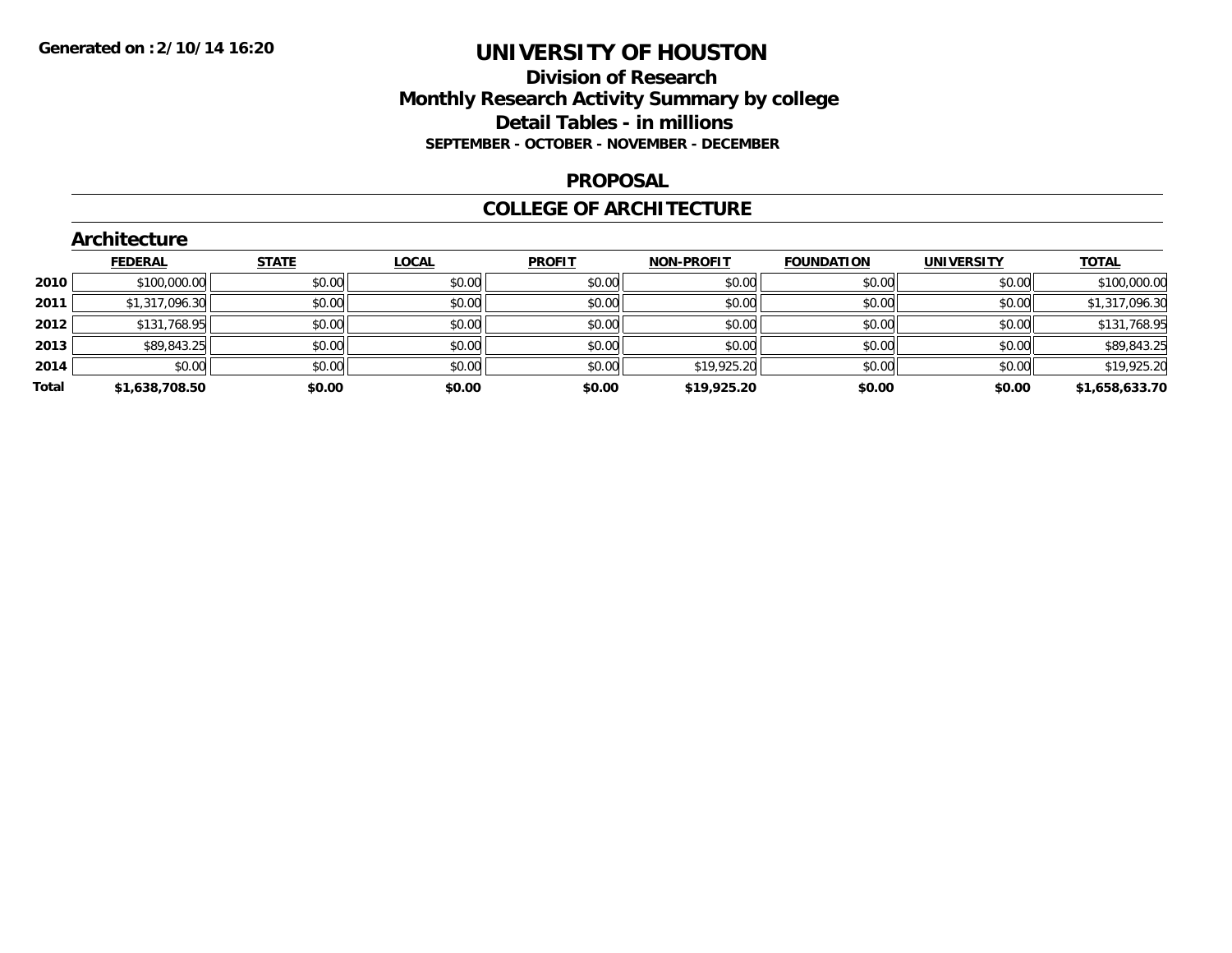# **Division of ResearchMonthly Research Activity Summary by college Detail Tables - in millionsSEPTEMBER - OCTOBER - NOVEMBER - DECEMBER**

#### **PROPOSAL**

# **COLLEGE OF EDUCATION**

# **Consistency Mgmt and Coop Disc**

|      | <b>FEDERAL</b>                    | <b>STATE</b> | <u>LOCAL</u> | <b>PROFIT</b> | <b>NON-PROFIT</b> | <b>FOUNDATION</b> | <b>UNIVERSITY</b> | <b>TOTAL</b>   |
|------|-----------------------------------|--------------|--------------|---------------|-------------------|-------------------|-------------------|----------------|
| 2010 | \$65,632.50                       | \$0.00       | \$37,786.00  | \$0.00        | \$115,778.00      | \$0.00            | \$0.00            | \$219,196.50   |
| 2011 | \$0.00                            | \$0.00       | \$295,410.00 | \$0.00        | \$132,601.00      | \$0.00            | \$0.00            | \$428,011.00   |
| 2012 | \$2,111,909.20                    | \$0.00       | \$30,000.00  | \$0.00        | \$84,725.00       | \$0.00            | \$0.00            | \$2,226,634.20 |
| 2013 | \$2,480,018.64                    | \$0.00       | \$0.00       | \$0.00        | \$0.00            | \$0.00            | \$0.00            | \$2,480,018.64 |
| 2014 | \$2,482,766.34                    | \$0.00       | \$235,590.00 | \$0.00        | \$0.00            | \$0.00            | \$0.00            | \$2,718,356.34 |
|      | <b>Curriculum and Instruction</b> |              |              |               |                   |                   |                   |                |

# **Curriculum and Instruction**

|      | <b>FEDERAL</b> | <u>STATE</u>   | <u>LOCAL</u> | <u>PROFIT</u> | <b>NON-PROFIT</b> | <b>FOUNDATION</b> | UNIVERSITY   | <u>TOTAL</u>   |
|------|----------------|----------------|--------------|---------------|-------------------|-------------------|--------------|----------------|
| 2010 | \$0.00         | \$322,538.00   | \$0.00       | \$0.00        | \$0.00            | \$39,952.00       | \$0.00       | \$362,490.00   |
| 2011 | \$1,072,322.00 | \$1,192,734.00 | \$0.00       | \$0.00        | \$75,000.00       | \$0.00            | \$0.00       | \$2,340,056.00 |
| 2012 | \$757,011.60   | \$499,993.00   | \$120,000.00 | \$0.00        | \$0.00            | \$0.00            | \$878,654.00 | \$2,255,658.60 |
| 2013 | \$655,486.00   | \$0.00         | \$0.00       | \$0.00        | \$0.00            | \$0.00            | \$131,964.50 | \$787,450.50   |
| 2014 | \$0.00         | \$1,049,832.00 | \$21,958.00  | \$0.00        | \$480,000.00      | \$0.00            | \$240,978,00 | \$1,792,768.00 |

# **Educational Leadership & Cultural Studies**

|      | FEDERAL                | <b>STATE</b>          | <u>LOCAL</u>  | <b>PROFIT</b>                         | <b>NON-PROFIT</b> | <b>FOUNDATION</b> | <b>UNIVERSITY</b> | <b>TOTAL</b>   |
|------|------------------------|-----------------------|---------------|---------------------------------------|-------------------|-------------------|-------------------|----------------|
| 2010 | \$0.00                 | \$0.00                | \$0.00        | \$0.00                                | \$0.00            | \$169,377,00      | \$0.00            | \$169,377.00   |
|      | Educational Psychology |                       |               |                                       |                   |                   |                   |                |
|      | <b>FEDERAL</b>         | <b>STATE</b>          | <b>LOCAL</b>  | <b>PROFIT</b>                         | <b>NON-PROFIT</b> | <b>FOUNDATION</b> | <b>UNIVERSITY</b> | <b>TOTAL</b>   |
|      | A1 101 101 00          | $A A A A A A A A A A$ | $\sim$ $\sim$ | $\begin{array}{c} \hline \end{array}$ | $\sim$ $\sim$     | $\sim$ $\sim$     | $\frac{1}{2}$     | $+7004$ $+140$ |

| 2010 | \$6,431,134.05 | \$1,214,988.90 | \$0.00 | \$43,282.00 | \$0.00     | \$0.00       | \$201,757.00   | \$7,891,161.95 |
|------|----------------|----------------|--------|-------------|------------|--------------|----------------|----------------|
| 2011 | \$4,226,415,00 | \$485,699,60   | \$0.00 | \$0.00      | \$0.00     | \$475,310.65 | \$0.00         | \$5,187,425.25 |
| 2012 | \$4.389.111.26 | \$1.544.564.00 | \$0.00 | \$0.00      | \$0.00     | \$87,667.00  | \$1,505,884,70 | \$7,527,226.96 |
| 2013 | \$2,753,962.00 | \$71,610.00    | \$0.00 | \$0.00      | \$0.00     | \$300,318,00 | \$459,945.50   | \$3,585,835.50 |
| 2014 | \$4,622,215.00 | \$164,072.00   | \$0.00 | \$0.00      | \$5,000.00 | \$0.00       | \$219,165.00   | \$5,010,452.00 |

# **Institute for Urban Education**

|      | <b>FEDERAL</b> | $- - - - -$    | $\sim$<br>UCAL            | <b>PROFIT</b>                       | <b>M-PROF!T</b><br>חחו | <b>FOUNDATION</b> |                | <b>TOT</b>               |
|------|----------------|----------------|---------------------------|-------------------------------------|------------------------|-------------------|----------------|--------------------------|
| 2011 | \$460,000.00   | 0.00<br>וטט.טי | $\sim$<br>$\sim$<br>vv.vv | $\theta$ $\theta$ $\theta$<br>JU.UU | 40.00                  | 0000<br>JU.UU     | 0000<br>PO.OO  | 00000<br>$\cdots$ uuu.uu |
| 2013 | 0000<br>DU.UU  | 0000<br>DU.UU  | ሶስ ሰሰ<br>งบ.บบ            | 0000<br>DU.UU                       | JU.UU                  | 0000<br>JU.UU     | 0000<br>\$U.UU | ቀስ ሰሰ<br>DU.UU           |

#### **UH Charter School**

|      | FEDERAL | <b>CTATE</b>    | LOCAL         | <b>PROFIT</b> | <b>DDAFIT</b><br>. | <b>FOUNDATION</b> | UNIVERSITY | <b>TOTAL</b> |
|------|---------|-----------------|---------------|---------------|--------------------|-------------------|------------|--------------|
| 2012 | \$0.00  | 15000<br>UU.UCI | 0000<br>JU.UU | \$0.00        | ደስ ሰሰ<br>JU.UU     | \$0.00            | \$0.00     | \$7.150.00   |
| 2013 | \$0.00  | 489.55          | 0000<br>JU.UU | \$0.00        | en uu<br>JU.UU     | \$0.00            | \$0.00     | ا35.1989.5   |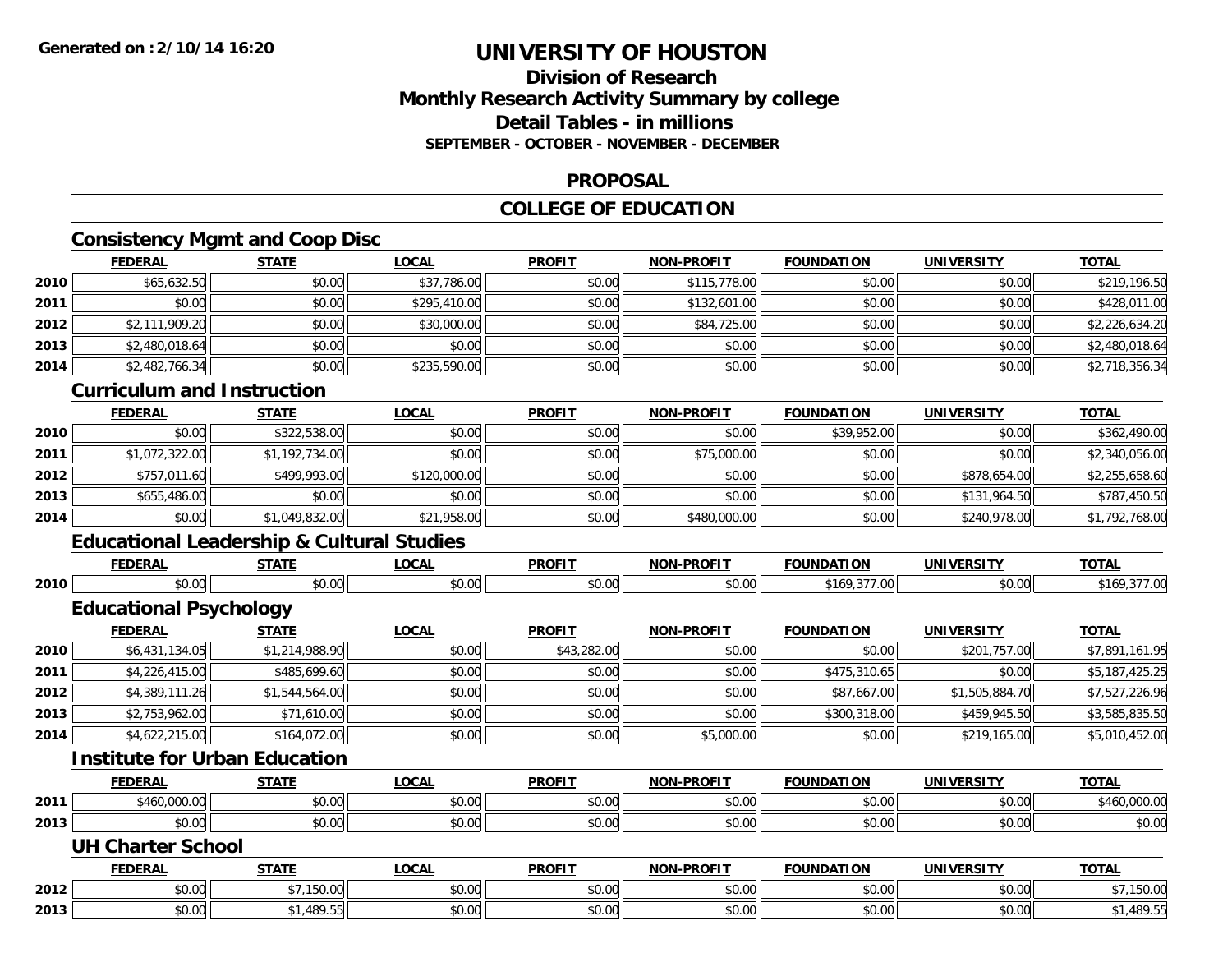### **Division of Research Monthly Research Activity Summary by college Detail Tables - in millions SEPTEMBER - OCTOBER - NOVEMBER - DECEMBER**

#### **PROPOSAL**

#### **COLLEGE OF EDUCATION**

#### **UH Charter School**

|              | <b>FEDERAL</b>      | <b>STATE</b>   | <b>LOCAL</b> | <b>PROFIT</b>  | <b>NON-PROFIT</b> | <b>FOUNDATION</b> | <b>UNIVERSITY</b> | <b>TOTAL</b>    |
|--------------|---------------------|----------------|--------------|----------------|-------------------|-------------------|-------------------|-----------------|
| 2014         | \$187.811<br>$\sim$ | \$0.00         | \$0.00       | 40.00<br>JU.UU | \$0.00            | 0000<br>งบ.บบ     | \$0.00            | ة ا ر           |
| <b>Total</b> | \$32,695,794.59     | \$6.554.671.05 | \$740,744.00 | \$43,282.00    | \$893,104.00      | \$1.072.624.65    | \$3.638.348.70    | \$45,638,568.99 |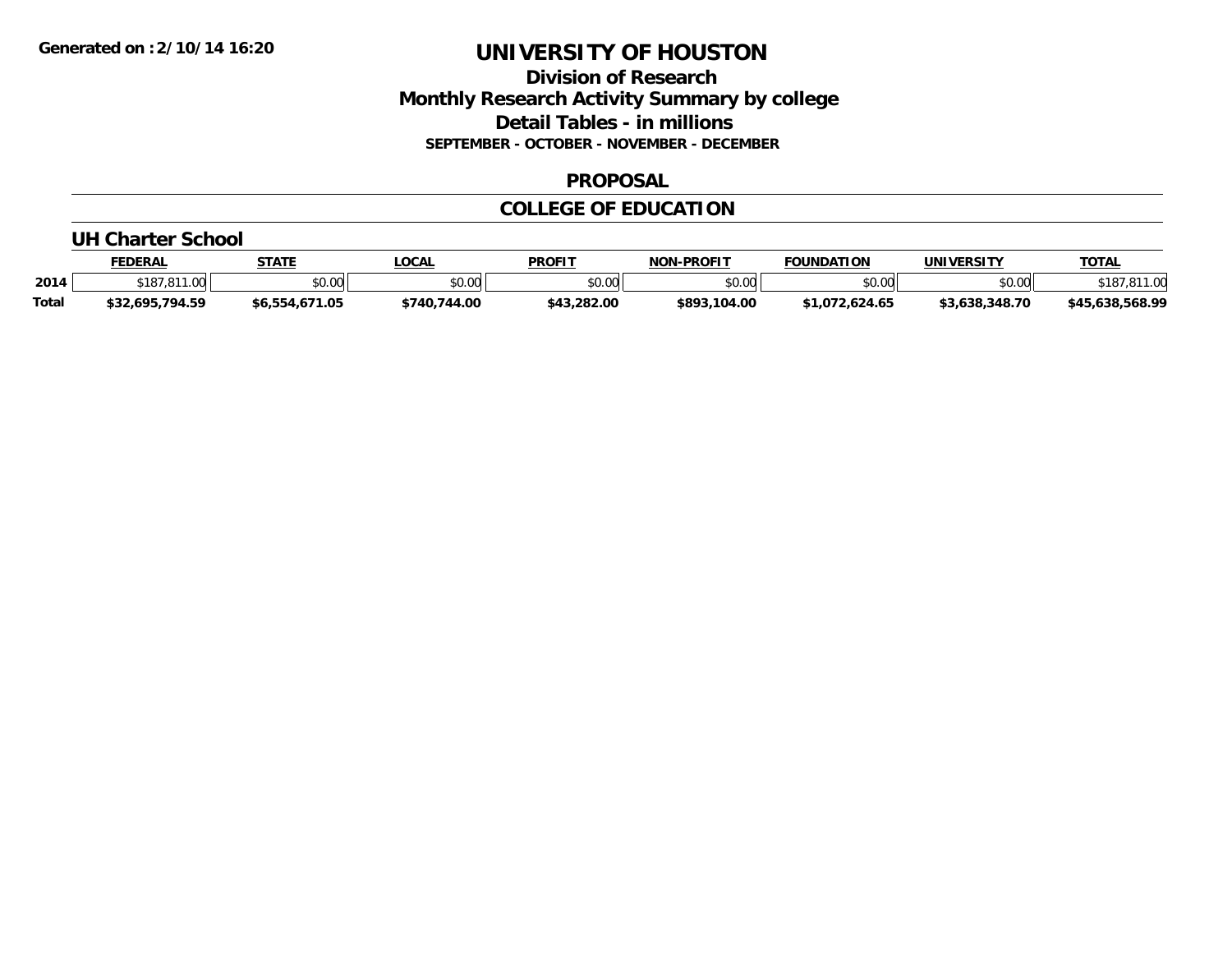### **Division of Research Monthly Research Activity Summary by college Detail Tables - in millions SEPTEMBER - OCTOBER - NOVEMBER - DECEMBER**

#### **PROPOSAL**

#### **COLLEGE OF LIBERAL ARTS AND SOCIAL SCIENCES**

|      | <b>African-American Studies</b>                   |              |              |               |                   |                   |                   |                |
|------|---------------------------------------------------|--------------|--------------|---------------|-------------------|-------------------|-------------------|----------------|
|      | <b>FEDERAL</b>                                    | <b>STATE</b> | <b>LOCAL</b> | <b>PROFIT</b> | <b>NON-PROFIT</b> | <b>FOUNDATION</b> | <b>UNIVERSITY</b> | <b>TOTAL</b>   |
| 2014 | \$0.00                                            | \$0.00       | \$0.00       | \$0.00        | \$1,500.00        | \$0.00            | \$0.00            | \$1,500.00     |
|      | Art                                               |              |              |               |                   |                   |                   |                |
|      | <b>FEDERAL</b>                                    | <b>STATE</b> | <b>LOCAL</b> | <b>PROFIT</b> | <b>NON-PROFIT</b> | <b>FOUNDATION</b> | <b>UNIVERSITY</b> | <b>TOTAL</b>   |
| 2012 | \$199,887.00                                      | \$0.00       | \$0.00       | \$0.00        | \$0.00            | \$0.00            | \$0.00            | \$199,887.00   |
|      | <b>Arte Publico Press</b>                         |              |              |               |                   |                   |                   |                |
|      | <b>FEDERAL</b>                                    | <b>STATE</b> | <b>LOCAL</b> | <b>PROFIT</b> | <b>NON-PROFIT</b> | <b>FOUNDATION</b> | <b>UNIVERSITY</b> | <b>TOTAL</b>   |
| 2011 | \$0.00                                            | \$0.00       | \$0.00       | \$0.00        | \$0.00            | \$120,000.00      | \$0.00            | \$120,000.00   |
| 2012 | \$198,497.00                                      | \$0.00       | \$0.00       | \$0.00        | \$0.00            | \$0.00            | \$0.00            | \$198,497.00   |
| 2013 | \$0.00                                            | \$0.00       | \$0.00       | \$0.00        | \$30,000.00       | \$150,000.00      | \$0.00            | \$180,000.00   |
| 2014 | \$0.00                                            | \$0.00       | \$0.00       | \$0.00        | \$0.00            | \$150,000.00      | \$0.00            | \$150,000.00   |
|      | <b>Blaffer Gallery</b>                            |              |              |               |                   |                   |                   |                |
|      | <b>FEDERAL</b>                                    | <b>STATE</b> | <b>LOCAL</b> | <b>PROFIT</b> | <b>NON-PROFIT</b> | <b>FOUNDATION</b> | <b>UNIVERSITY</b> | <b>TOTAL</b>   |
| 2010 | \$10,000.00                                       | \$0.00       | \$0.00       | \$0.00        | \$0.00            | \$0.00            | \$0.00            | \$10,000.00    |
| 2013 | \$0.00                                            | \$0.00       | \$0.00       | \$0.00        | \$1,500.00        | \$0.00            | \$0.00            | \$1,500.00     |
|      | <b>Communication Disorders</b>                    |              |              |               |                   |                   |                   |                |
|      | <b>FEDERAL</b>                                    | <b>STATE</b> | <b>LOCAL</b> | <b>PROFIT</b> | <b>NON-PROFIT</b> | <b>FOUNDATION</b> | <b>UNIVERSITY</b> | <b>TOTAL</b>   |
| 2010 | \$797,623.00                                      | \$0.00       | \$0.00       | \$0.00        | \$227,284.00      | \$0.00            | \$0.00            | \$1,024,907.00 |
| 2012 | \$447,207.00                                      | \$11,723.40  | \$0.00       | \$0.00        | \$0.00            | \$22,770.00       | \$0.00            | \$481,700.40   |
| 2013 | \$535,125.00                                      | \$5,940.00   | \$0.00       | \$0.00        | \$0.00            | \$0.00            | \$178,718.00      | \$719,783.00   |
| 2014 | \$0.00                                            | \$0.00       | \$0.00       | \$0.00        | \$0.00            | \$31,673.60       | \$0.00            | \$31,673.60    |
|      | <b>Cynthia Woods Mitchell Center for the Arts</b> |              |              |               |                   |                   |                   |                |
|      | <b>FEDERAL</b>                                    | <b>STATE</b> | <b>LOCAL</b> | <b>PROFIT</b> | <b>NON-PROFIT</b> | <b>FOUNDATION</b> | <b>UNIVERSITY</b> | <b>TOTAL</b>   |
| 2014 | \$0.00                                            | \$0.00       | \$0.00       | \$200,000.00  | \$0.00            | \$1,400.00        | \$0.00            | \$201,400.00   |
|      | Dean, Liberal Arts and Social Sciences            |              |              |               |                   |                   |                   |                |
|      | <b>FEDERAL</b>                                    | <b>STATE</b> | <b>LOCAL</b> | <b>PROFIT</b> | <b>NON-PROFIT</b> | <b>FOUNDATION</b> | <b>UNIVERSITY</b> | <b>TOTAL</b>   |
| 2011 | \$0.00                                            | \$0.00       | \$0.00       | \$0.00        | \$0.00            | \$0.00            | \$0.00            | \$0.00         |
| 2014 | \$0.00                                            | \$0.00       | \$0.00       | \$0.00        | \$55,000.00       | \$0.00            | \$0.00            | \$55,000.00    |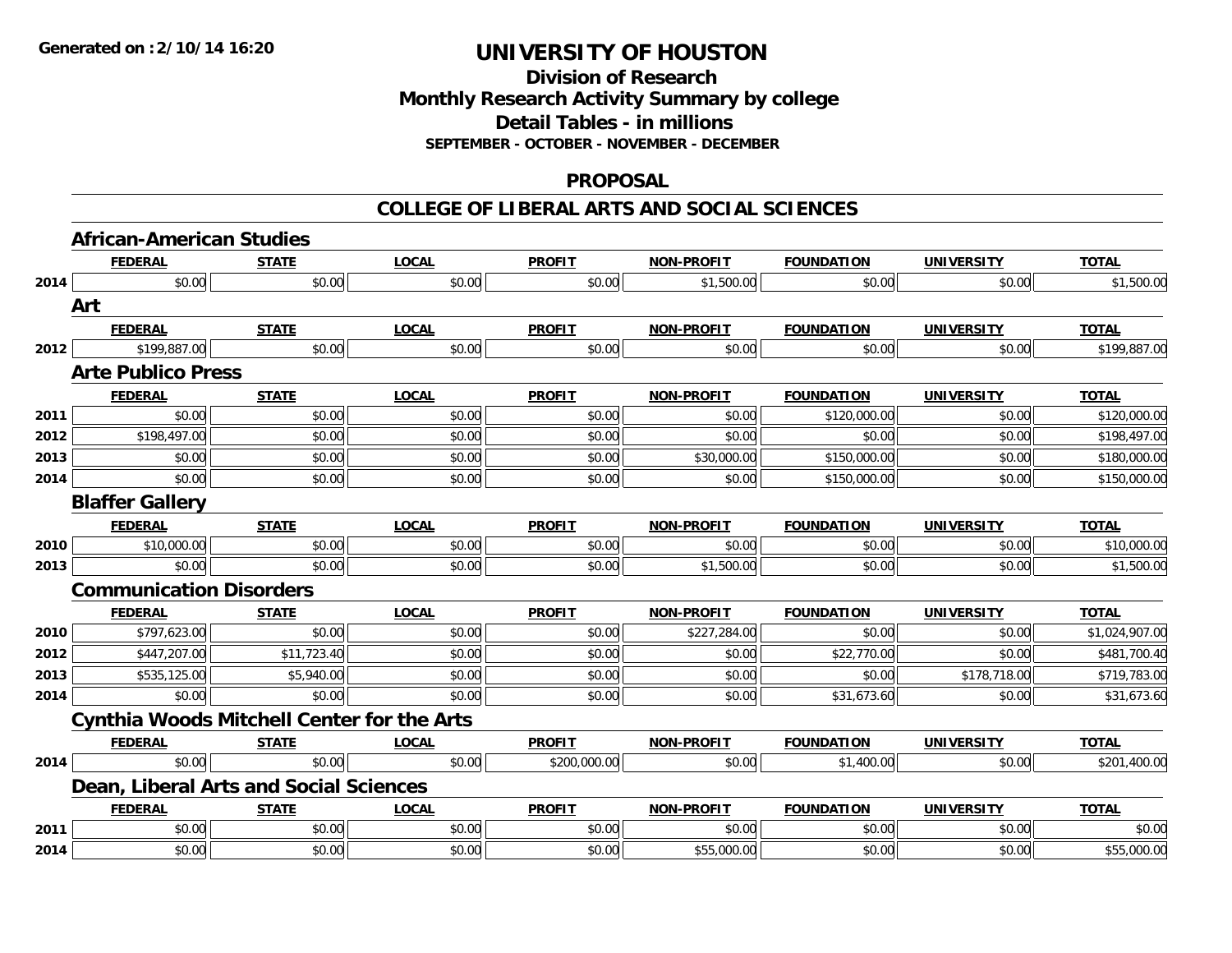### **Division of Research Monthly Research Activity Summary by college Detail Tables - in millions SEPTEMBER - OCTOBER - NOVEMBER - DECEMBER**

#### **PROPOSAL**

#### **COLLEGE OF LIBERAL ARTS AND SOCIAL SCIENCES**

|      | <b>Economics</b>        |                                       |              |               |                   |                   |                   |                 |
|------|-------------------------|---------------------------------------|--------------|---------------|-------------------|-------------------|-------------------|-----------------|
|      | <b>FEDERAL</b>          | <b>STATE</b>                          | <b>LOCAL</b> | <b>PROFIT</b> | <b>NON-PROFIT</b> | <b>FOUNDATION</b> | <b>UNIVERSITY</b> | <b>TOTAL</b>    |
| 2010 | \$0.00                  | \$0.00                                | \$0.00       | \$0.00        | \$0.00            | \$0.00            | \$227,082.00      | \$227,082.00    |
| 2011 | \$0.00                  | \$0.00                                | \$0.00       | \$0.00        | \$0.00            | \$234,719.00      | \$0.00            | \$234,719.00    |
| 2012 | \$882,933.40            | \$0.00                                | \$0.00       | \$0.00        | \$198,396.00      | \$120,000.00      | \$0.00            | \$1,201,329.40  |
| 2013 | \$133,160.00            | \$0.00                                | \$0.00       | \$0.00        | \$0.00            | \$34,967.00       | \$0.00            | \$168,127.00    |
| 2014 | \$0.00                  | \$0.00                                | \$0.00       | \$0.00        | \$0.00            | \$28,449.00       | \$90,353.00       | \$118,802.00    |
|      | English                 |                                       |              |               |                   |                   |                   |                 |
|      | <b>FEDERAL</b>          | <b>STATE</b>                          | <b>LOCAL</b> | <b>PROFIT</b> | <b>NON-PROFIT</b> | <b>FOUNDATION</b> | <b>UNIVERSITY</b> | <b>TOTAL</b>    |
| 2010 | \$190,000.00            | \$0.00                                | \$0.00       | \$0.00        | \$1,000.00        | \$0.00            | \$0.00            | \$191,000.00    |
| 2011 | \$0.00                  | \$0.00                                | \$0.00       | \$0.00        | \$1,500.00        | \$0.00            | \$0.00            | \$1,500.00      |
| 2012 | \$932,888.40            | \$0.00                                | \$0.00       | \$0.00        | \$0.00            | \$0.00            | \$0.00            | \$932,888.40    |
|      |                         | <b>Health and Human Performance</b>   |              |               |                   |                   |                   |                 |
|      | <b>FEDERAL</b>          | <b>STATE</b>                          | <b>LOCAL</b> | <b>PROFIT</b> | <b>NON-PROFIT</b> | <b>FOUNDATION</b> | <b>UNIVERSITY</b> | <b>TOTAL</b>    |
| 2010 | \$7,899,308.00          | \$1,338,353.75                        | \$0.00       | \$774,222.00  | \$80,000.00       | \$249,999.00      | \$0.00            | \$10,341,882.75 |
| 2011 | \$6,441,428.15          | \$0.00                                | \$0.00       | \$71,901.00   | \$0.00            | \$162,069.30      | \$0.00            | \$6,675,398.45  |
| 2012 | \$4,759,852.05          | \$302,818.00                          | \$0.00       | \$619,217.00  | \$141,879.20      | \$0.00            | \$0.00            | \$5,823,766.25  |
| 2013 | \$4,578,696.52          | \$0.00                                | \$0.00       | \$0.00        | \$100,000.00      | \$19,976.00       | \$75,000.00       | \$4,773,672.52  |
| 2014 | \$2,935,129.30          | \$0.00                                | \$0.00       | \$0.00        | \$40,000.00       | \$0.00            | \$0.00            | \$2,975,129.30  |
|      | <b>Hispanic Studies</b> |                                       |              |               |                   |                   |                   |                 |
|      | <b>FEDERAL</b>          | <b>STATE</b>                          | <b>LOCAL</b> | <b>PROFIT</b> | <b>NON-PROFIT</b> | <b>FOUNDATION</b> | <b>UNIVERSITY</b> | <b>TOTAL</b>    |
| 2012 | \$0.00                  | \$0.00                                | \$0.00       | \$0.00        | \$0.00            | \$0.00            | \$0.00            | \$0.00          |
| 2013 | \$0.00                  | \$0.00                                | \$0.00       | \$0.00        | \$0.00            | \$0.00            | \$11,992.50       | \$11,992.50     |
|      | <b>History</b>          |                                       |              |               |                   |                   |                   |                 |
|      | <b>FEDERAL</b>          | <b>STATE</b>                          | <b>LOCAL</b> | <b>PROFIT</b> | <b>NON-PROFIT</b> | <b>FOUNDATION</b> | <b>UNIVERSITY</b> | <b>TOTAL</b>    |
| 2010 | \$569,406.00            | \$0.00                                | \$0.00       | \$0.00        | \$0.00            | \$0.00            | \$0.00            | \$569,406.00    |
| 2011 | \$0.00                  | \$0.00                                | \$0.00       | \$0.00        | \$14,000.00       | \$0.00            | \$0.00            | \$14,000.00     |
| 2012 | \$24,193.00             | \$0.00                                | \$0.00       | \$0.00        | \$0.00            | \$0.00            | \$0.00            | \$24,193.00     |
|      |                         | <b>Hobby Center for Public Policy</b> |              |               |                   |                   |                   |                 |
|      | <b>FEDERAL</b>          | <b>STATE</b>                          | <b>LOCAL</b> | <b>PROFIT</b> | <b>NON-PROFIT</b> | <b>FOUNDATION</b> | <b>UNIVERSITY</b> | <b>TOTAL</b>    |
| 2014 | \$0.00                  | \$0.00                                | \$0.00       | \$0.00        | \$0.00            | \$7,000.00        | \$0.00            | \$7,000.00      |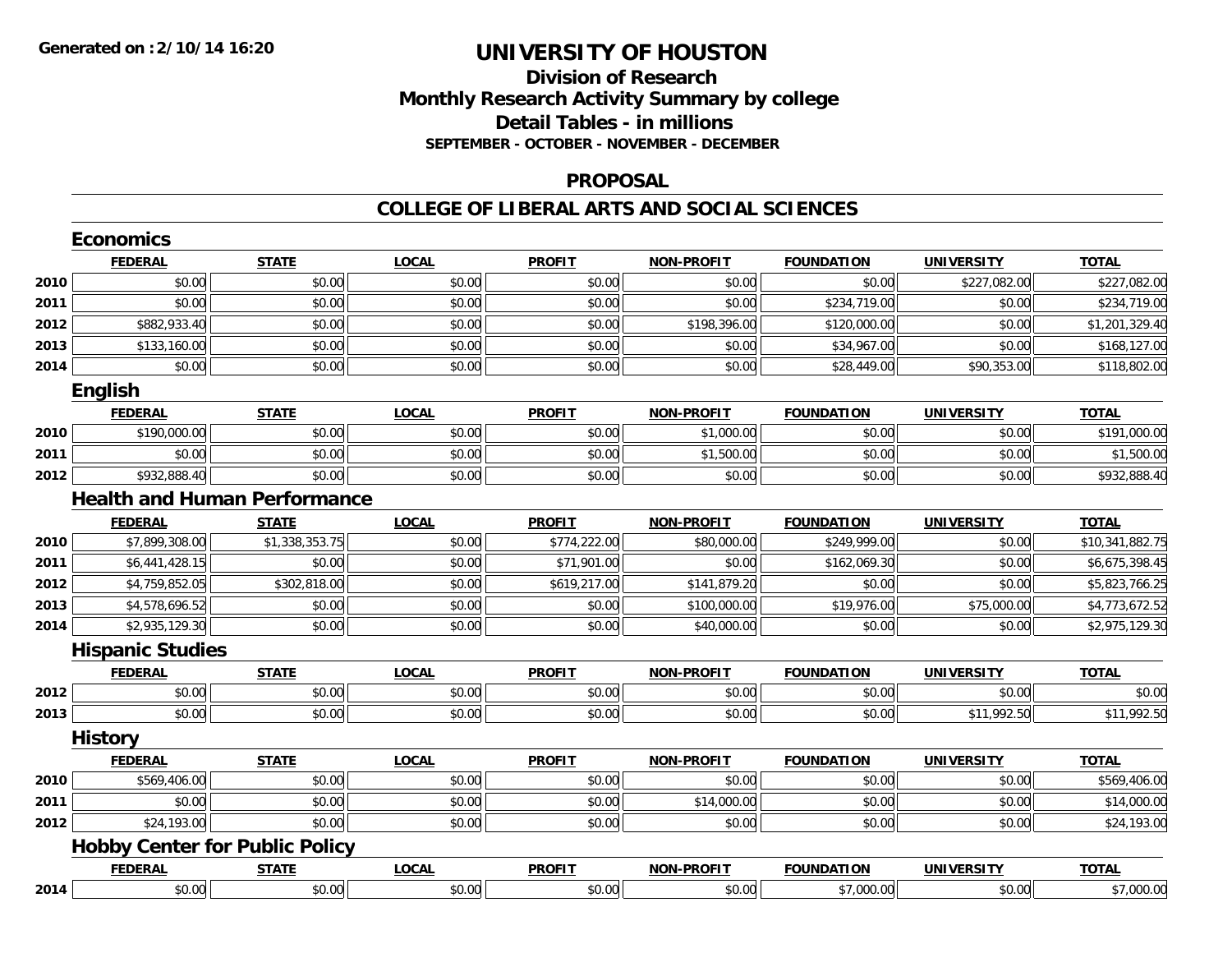# **Division of ResearchMonthly Research Activity Summary by college Detail Tables - in millions SEPTEMBER - OCTOBER - NOVEMBER - DECEMBER**

#### **PROPOSAL**

#### **COLLEGE OF LIBERAL ARTS AND SOCIAL SCIENCES**

# **Modern/Classical Languages**

|      | <b>FEDERAL</b>                 | <b>STATE</b>   | <b>LOCAL</b> | <b>PROFIT</b> | <b>NON-PROFIT</b> | <b>FOUNDATION</b> | UNIVERSITY        | <b>TOTAL</b>    |
|------|--------------------------------|----------------|--------------|---------------|-------------------|-------------------|-------------------|-----------------|
| 2010 | \$0.00                         | \$0.00         | \$0.00       | \$0.00        | \$7,000.00        | \$0.00            | \$0.00            | \$7,000.00      |
| 2011 | \$0.00                         | \$0.00         | \$0.00       | \$0.00        | \$0.00            | \$0.00            | \$0.00            | \$0.00          |
| 2012 | \$396,977.00                   | \$0.00         | \$0.00       | \$0.00        | \$0.00            | \$0.00            | \$0.00            | \$396,977.00    |
| 2013 | \$99,251.00                    | \$0.00         | \$0.00       | \$0.00        | \$0.00            | \$0.00            | \$0.00            | \$99,251.00     |
|      | Philosophy                     |                |              |               |                   |                   |                   |                 |
|      | <b>FEDERAL</b>                 | <b>STATE</b>   | <b>LOCAL</b> | <b>PROFIT</b> | <b>NON-PROFIT</b> | <b>FOUNDATION</b> | <b>UNIVERSITY</b> | <b>TOTAL</b>    |
| 2012 | \$23,229.00                    | \$0.00         | \$0.00       | \$0.00        | \$0.00            | \$0.00            | \$0.00            | \$23,229.00     |
| 2013 | \$24,897.00                    | \$0.00         | \$0.00       | \$0.00        | \$0.00            | \$0.00            | \$0.00            | \$24,897.00     |
|      | <b>Political Science</b>       |                |              |               |                   |                   |                   |                 |
|      | <b>FEDERAL</b>                 | <b>STATE</b>   | <b>LOCAL</b> | <b>PROFIT</b> | <b>NON-PROFIT</b> | <b>FOUNDATION</b> | <b>UNIVERSITY</b> | <b>TOTAL</b>    |
| 2010 | \$0.00                         | \$0.00         | \$0.00       | \$0.00        | \$0.00            | \$0.00            | \$0.00            | \$0.00          |
| 2012 | \$23,374.00                    | \$0.00         | \$0.00       | \$0.00        | \$0.00            | \$0.00            | \$0.00            | \$23,374.00     |
| 2014 | \$77,661.00                    | \$0.00         | \$0.00       | \$0.00        | \$0.00            | \$0.00            | \$0.00            | \$77,661.00     |
|      | <b>Psychology</b>              |                |              |               |                   |                   |                   |                 |
|      | <b>FEDERAL</b>                 | <b>STATE</b>   | LOCAL        | <b>PROFIT</b> | <b>NON-PROFIT</b> | <b>FOUNDATION</b> | <b>UNIVERSITY</b> | <b>TOTAL</b>    |
| 2010 | \$7,887,869.00                 | \$6,253,199.25 | \$0.00       | \$22,000.00   | \$23,000.00       | \$0.00            | \$1,528,471.00    | \$15,714,539.25 |
| 2011 | \$2,232,049.80                 | \$2,723,603.30 | \$331,088.80 | \$275,000.00  | \$0.00            | \$174,672.00      | \$11,915.00       | \$5,748,328.90  |
| 2012 | \$1,444,595.60                 | \$13,431.15    | \$0.00       | \$344,793.00  | \$0.00            | \$0.00            | \$510,130.00      | \$2,312,949.75  |
| 2013 | \$4,458,955.41                 | \$936,366.00   | \$0.00       | \$30,240.00   | \$128,520.00      | \$0.00            | \$1,131,320.50    | \$6,685,401.91  |
| 2014 | \$7,450,820.14                 | \$140,468.00   | \$0.00       | \$0.00        | \$368,067.60      | \$0.00            | \$2,588,485.00    | \$10,547,840.74 |
|      | <b>School of Communication</b> |                |              |               |                   |                   |                   |                 |
|      | <b>FEDERAL</b>                 | <b>STATE</b>   | <b>LOCAL</b> | <b>PROFIT</b> | NON-PROFIT        | <b>FOUNDATION</b> | <b>UNIVERSITY</b> | <b>TOTAL</b>    |
| 2011 | \$294,900.00                   | \$0.00         | \$0.00       | \$0.00        | \$0.00            | \$0.00            | \$0.00            | \$294,900.00    |
| 2012 | \$336,545.00                   | \$0.00         | \$0.00       | \$0.00        | \$0.00            | \$0.00            | \$0.00            | \$336,545.00    |
| 2013 | \$0.00                         | \$0.00         | \$0.00       | \$0.00        | \$9,800.00        | \$0.00            | \$76,763.00       | \$86,563.00     |
| 2014 | \$0.00                         | \$0.00         | \$0.00       | \$0.00        | \$0.00            | \$34,993.00       | \$9,591.00        | \$44,584.00     |
|      | <b>School of Music</b>         |                |              |               |                   |                   |                   |                 |
|      | <b>FEDERAL</b>                 | <b>STATE</b>   | <b>LOCAL</b> | <b>PROFIT</b> | NON-PROFIT        | <b>FOUNDATION</b> | <b>UNIVERSITY</b> | <b>TOTAL</b>    |
| 2011 | \$0.00                         | \$1,500.00     | \$0.00       | \$0.00        | \$0.00            | \$0.00            | \$0.00            | \$1,500.00      |
| 2014 | \$0.00                         | \$0.00         | \$0.00       | \$0.00        | \$0.00            | \$7,918.40        | \$0.00            | \$7,918.40      |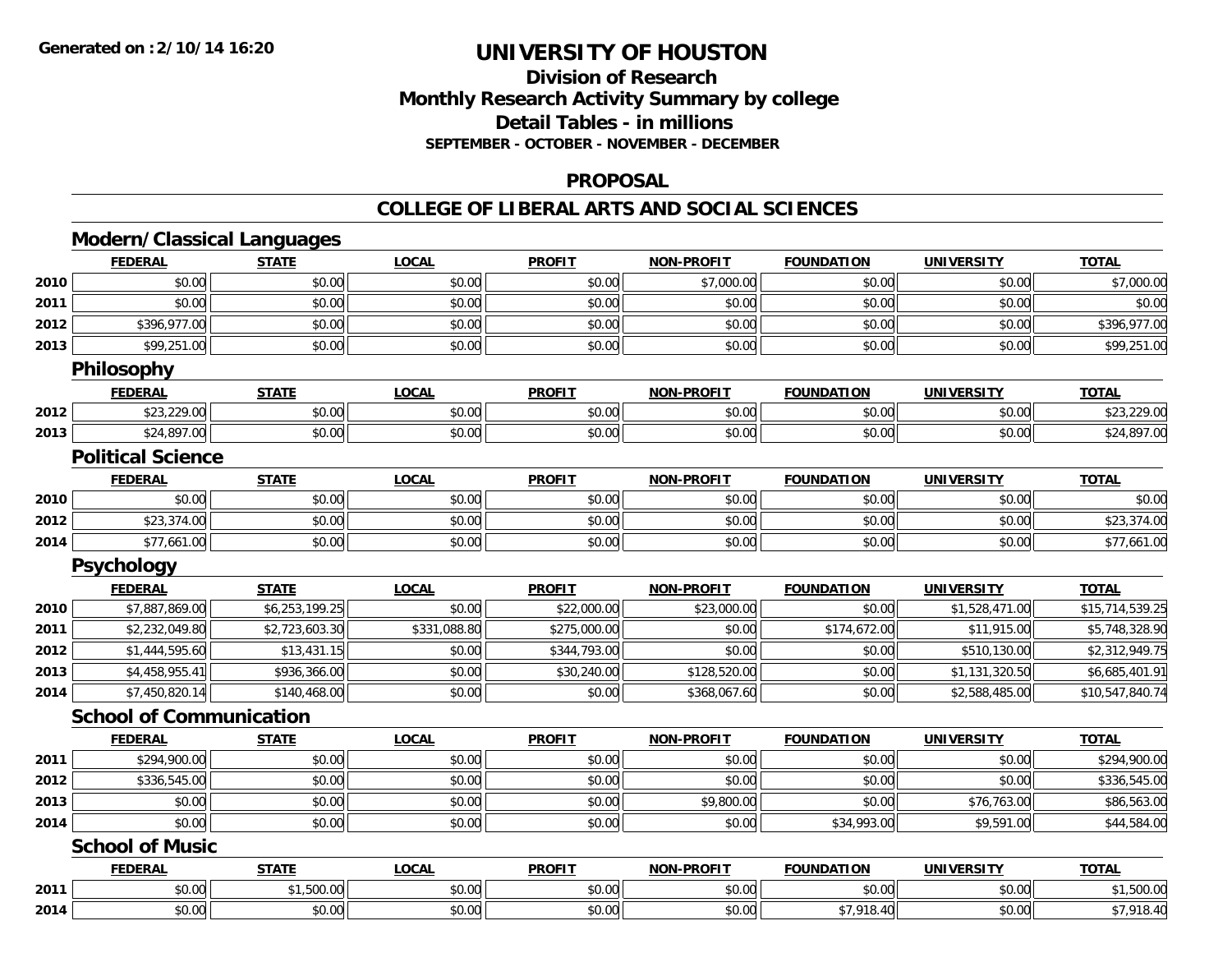# **Division of ResearchMonthly Research Activity Summary by college Detail Tables - in millions SEPTEMBER - OCTOBER - NOVEMBER - DECEMBER**

#### **PROPOSAL**

#### **COLLEGE OF LIBERAL ARTS AND SOCIAL SCIENCES**

|       | Sociology       |                 |              |                |                   |                   |                   |                 |
|-------|-----------------|-----------------|--------------|----------------|-------------------|-------------------|-------------------|-----------------|
|       | <b>FEDERAL</b>  | <b>STATE</b>    | <b>LOCAL</b> | <b>PROFIT</b>  | <b>NON-PROFIT</b> | <b>FOUNDATION</b> | <b>UNIVERSITY</b> | <b>TOTAL</b>    |
| 2010  | \$1,415,674.00  | \$0.00          | \$0.00       | \$0.00         | \$0.00            | \$0.00            | \$0.00            | \$1,415,674.00  |
| 2011  | \$796,309.80    | \$0.00          | \$0.00       | \$0.00         | \$0.00            | \$0.00            | \$0.00            | \$796,309.80    |
| 2012  | \$0.00          | \$0.00          | \$0.00       | \$0.00         | \$0.00            | \$0.00            | \$508,467.30      | \$508,467.30    |
| 2013  | \$160,063.00    | \$0.00          | \$18,000.00  | \$0.00         | \$0.00            | \$0.00            | \$0.00            | \$178,063.00    |
|       | <b>Theatre</b>  |                 |              |                |                   |                   |                   |                 |
|       | <b>FEDERAL</b>  | <b>STATE</b>    | <b>LOCAL</b> | <b>PROFIT</b>  | <b>NON-PROFIT</b> | <b>FOUNDATION</b> | <b>UNIVERSITY</b> | <b>TOTAL</b>    |
| 2010  | \$50,000.00     | \$0.00          | \$0.00       | \$0.00         | \$0.00            | \$0.00            | \$0.00            | \$50,000.00     |
| 2013  | \$0.00          | \$0.00          | \$0.00       | \$0.00         | \$100,027.00      | \$0.00            | \$0.00            | \$100,027.00    |
| 2014  | \$187,811.00    | \$0.00          | \$0.00       | \$0.00         | \$0.00            | \$0.00            | \$0.00            | \$187,811.00    |
| Total | \$58,896,315.57 | \$11,727,402.85 | \$349,088.80 | \$2,337,373.00 | \$1,528,473.80    | \$1,550,606.30    | \$6,948,288.30    | \$83,337,548.62 |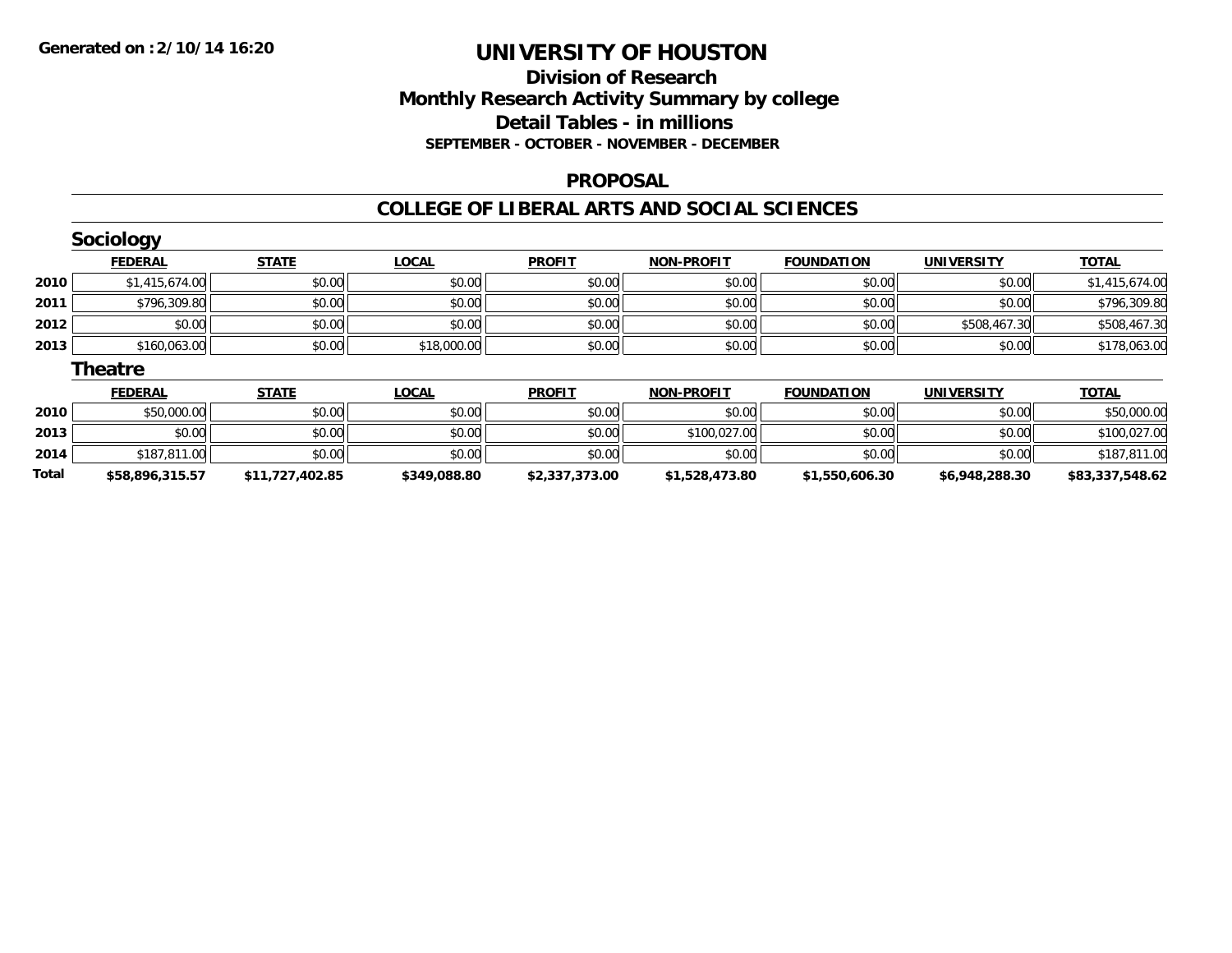# **Division of ResearchMonthly Research Activity Summary by college Detail Tables - in millionsSEPTEMBER - OCTOBER - NOVEMBER - DECEMBER**

#### **PROPOSAL**

# **COLLEGE OF NATURAL SCIENCES AND MATHEMATICS**

# **Biology/Biochemistry**

|        | <b>FEDERAL</b>  | <b>STATE</b>   | <b>LOCAL</b> | <b>PROFIT</b>  | <b>NON-PROFIT</b> | <b>FOUNDATION</b> | <b>UNIVERSITY</b> | <b>TOTAL</b>    |
|--------|-----------------|----------------|--------------|----------------|-------------------|-------------------|-------------------|-----------------|
| ا 2010 | \$9,481,426.35  | \$8,631,870.50 | \$0.00       | \$1,314,639.00 | \$1,056,672.00    | \$120,000.00      | \$2,352,268.00    | \$22,956,875.85 |
| 2011   | \$18,472,997.20 | \$0.00         | \$0.00       | \$336,596.57   | \$747,996.00      | \$100,000.00      | \$164,228.00      | \$19,821,817.77 |
| 2012   | \$11,537,579.12 | \$1,079,930.00 | \$0.00       | \$60,000.00    | \$169,998.80      | \$1,024,822.00    | \$1,001,592.58    | \$14,873,922.50 |
| 2013   | \$7,973,587.85  | \$0.00         | \$0.00       | \$77,325.00    | \$0.00            | \$43,994.60       | \$0.00            | \$8,094,907.45  |
| 2014   | \$5,621,040.50  | \$364,082.00   | \$0.00       | \$0.00         | \$796,173.26      | \$126,314.00      | \$0.00            | \$6,907,609.76  |

# **Center for Nuclear Receptors and Cell Signaling**

|      | <b>FEDERAL</b> | <b>STATE</b>   | <b>LOCAL</b> | <b>PROFIT</b> | <b>NON-PROFIT</b> | <b>FOUNDATION</b> | <b>UNIVERSITY</b> | <b>TOTAL</b>    |
|------|----------------|----------------|--------------|---------------|-------------------|-------------------|-------------------|-----------------|
| 2010 | \$3,530,126.00 | \$8,778,690.50 | \$0.00       | \$58,989.00   | \$190,000.00      | \$330,914.00      | \$0.00            | \$12,888,719.50 |
| 2011 | \$427,658.00   | \$7,420,923.00 | \$0.00       | \$240,000.00  | \$200,126.00      | \$450,000.00      | \$312,401.00      | \$9,051,108.00  |
| 2012 | \$2,367,740.00 | \$0.00         | \$0.00       | \$0.00        | \$403.096.00      | \$300,000.00      | \$0.00            | \$3,070,836.00  |
| 2013 | \$8,118,980.00 | \$0.00         | \$0.00       | \$60,000.00   | \$40,000.00       | \$0.00            | \$0.00            | \$8,218,980.00  |
| 2014 | \$8,945,371.00 | \$0.00         | \$0.00       | \$0.00        | \$1,839,612.00    | \$1,000,000.00    | \$0.00            | \$11,784,983.00 |

# **Chemistry**

|      | <b>FEDERAL</b>  | <b>STATE</b>   | <u>LOCAL</u> | <b>PROFIT</b> | <b>NON-PROFIT</b> | <b>FOUNDATION</b> | <b>UNIVERSITY</b> | <b>TOTAL</b>    |
|------|-----------------|----------------|--------------|---------------|-------------------|-------------------|-------------------|-----------------|
| 2010 | \$14,239,793.25 | \$7,527,767.00 | \$0.00       | \$0.00        | \$2,930,116.26    | \$322,156.99      | \$664,392.00      | \$25,684,225.50 |
| 2011 | \$10,121,521.95 | \$162,600.00   | \$0.00       | \$130,000.00  | \$100,000.00      | \$0.00            | \$0.00            | \$10,514,121.95 |
| 2012 | \$9,980,171.04  | \$2,914,220.00 | \$0.00       | \$80,000.00   | \$118,840.00      | \$0.00            | \$214,591.00      | \$13,307,822.04 |
| 2013 | \$10,274,892.64 | \$1,678,546.00 | \$0.00       | \$0.00        | \$0.00            | \$0.00            | \$0.00            | \$11,953,438.64 |
| 2014 | \$6,832,769.00  | \$149,976.00   | \$0.00       | \$0.00        | \$595,000.00      | \$2,550,000.00    | \$158,025.00      | \$10,285,770.00 |

#### **Computer Science**

|      | <b>FEDERAL</b>  | <b>STATE</b>   | <b>LOCAL</b> | <b>PROFIT</b>  | <b>NON-PROFIT</b> | <b>FOUNDATION</b> | <b>UNIVERSITY</b> | <b>TOTAL</b>    |
|------|-----------------|----------------|--------------|----------------|-------------------|-------------------|-------------------|-----------------|
| 2010 | \$8,373,833.70  | \$2,833,295.00 | \$0.00       | \$1,997,808.00 | \$96,490.00       | \$0.00            | \$0.00            | \$13,301,426.70 |
| 2011 | \$10,004,547.64 | \$433,402.00   | \$0.00       | \$777,408.00   | \$212,696.00      | \$239,252.00      | \$0.00            | \$11,667,305.64 |
| 2012 | \$10,581,492.55 | \$0.00         | \$0.00       | \$0.00         | \$0.00            | \$10,000.00       | \$1,039,253.70    | \$11,630,746.25 |
| 2013 | \$8,727,757.99  | \$0.00         | \$0.00       | \$416,482.83   | \$320,000.00      | \$0.00            | \$592,552.00      | \$10,056,792.82 |
| 2014 | \$2,512,174.52  | \$360,000.00   | \$0.00       | \$22,411.41    | \$1,400,779.00    | \$0.00            | \$0.00            | \$4,295,364.93  |

# **Dean, Natural Sciences and Mathematics**

|      | <b>FEDERAL</b>             | <b>CTATI</b><br>ЭIA. | $\sim$<br>.vunl                                 | <b>PROFIT</b>  | <b>DDAEL</b><br><b>MIANI</b> | <b>UNDATION</b> | UNIVERSITY                                            | <b>TOTA</b>                                    |
|------|----------------------------|----------------------|-------------------------------------------------|----------------|------------------------------|-----------------|-------------------------------------------------------|------------------------------------------------|
| 2010 | 1.0000                     | \$0.00               | $\uparrow$ $\uparrow$<br>$\sim$ $\sim$<br>vv.vv | 0000<br>PO.OO  | 0.00<br>pu.uu                | \$0.00          | $\mathsf{A} \cap \mathsf{A} \cap \mathsf{A}$<br>vu.vu | $\mathcal{C}$ $\Lambda$ 000 $\mathcal{C}$<br>. |
| 2011 | $\sim$ 0.0 $\sim$<br>70.VI | \$0.00               | ሶስ ሰሰ<br>JU.UU                                  | ტი იი<br>JU.UU | 0.00<br>pu.uu                | \$0.00          | $\sim$ $\sim$<br><b>JU.UU</b>                         | 0000<br>70.VI                                  |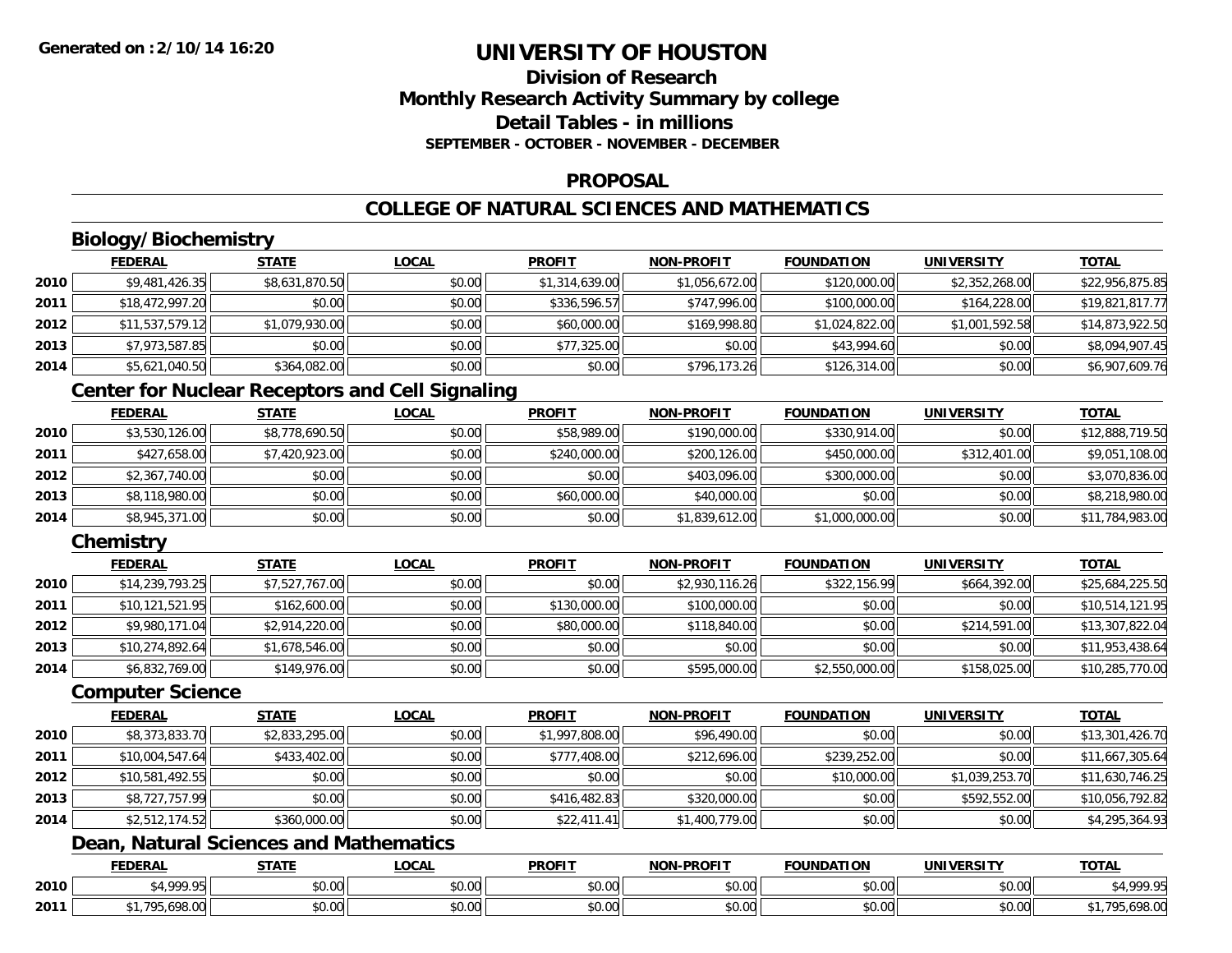**Total**

# **UNIVERSITY OF HOUSTON**

**Division of ResearchMonthly Research Activity Summary by college Detail Tables - in millions**

**SEPTEMBER - OCTOBER - NOVEMBER - DECEMBER**

#### **PROPOSAL**

# **COLLEGE OF NATURAL SCIENCES AND MATHEMATICS**

|      | Dean, Natural Sciences and Mathematics<br><b>FEDERAL</b> | <b>STATE</b>   | <b>LOCAL</b>                                         | <b>PROFIT</b>  | <b>NON-PROFIT</b> | <b>FOUNDATION</b> | <b>UNIVERSITY</b> | <b>TOTAL</b>    |
|------|----------------------------------------------------------|----------------|------------------------------------------------------|----------------|-------------------|-------------------|-------------------|-----------------|
| 2012 | \$499,922.50                                             | \$0.00         | \$0.00                                               | \$0.00         | \$0.00            | \$0.00            | \$0.00            | \$499,922.50    |
|      | <b>Earth &amp; Atmospheric Sciences</b>                  |                |                                                      |                |                   |                   |                   |                 |
|      | <b>FEDERAL</b>                                           | <b>STATE</b>   | <b>LOCAL</b>                                         | <b>PROFIT</b>  | <b>NON-PROFIT</b> | <b>FOUNDATION</b> | <b>UNIVERSITY</b> | <b>TOTAL</b>    |
| 2010 | \$983,147.00                                             | \$525,000.00   | \$0.00                                               | \$92,096.00    | \$254,734.00      | \$0.00            | \$675,122.00      | \$2,530,099.00  |
| 2011 | \$651,869.00                                             | \$990,980.20   | \$0.00                                               | \$87,000.00    | \$2,426,934.80    | \$0.00            | \$512,760.00      | \$4,669,544.00  |
| 2012 | \$1,147,531.00                                           | \$58,305.00    | \$0.00                                               | \$532,079.00   | \$0.00            | \$0.00            | \$0.00            | \$1,737,915.00  |
| 2013 | \$2,043,457.00                                           | \$0.00         | \$0.00                                               | \$151,689.00   | \$0.00            | \$0.00            | \$379,607.68      | \$2,574,753.68  |
| 2014 | \$1,365,440.75                                           | \$606,574.00   | \$0.00                                               | \$30,812.00    | \$330,000.00      | \$0.00            | \$0.00            | \$2,332,826.75  |
|      |                                                          |                | <b>Institute for Climate and Atmospheric Science</b> |                |                   |                   |                   |                 |
|      | <b>FEDERAL</b>                                           | <b>STATE</b>   | <b>LOCAL</b>                                         | <b>PROFIT</b>  | <b>NON-PROFIT</b> | <b>FOUNDATION</b> | <b>UNIVERSITY</b> | <b>TOTAL</b>    |
| 2011 | \$0.00                                                   | \$0.00         | \$0.00                                               | \$0.00         | \$0.00            | \$0.00            | \$0.00            | \$0.00          |
| 2012 | \$0.00                                                   | \$0.00         | \$0.00                                               | \$0.00         | \$0.00            | \$0.00            | \$0.00            | \$0.00          |
|      | <b>Mathematics</b>                                       |                |                                                      |                |                   |                   |                   |                 |
|      | <b>FEDERAL</b>                                           | <b>STATE</b>   | <b>LOCAL</b>                                         | <b>PROFIT</b>  | <b>NON-PROFIT</b> | <b>FOUNDATION</b> | <b>UNIVERSITY</b> | <b>TOTAL</b>    |
| 2010 | \$5,982,251.80                                           | \$1,081,437.00 | \$0.00                                               | \$211,699.50   | \$0.00            | \$0.00            | \$0.00            | \$7,275,388.30  |
| 2011 | \$5,128,716.00                                           | \$645,077.00   | \$0.00                                               | \$150,000.00   | \$22,622.00       | \$0.00            | \$31,958.00       | \$5,978,373.00  |
| 2012 | \$3,466,437.42                                           | \$0.00         | \$0.00                                               | \$210,000.00   | \$0.00            | \$72,725.00       | \$703,825.00      | \$4,452,987.42  |
| 2013 | \$3,163,301.40                                           | \$0.00         | \$0.00                                               | \$79,348.17    | \$0.00            | \$0.00            | \$0.00            | \$3,242,649.57  |
| 2014 | \$3,213,345.16                                           | \$0.00         | \$0.00                                               | \$90,000.00    | \$375,000.00      | \$157,924.00      | \$0.00            | \$3,836,269.16  |
|      | <b>Physics</b>                                           |                |                                                      |                |                   |                   |                   |                 |
|      | <b>FEDERAL</b>                                           | <b>STATE</b>   | <b>LOCAL</b>                                         | <b>PROFIT</b>  | <b>NON-PROFIT</b> | <b>FOUNDATION</b> | <b>UNIVERSITY</b> | <b>TOTAL</b>    |
| 2010 | \$12,954,830.00                                          | \$3,398,850.00 | \$0.00                                               | \$2,003,703.50 | \$2,657,368.74    | \$451,046.01      | \$24,160.00       | \$21,489,958.25 |
| 2011 | \$7,814,340.68                                           | \$0.00         | \$0.00                                               | \$869,384.00   | \$0.00            | \$0.00            | \$0.00            | \$8,683,724.68  |
| 2012 | \$8,332,838.07                                           | \$97,607.00    | \$0.00                                               | \$235,630.00   | \$258,667.00      | \$0.00            | \$700,000.00      | \$9,624,742.07  |
| 2013 | \$8,473,501.99                                           | \$97,607.00    | \$0.00                                               | \$50,000.00    | \$2,365,165.60    | \$0.00            | \$0.00            | \$10,986,274.59 |
| 2014 | \$10,334,588.60                                          | \$299,952.00   | \$0.00                                               | \$589,575.00   | \$784,000.00      | \$0.00            | \$808,044.00      | \$12,816,159.60 |

**\$245,481,676.62 \$50,136,691.20 \$0.00 \$10,954,675.98 \$20,692,087.46 \$7,299,148.60 \$10,334,779.96 \$344,899,059.82**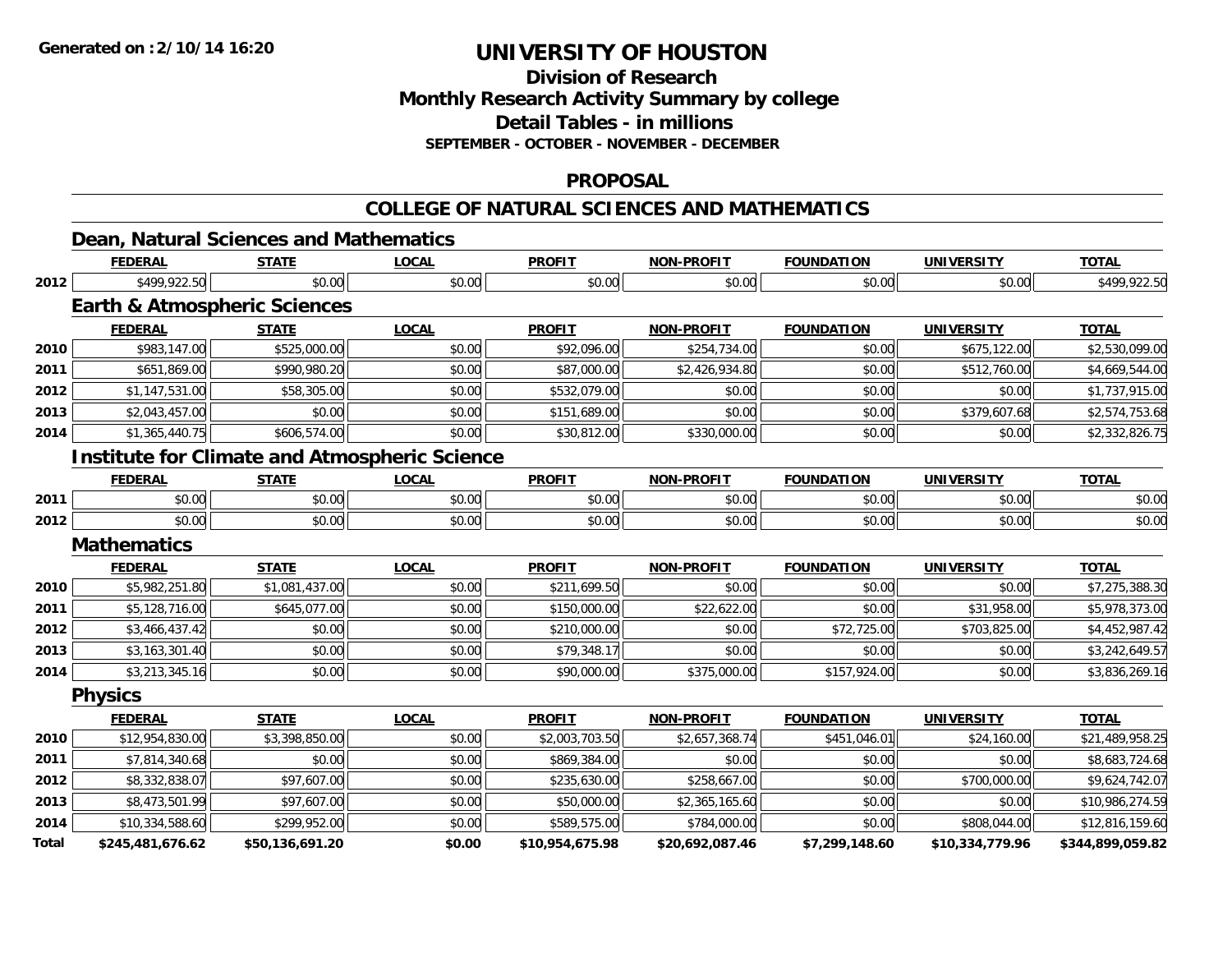### **Division of Research Monthly Research Activity Summary by college Detail Tables - in millions SEPTEMBER - OCTOBER - NOVEMBER - DECEMBER**

#### **PROPOSAL**

#### **COLLEGE OF OPTOMETRY**

# **Optometry, Community**

|       | <b>FEDERAL</b>  | <b>STATE</b> | <b>LOCAL</b> | <b>PROFIT</b>  | <b>NON-PROFIT</b> | <b>FOUNDATION</b> | <b>UNIVERSITY</b> | <b>TOTAL</b>    |
|-------|-----------------|--------------|--------------|----------------|-------------------|-------------------|-------------------|-----------------|
| 2010  | \$2,525,000.00  | \$720,000.00 | \$0.00       | \$252,216.40   | \$0.00            | \$0.00            | \$0.00            | \$3,497,216.40  |
| 2011  | \$9,558,059.25  | \$29,460.00  | \$0.00       | \$88,569.00    | \$308,567.00      | \$180,000.00      | \$0.00            | \$10,164,655.25 |
| 2012  | \$7,596,261.00  | \$74,750.00  | \$0.00       | \$91,600.00    | \$0.00            | \$0.00            | \$0.00            | \$7,762,611.00  |
| 2013  | \$7,625,790.00  | \$0.00       | \$0.00       | \$787,488.00   | \$0.00            | \$0.00            | \$321,274.00      | \$8,734,552.00  |
| 2014  | \$5,405,990.55  | \$0.00       | \$0.00       | \$577,107.00   | \$0.00            | \$0.00            | \$0.00            | \$5,983,097.55  |
| Total | \$32,711,100.80 | \$824,210.00 | \$0.00       | \$1,796,980.40 | \$308,567.00      | \$180,000.00      | \$321,274.00      | \$36,142,132.20 |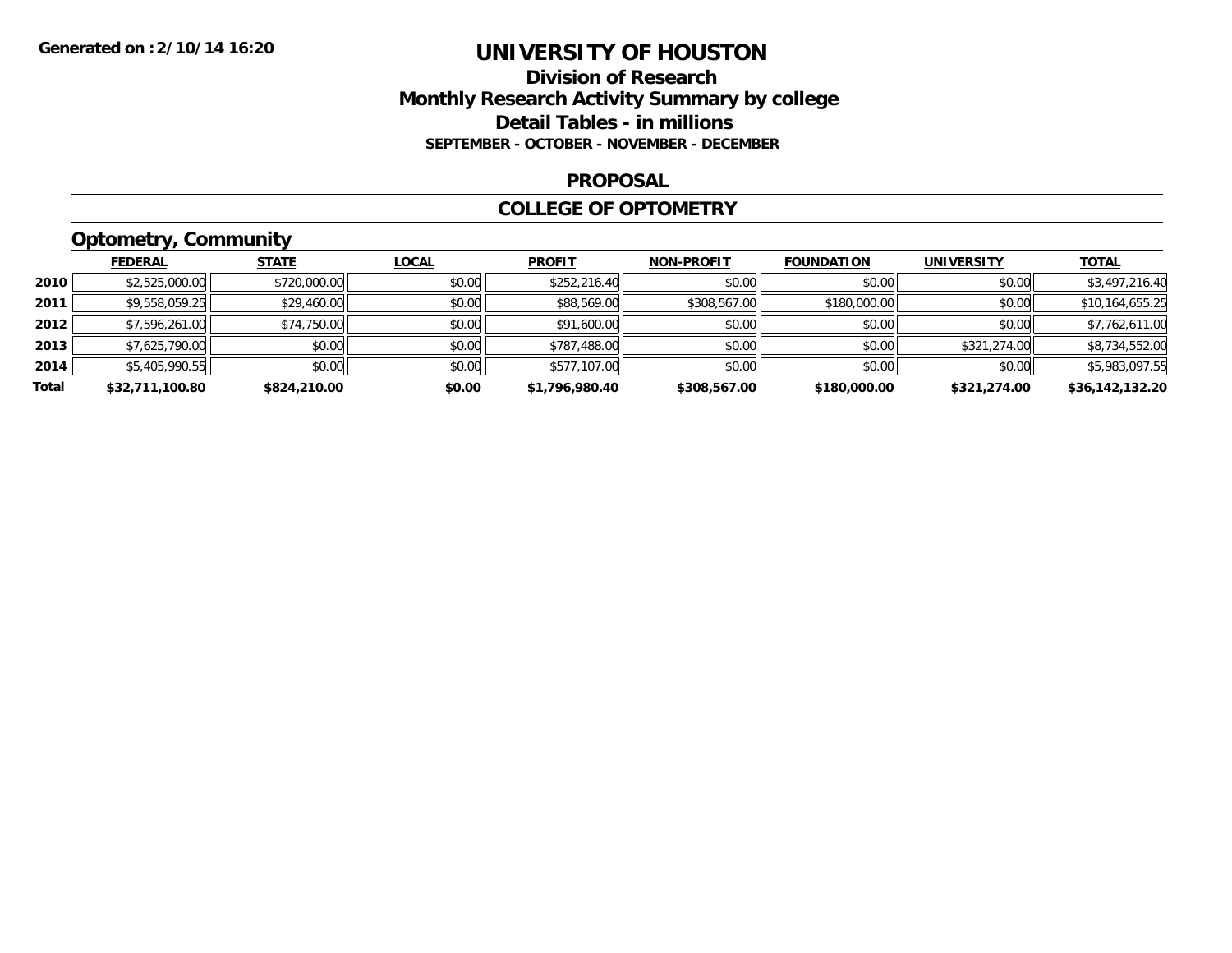# **Division of ResearchMonthly Research Activity Summary by college Detail Tables - in millionsSEPTEMBER - OCTOBER - NOVEMBER - DECEMBER**

#### **PROPOSAL**

# **COLLEGE OF PHARMACY**

# **Clinical Sciences and Administration**

|        | <b>FEDERAL</b> | <u>STATE</u> | <b>LOCAL</b> | <b>PROFIT</b> | <b>NON-PROFIT</b> | <b>FOUNDATION</b> | <b>UNIVERSITY</b> | <b>TOTAL</b>   |
|--------|----------------|--------------|--------------|---------------|-------------------|-------------------|-------------------|----------------|
| ا 2010 | \$2,583,489.58 | \$500,026.80 | \$0.00       | \$424,682.57  | \$563,500.00      | \$5,000.00        | \$49,809.00       | \$4,126,507.95 |
| 2011   | \$2,647,617.00 | \$0.00       | \$0.00       | \$190,756.80  | \$0.00            | \$25,000.00       | \$20,062.00       | \$2,883,435.80 |
| 2012   | \$2,197,657.10 | \$35,547.00  | \$0.00       | \$272,734.00  | \$11,000.00       | \$142,630.00      | \$380,235.72      | \$3,039,803.82 |
| 2013   | \$4,890,322.40 | \$0.00       | \$144,311,00 | \$339,271.00  | \$70,000.00       | \$0.00            | \$0.00            | \$5,443,904.40 |
| 2014   | \$913,872.00   | \$0.00       | \$0.00       | \$272,963.25  | \$20,000.00       | \$0.00            | \$0.00            | \$1,206,835.25 |

### **Dean, Pharmacy**

|      | <b>FEDERAL</b> | <b>STATE</b> | <u>LOCAL</u> | <b>PROFIT</b> | <b>NON-PROFIT</b> | <b>FOUNDATION</b> | <b>UNIVERSITY</b> | <b>TOTAL</b> |
|------|----------------|--------------|--------------|---------------|-------------------|-------------------|-------------------|--------------|
| 2010 | \$0.00         | \$0.00       | \$0.00       | \$0.00        | \$0.00            | \$0.00            | \$0.00            | \$0.00       |
| 2011 | \$0.00         | \$0.00       | \$0.00       | \$0.00        | \$0.00            | \$0.00            | \$0.00            | \$0.00       |
| 2012 | \$0.00         | \$0.00       | \$0.00       | \$0.00        | \$0.00            | \$0.00            | \$0.00            | \$0.00       |
| 2013 | \$0.00         | \$0.00       | \$0.00       | \$0.00        | \$0.00            | \$0.00            | \$0.00            | \$0.00       |

# **Pharmacological and Pharmaceutical Sciences**

|       | <b>FEDERAL</b>  | <b>STATE</b>   | <b>LOCAL</b> | <b>PROFIT</b>  | <b>NON-PROFIT</b> | <b>FOUNDATION</b> | <b>UNIVERSITY</b> | <u>TOTAL</u>    |
|-------|-----------------|----------------|--------------|----------------|-------------------|-------------------|-------------------|-----------------|
| 2010  | \$12,727,663.68 | \$3,620,115.20 | \$0.00       | \$52,000.00    | \$75,000.00       | \$75,000.00       | \$0.00            | \$16,549,778.88 |
| 2011  | \$8,842,185.00  | \$0.00         | \$0.00       | \$25,760.00    | \$37,513.00       | \$860,210.00      | \$0.00            | \$9,765,668.00  |
| 2012  | \$14,478,171.90 | \$172,389.00   | \$0.00       | \$282,500.00   | \$139,999.20      | \$74,822.00       | \$240,000.00      | \$15,387,882.10 |
| 2013  | \$9,265,678.94  | \$295,560.00   | \$0.00       | \$193,906.00   | \$311,995.00      | \$125,000.00      | \$1,916,860.00    | \$12,108,999.94 |
| 2014  | \$5,769,721.50  | \$0.00         | \$0.00       | \$441,532.75   | \$0.00            | \$173,919.90      | \$1,259,610.00    | \$7,644,784.15  |
| Total | \$64,316,379.10 | \$4,623,638.00 | \$144,311.00 | \$2,496,106.37 | \$1,229,007.20    | \$1,481,581.90    | \$3,866,576.72    | \$78,157,600.29 |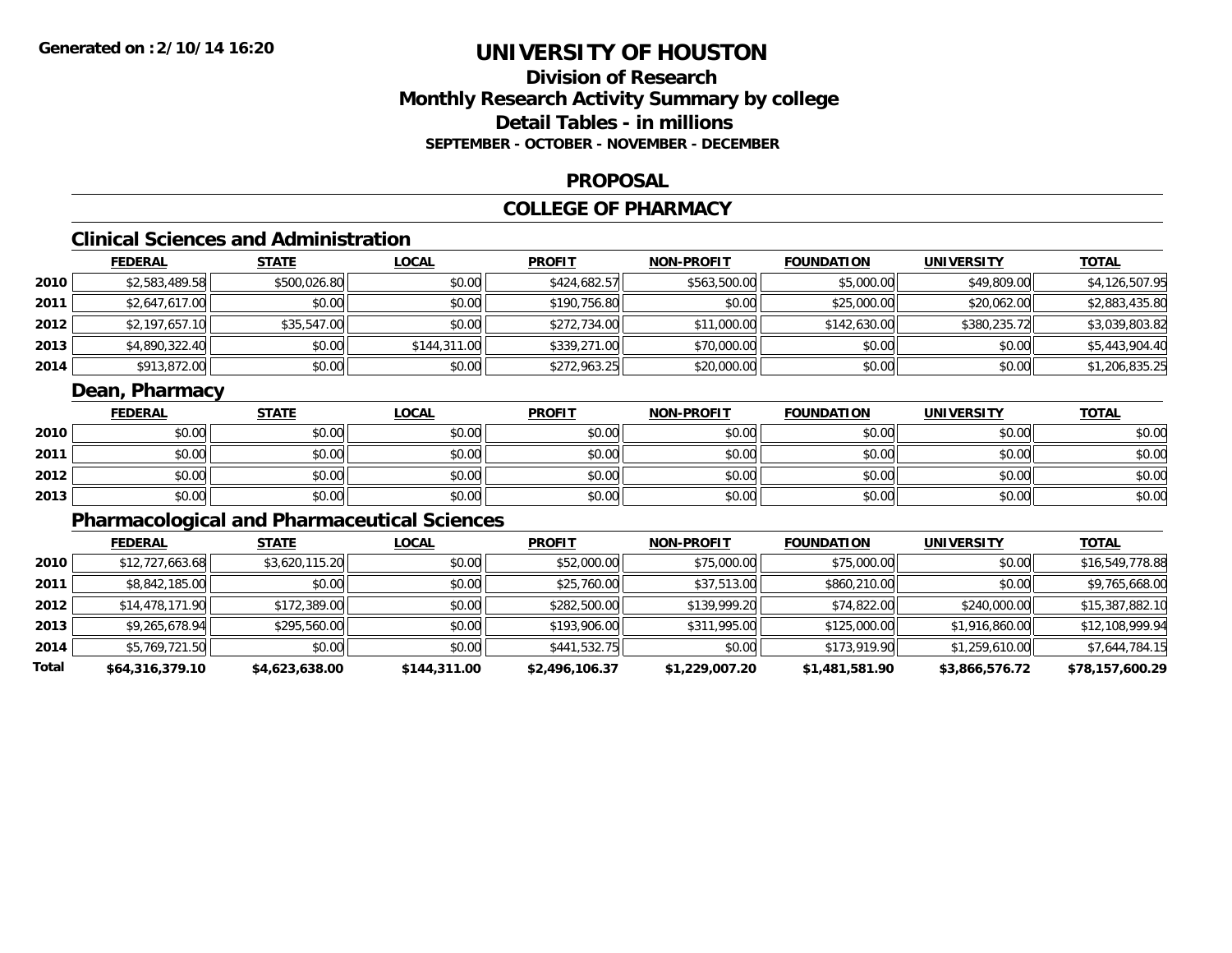### **Division of Research Monthly Research Activity Summary by college Detail Tables - in millions SEPTEMBER - OCTOBER - NOVEMBER - DECEMBER**

#### **PROPOSAL**

#### **COLLEGE OF TECHNOLOGY**

|      | <b>Center for Technology Literacy</b>         |                |              |               |                   |                   |                   |                |
|------|-----------------------------------------------|----------------|--------------|---------------|-------------------|-------------------|-------------------|----------------|
|      | <b>FEDERAL</b>                                | <b>STATE</b>   | <b>LOCAL</b> | <b>PROFIT</b> | <b>NON-PROFIT</b> | <b>FOUNDATION</b> | <b>UNIVERSITY</b> | <b>TOTAL</b>   |
| 2010 | \$2,499,903.90                                | \$0.00         | \$0.00       | \$0.00        | \$0.00            | \$0.00            | \$0.00            | \$2,499,903.90 |
| 2011 | \$59,903.20                                   | \$0.00         | \$0.00       | \$0.00        | \$0.00            | \$0.00            | \$0.00            | \$59,903.20    |
| 2013 | \$0.00                                        | \$994,528.00   | \$0.00       | \$0.00        | \$0.00            | \$0.00            | \$0.00            | \$994,528.00   |
| 2014 | \$0.00                                        | \$931,847.00   | \$0.00       | \$0.00        | \$0.00            | \$0.00            | \$0.00            | \$931,847.00   |
|      | <b>Construction Management</b>                |                |              |               |                   |                   |                   |                |
|      | <b>FEDERAL</b>                                | <b>STATE</b>   | <b>LOCAL</b> | <b>PROFIT</b> | <b>NON-PROFIT</b> | <b>FOUNDATION</b> | <b>UNIVERSITY</b> | <b>TOTAL</b>   |
| 2012 | \$0.00                                        | \$67,821.00    | \$0.00       | \$0.00        | \$0.00            | \$0.00            | \$0.00            | \$67,821.00    |
| 2013 | \$0.00                                        | \$0.00         | \$0.00       | \$0.00        | \$0.00            | \$0.00            | \$50,633.00       | \$50,633.00    |
|      | Dean, Technology                              |                |              |               |                   |                   |                   |                |
|      | <b>FEDERAL</b>                                | <b>STATE</b>   | <b>LOCAL</b> | <b>PROFIT</b> | <b>NON-PROFIT</b> | <b>FOUNDATION</b> | <b>UNIVERSITY</b> | <b>TOTAL</b>   |
| 2010 | \$0.00                                        | \$1,460,115.00 | \$0.00       | \$0.00        | \$0.00            | \$0.00            | \$0.00            | \$1,460,115.00 |
| 2011 | \$501,908.50                                  | \$1,153,800.00 | \$0.00       | \$0.00        | \$0.00            | \$0.00            | \$31,415.00       | \$1,687,123.50 |
| 2012 | \$499,922.50                                  | \$342,089.00   | \$0.00       | \$0.00        | \$100,000.00      | \$0.00            | \$0.00            | \$942,011.50   |
| 2014 | \$825,312.70                                  | \$0.00         | \$0.00       | \$0.00        | \$0.00            | \$0.00            | \$0.00            | \$825,312.70   |
|      | <b>Engineering Technology</b>                 |                |              |               |                   |                   |                   |                |
|      | <b>FEDERAL</b>                                | <b>STATE</b>   | <b>LOCAL</b> | <b>PROFIT</b> | <b>NON-PROFIT</b> | <b>FOUNDATION</b> | <b>UNIVERSITY</b> | <b>TOTAL</b>   |
| 2010 | \$3,140,170.00                                | \$3,426,559.00 | \$0.00       | \$0.00        | \$0.00            | \$0.00            | \$13,854.00       | \$6,580,583.00 |
| 2011 | \$2,427,275.60                                | \$1,443,594.00 | \$0.00       | \$0.00        | \$99,948.00       | \$0.00            | \$0.00            | \$3,970,817.60 |
| 2012 | \$1,475,867.50                                | \$0.00         | \$0.00       | \$100,000.00  | \$0.00            | \$0.00            | \$101,655.00      | \$1,677,522.50 |
| 2013 | \$3,048,767.30                                | \$0.00         | \$0.00       | \$50,000.00   | \$182,815.00      | \$0.00            | \$2,053,832.00    | \$5,335,414.30 |
| 2014 | \$3,481,406.00                                | \$98,923.00    | \$0.00       | \$57,800.00   | \$0.00            | \$0.00            | \$10,301.00       | \$3,648,430.00 |
|      | <b>Human Development and Consumer Science</b> |                |              |               |                   |                   |                   |                |
|      | <b>FEDERAL</b>                                | <b>STATE</b>   | <b>LOCAL</b> | <b>PROFIT</b> | <b>NON-PROFIT</b> | <b>FOUNDATION</b> | <b>UNIVERSITY</b> | <b>TOTAL</b>   |
| 2010 | \$0.00                                        | \$0.00         | \$0.00       | \$62,704.00   | \$0.00            | \$0.00            | \$0.00            | \$62,704.00    |
| 2012 | \$882,933.40                                  | \$0.00         | \$0.00       | \$0.00        | \$0.00            | \$0.00            | \$0.00            | \$882,933.40   |
|      | <b>Information &amp; Logistics Technology</b> |                |              |               |                   |                   |                   |                |
|      | <b>FEDERAL</b>                                | <b>STATE</b>   | <b>LOCAL</b> | <b>PROFIT</b> | <b>NON-PROFIT</b> | <b>FOUNDATION</b> | <b>UNIVERSITY</b> | <b>TOTAL</b>   |
| 2010 | \$0.00                                        | \$200,000.00   | \$0.00       | \$0.00        | \$0.00            | \$0.00            | \$0.00            | \$200,000.00   |
| 2011 | \$219,806.40                                  | \$0.00         | \$0.00       | \$0.00        | \$0.00            | \$0.00            | \$0.00            | \$219,806.40   |
| 2012 | \$0.00                                        | \$0.00         | \$0.00       | \$0.00        | \$0.00            | \$0.00            | \$5,000.00        | \$5,000.00     |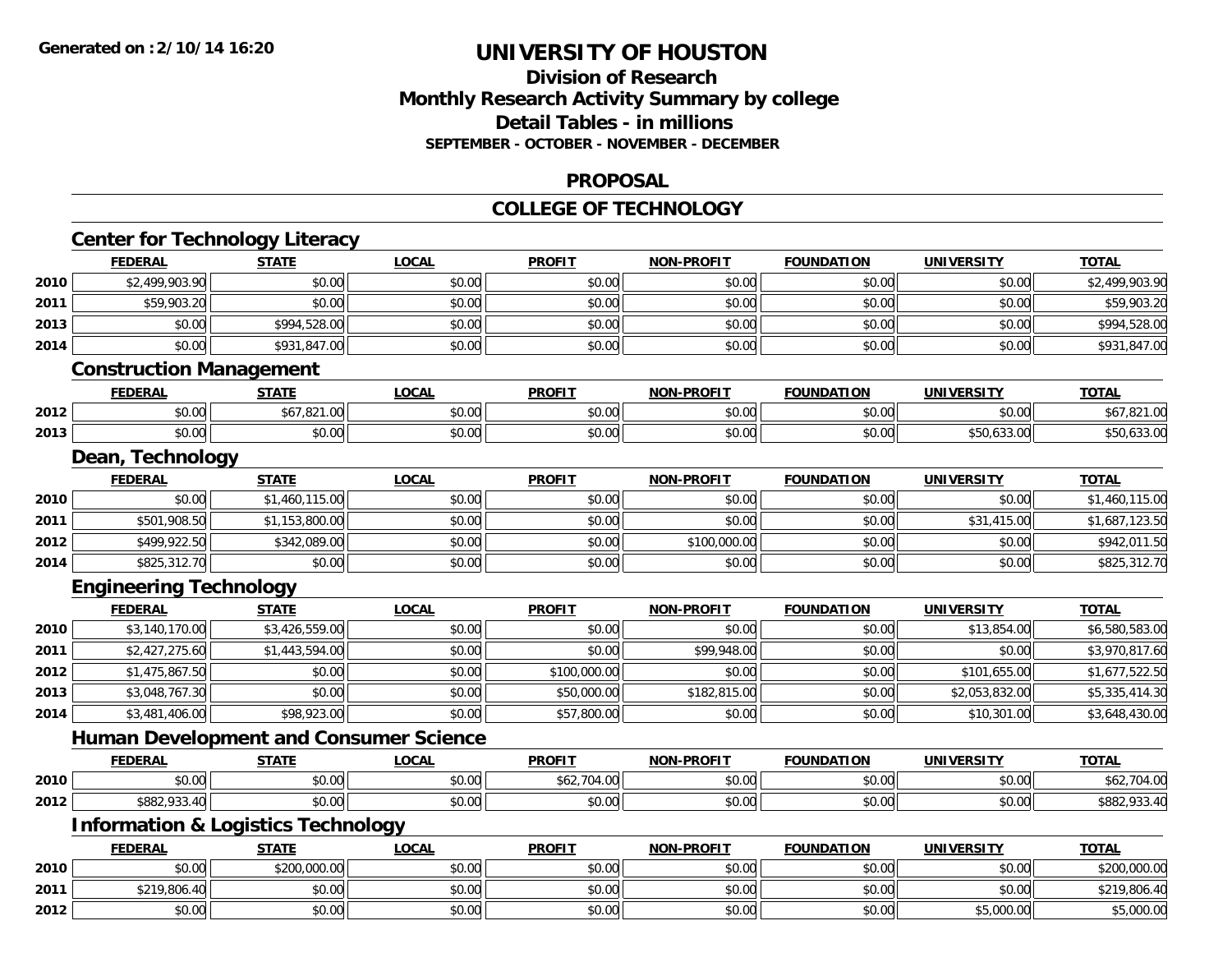### **Division of Research Monthly Research Activity Summary by college Detail Tables - in millions SEPTEMBER - OCTOBER - NOVEMBER - DECEMBER**

### **PROPOSAL**

### **COLLEGE OF TECHNOLOGY**

# **Information & Logistics Technology**

|       | <b>FEDERAL</b>                               | <b>STATE</b>    | <b>LOCAL</b> | <b>PROFIT</b> | <b>NON-PROFIT</b> | <b>FOUNDATION</b> | <b>UNIVERSITY</b> | <b>TOTAL</b>    |
|-------|----------------------------------------------|-----------------|--------------|---------------|-------------------|-------------------|-------------------|-----------------|
| 2013  | \$0.00                                       | \$0.00          | \$0.00       | \$0.00        | \$50,000.00       | \$0.00            | \$0.00            | \$50,000.00     |
|       | <b>Texas Manufacturing Assistance Center</b> |                 |              |               |                   |                   |                   |                 |
|       | <b>FEDERAL</b>                               | <b>STATE</b>    | <b>LOCAL</b> | <b>PROFIT</b> | <b>NON-PROFIT</b> | <b>FOUNDATION</b> | <b>UNIVERSITY</b> | <b>TOTAL</b>    |
| 2010  | \$0.00                                       | \$0.00          | \$0.00       | \$0.00        | \$0.00            | \$0.00            | \$0.00            | \$0.00          |
| 2011  | \$0.00                                       | \$0.00          | \$0.00       | \$0.00        | \$0.00            | \$0.00            | \$0.00            | \$0.00          |
| 2012  | \$0.00                                       | \$0.00          | \$0.00       | \$0.00        | \$0.00            | \$0.00            | \$0.00            | \$0.00          |
| 2013  | \$0.00                                       | \$0.00          | \$0.00       | \$0.00        | \$0.00            | \$0.00            | \$0.00            | \$0.00          |
| Total | \$19,063,177.00                              | \$10,119,276.00 | \$0.00       | \$270,504.00  | \$432,763.00      | \$0.00            | \$2,266,690.00    | \$32,152,410.00 |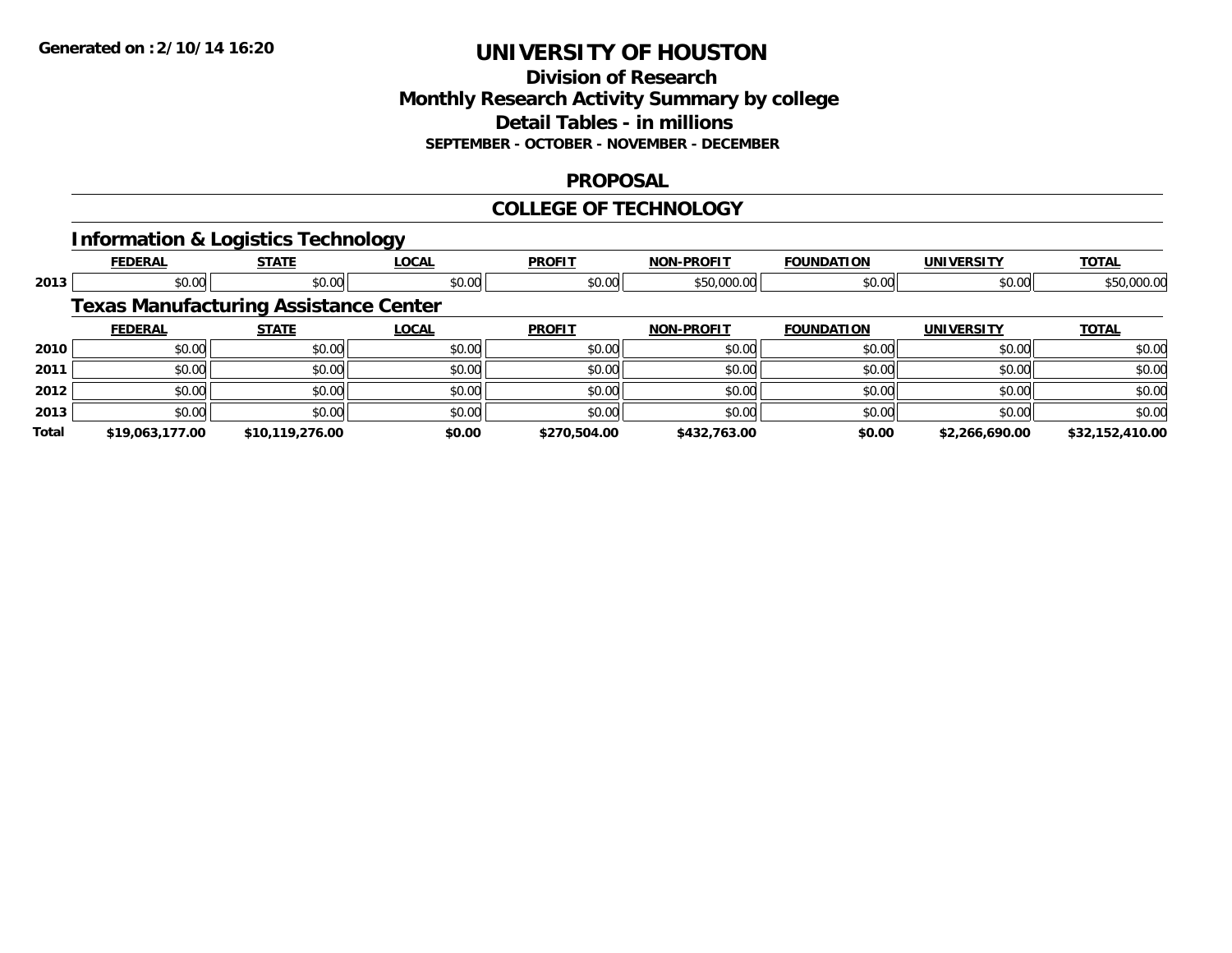# **Division of ResearchMonthly Research Activity Summary by college Detail Tables - in millionsSEPTEMBER - OCTOBER - NOVEMBER - DECEMBER**

### **PROPOSAL**

# **CULLEN COLLEGE OF ENGINEERING**

# **Biomedical Engineering**

|      | <u>FEDERAL</u>  | <b>STATE</b> | <b>LOCAL</b> | <b>PROFIT</b> | <b>NON-PROFIT</b> | <b>FOUNDATION</b> | <b>UNIVERSITY</b> | <b>TOTAL</b>    |
|------|-----------------|--------------|--------------|---------------|-------------------|-------------------|-------------------|-----------------|
| 2010 | \$465,833.32    | \$0.00       | \$0.00       | \$0.00        | \$0.00            | \$0.00            | \$0.00            | \$465,833.32    |
| 2011 | \$2,755,645.95  | \$0.00       | \$0.00       | \$0.00        | \$0.00            | \$0.00            | \$686,250.00      | \$3,441,895.95  |
| 2012 | \$212,712.60    | \$672,750.00 | \$0.00       | \$0.00        | \$0.00            | \$0.00            | \$840,625.00      | \$1,726,087.60  |
| 2013 | \$2,768,499.39  | \$202,500.00 | \$0.00       | \$66,477.00   | \$0.00            | \$0.00            | \$562,500.00      | \$3,599,976.39  |
| 2014 | \$12,825,758.50 | \$20,000.00  | \$0.00       | \$52,202.00   | \$250,000.00      | \$0.00            | \$271,740.00      | \$13,419,700.50 |

# **Chemical Engineering**

|      | <b>FEDERAL</b> | <b>STATE</b>   | <u>LOCAL</u> | <b>PROFIT</b>  | <b>NON-PROFIT</b> | <b>FOUNDATION</b> | UNIVERSITY   | <b>TOTAL</b>    |
|------|----------------|----------------|--------------|----------------|-------------------|-------------------|--------------|-----------------|
| 2010 | \$7,918,494.02 | \$4,057,954.00 | \$59,400.00  | \$437,076.43   | \$200,000.00      | \$78,200.00       | \$0.00       | \$12,751,124.45 |
| 2011 | \$8,965,916.50 | \$222,012.00   | \$0.00       | \$2,894,961.21 | \$2,383,651.00    | \$0.00            | \$411,805.00 | \$14,878,345.71 |
| 2012 | \$3,103,732.94 | \$1,649,348.10 | \$0.00       | \$742,823,00   | \$507,000.00      | \$0.00            | \$170,000.00 | \$6,172,904.04  |
| 2013 | \$7,753,559.12 | \$26,500.00    | \$0.00       | \$1,745,175.00 | \$225,000.00      | \$254,978.40      | \$39,909.00  | \$10,045,121.52 |
| 2014 | \$4,699,774.75 | \$202,068.00   | \$0.00       | \$2,233,785.00 | \$0.00            | \$1,500,000.00    | \$37,289.00  | \$8,672,916.75  |

# **Civil Engineering**

|      | <b>FEDERAL</b>  | <b>STATE</b>   | <b>LOCAL</b> | <b>PROFIT</b> | <b>NON-PROFIT</b> | <b>FOUNDATION</b> | <b>UNIVERSITY</b> | <b>TOTAL</b>    |
|------|-----------------|----------------|--------------|---------------|-------------------|-------------------|-------------------|-----------------|
| 2010 | \$2,459,235.20  | \$1,745,770.00 | \$0.00       | \$79,359.20   | \$12,000.00       | \$0.00            | \$0.00            | \$4,296,364.40  |
| 2011 | \$11,484,313.20 | \$1,121,409.20 | \$100,000.00 | \$38,500.00   | \$660,000.00      | \$49,500.00       | \$240,299.00      | \$13,694,021.40 |
| 2012 | \$2,045,151.60  | \$507,549.00   | \$0.00       | \$52,678.10   | \$13,308.00       | \$0.00            | \$688,763.00      | \$3,307,449.70  |
| 2013 | \$3,223,734.07  | \$476,192.00   | \$0.00       | \$163,590.00  | \$668,808.40      | \$692,206.00      | \$1,095,657.00    | \$6,320,187.47  |
| 2014 | \$3,014,095.45  | \$290,896.00   | \$0.00       | \$358,883.00  | \$110,000.00      | \$0.00            | \$110,008.00      | \$3,883,882.45  |

### **Composites Engineering and Applications Center**

|      | <b>FEDERAL</b>                               | <b>STATE</b>   | <b>LOCAL</b> | <b>PROFIT</b> | <b>NON-PROFIT</b> | <b>FOUNDATION</b> | <b>UNIVERSITY</b> | <b>TOTAL</b>    |
|------|----------------------------------------------|----------------|--------------|---------------|-------------------|-------------------|-------------------|-----------------|
| 2010 | \$0.00                                       | \$0.00         | \$0.00       | \$0.00        | \$0.00            | \$0.00            | \$0.00            | \$0.00          |
|      | Dean, Engineering                            |                |              |               |                   |                   |                   |                 |
|      | <b>FEDERAL</b>                               | <b>STATE</b>   | <b>LOCAL</b> | <b>PROFIT</b> | <b>NON-PROFIT</b> | <b>FOUNDATION</b> | <b>UNIVERSITY</b> | <b>TOTAL</b>    |
| 2012 | \$882,933.40                                 | \$0.00         | \$0.00       | \$0.00        | \$0.00            | \$0.00            | \$0.00            | \$882,933.40    |
| 2013 | \$0.00                                       | \$0.00         | \$0.00       | \$0.00        | \$0.00            | \$0.00            | \$0.00            | \$0.00          |
|      | <b>Electrical &amp; Computer Engineering</b> |                |              |               |                   |                   |                   |                 |
|      | <b>FEDERAL</b>                               | <b>STATE</b>   | <b>LOCAL</b> | <b>PROFIT</b> | <b>NON-PROFIT</b> | <b>FOUNDATION</b> | <b>UNIVERSITY</b> | <b>TOTAL</b>    |
| 2010 | \$7,182,057.13                               | \$3,914,021.20 | \$204,000.00 | \$204,990.00  | \$698,835.00      | \$69,199.56       | \$0.00            | \$12,273,102.89 |
| 2011 | \$11,966,937.63                              | \$0.00         | \$0.00       | \$820,885.81  | \$260,012.00      | \$115,800.00      | \$543,616.00      | \$13,707,251.44 |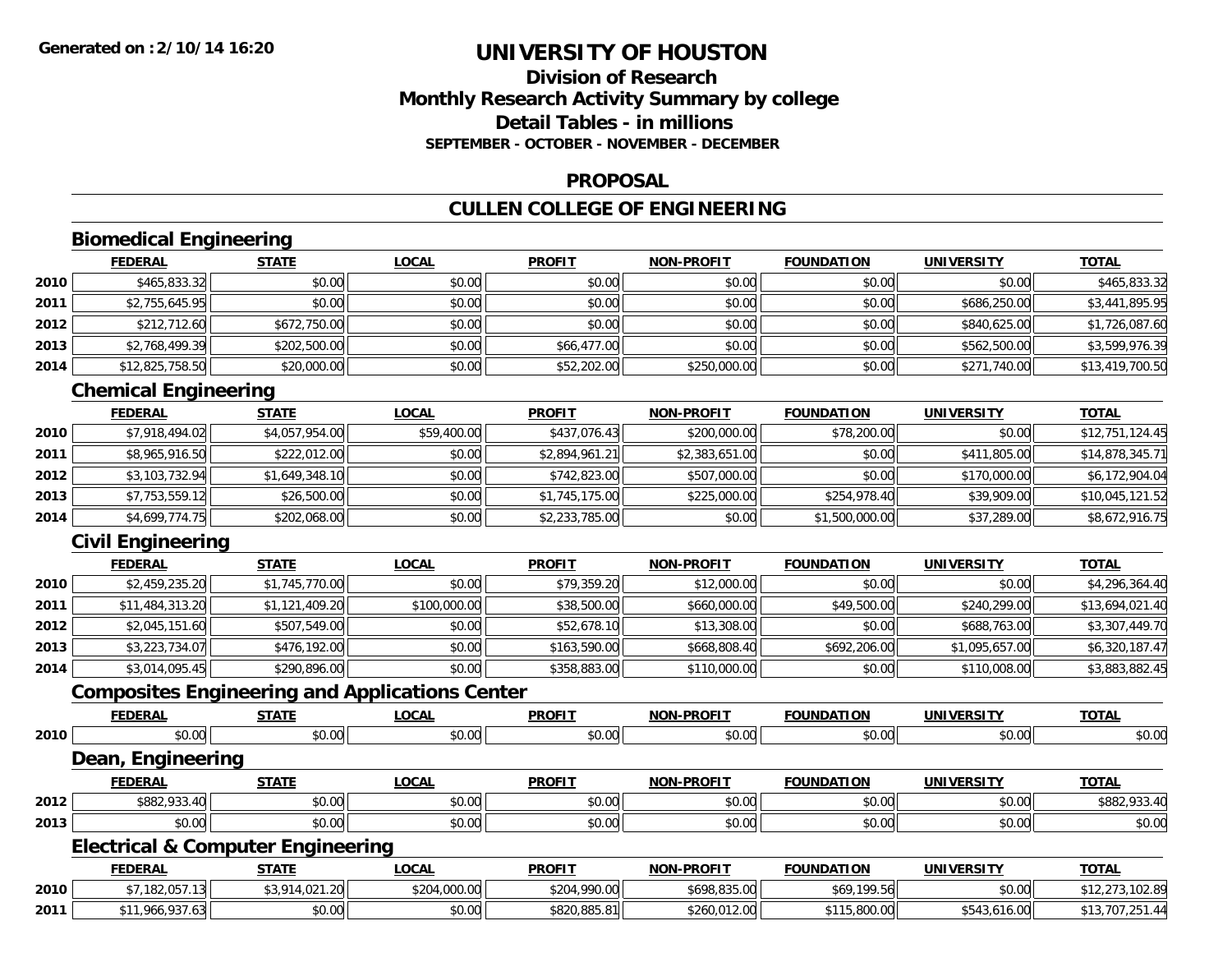# **Division of ResearchMonthly Research Activity Summary by college Detail Tables - in millionsSEPTEMBER - OCTOBER - NOVEMBER - DECEMBER**

#### **PROPOSAL**

# **CULLEN COLLEGE OF ENGINEERING**

# **Electrical & Computer Engineering**

|      | <b>FEDERAL</b> | <b>STATE</b> | LOCAL  | <b>PROFIT</b> | <b>NON-PROFIT</b> | <b>FOUNDATION</b> | <b>UNIVERSITY</b> | <b>TOTAL</b>    |
|------|----------------|--------------|--------|---------------|-------------------|-------------------|-------------------|-----------------|
| 2012 | \$8,538,581.67 | \$696,937.90 | \$0.00 | \$188,500.00  | \$0.00            | \$0.00            | \$2,024,976.00    | 1,448,995.57    |
| 2013 | \$9,239,783.27 | \$155,000.00 | \$0.00 | \$44,614.00   | \$100,000.00      | \$216,000.00      | \$21,000.00       | \$9,776,397.27  |
| 2014 | \$8,186,708.95 | \$99,750.00  | \$0.00 | \$436,427.00  | \$1,120,800.00    | \$74,537.10       | \$176,688.00      | \$10,094,911.05 |

<u> 1980 - Andrea Station Barbara, actor a component de la componentación de la componentación de la componentaci</u>

# **Industrial Engineering**

|      | <b>FEDERAL</b> | <b>STATE</b> | <b>LOCAL</b> | <b>PROFIT</b> | <b>NON-PROFIT</b> | <b>FOUNDATION</b> | <b>UNIVERSITY</b> | <b>TOTAL</b>   |
|------|----------------|--------------|--------------|---------------|-------------------|-------------------|-------------------|----------------|
| 2010 | \$709,746.50   | \$409,080.00 | \$404,701.00 | \$0.00        | \$0.00            | \$0.00            | \$0.00            | \$1,523,527.50 |
| 2011 | \$300,148.00   | \$0.00       | \$0.00       | \$0.00        | \$0.00            | \$99,882.00       | \$0.00            | \$400,030.00   |
| 2012 | \$3,136,295.80 | \$46,893.60  | \$0.00       | \$0.00        | \$0.00            | \$0.00            | \$0.00            | \$3,183,189.40 |
| 2013 | \$89,843.25    | \$93,315.00  | \$0.00       | \$0.00        | \$0.00            | \$0.00            | \$0.00            | \$183,158.25   |
| 2014 | \$690,668.00   | \$0.00       | \$0.00       | \$0.00        | \$29,887.80       | \$0.00            | \$0.00            | \$720,555.80   |

#### **Mechanical Engineering**

|      | <b>FEDERAL</b>  | <u>STATE</u>   | <b>LOCAL</b> | <b>PROFIT</b> | <b>NON-PROFIT</b> | <b>FOUNDATION</b> | <b>UNIVERSITY</b> | <u>TOTAL</u>    |
|------|-----------------|----------------|--------------|---------------|-------------------|-------------------|-------------------|-----------------|
| 2010 | \$6,393,728.80  | \$7,337,558.00 | \$0.00       | \$361,630.80  | \$172,500.00      | \$881,457.44      | \$80,000.00       | \$15,226,875.04 |
| 2011 | \$14,427,055.51 | \$0.00         | \$0.00       | \$652,132.50  | \$1,000,000.00    | \$100,000.00      | \$1,120,283.00    | \$17,299,471.01 |
| 2012 | \$16,963,001.51 | \$0.00         | \$0.00       | \$244,443.90  | \$1,019,270.76    | \$0.00            | \$700,244.00      | \$18,926,960.17 |
| 2013 | \$1,906,314.00  | \$50,000.00    | \$0.00       | \$442,500.00  | \$100,000.00      | \$0.00            | \$227,394.00      | \$2,726,208.00  |
| 2014 | \$2,328,419.14  | \$0.00         | \$0.00       | \$640,029.00  | \$625,000.00      | \$0.00            | \$224,963.00      | \$3,818,411.14  |

### **National Wind Energy Center**

|       | <b>FEDERAL</b>              | STATE           | _OCAL        | <b>PROFIT</b>   | <b>NON-PROFIT</b> | <b>FOUNDATION</b> | <b>UNIVERSITY</b> | <b>TOTAL</b>     |
|-------|-----------------------------|-----------------|--------------|-----------------|-------------------|-------------------|-------------------|------------------|
| 2010  | <b>↑∩</b><br>$\cap$<br>ט.טע | \$0.00          | \$0.00       | \$0.00          | \$0.00            | \$0.00            | \$0.00            | \$0.00           |
| Total | 166.638.679.17              | \$23,997,504.00 | \$768,101.00 | \$12,901.662.94 | \$10.156.072.96   | \$4,131,760.50    | \$10,274,009.00   | \$228.867.789.57 |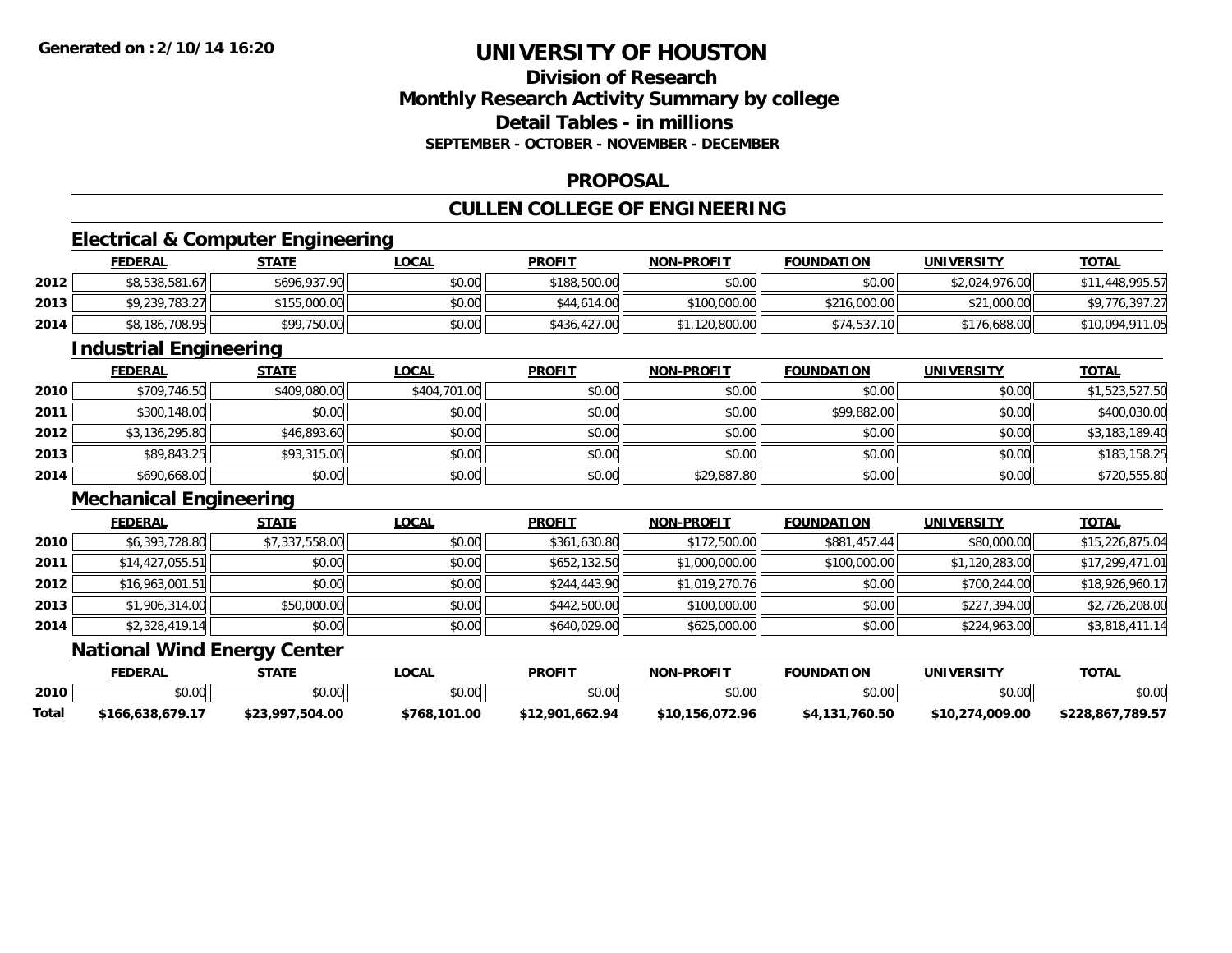# **Division of ResearchMonthly Research Activity Summary by college Detail Tables - in millions SEPTEMBER - OCTOBER - NOVEMBER - DECEMBER**

#### **PROPOSAL**

# **DIVISION OF RESEARCH**

|      | <b>Allied Geophysical Laboratories</b>                    |              |              |               |                   |                   |                   |                |
|------|-----------------------------------------------------------|--------------|--------------|---------------|-------------------|-------------------|-------------------|----------------|
|      | <b>FEDERAL</b>                                            | <b>STATE</b> | <b>LOCAL</b> | <b>PROFIT</b> | <b>NON-PROFIT</b> | <b>FOUNDATION</b> | <b>UNIVERSITY</b> | <b>TOTAL</b>   |
| 2011 | \$0.00                                                    | \$0.00       | \$0.00       | \$70,000.00   | \$0.00            | \$0.00            | \$0.00            | \$70,000.00    |
|      | <b>Animal Care Operations</b>                             |              |              |               |                   |                   |                   |                |
|      | <b>FEDERAL</b>                                            | <b>STATE</b> | <b>LOCAL</b> | <b>PROFIT</b> | <b>NON-PROFIT</b> | <b>FOUNDATION</b> | <b>UNIVERSITY</b> | <b>TOTAL</b>   |
| 2010 | \$7,546,514.00                                            | \$0.00       | \$0.00       | \$0.00        | \$0.00            | \$0.00            | \$0.00            | \$7,546,514.00 |
|      | <b>Center for Advanced Computing and Data Systems</b>     |              |              |               |                   |                   |                   |                |
|      | <b>FEDERAL</b>                                            | <b>STATE</b> | <b>LOCAL</b> | <b>PROFIT</b> | <b>NON-PROFIT</b> | <b>FOUNDATION</b> | <b>UNIVERSITY</b> | <b>TOTAL</b>   |
| 2010 | \$0.00                                                    | \$0.00       | \$0.00       | \$0.00        | \$0.00            | \$0.00            | \$0.00            | \$0.00         |
| 2011 | \$0.00                                                    | \$0.00       | \$0.00       | \$0.00        | \$0.00            | \$0.00            | \$0.00            | \$0.00         |
|      | <b>Center for Advanced Materials</b>                      |              |              |               |                   |                   |                   |                |
|      | <b>FEDERAL</b>                                            | <b>STATE</b> | <b>LOCAL</b> | <b>PROFIT</b> | <b>NON-PROFIT</b> | <b>FOUNDATION</b> | <b>UNIVERSITY</b> | <b>TOTAL</b>   |
| 2010 | \$0.00                                                    | \$485,594.19 | \$0.00       | \$10,000.00   | \$0.00            | \$0.00            | \$0.00            | \$495,594.19   |
| 2011 | \$40,000.00                                               | \$0.00       | \$0.00       | \$409,411.00  | \$0.00            | \$0.00            | \$0.00            | \$449,411.00   |
| 2012 | \$96,647.50                                               | \$0.00       | \$0.00       | \$0.00        | \$0.00            | \$0.00            | \$0.00            | \$96,647.50    |
|      | <b>Center for Biomedical &amp; Environmental Genomics</b> |              |              |               |                   |                   |                   |                |
|      | <b>FEDERAL</b>                                            | <b>STATE</b> | <b>LOCAL</b> | <b>PROFIT</b> | <b>NON-PROFIT</b> | <b>FOUNDATION</b> | <b>UNIVERSITY</b> | <b>TOTAL</b>   |
| 2011 | \$0.00                                                    | \$0.00       | \$0.00       | \$0.00        | \$0.00            | \$0.00            | \$0.00            | \$0.00         |
| 2012 | \$0.00                                                    | \$0.00       | \$0.00       | \$0.00        | \$0.00            | \$0.00            | \$0.00            | \$0.00         |
| 2013 | \$0.00                                                    | \$0.00       | \$0.00       | \$0.00        | \$0.00            | \$0.00            | \$0.00            | \$0.00         |
|      | <b>Center for Industrial Partnerships</b>                 |              |              |               |                   |                   |                   |                |
|      | <b>FEDERAL</b>                                            | <b>STATE</b> | <b>LOCAL</b> | <b>PROFIT</b> | <b>NON-PROFIT</b> | <b>FOUNDATION</b> | <b>UNIVERSITY</b> | <b>TOTAL</b>   |
| 2011 | \$160.371.95                                              | \$0.00       | \$0.00       | \$0.00        | \$0.00            | \$0.00            | \$0.00            | \$160,371.95   |
| 2012 | \$0.00                                                    | \$0.00       | \$0.00       | \$100,500.00  | \$0.00            | \$0.00            | \$0.00            | \$100,500.00   |
| 2013 | \$574,253.00                                              | \$0.00       | \$0.00       | \$0.00        | \$0.00            | \$0.00            | \$0.00            | \$574,253.00   |
|      | <b>Institute for Nanoenergy</b>                           |              |              |               |                   |                   |                   |                |
|      | <b>FEDERAL</b>                                            | <b>STATE</b> | <b>LOCAL</b> | <b>PROFIT</b> | <b>NON-PROFIT</b> | <b>FOUNDATION</b> | <b>UNIVERSITY</b> | <b>TOTAL</b>   |
| 2010 | \$0.00                                                    | \$0.00       | \$0.00       | \$0.00        | \$0.00            | \$0.00            | \$0.00            | \$0.00         |
| 2011 | \$0.00                                                    | \$0.00       | \$0.00       | \$0.00        | \$0.00            | \$0.00            | \$0.00            | \$0.00         |
| 2012 | \$0.00                                                    | \$0.00       | \$0.00       | \$0.00        | \$0.00            | \$0.00            | \$0.00            | \$0.00         |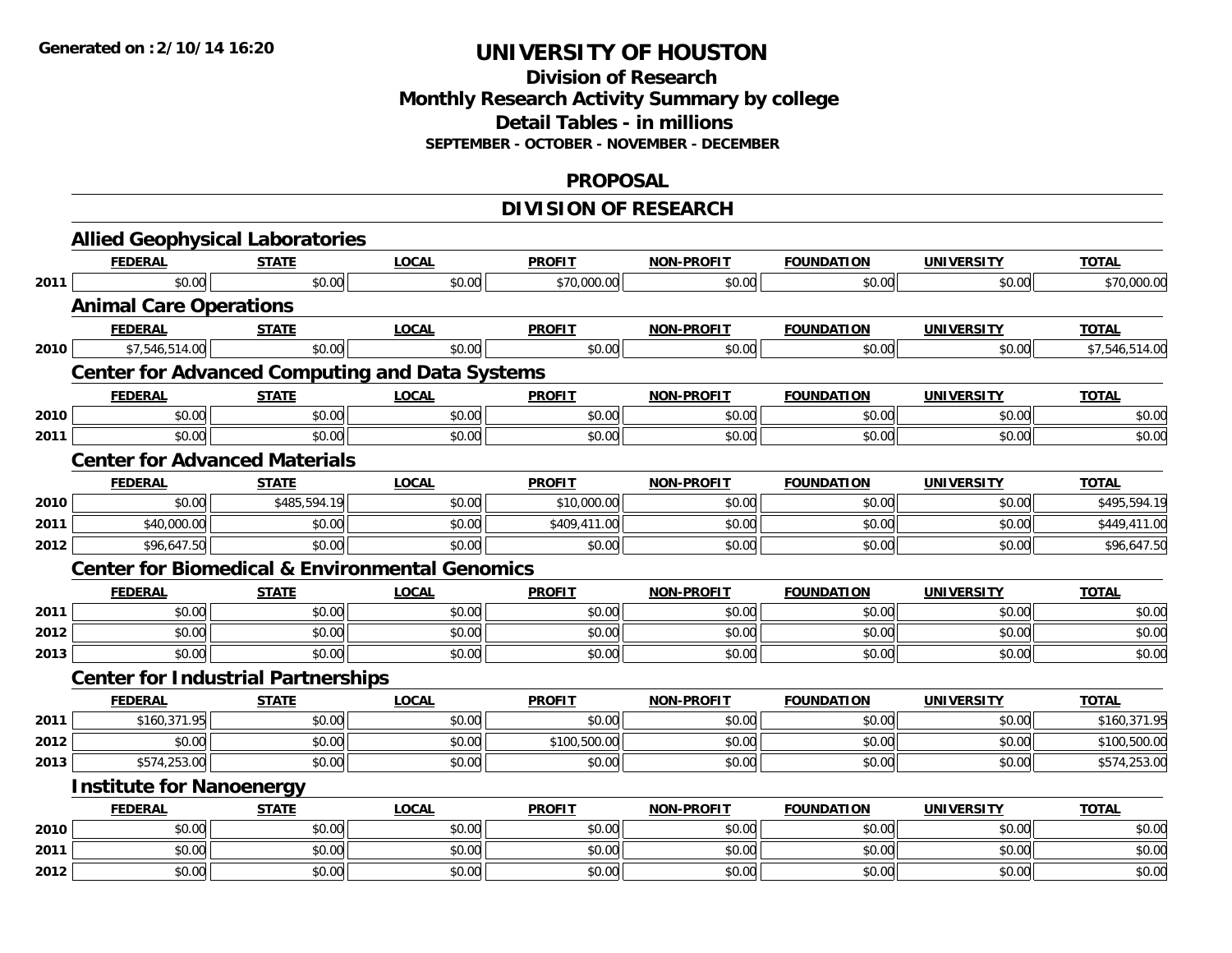# **Division of ResearchMonthly Research Activity Summary by college Detail Tables - in millions SEPTEMBER - OCTOBER - NOVEMBER - DECEMBER**

#### **PROPOSAL**

# **DIVISION OF RESEARCH**

|       | <b>TcSUH</b>                         |                |              |                |                   |                   |                   |                 |
|-------|--------------------------------------|----------------|--------------|----------------|-------------------|-------------------|-------------------|-----------------|
|       | <b>FEDERAL</b>                       | <b>STATE</b>   | <b>LOCAL</b> | <b>PROFIT</b>  | <b>NON-PROFIT</b> | <b>FOUNDATION</b> | <b>UNIVERSITY</b> | <b>TOTAL</b>    |
| 2010  | \$719,961.50                         | \$789,508.00   | \$0.00       | \$30,000.00    | \$0.00            | \$0.00            | \$65,718.00       | \$1,605,187.50  |
| 2011  | \$530,882.26                         | \$0.00         | \$0.00       | \$449,411.00   | \$0.00            | \$0.00            | \$0.00            | \$980,293.26    |
| 2012  | \$2,149,408.75                       | \$0.00         | \$0.00       | \$70,000.00    | \$0.00            | \$0.00            | \$80,077.00       | \$2,299,485.75  |
| 2013  | \$1,159,783.70                       | \$50,000.00    | \$0.00       | \$75,000.00    | \$0.00            | \$0.00            | \$0.00            | \$1,284,783.70  |
| 2014  | \$862,646.90                         | \$0.00         | \$0.00       | \$371,370.00   | \$0.00            | \$0.00            | \$80,078.00       | \$1,314,094.90  |
|       | <b>Texas Obesity Research Center</b> |                |              |                |                   |                   |                   |                 |
|       | <b>FEDERAL</b>                       | <b>STATE</b>   | <b>LOCAL</b> | <b>PROFIT</b>  | <b>NON-PROFIT</b> | <b>FOUNDATION</b> | <b>UNIVERSITY</b> | <b>TOTAL</b>    |
| 2010  | \$0.00                               | \$0.00         | \$0.00       | \$0.00         | \$0.00            | \$0.00            | \$0.00            | \$0.00          |
| 2011  | \$0.00                               | \$0.00         | \$0.00       | \$0.00         | \$0.00            | \$0.00            | \$0.00            | \$0.00          |
| 2012  | \$0.00                               | \$0.00         | \$0.00       | \$0.00         | \$0.00            | \$0.00            | \$0.00            | \$0.00          |
|       | <b>TIMES</b>                         |                |              |                |                   |                   |                   |                 |
|       | <b>FEDERAL</b>                       | <b>STATE</b>   | <b>LOCAL</b> | <b>PROFIT</b>  | <b>NON-PROFIT</b> | <b>FOUNDATION</b> | <b>UNIVERSITY</b> | <b>TOTAL</b>    |
| 2010  | \$5,360,371.00                       | \$2,803,477.10 | \$630,307.00 | \$0.00         | \$753,191.00      | \$0.00            | \$0.00            | \$9,547,346.10  |
| 2011  | \$1,981,244.40                       | \$168,985.70   | \$141,895.20 | \$0.00         | \$254,256.00      | \$0.00            | \$352,023.00      | \$2,898,404.30  |
| 2012  | \$594,904.00                         | \$0.00         | \$0.00       | \$0.00         | \$0.00            | \$0.00            | \$929,450.00      | \$1,524,354.00  |
| 2013  | \$1,331,763.80                       | \$0.00         | \$0.00       | \$0.00         | \$0.00            | \$0.00            | \$723,267.00      | \$2,055,030.80  |
| 2014  | \$9,264,528.55                       | \$98,197.00    | \$0.00       | \$0.00         | \$0.00            | \$0.00            | \$0.00            | \$9,362,725.55  |
| Total | \$32,373,281.31                      | \$4,395,761.99 | \$772,202.20 | \$1,585,692.00 | \$1,007,447.00    | \$0.00            | \$2,230,613.00    | \$42,364,997.50 |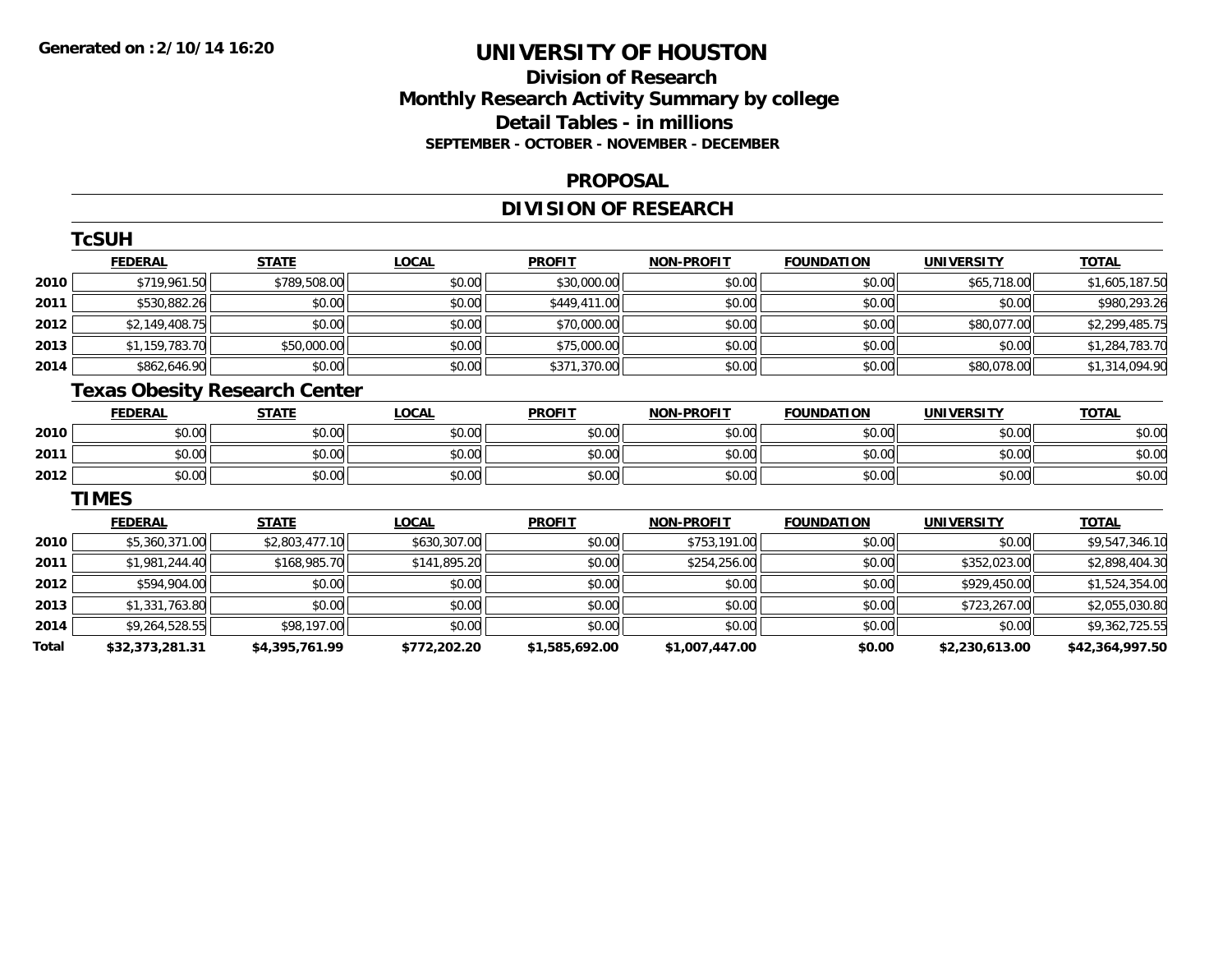# **Division of ResearchMonthly Research Activity Summary by college Detail Tables - in millions SEPTEMBER - OCTOBER - NOVEMBER - DECEMBER**

#### **PROPOSAL**

#### **GRADUATE COLLEGE OF SOCIAL WORK**

# **Child & Family for Innovative Research**

|      | <b>FEDERAL</b> | <b>STATE</b> | <u>LOCAL</u> | <b>PROFIT</b> | <b>NON-PROFIT</b> | <b>FOUNDATION</b> | <b>UNIVERSITY</b> | <b>TOTAL</b>   |
|------|----------------|--------------|--------------|---------------|-------------------|-------------------|-------------------|----------------|
| 2010 | \$0.00         | \$99,420.00  | \$0.00       | \$104,417.00  | \$797,794.00      | \$137,829.00      | \$0.00            | \$1,139,460.00 |
| 2011 | \$2,418,431.00 | \$0.00       | \$0.00       | \$100,982.00  | \$25,000.00       | \$0.05            | \$150,609.00      | \$2,695,022.05 |
| 2012 | \$466,787.74   | \$0.00       | \$0.00       | \$230,559.00  | \$35,469.80       | \$28,560.00       | \$190,477.00      | \$951,853.54   |
| 2013 | \$1,252,168.07 | \$10,000.00  | \$0.00       | \$0.00        | \$45,910.00       | \$0.00            | \$0.00            | \$1,308,078.07 |
| 2014 | \$0.00         | \$66,936.00  | \$0.00       | \$0.00        | \$19,979.00       | \$0.00            | \$0.00            | \$86,915.00    |

# **Dean, Social Work**

|       | <b>FEDERAL</b> | <b>STATE</b> | <u>LOCAL</u> | <b>PROFIT</b> | <b>NON-PROFIT</b> | <b>FOUNDATION</b> | <b>UNIVERSITY</b> | <b>TOTAL</b>    |
|-------|----------------|--------------|--------------|---------------|-------------------|-------------------|-------------------|-----------------|
| 2010  | \$2,123,511.00 | \$0.00       | \$0.00       | \$0.00        | \$0.00            | \$0.00            | \$0.00            | \$2,123,511.00  |
| 2011  | \$3,614,480.80 | \$0.00       | \$0.00       | \$0.00        | \$0.00            | \$0.00            | \$0.00            | \$3,614,480.80  |
| 2013  | \$0.00         | \$0.00       | \$0.00       | \$0.00        | \$0.00            | \$0.00            | \$0.00            | \$0.00          |
| Total | \$9,875,378.61 | \$176,356.00 | \$0.00       | \$435,958.00  | \$924,152.80      | \$166,389.05      | \$341,086.00      | \$11,919,320.46 |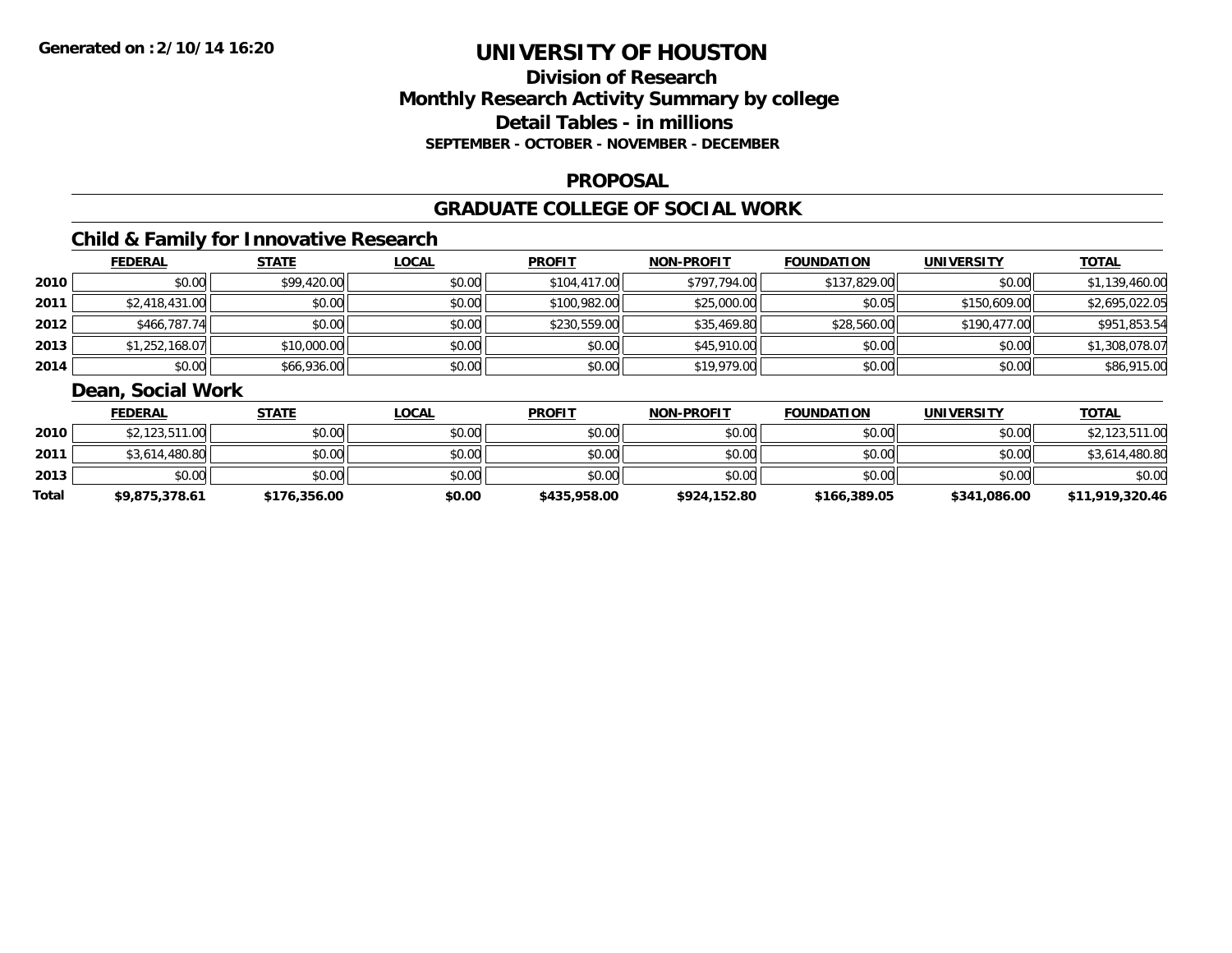### **Division of Research Monthly Research Activity Summary by college Detail Tables - in millions SEPTEMBER - OCTOBER - NOVEMBER - DECEMBER**

#### **PROPOSAL**

#### **HILTON COLLEGE OF HOTEL AND RESTAURANT MANAGEMENT**

### **Hotel and Restaurant Management**

|       | <b>FEDERAL</b> | <b>STATE</b> | <u>LOCAL</u> | <b>PROFIT</b> | <b>NON-PROFIT</b> | <b>FOUNDATION</b> | <b>UNIVERSITY</b> | <b>TOTAL</b> |
|-------|----------------|--------------|--------------|---------------|-------------------|-------------------|-------------------|--------------|
| 2010  | \$0.00         | \$10,000.00  | \$70,000.00  | \$82,548.00   | \$0.00            | \$0.00            | \$0.00            | \$162,548.00 |
| 2011  | \$0.00         | \$0.00       | \$0.00       | \$0.00        | \$27,280.00       | \$0.00            | \$0.00            | \$27,280.00  |
| 2012  | \$0.00         | \$103,763.00 | \$0.00       | \$0.00        | \$118,422,00      | \$0.00            | \$0.00            | \$222,185.00 |
| 2013  | \$304,163.00   | \$30,000.00  | \$0.00       | \$0.00        | \$10,987.00       | \$55,874.00       | \$143,232.00      | \$544,256.00 |
| 2014  | \$0.00         | \$0.00       | \$0.00       | \$0.00        | \$5,000.00        | \$0.00            | \$0.00            | \$5,000.00   |
| Total | \$304,163.00   | \$143,763.00 | \$70,000.00  | \$82,548.00   | \$161,689.00      | \$55,874.00       | \$143,232.00      | \$961,269.00 |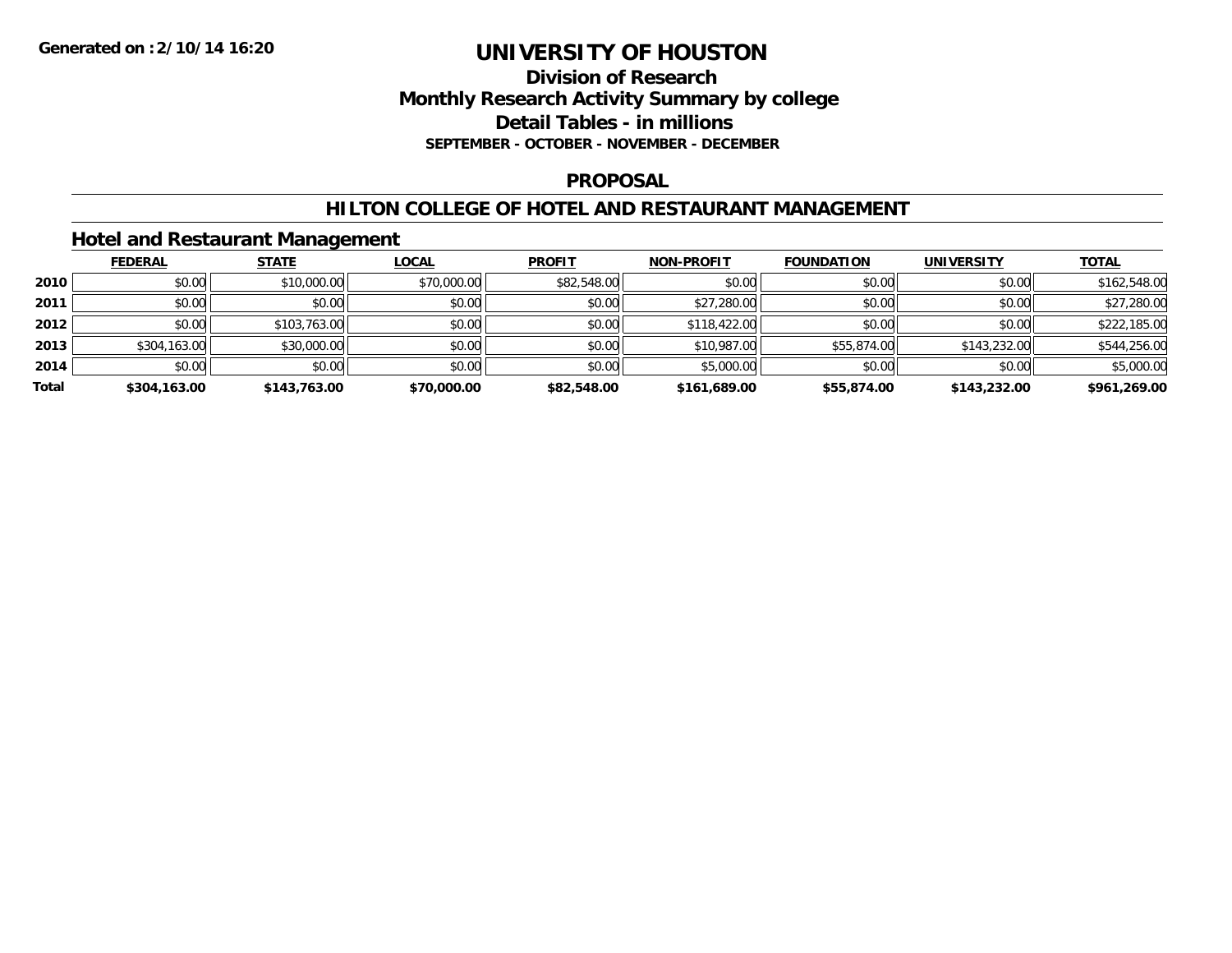### **Division of Research Monthly Research Activity Summary by college Detail Tables - in millions SEPTEMBER - OCTOBER - NOVEMBER - DECEMBER**

#### **PROPOSAL**

#### **HONORS COLLEGE**

# **Dean, Honors College**

|              | <b>FEDERAL</b> | <b>STATE</b> | <u>LOCAL</u> | <b>PROFIT</b> | <b>NON-PROFIT</b> | <b>FOUNDATION</b> | <b>UNIVERSITY</b> | <b>TOTAL</b> |
|--------------|----------------|--------------|--------------|---------------|-------------------|-------------------|-------------------|--------------|
| 2010         | \$500,851.00   | \$0.00       | \$0.00       | \$0.00        | \$0.00            | \$0.00            | \$0.00            | \$500,851.00 |
| 2011         | \$0.00         | \$0.00       | \$0.00       | \$0.00        | \$53,185.20       | \$0.00            | \$0.00            | \$53,185.20  |
| 2013         | \$0.00         | \$0.00       | \$0.00       | \$0.00        | \$0.00            | \$0.00            | \$9,150.32        | \$9,150.32   |
| <b>Total</b> | \$500,851.00   | \$0.00       | \$0.00       | \$0.00        | \$53,185.20       | \$0.00            | \$9,150.32        | \$563,186.52 |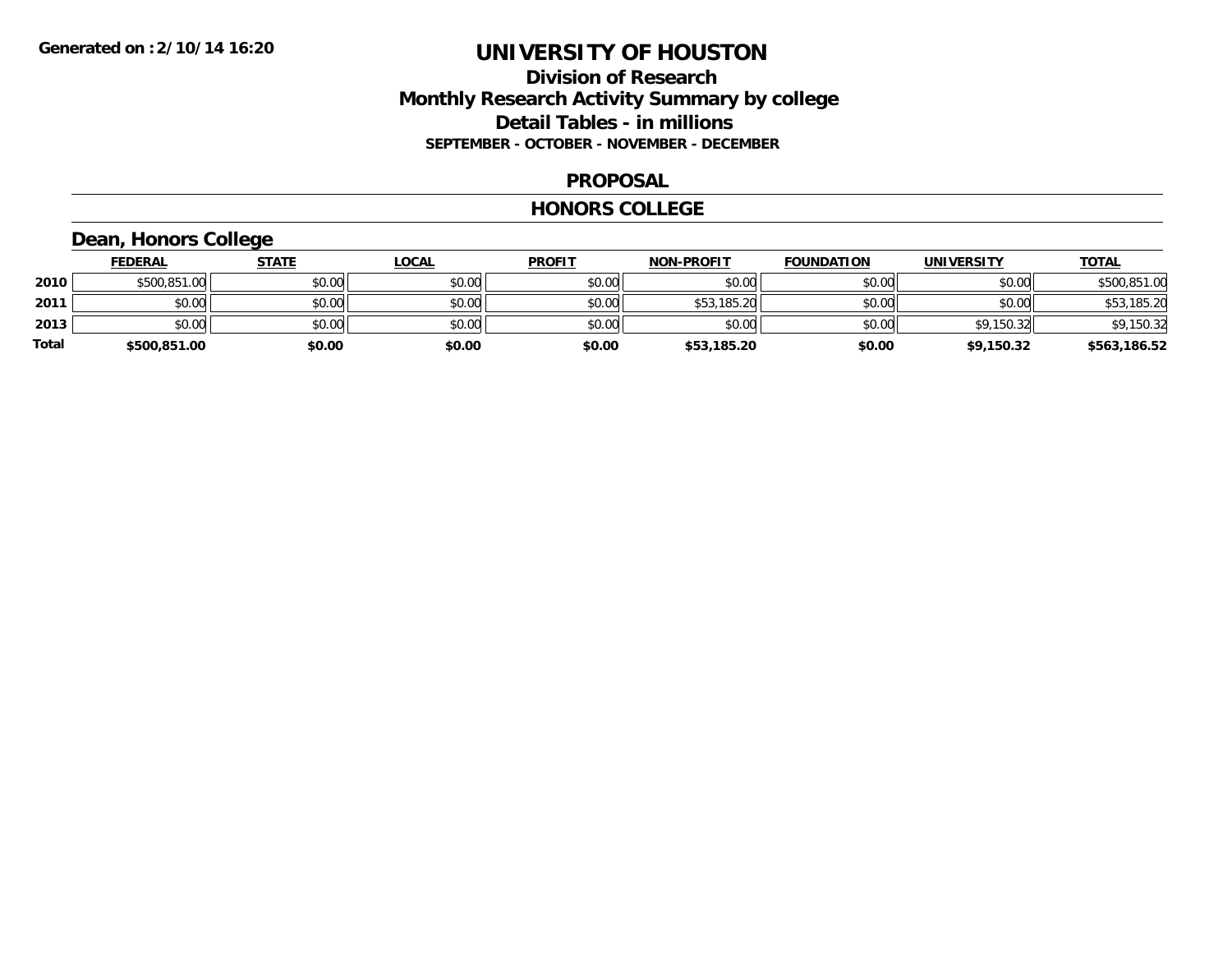# **Division of Research Monthly Research Activity Summary by college Detail Tables - in millions SEPTEMBER - OCTOBER - NOVEMBER - DECEMBER**

#### **PROPOSAL**

#### **LIBRARY**

### **Administration, Library**

|       | <b>DERAL</b>   | <b>STATE</b>                                        | <b>LOCAL</b>            | <b>PROFIT</b>           | <b>-PROFIT</b><br><b>NON</b> | <b>FOUNDATION</b> | <b>INIVE</b>  | <b>TOTAL</b> |
|-------|----------------|-----------------------------------------------------|-------------------------|-------------------------|------------------------------|-------------------|---------------|--------------|
| 2010  | 0000<br>ື⊍∪.ບບ | $\uparrow$ $\uparrow$ $\uparrow$ $\uparrow$<br>JU.U | 0 <sub>n</sub><br>JU.UU | 0 <sup>0</sup><br>טט.טי | \$0.00                       | $\sim$ 00         | 0000<br>DU.UU | \$0.OC       |
| Total | \$0.00         | \$0.00                                              | \$0.00                  | \$0.00                  | \$0.00                       | \$0.00            | \$0.00        | \$0.00       |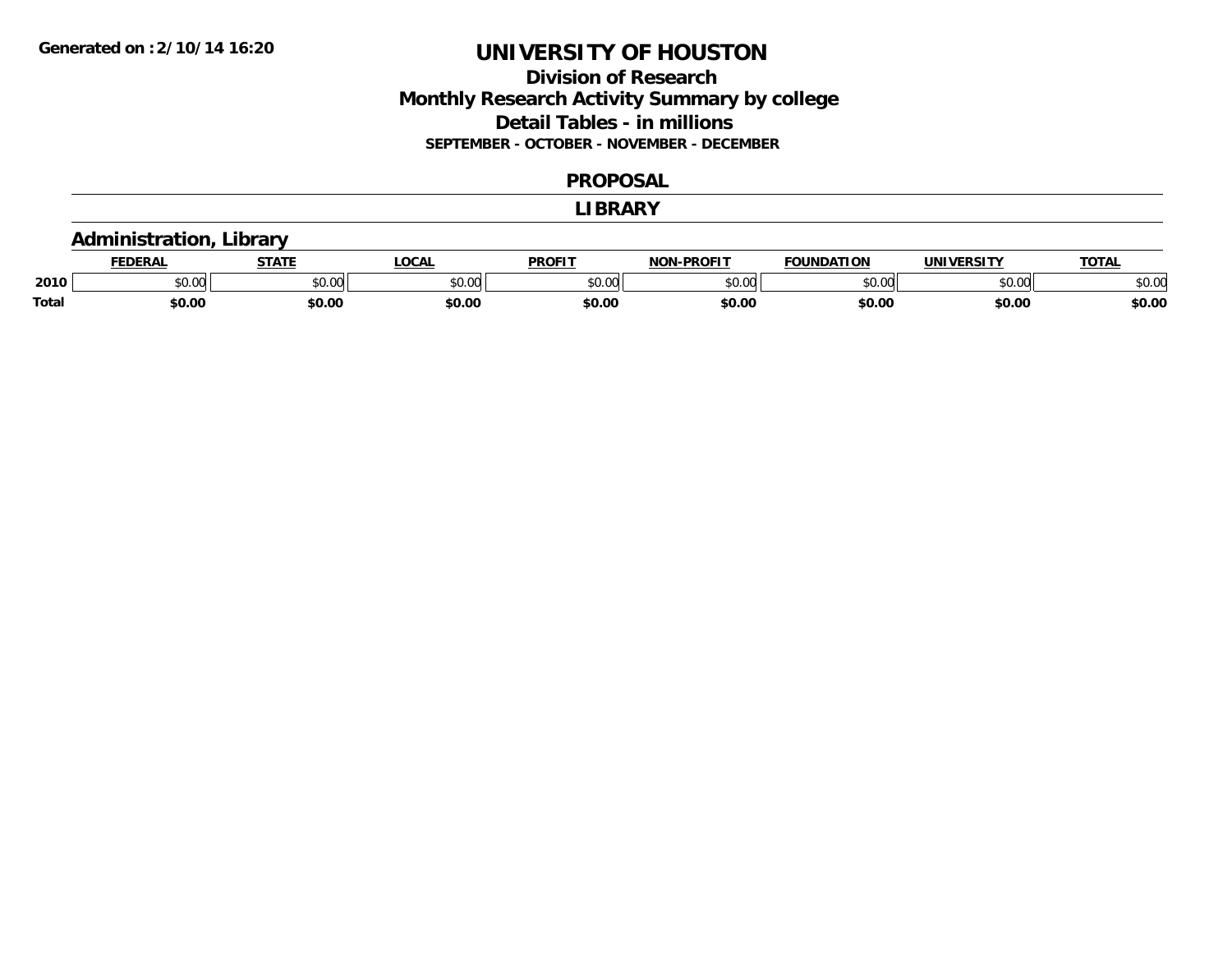### **Division of Research Monthly Research Activity Summary by college Detail Tables - in millions SEPTEMBER - OCTOBER - NOVEMBER - DECEMBER**

#### **PROPOSAL**

#### **SENIOR V.P. FOR ACADEMIC AFFAIRS AND PROVOST**

|       | <b>KUHF - Radio</b>             |                                                     |              |               |                   |                   |                   |                |
|-------|---------------------------------|-----------------------------------------------------|--------------|---------------|-------------------|-------------------|-------------------|----------------|
|       | <b>FEDERAL</b>                  | <b>STATE</b>                                        | <b>LOCAL</b> | <b>PROFIT</b> | <b>NON-PROFIT</b> | <b>FOUNDATION</b> | <b>UNIVERSITY</b> | <b>TOTAL</b>   |
| 2010  | \$25,000.00                     | \$0.00                                              | \$0.00       | \$0.00        | \$544,969.00      | \$0.00            | \$0.00            | \$569,969.00   |
| 2011  | \$0.00                          | \$0.00                                              | \$0.00       | \$0.00        | \$613,146.00      | \$0.00            | \$0.00            | \$613,146.00   |
| 2013  | \$0.00                          | \$0.00                                              | \$0.00       | \$0.00        | \$2,044,710.00    | \$0.00            | \$0.00            | \$2,044,710.00 |
| 2014  | \$0.00                          | \$0.00                                              | \$0.00       | \$0.00        | \$2,147,877.00    | \$0.00            | \$0.00            | \$2,147,877.00 |
|       |                                 | <b>Learning and Assessment Services</b>             |              |               |                   |                   |                   |                |
|       | <b>FEDERAL</b>                  | <b>STATE</b>                                        | <b>LOCAL</b> | <b>PROFIT</b> | <b>NON-PROFIT</b> | <b>FOUNDATION</b> | <b>UNIVERSITY</b> | <b>TOTAL</b>   |
| 2010  | \$1,869,569.00                  | \$0.00                                              | \$0.00       | \$0.00        | \$0.00            | \$10,000.00       | \$0.00            | \$1,879,569.00 |
| 2011  | \$0.00                          | \$0.00                                              | \$0.00       | \$0.00        | \$115,096.00      | \$0.00            | \$0.00            | \$115,096.00   |
|       |                                 | <b>Senior V.P. for Academic Affairs and Provost</b> |              |               |                   |                   |                   |                |
|       | <b>FEDERAL</b>                  | <b>STATE</b>                                        | <b>LOCAL</b> | <b>PROFIT</b> | <b>NON-PROFIT</b> | <b>FOUNDATION</b> | <b>UNIVERSITY</b> | <b>TOTAL</b>   |
| 2012  | \$0.00                          | \$75,000.00                                         | \$0.00       | \$0.00        | \$0.00            | \$0.00            | \$0.00            | \$75,000.00    |
| 2013  | \$0.00                          | \$0.00                                              | \$0.00       | \$0.00        | \$149,488.00      | \$0.00            | \$0.00            | \$149,488.00   |
|       | <b>Student Support Services</b> |                                                     |              |               |                   |                   |                   |                |
|       | <b>FEDERAL</b>                  | <b>STATE</b>                                        | <b>LOCAL</b> | <b>PROFIT</b> | <b>NON-PROFIT</b> | <b>FOUNDATION</b> | <b>UNIVERSITY</b> | <b>TOTAL</b>   |
| 2012  | \$198,944.00                    | \$0.00                                              | \$0.00       | \$0.00        | \$0.00            | \$0.00            | \$0.00            | \$198,944.00   |
|       | <b>Undergraduate Scholars</b>   |                                                     |              |               |                   |                   |                   |                |
|       | <b>FEDERAL</b>                  | <b>STATE</b>                                        | <b>LOCAL</b> | <b>PROFIT</b> | <b>NON-PROFIT</b> | <b>FOUNDATION</b> | <b>UNIVERSITY</b> | <b>TOTAL</b>   |
| 2010  | \$0.00                          | \$15,000.00                                         | \$0.00       | \$0.00        | \$0.00            | \$0.00            | \$0.00            | \$15,000.00    |
| 2011  | \$0.00                          | \$29,456.00                                         | \$0.00       | \$0.00        | \$0.00            | \$0.00            | \$0.00            | \$29,456.00    |
| 2012  | \$0.00                          | \$19,051.00                                         | \$0.00       | \$0.00        | \$0.00            | \$0.00            | \$0.00            | \$19,051.00    |
| 2014  | \$0.00                          | \$20,330.00                                         | \$0.00       | \$0.00        | \$0.00            | \$0.00            | \$0.00            | \$20,330.00    |
|       | <b>Undergraduate Studies</b>    |                                                     |              |               |                   |                   |                   |                |
|       | <b>FEDERAL</b>                  | <b>STATE</b>                                        | <b>LOCAL</b> | <b>PROFIT</b> | <b>NON-PROFIT</b> | <b>FOUNDATION</b> | <b>UNIVERSITY</b> | <b>TOTAL</b>   |
| 2013  | \$0.00                          | \$0.00                                              | \$0.00       | \$0.00        | \$0.00            | \$0.00            | \$0.00            | \$0.00         |
| 2014  | \$0.00                          | \$10,000.00                                         | \$0.00       | \$0.00        | \$0.00            | \$0.00            | \$0.00            | \$10,000.00    |
| Total | \$2,093,513.00                  | \$168,837.00                                        | \$0.00       | \$0.00        | \$5,615,286.00    | \$10,000.00       | \$0.00            | \$7,887,636.00 |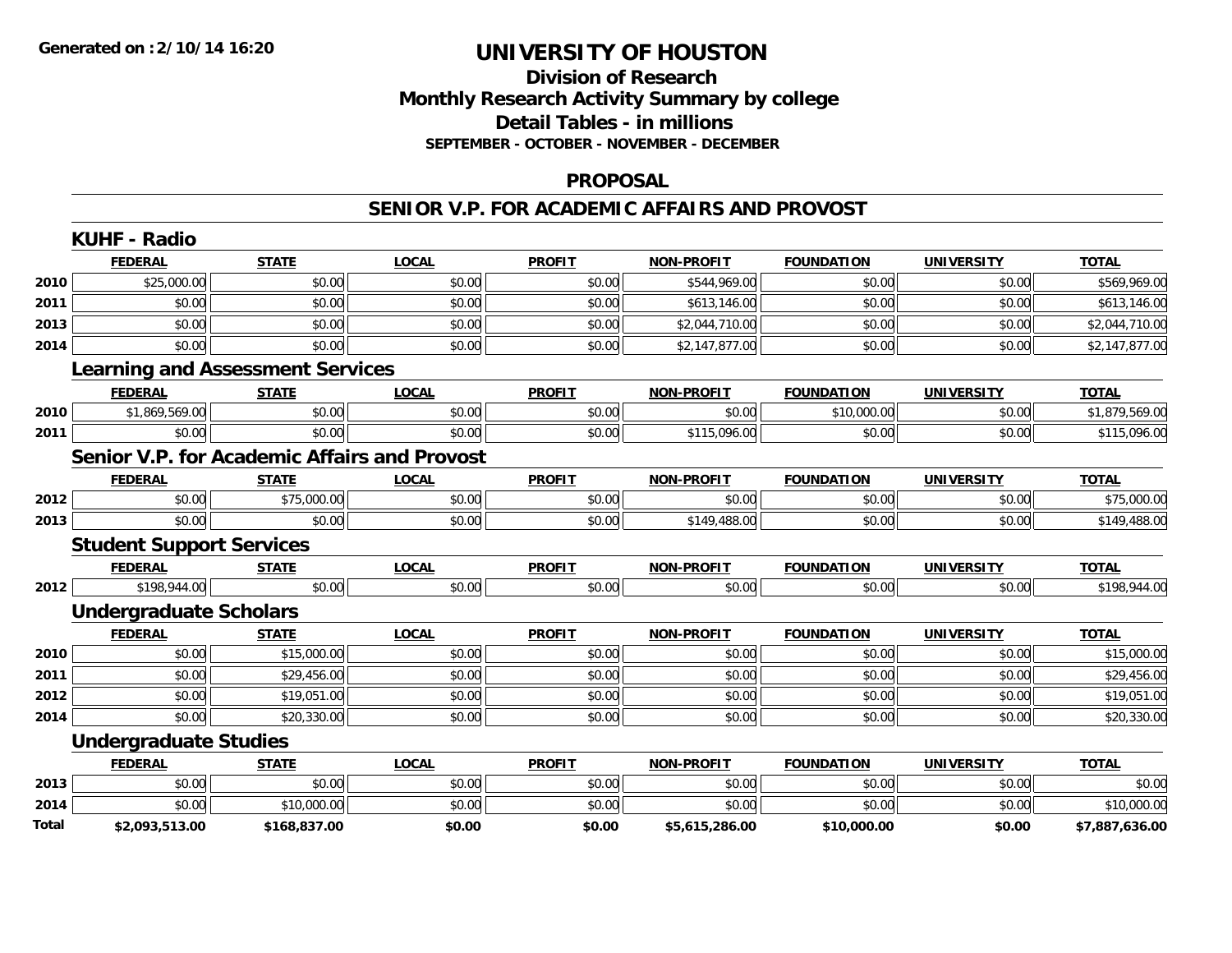# **Division of Research Monthly Research Activity Summary by college Detail Tables - in millions SEPTEMBER - OCTOBER - NOVEMBER - DECEMBER**

#### **PROPOSAL**

#### **UH LAW CENTER**

|       | Law-UH         |              |              |               |                   |                   |                   |              |  |  |
|-------|----------------|--------------|--------------|---------------|-------------------|-------------------|-------------------|--------------|--|--|
|       | <b>FEDERAL</b> | <b>STATE</b> | <b>LOCAL</b> | <b>PROFIT</b> | <b>NON-PROFIT</b> | <b>FOUNDATION</b> | <b>UNIVERSITY</b> | <b>TOTAL</b> |  |  |
| 2010  | \$0.00         | \$200,000.00 | \$0.00       | \$0.00        | \$0.00            | \$0.00            | \$0.00            | \$200,000.00 |  |  |
| 2012  | \$0.00         | \$160,000.00 | \$0.00       | \$0.00        | \$0.00            | \$0.00            | \$0.00            | \$160,000.00 |  |  |
| 2014  | \$0.00         | \$200,000.00 | \$0.00       | \$0.00        | \$0.00            | \$0.00            | \$0.00            | \$200,000.00 |  |  |
| Total | \$0.00         | \$560,000.00 | \$0.00       | \$0.00        | \$0.00            | \$0.00            | \$0.00            | \$560,000.00 |  |  |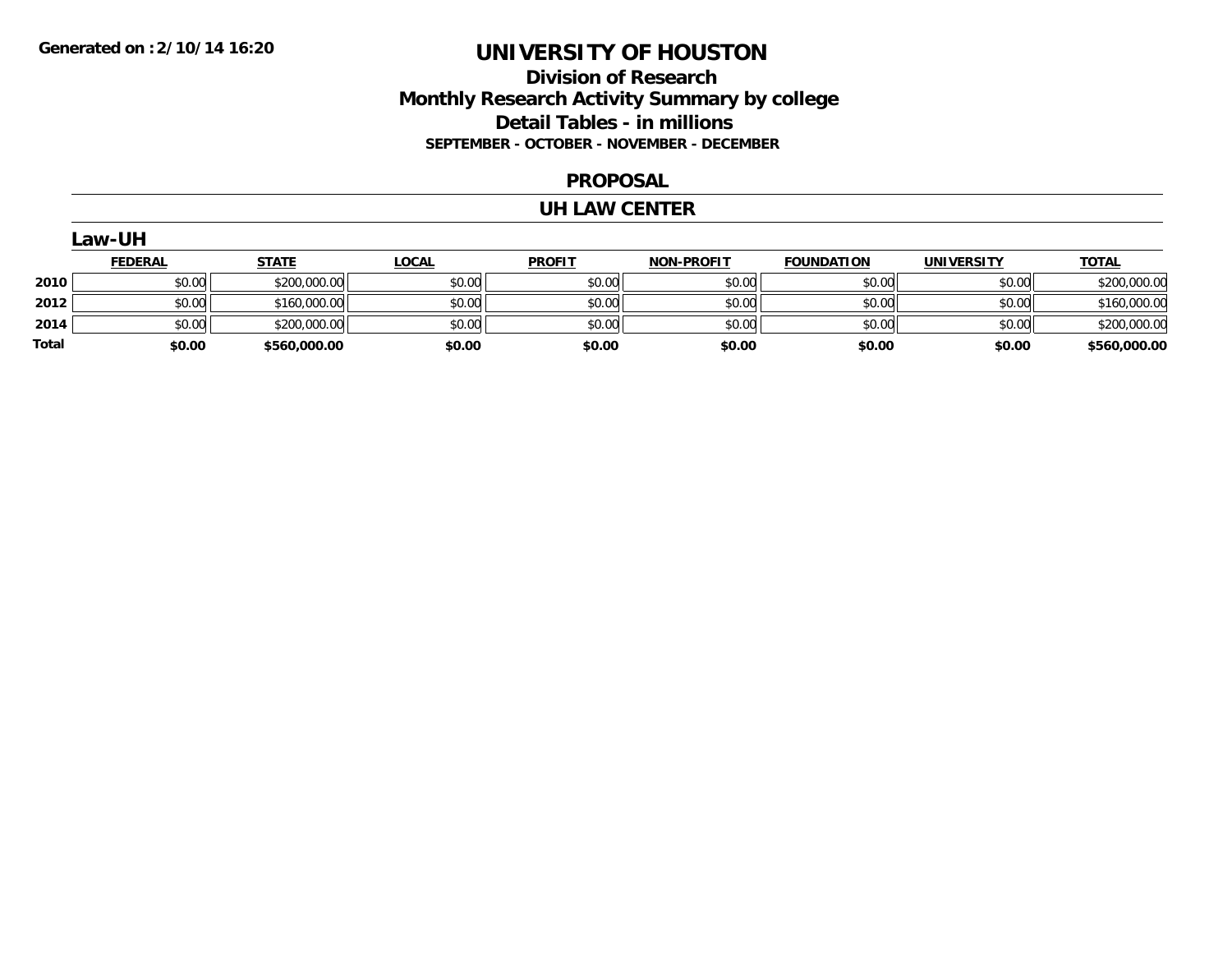# **Division of Research Monthly Research Activity Summary by college Detail Tables - in millions SEPTEMBER - OCTOBER - NOVEMBER - DECEMBER**

#### **PROPOSAL**

#### **UH SYSTEM**

|       | <b>KUHT-TV</b> |              |              |               |                   |                   |                   |                |  |  |  |  |
|-------|----------------|--------------|--------------|---------------|-------------------|-------------------|-------------------|----------------|--|--|--|--|
|       | <b>FEDERAL</b> | <b>STATE</b> | <b>LOCAL</b> | <b>PROFIT</b> | <b>NON-PROFIT</b> | <b>FOUNDATION</b> | <b>UNIVERSITY</b> | <b>TOTAL</b>   |  |  |  |  |
| 2010  | \$0.00         | \$0.00       | \$0.00       | \$0.00        | \$1,427,262.00    | \$0.00            | \$0.00            | \$1,427,262.00 |  |  |  |  |
| 2011  | \$0.00         | \$0.00       | \$0.00       | \$0.00        | \$1,606,903.00    | \$0.00            | \$0.00            | \$1,606,903.00 |  |  |  |  |
| 2012  | \$0.00         | \$0.00       | \$0.00       | \$0.00        | \$14,132.00       | \$0.00            | \$0.00            | \$14,132.00    |  |  |  |  |
| Total | \$0.00         | \$0.00       | \$0.00       | \$0.00        | \$3,048,297.00    | \$0.00            | \$0.00            | \$3,048,297.00 |  |  |  |  |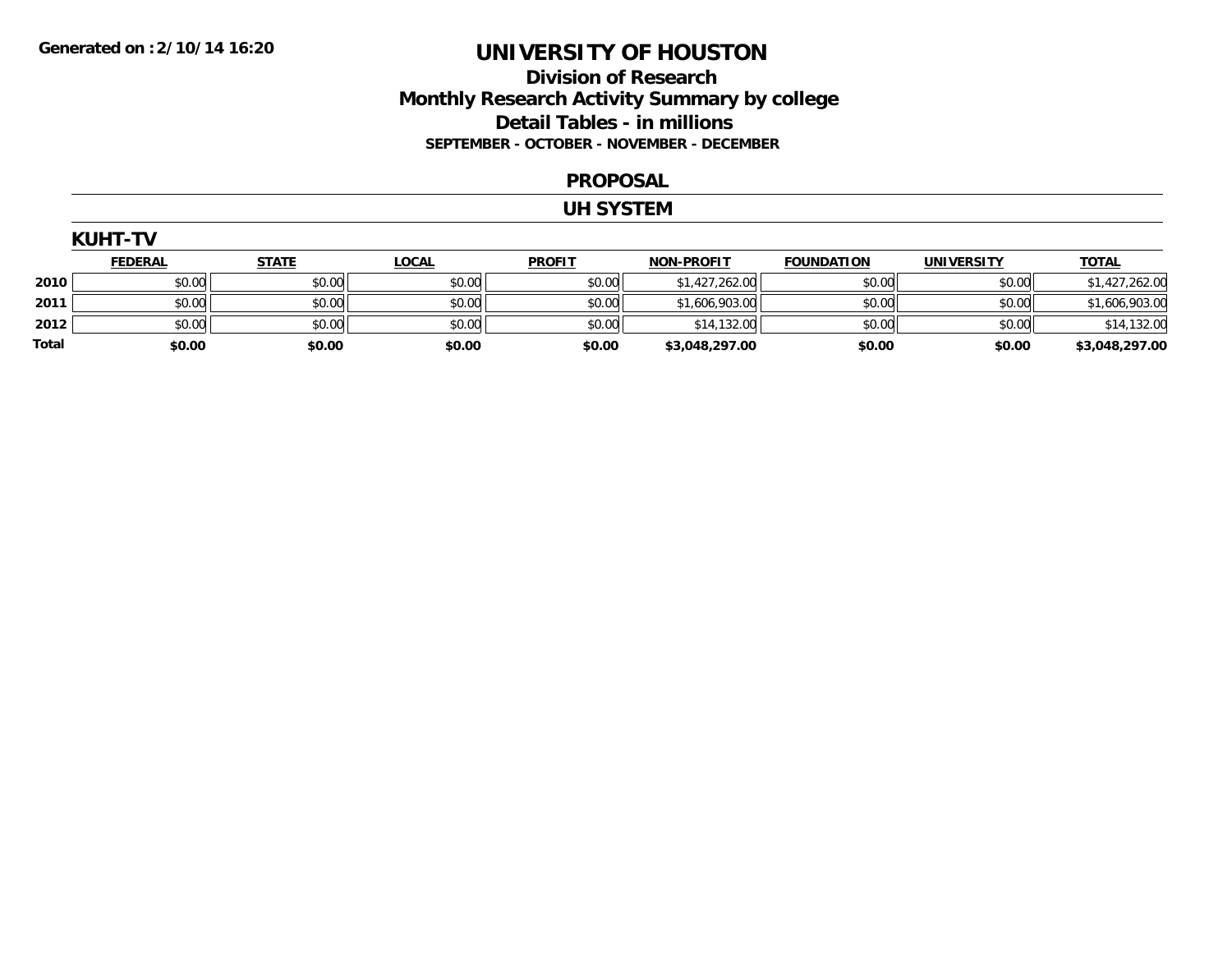# **Division of ResearchMonthly Research Activity Summary by college Detail Tables - in millions SEPTEMBER - OCTOBER - NOVEMBER - DECEMBER**

#### **PROPOSAL**

# **VICE PRESIDENT FOR ADMINISTRATION**

# **Physical Plant**

|      | <u>FEDERAL</u> | <b>STATE</b> | <u>LOCAL</u> | <b>PROFIT</b> | <b>NON-PROFIT</b> | <b>FOUNDATION</b> | <b>UNIVERSITY</b> | <b>TOTAL</b>       |
|------|----------------|--------------|--------------|---------------|-------------------|-------------------|-------------------|--------------------|
| 2010 | \$0.00         | \$0.00       | \$0.00       | \$0.00        | \$0.00            | \$0.00            | \$0.00            | \$0.00             |
| 2011 | \$0.00         | \$0.00       | \$0.00       | \$0.00        | \$0.00            | \$0.00            | \$0.00            | \$0.00             |
| 2012 | \$0.00         | \$0.00       | \$0.00       | \$0.00        | \$2,261,596.00    | \$0.00            | \$0.00            | ,596.00<br>\$2,261 |

### **UH Police Department**

|       | <b>FEDERAL</b> | <u>STATE</u> | <b>LOCAL</b> | <b>PROFIT</b> | <b>NON-PROFIT</b> | <b>FOUNDATION</b> | <b>UNIVERSITY</b> | <u>TOTAL</u>   |
|-------|----------------|--------------|--------------|---------------|-------------------|-------------------|-------------------|----------------|
| 2010  | \$88,917.00    | \$0.00       | \$0.00       | \$0.00        | \$0.00            | \$0.00            | \$0.00            | \$88,917.00    |
| 2014  | \$0.00         | \$3,000.00   | \$0.00       | \$0.00        | \$0.00            | \$0.00            | \$0.00            | \$3,000.00     |
| Total | \$88,917.00    | \$3,000.00   | \$0.00       | \$0.00        | \$2,261,596.00    | \$0.00            | \$0.00            | \$2,353,513.00 |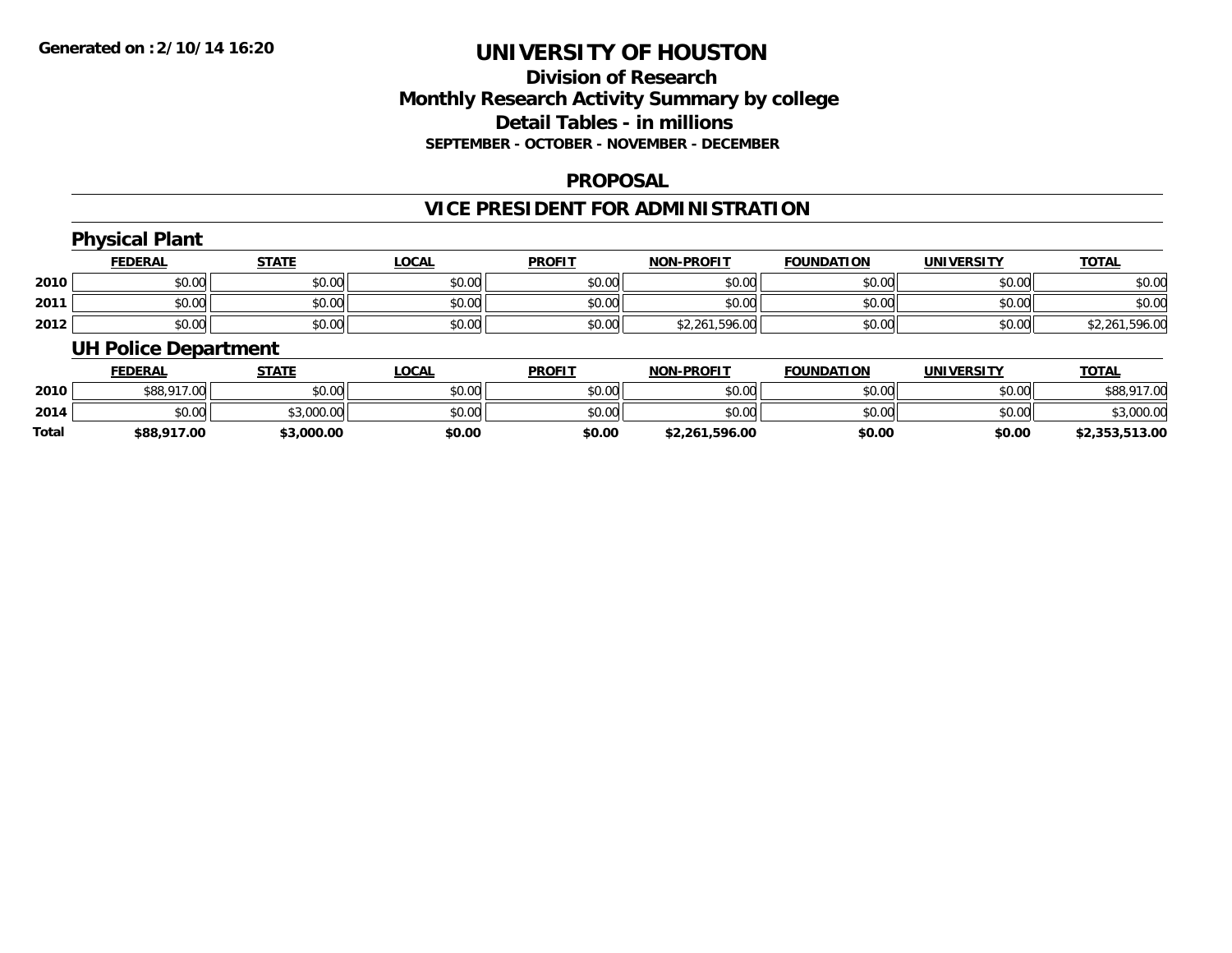### **Division of Research Monthly Research Activity Summary by college Detail Tables - in millions SEPTEMBER - OCTOBER - NOVEMBER - DECEMBER**

#### **PROPOSAL**

# **VICE PRESIDENT FOR STUDENT AFFAIRS**

### **Dean, Student Affairs**

|              | FEDERAL                  | <b>STATE</b> | <b>_OCAL</b> | <b>PROFIT</b> | <b>NON-PROFIT</b> | <b>FOUNDATION</b> | UNIVERSITY | <b>TOTAL</b> |
|--------------|--------------------------|--------------|--------------|---------------|-------------------|-------------------|------------|--------------|
| 2012         | co ono enl<br>658.828.50 | \$0.00       | \$0.00       | \$0.00        | \$0.00            | \$0.00            | \$0.00     | \$58,828.50  |
| <b>Total</b> | \$58,828.50              | \$0.00       | \$0.00       | \$0.00        | \$0.00            | \$0.00            | \$0.00     | \$58,828.50  |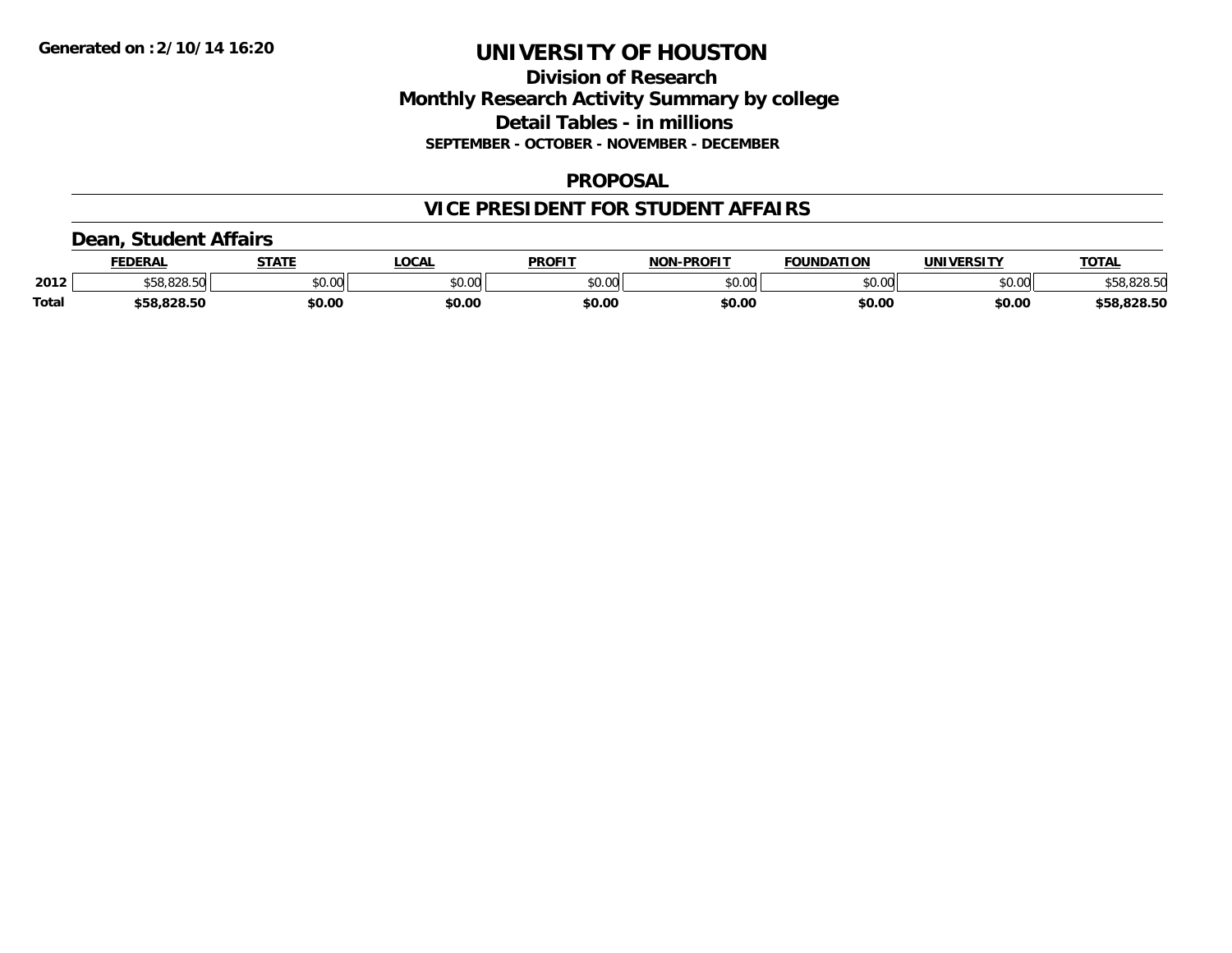### **Division of Research Monthly Research Activity Summary by college Detail Tables - in millions SEPTEMBER - OCTOBER - NOVEMBER - DECEMBER**

#### **AWARD**

#### **C.T. BAUER COLLEGE OF BUSINESS**

|       | <b>Accountancy &amp; Taxation</b>        |              |              |               |                   |                   |                   |                |
|-------|------------------------------------------|--------------|--------------|---------------|-------------------|-------------------|-------------------|----------------|
|       | <b>FEDERAL</b>                           | <b>STATE</b> | <b>LOCAL</b> | <b>PROFIT</b> | <b>NON-PROFIT</b> | <b>FOUNDATION</b> | <b>UNIVERSITY</b> | <b>TOTAL</b>   |
| 2014  | \$0.00                                   | \$0.00       | \$0.00       | \$0.00        | \$0.00            | \$19,260.00       | \$0.00            | \$19,260.00    |
|       | <b>Finance</b>                           |              |              |               |                   |                   |                   |                |
|       | <b>FEDERAL</b>                           | <b>STATE</b> | <b>LOCAL</b> | <b>PROFIT</b> | <b>NON-PROFIT</b> | <b>FOUNDATION</b> | <b>UNIVERSITY</b> | <b>TOTAL</b>   |
| 2010  | \$100,000.00                             | \$0.00       | \$0.00       | \$0.00        | \$0.00            | \$0.00            | \$0.00            | \$100,000.00   |
| 2011  | \$103,870.80                             | \$0.00       | \$0.00       | \$0.00        | \$0.00            | \$0.00            | \$0.00            | \$103,870.80   |
|       | Management                               |              |              |               |                   |                   |                   |                |
|       | <b>FEDERAL</b>                           | <b>STATE</b> | <b>LOCAL</b> | <b>PROFIT</b> | <b>NON-PROFIT</b> | <b>FOUNDATION</b> | <b>UNIVERSITY</b> | <b>TOTAL</b>   |
| 2010  | \$8,250.00                               | \$0.00       | \$0.00       | \$0.00        | \$0.00            | \$0.00            | \$0.00            | \$8,250.00     |
|       | <b>Marketing</b>                         |              |              |               |                   |                   |                   |                |
|       | <b>FEDERAL</b>                           | <b>STATE</b> | <b>LOCAL</b> | <b>PROFIT</b> | NON-PROFIT        | <b>FOUNDATION</b> | <b>UNIVERSITY</b> | <b>TOTAL</b>   |
| 2012  | \$0.00                                   | \$0.00       | \$0.00       | \$0.00        | \$0.00            | \$0.00            | \$0.00            | \$0.00         |
|       | <b>Small Business Development Center</b> |              |              |               |                   |                   |                   |                |
|       | <b>FEDERAL</b>                           | <b>STATE</b> | <b>LOCAL</b> | <b>PROFIT</b> | <b>NON-PROFIT</b> | <b>FOUNDATION</b> | <b>UNIVERSITY</b> | <b>TOTAL</b>   |
| 2010  | \$1,398,104.00                           | \$0.00       | \$0.00       | \$0.00        | \$0.00            | \$0.00            | \$0.00            | \$1,398,104.00 |
| 2011  | \$30,274.00                              | \$61,677.00  | \$0.00       | \$0.00        | \$0.00            | \$0.00            | \$0.00            | \$91,951.00    |
| 2012  | \$476,857.00                             | \$0.00       | \$0.00       | \$0.00        | \$0.00            | \$0.00            | \$0.00            | \$476,857.00   |
| 2013  | \$885,781.00                             | \$0.00       | \$0.00       | \$0.00        | \$0.00            | \$0.00            | \$0.00            | \$885,781.00   |
| Total | \$3,003,136.80                           | \$61,677.00  | \$0.00       | \$0.00        | \$0.00            | \$19,260.00       | \$0.00            | \$3,084,073.80 |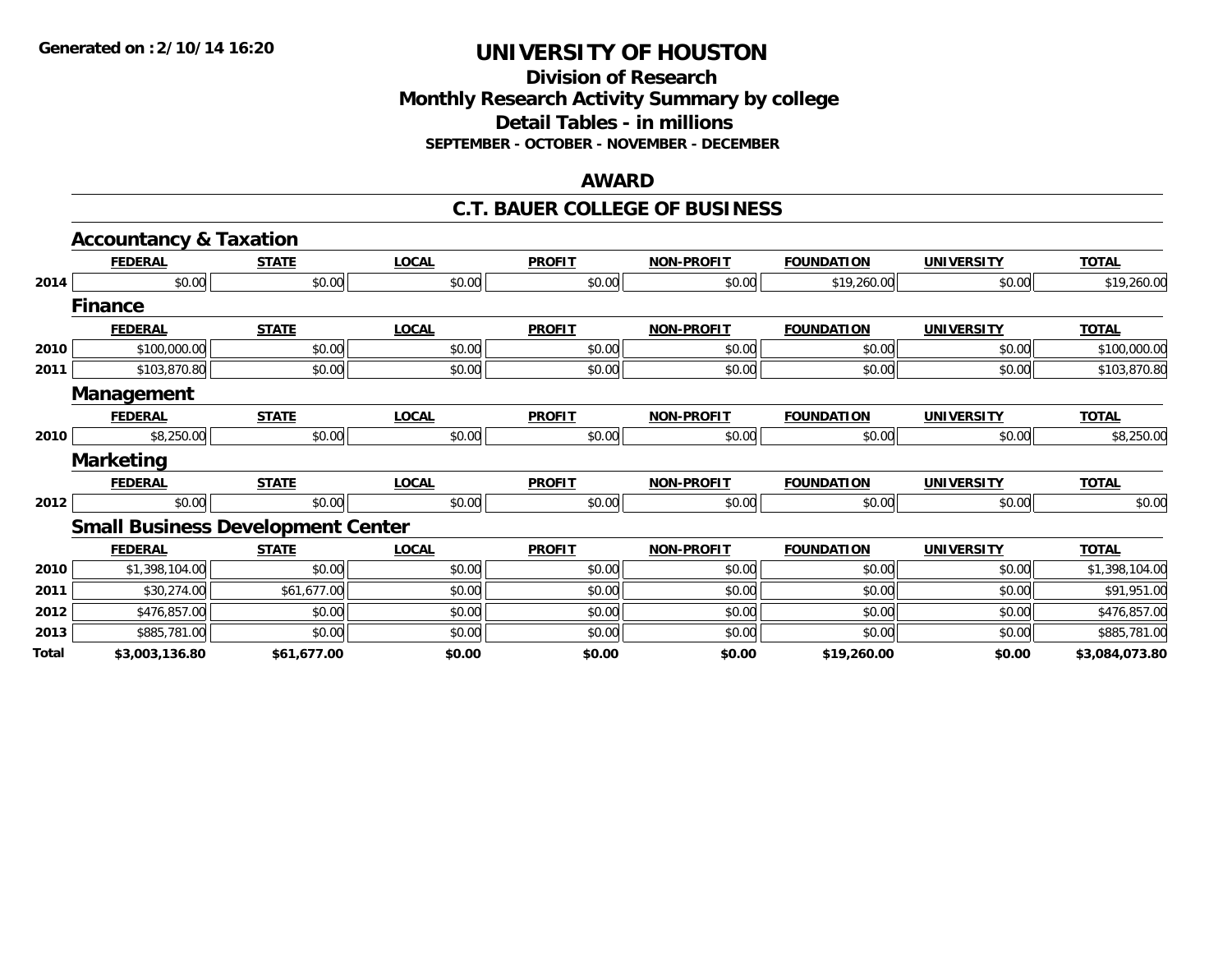### **Division of Research Monthly Research Activity Summary by college Detail Tables - in millions SEPTEMBER - OCTOBER - NOVEMBER - DECEMBER**

#### **AWARD**

### **COLLEGE OF ARCHITECTURE**

|              | Architecture   |              |              |               |                   |                   |                   |              |  |  |
|--------------|----------------|--------------|--------------|---------------|-------------------|-------------------|-------------------|--------------|--|--|
|              | <b>FEDERAL</b> | <b>STATE</b> | <b>LOCAL</b> | <b>PROFIT</b> | <b>NON-PROFIT</b> | <b>FOUNDATION</b> | <b>UNIVERSITY</b> | <b>TOTAL</b> |  |  |
| 2011         | \$0.00         | \$0.00       | \$0.00       | \$7,500.00    | \$0.00            | \$0.00            | \$0.00            | \$7,500.00   |  |  |
| 2012         | \$0.00         | \$0.00       | \$0.00       | \$0.00        | \$5,000.00        | \$0.00            | \$0.00            | \$5,000.00   |  |  |
| <b>Total</b> | \$0.00         | \$0.00       | \$0.00       | \$7,500.00    | \$5,000.00        | \$0.00            | \$0.00            | \$12,500.00  |  |  |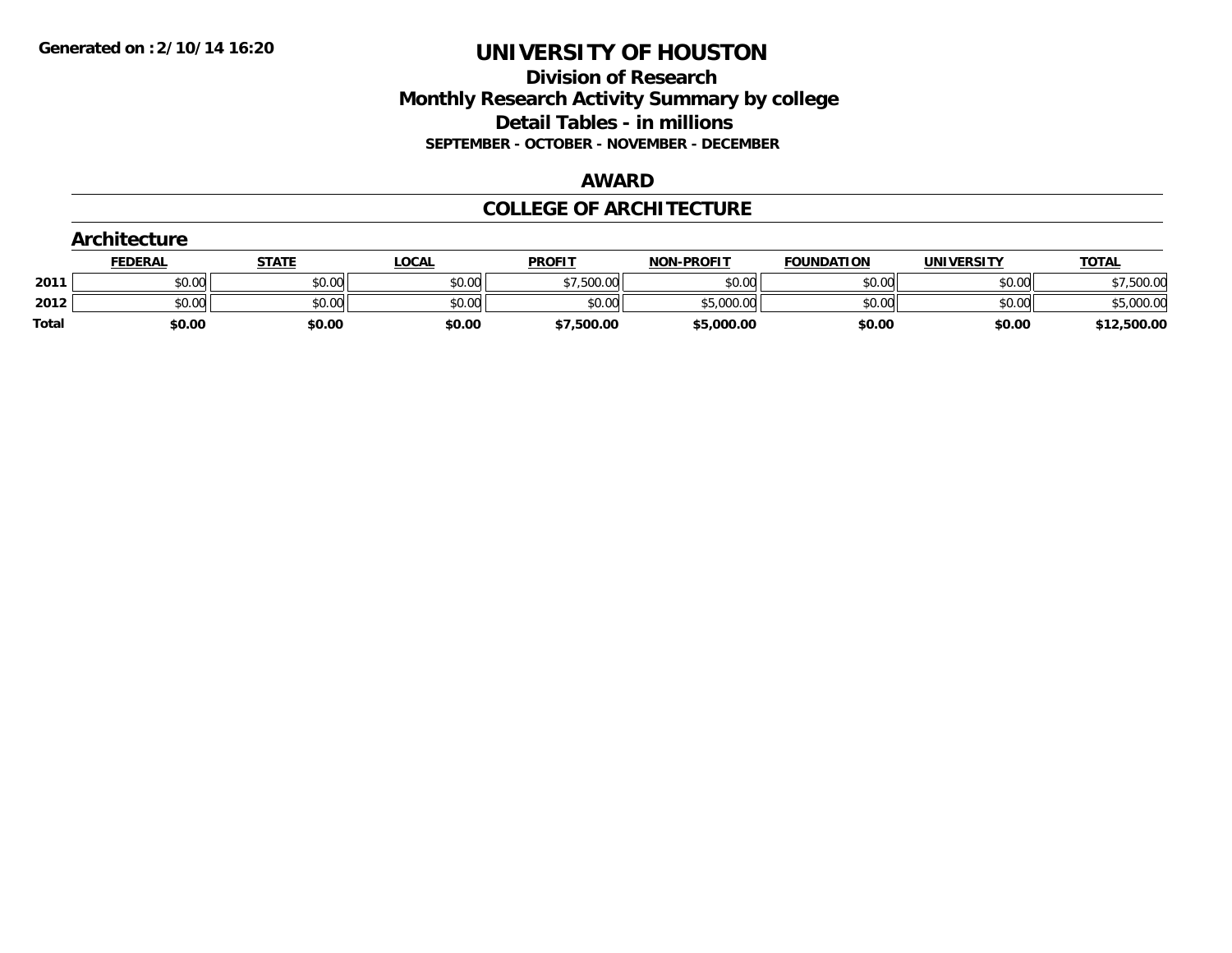# **Division of ResearchMonthly Research Activity Summary by college Detail Tables - in millions SEPTEMBER - OCTOBER - NOVEMBER - DECEMBER**

### **AWARD**

# **COLLEGE OF EDUCATION**

# **Consistency Mgmt and Coop Disc**

|      | <b>FEDERAL</b> | <b>STATE</b> | <u>LOCAL</u> | <b>PROFIT</b> | <b>NON-PROFIT</b> | <b>FOUNDATION</b> | <b>UNIVERSITY</b> | <b>TOTAL</b> |
|------|----------------|--------------|--------------|---------------|-------------------|-------------------|-------------------|--------------|
| 2010 | \$38,889.00    | \$0.00       | \$36,536.06  | \$120.61      | \$25,925.00       | \$0.00            | \$0.00            | \$101,470.67 |
| 2011 | \$20,010.19    | \$0.00       | \$0.00       | \$0.00        | \$124,154.00      | \$0.00            | \$0.00            | \$144,164.19 |
| 2013 | \$17,324.58    | \$0.00       | \$0.00       | \$4.26        | \$3,500.00        | \$0.00            | \$0.00            | \$20,828.84  |
| 2014 | \$0.00         | \$0.00       | \$200,592.00 | \$0.00        | \$0.00            | \$0.00            | \$0.00            | \$200,592.00 |

#### **Curriculum and Instruction**

|      | <u>FEDERAL</u> | <b>STATE</b> | <u>LOCAL</u> | <b>PROFIT</b> | <b>NON-PROFIT</b> | <b>FOUNDATION</b> | <b>UNIVERSITY</b> | <b>TOTAL</b> |
|------|----------------|--------------|--------------|---------------|-------------------|-------------------|-------------------|--------------|
| 2010 | \$17,854.20    | \$50,000.00  | \$0.00       | \$0.00        | \$0.00            | \$0.00            | \$0.00            | \$67,854.20  |
| 2011 | \$283,736.00   | \$50,000.00  | \$0.00       | \$0.00        | \$75,000.00       | \$0.00            | \$0.00            | \$408,736.00 |
| 2012 | \$5,885.80     | \$0.00       | \$0.00       | \$0.00        | \$0.00            | \$18,400.00       | \$0.00            | \$24,285.80  |
| 2013 | \$489,701.00   | \$15,999.00  | \$0.00       | \$0.00        | \$0.00            | \$0.00            | \$0.00            | \$505,700.00 |
| 2014 | \$39,375.00    | \$0.00       | \$0.00       | \$0.00        | \$5,000.00        | \$0.00            | \$0.00            | \$44,375.00  |

# **Educational Psychology**

|      | <u>FEDERAL</u> | STATE       | <u>LOCAL</u> | <b>PROFIT</b> | <b>NON-PROFIT</b> | <b>FOUNDATION</b> | <b>UNIVERSITY</b> | <b>TOTAL</b> |
|------|----------------|-------------|--------------|---------------|-------------------|-------------------|-------------------|--------------|
| 2011 | \$0.00         | \$49,995.00 | \$0.00       | \$0.00        | \$0.00            | \$14,901.90       | \$0.00            | \$64,896.90  |
| 2012 | \$32,875.40    | \$0.00      | \$0.00       | \$0.00        | \$0.00            | \$0.00            | \$0.00            | \$32,875.40  |
| 2013 | \$326,684.00   | \$0.00      | \$0.00       | \$0.00        | \$31,863.00       | \$0.00            | \$11,689.00       | \$370,236.00 |
| 2014 | \$908,667.00   | \$0.00      | \$0.00       | \$0.00        | \$44,723.53       | \$0.00            | \$0.00            | \$953,390.53 |

#### **Institute for Urban Education**

|      | <u>FEDERAL</u> | <u>STATE</u> | <u>LOCAL</u> | <b>PROFIT</b> | <b>NON-PROFIT</b> | <b>FOUNDATION</b> | UNIVERSITY | <b>TOTAL</b> |
|------|----------------|--------------|--------------|---------------|-------------------|-------------------|------------|--------------|
| 2010 | \$250,000.00   | \$0.00       | \$0.00       | \$0.00        | \$0.00            | \$0.00            | \$0.00     | \$250,000.00 |
| 2011 | \$469,169.00   | \$0.00       | \$0.00       | \$0.00        | \$0.00            | \$0.00            | \$0.00     | \$469,169.00 |
| 2012 | \$19,558.00    | \$0.00       | \$0.00       | \$0.00        | \$0.00            | \$0.00            | \$0.00     | \$19,558.00  |
| 2014 | \$0.00         | \$0.00       | \$0.00       | \$0.00        | \$0.00            | \$0.00            | \$0.00     | \$0.00       |

#### **UH Charter School**

|       | <u>FEDERAL</u> | <u>STATE</u>   | <b>LOCAL</b> | <b>PROFIT</b> | <b>NON-PROFIT</b> | <b>FOUNDATION</b> | <b>UNIVERSITY</b> | <b>TOTAL</b>   |
|-------|----------------|----------------|--------------|---------------|-------------------|-------------------|-------------------|----------------|
| 2012  | \$43,187,00    | \$974.797.00   | \$0.00       | \$0.00        | \$0.00            | \$0.00            | \$0.00            | \$1,017,984.00 |
| 2013  | \$0.00         | \$982.028.93   | \$0.00       | \$0.00        | \$0.00            | \$0.00            | \$0.00            | \$982,028.93   |
| 2014  | \$63,415.00    | \$999,880.00   | \$0.00       | \$0.00        | \$0.00            | \$0.00            | \$0.00            | \$1,063,295.00 |
| Total | \$3,026,331.17 | \$3,122,699.93 | \$237,128.06 | \$124.87      | \$310,165.53      | \$33,301.90       | \$11,689.00       | \$6,741,440.46 |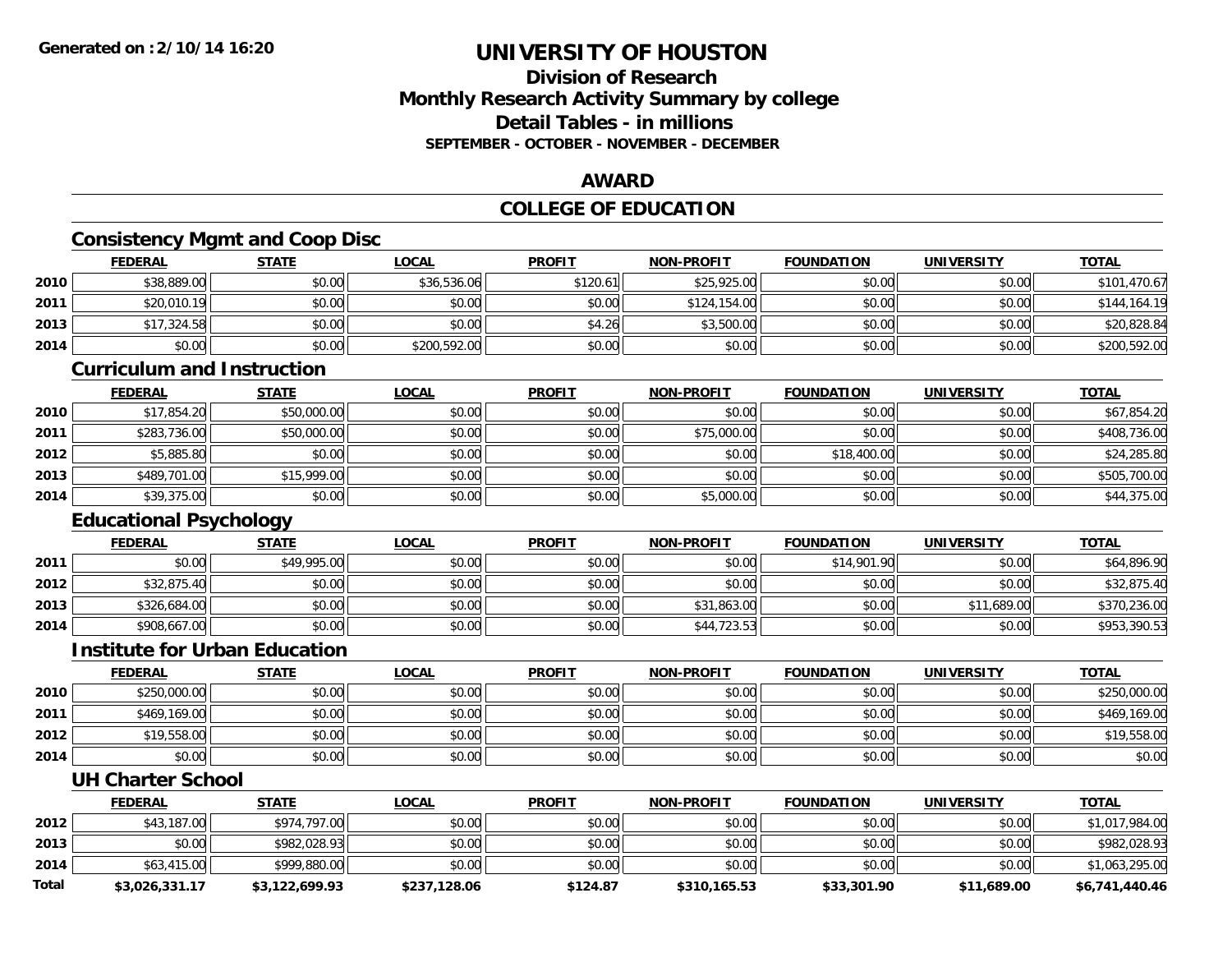**2014**

# **UNIVERSITY OF HOUSTON**

### **Division of Research Monthly Research Activity Summary by college Detail Tables - in millions SEPTEMBER - OCTOBER - NOVEMBER - DECEMBER**

### **AWARD**

#### **COLLEGE OF LIBERAL ARTS AND SOCIAL SCIENCES**

|      | Art                              |                                                   |              |               |                   |                   |                   |              |
|------|----------------------------------|---------------------------------------------------|--------------|---------------|-------------------|-------------------|-------------------|--------------|
|      | <b>FEDERAL</b>                   | <b>STATE</b>                                      | <b>LOCAL</b> | <b>PROFIT</b> | <b>NON-PROFIT</b> | <b>FOUNDATION</b> | <b>UNIVERSITY</b> | <b>TOTAL</b> |
| 2012 | \$14,979.30                      | \$0.00                                            | \$0.00       | \$0.00        | \$0.00            | \$0.00            | \$0.00            | \$14,979.30  |
| 2014 | \$1,400.00                       | \$0.00                                            | \$0.00       | \$0.00        | \$0.00            | \$0.00            | \$0.00            | \$1,400.00   |
|      | <b>Arte Publico Press</b>        |                                                   |              |               |                   |                   |                   |              |
|      | <b>FEDERAL</b>                   | <b>STATE</b>                                      | <b>LOCAL</b> | <b>PROFIT</b> | <b>NON-PROFIT</b> | <b>FOUNDATION</b> | <b>UNIVERSITY</b> | <b>TOTAL</b> |
| 2011 | \$0.00                           | \$0.00                                            | \$0.00       | \$0.00        | \$56,600.00       | \$0.00            | \$0.00            | \$56,600.00  |
| 2012 | \$0.00                           | \$0.00                                            | \$0.00       | \$0.00        | \$39,100.00       | \$0.00            | \$0.00            | \$39,100.00  |
| 2014 | \$0.00                           | \$10,000.00                                       | \$0.00       | \$0.00        | \$10,000.00       | \$50,000.00       | \$0.00            | \$70,000.00  |
|      | <b>Blaffer Gallery</b>           |                                                   |              |               |                   |                   |                   |              |
|      | <b>FEDERAL</b>                   | <b>STATE</b>                                      | <b>LOCAL</b> | <b>PROFIT</b> | <b>NON-PROFIT</b> | <b>FOUNDATION</b> | <b>UNIVERSITY</b> | <b>TOTAL</b> |
| 2010 | \$60,000.00                      | \$0.00                                            | \$0.00       | \$0.00        | \$0.00            | \$0.00            | \$0.00            | \$60,000.00  |
| 2011 | \$0.00                           | \$0.00                                            | \$0.00       | \$0.00        | \$70,200.00       | \$0.00            | \$0.00            | \$70,200.00  |
| 2012 | \$20,000.00                      | \$0.00                                            | \$0.00       | \$0.00        | \$50,800.00       | \$0.00            | \$0.00            | \$70,800.00  |
| 2014 | \$0.00                           | \$14,000.00                                       | \$0.00       | \$0.00        | \$0.00            | \$0.00            | \$0.00            | \$14,000.00  |
|      | <b>Center for Public History</b> |                                                   |              |               |                   |                   |                   |              |
|      | <b>FEDERAL</b>                   | <b>STATE</b>                                      | <b>LOCAL</b> | <b>PROFIT</b> | <b>NON-PROFIT</b> | <b>FOUNDATION</b> | <b>UNIVERSITY</b> | <b>TOTAL</b> |
| 2012 | \$100,000.00                     | \$0.00                                            | \$0.00       | \$0.00        | \$0.00            | \$0.00            | \$0.00            | \$100,000.00 |
|      | <b>Communication Disorders</b>   |                                                   |              |               |                   |                   |                   |              |
|      | <b>FEDERAL</b>                   | <b>STATE</b>                                      | <b>LOCAL</b> | <b>PROFIT</b> | <b>NON-PROFIT</b> | <b>FOUNDATION</b> | <b>UNIVERSITY</b> | <b>TOTAL</b> |
| 2010 | \$0.00                           | \$0.00                                            | \$0.00       | \$0.00        | \$0.00            | \$0.00            | \$0.00            | \$0.00       |
| 2011 | \$0.00                           | \$0.00                                            | \$0.00       | \$0.00        | \$56,693.00       | \$0.00            | \$0.00            | \$56,693.00  |
| 2012 | \$2,942.90                       | \$0.00                                            | \$0.00       | \$0.00        | \$0.00            | \$0.00            | \$0.00            | \$2,942.90   |
| 2013 | \$0.00                           | \$0.00                                            | \$0.00       | \$0.00        | \$0.00            | \$10,000.00       | \$0.00            | \$10,000.00  |
| 2014 | \$0.00                           | \$0.00                                            | \$0.00       | \$0.00        | \$18,752.98       | \$0.00            | \$0.00            | \$18,752.98  |
|      |                                  | <b>Cynthia Woods Mitchell Center for the Arts</b> |              |               |                   |                   |                   |              |
|      | <b>FEDERAL</b>                   | <b>STATE</b>                                      | <b>LOCAL</b> | <b>PROFIT</b> | <b>NON-PROFIT</b> | <b>FOUNDATION</b> | <b>UNIVERSITY</b> | <b>TOTAL</b> |
| 2011 | \$0.00                           | \$0.00                                            | \$0.00       | \$0.00        | \$15,000.00       | \$0.00            | \$0.00            | \$15,000.00  |
| 2013 | \$0.00                           | \$6,000.00                                        | \$0.00       | \$0.00        | \$0.00            | \$0.00            | \$0.00            | \$6,000.00   |

4 \$0.00 \$0.00 \$0.00 \$4,500.00 \$0.00 \$0.00 \$0.00 \$5,000.00 \$0.00 \$0.00 \$10,200.00 \$0.00 \$10,200.00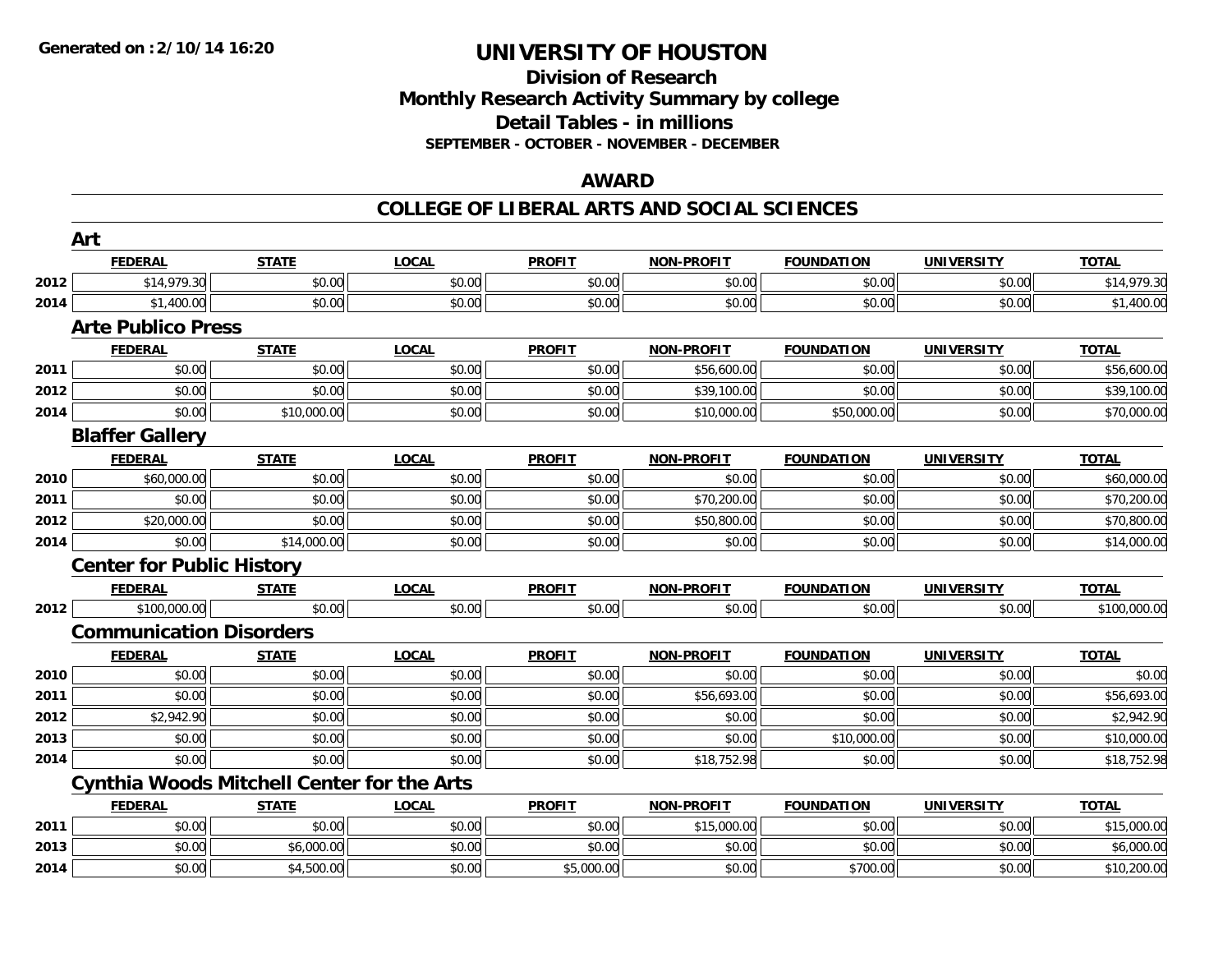### **Division of Research Monthly Research Activity Summary by college Detail Tables - in millions SEPTEMBER - OCTOBER - NOVEMBER - DECEMBER**

### **AWARD**

#### **COLLEGE OF LIBERAL ARTS AND SOCIAL SCIENCES**

# **Dean, Liberal Arts and Social Sciences**

|      | <b>FEDERAL</b>                      | <b>STATE</b> | <b>LOCAL</b> | <b>PROFIT</b> | <b>NON-PROFIT</b> | <b>FOUNDATION</b> | <b>UNIVERSITY</b> | <b>TOTAL</b>   |
|------|-------------------------------------|--------------|--------------|---------------|-------------------|-------------------|-------------------|----------------|
| 2010 | \$8,250.00                          | \$0.00       | \$0.00       | \$0.00        | \$0.00            | \$0.00            | \$0.00            | \$8,250.00     |
| 2014 | \$0.00                              | \$0.00       | \$0.00       | \$0.00        | \$0.00            | \$0.00            | \$0.00            | \$0.00         |
|      | <b>Economics</b>                    |              |              |               |                   |                   |                   |                |
|      | <b>FEDERAL</b>                      | <b>STATE</b> | <b>LOCAL</b> | <b>PROFIT</b> | <b>NON-PROFIT</b> | <b>FOUNDATION</b> | <b>UNIVERSITY</b> | <b>TOTAL</b>   |
| 2011 | \$0.00                              | \$0.00       | \$0.00       | \$0.00        | \$55,000.00       | \$0.00            | \$0.00            | \$55,000.00    |
| 2012 | \$0.00                              | \$0.00       | \$0.00       | \$0.00        | \$0.00            | \$38,500.00       | \$0.00            | \$38,500.00    |
| 2013 | \$0.00                              | \$0.00       | \$0.00       | \$0.00        | \$0.00            | \$25,000.00       | \$0.00            | \$25,000.00    |
| 2014 | \$0.00                              | \$0.00       | \$0.00       | \$0.00        | \$0.00            | \$13,354.00       | \$0.00            | \$13,354.00    |
|      | <b>English</b>                      |              |              |               |                   |                   |                   |                |
|      | <b>FEDERAL</b>                      | <b>STATE</b> | <b>LOCAL</b> | <b>PROFIT</b> | <b>NON-PROFIT</b> | <b>FOUNDATION</b> | <b>UNIVERSITY</b> | <b>TOTAL</b>   |
| 2010 | \$0.00                              | \$0.00       | \$0.00       | \$14,264.60   | \$0.00            | \$0.00            | \$0.00            | \$14,264.60    |
| 2011 | \$0.00                              | \$0.00       | \$0.00       | \$0.00        | \$0.00            | \$0.00            | \$0.00            | \$0.00         |
| 2012 | \$0.00                              | \$0.00       | \$0.00       | \$0.00        | \$0.00            | \$0.00            | \$0.00            | \$0.00         |
| 2013 | \$0.00                              | \$0.00       | \$0.00       | \$0.00        | \$0.00            | \$0.00            | \$0.00            | \$0.00         |
|      | <b>Health and Human Performance</b> |              |              |               |                   |                   |                   |                |
|      | <b>FEDERAL</b>                      | <b>STATE</b> | <b>LOCAL</b> | <b>PROFIT</b> | <b>NON-PROFIT</b> | <b>FOUNDATION</b> | <b>UNIVERSITY</b> | <b>TOTAL</b>   |
| 2010 | \$1,575,767.76                      | \$0.00       | \$0.00       | \$0.00        | \$0.00            | \$0.00            | \$0.00            | \$1,575,767.76 |
| 2011 | \$905,073.38                        | \$0.00       | \$0.00       | \$19,519.00   | \$0.00            | \$6,877.80        | \$0.00            | \$931,470.18   |
| 2012 | \$1,329,083.40                      | \$0.00       | \$0.00       | \$486,901.00  | \$0.00            | \$0.00            | \$0.00            | \$1,815,984.40 |
| 2013 | \$1,735,266.54                      | \$0.00       | \$0.00       | \$6,759.60    | \$0.00            | \$8,000.00        | \$0.00            | \$1,750,026.14 |
| 2014 | \$1,369,096.86                      | \$0.00       | \$0.00       | \$0.00        | \$0.00            | \$0.00            | \$0.00            | \$1,369,096.86 |
|      | <b>Hispanic Studies</b>             |              |              |               |                   |                   |                   |                |
|      | <b>FEDERAL</b>                      | <b>STATE</b> | <b>LOCAL</b> | <b>PROFIT</b> | <b>NON-PROFIT</b> | <b>FOUNDATION</b> | <b>UNIVERSITY</b> | <b>TOTAL</b>   |
| 2011 | \$0.00                              | \$0.00       | \$0.00       | \$0.00        | \$0.00            | \$72,400.00       | \$0.00            | \$72,400.00    |
| 2012 | \$0.00                              | \$0.00       | \$0.00       | \$0.00        | \$0.00            | \$55,200.00       | \$0.00            | \$55,200.00    |
|      | <b>History</b>                      |              |              |               |                   |                   |                   |                |
|      | <b>FEDERAL</b>                      | <b>STATE</b> | <b>LOCAL</b> | <b>PROFIT</b> | <b>NON-PROFIT</b> | <b>FOUNDATION</b> | <b>UNIVERSITY</b> | <b>TOTAL</b>   |
| 2010 | \$8,500.00                          | \$0.00       | \$0.00       | \$0.00        | \$0.00            | \$0.00            | \$0.00            | \$8,500.00     |
| 2011 | \$14,000.00                         | \$0.00       | \$0.00       | \$19,256.96   | \$0.00            | \$0.00            | \$0.00            | \$33,256.96    |
| 2013 | \$0.00                              | \$0.00       | \$0.00       | \$73,662.21   | \$0.00            | \$0.00            | \$0.00            | \$73,662.21    |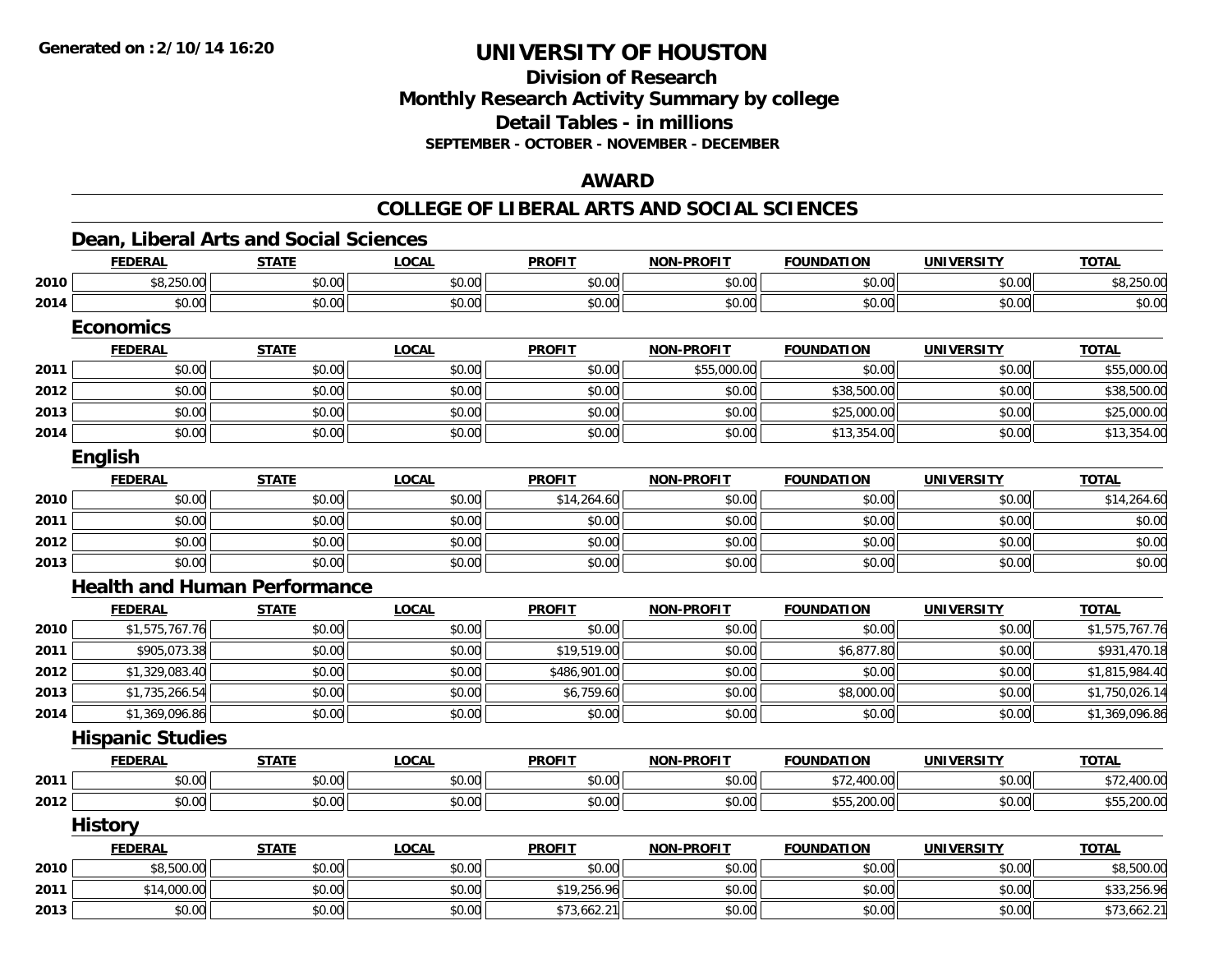**2014**

# **UNIVERSITY OF HOUSTON**

**Division of ResearchMonthly Research Activity Summary by college Detail Tables - in millions SEPTEMBER - OCTOBER - NOVEMBER - DECEMBER**

### **AWARD**

#### **COLLEGE OF LIBERAL ARTS AND SOCIAL SCIENCES**

|      | <b>History</b>                    |                                       |              |               |                   |                   |                   |                |
|------|-----------------------------------|---------------------------------------|--------------|---------------|-------------------|-------------------|-------------------|----------------|
|      | <b>FEDERAL</b>                    | <b>STATE</b>                          | <b>LOCAL</b> | <b>PROFIT</b> | <b>NON-PROFIT</b> | <b>FOUNDATION</b> | <b>UNIVERSITY</b> | <b>TOTAL</b>   |
| 2014 | \$0.00                            | \$0.00                                | \$0.00       | \$78,388.66   | \$0.00            | \$0.00            | \$0.00            | \$78,388.66    |
|      |                                   | <b>Hobby Center for Public Policy</b> |              |               |                   |                   |                   |                |
|      | <b>FEDERAL</b>                    | <b>STATE</b>                          | <b>LOCAL</b> | <b>PROFIT</b> | <b>NON-PROFIT</b> | <b>FOUNDATION</b> | <b>UNIVERSITY</b> | <b>TOTAL</b>   |
| 2010 | \$249,989.00                      | \$0.00                                | \$0.00       | \$0.00        | \$0.00            | \$0.00            | \$0.00            | \$249,989.00   |
|      | <b>Modern/Classical Languages</b> |                                       |              |               |                   |                   |                   |                |
|      | <b>FEDERAL</b>                    | <b>STATE</b>                          | <b>LOCAL</b> | <b>PROFIT</b> | <b>NON-PROFIT</b> | <b>FOUNDATION</b> | <b>UNIVERSITY</b> | <b>TOTAL</b>   |
| 2011 | \$0.00                            | \$0.00                                | \$0.00       | \$0.00        | \$0.00            | \$0.00            | \$0.00            | \$0.00         |
|      | Philosophy                        |                                       |              |               |                   |                   |                   |                |
|      | <b>FEDERAL</b>                    | <b>STATE</b>                          | <b>LOCAL</b> | <b>PROFIT</b> | <b>NON-PROFIT</b> | <b>FOUNDATION</b> | <b>UNIVERSITY</b> | <b>TOTAL</b>   |
| 2012 | \$29,932.50                       | \$0.00                                | \$0.00       | \$0.00        | \$0.00            | \$0.00            | \$0.00            | \$29,932.50    |
|      | <b>Political Science</b>          |                                       |              |               |                   |                   |                   |                |
|      | <b>FEDERAL</b>                    | <b>STATE</b>                          | <b>LOCAL</b> | <b>PROFIT</b> | <b>NON-PROFIT</b> | <b>FOUNDATION</b> | <b>UNIVERSITY</b> | <b>TOTAL</b>   |
| 2010 | \$0.00                            | \$0.00                                | \$0.00       | \$0.00        | \$0.00            | \$0.00            | \$0.00            | \$0.00         |
| 2011 | \$11,941.00                       | \$0.00                                | \$0.00       | \$0.00        | \$0.00            | \$0.00            | \$0.00            | \$11,941.00    |
| 2012 | \$0.00                            | \$0.00                                | \$0.00       | \$0.00        | \$0.00            | \$0.00            | \$0.00            | \$0.00         |
| 2013 | \$0.00                            | \$0.00                                | \$0.00       | \$0.00        | \$0.00            | \$0.00            | \$0.00            | \$0.00         |
|      | <b>Psychology</b>                 |                                       |              |               |                   |                   |                   |                |
|      | <b>FEDERAL</b>                    | <b>STATE</b>                          | <b>LOCAL</b> | <b>PROFIT</b> | <b>NON-PROFIT</b> | <b>FOUNDATION</b> | <b>UNIVERSITY</b> | <b>TOTAL</b>   |
| 2010 | \$1,165,256.00                    | \$607,301.00                          | \$0.00       | \$58,067.00   | \$48,852.00       | \$0.00            | \$18,852.00       | \$1,898,328.00 |
| 2011 | \$2,752,865.85                    | \$553,857.00                          | \$0.00       | \$34,430.00   | \$69,692.00       | \$114,753.05      | \$18,852.00       | \$3,544,449.90 |
| 2012 | \$2,902,825.60                    | \$61,089.16                           | \$0.00       | \$38,168.00   | \$303,141.00      | \$4,100.00        | \$36,531.00       | \$3,345,854.76 |
| 2013 | \$2,054,237.00                    | \$17,656.00                           | \$0.00       | \$25,723.00   | \$79,810.00       | \$55,818.00       | \$0.00            | \$2,233,244.00 |
| 2014 | \$1,799,435.20                    | \$19,559.00                           | \$0.00       | \$17,923.92   | \$117,038.00      | \$0.00            | \$0.00            | \$1,953,956.12 |
|      | <b>School of Communication</b>    |                                       |              |               |                   |                   |                   |                |
|      | <b>FEDERAL</b>                    | <b>STATE</b>                          | <b>LOCAL</b> | <b>PROFIT</b> | <b>NON-PROFIT</b> | <b>FOUNDATION</b> | <b>UNIVERSITY</b> | <b>TOTAL</b>   |
| 2011 | \$0.00                            | \$0.00                                | \$0.00       | \$0.00        | \$0.00            | \$0.00            | \$0.00            | \$0.00         |
| 2012 | \$0.00                            | \$0.00                                | \$0.00       | \$0.00        | \$0.00            | \$0.00            | \$0.00            | \$0.00         |
| 2013 | \$0.00                            | \$0.00                                | \$0.00       | \$0.00        | \$8,000.00        | \$0.00            | \$0.00            | \$8,000.00     |

4 \$0.00 \$0.00 \$0.00 \$0.00 \$0.00 \$0.00 \$0.00 \$0.00 \$0.00 \$0.00 \$0.00 \$3,000.00 \$3,000.00 \$3,000.00 \$3,000.00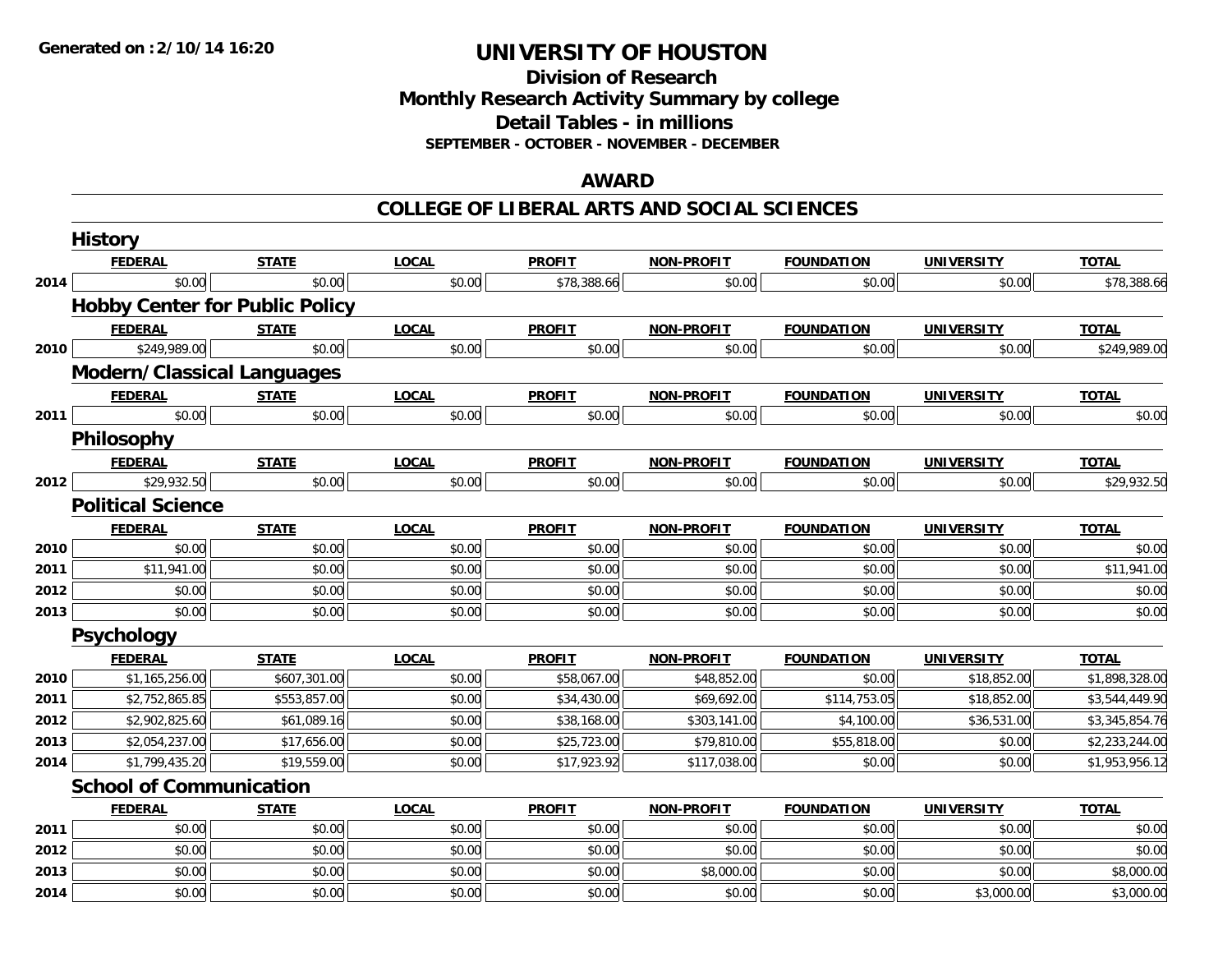# **Division of ResearchMonthly Research Activity Summary by college Detail Tables - in millions SEPTEMBER - OCTOBER - NOVEMBER - DECEMBER**

### **AWARD**

#### **COLLEGE OF LIBERAL ARTS AND SOCIAL SCIENCES**

|              | <b>School of Music</b> |                |              |               |                   |                   |                   |                 |
|--------------|------------------------|----------------|--------------|---------------|-------------------|-------------------|-------------------|-----------------|
|              | <b>FEDERAL</b>         | <b>STATE</b>   | <b>LOCAL</b> | <b>PROFIT</b> | <b>NON-PROFIT</b> | <b>FOUNDATION</b> | <b>UNIVERSITY</b> | <b>TOTAL</b>    |
| 2014         | \$0.00                 | \$9,000.00     | \$0.00       | \$0.00        | \$0.00            | \$0.00            | \$0.00            | \$9,000.00      |
|              | Sociology              |                |              |               |                   |                   |                   |                 |
|              | <b>FEDERAL</b>         | <b>STATE</b>   | <b>LOCAL</b> | <b>PROFIT</b> | <b>NON-PROFIT</b> | <b>FOUNDATION</b> | <b>UNIVERSITY</b> | <b>TOTAL</b>    |
| 2011         | \$0.00                 | \$0.00         | \$0.00       | \$0.00        | \$3,500.00        | \$0.00            | \$0.00            | \$3,500.00      |
| 2012         | \$54,502.40            | \$0.00         | \$0.00       | \$0.00        | \$0.00            | \$0.00            | \$0.00            | \$54,502.40     |
| 2013         | \$14,728.00            | \$0.00         | \$0.00       | \$0.00        | \$0.00            | \$0.00            | \$0.00            | \$14,728.00     |
| 2014         | \$0.00                 | \$0.00         | \$0.00       | \$0.00        | \$0.00            | \$0.00            | \$0.00            | \$0.00          |
|              | <b>Theatre</b>         |                |              |               |                   |                   |                   |                 |
|              | <b>FEDERAL</b>         | <b>STATE</b>   | <b>LOCAL</b> | <b>PROFIT</b> | <b>NON-PROFIT</b> | <b>FOUNDATION</b> | <b>UNIVERSITY</b> | <b>TOTAL</b>    |
| 2011         | \$0.00                 | \$0.00         | \$0.00       | \$0.00        | \$47,990.37       | \$0.00            | \$0.00            | \$47,990.37     |
| <b>Total</b> | \$18,180,072.67        | \$1,302,962.16 | \$0.00       | \$878,063.95  | \$1,050,169.35    | \$454,702.85      | \$77,235.00       | \$21,943,205.99 |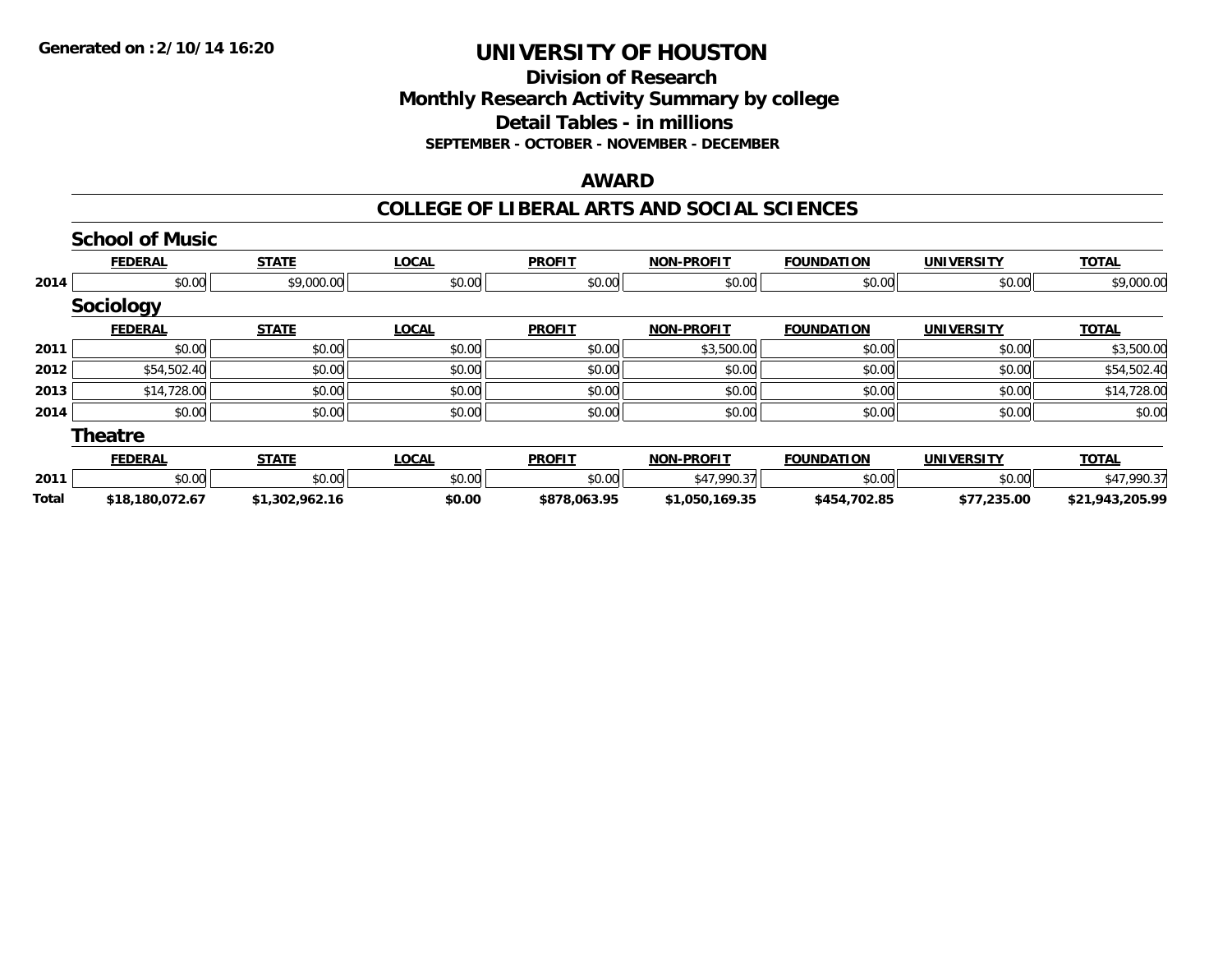# **Division of ResearchMonthly Research Activity Summary by college Detail Tables - in millionsSEPTEMBER - OCTOBER - NOVEMBER - DECEMBER**

### **AWARD**

# **COLLEGE OF NATURAL SCIENCES AND MATHEMATICS**

# **Biology/Biochemistry**

|      | <b>FEDERAL</b> | <b>STATE</b> | <b>LOCAL</b> | <b>PROFIT</b> | <b>NON-PROFIT</b> | <b>FOUNDATION</b> | UNIVERSITY | <b>TOTAL</b>   |
|------|----------------|--------------|--------------|---------------|-------------------|-------------------|------------|----------------|
| 2010 | \$1,673,399.00 | \$0.00       | \$0.00       | \$0.00        | \$2,000.00        | \$96,310.98       | \$0.00     | \$1,771,709.98 |
| 2011 | \$1,400,635.86 | \$0.00       | \$0.00       | \$0.00        | \$278,886.72      | \$84,378.25       | \$0.00     | \$1,763,900.83 |
| 2012 | \$754,280.76   | \$0.00       | \$0.00       | \$0.00        | \$70,000.00       | \$0.00            | \$0.00     | \$824,280.76   |
| 2013 | \$429,573.76   | \$0.00       | \$0.00       | \$462,412.00  | \$589,310.00      | \$0.00            | \$0.00     | \$1,481,295.76 |
| 2014 | \$450,831.50   | \$0.00       | \$0.00       | \$0.00        | \$0.00            | \$0.00            | \$0.00     | \$450,831.50   |

# **Center for Nuclear Receptors and Cell Signaling**

|      | <b>FEDERAL</b> | <b>STATE</b>   | <u>LOCAL</u> | <b>PROFIT</b> | <b>NON-PROFIT</b> | <b>FOUNDATION</b> | <b>UNIVERSITY</b> | <b>TOTAL</b>   |
|------|----------------|----------------|--------------|---------------|-------------------|-------------------|-------------------|----------------|
| 2010 | \$587,863.00   | \$0.00         | \$0.00       | \$0.00        | \$0.00            | \$0.00            | \$0.00            | \$587,863.00   |
| 2011 | \$493,954.00   | \$45,000.00    | \$0.00       | \$0.00        | \$0.00            | \$0.00            | \$0.00            | \$538,954.00   |
| 2012 | \$301,722.00   | \$1,035,286.00 | \$0.00       | \$0.00        | \$0.00            | \$50,000.00       | \$0.00            | \$1,387,008.00 |
| 2013 | \$202,124.00   | \$0.00         | \$0.00       | \$0.00        | \$0.00            | \$0.00            | \$0.00            | \$202,124.00   |
| 2014 | \$244,596.00   | \$0.00         | \$0.00       | \$0.00        | \$0.00            | \$0.00            | \$0.00            | \$244,596.00   |

# **Chemistry**

|      | <b>FEDERAL</b> | <u>STATE</u> | <b>LOCAL</b> | <b>PROFIT</b> | <b>NON-PROFIT</b> | <b>FOUNDATION</b> | <b>UNIVERSITY</b> | <b>TOTAL</b>   |
|------|----------------|--------------|--------------|---------------|-------------------|-------------------|-------------------|----------------|
| 2010 | \$1,662,812.60 | \$22,422.00  | \$0.00       | \$0.00        | \$0.00            | \$100,000.00      | \$226,934.00      | \$2,012,168.60 |
| 2011 | \$3,451,699.77 | \$0.00       | \$0.00       | \$0.00        | \$0.00            | \$275,269.60      | \$200,000.00      | \$3,926,969.37 |
| 2012 | \$676.189.88   | \$0.00       | \$0.00       | \$0.00        | \$30,000.00       | \$0.00            | \$0.00            | \$706,189.88   |
| 2013 | \$511,408.44   | \$0.00       | \$0.00       | \$0.00        | \$0.00            | \$0.00            | \$0.00            | \$511,408.44   |
| 2014 | \$1,616,406.50 | \$223.06     | \$0.00       | \$0.00        | \$0.00            | \$0.00            | \$0.00            | \$1,616,629.56 |

#### **Computer Science**

|      | <b>FEDERAL</b> | <b>STATE</b> | <b>LOCAL</b> | <b>PROFIT</b> | <b>NON-PROFIT</b> | <b>FOUNDATION</b> | <b>UNIVERSITY</b> | <b>TOTAL</b>   |
|------|----------------|--------------|--------------|---------------|-------------------|-------------------|-------------------|----------------|
| 2010 | \$1,984,886.92 | \$37,250.00  | \$0.00       | \$77,865.00   | \$74,719.00       | \$0.00            | \$0.00            | \$2,174,720.92 |
| 2011 | \$1,374,666.50 | \$9,392.00   | \$0.00       | \$238,576.00  | \$2,356.12        | \$0.00            | \$0.00            | \$1,624,990.62 |
| 2012 | \$1,219,619.38 | \$0.00       | \$0.00       | \$60,000.00   | \$0.00            | \$0.00            | \$0.00            | \$1,279,619.38 |
| 2013 | \$2,478,032.00 | \$0.00       | \$0.00       | \$99,975.00   | \$30,000.00       | \$0.00            | \$0.00            | \$2,608,007.00 |
| 2014 | \$1,151,192.20 | \$0.00       | \$0.00       | \$230,000.00  | \$35,010.00       | \$0.00            | \$0.00            | \$1,416,202.20 |

# **Dean, Natural Sciences and Mathematics**

|      | <b>FEBER!</b><br>LI\ <i>r</i> | $C = 1$                                                                  | $\bigcap_{n=1}^{\infty}$<br>.OCAI   | <b>PROFIT</b>                                       | יוחמחח<br><b>BIOB</b>         | ាកស<br>I ) Д                                   | . <i></i><br>.JIV∶   | <b>TOTAL</b>           |
|------|-------------------------------|--------------------------------------------------------------------------|-------------------------------------|-----------------------------------------------------|-------------------------------|------------------------------------------------|----------------------|------------------------|
| 2010 | 0.00<br>שט.טע                 | $\uparrow$ $\uparrow$ $\uparrow$ $\uparrow$ $\uparrow$ $\uparrow$<br>ט.ט | $\sim$ 00<br>וטטוע                  | $\sim$ $\sim$<br>וטטוע                              | $\sim$ $\sim$ $\sim$<br>vv.vv | $\triangle$ $\triangle$ $\triangle$<br>— JU.U∪ | 0.00<br>PU.UU        | $\sim$ $\sim$<br>JU.UU |
| 2011 | 0000<br>JU.UU                 | <b>↑∩</b><br>JU.U                                                        | $\uparrow$ $\land$ $\land$<br>PU.UU | $\sim$ 00<br>$\vee$ . Ultractured the set of $\vee$ | $\sim$<br>$\sim$<br>vv.vv     | $\sim$<br>JU.UU                                | 0000<br><b>JU.UU</b> | <b>JU.UU</b>           |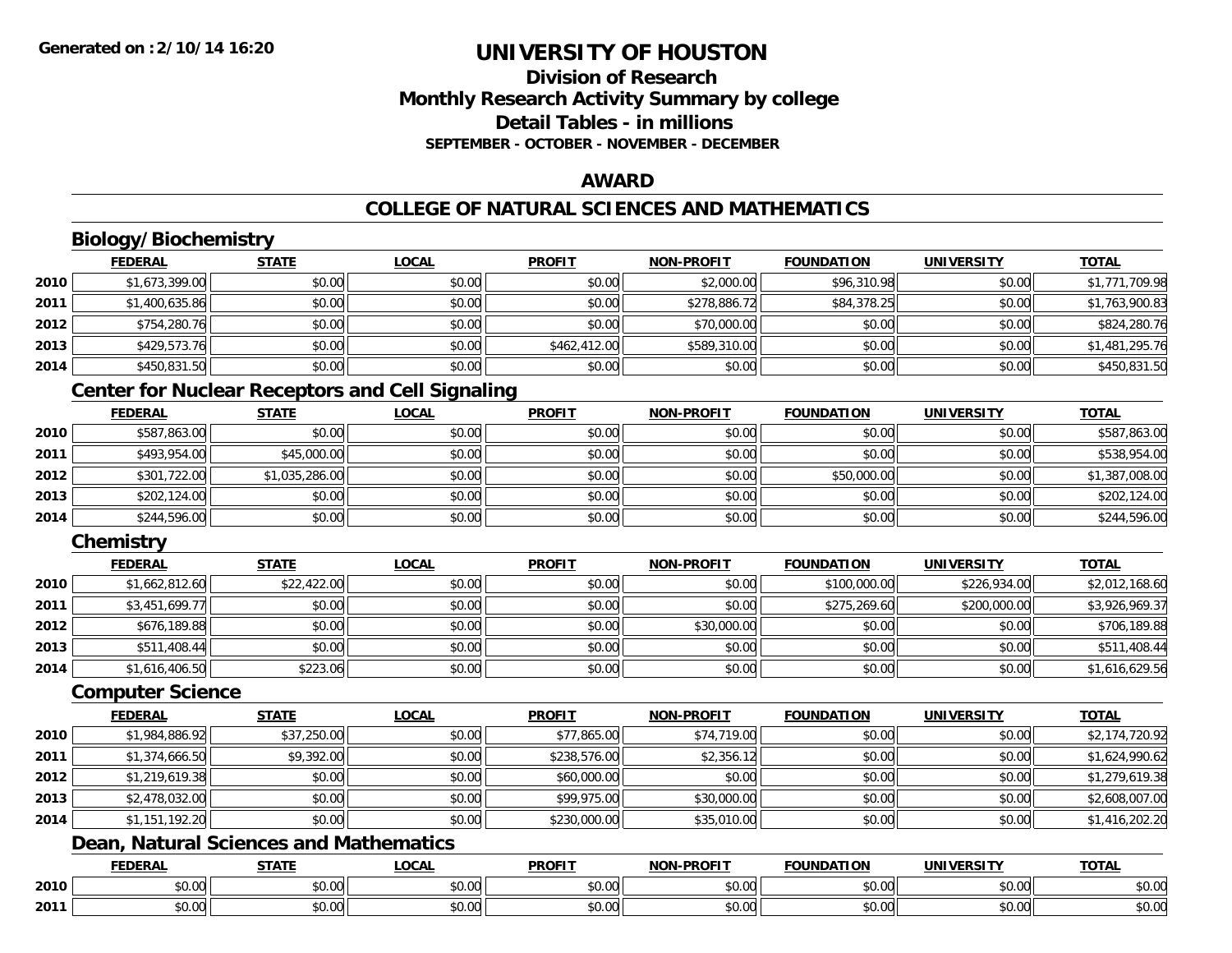# **Division of ResearchMonthly Research Activity Summary by college Detail Tables - in millionsSEPTEMBER - OCTOBER - NOVEMBER - DECEMBER**

### **AWARD**

# **COLLEGE OF NATURAL SCIENCES AND MATHEMATICS**

### **Dean, Natural Sciences and Mathematics**

|      | <b>FEDERAL</b>     | <b>STATE</b> | <u>LOCAL</u> | <b>PROFIT</b> | <b>NON-PROFIT</b> | <b>FOUNDATION</b> | <b>UNIVERSITY</b> | <b>TOTAL</b> |
|------|--------------------|--------------|--------------|---------------|-------------------|-------------------|-------------------|--------------|
| 2012 | $*119,730.00$      | \$0.00       | \$0.00       | \$0.00        | \$0.00            | \$0.00            | \$0.00            | .730.00      |
| 2013 | <b>*113,412.00</b> | \$0.00       | \$0.00       | \$0.00        | \$0.00            | \$0.00            | \$0.00            | 412.00       |
| 2014 | \$0.00             | \$0.00       | \$0.00       | \$0.00        | \$0.00            | \$0.00            | \$0.00            | \$0.00       |

#### **Earth & Atmospheric Sciences**

|      | <b>FEDERAL</b> | <b>STATE</b> | <b>LOCAL</b> | <b>PROFIT</b>  | <b>NON-PROFIT</b> | <b>FOUNDATION</b> | <b>UNIVERSITY</b> | <b>TOTAL</b>   |
|------|----------------|--------------|--------------|----------------|-------------------|-------------------|-------------------|----------------|
| 2010 | \$116,550.00   | \$0.00       | \$0.00       | \$386,314.00   | \$0.00            | \$0.00            | \$0.00            | \$502,864.00   |
| 2011 | \$1,132,273.00 | \$11,400.00  | \$0.00       | \$463,974.00   | \$0.00            | \$0.00            | \$0.00            | \$1,607,647.00 |
| 2012 | \$465,342.00   | \$142,000.00 | \$0.00       | \$2,007,213.68 | \$100,000.00      | \$0.00            | \$0.00            | \$2,714,555.68 |
| 2013 | \$572,360.80   | \$0.00       | \$0.00       | \$713,000.00   | \$0.00            | \$0.00            | \$0.00            | \$1,285,360.80 |
| 2014 | \$314,831.81   | \$55,145.00  | \$0.00       | \$592,137.00   | \$75,915.00       | \$0.00            | \$0.00            | \$1,038,028.81 |

### **Institute for Climate and Atmospheric Science**

|      | <b>FEDERAI</b> | <u>статг</u>  | .OCAL          | <b>PROFIT</b>        | <b>BBAFIT</b> | .<br>EOLINDAT | UNIVERSITY    | <b>TOTAL</b>   |
|------|----------------|---------------|----------------|----------------------|---------------|---------------|---------------|----------------|
| 2010 | 0000<br>JU.UU  | \$0.00        | ሶስ ስስ<br>JU.UU | \$0.00               | \$0.00        | 0000<br>,u.uu | 0000<br>PO.OO | \$0.00         |
| 2012 | 0000<br>vu.uu  | 0000<br>,u.uu | ሐሴ ሰሰ<br>PU.UU | 0000<br><b>JU.UU</b> | \$0.00        | 0000<br>∪.∪u  | 0000<br>PO.OO | nn nr<br>DU.UU |

#### **Mathematics**

|      | <b>FEDERAL</b> | STATE        | <u>LOCAL</u> | <b>PROFIT</b> | <b>NON-PROFIT</b> | <b>FOUNDATION</b> | <b>UNIVERSITY</b> | <b>TOTAL</b>   |
|------|----------------|--------------|--------------|---------------|-------------------|-------------------|-------------------|----------------|
| 2010 | \$419,829.08   | \$0.00       | \$0.00       | \$0.00        | \$44,000.00       | \$47,436.75       | \$0.00            | \$511,265.83   |
| 2011 | \$256,993.00   | \$100,036.00 | \$0.00       | \$150,000.00  | \$0.00            | \$31,708.69       | \$10,000.00       | \$548,737.69   |
| 2012 | \$681,314.92   | \$139,679.00 | \$0.00       | \$210,000.00  | \$75,518.00       | \$0.00            | \$10,000.00       | \$1,116,511.92 |
| 2013 | \$333,938.00   | \$0.00       | \$0.00       | \$0.00        | \$0.00            | \$14,000.00       | \$0.00            | \$347,938.00   |
| 2014 | \$555,824.50   | \$0.00       | \$0.00       | \$30,000.00   | \$0.00            | \$7,024.29        | \$0.00            | \$592,848.79   |

**Physics**

|       | <b>FEDERAL</b>  | <b>STATE</b>   | <b>LOCAL</b> | <b>PROFIT</b>  | <b>NON-PROFIT</b> | <b>FOUNDATION</b> | UNIVERSITY   | <b>TOTAL</b>    |
|-------|-----------------|----------------|--------------|----------------|-------------------|-------------------|--------------|-----------------|
| 2010  | \$1,602,229.00  | \$0.00         | \$0.00       | \$576,357.88   | \$23,911.00       | \$0.00            | \$0.00       | \$2,202,497.88  |
| 2011  | \$2,242,120.13  | \$0.00         | \$0.00       | \$479,100.00   | \$0.00            | \$0.00            | \$0.00       | \$2,721,220.13  |
| 2012  | \$1,349,915.94  | \$0.00         | \$0.00       | \$478,500.00   | \$49,225.00       | \$0.00            | \$0.00       | \$1,877,640.94  |
| 2013  | \$1,857,699.98  | \$0.00         | \$0.00       | \$109,400.00   | \$56,040.00       | \$0.00            | \$0.00       | \$2,023,139.98  |
| 2014  | \$1,885,008.42  | \$0.00         | \$0.00       | \$89,700.00    | \$0.00            | \$0.00            | \$0.00       | \$1,974,708.42  |
| Total | \$36,685,266.64 | \$1,597,833,06 | \$0.00       | \$7.454.524.56 | \$1,536,890.84    | \$706,128.56      | \$446,934.00 | \$48,427,577.66 |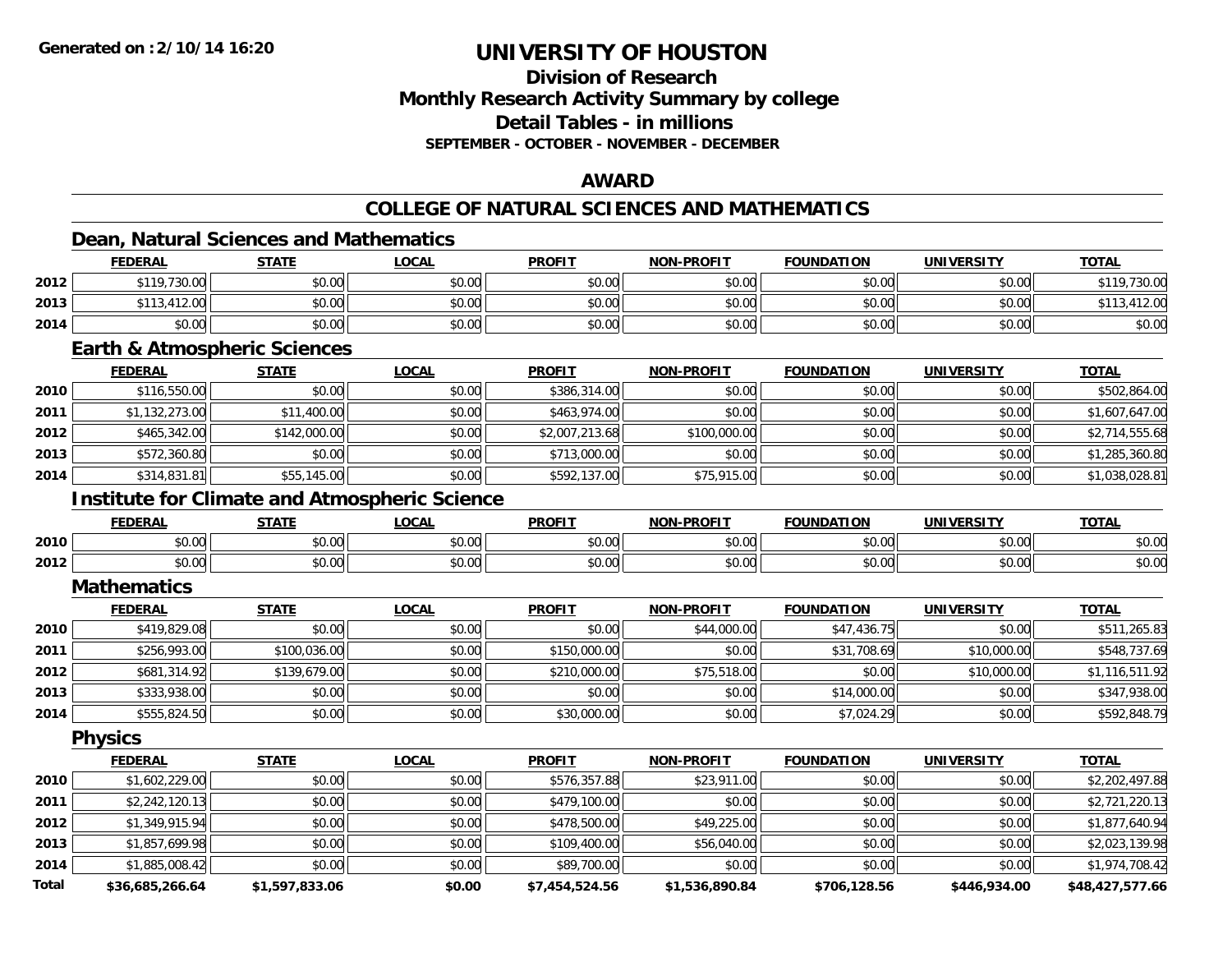## **Division of Research Monthly Research Activity Summary by college Detail Tables - in millions SEPTEMBER - OCTOBER - NOVEMBER - DECEMBER**

#### **AWARD**

#### **COLLEGE OF OPTOMETRY**

# **Optometry, Community**

|       | .              |              |              |                |                   |                   |                   |                 |
|-------|----------------|--------------|--------------|----------------|-------------------|-------------------|-------------------|-----------------|
|       | <b>FEDERAL</b> | <b>STATE</b> | <b>LOCAL</b> | <b>PROFIT</b>  | <b>NON-PROFIT</b> | <b>FOUNDATION</b> | <b>UNIVERSITY</b> | <b>TOTAL</b>    |
| 2010  | \$1,956,669.00 | \$0.00       | \$0.00       | \$198,498.00   | \$2,100.00        | \$0.00            | \$55,050.58       | \$2,212,317.58  |
| 2011  | \$1,639,742.00 | \$0.00       | \$0.00       | \$101,801.70   | \$0.00            | \$0.00            | \$96,070.00       | \$1,837,613.70  |
| 2012  | \$1,760,500.80 | \$0.00       | \$0.00       | \$145,580.00   | \$0.00            | \$40,000.00       | \$102,280.00      | \$2,048,360.80  |
| 2013  | \$1,524,745.80 | \$0.00       | \$0.00       | \$1,033,428.00 | \$0.00            | \$0.00            | \$102,670.00      | \$2,660,843.80  |
| 2014  | \$2,271,254.00 | \$0.00       | \$0.00       | \$527,228.40   | \$0.00            | \$0.00            | \$184,640.00      | \$2,983,122.40  |
| Total | \$9,152,911.60 | \$0.00       | \$0.00       | \$2,006,536.10 | \$2,100.00        | \$40,000.00       | \$540,710.58      | \$11,742,258.28 |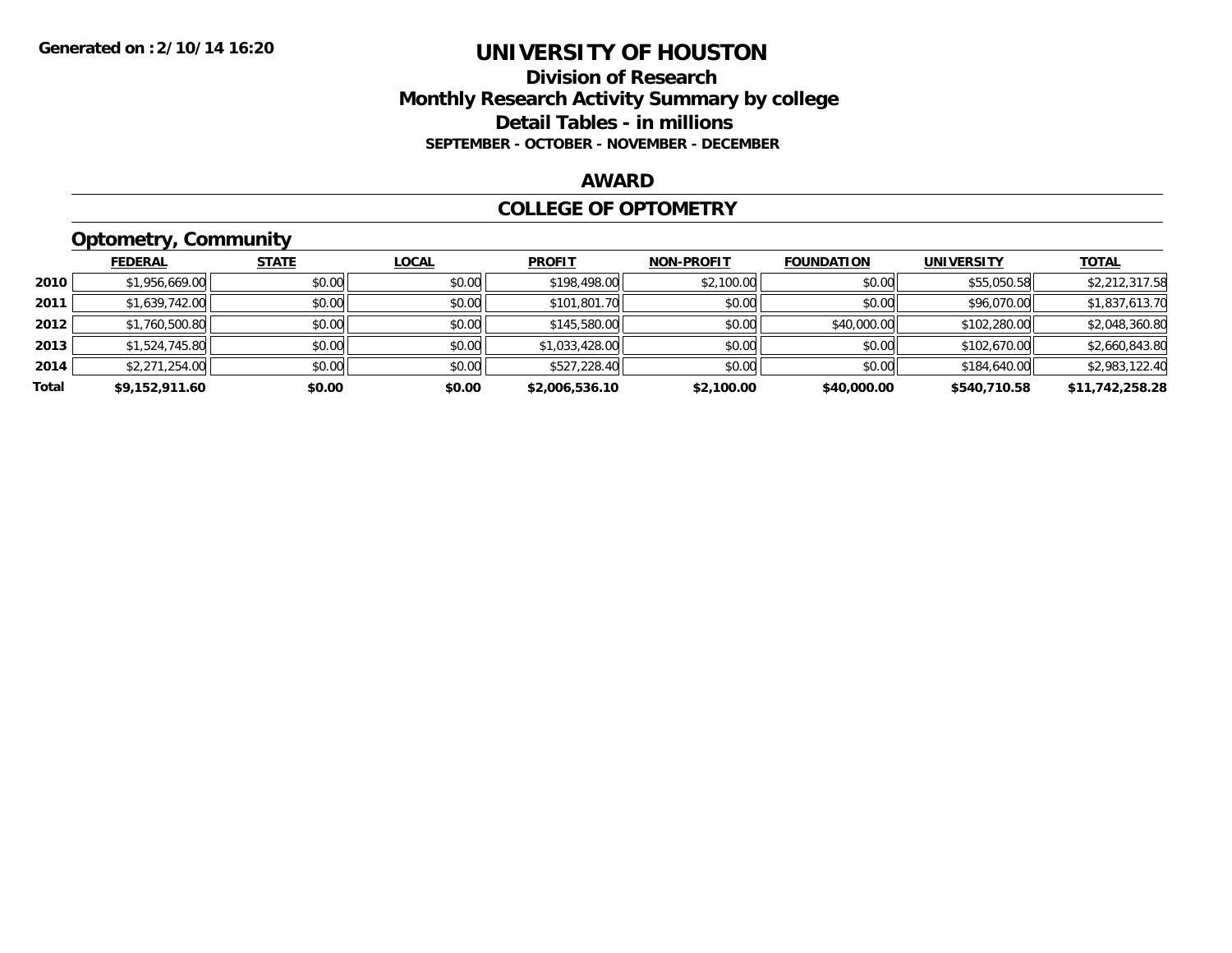# **Division of ResearchMonthly Research Activity Summary by college Detail Tables - in millions SEPTEMBER - OCTOBER - NOVEMBER - DECEMBER**

### **AWARD**

# **COLLEGE OF PHARMACY**

# **Clinical Sciences and Administration**

|      | <b>FEDERAL</b> | <b>STATE</b> | <u>LOCAL</u> | <b>PROFIT</b> | <b>NON-PROFIT</b> | <b>FOUNDATION</b> | <b>UNIVERSITY</b> | <b>TOTAL</b> |
|------|----------------|--------------|--------------|---------------|-------------------|-------------------|-------------------|--------------|
| 2010 | \$0.00         | \$0.00       | \$0.00       | \$85,140.00   | \$1.00            | \$0.00            | \$0.00            | \$85,141.00  |
| 2011 | \$73,572.60    | \$14,886.00  | \$0.00       | \$730.05      | \$324,968.00      | \$0.00            | \$0.00            | \$414,156.65 |
| 2012 | \$47,499.30    | \$9,618.62   | \$0.00       | \$80,000.00   | \$6,500.00        | \$0.00            | \$0.00            | \$143,617.92 |
| 2013 | \$188,183.00   | \$0.00       | \$0.00       | \$180,532.00  | \$0.00            | \$0.00            | \$0.00            | \$368,715.00 |
| 2014 | \$0.00         | \$0.00       | \$0.00       | \$94,375.00   | \$0.00            | \$0.00            | \$0.00            | \$94,375.00  |

# **Dean, Pharmacy**

|      | <b>FEDERAL</b> | <b>STATE</b> | <u>LOCAL</u> | <b>PROFIT</b> | <b>NON-PROFIT</b> | <b>FOUNDATION</b> | <b>UNIVERSITY</b> | <b>TOTAL</b> |
|------|----------------|--------------|--------------|---------------|-------------------|-------------------|-------------------|--------------|
| 2010 | \$0.00         | \$0.00       | \$0.00       | \$0.00        | \$0.00            | \$0.00            | \$0.00            | \$0.00       |
| 2012 | \$0.00         | \$0.00       | \$0.00       | \$0.00        | \$0.00            | \$0.00            | \$0.00            | \$0.00       |
| 2013 | \$0.00         | \$0.00       | \$0.00       | \$0.00        | \$0.00            | \$0.00            | \$0.00            | \$0.00       |
| 2014 | \$0.00         | \$0.00       | \$0.00       | \$0.00        | \$0.00            | \$0.00            | \$0.00            | \$0.00       |

# **Pharmacological and Pharmaceutical Sciences**

|       | <b>FEDERAL</b> | <b>STATE</b> | <b>LOCAL</b> | <b>PROFIT</b> | <b>NON-PROFIT</b> | <b>FOUNDATION</b> | <b>UNIVERSITY</b> | <b>TOTAL</b>   |
|-------|----------------|--------------|--------------|---------------|-------------------|-------------------|-------------------|----------------|
| 2010  | \$2,072,199.00 | \$0.00       | \$0.00       | \$0.00        | \$0.00            | \$0.00            | \$0.00            | \$2,072,199.00 |
| 2011  | \$732,537.40   | \$0.00       | \$0.00       | \$0.00        | \$0.00            | \$0.00            | \$0.00            | \$732,537.40   |
| 2012  | \$736,245.70   | \$0.00       | \$0.00       | \$16,000.00   | \$147,000.00      | \$0.00            | \$0.00            | \$899,245.70   |
| 2013  | \$386,320.00   | \$0.00       | \$0.00       | \$0.00        | \$0.00            | \$0.00            | \$0.00            | \$386,320.00   |
| 2014  | \$372,923.00   | \$0.00       | \$0.00       | \$0.00        | \$0.00            | \$88,961.00       | \$0.00            | \$461,884.00   |
| Total | \$4,609,480.00 | \$24,504.62  | \$0.00       | \$456,777.05  | \$478,469.00      | \$88,961.00       | \$0.00            | \$5,658,191.67 |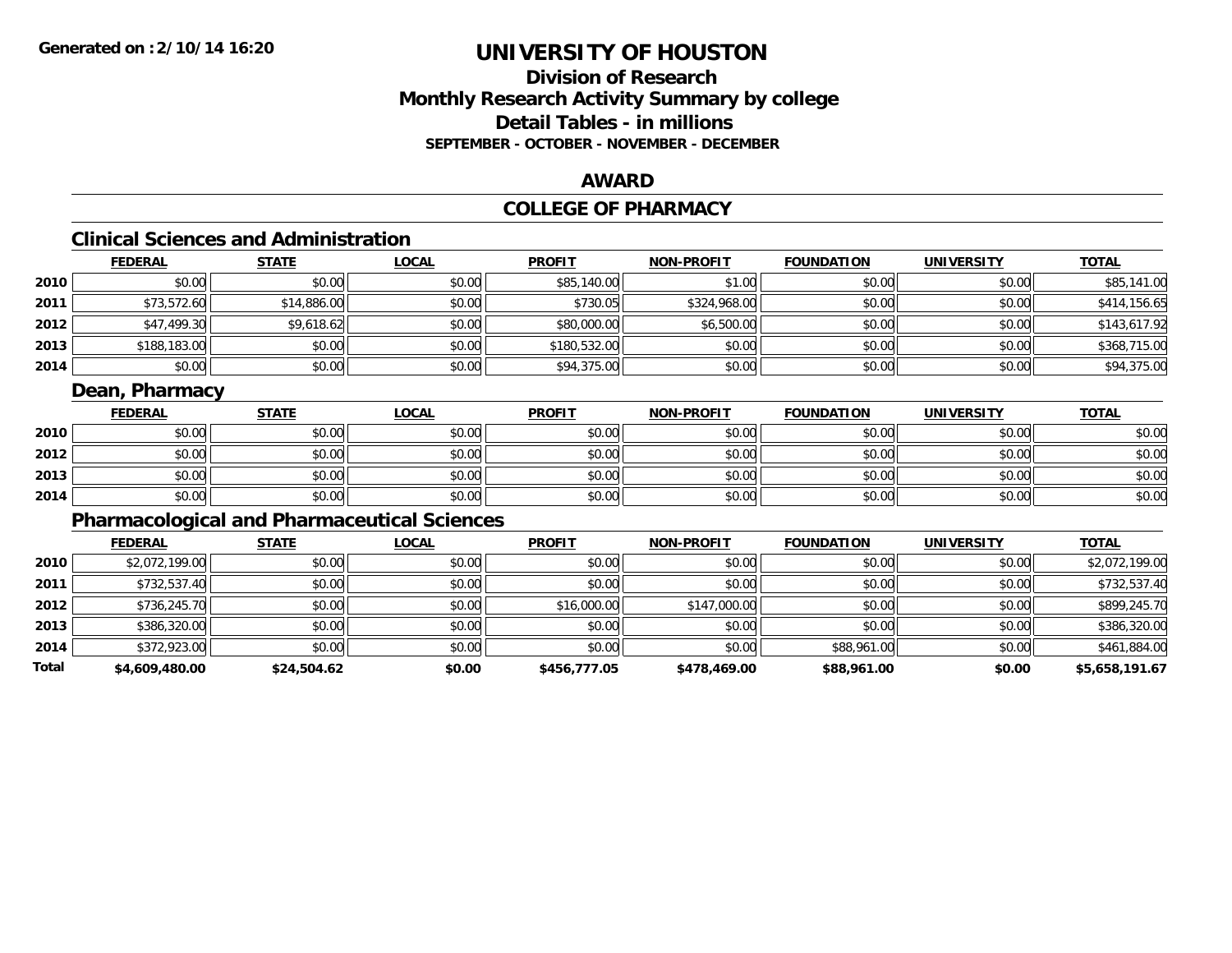### **Division of Research Monthly Research Activity Summary by college Detail Tables - in millions SEPTEMBER - OCTOBER - NOVEMBER - DECEMBER**

#### **AWARD**

#### **COLLEGE OF TECHNOLOGY**

|      | <b>Center for Technology Literacy</b>         |              |              |               |                   |                   |                   |              |
|------|-----------------------------------------------|--------------|--------------|---------------|-------------------|-------------------|-------------------|--------------|
|      | <b>FEDERAL</b>                                | <b>STATE</b> | <b>LOCAL</b> | <b>PROFIT</b> | <b>NON-PROFIT</b> | <b>FOUNDATION</b> | <b>UNIVERSITY</b> | <b>TOTAL</b> |
| 2010 | \$16,800.00                                   | \$0.00       | \$0.00       | \$0.00        | \$0.00            | \$0.00            | \$0.00            | \$16,800.00  |
|      | <b>Construction Management</b>                |              |              |               |                   |                   |                   |              |
|      | <b>FEDERAL</b>                                | <b>STATE</b> | <b>LOCAL</b> | <b>PROFIT</b> | <b>NON-PROFIT</b> | <b>FOUNDATION</b> | <b>UNIVERSITY</b> | <b>TOTAL</b> |
| 2010 | \$24,462.50                                   | \$0.00       | \$0.00       | \$0.00        | \$0.00            | \$0.00            | \$0.00            | \$24,462.50  |
| 2013 | \$0.00                                        | \$74,568.00  | \$0.00       | \$0.00        | \$0.00            | \$0.00            | \$0.00            | \$74,568.00  |
| 2014 | \$0.00                                        | \$74,922.00  | \$0.00       | \$0.00        | \$0.00            | \$0.00            | \$0.00            | \$74,922.00  |
|      | Dean, Technology                              |              |              |               |                   |                   |                   |              |
|      | <b>FEDERAL</b>                                | <b>STATE</b> | <b>LOCAL</b> | <b>PROFIT</b> | <b>NON-PROFIT</b> | <b>FOUNDATION</b> | <b>UNIVERSITY</b> | <b>TOTAL</b> |
| 2010 | \$83,166.00                                   | \$0.00       | \$0.00       | \$0.00        | \$0.00            | \$0.00            | \$0.00            | \$83,166.00  |
| 2011 | \$74,446.50                                   | \$0.00       | \$0.00       | \$0.00        | \$0.00            | \$0.00            | \$0.00            | \$74,446.50  |
| 2012 | \$342,089.00                                  | \$0.00       | \$0.00       | \$0.00        | \$0.00            | \$0.00            | \$0.00            | \$342,089.00 |
| 2013 | \$0.00                                        | \$0.00       | \$0.00       | \$0.00        | \$0.00            | \$0.00            | \$0.00            | \$0.00       |
| 2014 | \$0.00                                        | \$0.00       | \$0.00       | \$0.00        | \$20,000.00       | \$0.00            | \$0.00            | \$20,000.00  |
|      | <b>Engineering Technology</b>                 |              |              |               |                   |                   |                   |              |
|      | <b>FEDERAL</b>                                | <b>STATE</b> | <b>LOCAL</b> | <b>PROFIT</b> | <b>NON-PROFIT</b> | <b>FOUNDATION</b> | <b>UNIVERSITY</b> | <b>TOTAL</b> |
| 2010 | \$207,436.30                                  | \$0.00       | \$0.00       | \$10,000.00   | \$0.00            | \$0.00            | \$0.00            | \$217,436.30 |
| 2011 | \$78,161.50                                   | \$0.00       | \$0.00       | \$0.00        | \$0.00            | \$18,100.00       | \$0.00            | \$96,261.50  |
| 2012 | \$70,000.00                                   | \$0.00       | \$0.00       | \$0.00        | \$0.00            | \$18,400.00       | \$0.00            | \$88,400.00  |
| 2013 | \$261,215.00                                  | \$0.00       | \$0.00       | \$0.00        | \$0.00            | \$0.00            | \$0.00            | \$261,215.00 |
| 2014 | \$943,659.00                                  | \$0.00       | \$0.00       | \$0.00        | \$0.00            | \$0.00            | \$0.00            | \$943,659.00 |
|      | <b>Human Development and Consumer Science</b> |              |              |               |                   |                   |                   |              |
|      | <b>FEDERAL</b>                                | <b>STATE</b> | <b>LOCAL</b> | <b>PROFIT</b> | <b>NON-PROFIT</b> | <b>FOUNDATION</b> | <b>UNIVERSITY</b> | <b>TOTAL</b> |
| 2010 | \$0.00                                        | \$0.00       | \$0.00       | \$0.00        | \$0.00            | \$0.00            | \$0.00            | \$0.00       |
| 2013 | \$5,000.00                                    | \$0.00       | \$0.00       | \$0.00        | \$0.00            | \$0.00            | \$0.00            | \$5,000.00   |
| 2014 | \$5,000.00                                    | \$0.00       | \$0.00       | \$0.00        | \$0.00            | \$0.00            | \$0.00            | \$5,000.00   |
|      | <b>Information &amp; Logistics Technology</b> |              |              |               |                   |                   |                   |              |
|      | <b>FEDERAL</b>                                | <b>STATE</b> | <b>LOCAL</b> | <b>PROFIT</b> | <b>NON-PROFIT</b> | <b>FOUNDATION</b> | <b>UNIVERSITY</b> | <b>TOTAL</b> |
| 2011 | \$65,000.00                                   | \$0.00       | \$0.00       | \$0.00        | \$4,500.00        | \$0.00            | \$0.00            | \$69,500.00  |
| 2012 | \$5,000.00                                    | \$0.00       | \$0.00       | \$0.00        | \$0.00            | \$0.00            | \$0.00            | \$5,000.00   |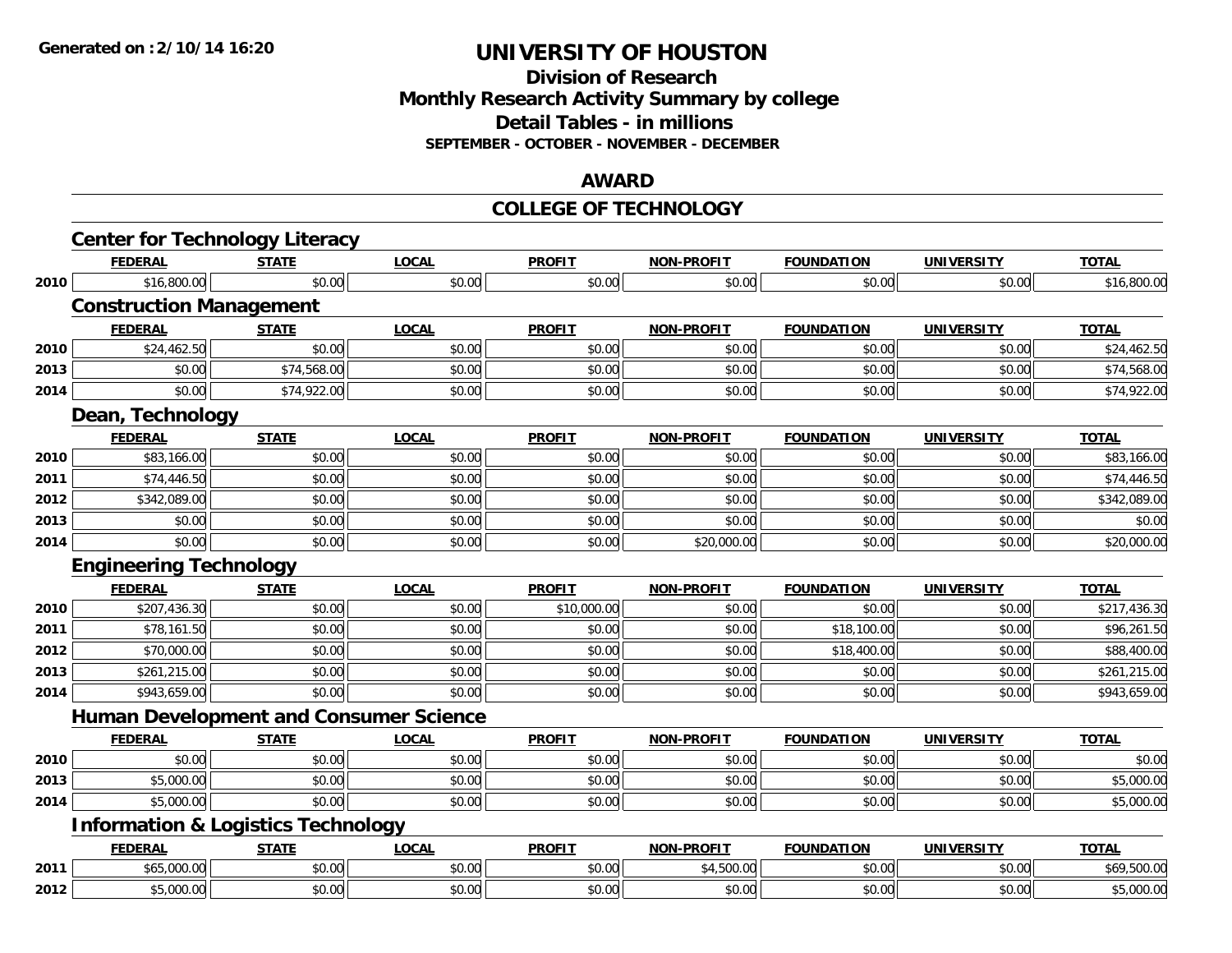## **Division of Research Monthly Research Activity Summary by college Detail Tables - in millions SEPTEMBER - OCTOBER - NOVEMBER - DECEMBER**

#### **AWARD**

### **COLLEGE OF TECHNOLOGY**

### **Texas Manufacturing Assistance Center**

|              | <b>FEDERAL</b> | <b>STATE</b> | <u>LOCAL</u> | <b>PROFIT</b> | <b>NON-PROFIT</b> | <b>FOUNDATION</b> | <b>UNIVERSITY</b> | <b>TOTAL</b>   |
|--------------|----------------|--------------|--------------|---------------|-------------------|-------------------|-------------------|----------------|
| 2010         | \$0.00         | \$0.00       | \$0.00       | \$0.00        | \$0.00            | \$0.00            | \$0.00            | \$0.00         |
| 2011         | \$0.00         | \$0.00       | \$0.00       | \$0.00        | \$0.00            | \$0.00            | \$0.00            | \$0.00         |
| 2012         | \$0.00         | \$0.00       | \$0.00       | \$0.00        | \$0.00            | \$0.00            | \$0.00            | \$0.00         |
| <b>Total</b> | \$2,181,435.80 | \$149,490.00 | \$0.00       | \$10,000.00   | \$24,500.00       | \$36,500.00       | \$0.00            | \$2,401,925.80 |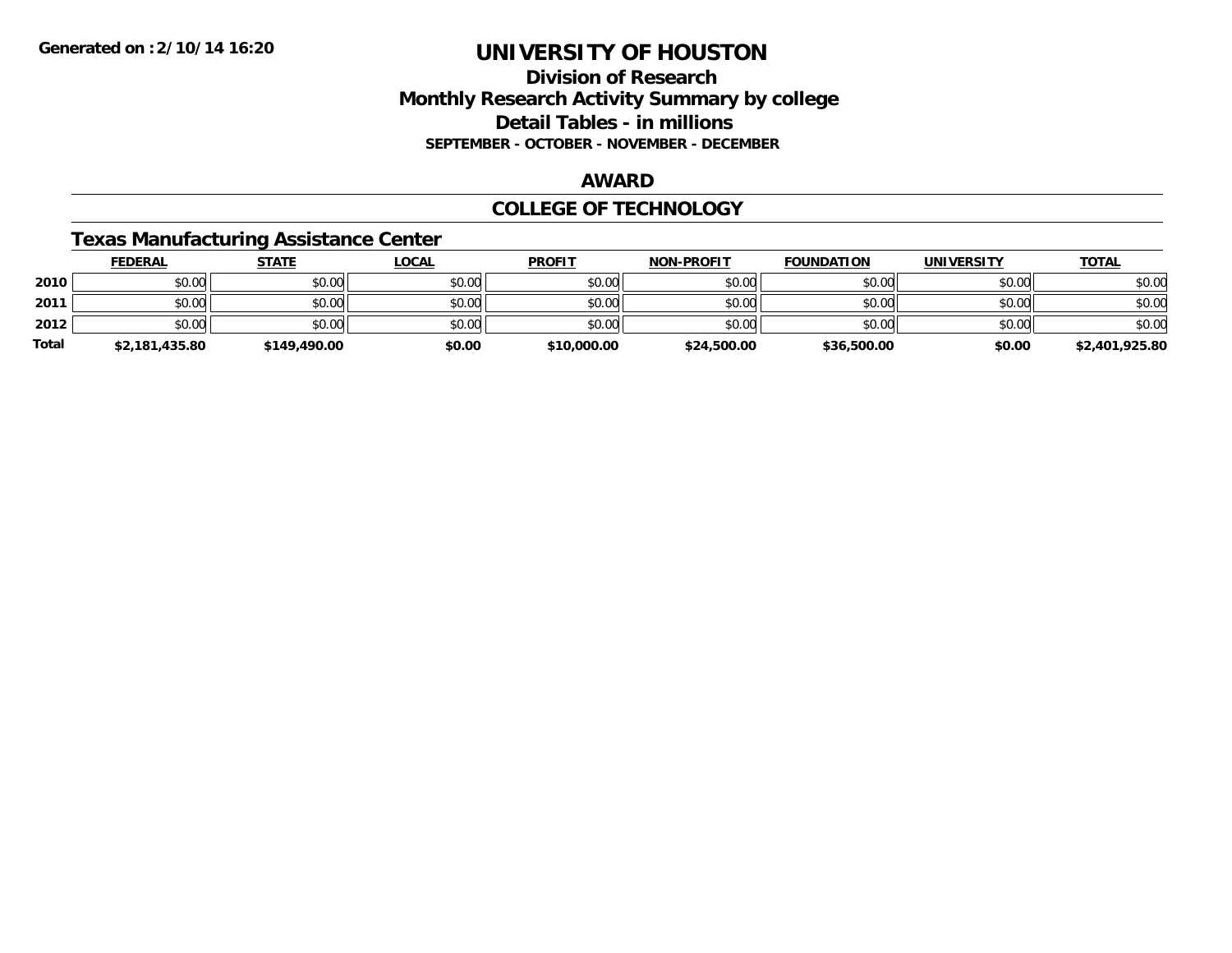# **Division of ResearchMonthly Research Activity Summary by college Detail Tables - in millions SEPTEMBER - OCTOBER - NOVEMBER - DECEMBER**

### **AWARD**

### **CULLEN COLLEGE OF ENGINEERING**

|      | <b>Biomedical Engineering</b> |              |                                                          |                |                   |                   |                   |                |
|------|-------------------------------|--------------|----------------------------------------------------------|----------------|-------------------|-------------------|-------------------|----------------|
|      | <b>FEDERAL</b>                | <b>STATE</b> | <b>LOCAL</b>                                             | <b>PROFIT</b>  | <b>NON-PROFIT</b> | <b>FOUNDATION</b> | <b>UNIVERSITY</b> | <b>TOTAL</b>   |
| 2010 | \$174,330.00                  | \$0.00       | \$0.00                                                   | \$0.00         | \$0.00            | \$4,594.00        | \$0.00            | \$178,924.00   |
| 2011 | \$0.00                        | \$0.00       | \$0.00                                                   | \$0.00         | \$0.00            | \$0.00            | \$0.00            | \$0.00         |
| 2013 | \$406,394.00                  | \$0.00       | \$0.00                                                   | \$66,477.00    | \$0.00            | \$0.00            | \$0.00            | \$472,871.00   |
| 2014 | \$968,223.00                  | \$0.00       | \$0.00                                                   | \$0.00         | \$0.00            | \$0.00            | \$0.00            | \$968,223.00   |
|      |                               |              | <b>Center for Innovative Grouting Materials and Tech</b> |                |                   |                   |                   |                |
|      | <b>FEDERAL</b>                | <b>STATE</b> | <b>LOCAL</b>                                             | <b>PROFIT</b>  | <b>NON-PROFIT</b> | <b>FOUNDATION</b> | <b>UNIVERSITY</b> | <b>TOTAL</b>   |
| 2010 | \$0.00                        | \$0.00       | \$0.00                                                   | \$0.00         | \$0.00            | \$0.00            | \$0.00            | \$0.00         |
| 2011 | \$0.00                        | \$0.00       | \$0.00                                                   | \$0.00         | \$0.00            | \$0.00            | \$0.00            | \$0.00         |
| 2012 | \$0.00                        | \$0.00       | \$0.00                                                   | \$0.00         | \$0.00            | \$0.00            | \$0.00            | \$0.00         |
| 2013 | \$0.00                        | \$0.00       | \$0.00                                                   | \$0.00         | \$0.00            | \$0.00            | \$0.00            | \$0.00         |
| 2014 | \$0.00                        | \$0.00       | \$0.00                                                   | \$0.00         | \$0.00            | \$0.00            | \$0.00            | \$0.00         |
|      | <b>Chemical Engineering</b>   |              |                                                          |                |                   |                   |                   |                |
|      | <b>FEDERAL</b>                | <b>STATE</b> | <b>LOCAL</b>                                             | <b>PROFIT</b>  | <b>NON-PROFIT</b> | <b>FOUNDATION</b> | <b>UNIVERSITY</b> | <b>TOTAL</b>   |
| 2010 | \$3,393,906.35                | \$0.00       | \$60,588.00                                              | \$202,616.79   | \$0.00            | \$0.00            | \$40,818.00       | \$3,697,929.14 |
| 2011 | \$2,679,311.51                | \$0.00       | \$0.00                                                   | \$496,656.00   | \$0.00            | \$10,900.00       | \$0.00            | \$3,186,867.51 |
| 2012 | \$1,354,868.30                | \$0.00       | \$0.00                                                   | \$787,221.57   | \$0.00            | \$10,900.00       | \$0.00            | \$2,152,989.87 |
| 2013 | \$1,433,922.22                | \$26,500.00  | \$0.00                                                   | \$395,518.00   | \$200,000.00      | \$0.00            | \$0.00            | \$2,055,940.22 |
| 2014 | \$1,526,334.80                | \$0.00       | \$0.00                                                   | \$667,963.00   | \$0.00            | \$42,250.00       | \$0.00            | \$2,236,547.80 |
|      | <b>Civil Engineering</b>      |              |                                                          |                |                   |                   |                   |                |
|      | <b>FEDERAL</b>                | <b>STATE</b> | <b>LOCAL</b>                                             | <b>PROFIT</b>  | <b>NON-PROFIT</b> | <b>FOUNDATION</b> | <b>UNIVERSITY</b> | <b>TOTAL</b>   |
| 2010 | \$703,854.20                  | \$584,367.00 | \$0.00                                                   | \$0.00         | \$0.00            | \$0.00            | \$0.00            | \$1,288,221.20 |
| 2011 | \$725,154.00                  | \$523,795.00 | \$0.00                                                   | \$115,352.80   | \$75,623.00       | \$0.00            | \$0.00            | \$1,439,924.80 |
| 2012 | \$1,856,432.91                | \$572,633.00 | \$0.00                                                   | \$57,091.00    | \$175,623.00      | \$66,667.00       | \$0.00            | \$2,728,446.91 |
| 2013 | \$771,352.63                  | \$274,310.00 | \$0.00                                                   | \$1,700,000.00 | \$39,170.70       | \$0.00            | \$0.00            | \$2,784,833.33 |
| 2014 | \$1,615,525.71                | \$410,641.00 | \$0.00                                                   | \$408,425.50   | \$35,896.95       | \$0.00            | \$0.00            | \$2,470,489.16 |
|      | Dean, Engineering             |              |                                                          |                |                   |                   |                   |                |
|      | <b>FEDERAL</b>                | <b>STATE</b> | <b>LOCAL</b>                                             | <b>PROFIT</b>  | <b>NON-PROFIT</b> | <b>FOUNDATION</b> | <b>UNIVERSITY</b> | <b>TOTAL</b>   |
| 2013 | \$39,999.10                   | \$0.00       | \$0.00                                                   | \$0.00         | \$0.00            | \$0.00            | \$0.00            | \$39,999.10    |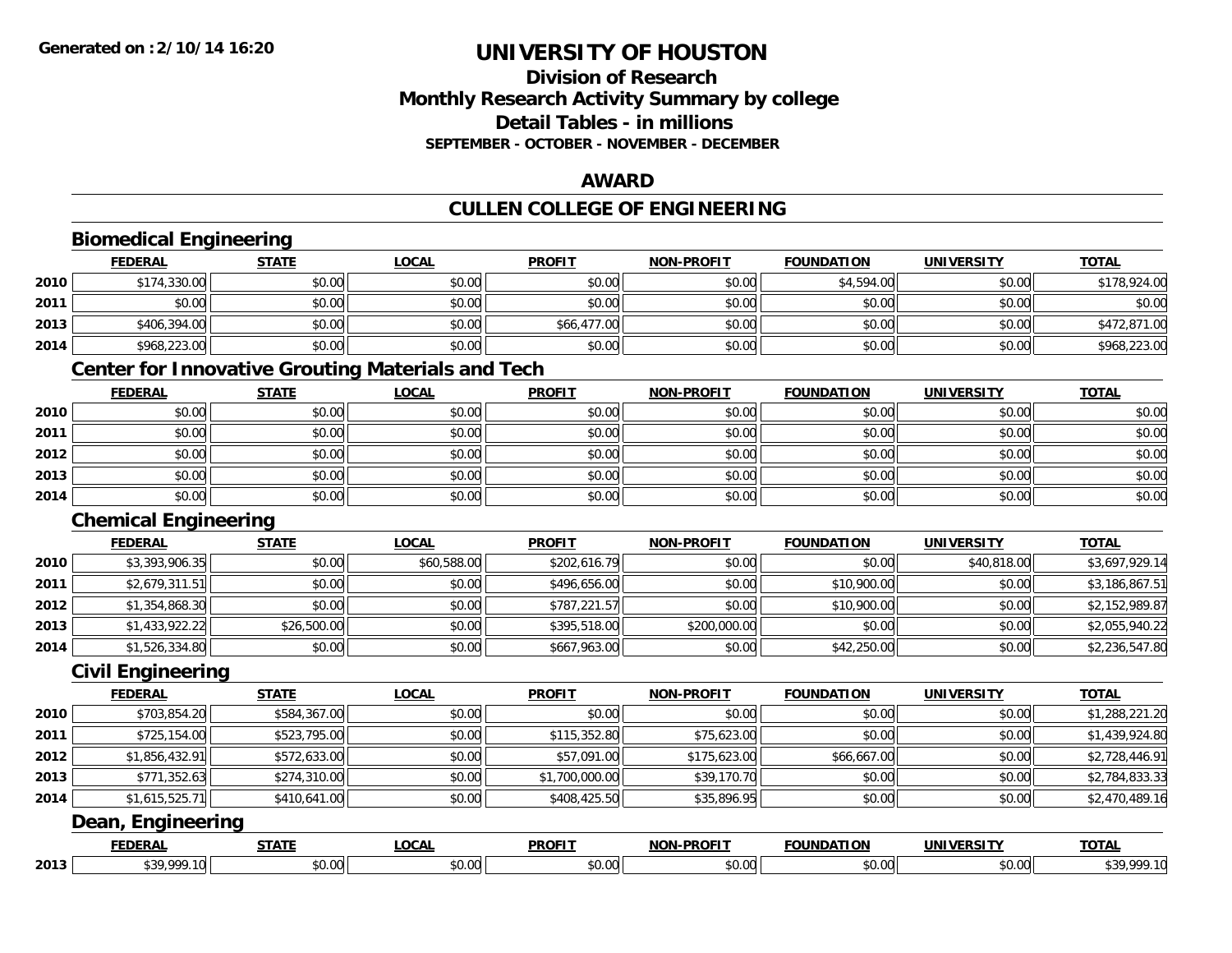# **Division of ResearchMonthly Research Activity Summary by college Detail Tables - in millions SEPTEMBER - OCTOBER - NOVEMBER - DECEMBER**

### **AWARD**

# **CULLEN COLLEGE OF ENGINEERING**

# **Electrical & Computer Engineering**

|      | <b>FEDERAL</b> | <b>STATE</b> | <u>LOCAL</u> | <b>PROFIT</b> | <b>NON-PROFIT</b> | <b>FOUNDATION</b> | <b>UNIVERSITY</b> | <b>TOTAL</b>   |
|------|----------------|--------------|--------------|---------------|-------------------|-------------------|-------------------|----------------|
| 2010 | \$1,793,387.45 | \$122,754.00 | \$0.00       | \$147,500.00  | \$0.00            | \$0.00            | \$0.00            | \$2,063,641.45 |
| 2011 | \$768,018.37   | \$23,391.24  | \$0.00       | \$273,530.00  | \$0.00            | \$0.00            | \$0.00            | \$1,064,939.61 |
| 2012 | \$688,393.05   | \$19,441.00  | \$0.00       | \$188,500.00  | \$0.00            | \$0.00            | \$0.00            | \$896,334.05   |
| 2013 | \$872,646.05   | \$10,000.00  | \$0.00       | \$205,698.00  | \$221,967.30      | \$0.00            | \$0.00            | \$1,310,311.35 |
| 2014 | \$1,508,195.70 | \$0.00       | \$0.00       | \$30,000.00   | \$203,416.05      | \$87,500.00       | \$0.00            | \$1,829,111.75 |

# **Industrial Engineering**

|      | <b>FEDERAL</b> | <b>STATE</b> | <u>LOCAL</u> | <b>PROFIT</b> | <b>NON-PROFIT</b> | <b>FOUNDATION</b> | <b>UNIVERSITY</b> | <b>TOTAL</b> |
|------|----------------|--------------|--------------|---------------|-------------------|-------------------|-------------------|--------------|
| 2010 | \$166,198.00   | \$45,741.00  | \$26,566.00  | \$0.00        | \$0.00            | \$0.00            | \$0.00            | \$238,505.00 |
| 2011 | \$0.00         | \$16,828.00  | \$0.00       | \$0.00        | \$0.00            | \$0.00            | \$0.00            | \$16,828.00  |
| 2012 | \$0.00         | \$0.00       | \$0.00       | \$0.00        | \$0.00            | \$0.00            | \$0.00            | \$0.00       |
| 2013 | \$0.00         | \$39,855.00  | \$0.00       | \$0.00        | \$0.00            | \$0.00            | \$0.00            | \$39,855.00  |
| 2014 | \$132,655.00   | \$17,115.00  | \$0.00       | \$0.00        | \$0.00            | \$0.00            | \$0.00            | \$149,770.00 |

# **Mechanical Engineering**

|       | <b>FEDERAL</b>  | <b>STATE</b>   | <b>LOCAL</b> | <b>PROFIT</b>  | <b>NON-PROFIT</b> | <b>FOUNDATION</b> | <b>UNIVERSITY</b> | <b>TOTAL</b>    |
|-------|-----------------|----------------|--------------|----------------|-------------------|-------------------|-------------------|-----------------|
| 2010  | \$560,388.40    | \$0.00         | \$0.00       | \$74,210.00    | \$0.00            | \$0.00            | \$0.00            | \$634,598.40    |
| 2011  | \$216,260.00    | \$0.00         | \$0.00       | \$224,005.20   | \$0.00            | \$0.00            | \$0.00            | \$440,265.20    |
| 2012  | \$1,057,463.00  | \$0.00         | \$0.00       | \$42,000.00    | \$0.00            | \$133,096.00      | \$0.00            | \$1,232,559.00  |
| 2013  | \$2,792,641.53  | \$0.00         | \$0.00       | \$250,232.00   | \$22,000.00       | \$0.00            | \$0.00            | \$3,064,873.53  |
| 2014  | \$216,317.00    | \$0.00         | \$0.00       | \$179,029.00   | \$0.00            | \$175,289.84      | \$0.00            | \$570,635.84    |
| Total | \$28,422,172.27 | \$2,687,371.24 | \$87,154.00  | \$6.512.025.86 | \$973,697.00      | \$531,196.84      | \$40,818.00       | \$39,254,435.21 |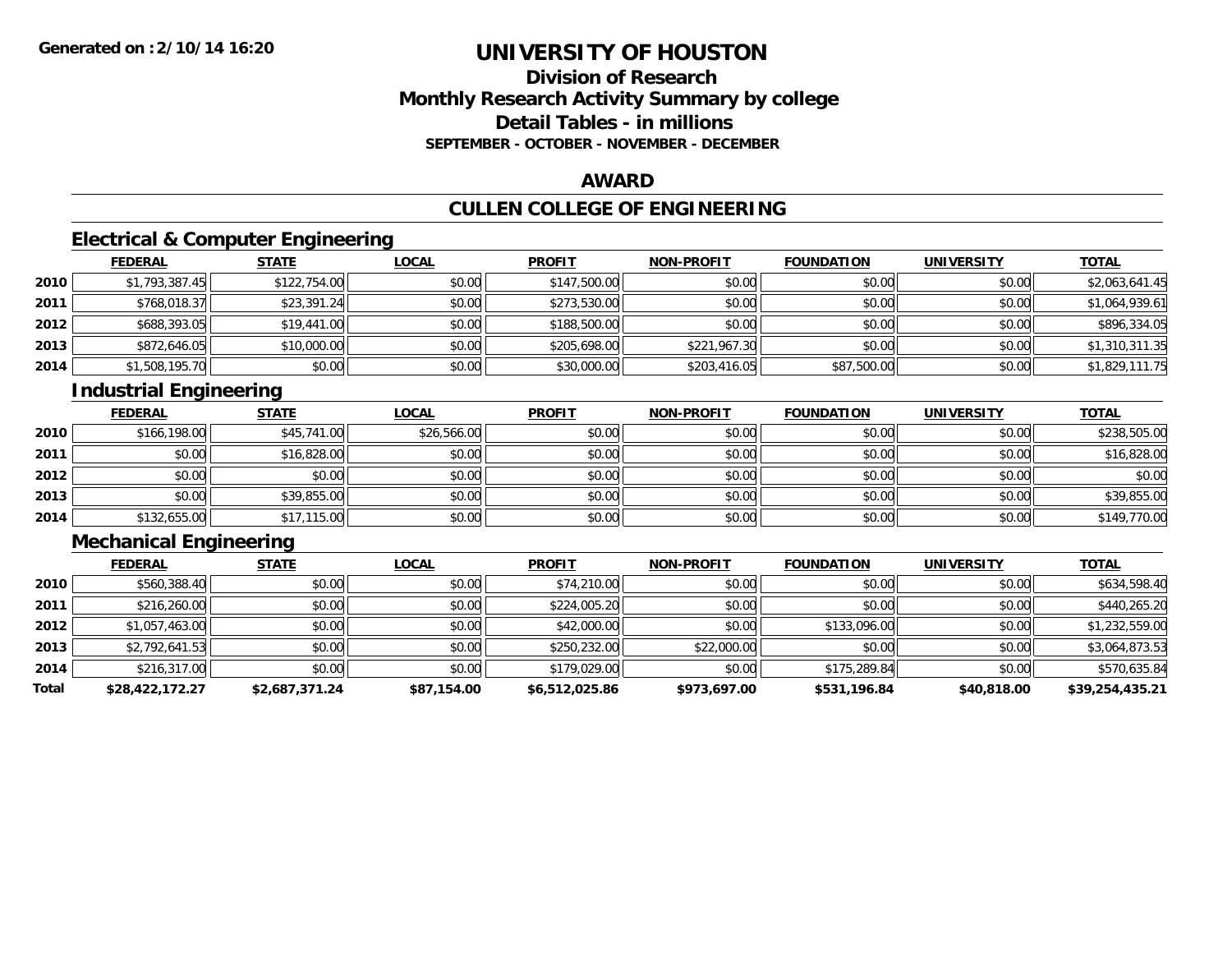### **Division of Research Monthly Research Activity Summary by college Detail Tables - in millions SEPTEMBER - OCTOBER - NOVEMBER - DECEMBER**

#### **AWARD**

# **DIVISION OF RESEARCH**

|      | <b>Allied Geophysical Laboratories</b>                    |              |              |               |                   |                   |                   |              |
|------|-----------------------------------------------------------|--------------|--------------|---------------|-------------------|-------------------|-------------------|--------------|
|      | <b>FEDERAL</b>                                            | <b>STATE</b> | <b>LOCAL</b> | <b>PROFIT</b> | <b>NON-PROFIT</b> | <b>FOUNDATION</b> | <b>UNIVERSITY</b> | <b>TOTAL</b> |
| 2011 | \$0.00                                                    | \$0.00       | \$0.00       | \$70,000.00   | \$0.00            | \$0.00            | \$0.00            | \$70,000.00  |
|      | <b>Center for Advanced Computing and Data Systems</b>     |              |              |               |                   |                   |                   |              |
|      | <b>FEDERAL</b>                                            | <b>STATE</b> | <b>LOCAL</b> | <b>PROFIT</b> | <b>NON-PROFIT</b> | <b>FOUNDATION</b> | <b>UNIVERSITY</b> | <b>TOTAL</b> |
| 2010 | \$0.00                                                    | \$0.00       | \$0.00       | \$0.00        | \$0.00            | \$0.00            | \$0.00            | \$0.00       |
| 2011 | \$38,806.50                                               | \$0.00       | \$0.00       | \$0.00        | \$0.00            | \$0.00            | \$0.00            | \$38,806.50  |
| 2012 | \$33,185.70                                               | \$0.00       | \$0.00       | \$0.00        | \$0.00            | \$0.00            | \$0.00            | \$33,185.70  |
| 2013 | \$0.00                                                    | \$0.00       | \$0.00       | \$0.00        | \$0.00            | \$0.00            | \$0.00            | \$0.00       |
| 2014 | \$7,475.00                                                | \$0.00       | \$0.00       | \$0.00        | \$0.00            | \$0.00            | \$0.00            | \$7,475.00   |
|      | <b>Center for Advanced Materials</b>                      |              |              |               |                   |                   |                   |              |
|      | <b>FEDERAL</b>                                            | <b>STATE</b> | <b>LOCAL</b> | <b>PROFIT</b> | <b>NON-PROFIT</b> | <b>FOUNDATION</b> | <b>UNIVERSITY</b> | <b>TOTAL</b> |
| 2011 | \$40,000.00                                               | \$2,229.90   | \$0.00       | \$0.00        | \$0.00            | \$0.00            | \$0.00            | \$42,229.90  |
| 2012 | \$0.00                                                    | \$0.00       | \$0.00       | \$0.00        | \$0.00            | \$0.00            | \$0.00            | \$0.00       |
| 2013 | \$0.00                                                    | \$0.00       | \$0.00       | \$0.00        | \$0.00            | \$0.00            | \$0.00            | \$0.00       |
| 2014 | \$0.00                                                    | \$0.00       | \$0.00       | \$0.00        | \$0.00            | \$0.00            | \$0.00            | \$0.00       |
|      | <b>Center for Biomedical &amp; Environmental Genomics</b> |              |              |               |                   |                   |                   |              |
|      | <b>FEDERAL</b>                                            | <b>STATE</b> | <b>LOCAL</b> | <b>PROFIT</b> | NON-PROFIT        | <b>FOUNDATION</b> | <b>UNIVERSITY</b> | <b>TOTAL</b> |
| 2010 | \$0.00                                                    | \$0.00       | \$0.00       | \$0.00        | \$0.00            | \$0.00            | \$0.00            | \$0.00       |
| 2011 | \$0.00                                                    | \$0.00       | \$0.00       | \$0.00        | \$0.00            | \$0.00            | \$0.00            | \$0.00       |
| 2012 | \$0.00                                                    | \$0.00       | \$0.00       | \$0.00        | \$0.00            | \$0.00            | \$0.00            | \$0.00       |
| 2013 | \$0.00                                                    | \$0.00       | \$0.00       | \$0.00        | \$0.00            | \$0.00            | \$0.00            | \$0.00       |
|      | <b>Center for Industrial Partnerships</b>                 |              |              |               |                   |                   |                   |              |
|      | <b>FEDERAL</b>                                            | <b>STATE</b> | <b>LOCAL</b> | <b>PROFIT</b> | NON-PROFIT        | <b>FOUNDATION</b> | <b>UNIVERSITY</b> | <b>TOTAL</b> |
| 2012 | \$0.00                                                    | \$0.00       | \$0.00       | \$100,500.00  | \$0.00            | \$0.00            | \$0.00            | \$100,500.00 |
| 2014 | \$3,250.00                                                | \$0.00       | \$0.00       | \$0.00        | \$0.00            | \$0.00            | \$0.00            | \$3,250.00   |
|      | <b>Institute for Nanoenergy</b>                           |              |              |               |                   |                   |                   |              |
|      | <b>FEDERAL</b>                                            | <b>STATE</b> | <b>LOCAL</b> | <b>PROFIT</b> | <b>NON-PROFIT</b> | <b>FOUNDATION</b> | <b>UNIVERSITY</b> | <b>TOTAL</b> |
| 2011 | \$0.00                                                    | \$0.00       | \$0.00       | \$0.00        | \$0.00            | \$0.00            | \$0.00            | \$0.00       |
| 2013 | \$0.00                                                    | \$0.00       | \$0.00       | \$0.00        | \$0.00            | \$0.00            | \$0.00            | \$0.00       |
| 2014 | \$0.00                                                    | \$0.00       | \$0.00       | \$0.00        | \$0.00            | \$0.00            | \$0.00            | \$0.00       |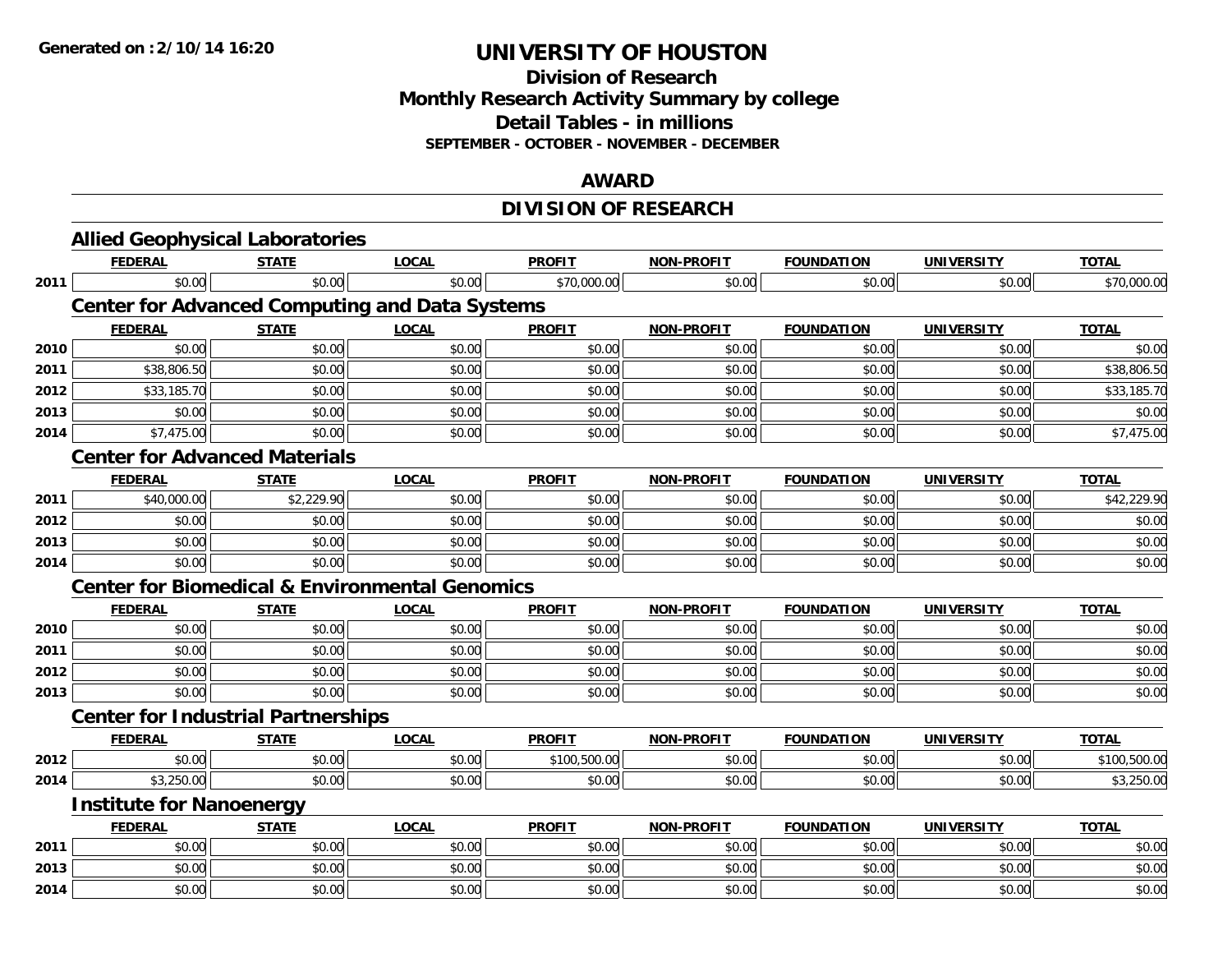# **Division of ResearchMonthly Research Activity Summary by college Detail Tables - in millions SEPTEMBER - OCTOBER - NOVEMBER - DECEMBER**

### **AWARD**

# **DIVISION OF RESEARCH**

|       | <b>FEDERAL</b> | <b>STATE</b>                         | <b>LOCAL</b> | <b>PROFIT</b> | <b>NON-PROFIT</b> | <b>FOUNDATION</b> | <b>UNIVERSITY</b> | <b>TOTAL</b>   |
|-------|----------------|--------------------------------------|--------------|---------------|-------------------|-------------------|-------------------|----------------|
| 2010  | \$0.00         | \$0.00                               | \$0.00       | \$0.00        | \$0.00            | \$565,426.64      | \$0.00            | \$565,426.64   |
| 2011  | \$0.00         | \$0.00                               | \$0.00       | \$0.00        | \$0.00            | \$367,340.00      | \$0.00            | \$367,340.00   |
| 2012  | \$0.00         | \$0.00                               | \$0.00       | \$0.00        | \$0.00            | \$11,942.60       | \$0.00            | \$11,942.60    |
|       | <b>TcSAM</b>   |                                      |              |               |                   |                   |                   |                |
|       | <b>FEDERAL</b> | <b>STATE</b>                         | <b>LOCAL</b> | <b>PROFIT</b> | <b>NON-PROFIT</b> | <b>FOUNDATION</b> | <b>UNIVERSITY</b> | <b>TOTAL</b>   |
| 2010  | \$0.00         | \$0.00                               | \$0.00       | \$0.00        | \$0.00            | \$0.00            | \$0.00            | \$0.00         |
|       | <b>TcSUH</b>   |                                      |              |               |                   |                   |                   |                |
|       | <b>FEDERAL</b> | <b>STATE</b>                         | <b>LOCAL</b> | <b>PROFIT</b> | <b>NON-PROFIT</b> | <b>FOUNDATION</b> | <b>UNIVERSITY</b> | <b>TOTAL</b>   |
| 2010  | \$0.00         | \$0.00                               | \$0.00       | \$0.00        | \$0.00            | \$0.00            | \$0.00            | \$0.00         |
| 2011  | \$0.00         | \$0.00                               | \$0.00       | \$200,227.00  | \$0.00            | \$0.00            | \$0.00            | \$200,227.00   |
| 2012  | \$70,000.00    | \$0.00                               | \$0.00       | \$0.00        | \$0.00            | \$0.00            | \$0.00            | \$70,000.00    |
| 2013  | \$95,000.00    | \$0.00                               | \$0.00       | \$0.00        | \$0.00            | \$0.00            | \$0.00            | \$95,000.00    |
| 2014  | \$25,000.00    | \$0.00                               | \$0.00       | \$0.00        | \$0.00            | \$0.00            | \$0.00            | \$25,000.00    |
|       |                | <b>Texas Obesity Research Center</b> |              |               |                   |                   |                   |                |
|       | <b>FEDERAL</b> | <b>STATE</b>                         | <b>LOCAL</b> | <b>PROFIT</b> | <b>NON-PROFIT</b> | <b>FOUNDATION</b> | <b>UNIVERSITY</b> | <b>TOTAL</b>   |
| 2010  | \$0.00         | \$0.00                               | \$0.00       | \$0.00        | \$0.00            | \$0.00            | \$0.00            | \$0.00         |
| 2011  | \$0.00         | \$0.00                               | \$0.00       | \$0.00        | \$0.00            | \$0.00            | \$0.00            | \$0.00         |
| 2012  | \$0.00         | \$0.00                               | \$0.00       | \$0.00        | \$0.00            | \$0.00            | \$0.00            | \$0.00         |
| 2013  | \$0.00         | \$0.00                               | \$0.00       | \$0.00        | \$0.00            | \$0.00            | \$0.00            | \$0.00         |
| 2014  | \$0.00         | \$0.00                               | \$0.00       | \$0.00        | \$0.00            | \$0.00            | \$0.00            | \$0.00         |
|       | <b>TIMES</b>   |                                      |              |               |                   |                   |                   |                |
|       | <b>FEDERAL</b> | <b>STATE</b>                         | <b>LOCAL</b> | <b>PROFIT</b> | <b>NON-PROFIT</b> | <b>FOUNDATION</b> | <b>UNIVERSITY</b> | <b>TOTAL</b>   |
| 2010  | \$0.00         | \$0.00                               | \$0.00       | \$0.00        | \$0.00            | \$0.00            | \$0.00            | \$0.00         |
| 2011  | \$0.00         | \$8,000.00                           | \$0.00       | \$0.00        | \$0.00            | \$0.00            | \$0.00            | \$8,000.00     |
| 2012  | \$1,296,687.11 | \$0.00                               | \$0.00       | \$0.00        | \$0.00            | \$0.00            | \$0.00            | \$1,296,687.11 |
| 2013  | \$1,511,756.70 | \$0.00                               | \$0.00       | \$0.00        | \$0.00            | \$0.00            | \$0.00            | \$1,511,756.70 |
| 2014  | \$1,137,300.70 | \$0.00                               | \$0.00       | \$0.00        | \$0.00            | \$0.00            | \$0.00            | \$1,137,300.70 |
| Total | \$4,258,461.71 | \$10,229.90                          | \$0.00       | \$370,727.00  | \$0.00            | \$944,709.24      | \$0.00            | \$5,584,127.85 |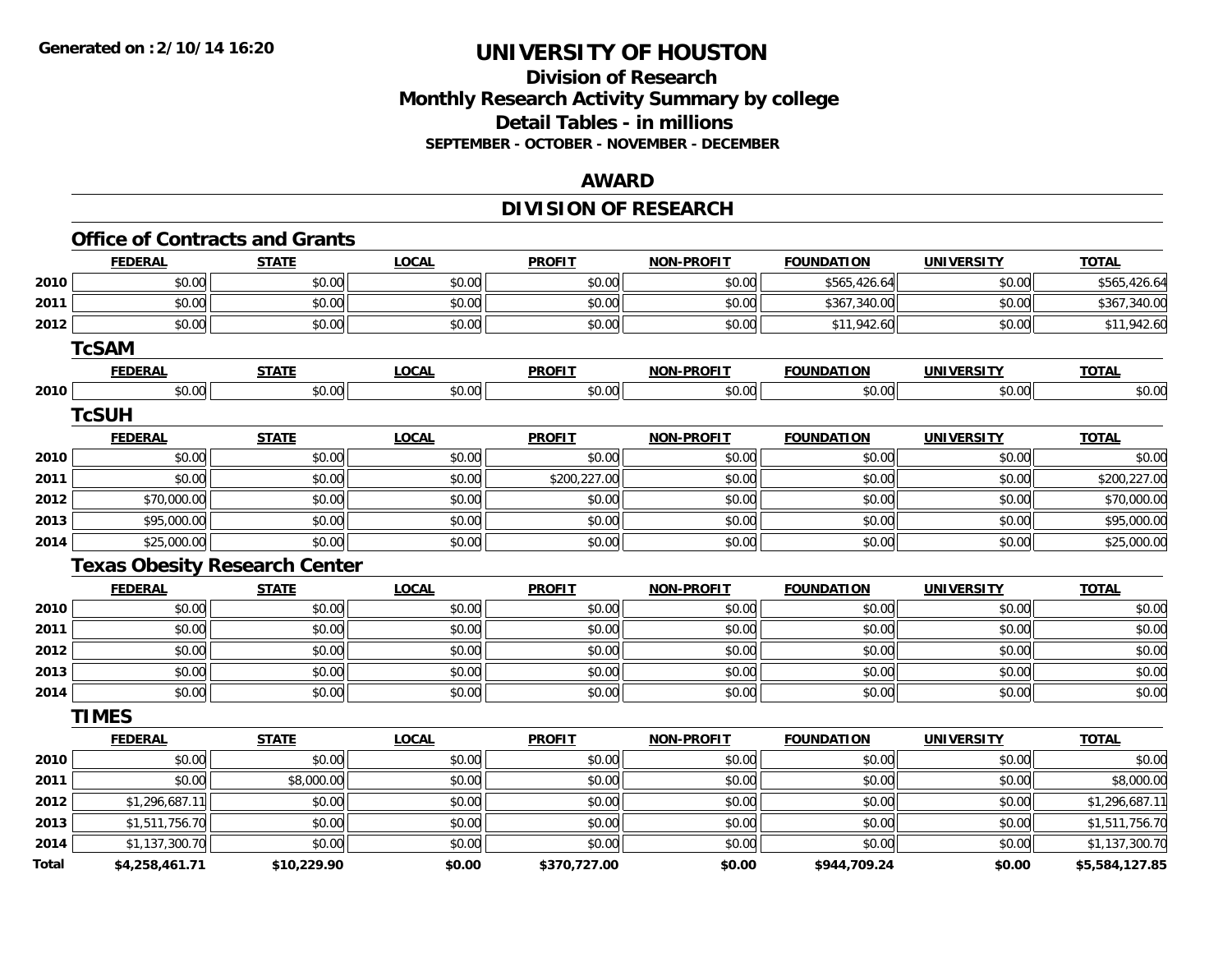### **Division of Research Monthly Research Activity Summary by college Detail Tables - in millions SEPTEMBER - OCTOBER - NOVEMBER - DECEMBER**

### **AWARD**

### **GRADUATE COLLEGE OF SOCIAL WORK**

|       | <b>Center for Drug and Social Policy Research</b> |              |                                                             |               |                   |                   |                   |                |
|-------|---------------------------------------------------|--------------|-------------------------------------------------------------|---------------|-------------------|-------------------|-------------------|----------------|
|       | <b>FEDERAL</b>                                    | <b>STATE</b> | <b>LOCAL</b>                                                | <b>PROFIT</b> | <b>NON-PROFIT</b> | <b>FOUNDATION</b> | <b>UNIVERSITY</b> | <b>TOTAL</b>   |
| 2010  | \$0.00                                            | \$0.00       | \$0.00                                                      | \$0.00        | \$0.00            | \$0.00            | \$0.00            | \$0.00         |
| 2011  | \$0.00                                            | \$0.00       | \$0.00                                                      | \$0.00        | \$0.00            | \$0.00            | \$0.00            | \$0.00         |
| 2013  | \$0.00                                            | \$0.00       | \$0.00                                                      | \$0.00        | \$0.00            | \$0.00            | \$0.00            | \$0.00         |
|       |                                                   |              | <b>Center for Health Equities &amp; Evaluation Research</b> |               |                   |                   |                   |                |
|       | <b>FEDERAL</b>                                    | <b>STATE</b> | <b>LOCAL</b>                                                | <b>PROFIT</b> | <b>NON-PROFIT</b> | <b>FOUNDATION</b> | <b>UNIVERSITY</b> | <b>TOTAL</b>   |
| 2012  | \$151,349.55                                      | \$0.00       | \$0.00                                                      | \$0.00        | \$0.00            | \$0.00            | \$0.00            | \$151,349.55   |
| 2013  | \$249,359.00                                      | \$0.00       | \$0.00                                                      | \$0.00        | \$0.00            | \$0.00            | \$0.00            | \$249,359.00   |
| 2014  | \$206,260.00                                      | \$0.00       | \$0.00                                                      | \$0.00        | \$0.00            | \$0.00            | \$0.00            | \$206,260.00   |
|       | <b>Child &amp; Family for Innovative Research</b> |              |                                                             |               |                   |                   |                   |                |
|       | <b>FEDERAL</b>                                    | <b>STATE</b> | <b>LOCAL</b>                                                | <b>PROFIT</b> | <b>NON-PROFIT</b> | <b>FOUNDATION</b> | <b>UNIVERSITY</b> | <b>TOTAL</b>   |
| 2010  | \$336,132.68                                      | \$0.00       | \$0.00                                                      | \$0.00        | \$0.00            | \$0.00            | \$0.00            | \$336,132.68   |
| 2011  | \$195,036.00                                      | \$0.00       | \$0.00                                                      | \$0.00        | \$0.00            | \$1,146.30        | \$0.00            | \$196,182.30   |
| 2012  | \$72,240.79                                       | \$0.00       | \$0.00                                                      | \$176,507.00  | \$0.00            | \$0.00            | \$0.00            | \$248,747.79   |
| 2013  | \$501,264.28                                      | \$110,342.00 | \$0.00                                                      | \$0.00        | \$0.00            | \$0.00            | \$0.00            | \$611,606.28   |
| 2014  | \$9,999.99                                        | \$0.00       | \$0.00                                                      | \$0.00        | \$80,000.00       | \$0.00            | \$0.00            | \$89,999.99    |
|       | <b>Community Projects - Social Work</b>           |              |                                                             |               |                   |                   |                   |                |
|       | <b>FEDERAL</b>                                    | <b>STATE</b> | <b>LOCAL</b>                                                | <b>PROFIT</b> | <b>NON-PROFIT</b> | <b>FOUNDATION</b> | <b>UNIVERSITY</b> | <b>TOTAL</b>   |
| 2012  | \$2,942.90                                        | \$0.00       | \$0.00                                                      | \$0.00        | \$0.00            | \$0.00            | \$0.00            | \$2,942.90     |
|       | Dean, Social Work                                 |              |                                                             |               |                   |                   |                   |                |
|       | <b>FEDERAL</b>                                    | <b>STATE</b> | <b>LOCAL</b>                                                | <b>PROFIT</b> | <b>NON-PROFIT</b> | <b>FOUNDATION</b> | <b>UNIVERSITY</b> | <b>TOTAL</b>   |
| 2010  | \$0.00                                            | \$0.00       | \$0.00                                                      | \$0.00        | \$0.00            | \$0.00            | \$0.00            | \$0.00         |
| 2011  | \$0.00                                            | \$0.00       | \$0.00                                                      | \$0.00        | \$0.00            | \$0.00            | \$0.00            | \$0.00         |
| 2012  | \$16,568.50                                       | \$0.00       | \$0.00                                                      | \$0.00        | \$0.00            | \$0.00            | \$0.00            | \$16,568.50    |
| 2013  | \$0.00                                            | \$0.00       | \$0.00                                                      | \$0.00        | \$0.00            | \$0.00            | \$0.00            | \$0.00         |
| Total | \$1,741,153.69                                    | \$110,342.00 | \$0.00                                                      | \$176,507.00  | \$80,000.00       | \$1,146.30        | \$0.00            | \$2,109,148.99 |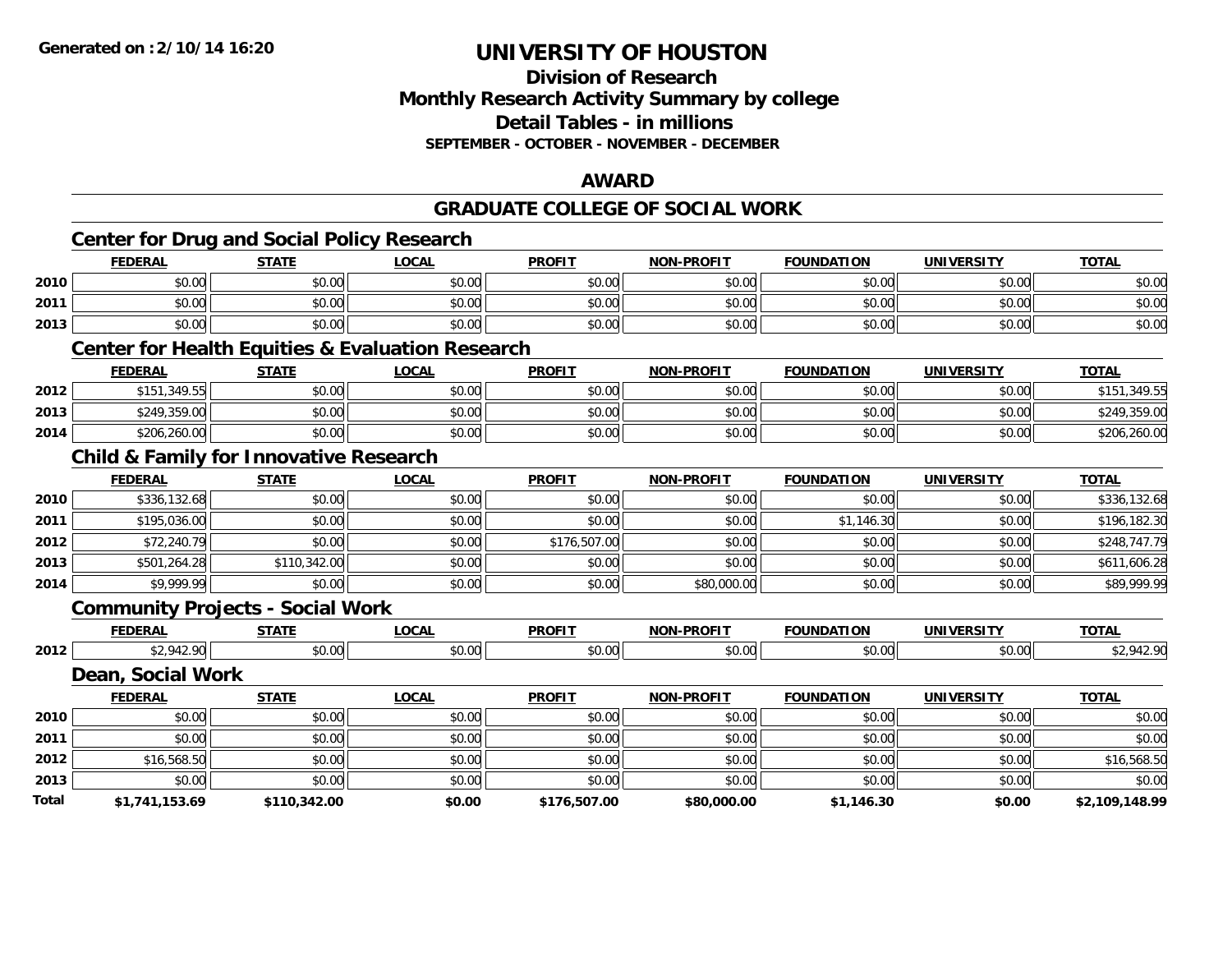### **Division of Research Monthly Research Activity Summary by college Detail Tables - in millions SEPTEMBER - OCTOBER - NOVEMBER - DECEMBER**

#### **AWARD**

### **HILTON COLLEGE OF HOTEL AND RESTAURANT MANAGEMENT**

# **Hotel and Restaurant Management**

|       | <b>FEDERAL</b> | <b>STATE</b> | <u>LOCAL</u> | <b>PROFIT</b> | <b>NON-PROFIT</b> | <b>FOUNDATION</b> | <b>UNIVERSITY</b> | <b>TOTAL</b> |
|-------|----------------|--------------|--------------|---------------|-------------------|-------------------|-------------------|--------------|
| 2010  | \$70,000.00    | \$210,000.00 | \$0.00       | \$0.00        | \$0.00            | \$0.00            | \$0.00            | \$280,000.00 |
| 2011  | \$173,995.00   | \$0.00       | \$0.00       | \$0.00        | \$27,280.00       | \$0.00            | \$0.00            | \$201,275.00 |
| 2012  | \$0.00         | \$103,763.44 | \$0.00       | \$1,500.00    | \$10,887.00       | \$0.00            | \$0.00            | \$116,150.44 |
| 2013  | \$0.00         | \$130,000.00 | \$0.00       | \$0.00        | \$0.00            | \$0.00            | \$0.00            | \$130,000.00 |
| 2014  | \$143,232.00   | \$0.00       | \$0.00       | \$0.00        | \$0.00            | \$58,902.00       | \$0.00            | \$202,134.00 |
| Total | \$387,227.00   | \$443.763.44 | \$0.00       | \$1,500.00    | \$38,167.00       | \$58,902.00       | \$0.00            | \$929,559.44 |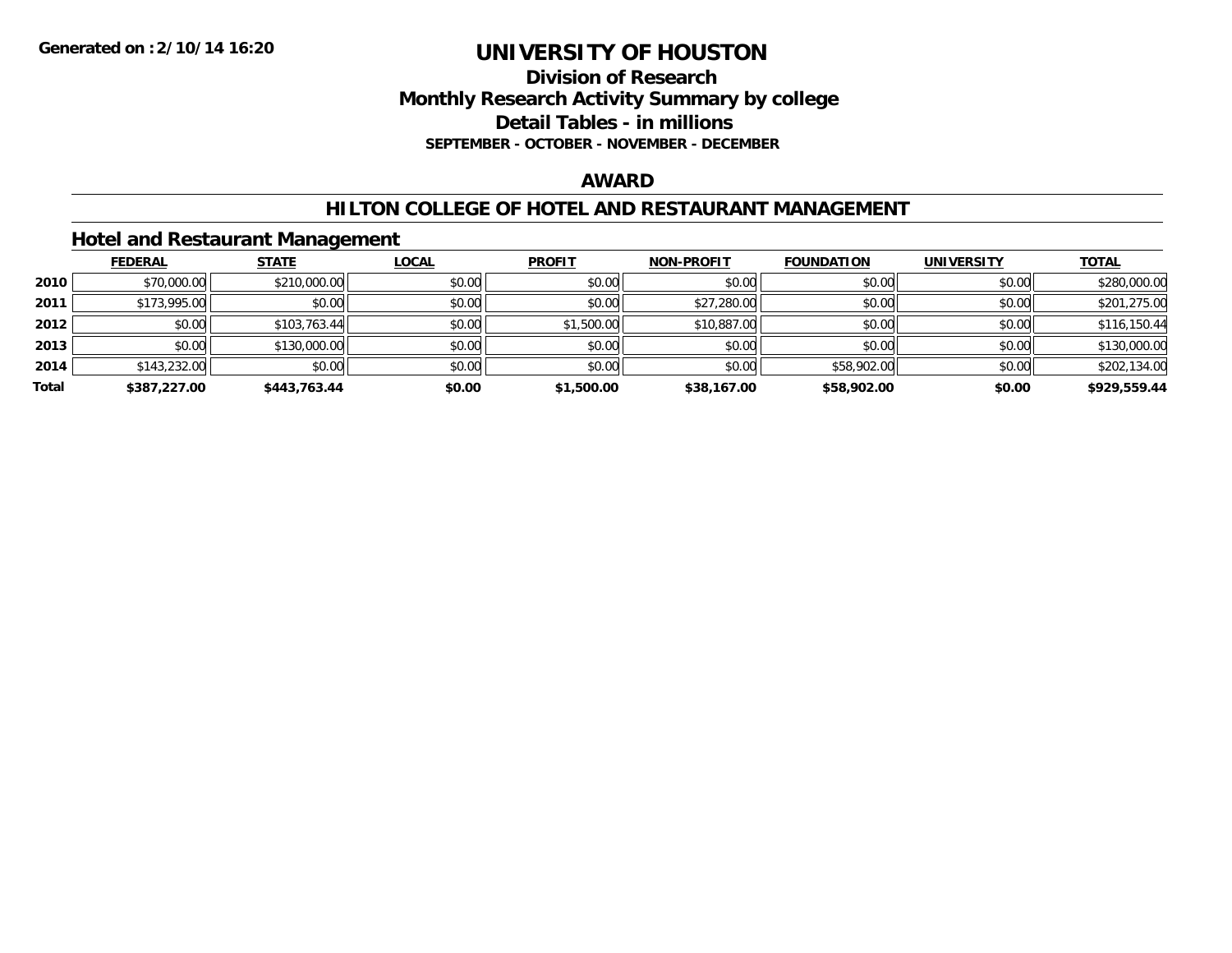# **Division of Research Monthly Research Activity Summary by college Detail Tables - in millions SEPTEMBER - OCTOBER - NOVEMBER - DECEMBER**

# **AWARD**

#### **HONORS COLLEGE**

### **Dean, Honors College**

|              | <b>FEDERAL</b>           | CTATE  | <b>OCAL</b> | <b>PROFIT</b> | -PROFIT<br>លកា | <b>FOUNDATION</b>          | UNIVERSITY | <b>TOTAL</b>     |
|--------------|--------------------------|--------|-------------|---------------|----------------|----------------------------|------------|------------------|
| 2012         | $\overline{\phantom{a}}$ | \$0.00 | JU.UU       | \$0.00        | 0000<br>JU.UU  | 0000<br>- ال <b>UU</b> ، ب | \$0.00     | <b>70</b>        |
| <b>Total</b> | 1.70<br>\$34<br>05       | \$0.00 | \$0.00      | \$0.00        | \$0.00         | \$0.00                     | \$0.00     | .951.70<br>\$34, |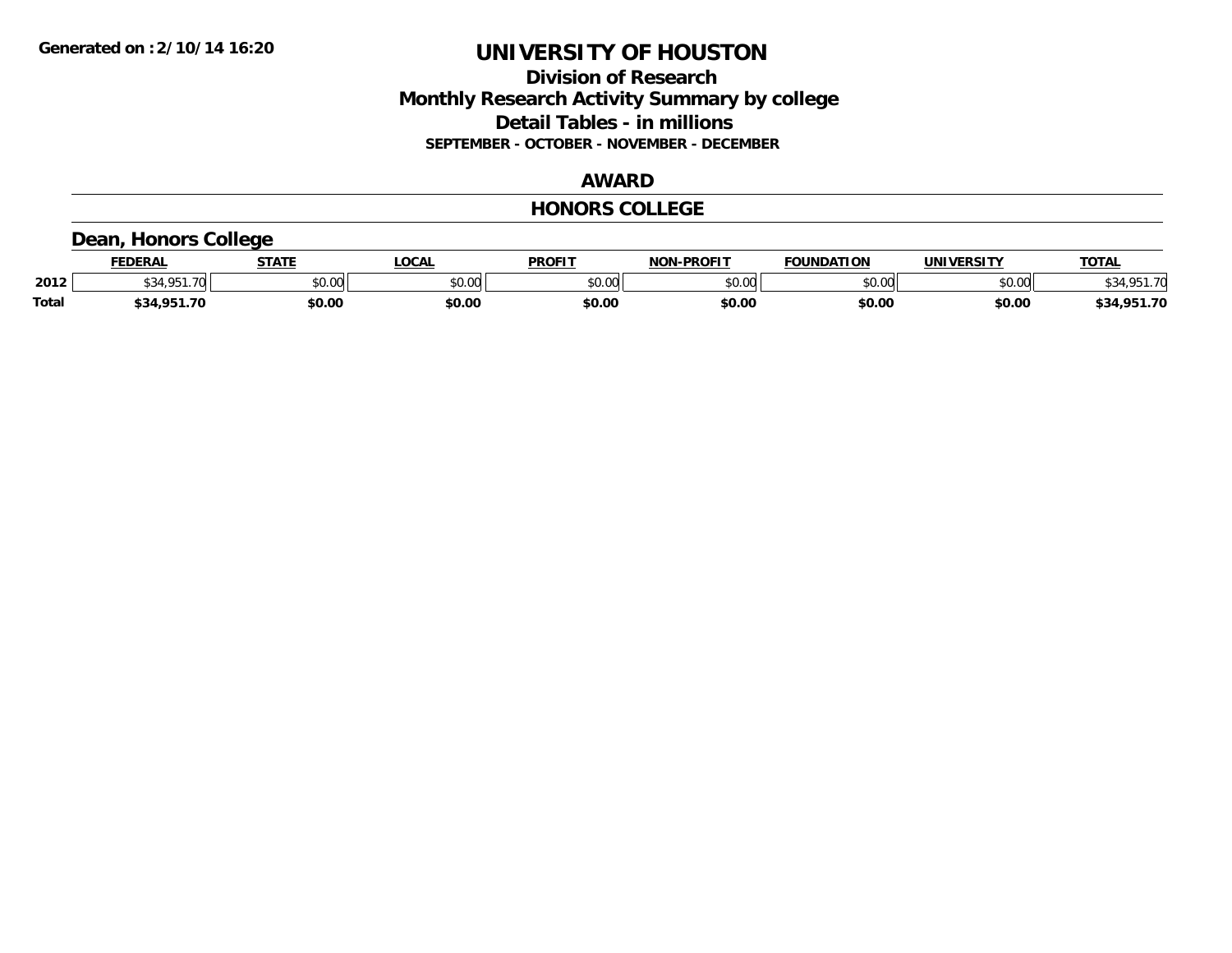# **Division of Research Monthly Research Activity Summary by college Detail Tables - in millions SEPTEMBER - OCTOBER - NOVEMBER - DECEMBER**

# **AWARD**

#### **INSTITUTIONAL**

#### **Associate Vice Chancellor**

|              | <b>FEDERAL</b> | <b>STATE</b> | <b>OCAL</b>   | <b>PROFIT</b> | <b>NON-PROFIT</b> | <b>FOUNDATION</b> | <b>UNIVERSITY</b> | <b>TOTAL</b> |
|--------------|----------------|--------------|---------------|---------------|-------------------|-------------------|-------------------|--------------|
| 2010         | .492.36        | \$0.00       | 0000<br>vu.uu | \$0.00        | ልስ ሀህ<br>pu.uu    | \$0.00            | \$0.00            | 92.36        |
| <b>Total</b> | 1022           | \$0.00       | \$0.00        | \$0.00        | \$0.00            | \$0.00            | \$0.00            | /,492.36     |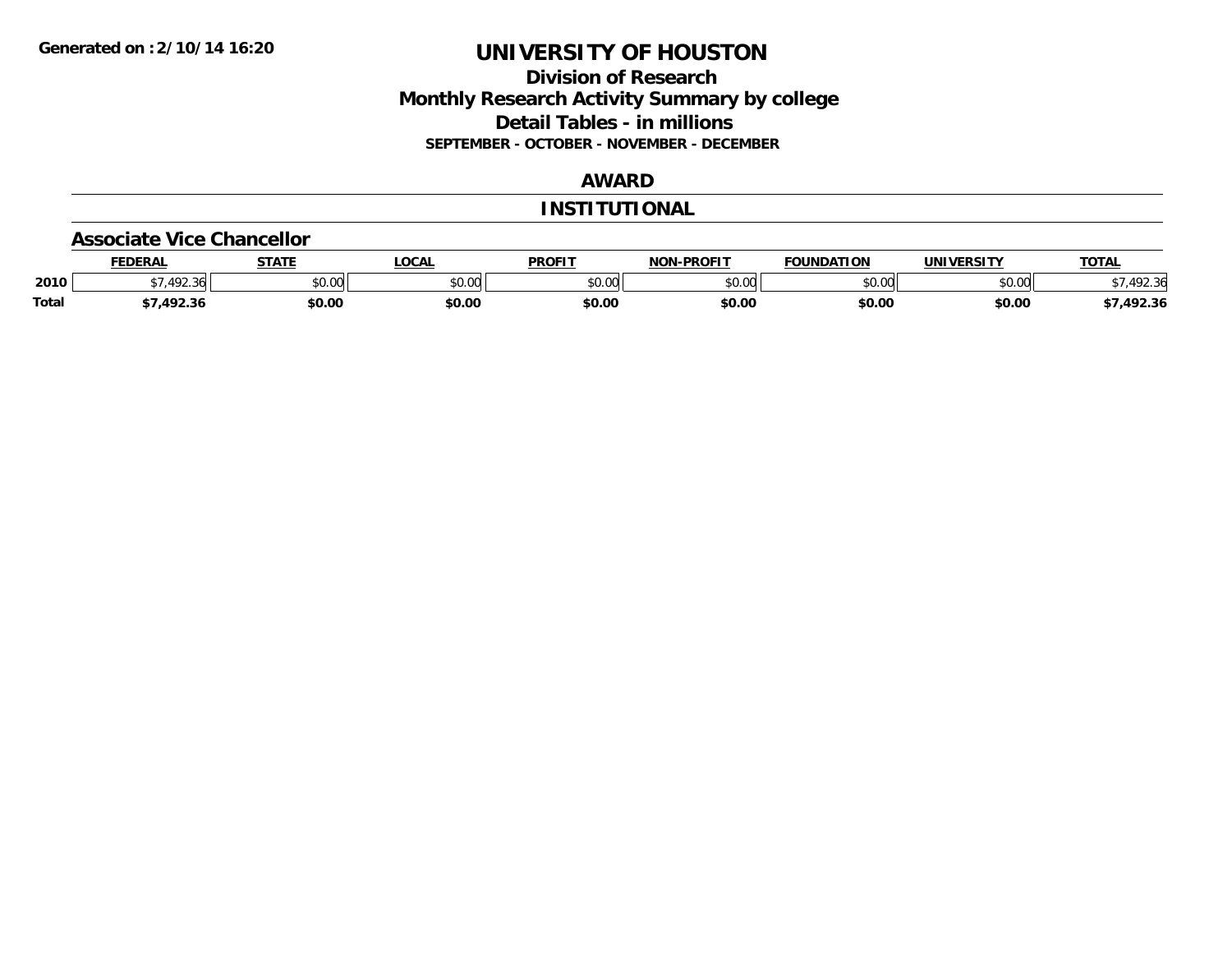# **Division of ResearchMonthly Research Activity Summary by college Detail Tables - in millions SEPTEMBER - OCTOBER - NOVEMBER - DECEMBER**

### **AWARD**

#### **LIBRARY**

#### **Administration, Library FEDERAL STATE LOCAL PROFIT NON-PROFIT FOUNDATION UNIVERSITY TOTALTOTAL 2010** $\textsf{0} \parallel \textsf{0} \parallel \textsf{0} \parallel \textsf{0} \parallel \textsf{0} \parallel \textsf{0} \parallel \textsf{0} \parallel \textsf{0} \parallel \textsf{0} \parallel \textsf{0} \parallel \textsf{0} \parallel \textsf{0} \parallel \textsf{0} \parallel \textsf{0} \parallel \textsf{0} \parallel \textsf{0} \parallel \textsf{0} \parallel \textsf{0} \parallel \textsf{0} \parallel \textsf{0} \parallel \textsf{0} \parallel \textsf{0} \parallel \textsf{0} \parallel \textsf{0} \parallel \textsf{0} \parallel \textsf{0} \parallel \textsf{0} \parallel \textsf{$ **2011**1 \$19,863.00 \$0.00 \$0.00 \$0.00 \$0.00 \$0.00 \$0.00 \$0.00 \$0.00 \$0.00 \$0.00 \$0.00 \$0.00 \$19,863.00 **Total\$54,338.00 \$0.00 \$0.00 \$0.00 \$0.00 \$0.00 \$0.00 \$54,338.00**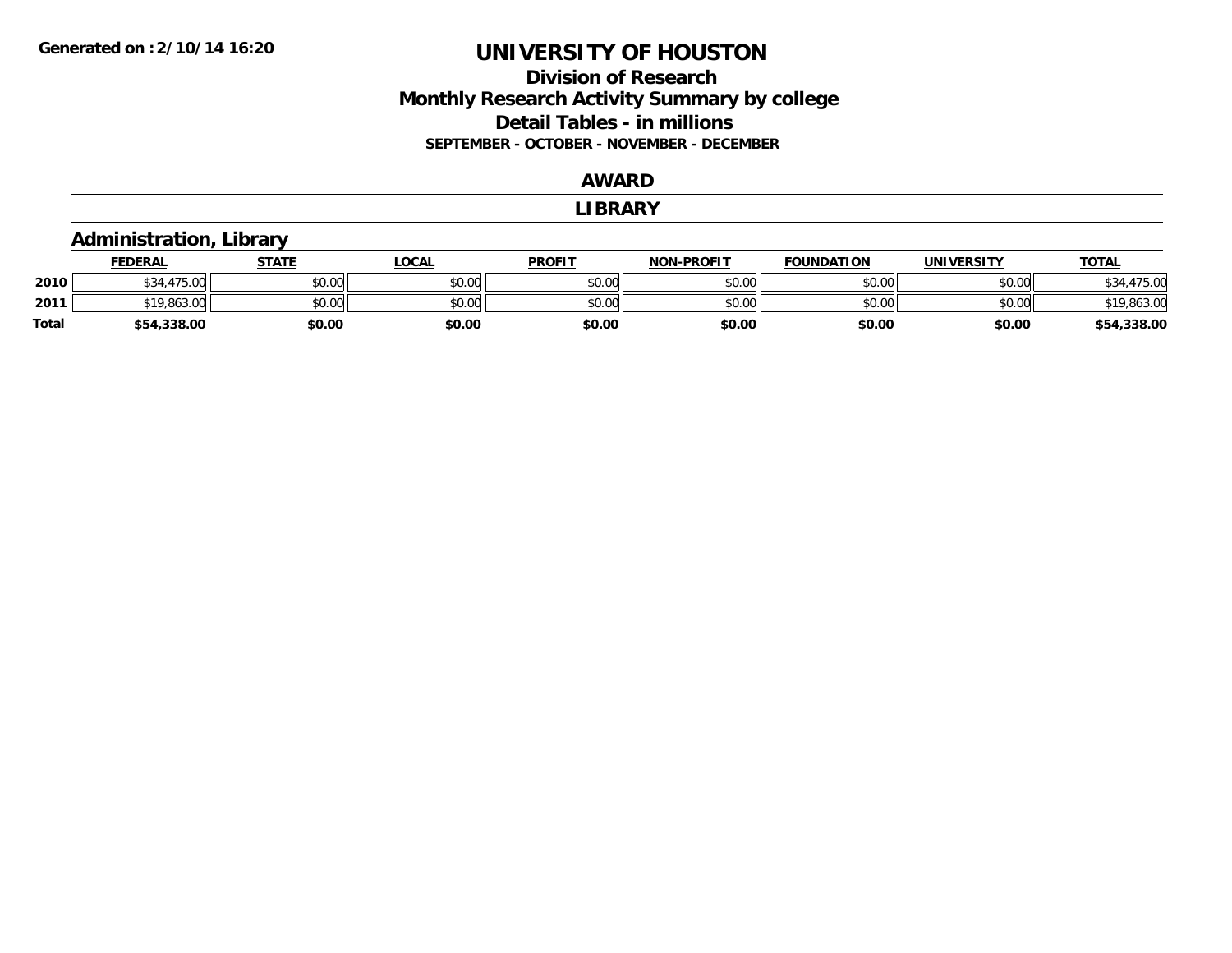# **Division of Research Monthly Research Activity Summary by college Detail Tables - in millions SEPTEMBER - OCTOBER - NOVEMBER - DECEMBER**

#### **AWARD**

#### **PRESIDENT**

#### **Office of the President**

|       | <b>FEDERAL</b> | <b>STATE</b> | LOCAL  | <b>PROFIT</b> | <b>NON-PROFIT</b> | <b>FOUNDATION</b> | <b>UNIVERSITY</b> | <b>TOTAL</b> |
|-------|----------------|--------------|--------|---------------|-------------------|-------------------|-------------------|--------------|
| 2011  | nn nn<br>JU.UU | \$0.00       | \$0.00 | \$0.00        | \$0.00            | \$0.00            | \$0.00            | \$0.00       |
| 2014  | \$0.00         | \$0.00       | \$0.00 | \$0.00        | \$0.00            | \$0.00            | \$0.00            | \$0.00       |
| Total | \$0.00         | \$0.00       | \$0.00 | \$0.00        | \$0.00            | \$0.00            | \$0.00            | \$0.00       |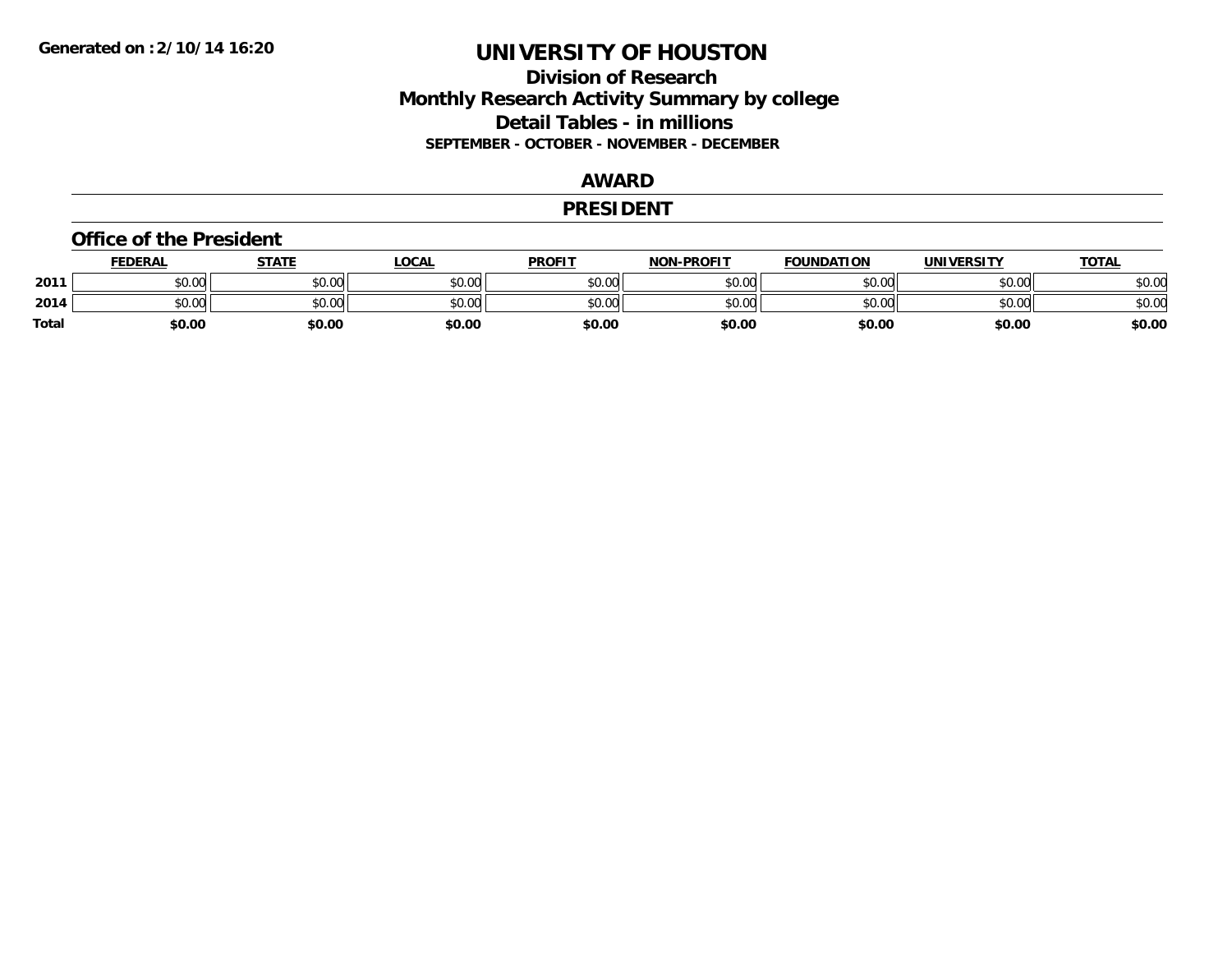# **Division of ResearchMonthly Research Activity Summary by college Detail Tables - in millions SEPTEMBER - OCTOBER - NOVEMBER - DECEMBER**

### **AWARD**

### **SENIOR V.P. FOR ACADEMIC AFFAIRS AND PROVOST**

|      | <b>KUHF - Radio</b>                                 |              |              |               |                   |                   |                   |                |  |  |  |
|------|-----------------------------------------------------|--------------|--------------|---------------|-------------------|-------------------|-------------------|----------------|--|--|--|
|      | <b>FEDERAL</b>                                      | <b>STATE</b> | <b>LOCAL</b> | <b>PROFIT</b> | <b>NON-PROFIT</b> | <b>FOUNDATION</b> | <b>UNIVERSITY</b> | <b>TOTAL</b>   |  |  |  |
| 2010 | \$0.00                                              | \$0.00       | \$0.00       | \$0.00        | \$544,969.00      | \$0.00            | \$0.00            | \$544,969.00   |  |  |  |
| 2011 | \$38,616.00                                         | \$0.00       | \$0.00       | \$0.00        | \$578,146.00      | \$0.00            | \$0.00            | \$616,762.00   |  |  |  |
| 2012 | \$0.00                                              | \$0.00       | \$0.00       | \$0.00        | \$5,000.00        | \$0.00            | \$0.00            | \$5,000.00     |  |  |  |
| 2014 | \$0.00                                              | \$0.00       | \$0.00       | \$0.00        | \$1,462,025.00    | \$0.00            | \$0.00            | \$1,462,025.00 |  |  |  |
|      | <b>Learning and Assessment Services</b>             |              |              |               |                   |                   |                   |                |  |  |  |
|      | <b>FEDERAL</b>                                      | <b>STATE</b> | <b>LOCAL</b> | <b>PROFIT</b> | <b>NON-PROFIT</b> | <b>FOUNDATION</b> | <b>UNIVERSITY</b> | <b>TOTAL</b>   |  |  |  |
| 2010 | \$227,609.00                                        | \$148,027.00 | \$0.00       | \$0.00        | \$67,500.00       | \$0.00            | \$0.00            | \$443,136.00   |  |  |  |
| 2011 | \$311,018.00                                        | \$0.00       | \$0.00       | \$0.00        | \$67,500.00       | \$0.00            | \$0.00            | \$378,518.00   |  |  |  |
| 2012 | \$301,376.00                                        | \$130,000.00 | \$0.00       | \$0.00        | \$77,158.00       | \$0.00            | \$0.00            | \$508,534.00   |  |  |  |
| 2013 | \$378,534.00                                        | \$134,767.00 | \$0.00       | \$0.00        | \$0.00            | \$0.00            | \$0.00            | \$513,301.00   |  |  |  |
| 2014 | \$364,114.00                                        | \$134,767.00 | \$0.00       | \$0.00        | \$0.00            | \$0.00            | \$0.00            | \$498,881.00   |  |  |  |
|      | <b>Learning Support Services</b>                    |              |              |               |                   |                   |                   |                |  |  |  |
|      | <b>FEDERAL</b>                                      | <b>STATE</b> | <b>LOCAL</b> | <b>PROFIT</b> | <b>NON-PROFIT</b> | <b>FOUNDATION</b> | <b>UNIVERSITY</b> | <b>TOTAL</b>   |  |  |  |
| 2012 | \$0.00                                              | \$0.00       | \$0.00       | \$0.00        | \$0.00            | \$0.00            | \$0.00            | \$0.00         |  |  |  |
|      | <b>Office of Admissions</b>                         |              |              |               |                   |                   |                   |                |  |  |  |
|      | <b>FEDERAL</b>                                      | <b>STATE</b> | <b>LOCAL</b> | <b>PROFIT</b> | <b>NON-PROFIT</b> | <b>FOUNDATION</b> | <b>UNIVERSITY</b> | <b>TOTAL</b>   |  |  |  |
| 2010 | \$0.00                                              | \$0.00       | \$0.00       | \$0.00        | \$0.00            | \$0.00            | \$0.00            | \$0.00         |  |  |  |
|      | <b>Senior V.P. for Academic Affairs and Provost</b> |              |              |               |                   |                   |                   |                |  |  |  |
|      | <b>FEDERAL</b>                                      | <b>STATE</b> | <b>LOCAL</b> | <b>PROFIT</b> | <b>NON-PROFIT</b> | <b>FOUNDATION</b> | <b>UNIVERSITY</b> | <b>TOTAL</b>   |  |  |  |
| 2012 | \$0.00                                              | \$0.00       | \$0.00       | \$75,000.00   | \$0.00            | \$0.00            | \$0.00            | \$75,000.00    |  |  |  |
| 2013 | \$0.00                                              | \$0.00       | \$0.00       | \$0.00        | \$0.00            | \$0.00            | \$0.00            | \$0.00         |  |  |  |
| 2014 | \$0.00                                              | \$0.00       | \$0.00       | \$0.00        | \$0.00            | \$0.00            | \$0.00            | \$0.00         |  |  |  |
|      | <b>Undergraduate Scholars</b>                       |              |              |               |                   |                   |                   |                |  |  |  |
|      | <b>FEDERAL</b>                                      | <b>STATE</b> | <b>LOCAL</b> | <b>PROFIT</b> | <b>NON-PROFIT</b> | <b>FOUNDATION</b> | <b>UNIVERSITY</b> | <b>TOTAL</b>   |  |  |  |
| 2010 | \$0.00                                              | \$15,000.00  | \$0.00       | \$0.00        | \$0.00            | \$0.00            | \$0.00            | \$15,000.00    |  |  |  |
| 2011 | \$0.00                                              | \$29,456.00  | \$0.00       | \$0.00        | \$0.00            | \$0.00            | \$0.00            | \$29,456.00    |  |  |  |
| 2012 | \$0.00                                              | \$19,051.00  | \$0.00       | \$0.00        | \$0.00            | \$0.00            | \$0.00            | \$19,051.00    |  |  |  |
| 2013 | \$0.00                                              | \$19,050.00  | \$0.00       | \$0.00        | \$0.00            | \$0.00            | \$0.00            | \$19,050.00    |  |  |  |
| 2014 | \$0.00                                              | \$20,330.00  | \$0.00       | \$0.00        | \$0.00            | \$0.00            | \$0.00            | \$20,330.00    |  |  |  |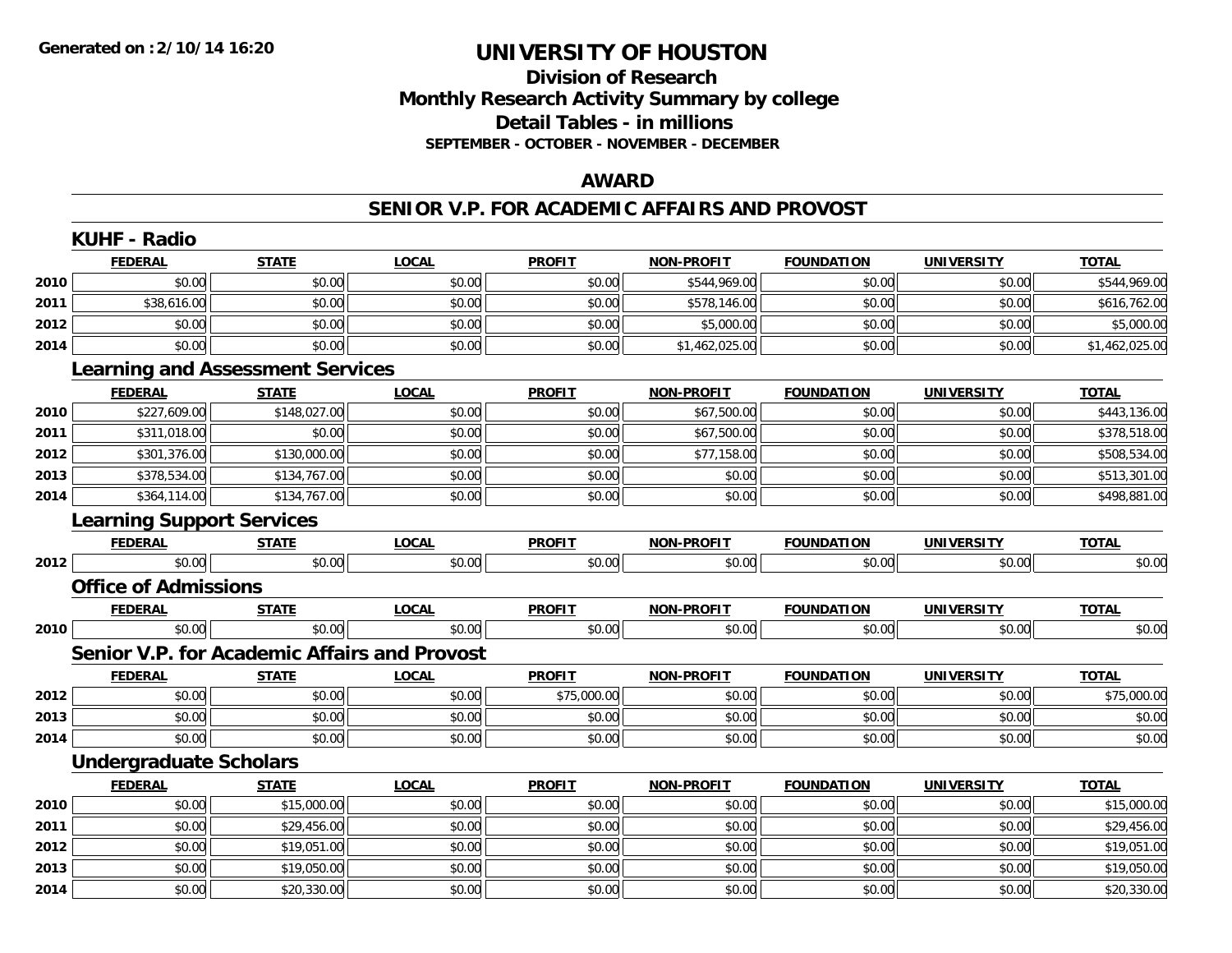### **Division of Research Monthly Research Activity Summary by college Detail Tables - in millions SEPTEMBER - OCTOBER - NOVEMBER - DECEMBER**

### **AWARD**

#### **SENIOR V.P. FOR ACADEMIC AFFAIRS AND PROVOST**

# **Undergraduate Studies**

|              | <b>FEDERAL</b> | <b>STATE</b> | <u>LOCAL</u> | <b>PROFIT</b> | <b>NON-PROFIT</b> | <b>FOUNDATION</b> | <b>UNIVERSITY</b> | <b>TOTAL</b>   |
|--------------|----------------|--------------|--------------|---------------|-------------------|-------------------|-------------------|----------------|
| 2010         | \$0.00         | \$0.00       | \$0.00       | \$0.00        | \$0.00            | \$0.00            | \$0.00            | \$0.00         |
| 2013         | \$0.00         | \$0.00       | \$0.00       | \$0.00        | \$0.00            | \$0.00            | \$0.00            | \$0.00         |
| 2014         | \$0.00         | \$10,000.00  | \$0.00       | \$0.00        | \$0.00            | \$0.00            | \$0.00            | \$10,000.00    |
| <b>Total</b> | \$1,621,267.00 | \$660,448.00 | \$0.00       | \$75,000.00   | \$2,802,298.00    | \$0.00            | \$0.00            | \$5,159,013.00 |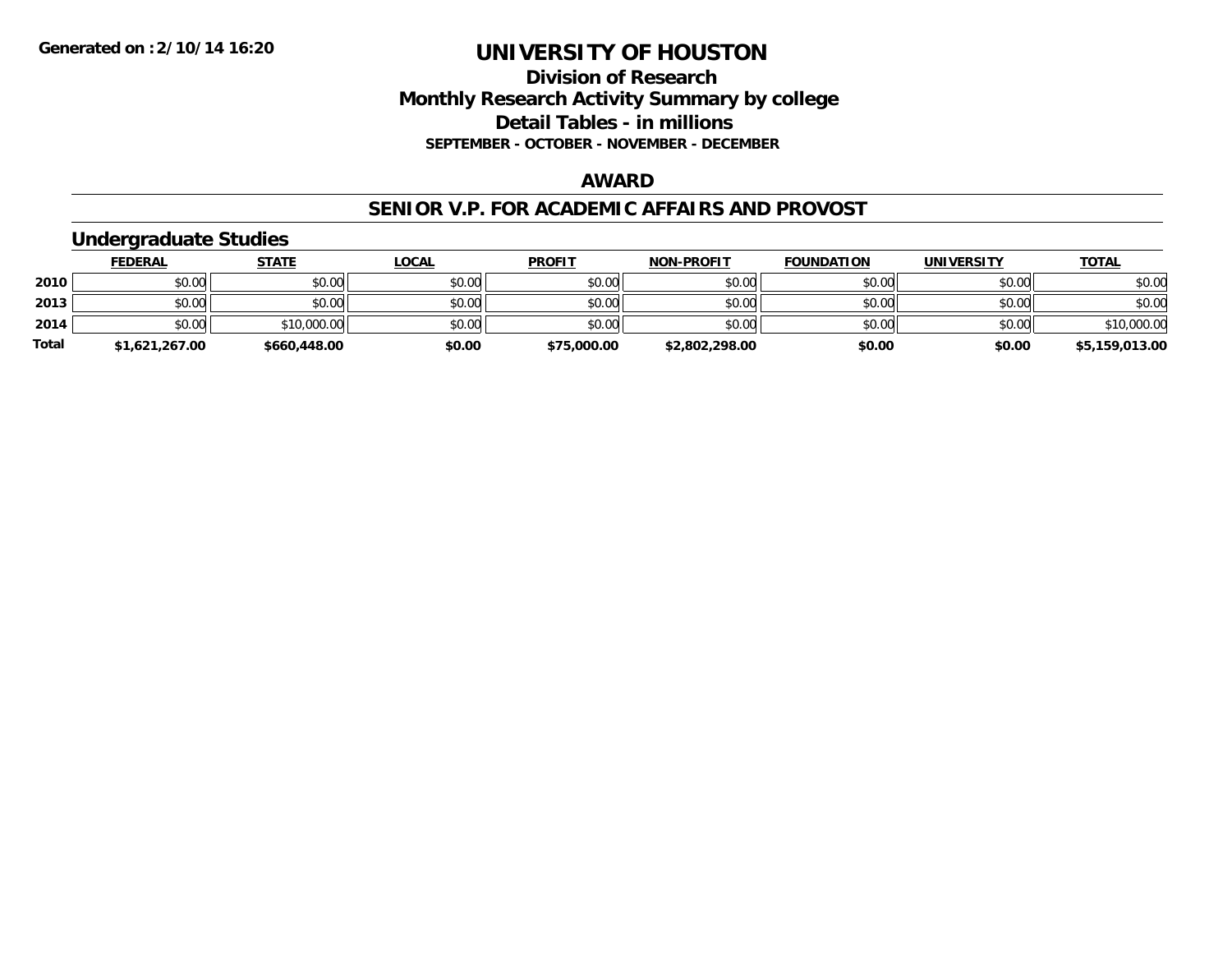# **Division of ResearchMonthly Research Activity Summary by college Detail Tables - in millions SEPTEMBER - OCTOBER - NOVEMBER - DECEMBER**

### **AWARD**

#### **UH LAW CENTER**

|       | Dean, Law      |              |              |               |                   |                   |                   |              |
|-------|----------------|--------------|--------------|---------------|-------------------|-------------------|-------------------|--------------|
|       | <b>FEDERAL</b> | <b>STATE</b> | <b>LOCAL</b> | <b>PROFIT</b> | <b>NON-PROFIT</b> | <b>FOUNDATION</b> | <b>UNIVERSITY</b> | <b>TOTAL</b> |
| 2013  | \$0.00         | \$0.00       | \$0.00       | \$0.00        | \$0.00            | \$0.00            | \$0.00            | \$0.00       |
|       | Law-UH         |              |              |               |                   |                   |                   |              |
|       | <b>FEDERAL</b> | <b>STATE</b> | <b>LOCAL</b> | <b>PROFIT</b> | <b>NON-PROFIT</b> | <b>FOUNDATION</b> | <b>UNIVERSITY</b> | <b>TOTAL</b> |
| 2010  | \$20,000.00    | \$200,000.00 | \$0.00       | \$0.00        | \$0.00            | \$21.72           | \$0.00            | \$220,021.72 |
| 2011  | \$14,137.00    | \$0.00       | \$0.00       | \$0.00        | \$0.00            | \$0.00            | \$0.00            | \$14,137.00  |
| 2012  | \$2,942.90     | \$160,000.00 | \$0.00       | \$0.00        | \$0.00            | \$0.00            | \$0.00            | \$162,942.90 |
| 2013  | \$110,000.00   | \$114,000.00 | \$0.00       | \$0.00        | \$0.00            | \$0.00            | \$0.00            | \$224,000.00 |
| 2014  | \$13,473.75    | \$314,000.00 | \$0.00       | \$0.00        | \$0.00            | \$0.00            | \$0.00            | \$327,473.75 |
| Total | \$160,553.65   | \$788,000.00 | \$0.00       | \$0.00        | \$0.00            | \$21.72           | \$0.00            | \$948,575.37 |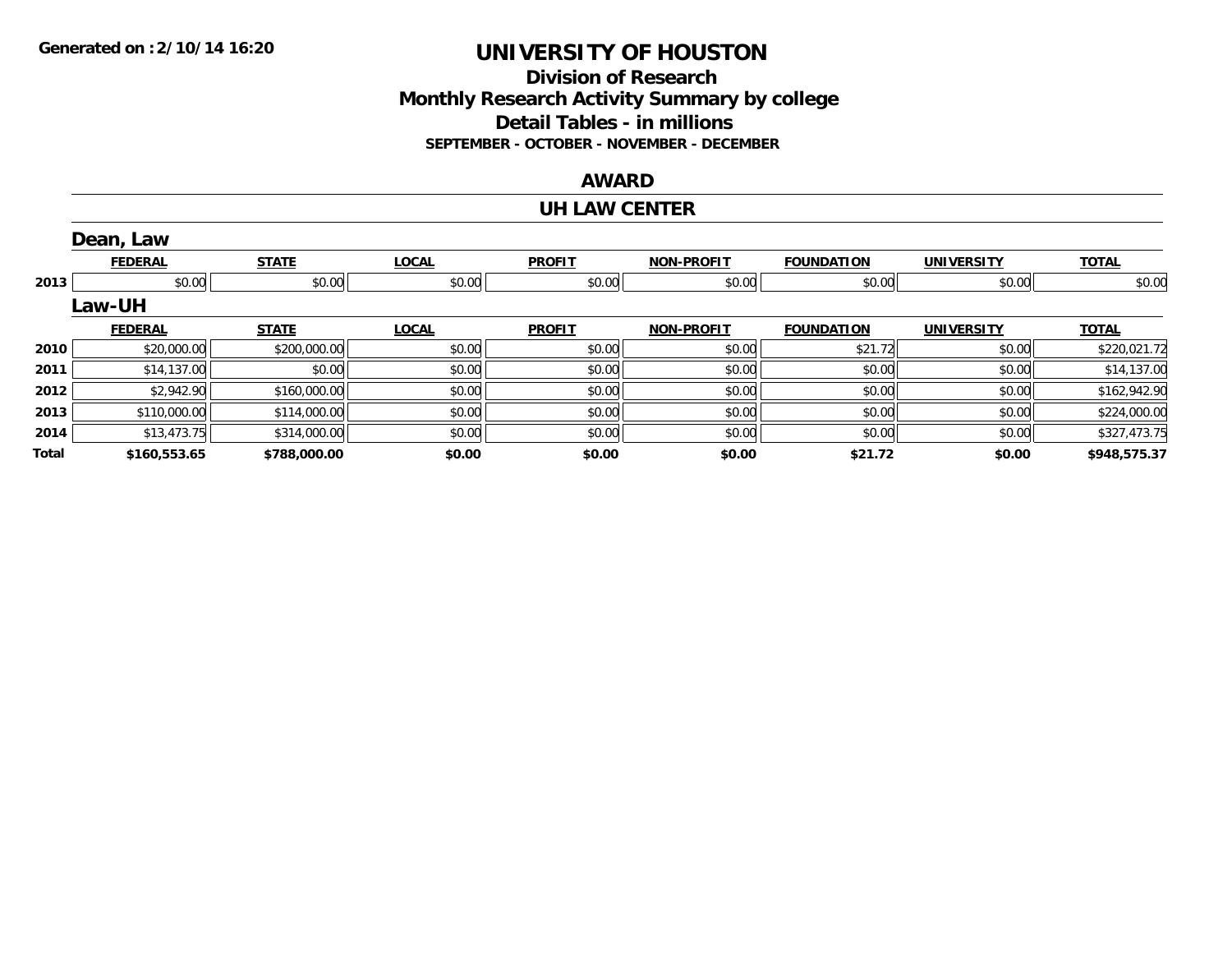# **Division of Research Monthly Research Activity Summary by college Detail Tables - in millions SEPTEMBER - OCTOBER - NOVEMBER - DECEMBER**

#### **AWARD**

### **UH SYSTEM**

|       | <b>KUHT-TV</b> |              |              |               |                   |                   |                   |                |  |  |
|-------|----------------|--------------|--------------|---------------|-------------------|-------------------|-------------------|----------------|--|--|
|       | <u>FEDERAL</u> | <b>STATE</b> | <b>LOCAL</b> | <b>PROFIT</b> | <b>NON-PROFIT</b> | <b>FOUNDATION</b> | <b>UNIVERSITY</b> | <b>TOTAL</b>   |  |  |
| 2010  | \$0.00         | \$0.00       | \$0.00       | \$0.00        | \$1,427,262.00    | \$0.00            | \$0.00            | \$1,427,262.00 |  |  |
| 2011  | \$0.00         | \$0.00       | \$0.00       | \$0.00        | \$1,606,903.00    | \$0.00            | \$0.00            | \$1,606,903.00 |  |  |
| 2012  | \$0.00         | \$0.00       | \$0.00       | \$0.00        | \$14,132.00       | \$0.00            | \$0.00            | \$14,132.00    |  |  |
| Total | \$0.00         | \$0.00       | \$0.00       | \$0.00        | \$3,048,297.00    | \$0.00            | \$0.00            | \$3,048,297.00 |  |  |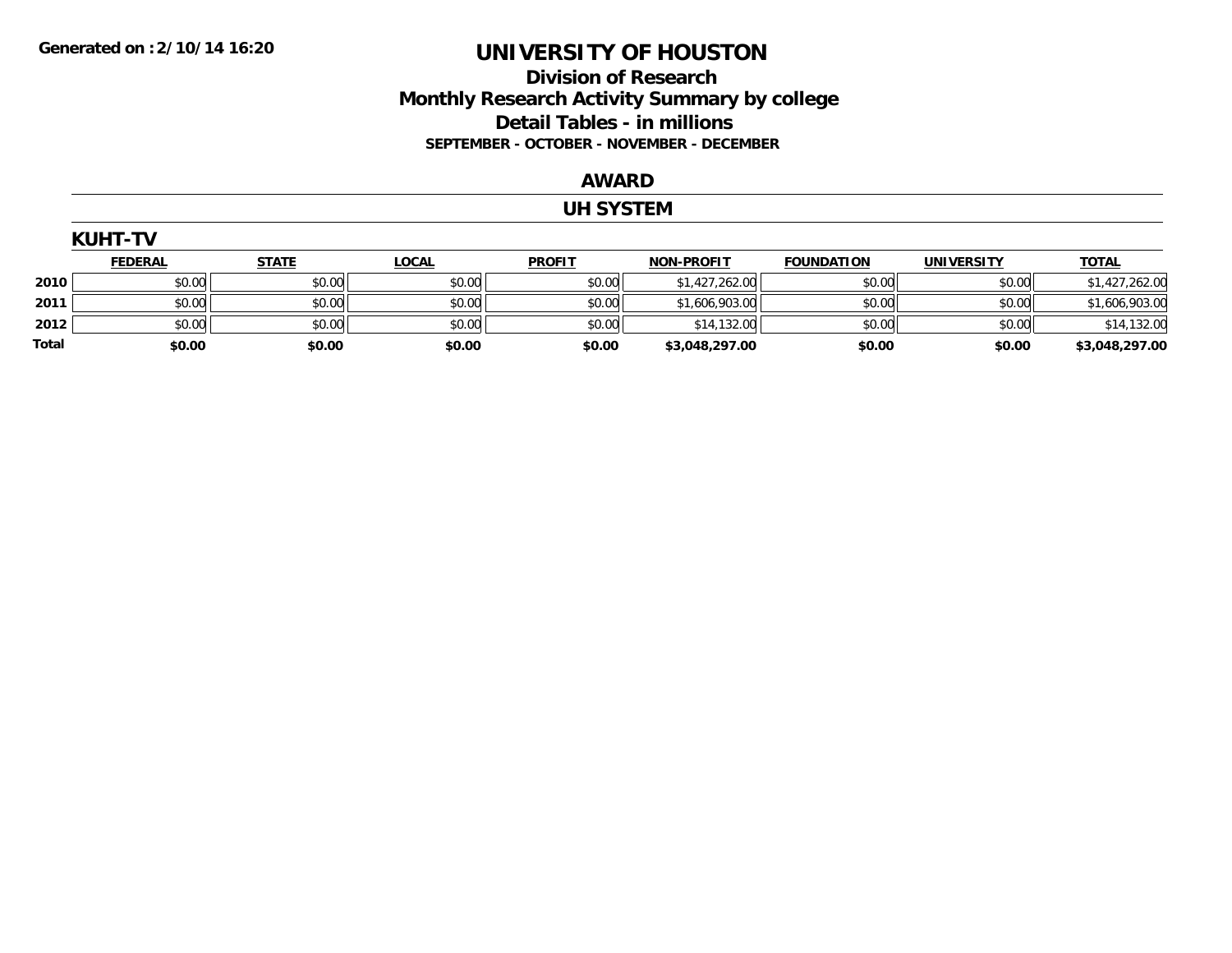# **Division of Research Monthly Research Activity Summary by college Detail Tables - in millions SEPTEMBER - OCTOBER - NOVEMBER - DECEMBER**

#### **AWARD**

#### **UKNOWN COLLEGE**

### **Unknown Department**

|              | DERAI         | CTATL         | .OCAI          | <b>PROFIT</b> | <b>DDOEL1</b><br>810 R | <b>FOUNDATION</b> | UNIVERSITY | TOTA.  |
|--------------|---------------|---------------|----------------|---------------|------------------------|-------------------|------------|--------|
| 2010         | 0.00<br>JU.UU | 0.00<br>JU.UU | ≮∩ ∩r<br>JU.UL | 0000<br>JU.UU | $\sim$ 00<br>טט.טי     | 0000              | \$0.00     | \$0.00 |
| <b>Total</b> | \$0.00        | \$0.00        | \$0.00         | \$0.00        | \$0.00                 | \$0.00            | \$0.00     | \$0.00 |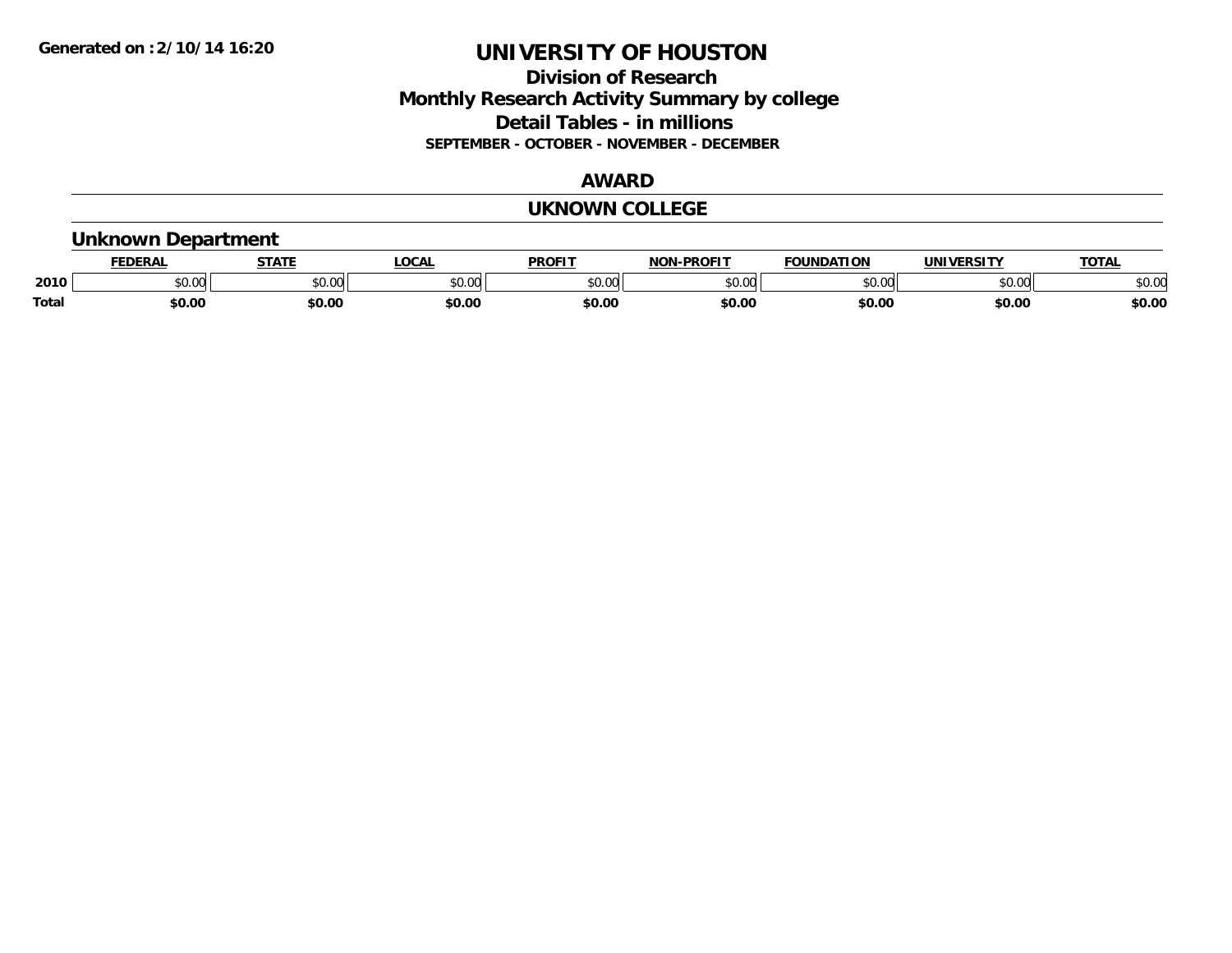## **Division of Research Monthly Research Activity Summary by college Detail Tables - in millions SEPTEMBER - OCTOBER - NOVEMBER - DECEMBER**

#### **AWARD**

# **VICE PRESIDENT FOR ADMINISTRATION**

|      | <b>Physical Plant</b>       |              |              |               |                   |                   |                   |                |
|------|-----------------------------|--------------|--------------|---------------|-------------------|-------------------|-------------------|----------------|
|      | <b>FEDERAL</b>              | <b>STATE</b> | <b>LOCAL</b> | <b>PROFIT</b> | <b>NON-PROFIT</b> | <b>FOUNDATION</b> | <b>UNIVERSITY</b> | <b>TOTAL</b>   |
| 2010 | \$0.00                      | \$0.00       | \$0.00       | \$0.00        | \$0.00            | \$0.00            | \$0.00            | \$0.00         |
| 2011 | \$0.00                      | \$0.00       | \$0.00       | \$0.00        | \$0.00            | \$0.00            | \$0.00            | \$0.00         |
| 2012 | \$0.00                      | \$0.00       | \$0.00       | \$0.00        | \$2,261,596.00    | \$0.00            | \$0.00            | \$2,261,596.00 |
|      | <b>UH Police Department</b> |              |              |               |                   |                   |                   |                |

|              | <b>FEDERAL</b>                             | <b>STATE</b> | <b>OCAL</b>                   | <b>PROFIT</b> | <b>I-PROFIT</b><br>NON | <b>FOUNDATION</b> | UNIVERSITY | <b>TOTAL</b>   |
|--------------|--------------------------------------------|--------------|-------------------------------|---------------|------------------------|-------------------|------------|----------------|
| 2014         | $\leftrightarrow$ $\sim$ $\sim$<br>,uuu.uu | \$0.00       | $\sim$ $\sim$<br><b>JU.UU</b> | \$0.00        | \$0.00                 | \$0.00            | \$0.00     | .000.00        |
| <b>Total</b> | \$3,000.00                                 | \$0.00       | \$0.00                        | \$0.00        | .596.00<br>\$2.261.    | \$0.00            | \$0.00     | \$2,264,596.00 |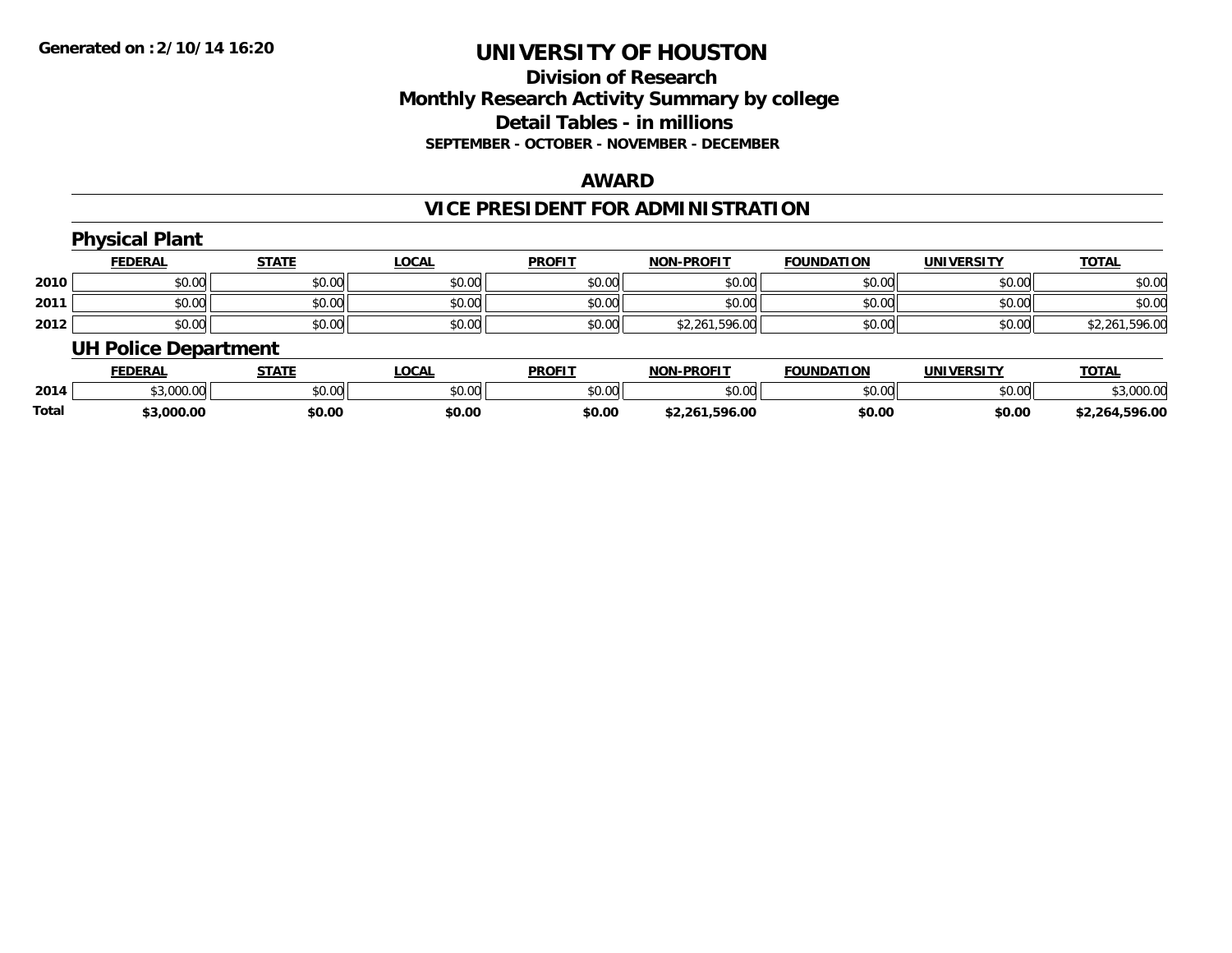# **Division of Research Monthly Research Activity Summary by college Detail Tables - in millions SEPTEMBER - OCTOBER - NOVEMBER - DECEMBER**

#### **AWARD**

### **VICE PRESIDENT FOR STUDENT AFFAIRS**

### **Vice President, Student Affairs**

|       | <b>FEDERAL</b> | <u>STATE</u> | <u>LOCAL</u> | <b>PROFIT</b> | <b>NON-PROFIT</b> | <b>FOUNDATION</b> | <b>UNIVERSITY</b> | <b>TOTAL</b> |
|-------|----------------|--------------|--------------|---------------|-------------------|-------------------|-------------------|--------------|
| 2010  | \$236,300.00   | \$0.00       | \$0.00       | \$0.00        | \$0.00            | \$0.00            | \$0.00            | \$236,300.00 |
| 2011  | \$236,300.00   | \$0.00       | \$0.00       | \$0.00        | \$0.00            | \$0.00            | \$0.00            | \$236,300.00 |
| 2014  | \$0.00         | \$0.00       | \$0.00       | \$0.00        | \$0.00            | \$10,000.00       | \$0.00            | \$10,000.00  |
| Total | \$472,600.00   | \$0.00       | \$0.00       | \$0.00        | \$0.00            | \$10,000.00       | \$0.00            | \$482,600.00 |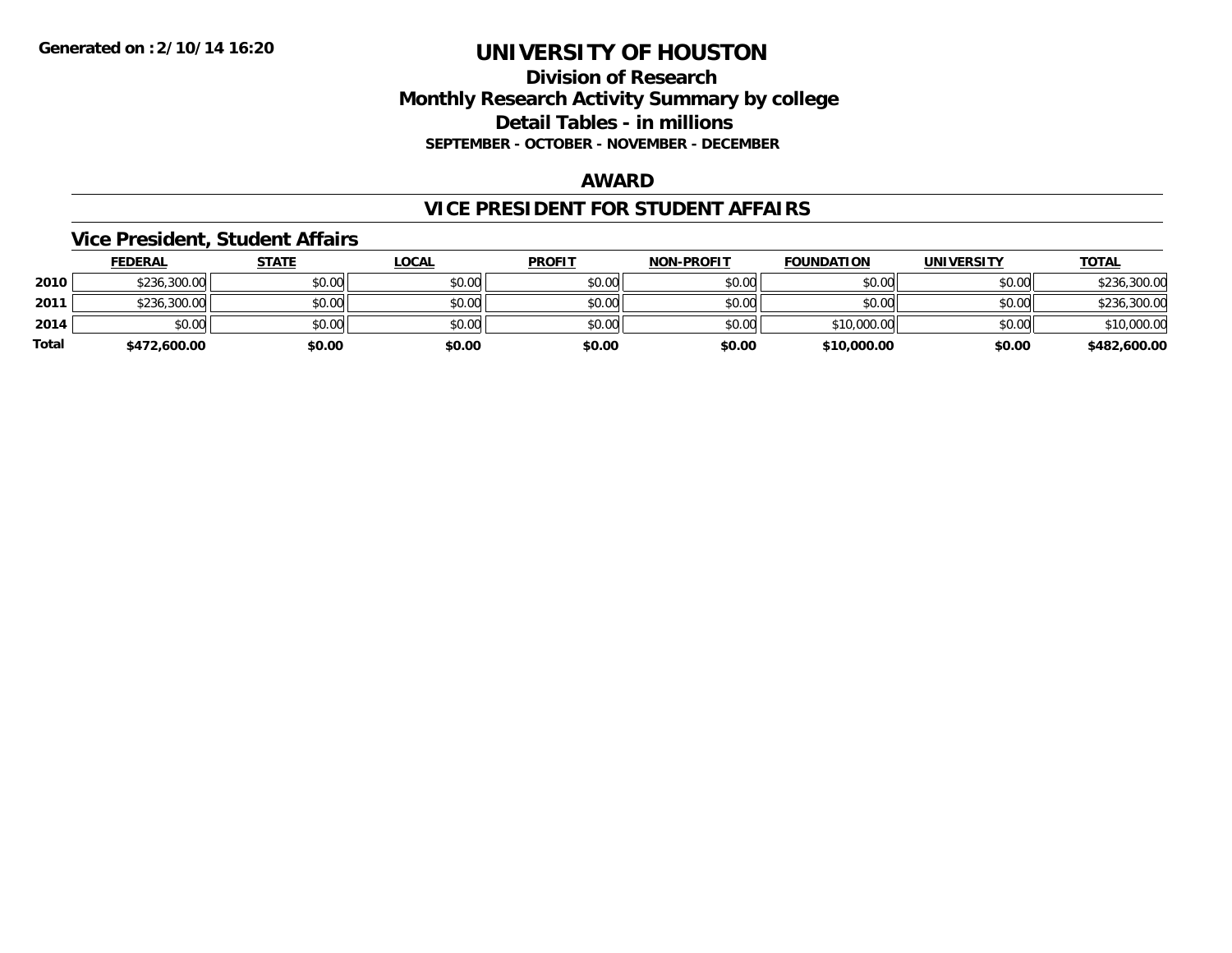**Division of ResearchMonthly Research Activity Summary by college Detail Tables - in millions SEPTEMBER - OCTOBER - NOVEMBER - DECEMBER**

# **TOTAL EXPENDITURE**

# **C.T. BAUER COLLEGE OF BUSINESS**

### **Dean, Business Administration**

|              | <b>FEDERAL</b>                           | <b>STATE</b> | <b>LOCAL</b> | <b>PROFIT</b> | <b>NON-PROFIT</b> | <b>FOUNDATION</b> | <b>UNIVERSITY</b> | <b>TOTAL</b>   |
|--------------|------------------------------------------|--------------|--------------|---------------|-------------------|-------------------|-------------------|----------------|
| 2014         | \$0.00                                   | \$0.00       | \$0.00       | \$0.00        | \$0.00            | \$0.00            | \$0.00            | \$0.00         |
|              | <b>Finance</b>                           |              |              |               |                   |                   |                   |                |
|              | <b>FEDERAL</b>                           | <b>STATE</b> | <b>LOCAL</b> | <b>PROFIT</b> | <b>NON-PROFIT</b> | <b>FOUNDATION</b> | <b>UNIVERSITY</b> | <b>TOTAL</b>   |
| 2010         | \$51,966.71                              | \$0.00       | \$0.00       | \$0.00        | \$0.00            | \$0.00            | \$0.00            | \$51,966.71    |
| 2011         | \$48,584.56                              | \$0.00       | \$0.00       | \$0.00        | \$0.00            | \$0.00            | \$0.00            | \$48,584.56    |
| 2012         | \$4,539.20                               | \$0.00       | \$0.00       | \$0.00        | \$0.00            | \$0.00            | \$0.00            | \$4,539.20     |
| 2013         | \$0.00                                   | \$0.00       | \$0.00       | \$0.00        | \$0.00            | \$0.00            | \$0.00            | \$0.00         |
| 2014         | \$0.00                                   | \$0.00       | \$0.00       | \$0.00        | \$0.00            | \$0.00            | \$0.00            | \$0.00         |
|              | Management                               |              |              |               |                   |                   |                   |                |
|              | <b>FEDERAL</b>                           | <b>STATE</b> | <b>LOCAL</b> | <b>PROFIT</b> | <b>NON-PROFIT</b> | <b>FOUNDATION</b> | <b>UNIVERSITY</b> | <b>TOTAL</b>   |
| 2010         | \$65,042.89                              | \$0.00       | \$0.00       | \$0.00        | \$0.00            | \$27,500.00       | \$0.00            | \$92,542.89    |
| 2011         | \$49,078.18                              | \$0.00       | \$0.00       | \$0.00        | \$0.00            | \$13,750.00       | \$0.00            | \$62,828.18    |
| 2012         | (\$506.27)                               | \$0.00       | \$0.00       | \$0.00        | \$0.00            | \$13,750.00       | \$0.00            | \$13,243.73    |
| 2013         | \$6,200.00                               | \$0.00       | \$0.00       | \$0.00        | \$0.00            | \$0.00            | \$0.00            | \$6,200.00     |
| 2014         | \$6,510.00                               | \$0.00       | \$0.00       | \$0.00        | \$0.00            | \$0.00            | \$0.00            | \$6,510.00     |
|              | <b>Marketing</b>                         |              |              |               |                   |                   |                   |                |
|              | <b>FEDERAL</b>                           | <b>STATE</b> | <b>LOCAL</b> | <b>PROFIT</b> | <b>NON-PROFIT</b> | <b>FOUNDATION</b> | <b>UNIVERSITY</b> | <b>TOTAL</b>   |
| 2012         | \$0.00                                   | \$0.00       | \$0.00       | \$0.00        | \$0.00            | \$0.00            | \$0.00            | \$0.00         |
| 2013         | \$0.00                                   | \$0.00       | \$0.00       | \$0.00        | \$0.00            | \$0.00            | \$0.00            | \$0.00         |
| 2014         | \$0.00                                   | \$0.00       | \$0.00       | \$0.00        | \$0.00            | \$0.00            | \$0.00            | \$0.00         |
|              | <b>Small Business Development Center</b> |              |              |               |                   |                   |                   |                |
|              | <b>FEDERAL</b>                           | <b>STATE</b> | <b>LOCAL</b> | <b>PROFIT</b> | <b>NON-PROFIT</b> | <b>FOUNDATION</b> | <b>UNIVERSITY</b> | <b>TOTAL</b>   |
| 2010         | \$969,995.95                             | \$0.00       | \$0.00       | \$0.00        | \$0.00            | \$0.00            | \$0.00            | \$969,995.95   |
| 2011         | \$1,056,729.46                           | \$38,192.87  | \$0.00       | \$0.00        | \$0.00            | \$0.00            | \$0.00            | \$1,094,922.33 |
| 2012         | \$1,419,826.02                           | \$0.00       | \$0.00       | \$0.00        | \$0.00            | \$0.00            | \$0.00            | \$1,419,826.02 |
| 2013         | \$1,912,217.97                           | \$0.00       | \$0.00       | \$0.00        | \$0.00            | (\$6,760.39)      | \$0.00            | \$1,905,457.58 |
| 2014         | \$1,175,522.43                           | \$0.00       | \$0.00       | \$0.00        | \$0.00            | \$22,398.48       | \$0.00            | \$1,197,920.91 |
| <b>Total</b> | \$6,765,707.09                           | \$38,192.87  | \$0.00       | \$0.00        | \$0.00            | \$70,638.09       | \$0.00            | \$6,874,538.05 |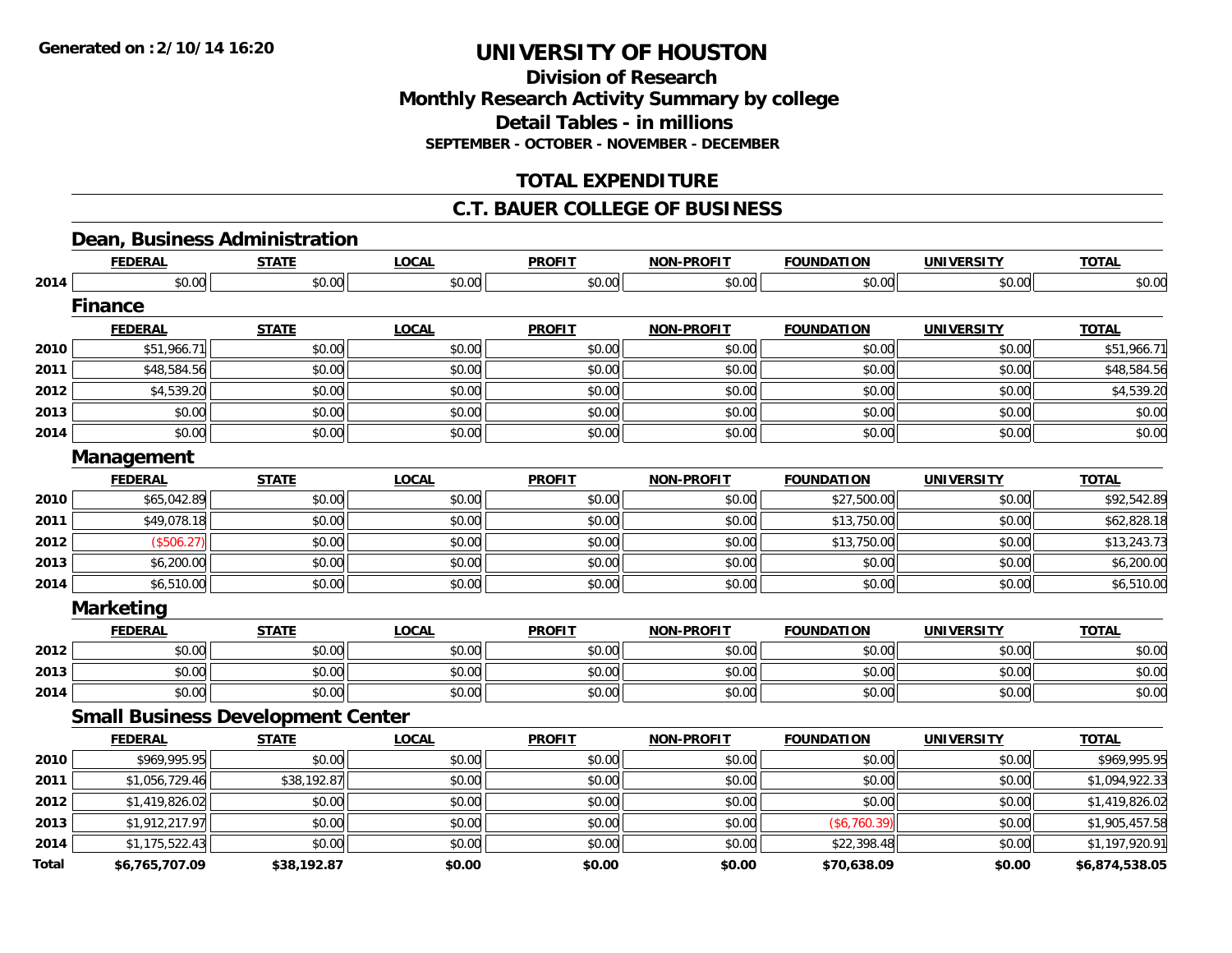### **Division of Research Monthly Research Activity Summary by college Detail Tables - in millions SEPTEMBER - OCTOBER - NOVEMBER - DECEMBER**

### **TOTAL EXPENDITURE**

#### **COLLEGE OF ARCHITECTURE**

|       | <b>Architecture</b> |              |              |               |                   |                   |                   |              |
|-------|---------------------|--------------|--------------|---------------|-------------------|-------------------|-------------------|--------------|
|       | <b>FEDERAL</b>      | <b>STATE</b> | <b>LOCAL</b> | <b>PROFIT</b> | <b>NON-PROFIT</b> | <b>FOUNDATION</b> | <b>UNIVERSITY</b> | <b>TOTAL</b> |
| 2010  | \$0.00              | \$0.00       | \$0.00       | \$0.00        | \$0.00            | \$19,421.15       | \$0.00            | \$19,421.15  |
| 2011  | \$0.00              | \$0.00       | \$0.00       | \$0.00        | \$0.00            | \$26,289.81       | \$0.00            | \$26,289.81  |
| 2012  | \$1,053.52          | \$0.00       | \$0.00       | \$0.00        | \$3,070.40        | (S934.30)         | \$0.00            | \$3,189.62   |
| 2013  | \$0.00              | \$0.00       | \$0.00       | \$0.00        | \$0.00            | \$2,243.39        | \$1,184.21        | \$3,427.60   |
| 2014  | \$24,747.83         | \$0.00       | \$0.00       | \$0.00        | \$0.00            | \$3,899.54        | \$0.00            | \$28,647.37  |
| Total | \$25,801.35         | \$0.00       | \$0.00       | \$0.00        | \$3,070.40        | \$50,919.60       | \$1,184.21        | \$80,975.56  |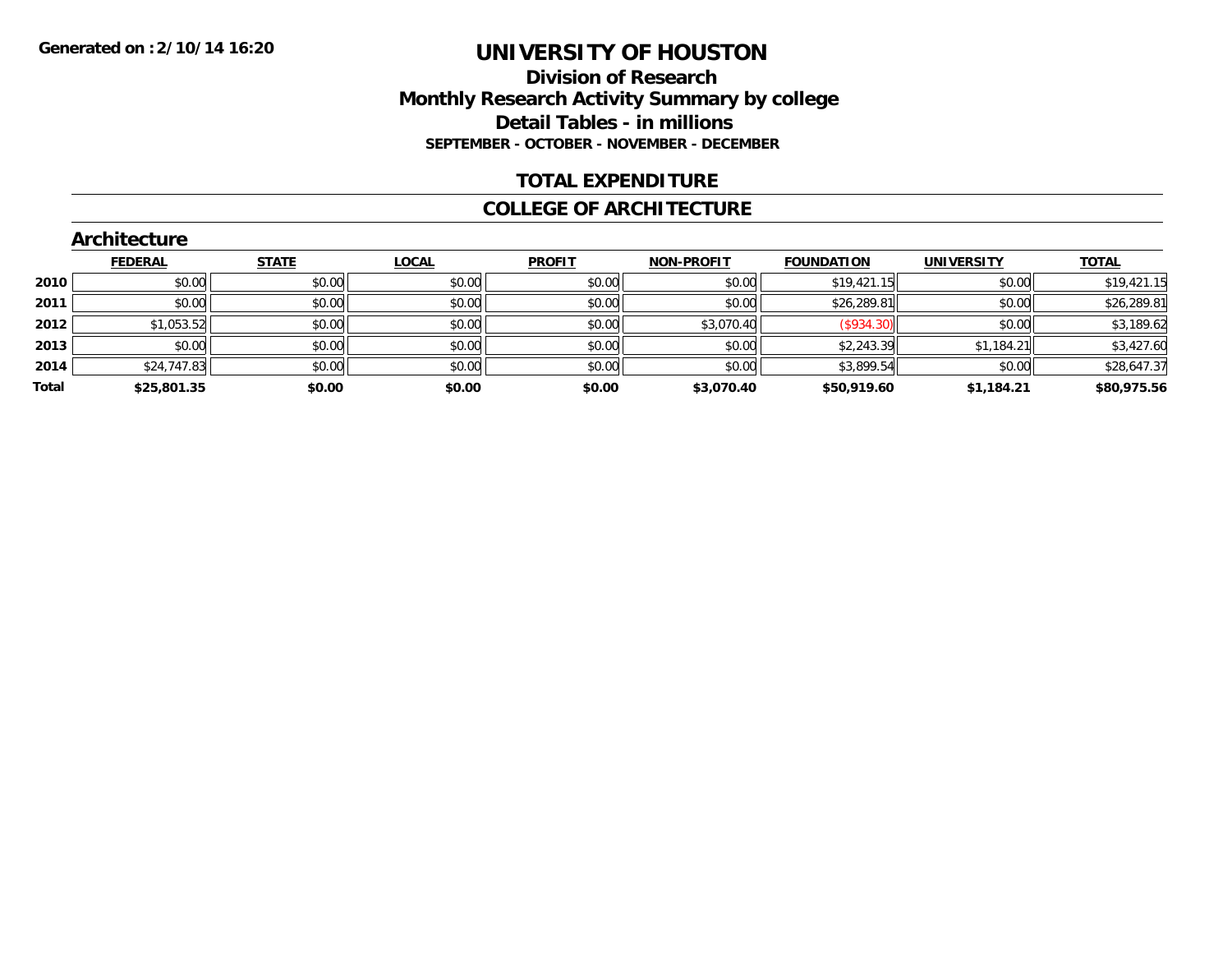# **Division of ResearchMonthly Research Activity Summary by college Detail Tables - in millions SEPTEMBER - OCTOBER - NOVEMBER - DECEMBER**

# **TOTAL EXPENDITURE**

# **COLLEGE OF EDUCATION**

# **Consistency Mgmt and Coop Disc**

|      | <b>FEDERAL</b> | <b>STATE</b> | <u>LOCAL</u> | <b>PROFIT</b> | <b>NON-PROFIT</b> | <b>FOUNDATION</b> | <b>UNIVERSITY</b> | <b>TOTAL</b> |
|------|----------------|--------------|--------------|---------------|-------------------|-------------------|-------------------|--------------|
| 2010 | \$123.68       | \$0.00       | \$170.97     | \$0.00        | \$196,188.08      | \$0.00            | \$0.00            | \$196,482.73 |
| 2011 | \$0.00         | \$0.00       | \$0.00       | \$0.00        | \$24,215.84       | \$0.00            | \$0.00            | \$24,215.84  |
| 2012 | \$0.00         | \$0.00       | \$0.00       | \$0.00        | \$68,232.16       | \$0.00            | \$0.00            | \$68,232.16  |
| 2013 | \$0.00         | \$0.00       | \$0.00       | \$0.00        | \$8,160.91        | \$0.00            | \$0.00            | \$8,160.91   |
| 2014 | \$1,663.52     | \$0.00       | \$2,371.44   | \$0.00        | \$3,323.08        | \$0.00            | \$0.00            | \$7,358.04   |

# **Curriculum and Instruction**

|      | <b>FEDERAL</b> | <b>STATE</b> | <u>LOCAL</u> | <b>PROFIT</b> | <b>NON-PROFIT</b> | <b>FOUNDATION</b> | <b>UNIVERSITY</b> | <b>TOTAL</b> |
|------|----------------|--------------|--------------|---------------|-------------------|-------------------|-------------------|--------------|
| 2010 | \$182,700.56   | \$9,443.75   | \$0.00       | \$0.00        | \$27,339.84       | \$15,564.59       | \$0.00            | \$235,048.74 |
| 2011 | \$231,769.55   | \$9.992.34   | \$0.00       | \$0.00        | \$29,015.55       | \$44,356.46       | \$0.00            | \$315,133.90 |
| 2012 | \$275,736.06   | \$49,312.02  | \$0.00       | \$0.00        | \$31,367.47       | \$175,991.56      | \$0.00            | \$532,407.11 |
| 2013 | \$312,206.35   | \$41,812.13  | \$0.00       | \$0.00        | \$30,861.09       | \$11,019.69       | \$0.00            | \$395.899.27 |
| 2014 | \$315,677.42   | \$0.00       | \$0.00       | \$0.00        | \$47,478.38       | \$255.67          | \$0.00            | \$363,411.46 |

# **Dean, Education**

|      | <b>FEDERAL</b> | <b>STATE</b> | <u>LOCAL</u> | <b>PROFIT</b> | <b>NON-PROFIT</b> | <b>FOUNDATION</b> | <b>UNIVERSITY</b> | <b>TOTAL</b> |
|------|----------------|--------------|--------------|---------------|-------------------|-------------------|-------------------|--------------|
| 2010 | \$0.00         | \$0.00       | \$0.00       | \$0.00        | \$0.00            | \$0.00            | \$0.00            | \$0.00       |
| 2011 | \$0.00         | \$0.00       | \$0.00       | \$0.00        | \$0.00            | \$0.00            | \$0.00            | \$0.00       |
| 2012 | \$0.00         | \$0.00       | \$0.00       | \$0.00        | \$0.00            | \$0.00            | \$0.00            | \$0.00       |
| 2013 | \$0.00         | \$0.00       | \$0.00       | \$0.00        | \$0.00            | \$0.00            | \$0.00            | \$0.00       |
| 2014 | \$0.00         | \$0.00       | \$0.00       | \$0.00        | \$0.00            | \$0.00            | \$0.00            | \$0.00       |

# **Educational Leadership & Cultural Studies**

|      |                               | ----------        |              |               |                   |                   |                   |              |
|------|-------------------------------|-------------------|--------------|---------------|-------------------|-------------------|-------------------|--------------|
|      | <b>FEDERAL</b>                | <b>STATE</b>      | <b>LOCAL</b> | <b>PROFIT</b> | <b>NON-PROFIT</b> | <b>FOUNDATION</b> | <b>UNIVERSITY</b> | <b>TOTAL</b> |
| 2011 | \$0.00                        | $($ \$153.53) $ $ | \$0.00       | \$0.00        | \$0.00            | \$0.00            | \$0.00            | (\$153.53)   |
|      | <b>Educational Psychology</b> |                   |              |               |                   |                   |                   |              |
|      | <b>FEDERAL</b>                | <b>STATE</b>      | <b>LOCAL</b> | <b>PROFIT</b> | <b>NON-PROFIT</b> | <b>FOUNDATION</b> | <b>UNIVERSITY</b> | <b>TOTAL</b> |
| 2010 | \$63,994.61                   | \$1,493.95        | \$0.00       | \$0.00        | \$6,464.34        | \$49,624.90       | \$0.00            | \$121,577.80 |
| 2011 | \$22,711.70                   | \$57,325.33       | \$0.00       | \$0.00        | \$22.57           | \$29,937.81       | \$0.00            | \$109,997.41 |
| 2012 | \$139,976.11                  | \$40,996.87       | \$0.00       | \$0.00        | \$196.00          | (\$843.37)        | \$0.00            | \$180,325.61 |
| 2013 | \$190,503.23                  | \$119.78          | \$0.00       | \$0.00        | \$14,583.41       | (\$214.71)        | \$6,534.64        | \$211,526.35 |
| 2014 | \$267,349.20                  | \$0.00            | \$0.00       | \$0.00        | \$14,274.75       | (\$709.60)        | \$0.00            | \$280,914.35 |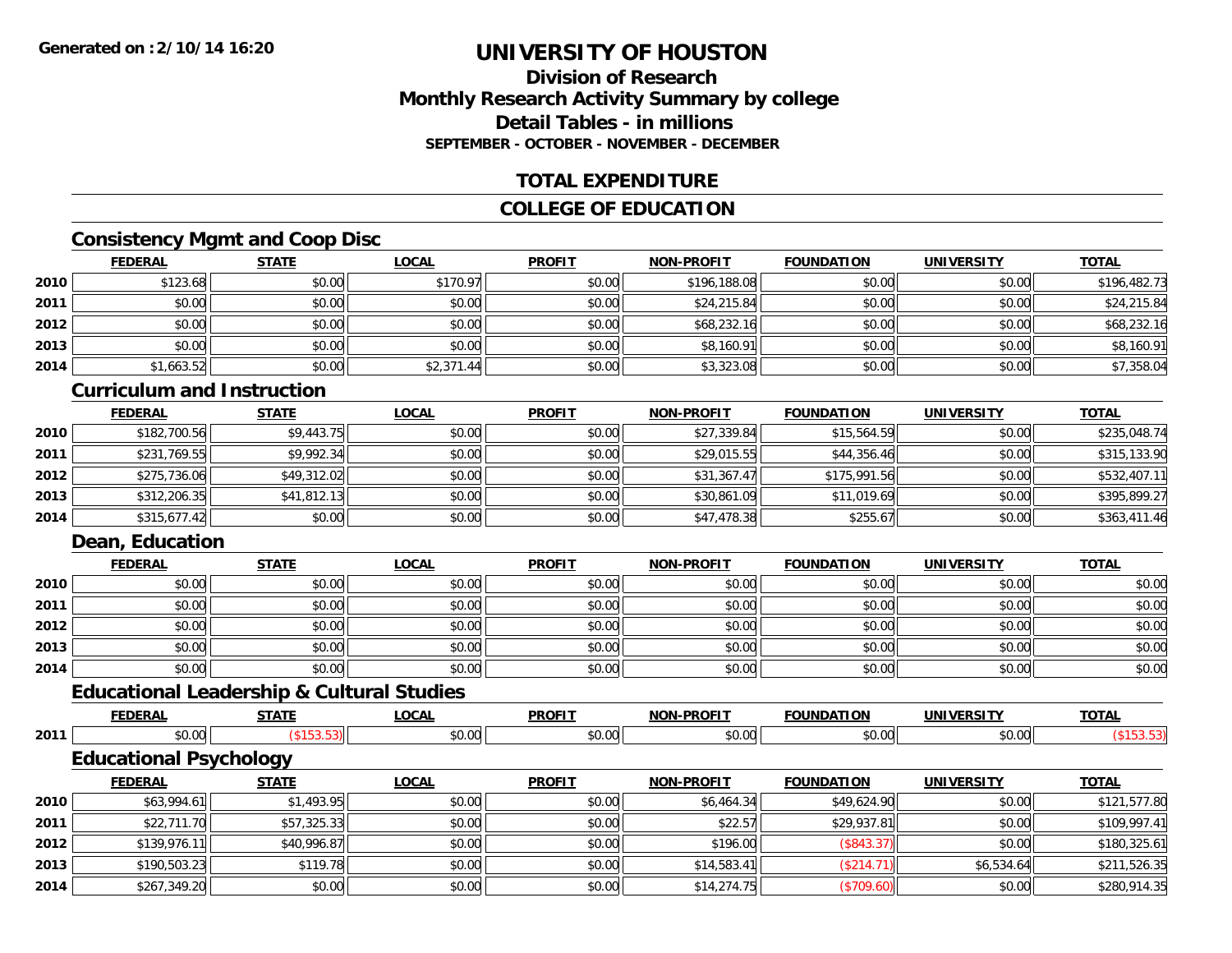# **Division of ResearchMonthly Research Activity Summary by college Detail Tables - in millions SEPTEMBER - OCTOBER - NOVEMBER - DECEMBER**

# **TOTAL EXPENDITURE**

# **COLLEGE OF EDUCATION**

#### **Institute for Urban Education**

|      | <b>FEDERAL</b> | <b>STATE</b> | <u>LOCAL</u> | <b>PROFIT</b> | <b>NON-PROFIT</b> | <b>FOUNDATION</b> | <b>UNIVERSITY</b> | <b>TOTAL</b> |
|------|----------------|--------------|--------------|---------------|-------------------|-------------------|-------------------|--------------|
| 2010 | \$112,089.70   | \$0.00       | \$0.00       | \$0.00        | \$0.00            | \$0.00            | \$0.00            | \$112,089.70 |
| 2011 | \$61,084.39    | \$0.00       | \$0.00       | \$0.00        | \$0.00            | \$0.00            | \$0.00            | \$61,084.39  |
| 2012 | \$83,715.80    | \$0.00       | \$0.00       | \$0.00        | \$0.00            | \$0.00            | \$0.00            | \$83,715.80  |
| 2013 | \$18,337.42    | \$0.00       | \$0.00       | \$0.00        | \$0.00            | \$0.00            | \$0.00            | \$18,337.42  |
| 2014 | \$13,868.16    | \$0.00       | \$0.00       | \$0.00        | \$0.00            | \$0.00            | \$0.00            | \$13,868.16  |

#### **UH Charter School**

|       | <b>FEDERAL</b> | <u>STATE</u>   | <u>LOCAL</u> | <b>PROFIT</b> | <b>NON-PROFIT</b> | <b>FOUNDATION</b> | <b>UNIVERSITY</b> | <b>TOTAL</b>   |
|-------|----------------|----------------|--------------|---------------|-------------------|-------------------|-------------------|----------------|
| 2012  | \$25,212.60    | \$260.853.35   | \$0.00       | \$0.00        | \$0.00            | \$0.00            | \$0.00            | \$286,065.95   |
| 2013  | \$4,110.78     | \$302,541.53   | \$0.00       | \$0.00        | \$0.00            | \$0.00            | \$0.00            | \$306,652.31   |
| 2014  | \$15,106.23    | \$345,740.38   | \$0.00       | \$0.00        | \$0.00            | \$0.00            | \$0.00            | \$360,846.61   |
| Total | \$2,337,937.06 | \$1,119,477.90 | \$2,542.41   | \$0.00        | \$501,723.47      | \$324,983.00      | \$6,534.64        | \$4,293,198.48 |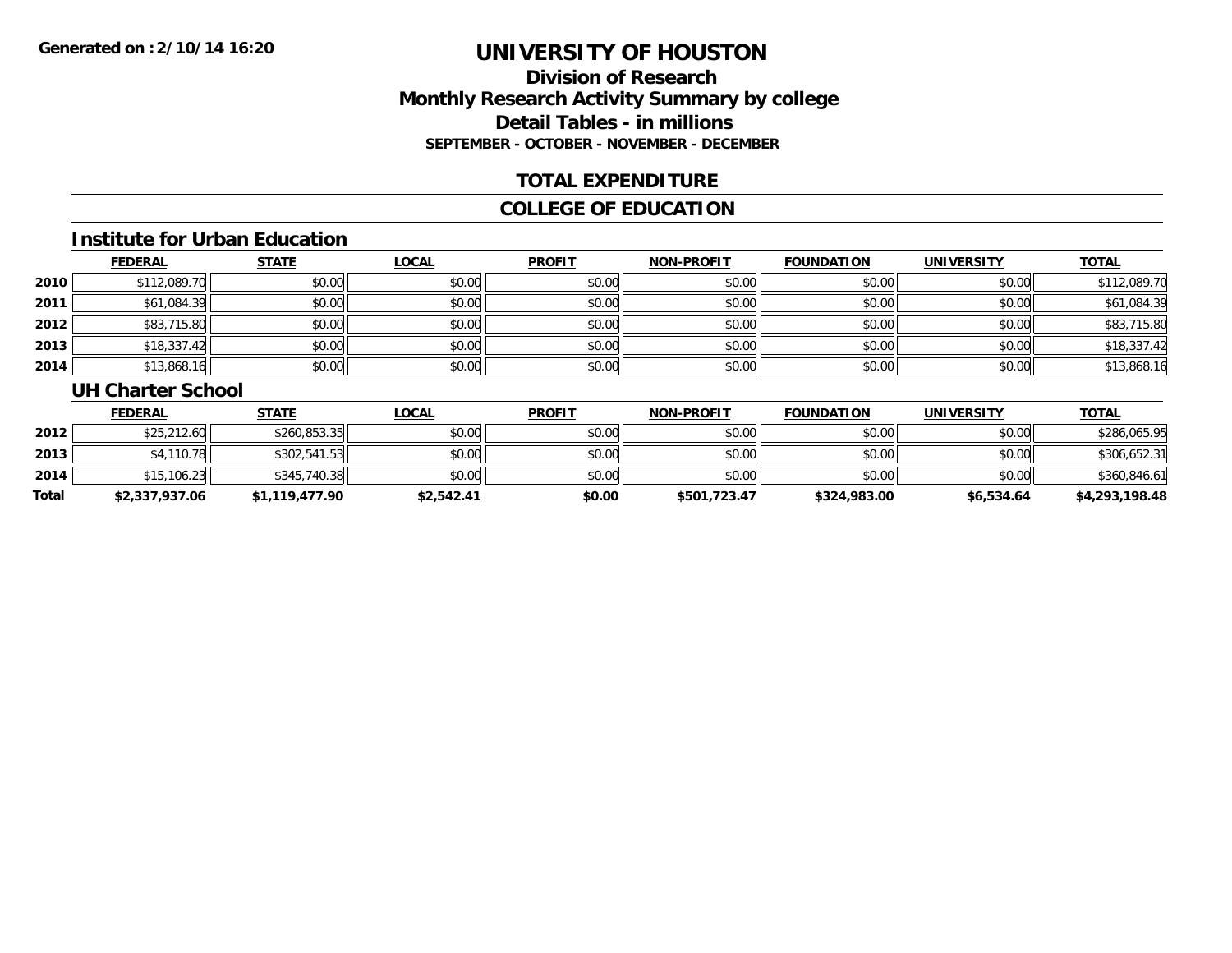# **Division of ResearchMonthly Research Activity Summary by college Detail Tables - in millions SEPTEMBER - OCTOBER - NOVEMBER - DECEMBER**

# **TOTAL EXPENDITURE**

#### **COLLEGE OF LIBERAL ARTS AND SOCIAL SCIENCES**

# **African-American Studies**

|      | <b>FEDERAL</b>                   | <b>STATE</b> | <b>LOCAL</b> | <b>PROFIT</b> | <b>NON-PROFIT</b> | <b>FOUNDATION</b> | <b>UNIVERSITY</b> | <b>TOTAL</b> |
|------|----------------------------------|--------------|--------------|---------------|-------------------|-------------------|-------------------|--------------|
| 2014 | \$0.00                           | \$0.00       | \$0.00       | \$0.00        | \$921.07          | \$0.00            | \$0.00            | \$921.07     |
|      | Art                              |              |              |               |                   |                   |                   |              |
|      | <b>FEDERAL</b>                   | <b>STATE</b> | <b>LOCAL</b> | <b>PROFIT</b> | <b>NON-PROFIT</b> | <b>FOUNDATION</b> | <b>UNIVERSITY</b> | <b>TOTAL</b> |
| 2012 | \$475.21                         | \$0.00       | \$0.00       | \$0.00        | \$0.00            | \$0.00            | \$0.00            | \$475.21     |
| 2013 | \$5,311.90                       | \$0.00       | \$0.00       | \$0.00        | \$0.00            | \$0.00            | \$0.00            | \$5,311.90   |
| 2014 | \$2,054.89                       | \$0.00       | \$0.00       | \$0.00        | \$0.00            | \$0.00            | \$0.00            | \$2,054.89   |
|      | <b>Arte Publico Press</b>        |              |              |               |                   |                   |                   |              |
|      | <b>FEDERAL</b>                   | <b>STATE</b> | <b>LOCAL</b> | <b>PROFIT</b> | <b>NON-PROFIT</b> | <b>FOUNDATION</b> | <b>UNIVERSITY</b> | <b>TOTAL</b> |
| 2010 | \$17,335.50                      | \$0.00       | \$0.00       | \$0.00        | \$0.00            | \$48,611.69       | \$0.00            | \$65,947.19  |
| 2011 | \$9,722.60                       | \$0.00       | \$0.00       | \$0.00        | \$0.00            | \$95,300.36       | \$0.00            | \$105,022.96 |
| 2012 | \$25,665.38                      | \$0.00       | \$0.00       | \$0.00        | \$21,528.99       | \$0.00            | \$0.00            | \$47,194.37  |
| 2013 | \$21,862.74                      | \$0.00       | \$0.00       | \$0.00        | \$0.00            | \$45,305.14       | \$0.00            | \$67,167.88  |
| 2014 | \$0.00                           | \$0.00       | \$0.00       | \$0.00        | \$8,824.18        | \$92,748.03       | \$0.00            | \$101,572.21 |
|      | <b>Blaffer Gallery</b>           |              |              |               |                   |                   |                   |              |
|      | <b>FEDERAL</b>                   | <b>STATE</b> | <b>LOCAL</b> | <b>PROFIT</b> | <b>NON-PROFIT</b> | <b>FOUNDATION</b> | <b>UNIVERSITY</b> | <b>TOTAL</b> |
| 2010 | \$33,036.11                      | \$0.00       | \$0.00       | \$0.00        | \$14,978.31       | \$0.00            | \$0.00            | \$48,014.42  |
| 2011 | \$9,418.06                       | \$360.00     | \$0.00       | \$0.00        | \$7,756.91        | \$0.00            | \$0.00            | \$17,534.97  |
| 2012 | \$1,043.58                       | \$959.97     | \$0.00       | \$0.00        | \$870.84          | \$0.00            | \$0.00            | \$2,874.39   |
| 2013 | \$5,356.06                       | \$0.00       | \$0.00       | \$0.00        | \$0.00            | \$0.00            | \$0.00            | \$5,356.06   |
| 2014 | \$0.00                           | \$10,387.81  | \$0.00       | \$0.00        | \$7,143.75        | \$0.00            | \$0.00            | \$17,531.56  |
|      | <b>Center for Public History</b> |              |              |               |                   |                   |                   |              |
|      | <b>FEDERAL</b>                   | <b>STATE</b> | <b>LOCAL</b> | <b>PROFIT</b> | NON-PROFIT        | <b>FOUNDATION</b> | <b>UNIVERSITY</b> | <b>TOTAL</b> |
| 2012 | \$482.73                         | \$0.00       | \$0.00       | \$0.00        | \$0.00            | \$0.00            | \$0.00            | \$482.73     |
| 2013 | \$19,360.00                      | \$0.00       | \$0.00       | \$0.00        | \$0.00            | \$0.00            | \$0.00            | \$19,360.00  |
| 2014 | \$169.96                         | \$0.00       | \$0.00       | \$0.00        | \$0.00            | \$0.00            | \$0.00            | \$169.96     |
|      | <b>Communication Disorders</b>   |              |              |               |                   |                   |                   |              |
|      | <b>FEDERAL</b>                   | <b>STATE</b> | <b>LOCAL</b> | <b>PROFIT</b> | <b>NON-PROFIT</b> | <b>FOUNDATION</b> | <b>UNIVERSITY</b> | <b>TOTAL</b> |
| 2010 | \$0.00                           | \$0.00       | \$0.00       | \$0.00        | \$112,383.73      | \$0.00            | \$0.00            | \$112,383.73 |
| 2011 | \$2,257.63                       | \$0.00       | \$0.00       | \$0.00        | \$39,491.64       | \$0.00            | \$0.00            | \$41,749.27  |
| 2012 | \$2,437.80                       | \$0.00       | \$0.00       | \$0.00        | \$54,741.21       | \$0.00            | \$0.00            | \$57,179.02  |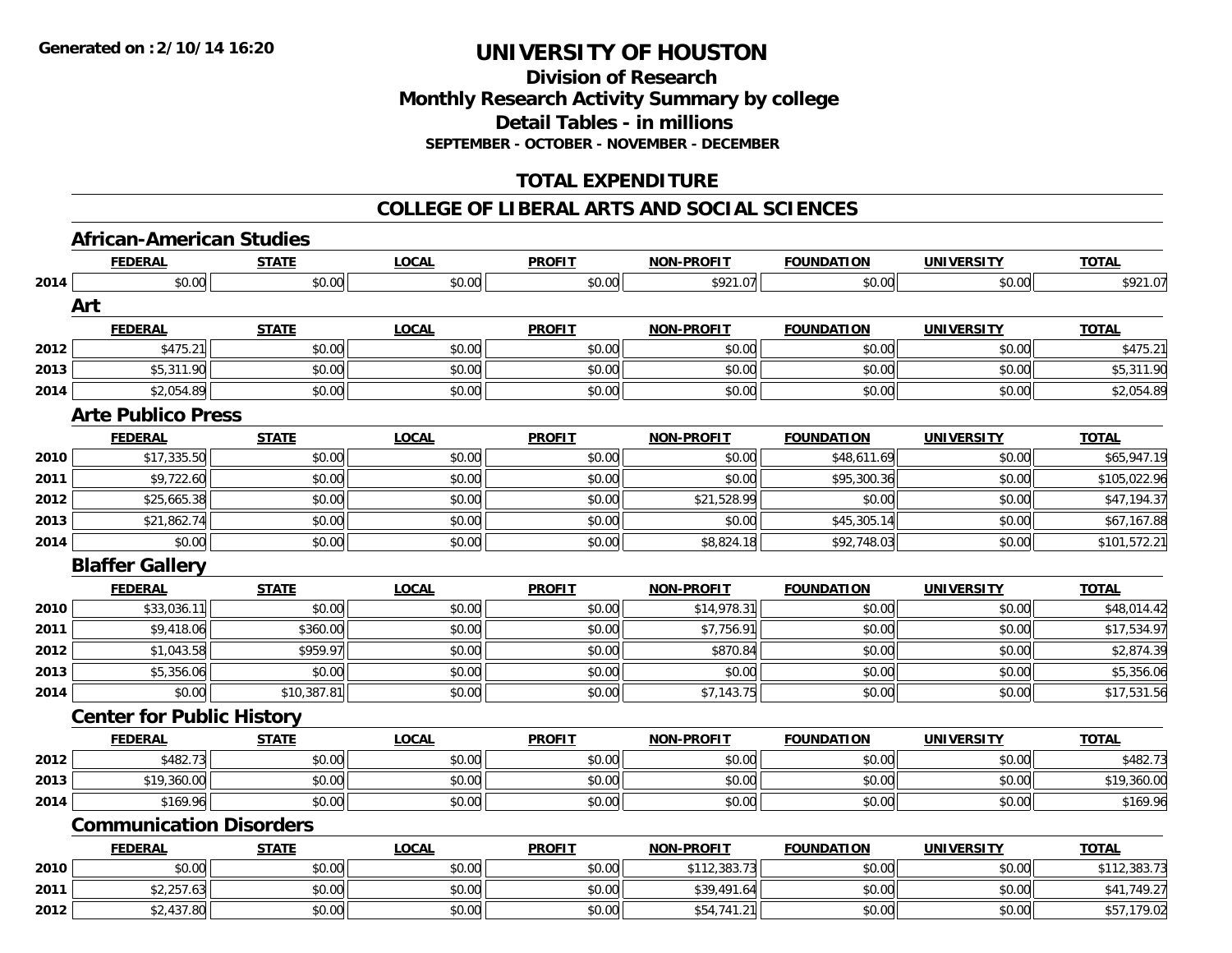# **Division of ResearchMonthly Research Activity Summary by college Detail Tables - in millions SEPTEMBER - OCTOBER - NOVEMBER - DECEMBER**

# **TOTAL EXPENDITURE**

#### **COLLEGE OF LIBERAL ARTS AND SOCIAL SCIENCES**

|      | <b>Communication Disorders</b>                    |              |              |               |                   |                   |                   |              |
|------|---------------------------------------------------|--------------|--------------|---------------|-------------------|-------------------|-------------------|--------------|
|      | <b>FEDERAL</b>                                    | <b>STATE</b> | <b>LOCAL</b> | <b>PROFIT</b> | <b>NON-PROFIT</b> | <b>FOUNDATION</b> | <b>UNIVERSITY</b> | <b>TOTAL</b> |
| 2013 | (S0.01)                                           | \$0.00       | \$0.00       | \$0.00        | \$86,673.98       | \$3,100.00        | \$0.00            | \$89,773.97  |
| 2014 | \$27,230.06                                       | \$0.00       | \$0.00       | \$0.00        | \$16,219.65       | \$166.70          | \$0.00            | \$43,616.41  |
|      | <b>Comparative Cultural Studies</b>               |              |              |               |                   |                   |                   |              |
|      | <b>FEDERAL</b>                                    | <b>STATE</b> | <b>LOCAL</b> | <b>PROFIT</b> | <b>NON-PROFIT</b> | <b>FOUNDATION</b> | <b>UNIVERSITY</b> | <b>TOTAL</b> |
| 2010 | \$0.00                                            | \$0.00       | \$0.00       | \$0.00        | (\$88.94)         | \$0.00            | \$0.00            | (\$88.94)    |
| 2011 | \$0.00                                            | \$0.00       | \$0.00       | \$757.50      | \$0.00            | \$0.00            | \$0.00            | \$757.50     |
|      | <b>Cynthia Woods Mitchell Center for the Arts</b> |              |              |               |                   |                   |                   |              |
|      | <b>FEDERAL</b>                                    | <b>STATE</b> | <b>LOCAL</b> | <b>PROFIT</b> | <b>NON-PROFIT</b> | <b>FOUNDATION</b> | <b>UNIVERSITY</b> | <b>TOTAL</b> |
| 2011 | \$0.00                                            | \$0.00       | \$0.00       | \$0.00        | \$15,000.00       | \$0.00            | \$0.00            | \$15,000.00  |
| 2013 | \$0.00                                            | \$6,000.00   | \$0.00       | \$0.00        | \$0.00            | \$0.00            | \$0.00            | \$6,000.00   |
| 2014 | \$0.00                                            | \$4,500.00   | \$0.00       | \$4,678.10    | \$0.00            | \$700.00          | \$0.00            | \$9,878.10   |
|      | Dean, Liberal Arts and Social Sciences            |              |              |               |                   |                   |                   |              |
|      | <b>FEDERAL</b>                                    | <b>STATE</b> | <b>LOCAL</b> | <b>PROFIT</b> | <b>NON-PROFIT</b> | <b>FOUNDATION</b> | <b>UNIVERSITY</b> | <b>TOTAL</b> |
| 2010 | \$1,085.32                                        | \$0.00       | \$0.00       | \$0.00        | \$0.00            | \$0.00            | \$0.00            | \$1,085.32   |
| 2011 | \$1,486.73                                        | \$0.00       | \$0.00       | \$0.00        | \$0.00            | \$0.00            | \$0.00            | \$1,486.73   |
| 2012 | \$1,474.57                                        | \$0.00       | \$0.00       | \$0.00        | \$0.00            | \$0.00            | \$0.00            | \$1,474.57   |
| 2013 | \$0.00                                            | \$0.00       | \$0.00       | \$0.00        | \$0.00            | \$0.00            | \$0.00            | \$0.00       |
| 2014 | \$0.00                                            | \$0.00       | \$0.00       | \$0.00        | \$0.00            | \$0.00            | \$0.00            | \$0.00       |
|      | <b>Economics</b>                                  |              |              |               |                   |                   |                   |              |
|      | <b>FEDERAL</b>                                    | <b>STATE</b> | <b>LOCAL</b> | <b>PROFIT</b> | <b>NON-PROFIT</b> | <b>FOUNDATION</b> | <b>UNIVERSITY</b> | <b>TOTAL</b> |
| 2010 | \$7,424.99                                        | \$0.00       | \$0.00       | \$0.00        | \$0.00            | \$0.00            | \$0.00            | \$7,424.99   |
| 2011 | \$0.00                                            | \$0.00       | \$0.00       | \$0.00        | \$0.00            | \$17,563.87       | \$0.00            | \$17,563.87  |
| 2012 | \$0.00                                            | \$0.00       | \$0.00       | \$9,277.75    | \$1,293.40        | \$10,554.90       | \$0.00            | \$21,126.05  |
| 2013 | \$0.00                                            | \$0.00       | \$0.00       | \$0.00        | \$162,467.77      | \$8,852.72        | \$0.00            | \$171,320.49 |
| 2014 | \$0.00                                            | \$0.00       | \$0.00       | \$0.00        | \$33,972.45       | \$12,015.49       | \$0.00            | \$45,987.94  |
|      | <b>English</b>                                    |              |              |               |                   |                   |                   |              |
|      | <b>FEDERAL</b>                                    | <b>STATE</b> | <b>LOCAL</b> | <b>PROFIT</b> | <b>NON-PROFIT</b> | <b>FOUNDATION</b> | <b>UNIVERSITY</b> | <b>TOTAL</b> |
| 2010 | \$0.00                                            | \$0.00       | \$0.00       | \$0.00        | \$0.00            | \$0.00            | \$0.00            | \$0.00       |
| 2011 | \$0.00                                            | \$0.00       | \$0.00       | \$0.00        | \$0.00            | \$0.00            | \$0.00            | \$0.00       |
| 2012 | \$397.50                                          | \$0.00       | \$0.00       | \$0.00        | \$0.00            | \$0.00            | \$0.00            | \$397.50     |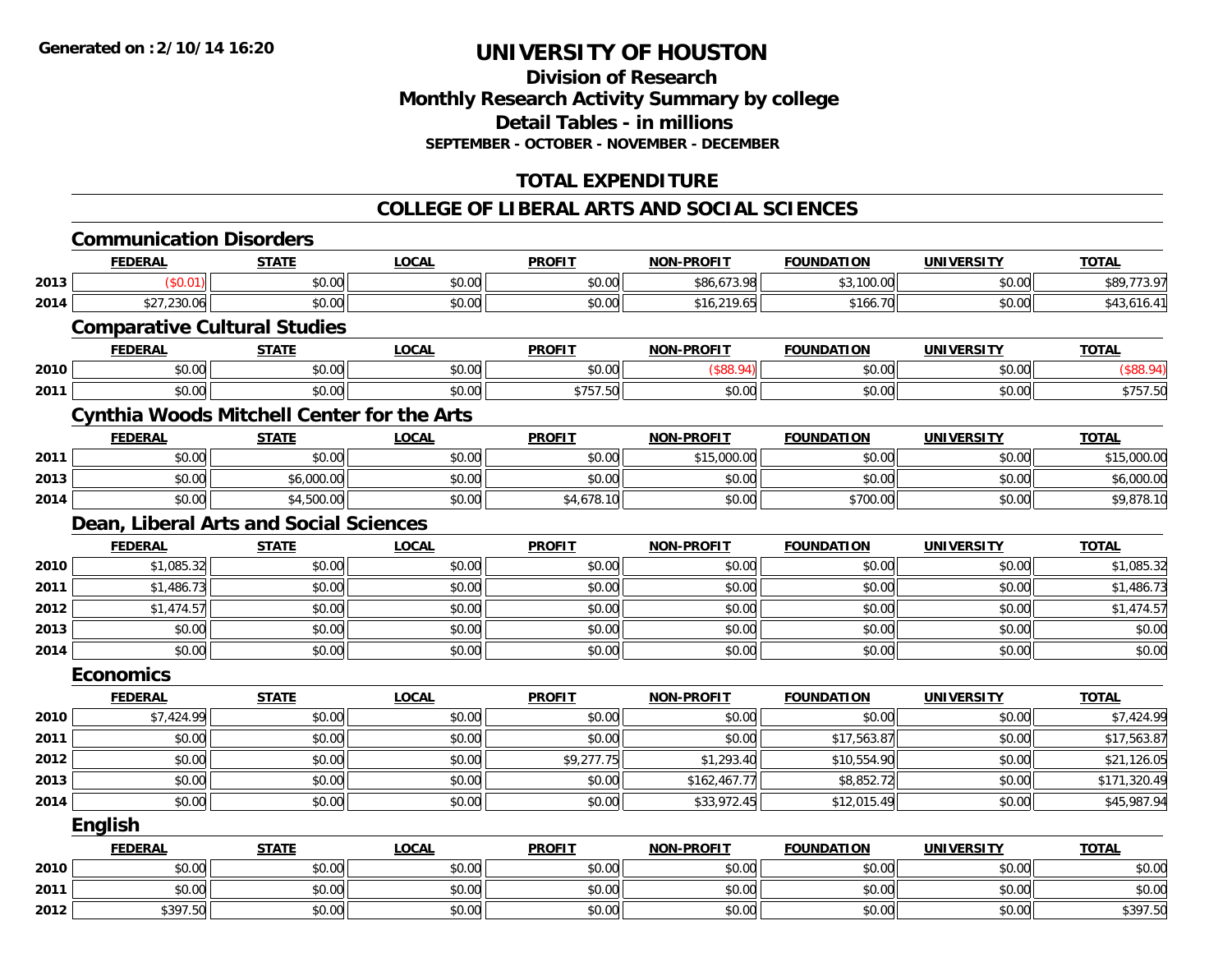### **Division of Research Monthly Research Activity Summary by college Detail Tables - in millions SEPTEMBER - OCTOBER - NOVEMBER - DECEMBER**

# **TOTAL EXPENDITURE**

#### **COLLEGE OF LIBERAL ARTS AND SOCIAL SCIENCES**

|      | <b>English</b>                        |              |              |               |                   |                   |                   |              |
|------|---------------------------------------|--------------|--------------|---------------|-------------------|-------------------|-------------------|--------------|
|      | <b>FEDERAL</b>                        | <b>STATE</b> | <b>LOCAL</b> | <b>PROFIT</b> | <b>NON-PROFIT</b> | <b>FOUNDATION</b> | <b>UNIVERSITY</b> | <b>TOTAL</b> |
| 2013 | \$17,566.26                           | \$0.00       | \$0.00       | \$0.00        | \$0.00            | \$0.00            | \$0.00            | \$17,566.26  |
| 2014 | \$0.00                                | \$0.00       | \$0.00       | \$0.00        | \$0.00            | \$0.00            | \$0.00            | \$0.00       |
|      | <b>Health and Human Performance</b>   |              |              |               |                   |                   |                   |              |
|      | <b>FEDERAL</b>                        | <b>STATE</b> | <b>LOCAL</b> | <b>PROFIT</b> | <b>NON-PROFIT</b> | <b>FOUNDATION</b> | <b>UNIVERSITY</b> | <b>TOTAL</b> |
| 2010 | \$619,650.23                          | \$0.00       | \$0.00       | \$23,517.93   | \$0.00            | \$6,136.91        | \$0.00            | \$649,305.08 |
| 2011 | \$373,896.44                          | \$0.00       | \$0.00       | \$122,729.20  | \$0.00            | \$5,503.42        | \$0.00            | \$502,129.06 |
| 2012 | \$176,154.93                          | \$0.00       | \$0.00       | \$79,024.22   | \$0.00            | \$6,569.79        | \$0.00            | \$261,748.94 |
| 2013 | \$490,717.04                          | \$0.00       | \$0.00       | \$39,788.83   | \$0.00            | (\$71.57)         | \$0.00            | \$530,434.30 |
| 2014 | \$795,339.75                          | \$0.00       | \$0.00       | \$29,184.08   | \$0.00            | \$6,732.02        | \$0.00            | \$831,255.84 |
|      | <b>Hispanic Studies</b>               |              |              |               |                   |                   |                   |              |
|      | <b>FEDERAL</b>                        | <b>STATE</b> | <b>LOCAL</b> | <b>PROFIT</b> | <b>NON-PROFIT</b> | <b>FOUNDATION</b> | <b>UNIVERSITY</b> | <b>TOTAL</b> |
| 2012 | \$0.00                                | \$0.00       | \$0.00       | \$0.00        | \$0.00            | \$53,564.72       | \$0.00            | \$53,564.72  |
| 2013 | \$0.00                                | \$0.00       | \$0.00       | \$0.00        | \$0.00            | \$8,578.39        | \$0.00            | \$8,578.39   |
| 2014 | \$0.00                                | \$0.00       | \$0.00       | \$0.00        | \$0.00            | \$4,437.02        | \$0.00            | \$4,437.02   |
|      | <b>History</b>                        |              |              |               |                   |                   |                   |              |
|      | <b>FEDERAL</b>                        | <b>STATE</b> | <b>LOCAL</b> | <b>PROFIT</b> | <b>NON-PROFIT</b> | <b>FOUNDATION</b> | <b>UNIVERSITY</b> | <b>TOTAL</b> |
| 2010 | \$0.00                                | \$0.00       | \$0.00       | \$26,536.02   | \$0.00            | \$0.00            | \$0.00            | \$26,536.02  |
| 2011 | \$4,465.33                            | \$0.00       | \$0.00       | \$17,059.93   | \$0.00            | \$0.00            | \$0.00            | \$21,525.26  |
| 2012 | \$1,519.25                            | \$0.00       | \$0.00       | \$5,331.40    | (\$332.43)        | \$0.00            | \$0.00            | \$6,518.22   |
| 2013 | (\$6,756.75)                          | \$0.00       | \$0.00       | \$15,352.41   | (\$13,302.61      | \$0.00            | \$0.00            | (\$4,706.95) |
| 2014 | \$0.00                                | \$0.00       | \$0.00       | \$20,492.20   | \$0.00            | \$0.00            | \$0.00            | \$20,492.20  |
|      | <b>Hobby Center for Public Policy</b> |              |              |               |                   |                   |                   |              |
|      | <b>FEDERAL</b>                        | <b>STATE</b> | <b>LOCAL</b> | <b>PROFIT</b> | <b>NON-PROFIT</b> | <b>FOUNDATION</b> | <b>UNIVERSITY</b> | <b>TOTAL</b> |
| 2010 | \$10,276.07                           | \$0.00       | \$0.00       | \$0.00        | \$0.00            | \$0.00            | \$0.00            | \$10,276.07  |
| 2011 | \$5,134.65                            | \$0.00       | \$0.00       | \$0.00        | \$0.00            | \$0.00            | \$0.00            | \$5,134.65   |
| 2012 | \$33,958.40                           | \$0.00       | \$0.00       | \$0.00        | \$0.00            | \$0.00            | \$0.00            | \$33,958.40  |
| 2013 | \$30,029.37                           | \$0.00       | \$0.00       | \$0.00        | \$0.00            | \$0.00            | \$0.00            | \$30,029.37  |
|      | <b>Modern/Classical Languages</b>     |              |              |               |                   |                   |                   |              |
|      | <b>FEDERAL</b>                        | <b>STATE</b> | <b>LOCAL</b> | <b>PROFIT</b> | <b>NON-PROFIT</b> | <b>FOUNDATION</b> | <b>UNIVERSITY</b> | <b>TOTAL</b> |
| 2011 | \$0.00                                | \$0.00       | \$0.00       | \$0.00        | \$0.00            | \$0.00            | \$0.00            | \$0.00       |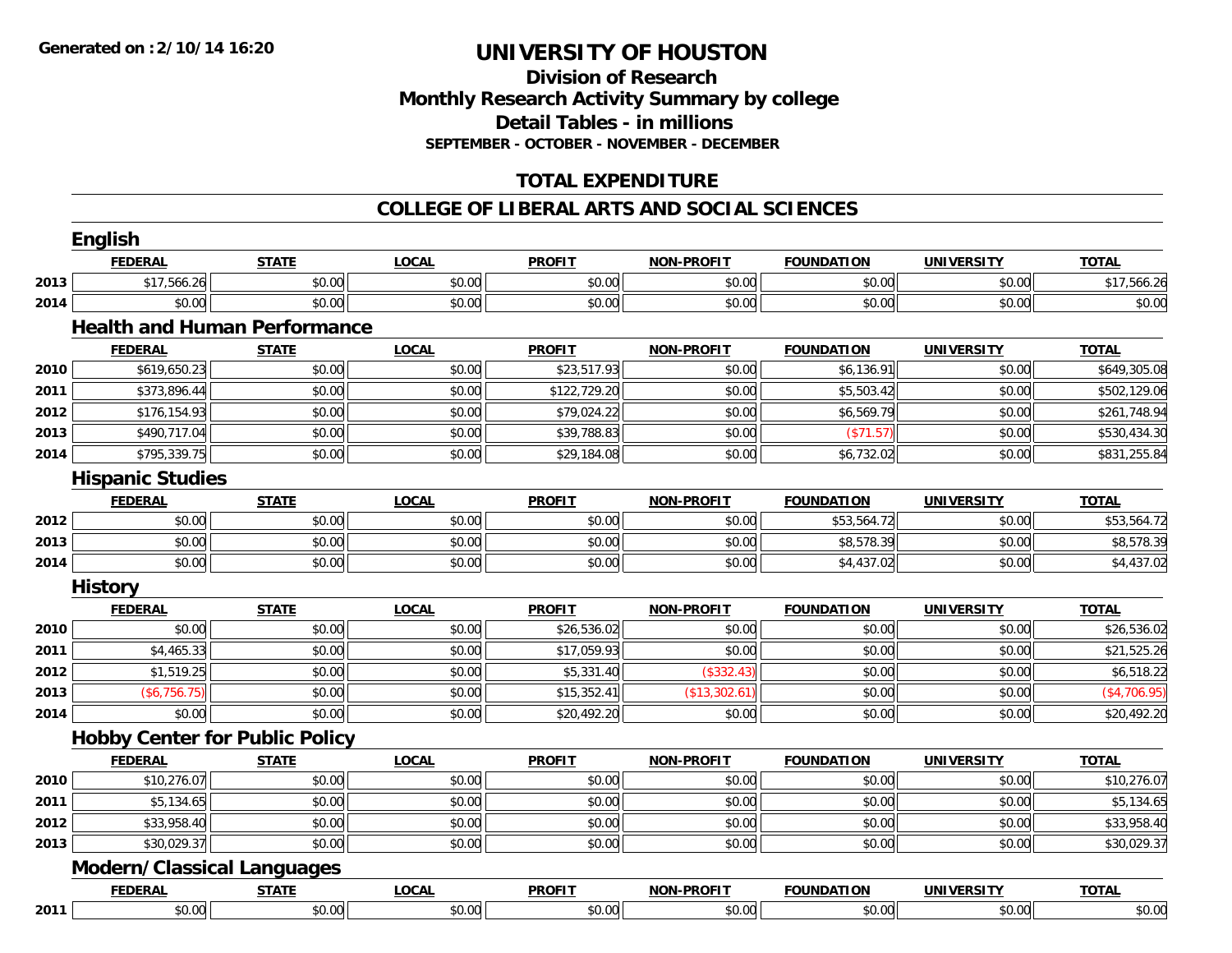# **Division of ResearchMonthly Research Activity Summary by college Detail Tables - in millions SEPTEMBER - OCTOBER - NOVEMBER - DECEMBER**

# **TOTAL EXPENDITURE**

#### **COLLEGE OF LIBERAL ARTS AND SOCIAL SCIENCES**

# **Modern/Classical Languages**

|      | <b>FEDERAL</b>                 | <b>STATE</b> | <b>LOCAL</b> | <b>PROFIT</b> | <b>NON-PROFIT</b> | <b>FOUNDATION</b> | <b>UNIVERSITY</b> | <b>TOTAL</b>   |
|------|--------------------------------|--------------|--------------|---------------|-------------------|-------------------|-------------------|----------------|
| 2012 | \$0.00                         | \$0.00       | \$0.00       | \$0.00        | \$0.00            | \$0.00            | \$0.00            | \$0.00         |
| 2013 | \$16,528.10                    | \$0.00       | \$0.00       | \$0.00        | \$0.00            | \$0.00            | \$0.00            | \$16,528.10    |
| 2014 | \$59,815.00                    | \$0.00       | \$0.00       | \$0.00        | \$0.00            | \$0.00            | \$0.00            | \$59,815.00    |
|      | Philosophy                     |              |              |               |                   |                   |                   |                |
|      | <b>FEDERAL</b>                 | <b>STATE</b> | <b>LOCAL</b> | <b>PROFIT</b> | <b>NON-PROFIT</b> | <b>FOUNDATION</b> | <b>UNIVERSITY</b> | <b>TOTAL</b>   |
| 2010 | \$0.00                         | \$0.00       | \$0.00       | \$0.00        | \$0.00            | \$0.00            | \$0.00            | \$0.00         |
| 2011 | \$0.00                         | \$0.00       | \$0.00       | \$0.00        | \$0.00            | \$0.00            | \$0.00            | \$0.00         |
| 2012 | \$3,306.26                     | \$0.00       | \$0.00       | \$0.00        | \$0.00            | \$0.00            | \$0.00            | \$3,306.26     |
| 2013 | \$4,371.73                     | \$0.00       | \$0.00       | \$0.00        | \$0.00            | \$0.00            | \$0.00            | \$4,371.73     |
| 2014 | \$4,290.93                     | \$0.00       | \$0.00       | \$0.00        | \$0.00            | \$0.00            | \$0.00            | \$4,290.93     |
|      | <b>Political Science</b>       |              |              |               |                   |                   |                   |                |
|      | <b>FEDERAL</b>                 | <b>STATE</b> | <b>LOCAL</b> | <b>PROFIT</b> | <b>NON-PROFIT</b> | <b>FOUNDATION</b> | <b>UNIVERSITY</b> | <b>TOTAL</b>   |
| 2010 | \$1,831.33                     | \$0.00       | \$0.00       | \$0.00        | \$0.00            | \$0.00            | \$0.00            | \$1,831.33     |
| 2011 | \$0.00                         | \$0.00       | \$0.00       | \$0.00        | \$0.00            | \$0.00            | \$0.00            | \$0.00         |
| 2012 | \$0.00                         | \$0.00       | \$0.00       | \$0.00        | \$0.00            | \$0.00            | \$0.00            | \$0.00         |
| 2013 | \$4,282.70                     | \$0.00       | \$0.00       | \$0.00        | \$0.00            | \$2,000.00        | \$0.00            | \$6,282.70     |
| 2014 | \$0.00                         | \$0.00       | \$0.00       | \$0.00        | \$0.00            | \$0.00            | \$0.00            | \$0.00         |
|      | <b>Psychology</b>              |              |              |               |                   |                   |                   |                |
|      | <b>FEDERAL</b>                 | <b>STATE</b> | <b>LOCAL</b> | <b>PROFIT</b> | <b>NON-PROFIT</b> | <b>FOUNDATION</b> | <b>UNIVERSITY</b> | <b>TOTAL</b>   |
| 2010 | \$1,929,305.09                 | \$224,400.24 | \$0.00       | \$42,231.24   | \$29,779.21       | \$6,416.28        | \$18,555.42       | \$2,250,687.47 |
| 2011 | \$1,991,607.34                 | \$129,442.13 | \$0.00       | \$27,015.56   | \$74,951.44       | \$33,793.10       | \$5,252.18        | \$2,262,061.75 |
| 2012 | \$1,973,727.35                 | \$43,855.35  | \$0.00       | \$27,250.63   | \$80,386.19       | \$60,721.06       | (\$4,410.71)      | \$2,181,529.87 |
| 2013 | \$1,864,519.75                 | \$27,951.96  | \$0.00       | \$16,750.65   | \$70,648.62       | \$39,608.46       | \$0.00            | \$2,019,479.44 |
| 2014 | \$1,253,451.83                 | \$4,433.73   | \$0.00       | \$3,492.50    | \$107,961.31      | (\$94.40)         | \$0.00            | \$1,369,244.97 |
|      | <b>School of Communication</b> |              |              |               |                   |                   |                   |                |

|      | <b>FEDERAL</b> | <b>STATE</b> | <b>LOCAL</b> | <b>PROFIT</b> | <b>NON-PROFIT</b> | <b>FOUNDATION</b> | <b>UNIVERSITY</b> | <b>TOTAL</b> |
|------|----------------|--------------|--------------|---------------|-------------------|-------------------|-------------------|--------------|
| 2010 | \$0.00         | \$0.00       | \$0.00       | \$0.00        | \$0.00            | \$0.00            | \$0.00            | \$0.00       |
| 2011 | \$0.00         | \$0.00       | \$0.00       | \$0.00        | \$0.00            | \$0.00            | \$0.00            | \$0.00       |
| 2012 | \$0.00         | \$0.00       | \$0.00       | \$0.00        | \$0.00            | \$0.00            | \$0.00            | \$0.00       |
| 2013 | \$0.00         | \$0.00       | \$0.00       | \$0.00        | \$0.00            | \$0.00            | \$0.00            | \$0.00       |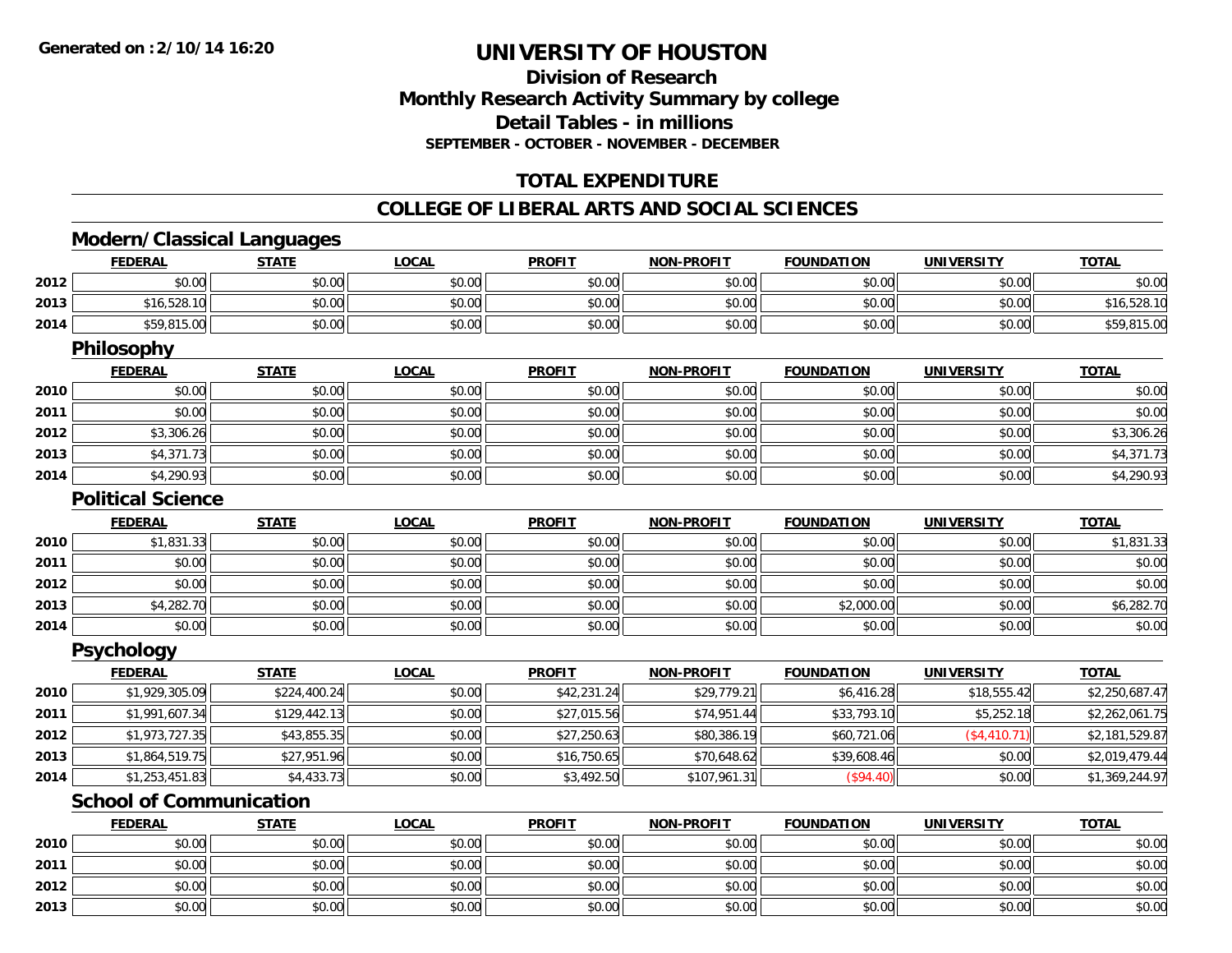**Division of ResearchMonthly Research Activity Summary by college Detail Tables - in millions SEPTEMBER - OCTOBER - NOVEMBER - DECEMBER**

# **TOTAL EXPENDITURE**

#### **COLLEGE OF LIBERAL ARTS AND SOCIAL SCIENCES**

#### **School of Communication**

|       | <b>FEDERAL</b>   | <b>STATE</b> | <b>LOCAL</b> | <b>PROFIT</b> | <b>NON-PROFIT</b> | <b>FOUNDATION</b> | <b>UNIVERSITY</b> | <b>TOTAL</b>    |
|-------|------------------|--------------|--------------|---------------|-------------------|-------------------|-------------------|-----------------|
| 2014  | \$0.00           | \$0.00       | \$0.00       | \$0.00        | \$1,400.29        | \$0.00            | \$0.00            | \$1,400.29      |
|       | <b>Sociology</b> |              |              |               |                   |                   |                   |                 |
|       | <b>FEDERAL</b>   | <b>STATE</b> | <b>LOCAL</b> | <b>PROFIT</b> | <b>NON-PROFIT</b> | <b>FOUNDATION</b> | <b>UNIVERSITY</b> | <b>TOTAL</b>    |
| 2010  | \$61,083.75      | \$0.00       | \$5,405.91   | \$0.00        | \$10,567.06       | \$0.00            | \$0.00            | \$77,056.72     |
| 2011  | \$50,994.13      | \$0.00       | \$0.00       | \$0.00        | \$0.00            | \$0.00            | \$0.00            | \$50,994.13     |
| 2012  | \$4,432.69       | \$0.00       | \$0.00       | \$0.00        | \$0.00            | \$0.00            | \$0.00            | \$4,432.69      |
| 2013  | \$1,235.80       | \$0.00       | \$0.00       | \$0.00        | \$0.00            | \$0.00            | \$0.00            | \$1,235.80      |
| 2014  | \$12,720.00      | \$0.00       | \$0.00       | \$0.00        | \$0.00            | \$0.00            | \$0.00            | \$12,720.00     |
|       | <b>Theatre</b>   |              |              |               |                   |                   |                   |                 |
|       | <b>FEDERAL</b>   | <b>STATE</b> | <b>LOCAL</b> | <b>PROFIT</b> | <b>NON-PROFIT</b> | <b>FOUNDATION</b> | <b>UNIVERSITY</b> | <b>TOTAL</b>    |
| 2011  | \$0.00           | \$0.00       | \$0.00       | \$0.00        | \$47,031.09       | \$0.00            | \$0.00            | \$47,031.09     |
| 2012  | \$0.00           | \$0.00       | \$0.00       | \$0.00        | (\$8,847.68)      | \$0.00            | \$0.00            | (\$8,847.68)    |
| 2013  | \$0.00           | \$0.00       | \$0.00       | \$0.00        | \$101.00          | \$0.00            | \$0.00            | \$101.00        |
| Total | \$11,984,544.05  | \$452,291.19 | \$5,405.91   | \$510,470.14  | \$984,522.43      | \$568,814.10      | \$19,396.89       | \$14,525,444.71 |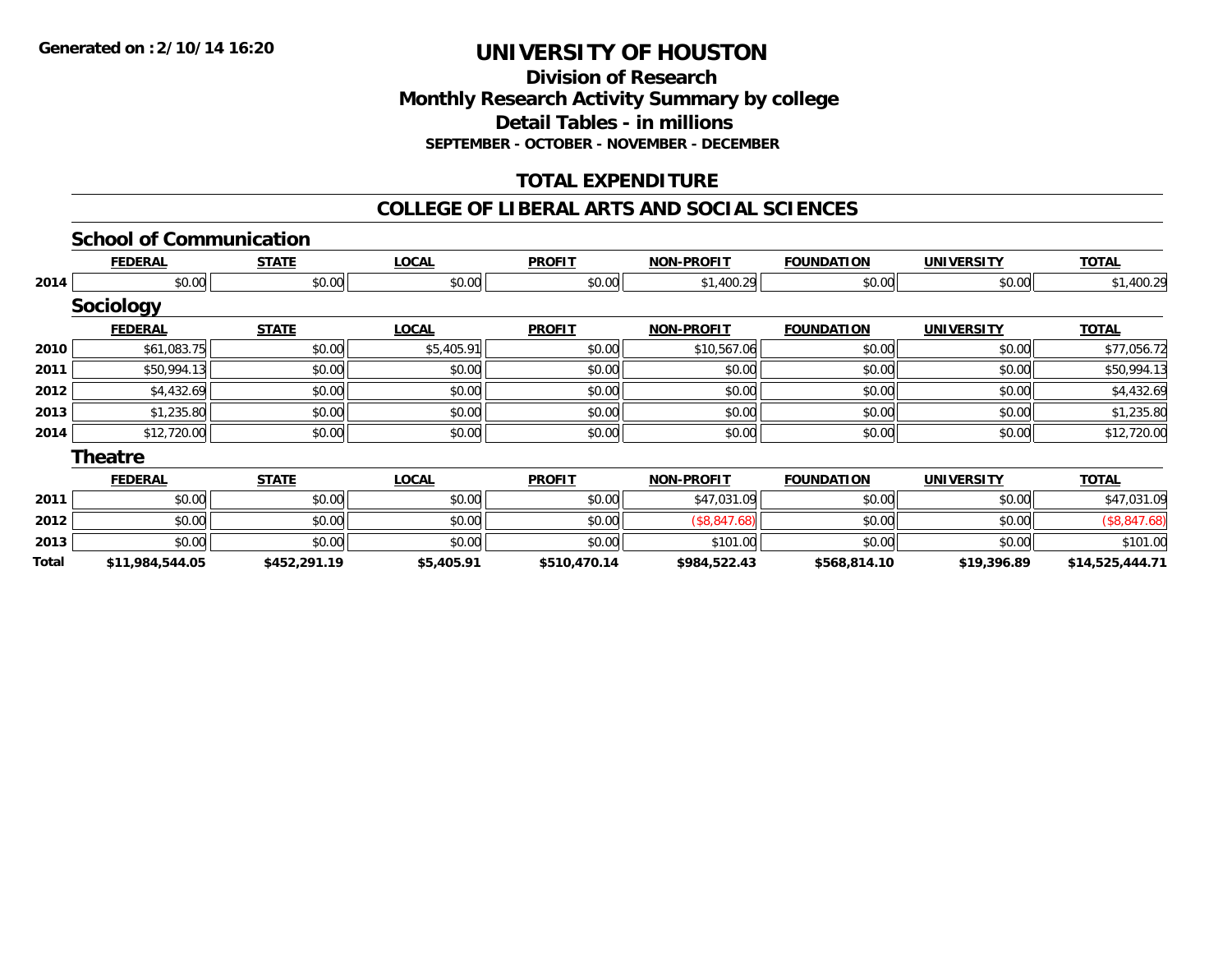# **Division of ResearchMonthly Research Activity Summary by college Detail Tables - in millions SEPTEMBER - OCTOBER - NOVEMBER - DECEMBER**

# **TOTAL EXPENDITURE**

#### **COLLEGE OF NATURAL SCIENCES AND MATHEMATICS**

# **Biology/Biochemistry**

**2014**

|      | <b>FEDERAL</b>                                  | <b>STATE</b>   | <b>LOCAL</b>                                           | <b>PROFIT</b> | <b>NON-PROFIT</b> | <b>FOUNDATION</b> | <b>UNIVERSITY</b> | <b>TOTAL</b>   |
|------|-------------------------------------------------|----------------|--------------------------------------------------------|---------------|-------------------|-------------------|-------------------|----------------|
| 2010 | \$1,097,666.90                                  | \$35,261.32    | \$0.00                                                 | \$0.00        | \$60,232.74       | \$84,478.77       | \$0.00            | \$1,277,639.73 |
| 2011 | \$1,235,979.46                                  | \$147,223.65   | \$0.00                                                 | \$0.00        | \$195,841.39      | \$81,812.95       | \$0.00            | \$1,660,857.44 |
| 2012 | \$978,824.17                                    | \$151,834.38   | \$0.00                                                 | \$0.01        | \$273,035.14      | \$43,698.65       | \$0.00            | \$1,447,392.34 |
| 2013 | \$763,359.49                                    | \$83,080.76    | \$0.00                                                 | \$15,560.39   | \$268,855.60      | \$74,702.42       | \$0.00            | \$1,205,558.66 |
| 2014 | \$585,223.49                                    | \$119,116.81   | \$0.00                                                 | \$60,289.97   | \$158,539.88      | \$38,366.74       | \$0.00            | \$961,536.89   |
|      | <b>Center for Applied Geoscience Excellence</b> |                |                                                        |               |                   |                   |                   |                |
|      | <b>FEDERAL</b>                                  | <b>STATE</b>   | <b>LOCAL</b>                                           | <b>PROFIT</b> | <b>NON-PROFIT</b> | <b>FOUNDATION</b> | <b>UNIVERSITY</b> | <b>TOTAL</b>   |
| 2010 | \$0.00                                          | \$0.00         | \$0.00                                                 | \$0.00        | \$0.00            | \$0.00            | \$0.00            | \$0.00         |
|      |                                                 |                | <b>Center for Nuclear Receptors and Cell Signaling</b> |               |                   |                   |                   |                |
|      | <b>FEDERAL</b>                                  | <b>STATE</b>   | <b>LOCAL</b>                                           | <b>PROFIT</b> | <b>NON-PROFIT</b> | <b>FOUNDATION</b> | <b>UNIVERSITY</b> | <b>TOTAL</b>   |
| 2010 | \$181,498.47                                    | \$1,299,551.96 | \$0.00                                                 | \$0.00        | \$0.00            | \$0.00            | \$0.00            | \$1,481,050.43 |
| 2011 | \$310,571.60                                    | \$29,434.09    | \$0.00                                                 | \$0.00        | \$18,482.06       | \$14,706.28       | \$0.00            | \$373,194.03   |
| 2012 | \$516,969.81                                    | \$185,207.90   | \$0.00                                                 | \$61,287.77   | (\$63.33)         | \$122,393.48      | \$0.00            | \$885,795.63   |
| 2013 | \$579,590.44                                    | \$249,258.67   | \$0.00                                                 | \$3,734.15    | \$150.00          | \$26,980.75       | \$0.00            | \$859,714.01   |
| 2014 | \$488,712.30                                    | \$306,592.28   | \$0.00                                                 | \$0.00        | \$15,875.95       | \$43,845.66       | \$0.00            | \$855,026.19   |
|      | Chemistry                                       |                |                                                        |               |                   |                   |                   |                |
|      | <b>FEDERAL</b>                                  | <b>STATE</b>   | <b>LOCAL</b>                                           | <b>PROFIT</b> | <b>NON-PROFIT</b> | <b>FOUNDATION</b> | <b>UNIVERSITY</b> | <b>TOTAL</b>   |
| 2010 | \$1,695,005.72                                  | \$1,356,634.28 | \$0.00                                                 | \$27,974.09   | \$9,688.23        | \$329,502.48      | \$45,972.53       | \$3,464,777.32 |
| 2011 | \$1,298,520.99                                  | \$258,746.75   | \$0.00                                                 | \$2,252.51    | \$23,475.52       | \$385,691.51      | \$2,117.15        | \$1,970,804.42 |
| 2012 | \$1,000,282.73                                  | \$495,212.69   | \$0.00                                                 | \$683.81      | \$10,568.83       | \$744,663.82      | \$16,381.04       | \$2,267,792.92 |
| 2013 | \$836,344.31                                    | \$552,748.76   | \$0.00                                                 | \$25,749.94   | \$6,661.77        | \$312,333.52      | (\$57,589.13)     | \$1,676,249.17 |
| 2014 | \$814,864.76                                    | \$343,393.12   | \$0.00                                                 | \$133.65      | \$11,521.49       | \$898,414.27      | \$16,486.31       | \$2,084,813.60 |
|      | <b>Computer Science</b>                         |                |                                                        |               |                   |                   |                   |                |
|      | <b>FEDERAL</b>                                  | <b>STATE</b>   | <b>LOCAL</b>                                           | <b>PROFIT</b> | <b>NON-PROFIT</b> | <b>FOUNDATION</b> | <b>UNIVERSITY</b> | <b>TOTAL</b>   |
| 2010 | \$999,433.08                                    | \$55,814.73    | \$0.00                                                 | \$60,387.07   | \$46,296.79       | \$0.00            | \$0.00            | \$1,161,931.68 |
| 2011 | \$1,834,866.65                                  | \$80,908.49    | \$0.00                                                 | \$100,469.94  | \$2,705.07        | \$0.00            | \$0.00            | \$2,018,950.15 |
| 2012 | \$1,046,473.76                                  | \$10,990.25    | \$0.00                                                 | \$194,851.19  | \$40,283.66       | \$15,284.41       | \$0.00            | \$1,307,883.27 |
| 2013 | \$778,568.54                                    | \$17,017.56    | \$0.00                                                 | \$126,485.07  | \$37,441.21       | \$10,965.00       | \$22,817.78       | \$993,295.15   |

4 \$456,849.24 \$0.00 \$0.00 \$0.00 \$0.00 \$251,277.06 \$171,839.33 \$11,002.13 \$10,117.18 \$10,117.18 \$901,084.93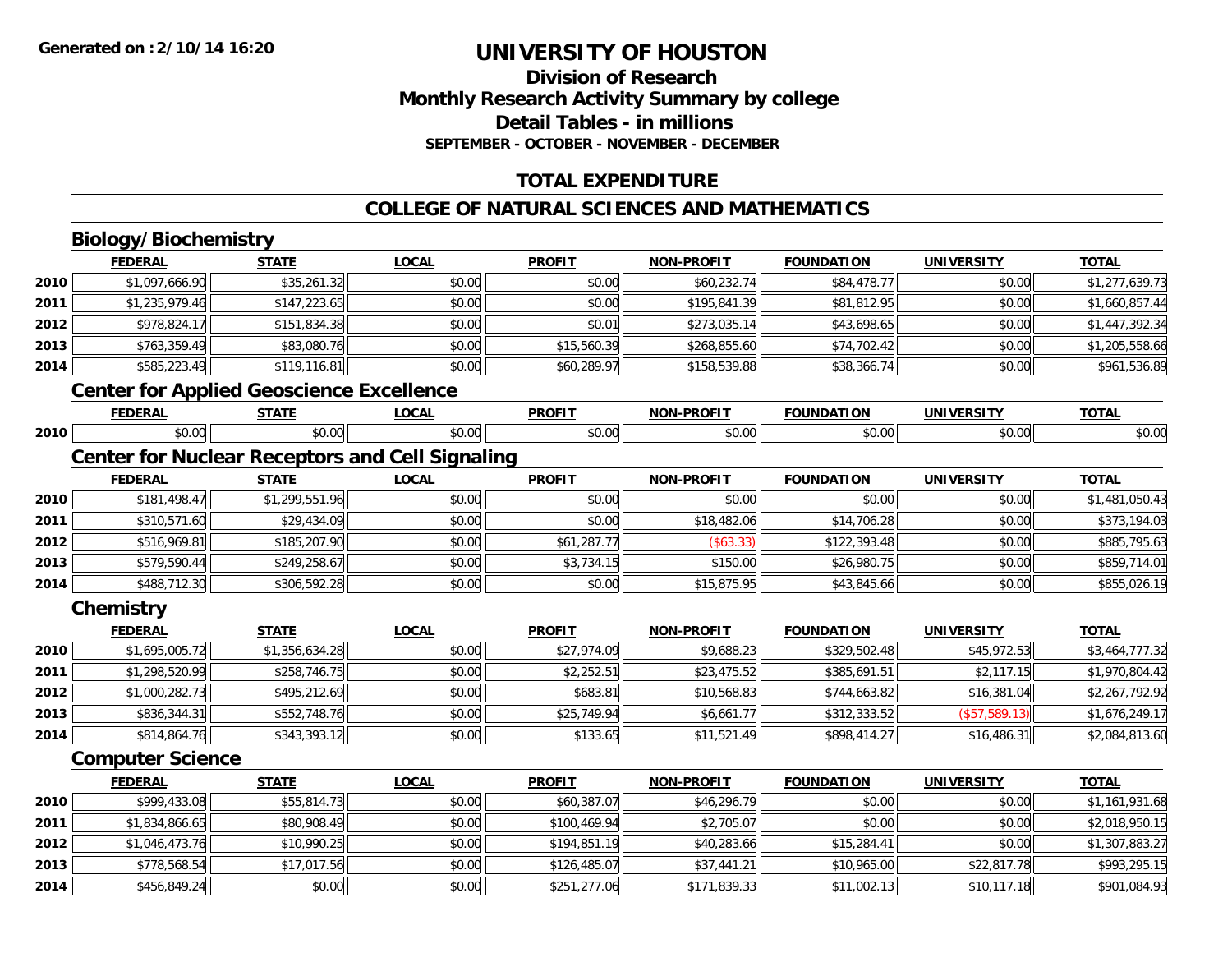# **Division of ResearchMonthly Research Activity Summary by college Detail Tables - in millionsSEPTEMBER - OCTOBER - NOVEMBER - DECEMBER**

# **TOTAL EXPENDITURE**

# **COLLEGE OF NATURAL SCIENCES AND MATHEMATICS**

# **Dean, Natural Sciences and Mathematics**

|      | <b>FEDERAL</b> | <b>STATE</b> | <u>LOCAL</u> | <b>PROFIT</b> | <b>NON-PROFIT</b> | <b>FOUNDATION</b> | <b>UNIVERSITY</b> | <b>TOTAL</b> |
|------|----------------|--------------|--------------|---------------|-------------------|-------------------|-------------------|--------------|
| 2010 | \$0.00         | \$0.00       | \$0.00       | \$0.00        | \$0.00            | \$0.00            | \$0.00            | \$0.00       |
| 2011 | \$0.00         | \$0.00       | \$0.00       | \$0.00        | \$0.00            | \$0.00            | \$0.00            | \$0.00       |
| 2012 | \$13,225.05    | \$0.00       | \$0.00       | \$0.00        | \$0.00            | \$0.00            | \$0.00            | \$13,225.05  |
| 2013 | \$62,790.01    | \$0.00       | \$0.00       | \$0.00        | \$0.00            | \$0.00            | \$0.00            | \$62,790.01  |
| 2014 | \$17,066.95    | \$0.00       | \$0.00       | \$0.00        | \$0.00            | \$0.00            | \$0.00            | \$17,066.95  |

#### **Earth & Atmospheric Sciences**

|      | <b>FEDERAL</b> | <b>STATE</b> | <u>LOCAL</u> | <b>PROFIT</b>  | <b>NON-PROFIT</b> | <b>FOUNDATION</b> | <b>UNIVERSITY</b> | <b>TOTAL</b>   |
|------|----------------|--------------|--------------|----------------|-------------------|-------------------|-------------------|----------------|
| 2010 | \$692,556.99   | \$208,856.91 | \$0.00       | \$669,684.86   | \$630,284.84      | \$0.00            | \$0.00            | \$2,201,383.60 |
| 2011 | \$269,003.68   | \$204,120.28 | \$0.00       | \$621,109.55   | \$77,560.68       | \$0.00            | \$0.00            | \$1,171,794.19 |
| 2012 | \$574,476.88   | \$238,650.85 | \$0.00       | \$520,686.33   | \$66,287.96       | \$0.00            | \$0.00            | \$1,400,102.02 |
| 2013 | \$349,334.83   | \$74,699.10  | \$0.00       | \$764,525.55   | \$71,767.73       | \$0.00            | \$0.00            | \$1,260,327.21 |
| 2014 | \$363,463.91   | \$142,544.71 | \$0.00       | \$1,131,860.33 | \$129,301.92      | \$98,870.90       | \$0.00            | \$1,866,041.77 |

# **Institute for Climate and Atmospheric Science**

|      | <b>FEDERAL</b> | <b>STATE</b> | <b>LOCAL</b> | <b>PROFIT</b> | <b>NON-PROFIT</b> | <b>FOUNDATION</b> | <b>UNIVERSITY</b> | <b>TOTAL</b> |
|------|----------------|--------------|--------------|---------------|-------------------|-------------------|-------------------|--------------|
| 2010 | \$0.00         | \$0.00       | \$0.00       | \$0.00        | \$0.00            | \$0.00            | \$0.00            | \$0.00       |
| 2011 | \$0.00         | \$0.00       | \$0.00       | \$0.00        | \$0.00            | \$0.00            | \$0.00            | \$0.00       |
| 2012 | \$0.00         | \$0.00       | \$0.00       | \$0.00        | \$0.00            | \$0.00            | \$0.00            | \$0.00       |
| 2013 | \$0.00         | \$0.00       | \$0.00       | \$0.00        | \$0.00            | \$0.00            | \$0.00            | \$0.00       |
| 2014 | \$0.00         | \$0.00       | \$0.00       | \$0.00        | \$0.00            | \$0.00            | \$0.00            | \$0.00       |

### **Mathematics**

|      | <b>FEDERAL</b> | <b>STATE</b> | <b>LOCAL</b> | <b>PROFIT</b> | <b>NON-PROFIT</b> | <b>FOUNDATION</b> | <b>UNIVERSITY</b> | <b>TOTAL</b> |
|------|----------------|--------------|--------------|---------------|-------------------|-------------------|-------------------|--------------|
| 2010 | \$357,387.52   | \$44,895.71  | \$0.00       | \$0.00        | \$31,069.26       | \$11,432.65       | \$0.00            | \$444,785.14 |
| 2011 | \$248,047.05   | \$125,445.34 | \$0.00       | \$31,030.53   | \$44,998.41       | \$5,083.10        | \$10,002.19       | \$464,606.62 |
| 2012 | \$211,255.69   | \$93,510.46  | \$7,488.83   | \$53,619.54   | \$66,386.69       | \$14,604.59       | \$10,713.11       | \$457,578.90 |
| 2013 | \$339,024.80   | \$47,140.93  | \$0.00       | \$34,365.57   | \$467.88          | \$26,916.51       | \$18,968.64       | \$466,884.33 |
| 2014 | \$452,614.40   | (\$1,525.67) | \$0.00       | \$15,074.12   | \$0.00            | \$8,597.18        | \$0.00            | \$474,760.03 |

# **Physics**

|      | <b>FEDERAL</b> | STATE                        | LOCAL  | <b>PROFIT</b>                                 | <b>NON-PROFIT</b> | <b>FOUNDATION</b> | <b>UNIVERSITY</b> | <b>TOTAL</b>       |
|------|----------------|------------------------------|--------|-----------------------------------------------|-------------------|-------------------|-------------------|--------------------|
| 2010 | \$469,603.70   | .132.40<br><b>ሐገር</b><br>ن∠ت | \$0.00 | \$289,453.05                                  | \$28,983.30       | \$102,522.56      | \$0.00            | \$915,695.01       |
| 2011 | \$711.884.29   | 13.845.53                    | \$0.00 | .817.88<br><b>¢</b> 111<br>$\overline{1}$ . O | \$6,973.95        | \$105,471.37      | \$0.00            | 249.993.01<br>949. |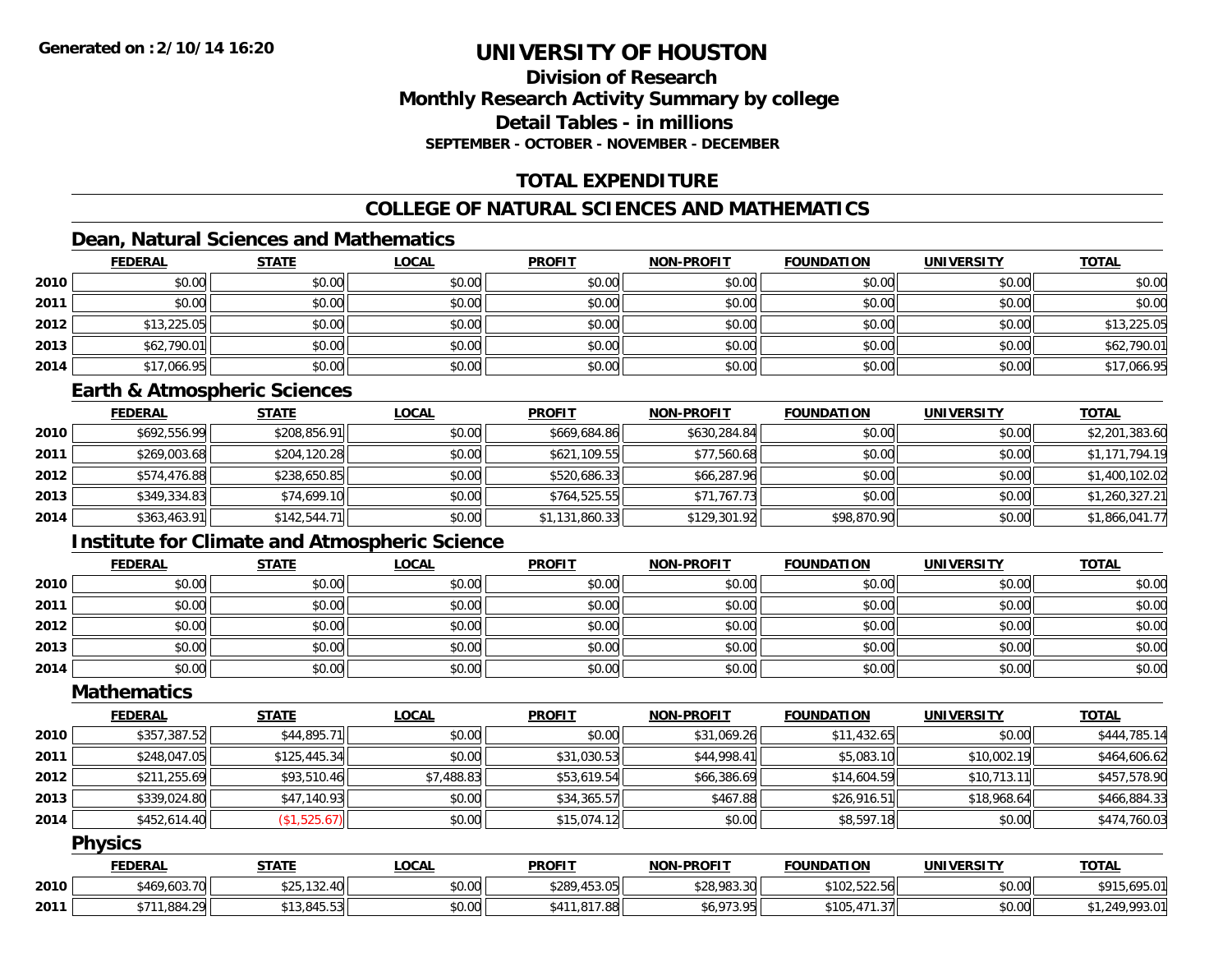# **Division of Research Monthly Research Activity Summary by college Detail Tables - in millions SEPTEMBER - OCTOBER - NOVEMBER - DECEMBER**

# **TOTAL EXPENDITURE**

#### **COLLEGE OF NATURAL SCIENCES AND MATHEMATICS**

|       | <b>Physics</b>  |                |              |                |                   |                   |             |                 |  |  |  |  |
|-------|-----------------|----------------|--------------|----------------|-------------------|-------------------|-------------|-----------------|--|--|--|--|
|       | <b>FEDERAL</b>  | <b>STATE</b>   | <b>LOCAL</b> | <b>PROFIT</b>  | <b>NON-PROFIT</b> | <b>FOUNDATION</b> | UNIVERSITY  | <b>TOTAL</b>    |  |  |  |  |
| 2012  | \$1,018,018.24  | \$1,953.94)    | \$0.00       | \$359,279.92   | \$19,485.72       | \$103,704.05      | \$0.00      | \$1,498,533.99  |  |  |  |  |
| 2013  | \$894,002.52    | \$0.00         | \$0.00       | \$449,924.69   | \$22,768.66       | \$78,157.72       | \$0.00      | \$1,444,853.59  |  |  |  |  |
| 2014  | \$1,320,677.17  | \$0.00         | \$0.00       | \$606,433.40   | \$8,160.00        | \$100.563.73      | \$0.00      | \$2,035,834.30  |  |  |  |  |
| Total | \$25,864,039.55 | \$6,993,391.02 | \$7,488.83   | \$6,890,001.93 | \$2,555,928.33    | \$3,894,767.20    | \$95,986.80 | \$46,301,603.67 |  |  |  |  |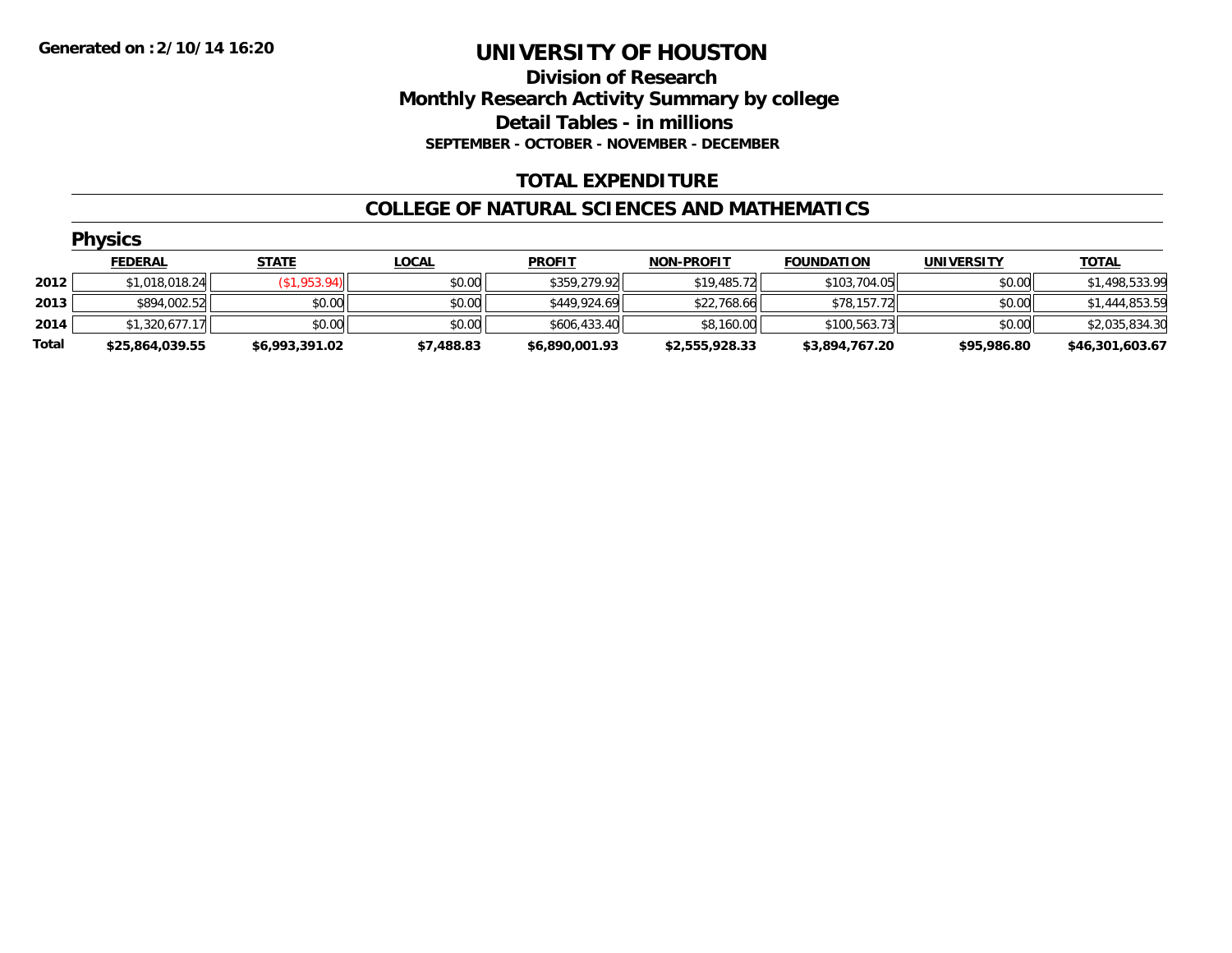### **Division of Research Monthly Research Activity Summary by college Detail Tables - in millions SEPTEMBER - OCTOBER - NOVEMBER - DECEMBER**

### **TOTAL EXPENDITURE**

#### **COLLEGE OF OPTOMETRY**

# **Optometry, Community**

|       | <b>FEDERAL</b> | <b>STATE</b> | <b>LOCAL</b> | <b>PROFIT</b> | <b>NON-PROFIT</b> | <b>FOUNDATION</b> | <b>UNIVERSITY</b> | <u>TOTAL</u>   |
|-------|----------------|--------------|--------------|---------------|-------------------|-------------------|-------------------|----------------|
| 2010  | \$1,427,597.08 | \$75,064.23  | \$0.00       | \$123,248.42  | \$7,196.24        | \$13,595.34       | \$81,535.30       | \$1,728,236.61 |
| 2011  | \$1,046,821.98 | \$40,056.26  | \$0.00       | \$78,750.98   | (\$51.07)         | \$0.00            | \$68,081.36       | \$1,233,659.51 |
| 2012  | \$1,138,932.38 | \$1,922.24   | \$0.00       | \$131,755.26  | (\$105.00)        | \$9,860.70        | \$141,382.16      | \$1,423,747.74 |
| 2013  | \$1,336,738.57 | \$0.00       | \$0.00       | \$264,922.34  | \$0.00            | \$13,234.48       | \$57,339.20       | \$1,672,234.59 |
| 2014  | \$1,441,856.54 | \$0.00       | \$0.00       | \$373,955.41  | \$6,300.00        | (\$1,041.68)      | \$145,001.88      | \$1,966,072.15 |
| Total | \$6,391,946.55 | \$117,042.73 | \$0.00       | \$972,632.41  | \$13,340.17       | \$35,648.84       | \$493,339.90      | \$8,023,950.60 |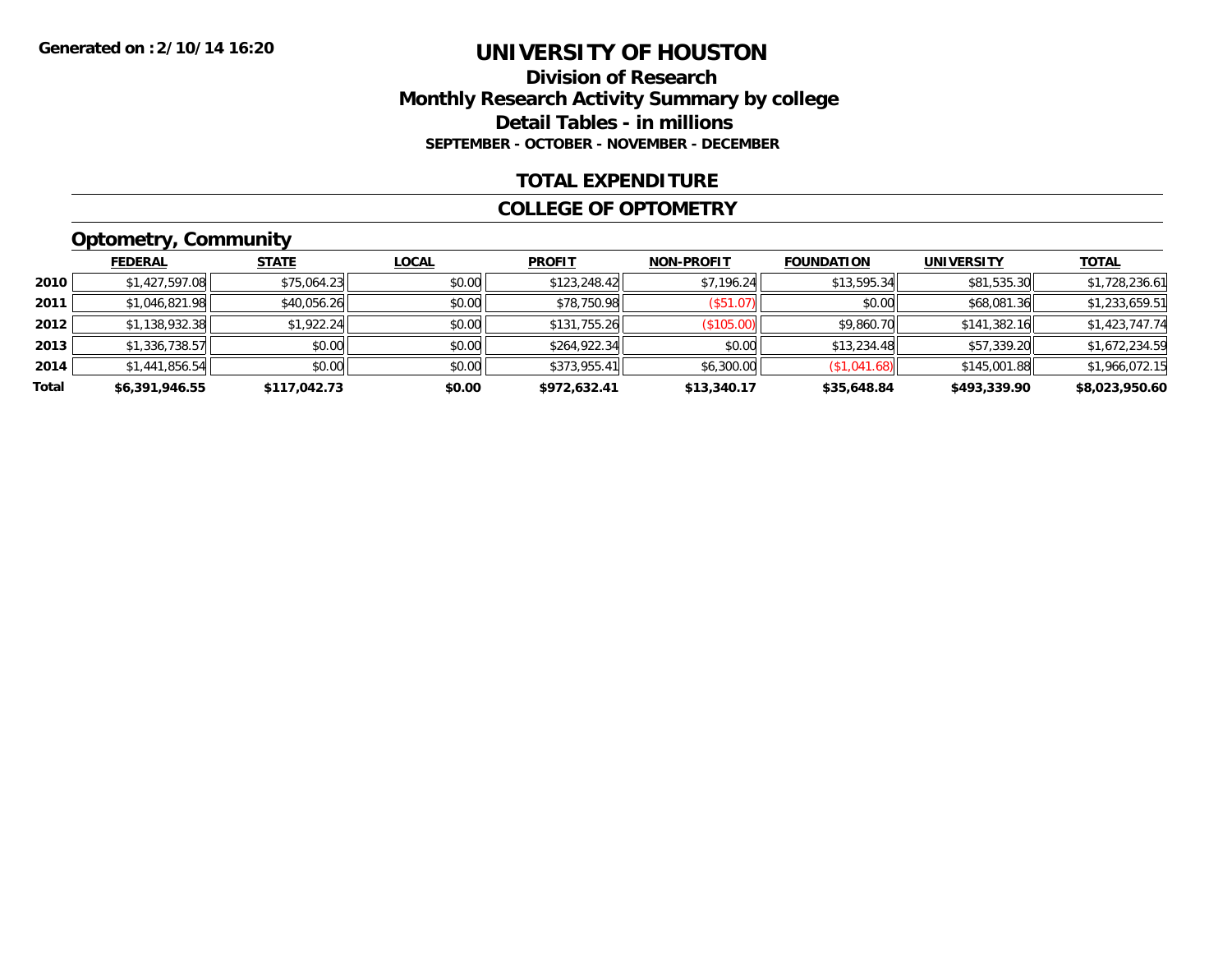# **Division of ResearchMonthly Research Activity Summary by college Detail Tables - in millionsSEPTEMBER - OCTOBER - NOVEMBER - DECEMBER**

# **TOTAL EXPENDITURE**

### **COLLEGE OF PHARMACY**

# **Clinical Sciences and Administration**

|      | <b>FEDERAL</b> | <u>STATE</u> | <b>LOCAL</b> | <b>PROFIT</b> | <b>NON-PROFIT</b> | <b>FOUNDATION</b> | <b>UNIVERSITY</b> | <b>TOTAL</b> |
|------|----------------|--------------|--------------|---------------|-------------------|-------------------|-------------------|--------------|
| 2010 | \$37,053.67    | \$0.00       | \$0.00       | \$124,916.58  | \$64,417.26       | \$4,319.59        | \$1,045.36        | \$231,752.46 |
| 2011 | \$80,538.73    | \$1,750.90   | \$0.00       | \$117,590.89  | \$86,490.36       | \$0.00            | \$24.85           | \$286,395.73 |
| 2012 | \$56,525.63    | \$14,931.88  | \$0.00       | \$95,461.21   | \$38,753.62       | \$0.00            | \$0.00            | \$205,672.34 |
| 2013 | \$84,421.90    | \$0.00       | \$0.00       | \$117,208.69  | \$0.00            | \$4,103.00        | \$0.00            | \$205,733.59 |
| 2014 | \$37,870.91    | \$0.00       | \$0.00       | \$146,280.71  | \$5,965.15        | \$0.00            | \$0.00            | \$190,116.77 |

# **Dean, Pharmacy**

|      | <b>FEDERAL</b> | <b>STATE</b> | <b>LOCAL</b> | <b>PROFIT</b> | <b>NON-PROFIT</b> | <b>FOUNDATION</b> | <b>UNIVERSITY</b> | <b>TOTAL</b> |
|------|----------------|--------------|--------------|---------------|-------------------|-------------------|-------------------|--------------|
| 2010 | \$0.00         | \$0.00       | \$0.00       | \$0.00        | \$0.00            | \$0.00            | \$0.00            | \$0.00       |
| 2011 | \$0.00         | \$0.00       | \$0.00       | \$0.00        | \$0.00            | \$0.00            | \$0.00            | \$0.00       |
| 2012 | \$0.00         | \$0.00       | \$0.00       | \$0.00        | \$0.00            | \$0.00            | \$0.00            | \$0.00       |
| 2013 | \$0.00         | \$0.00       | \$0.00       | \$0.00        | \$0.00            | \$0.00            | \$0.00            | \$0.00       |
| 2014 | \$0.00         | \$0.00       | \$0.00       | \$0.00        | \$0.00            | \$0.00            | \$0.00            | \$0.00       |

# **Pharmacological and Pharmaceutical Sciences**

|       | <b>FEDERAL</b> | <b>STATE</b> | <b>LOCAL</b> | <b>PROFIT</b> | <b>NON-PROFIT</b> | <b>FOUNDATION</b> | <b>UNIVERSITY</b> | <u>TOTAL</u>   |
|-------|----------------|--------------|--------------|---------------|-------------------|-------------------|-------------------|----------------|
| 2010  | \$796,726.61   | \$39,911.15  | \$0.00       | \$18,933.33   | \$39,534.68       | \$24,693.09       | \$0.00            | \$919,798.86   |
| 2011  | \$785,923.60   | \$51,549.03  | \$0.00       | \$9,861.87    | \$66,576.65       | \$20,905.49       | \$0.00            | \$934,816.64   |
| 2012  | \$525,363.04   | \$0.01       | \$0.00       | \$984.03      | \$42,277.27       | \$11,583.21       | \$0.00            | \$580,207.56   |
| 2013  | \$570,214.60   | \$0.00       | \$0.00       | \$7,052.08    | \$12,120.84       | \$12,447.91       | \$0.00            | \$601,835.43   |
| 2014  | \$645,524.88   | \$0.00       | \$0.00       | \$0.00        | \$11,323.07       | \$18,692.50       | \$0.00            | \$675,540.45   |
| Total | \$3,620,163.57 | \$108,142.97 | \$0.00       | \$638,289.39  | \$367,458.90      | \$96,744.79       | \$1,070.21        | \$4,831,869.83 |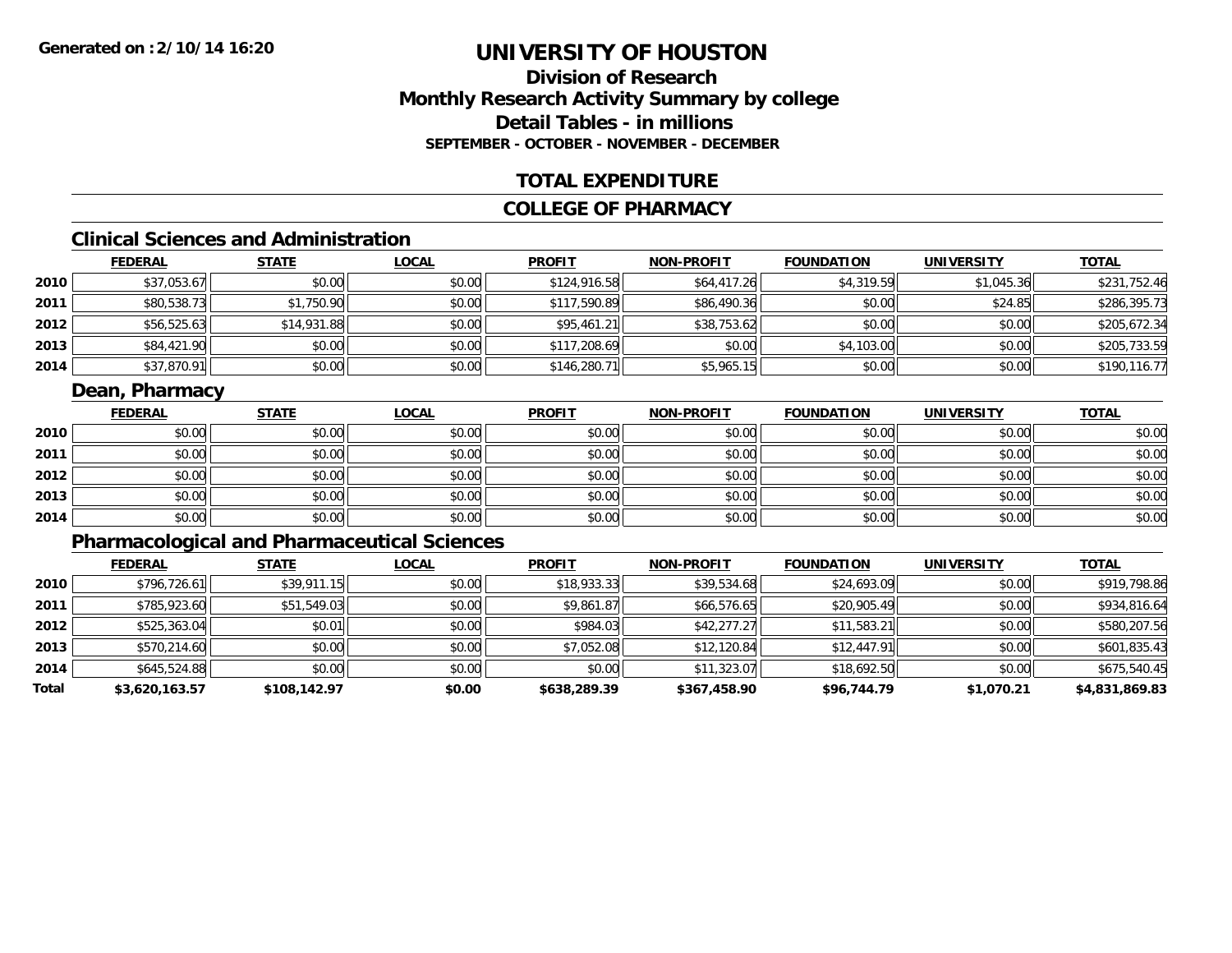# **Division of ResearchMonthly Research Activity Summary by college Detail Tables - in millionsSEPTEMBER - OCTOBER - NOVEMBER - DECEMBER**

# **TOTAL EXPENDITURE**

#### **COLLEGE OF TECHNOLOGY**

# **Center for Life Sciences Technology**

|      | .                                | $C = A + C$                                                                             | $\sim$<br>UUM. | <b>PROFI</b>                        | <b>PROFIT</b><br><b>NON</b> | ΊΩΝ           | <br>un"        | <b>TOTAL</b>                        |
|------|----------------------------------|-----------------------------------------------------------------------------------------|----------------|-------------------------------------|-----------------------------|---------------|----------------|-------------------------------------|
| 2010 | 0.001<br>וטט.                    | $\cdots$<br>DU.UU                                                                       | 0.00<br>vu.vu  | $\mathbf{A} \cap \mathbf{A}$<br>υv. | 0000<br>vv.vv               | 0.00          | 0000<br>. UU   | ቀስ ስር<br>DU.UC                      |
| 2012 | $\sim$<br>$\sim$ $\sim$<br>vv.vv | $\begin{array}{c} \hline \text{A} & \text{A} & \text{A} \\ \hline \end{array}$<br>JU.UU | 0.00<br>JU.UU  | JU.U                                | 0000<br>JU.UU               | 0000<br>וט.טי | 60.00<br>JU.UU | $\uparrow$ $\land$ $\land$<br>DU.UG |

# **Center for Technology Literacy**

|      | <b>FEDERAL</b> | <b>STATE</b> | <b>LOCAL</b> | <b>PROFIT</b> | <b>NON-PROFIT</b> | <b>FOUNDATION</b> | <b>UNIVERSITY</b> | <b>TOTAL</b> |
|------|----------------|--------------|--------------|---------------|-------------------|-------------------|-------------------|--------------|
| 2010 | \$1,859.65     | \$0.00       | \$0.00       | \$0.00        | \$0.00            | \$0.00            | \$0.00            | \$1,859.65   |
| 2011 | \$174,611.31   | \$0.00       | \$0.00       | \$0.00        | \$0.00            | \$0.00            | \$0.00            | \$174,611.31 |
| 2012 | \$449,659.88   | \$0.00       | \$0.00       | \$0.00        | \$0.00            | \$0.00            | \$0.00            | \$449,659.88 |
| 2013 | \$35,692.42    | \$0.00       | \$0.00       | \$0.00        | \$0.00            | \$0.00            | \$0.00            | \$35,692.42  |
| 2014 | \$36,940.52    | \$0.00       | \$0.00       | \$0.00        | \$0.00            | \$0.00            | \$0.00            | \$36,940.52  |

### **Construction Management**

|      | <b>FEDERAL</b> | <u>STATE</u> | <u>LOCAL</u> | <b>PROFIT</b> | <b>NON-PROFIT</b> | <b>FOUNDATION</b> | <b>UNIVERSITY</b> | <b>TOTAL</b> |
|------|----------------|--------------|--------------|---------------|-------------------|-------------------|-------------------|--------------|
| 2010 | \$4,721.14     | \$0.00       | \$0.00       | \$0.00        | \$3,799.08        | \$0.00            | \$0.00            | \$8,520.22   |
| 2011 | \$4,322.71     | \$0.00       | \$0.00       | \$0.00        | \$0.00            | \$0.00            | \$0.00            | \$4,322.71   |
| 2013 | \$0.00         | \$5,095.01   | \$0.00       | \$0.00        | \$0.00            | \$7,649.89        | \$0.00            | \$12,744.90  |
| 2014 | \$0.00         | \$18,885.03  | \$0.00       | \$0.00        | \$0.00            | \$8,945.87        | \$0.00            | \$27,830.90  |

### **Dean, Technology**

|      | <u>FEDERAL</u> | <b>STATE</b> | <b>LOCAL</b> | <b>PROFIT</b> | <b>NON-PROFIT</b> | <b>FOUNDATION</b> | <b>UNIVERSITY</b> | <b>TOTAL</b> |
|------|----------------|--------------|--------------|---------------|-------------------|-------------------|-------------------|--------------|
| 2010 | \$44,397.39    | \$0.00       | \$0.00       | \$0.00        | \$0.00            | \$0.00            | \$0.00            | \$44,397.39  |
| 2011 | \$22,814.48    | \$0.00       | \$0.00       | \$0.00        | \$0.00            | \$0.00            | \$0.00            | \$22,814.48  |
| 2012 | \$60,675.60    | \$0.00       | \$0.00       | \$0.00        | \$0.00            | \$0.00            | \$0.00            | \$60,675.60  |
| 2013 | \$15,235.58    | \$0.00       | \$0.00       | \$0.00        | \$0.00            | \$0.00            | \$0.00            | \$15,235.58  |
| 2014 | \$0.00         | \$0.00       | \$0.00       | \$0.00        | \$13,088.55       | \$0.00            | \$0.00            | \$13,088.55  |

### **Engineering Technology**

|      | <b>FEDERAL</b> | <b>STATE</b> | <b>LOCAL</b> | <b>PROFIT</b> | <b>NON-PROFIT</b> | <b>FOUNDATION</b> | <b>UNIVERSITY</b> | <b>TOTAL</b> |
|------|----------------|--------------|--------------|---------------|-------------------|-------------------|-------------------|--------------|
| 2010 | \$266,993.50   | \$0.00       | \$0.00       | \$13,412.58   | (\$103.81)        | \$35,353.69       | \$229.32          | \$315,885.28 |
| 2011 | \$102,244.50   | \$0.00       | \$0.00       | \$10.771.75   | \$0.00            | \$25,672.34       | \$0.00            | \$138,688.59 |
| 2012 | \$192,811.50   | \$0.00       | \$0.00       | \$17,071.29   | (\$3,366.00)      | \$17,886.71       | \$0.00            | \$224,403.50 |
| 2013 | \$147.742.77   | \$0.00       | \$0.00       | \$25.114.12   | \$3,225.05        | \$4,523.70        | \$0.00            | \$180,605.65 |
| 2014 | \$60,957.20    | \$0.00       | \$0.00       | \$43,674.31   | (\$5,440.00)      | \$0.00            | \$0.00            | \$99,191.51  |

<u> 1989 - Johann Stoff, deutscher Stoffen und der Stoffen und der Stoffen und der Stoffen und der Stoffen und de</u>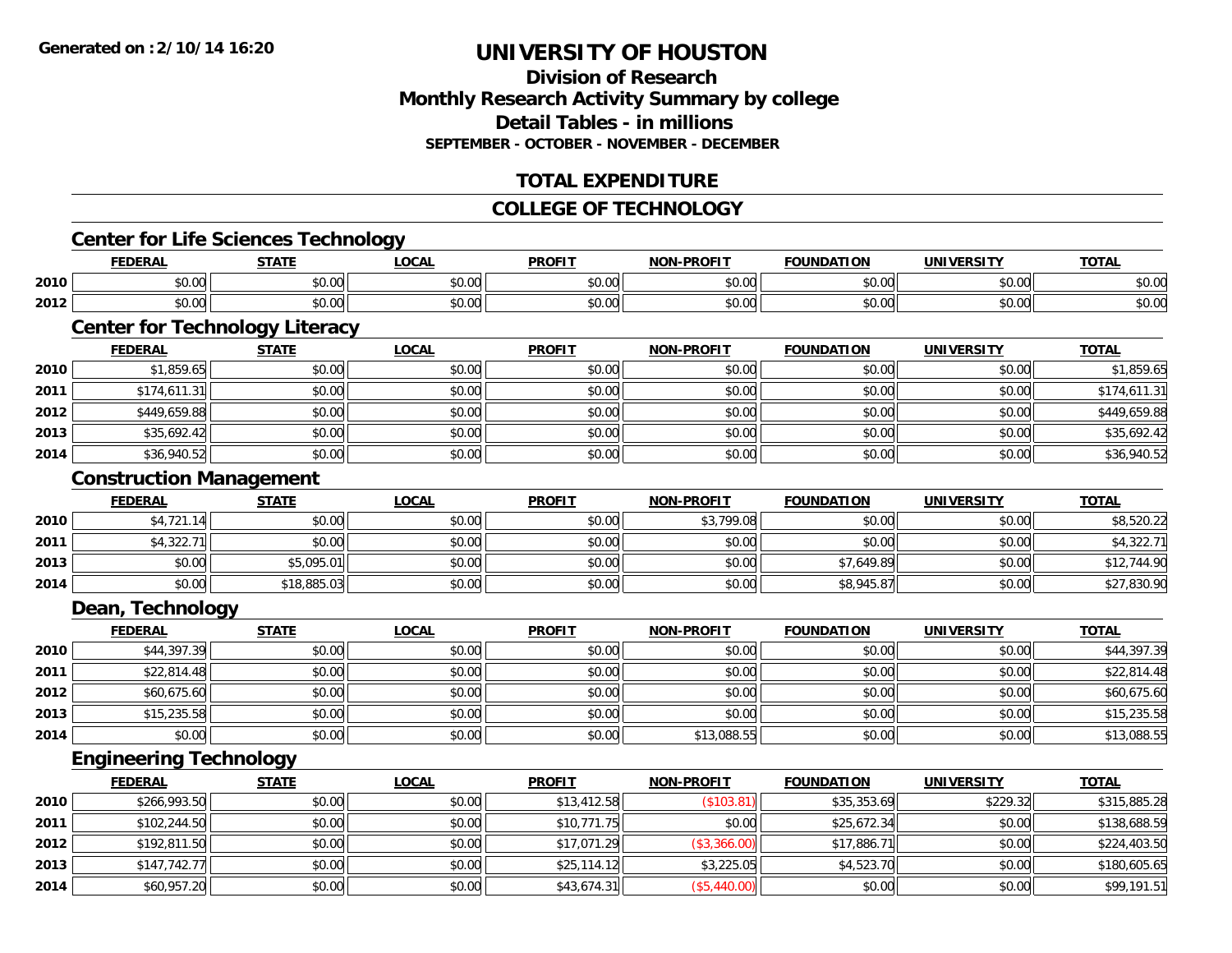## **Division of ResearchMonthly Research Activity Summary by college Detail Tables - in millionsSEPTEMBER - OCTOBER - NOVEMBER - DECEMBER**

## **TOTAL EXPENDITURE**

#### **COLLEGE OF TECHNOLOGY**

## **Human Development and Consumer Science**

|      | <b>FEDERAL</b> | <b>STATE</b> | <u>LOCAL</u> | <b>PROFIT</b> | <b>NON-PROFIT</b> | <b>FOUNDATION</b> | <b>UNIVERSITY</b> | <b>TOTAL</b> |
|------|----------------|--------------|--------------|---------------|-------------------|-------------------|-------------------|--------------|
| 2010 | \$3,053.16     | \$0.00       | \$0.00       | \$10,699.21   | \$0.00            | \$0.00            | \$0.00            | \$13,752.37  |
| 2011 | \$952.48       | \$0.00       | \$0.00       | \$1,085.93    | \$0.00            | \$0.00            | \$0.00            | \$2,038.41   |
| 2012 | \$372.10       | \$0.00       | \$0.00       | \$0.00        | \$0.00            | \$0.00            | \$0.00            | \$372.10     |
| 2014 | \$7,718.61     | \$0.00       | \$0.00       | \$0.00        | \$0.00            | \$0.00            | \$0.00            | 7,718.61     |

#### **Information & Logistics Technology**

|      | <b>FEDERAL</b> | <b>STATE</b> | <u>LOCAL</u> | <b>PROFIT</b> | <b>NON-PROFIT</b> | <b>FOUNDATION</b> | <b>UNIVERSITY</b> | <b>TOTAL</b>  |
|------|----------------|--------------|--------------|---------------|-------------------|-------------------|-------------------|---------------|
| 2010 | \$15,323.23    | \$0.00       | \$0.00       | \$0.00        | \$3,109.70        | \$0.00            | \$0.00            | \$18,432.93   |
| 2011 | \$10,033.48    | \$0.00       | \$0.00       | \$0.00        | \$2,383.36        | \$0.00            | \$0.00            | \$12,416.84   |
| 2012 | \$27,328.30    | \$0.00       | \$0.00       | \$0.00        | \$0.00            | \$0.00            | \$0.00            | \$27,328.30   |
| 2013 | \$10,735.08    | \$0.00       | \$0.00       | \$0.00        | \$0.00            | \$0.00            | \$0.00            | (\$10,735.08) |
| 2014 | \$0.00         | \$0.00       | \$0.00       | \$0.00        | \$0.00            | \$0.00            | \$0.00            | \$0.00        |

# **Texas Manufacturing Assistance Center**

|       | <b>FEDERAL</b> | <b>STATE</b> | <b>LOCAL</b> | <b>PROFIT</b> | NON-PROFIT  | <b>FOUNDATION</b> | <b>UNIVERSITY</b> | <b>TOTAL</b>   |
|-------|----------------|--------------|--------------|---------------|-------------|-------------------|-------------------|----------------|
| 2010  | \$0.00         | \$0.00       | \$0.00       | \$0.00        | \$0.00      | \$0.00            | \$0.00            | \$0.00         |
| 2011  | \$0.00         | \$0.00       | \$0.00       | \$0.00        | \$0.00      | \$0.00            | \$0.00            | \$0.00         |
| 2012  | \$0.00         | \$0.00       | \$0.00       | \$0.00        | \$0.00      | \$0.00            | \$0.00            | \$0.00         |
| 2013  | \$0.00         | \$0.00       | \$0.00       | \$0.00        | \$0.00      | \$0.00            | \$0.00            | \$0.00         |
| 2014  | \$0.00         | \$0.00       | \$0.00       | \$0.00        | \$0.00      | \$0.00            | \$0.00            | \$0.00         |
| Total | \$1,675,726.41 | \$23,980.04  | \$0.00       | \$121,829.19  | \$16,695.93 | \$100,032.20      | \$229.32          | \$1,938,493.09 |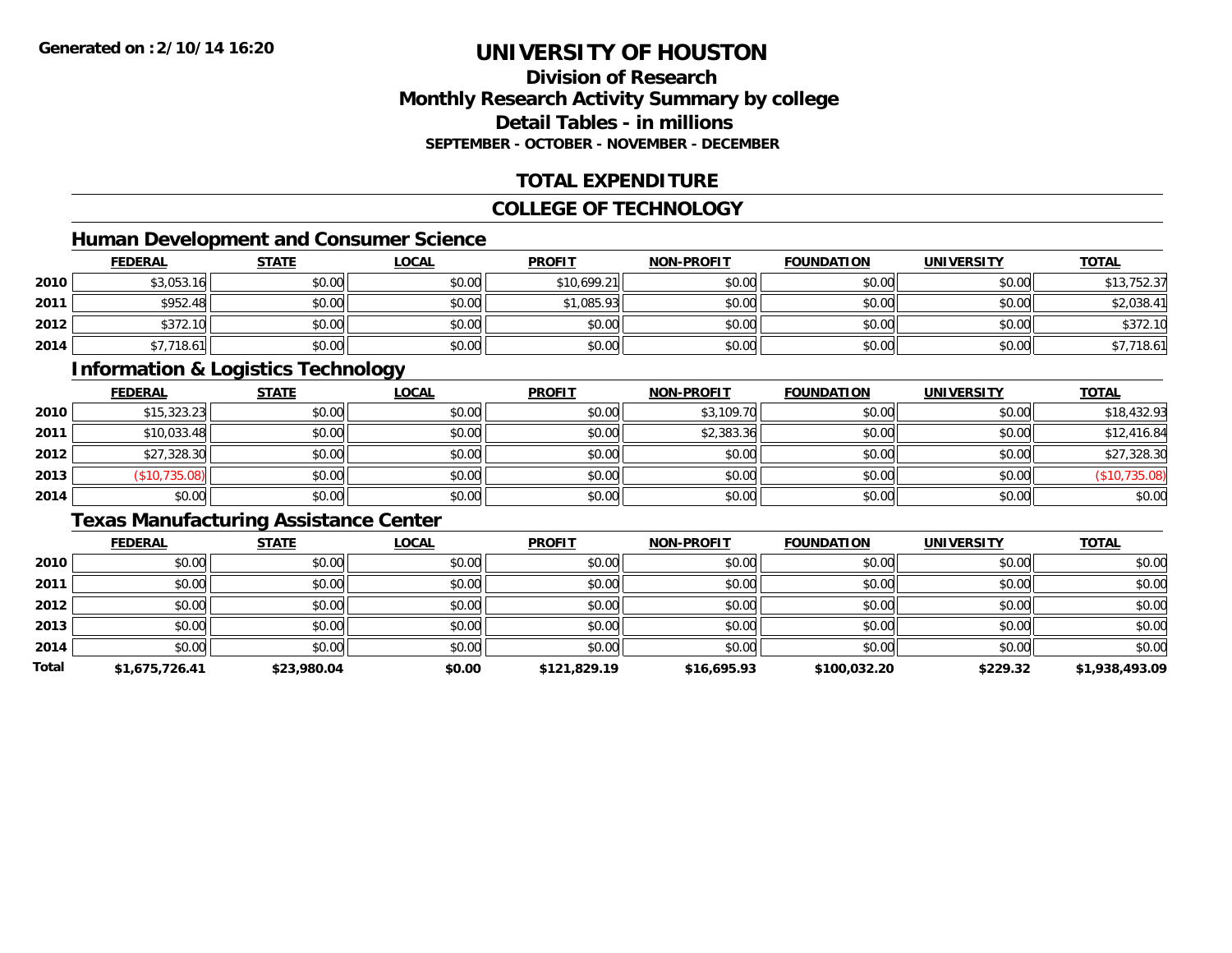## **Division of ResearchMonthly Research Activity Summary by college Detail Tables - in millionsSEPTEMBER - OCTOBER - NOVEMBER - DECEMBER**

## **TOTAL EXPENDITURE**

## **CULLEN COLLEGE OF ENGINEERING**

# **Biomedical Engineering**

|      | <b>FEDERAL</b> | <b>STATE</b> | <b>LOCAL</b> | <b>PROFIT</b> | <b>NON-PROFIT</b> | <b>FOUNDATION</b> | <b>UNIVERSITY</b> | <b>TOTAL</b> |
|------|----------------|--------------|--------------|---------------|-------------------|-------------------|-------------------|--------------|
| 2010 | \$78,098.28    | \$0.00       | \$0.00       | \$0.00        | \$3,430.39        | \$0.00            | \$0.00            | \$81,528.67  |
| 2011 | \$93,048.97    | \$0.00       | \$0.00       | \$0.00        | \$0.00            | \$0.00            | \$0.00            | \$93,048.97  |
| 2012 | \$101,254.86   | \$0.00       | \$0.00       | \$0.00        | \$0.00            | \$0.00            | \$0.00            | \$101,254.86 |
| 2013 | \$252,730.65   | \$0.00       | \$0.00       | \$0.00        | \$0.00            | \$0.00            | \$0.00            | \$252,730.65 |
| 2014 | \$527,547.70   | \$0.00       | \$0.00       | \$0.00        | \$0.00            | \$0.00            | \$0.00            | \$527,547.70 |

## **Center for Innovative Grouting Materials and Tech**

|      | <b>FEDERAL</b> | <b>STATE</b> | <u>LOCAL</u> | <b>PROFIT</b> | <b>NON-PROFIT</b> | <b>FOUNDATION</b> | UNIVERSITY | <b>TOTAL</b> |
|------|----------------|--------------|--------------|---------------|-------------------|-------------------|------------|--------------|
| 2011 | \$0.00         | \$0.00       | \$0.00       | \$0.00        | \$0.00            | \$0.00            | \$0.00     | \$0.00       |
| 2012 | \$0.00         | \$0.00       | \$0.00       | \$0.00        | \$0.00            | \$0.00            | \$0.00     | \$0.00       |
| 2013 | \$0.00         | \$0.00       | \$0.00       | \$0.00        | \$0.00            | \$0.00            | \$0.00     | \$0.00       |
| 2014 | \$0.00         | \$0.00       | \$0.00       | \$0.00        | \$0.00            | \$0.00            | \$0.00     | \$0.00       |

#### **Chemical Engineering**

|      | <b>FEDERAL</b> | <b>STATE</b>    | <u>LOCAL</u> | <b>PROFIT</b> | <b>NON-PROFIT</b> | <b>FOUNDATION</b> | UNIVERSITY    | <b>TOTAL</b>   |
|------|----------------|-----------------|--------------|---------------|-------------------|-------------------|---------------|----------------|
| 2010 | \$494,591.01   | \$1,540,343.07  | \$1,530.31   | \$115,789.64  | \$0.00            | \$25,853.47       | \$62,952.46   | \$2,241,059.96 |
| 2011 | \$1,335,043.67 | (\$109, 737.55) | \$0.00       | \$244,308.03  | \$0.00            | \$39,455.43       | \$47,498.29   | \$1,556,567.88 |
| 2012 | \$1,515,892.55 | \$73,226.58     | \$0.00       | \$321,975.80  | \$0.00            | \$26,585.72       | \$800.02      | \$1,938,480.67 |
| 2013 | \$938,091.67   | \$40,059.47     | \$0.00       | \$293,871.89  | \$22,733.56       | \$98,516.03       | (\$16,332.80) | \$1,376,939.82 |
| 2014 | \$930,714.89   | \$53,636.13     | \$0.00       | \$446,975.18  | \$68,535.92       | \$67,457.60       | \$2,970.64    | \$1,570,290.35 |

#### **Civil Engineering**

|      | <b>FEDERAL</b> | <b>STATE</b> | <u>LOCAL</u> | <b>PROFIT</b> | <b>NON-PROFIT</b> | <b>FOUNDATION</b> | <b>UNIVERSITY</b> | <b>TOTAL</b>   |
|------|----------------|--------------|--------------|---------------|-------------------|-------------------|-------------------|----------------|
| 2010 | \$409,428.36   | \$116,102.71 | \$29,067.19  | \$35,013.29   | \$25,908.77       | \$94,415.19       | \$0.00            | \$709,935.51   |
| 2011 | \$447,027.58   | \$122.911.41 | \$0.00       | \$70,580.88   | \$27,938.83       | \$53,376.29       | \$16, 136.45      | \$737,971.44   |
| 2012 | \$1,079,152.30 | \$137.031.64 | \$33,376.64  | \$25,467.89   | \$38,070.70       | \$8,972.66        | \$0.00            | \$1,322,071.82 |
| 2013 | \$801,468.66   | \$130,394.55 | \$8,453.31   | \$47,763.55   | \$37,316.75       | \$2,656.17        | \$11,730.00       | \$1,039,782.99 |
| 2014 | \$932,821.45   | \$34,793.77  | \$0.00       | \$151,418.28  | \$35,275.90       | \$36,249.31       | \$0.00            | \$1,190,558.71 |

# **Composites Engineering and Applications Center**

|      | <b>FEDERAL</b>     | <b>STATE</b> | <u>LOCAL</u> | <b>PROFIT</b> | <b>I-PROFIT</b><br>NON- | <b>FOUNDATION</b> | <b>UNIVERSITY</b> | <b>TOTAL</b> |
|------|--------------------|--------------|--------------|---------------|-------------------------|-------------------|-------------------|--------------|
| 2011 | <b>00</b><br>JU.UU | \$0.00       | \$0.00       | \$0.00        | \$0.00                  | \$0.00            | \$0.00            | \$0.00       |
| 2012 | ሶስ ሰሰ<br>PU.UU     | \$0.00       | \$0.00       | \$0.00        | \$0.00                  | \$0.00            | \$0.00            | \$0.00       |
| 2013 | 0000<br>JU.UU      | \$0.00       | \$0.00       | \$0.00        | \$0.00                  | \$0.00            | \$0.00            | \$0.00       |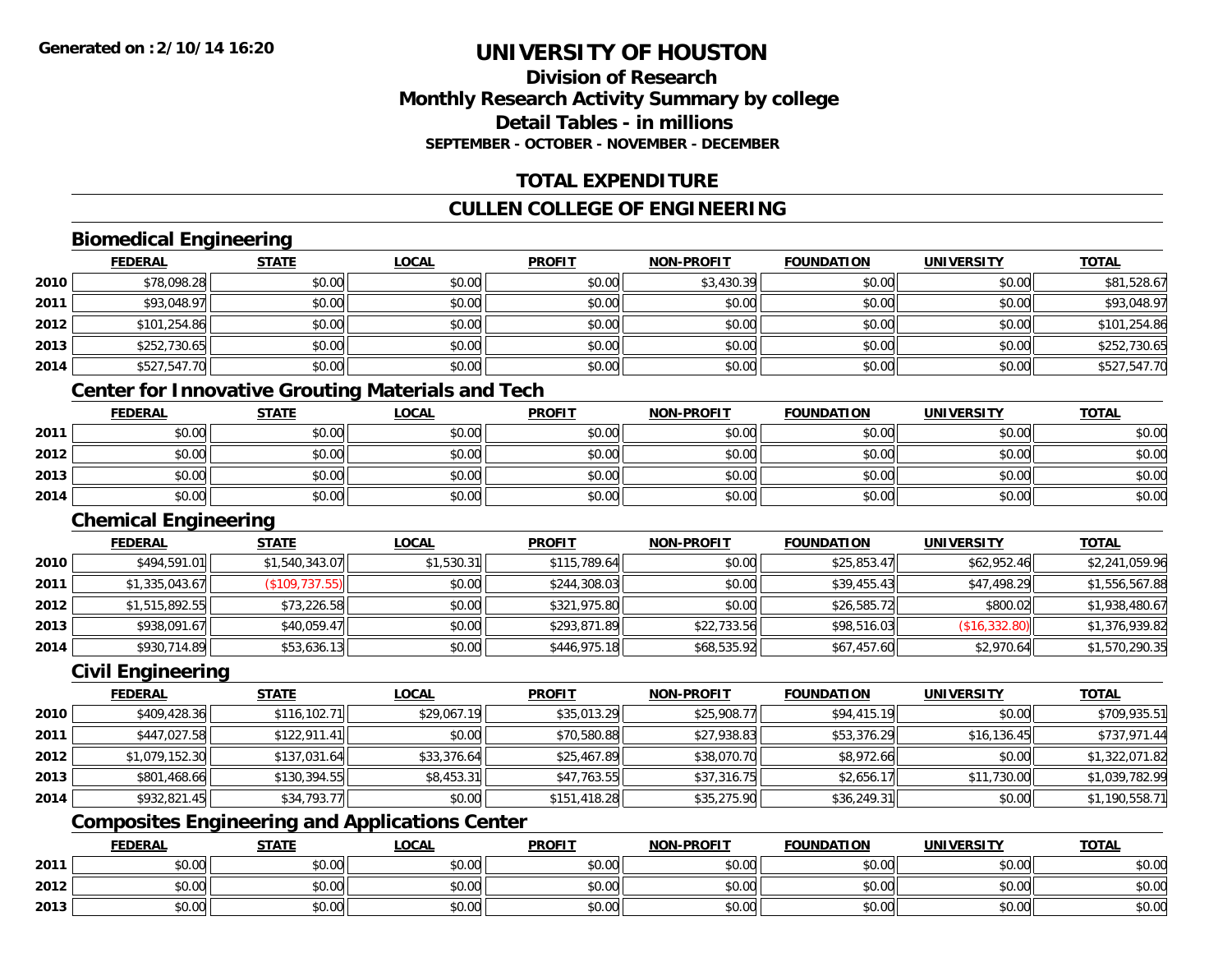**Division of ResearchMonthly Research Activity Summary by college Detail Tables - in millions SEPTEMBER - OCTOBER - NOVEMBER - DECEMBER**

## **TOTAL EXPENDITURE**

#### **CULLEN COLLEGE OF ENGINEERING**

# **Composites Engineering and Applications Center**

|      | <b>FEDERAL</b>                               | <b>STATE</b> | <b>LOCAL</b> | <b>PROFIT</b> | <b>NON-PROFIT</b> | <b>FOUNDATION</b> | <b>UNIVERSITY</b> | <b>TOTAL</b>   |
|------|----------------------------------------------|--------------|--------------|---------------|-------------------|-------------------|-------------------|----------------|
| 2014 | \$0.00                                       | \$0.00       | \$0.00       | \$0.00        | \$0.00            | \$0.00            | \$0.00            | \$0.00         |
|      | Dean, Engineering                            |              |              |               |                   |                   |                   |                |
|      | <b>FEDERAL</b>                               | <b>STATE</b> | <b>LOCAL</b> | <b>PROFIT</b> | <b>NON-PROFIT</b> | <b>FOUNDATION</b> | <b>UNIVERSITY</b> | <b>TOTAL</b>   |
| 2010 | \$45,256.29                                  | \$0.00       | \$0.00       | \$0.00        | \$0.00            | \$0.00            | \$0.00            | \$45,256.29    |
| 2011 | \$38,333.04                                  | \$0.00       | \$0.00       | \$0.00        | \$0.00            | \$0.00            | \$0.00            | \$38,333.04    |
| 2012 | \$73,901.42                                  | \$0.00       | \$0.00       | \$0.00        | \$0.00            | \$0.00            | \$0.00            | \$73,901.42    |
| 2013 | \$10,525.29                                  | \$0.00       | \$0.00       | \$0.00        | \$0.00            | \$0.00            | \$0.00            | \$10,525.29    |
| 2014 | \$11,317.70                                  | \$0.00       | \$0.00       | \$0.00        | \$0.00            | \$0.00            | \$0.00            | \$11,317.70    |
|      | <b>Electrical &amp; Computer Engineering</b> |              |              |               |                   |                   |                   |                |
|      | <b>FEDERAL</b>                               | <b>STATE</b> | <b>LOCAL</b> | <b>PROFIT</b> | <b>NON-PROFIT</b> | <b>FOUNDATION</b> | <b>UNIVERSITY</b> | <b>TOTAL</b>   |
| 2010 | \$508,223.20                                 | \$116,918.21 | \$0.00       | \$196,666.51  | \$53,719.66       | \$0.00            | \$465.12          | \$875,992.70   |
| 2011 | \$982,313.56                                 | \$89,097.29  | \$0.00       | \$85,074.89   | \$33,538.70       | \$11,564.90       | \$5,124.78        | \$1,206,714.11 |
| 2012 | \$1,647,738.56                               | \$35,972.57  | \$0.00       | \$155,037.37  | \$17,549.64       | (\$25,347.02)     | \$0.21            | \$1,830,951.33 |
| 2013 | \$893,912.43                                 | \$20,401.19  | \$0.00       | \$153,533.59  | \$14,556.47       | \$27,214.93       | \$0.00            | \$1,109,618.60 |
| 2014 | \$956,045.05                                 | \$9,018.04   | \$0.00       | \$311,044.49  | \$33,226.97       | \$31,396.07       | \$3,423.86        | \$1,344,154.48 |
|      | <b>Industrial Engineering</b>                |              |              |               |                   |                   |                   |                |
|      | <b>FEDERAL</b>                               | <b>STATE</b> | <b>LOCAL</b> | <b>PROFIT</b> | <b>NON-PROFIT</b> | <b>FOUNDATION</b> | <b>UNIVERSITY</b> | <b>TOTAL</b>   |
| 2010 | \$41,476.81                                  | \$0.00       | \$0.00       | \$0.00        | \$0.00            | \$0.00            | \$0.00            | \$41,476.81    |
| 2011 | \$62,911.82                                  | \$18,547.69  | \$17,763.38  | \$0.00        | \$0.00            | \$0.00            | \$0.00            | \$99,222.89    |
| 2012 | \$40,889.23                                  | \$0.00       | \$21,816.06  | \$0.00        | \$0.00            | \$0.00            | \$0.00            | \$62,705.29    |
| 2013 | \$44,470.53                                  | \$26,278.12  | \$4,371.92   | \$0.00        | \$0.00            | \$0.00            | \$0.00            | \$75,120.57    |
| 2014 | \$69,409.82                                  | \$37,753.82  | \$17,595.04  | \$0.00        | \$0.00            | \$17,064.08       | \$0.00            | \$141,822.76   |
|      | <b>Mechanical Engineering</b>                |              |              |               |                   |                   |                   |                |
|      | <b>FEDERAL</b>                               | <b>STATE</b> | <b>LOCAL</b> | <b>PROFIT</b> | <b>NON-PROFIT</b> | <b>FOUNDATION</b> | <b>UNIVERSITY</b> | <b>TOTAL</b>   |
| 2010 | \$659,520.05                                 | \$13,641.76  | \$0.00       | \$84,386.46   | \$82,792.38       | \$0.00            | \$30,587.11       | \$870,927.76   |
| 2011 | \$887,920.88                                 | \$232,803.06 | \$0.00       | \$237,873.19  | \$39,285.12       | \$13,433.00       | \$0.00            | \$1,411,315.25 |
| 2012 | \$887,634.48                                 | \$240,940.23 | \$0.00       | \$145,374.86  | \$35,378.35       | \$14,380.43       | \$0.00            | \$1,323,708.35 |
| 2013 | \$1,018,662.94                               | \$190,848.74 | \$0.00       | \$94,058.58   | \$5,462.59        | \$45,138.28       | \$0.00            | \$1,354,171.13 |
| 2014 | \$1,309,666.09                               | \$46,257.98  | \$0.00       | \$168,499.66  | (\$3,300.00)      | \$117,006.68      | \$0.00            | \$1,638,130.41 |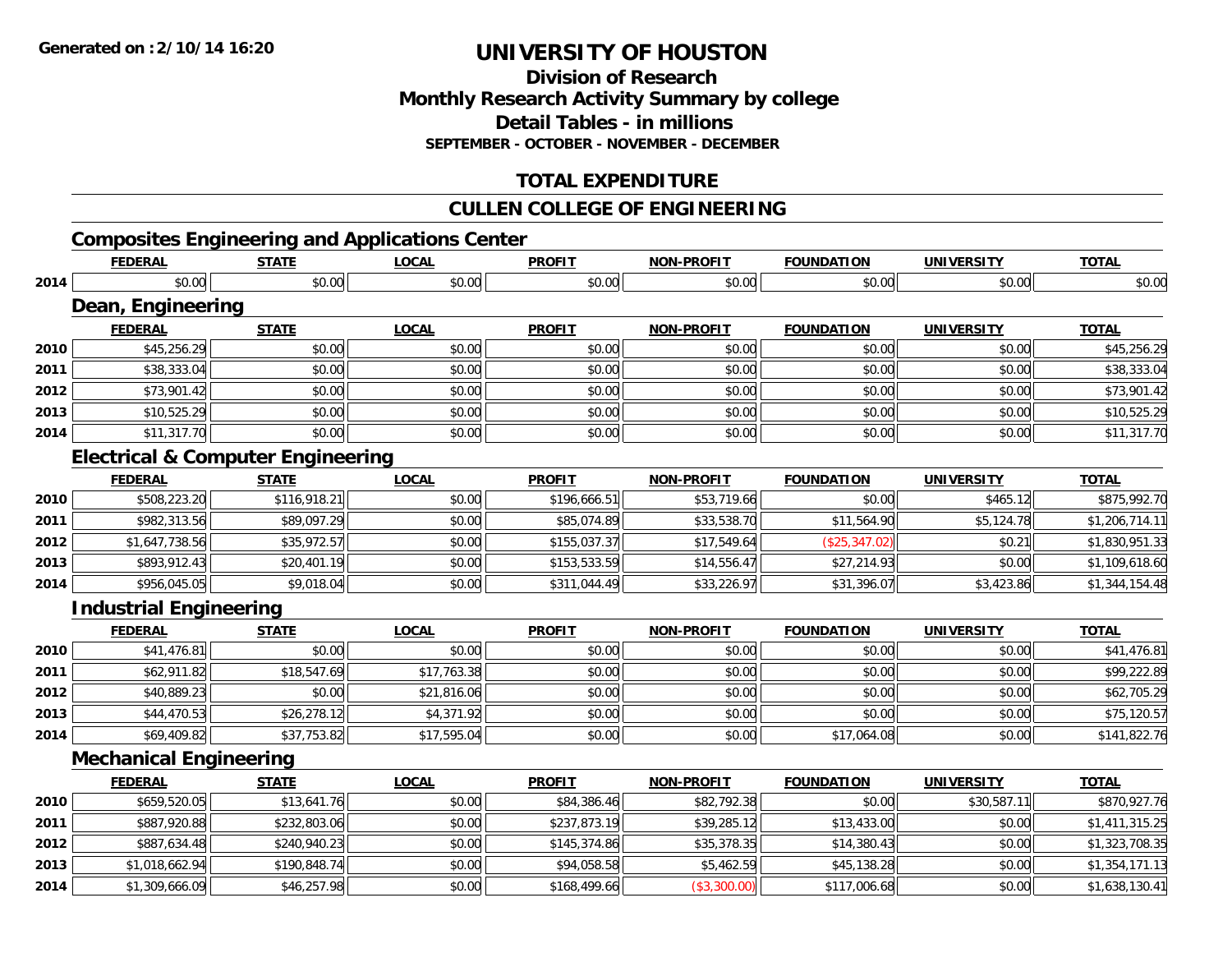#### **Division of Research Monthly Research Activity Summary by college Detail Tables - in millions SEPTEMBER - OCTOBER - NOVEMBER - DECEMBER**

#### **TOTAL EXPENDITURE**

## **CULLEN COLLEGE OF ENGINEERING**

#### **National Wind Energy Center**

|       | <b>FEDERAL</b>  | <b>STATE</b>   | <b>LOCAL</b> | <b>PROFIT</b>  | <b>NON-PROFIT</b> | <b>FOUNDATION</b> | <b>UNIVERSITY</b> | <b>TOTAL</b>    |
|-------|-----------------|----------------|--------------|----------------|-------------------|-------------------|-------------------|-----------------|
| 2011  | \$0.00          | \$0.00         | \$0.00       | \$0.00         | \$0.00            | \$0.00            | \$0.00            | \$0.00          |
| 2012  | \$0.00          | \$0.00         | \$0.00       | \$0.00         | \$0.00            | \$0.00            | \$0.00            | \$0.00          |
| 2013  | \$0.00          | \$0.00         | \$0.00       | \$0.00         | \$0.00            | \$0.00            | \$0.00            | \$0.00          |
| 2014  | \$0.00          | \$0.00         | \$0.00       | \$0.00         | \$0.00            | \$0.00            | \$0.00            | \$0.00          |
| Total | \$20,127,041.77 | \$3,217,240.47 | \$133,973.85 | \$3,384,714.02 | \$571,420.70      | \$705,389.21      | \$165,356.14      | \$28,305,136.16 |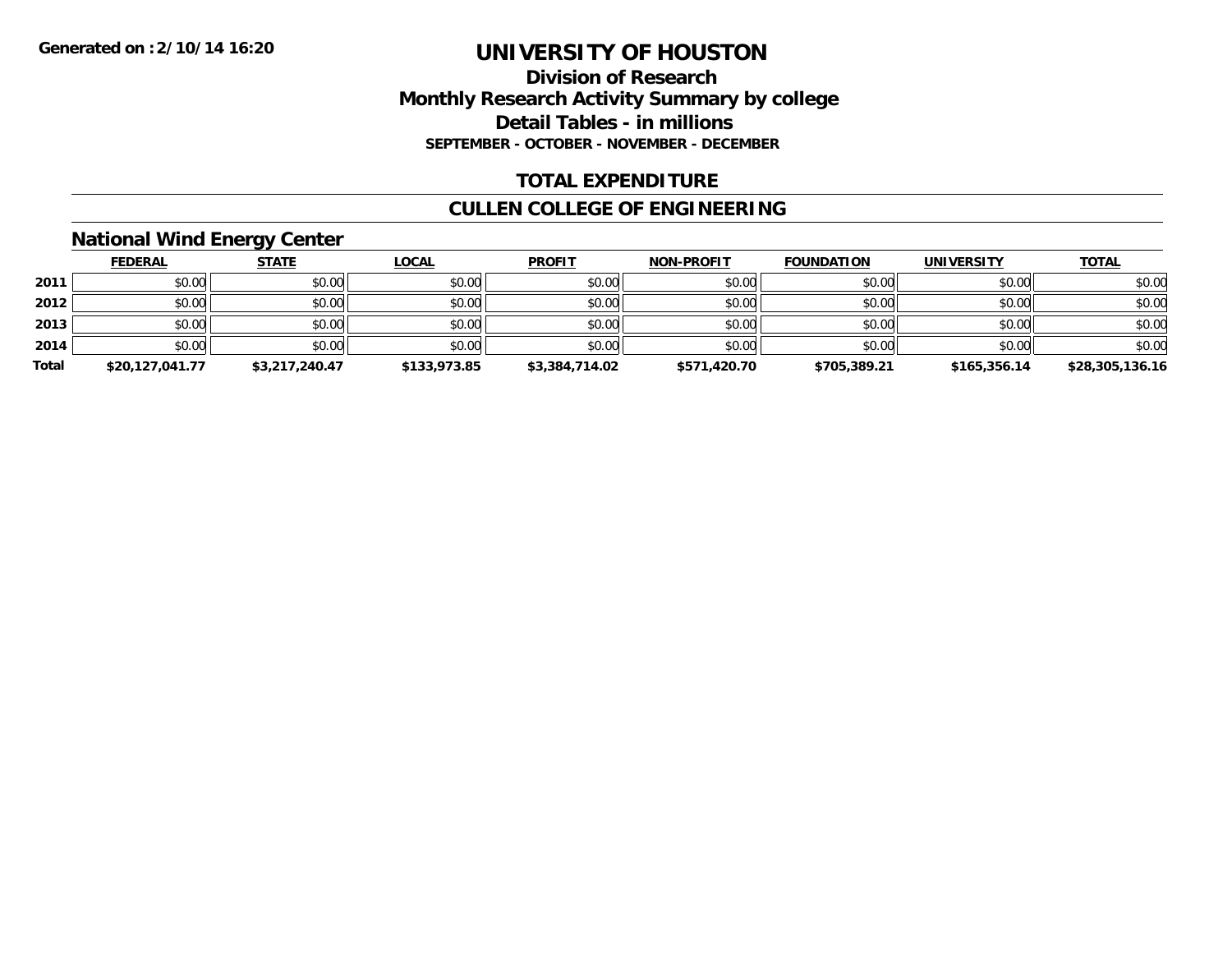## **Division of ResearchMonthly Research Activity Summary by college Detail Tables - in millionsSEPTEMBER - OCTOBER - NOVEMBER - DECEMBER**

## **TOTAL EXPENDITURE**

#### **DIVISION OF RESEARCH**

#### **Allied Geophysical Laboratories**

|      | <b>FEDERAL</b> | <b>STATE</b> | LOCAL  | <b>PROFIT</b>                | <b>NON-PROFIT</b> | <b>FOUNDATION</b> | <b>UNIVERSITY</b> | <b>TOTAL</b> |
|------|----------------|--------------|--------|------------------------------|-------------------|-------------------|-------------------|--------------|
| 2011 | \$0.00         | \$0.00       | \$0.00 | <b>\$113306</b>              | \$0.00            | \$0.00            | \$0.00            | 133.96       |
| 2012 | \$0.00         | \$0.00       | \$0.00 | \$12,260.20                  | \$0.00            | \$0.00            | \$0.00            | 12,260.20    |
| 2013 | \$0.00         | \$0.00       | \$0.00 | \$11,796.4<br>$\overline{A}$ | \$0.00            | \$0.00            | \$0.00            | .<br>,796.45 |

#### **Center for Advanced Computing and Data Systems**

|      | <u>FEDERAL</u> | <u>STATE</u> | <u>LOCAL</u> | <b>PROFIT</b> | <b>NON-PROFIT</b> | <b>FOUNDATION</b> | <b>UNIVERSITY</b> | <b>TOTAL</b> |
|------|----------------|--------------|--------------|---------------|-------------------|-------------------|-------------------|--------------|
| 2010 | \$0.00         | \$0.00       | \$0.00       | \$0.00        | \$0.00            | \$0.00            | \$0.00            | \$0.00       |
| 2011 | \$3,350.82     | \$0.00       | \$0.00       | \$0.00        | \$0.00            | \$0.00            | \$0.00            | \$3,350.82   |
| 2012 | \$15,759.40    | \$0.00       | \$0.00       | \$0.00        | \$0.00            | \$0.00            | \$0.00            | \$15,759.40  |
| 2013 | \$901.01       | \$0.00       | \$0.00       | \$0.00        | \$0.00            | \$0.00            | \$0.00            | \$901.01     |
| 2014 | \$0.00         | \$0.00       | \$0.00       | \$0.00        | \$0.00            | \$0.00            | \$0.00            | \$0.00       |

#### **Center for Advanced Materials**

|      | <b>FEDERAL</b> | <b>STATE</b> | <b>LOCAL</b> | <b>PROFIT</b> | <b>NON-PROFIT</b> | <b>FOUNDATION</b> | <b>UNIVERSITY</b> | <b>TOTAL</b> |
|------|----------------|--------------|--------------|---------------|-------------------|-------------------|-------------------|--------------|
| 2010 | \$1.03)        | \$0.00       | \$0.00       | \$0.00        | \$0.00            | \$0.00            | \$0.00            | (\$1.03)     |
| 2011 | \$14,074.43    | \$22,079.72  | \$0.00       | \$8,529.75    | \$0.00            | \$0.00            | \$0.00            | \$44,683.90  |
| 2012 | \$4,359.87     | \$0.00       | \$0.00       | \$0.00        | \$0.00            | \$0.00            | \$0.00            | \$4,359.87   |
| 2013 | \$1,100.47     | \$0.00       | \$0.00       | \$0.00        | \$0.00            | \$0.00            | \$0.00            | \$1,100.47   |
| 2014 | \$0.00         | \$0.00       | \$0.00       | \$0.00        | \$0.00            | \$0.00            | \$0.00            | \$0.00       |

#### **Center for Biomedical & Environmental Genomics**

|      | <u>FEDERAL</u> | <b>STATE</b> | <b>LOCAL</b> | <b>PROFIT</b> | <b>NON-PROFIT</b> | <b>FOUNDATION</b> | <b>UNIVERSITY</b> | <b>TOTAL</b> |
|------|----------------|--------------|--------------|---------------|-------------------|-------------------|-------------------|--------------|
| 2010 | \$0.00         | \$0.00       | \$0.00       | \$0.00        | \$0.00            | \$0.00            | \$0.00            | \$0.00       |
| 2011 | \$0.00         | \$0.00       | \$0.00       | \$0.00        | \$0.00            | \$0.00            | \$0.00            | \$0.00       |
| 2012 | \$0.00         | \$0.00       | \$0.00       | \$0.00        | \$0.00            | \$0.00            | \$0.00            | \$0.00       |
| 2013 | \$0.00         | \$0.00       | \$0.00       | \$0.00        | \$0.00            | \$0.00            | \$0.00            | \$0.00       |
| 2014 | \$0.00         | \$0.00       | \$0.00       | \$0.00        | \$0.00            | \$0.00            | \$0.00            | \$0.00       |

# **Center for Industrial Partnerships**

|      | <u>FEDERAL</u> | <b>STATE</b> | <b>LOCAL</b> | <b>PROFIT</b> | <b>NON-PROFIT</b> | <b>FOUNDATION</b> | <b>UNIVERSITY</b> | <b>TOTAL</b> |
|------|----------------|--------------|--------------|---------------|-------------------|-------------------|-------------------|--------------|
| 2010 | \$29,726.97    | \$0.00       | \$0.00       | \$2,019.28    | \$0.00            | \$0.00            | \$0.00            | \$31,746.25  |
| 2011 | \$60,629.57    | \$0.00       | \$0.00       | \$16,986.24   | \$0.00            | \$0.00            | \$0.00            | \$77,615.81  |
| 2012 | \$13,700.16    | \$0.00       | \$0.00       | \$14,538.58   | \$0.00            | \$0.00            | \$0.00            | \$28,238.74  |
| 2013 | \$1,819.84     | \$0.00       | \$0.00       | \$11,086.83   | \$0.00            | \$0.00            | \$0.00            | \$12,906.68  |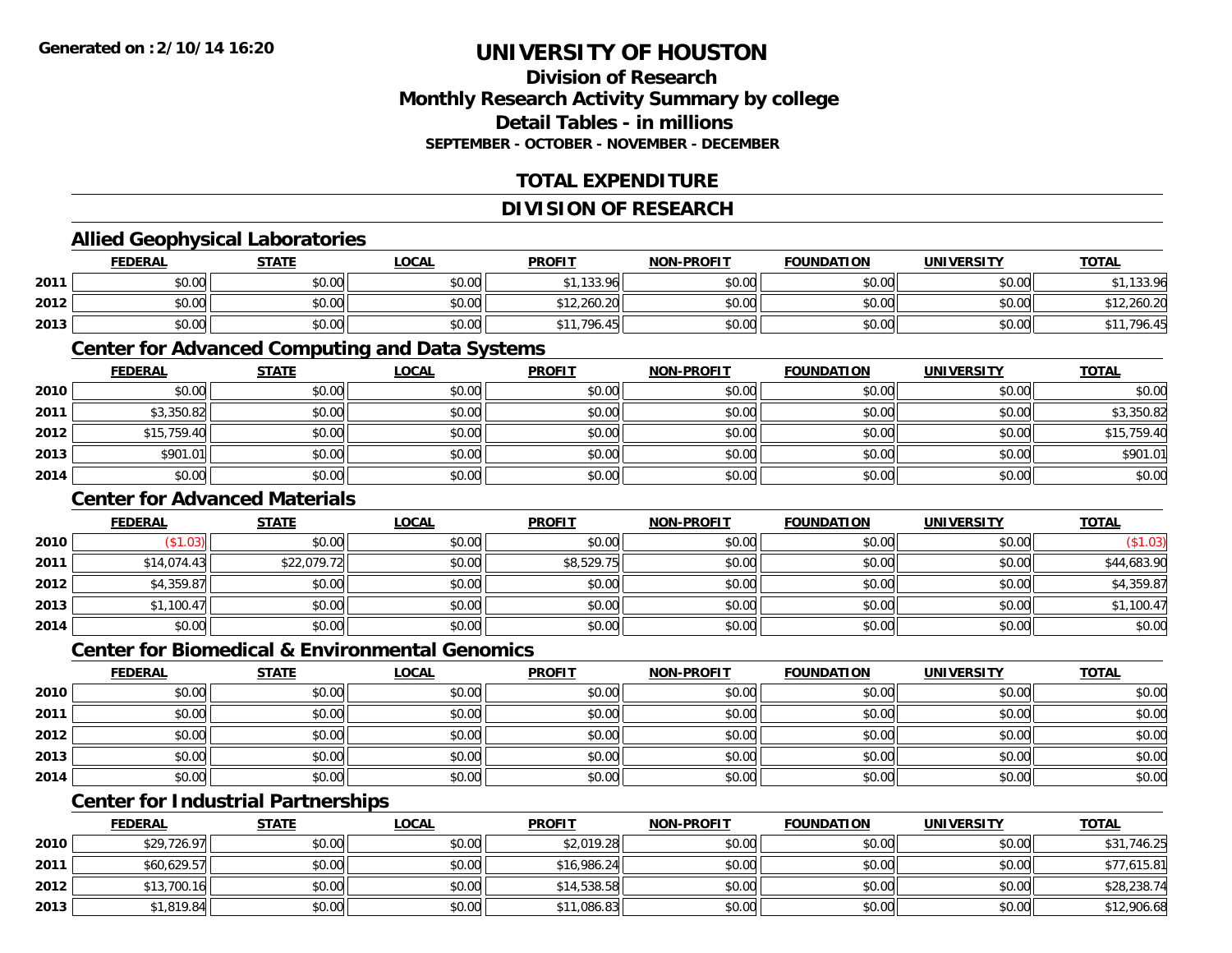**Division of Research Monthly Research Activity Summary by college Detail Tables - in millions SEPTEMBER - OCTOBER - NOVEMBER - DECEMBER**

## **TOTAL EXPENDITURE**

## **DIVISION OF RESEARCH**

|      | <b>Center for Industrial Partnerships</b>                |              |              |               |                   |                   |                   |              |
|------|----------------------------------------------------------|--------------|--------------|---------------|-------------------|-------------------|-------------------|--------------|
|      | <b>FEDERAL</b>                                           | <b>STATE</b> | <b>LOCAL</b> | <b>PROFIT</b> | NON-PROFIT        | <b>FOUNDATION</b> | <b>UNIVERSITY</b> | <b>TOTAL</b> |
| 2014 | \$2,959.62                                               | \$0.00       | \$0.00       | \$9,728.03    | \$0.00            | \$0.00            | \$0.00            | \$12,687.64  |
|      | <b>Center for Neuromotor &amp; Biomechanics Research</b> |              |              |               |                   |                   |                   |              |
|      | <b>FEDERAL</b>                                           | <b>STATE</b> | <b>LOCAL</b> | <b>PROFIT</b> | NON-PROFIT        | <b>FOUNDATION</b> | <b>UNIVERSITY</b> | <b>TOTAL</b> |
| 2011 | \$0.00                                                   | \$0.00       | \$0.00       | \$0.00        | \$0.00            | \$0.00            | \$0.00            | \$0.00       |
|      | <b>Division of Research</b>                              |              |              |               |                   |                   |                   |              |
|      | <b>FEDERAL</b>                                           | <b>STATE</b> | <b>LOCAL</b> | <b>PROFIT</b> | <b>NON-PROFIT</b> | <b>FOUNDATION</b> | <b>UNIVERSITY</b> | <b>TOTAL</b> |
| 2010 | \$7,959.81                                               | \$0.00       | \$0.00       | \$0.00        | \$0.00            | \$0.00            | \$0.00            | \$7,959.81   |
| 2011 | (\$736.49)                                               | \$0.00       | \$0.00       | \$0.00        | \$0.00            | \$0.00            | \$0.00            | (\$736.49)   |
| 2012 | \$0.00                                                   | \$0.00       | \$0.00       | \$0.00        | \$0.00            | \$0.00            | \$0.00            | \$0.00       |
|      | <b>Institute for Molecular Design</b>                    |              |              |               |                   |                   |                   |              |
|      | <b>FEDERAL</b>                                           | <b>STATE</b> | <b>LOCAL</b> | <b>PROFIT</b> | NON-PROFIT        | <b>FOUNDATION</b> | <b>UNIVERSITY</b> | <b>TOTAL</b> |
| 2012 | \$0.00                                                   | \$0.00       | \$0.00       | \$0.00        | \$0.00            | \$0.00            | \$0.00            | \$0.00       |
|      | <b>Institute for Nanoenergy</b>                          |              |              |               |                   |                   |                   |              |
|      | <b>FEDERAL</b>                                           | <b>STATE</b> | <b>LOCAL</b> | <b>PROFIT</b> | NON-PROFIT        | <b>FOUNDATION</b> | <b>UNIVERSITY</b> | <b>TOTAL</b> |
| 2010 | \$0.00                                                   | \$0.00       | \$0.00       | \$0.00        | \$0.00            | \$0.00            | \$0.00            | \$0.00       |
| 2011 | \$0.00                                                   | \$0.00       | \$0.00       | \$0.00        | \$0.00            | \$0.00            | \$0.00            | \$0.00       |
| 2012 | \$0.00                                                   | \$0.00       | \$0.00       | \$0.00        | \$0.00            | \$0.00            | \$0.00            | \$0.00       |
| 2013 | \$0.00                                                   | \$0.00       | \$0.00       | \$0.00        | \$0.00            | \$0.00            | \$0.00            | \$0.00       |
| 2014 | \$0.00                                                   | \$0.00       | \$0.00       | \$0.00        | \$0.00            | \$0.00            | \$0.00            | \$0.00       |
|      | <b>Office of Contracts and Grants</b>                    |              |              |               |                   |                   |                   |              |
|      | <b>FEDERAL</b>                                           | <b>STATE</b> | <b>LOCAL</b> | <b>PROFIT</b> | <b>NON-PROFIT</b> | <b>FOUNDATION</b> | <b>UNIVERSITY</b> | <b>TOTAL</b> |
| 2010 | \$0.00                                                   | \$0.00       | \$0.00       | \$0.00        | \$0.00            | \$0.00            | \$0.00            | \$0.00       |
| 2011 | \$0.00                                                   | \$0.00       | \$0.00       | \$0.00        | \$0.00            | \$0.00            | \$0.00            | \$0.00       |
| 2012 | \$0.00                                                   | \$0.00       | \$0.00       | \$0.00        | \$0.00            | \$0.00            | \$0.00            | \$0.00       |
| 2013 | \$0.00                                                   | \$0.00       | \$0.00       | \$0.00        | \$0.00            | \$0.00            | \$0.00            | \$0.00       |
|      | <b>TcSAM</b>                                             |              |              |               |                   |                   |                   |              |
|      | <b>FEDERAL</b>                                           | <b>STATE</b> | <b>LOCAL</b> | <b>PROFIT</b> | <b>NON-PROFIT</b> | <b>FOUNDATION</b> | <b>UNIVERSITY</b> | <b>TOTAL</b> |
| 2010 | \$0.00                                                   | \$0.00       | \$0.00       | \$0.00        | \$0.00            | \$0.00            | \$0.00            | \$0.00       |
| 2011 | \$0.00                                                   | \$0.00       | \$0.00       | \$0.00        | \$0.00            | \$0.00            | \$0.00            | \$0.00       |
| 2012 | \$0.00                                                   | \$0.00       | \$0.00       | \$0.00        | \$0.00            | \$0.00            | \$0.00            | \$0.00       |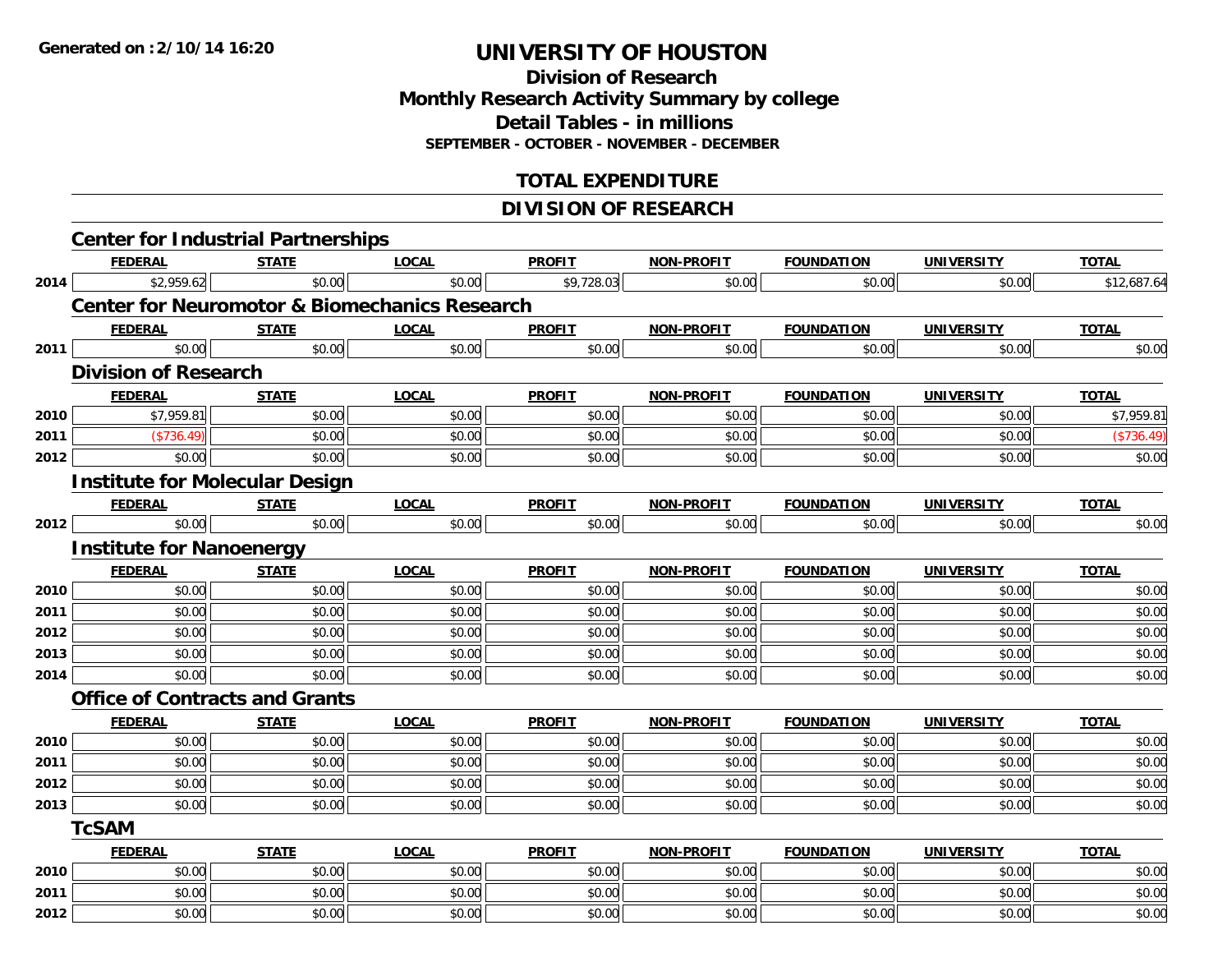**Division of Research Monthly Research Activity Summary by college Detail Tables - in millions SEPTEMBER - OCTOBER - NOVEMBER - DECEMBER**

#### **TOTAL EXPENDITURE**

## **DIVISION OF RESEARCH**

|              | <b>TcSAM</b>                         |                |              |               |                   |                   |                   |                |
|--------------|--------------------------------------|----------------|--------------|---------------|-------------------|-------------------|-------------------|----------------|
|              | <b>FEDERAL</b>                       | <b>STATE</b>   | <b>LOCAL</b> | <b>PROFIT</b> | <b>NON-PROFIT</b> | <b>FOUNDATION</b> | <b>UNIVERSITY</b> | <b>TOTAL</b>   |
| 2014         | \$0.00                               | \$0.00         | \$0.00       | \$0.00        | \$0.00            | \$0.00            | \$0.00            | \$0.00         |
|              | <b>TcSUH</b>                         |                |              |               |                   |                   |                   |                |
|              | <b>FEDERAL</b>                       | <b>STATE</b>   | <b>LOCAL</b> | <b>PROFIT</b> | <b>NON-PROFIT</b> | <b>FOUNDATION</b> | <b>UNIVERSITY</b> | <b>TOTAL</b>   |
| 2010         | \$9,399.05                           | \$0.00         | \$0.00       | \$43,339.23   | \$0.00            | \$0.00            | \$0.00            | \$52,738.28    |
| 2011         | \$20,641.11                          | \$34,534.34    | \$0.00       | \$38,043.54   | \$0.00            | \$0.00            | \$0.00            | \$93,218.99    |
| 2012         | \$27,787.75                          | \$32,479.41    | \$0.00       | \$55,849.15   | \$0.00            | \$0.00            | \$0.00            | \$116,116.31   |
| 2013         | \$11,815.12                          | \$4,423.10     | \$0.00       | \$20,086.39   | \$0.00            | \$0.00            | \$0.00            | \$36,324.61    |
| 2014         | \$102,013.52                         | \$13,527.07    | \$0.00       | \$23,818.83   | \$0.00            | \$0.00            | \$0.00            | \$139,359.42   |
|              | <b>Texas Obesity Research Center</b> |                |              |               |                   |                   |                   |                |
|              | <b>FEDERAL</b>                       | <b>STATE</b>   | <b>LOCAL</b> | <b>PROFIT</b> | <b>NON-PROFIT</b> | <b>FOUNDATION</b> | <b>UNIVERSITY</b> | <b>TOTAL</b>   |
| 2010         | \$0.00                               | \$0.00         | \$0.00       | \$0.00        | \$0.00            | \$0.00            | \$0.00            | \$0.00         |
| 2011         | \$0.00                               | \$0.00         | \$0.00       | \$0.00        | \$0.00            | \$0.00            | \$0.00            | \$0.00         |
| 2012         | \$0.00                               | \$0.00         | \$0.00       | \$0.00        | \$0.00            | \$0.00            | \$0.00            | \$0.00         |
| 2013         | \$0.00                               | \$0.00         | \$0.00       | \$0.00        | \$0.00            | \$0.00            | \$0.00            | \$0.00         |
| 2014         | \$0.00                               | \$0.00         | \$0.00       | \$0.00        | \$0.00            | \$0.00            | \$0.00            | \$0.00         |
|              | <b>TIMES</b>                         |                |              |               |                   |                   |                   |                |
|              | <b>FEDERAL</b>                       | <b>STATE</b>   | <b>LOCAL</b> | <b>PROFIT</b> | <b>NON-PROFIT</b> | <b>FOUNDATION</b> | <b>UNIVERSITY</b> | <b>TOTAL</b>   |
| 2010         | \$234,218.89                         | \$1,350,262.15 | \$0.00       | \$0.00        | \$0.00            | \$0.00            | (\$530.24)        | \$1,583,950.81 |
| 2011         | \$207,707.93                         | \$9,462.97     | \$0.00       | \$0.00        | \$0.00            | \$0.00            | \$0.00            | \$217,170.90   |
| 2012         | \$542,602.39                         | \$0.01         | \$0.00       | \$0.00        | \$0.00            | \$0.00            | \$0.00            | \$542,602.40   |
| 2013         | \$997,423.65                         | (\$759.74)     | \$0.00       | \$0.00        | \$0.00            | \$0.00            | \$0.00            | \$996,663.91   |
| 2014         | \$827,733.53                         | \$6,661.11     | \$0.00       | \$0.00        | \$0.00            | \$0.00            | \$0.00            | \$834,394.64   |
| <b>Total</b> | \$3,136,947.39                       | \$1,472,670.15 | \$0.00       | \$269,216.46  | \$0.00            | \$0.00            | (\$530.24)        | \$4,878,303.76 |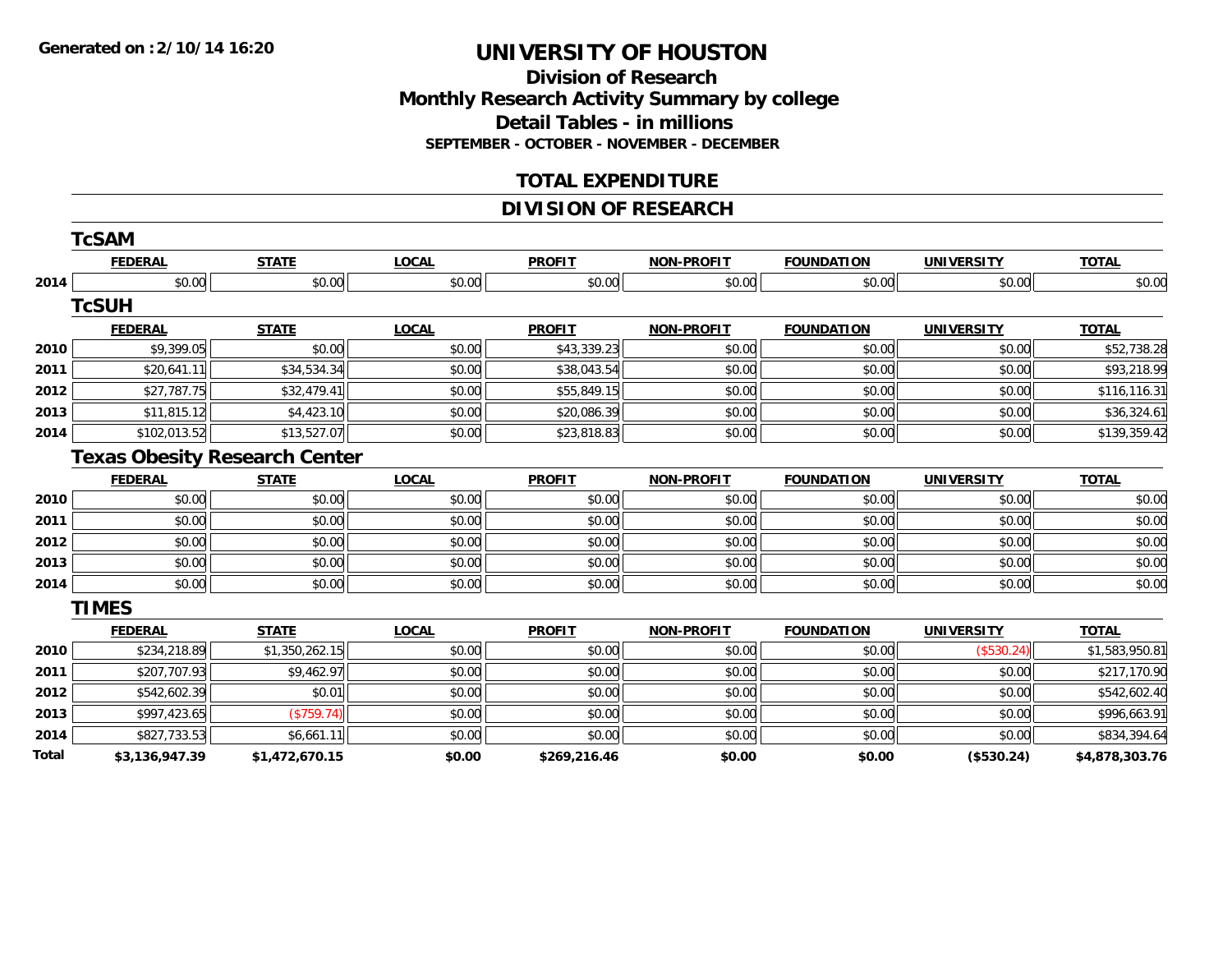## **Division of ResearchMonthly Research Activity Summary by college Detail Tables - in millionsSEPTEMBER - OCTOBER - NOVEMBER - DECEMBER**

# **TOTAL EXPENDITURE**

## **GRADUATE COLLEGE OF SOCIAL WORK**

# **Center for Drug and Social Policy Research**

|      | <b>FEDERAL</b>               | <b>STATE</b> | <u>LOCAL</u>                  | <b>PROFIT</b> | <b>NON-PROFIT</b> | <b>FOUNDATION</b> | <b>UNIVERSITY</b> | <b>TOTAL</b> |
|------|------------------------------|--------------|-------------------------------|---------------|-------------------|-------------------|-------------------|--------------|
| 2010 | \$0.00                       | \$0.00       | \$0.00                        | \$0.00        | \$0.00            | \$0.00            | \$0.00            | \$0.00       |
| 2011 | \$0.00                       | \$0.00       | \$0.00                        | \$0.00        | \$0.00            | \$0.00            | \$0.00            | \$0.00       |
| 2012 | \$0.00                       | \$0.00       | \$0.00                        | \$0.00        | \$0.00            | \$0.00            | \$0.00            | \$0.00       |
| 2013 | \$0.00                       | \$0.00       | \$0.00                        | \$0.00        | \$0.00            | \$0.00            | \$0.00            | \$0.00       |
| 2014 | \$0.00                       | \$0.00       | \$0.00                        | \$0.00        | \$0.00            | \$0.00            | \$0.00            | \$0.00       |
|      | .<br>$\rightarrow$<br>$\sim$ | .            | .<br>$\overline{\phantom{a}}$ |               |                   |                   |                   |              |

#### **Center for Health Equities & Evaluation Research**

|      | <b>FEDERAL</b> | <b>STATE</b> | <u>LOCAL</u> | <b>PROFIT</b> | <b>NON-PROFIT</b> | <b>FOUNDATION</b> | UNIVERSITY  | <b>TOTAL</b>   |
|------|----------------|--------------|--------------|---------------|-------------------|-------------------|-------------|----------------|
| 2012 | \$37,490.44    | \$0.00       | \$0.00       | \$0.00        | \$0.00            | \$0.00            | \$0.00      | .490.44        |
| 2013 | \$155,153.4    | \$0.00       | \$0.00       | \$0.00        | \$0.00            | \$0.00            | \$42,000.00 | 5197<br>153.41 |
| 2014 | \$38,400.63    | \$0.00       | \$0.00       | \$0.00        | \$0.00            | \$0.00            | \$0.00      | \$38,400.63    |

# **Child & Family for Innovative Research**

|      | <b>FEDERAL</b> | <b>STATE</b> | <b>LOCAL</b> | <b>PROFIT</b> | <b>NON-PROFIT</b> | <b>FOUNDATION</b> | <b>UNIVERSITY</b> | <b>TOTAL</b> |
|------|----------------|--------------|--------------|---------------|-------------------|-------------------|-------------------|--------------|
| 2010 | \$578,263.96   | \$258,806.69 | \$0.00       | \$0.00        | \$3,833.32        | \$695.65          | \$0.00            | \$841,599.62 |
| 2011 | \$459,033.70   | \$14,066.62  | \$0.00       | \$0.00        | \$0.00            | \$21,774.65       | \$0.00            | \$494,874.97 |
| 2012 | \$390,445.16   | (\$107.66)   | \$0.00       | \$14,357.13   | \$0.00            | \$20,553.95       | \$2,042.33        | \$427,290.91 |
| 2013 | \$329,504.04   | \$4,722.11   | \$19,764.94  | (\$1,781.27)  | \$9.17            | \$1,830.00        | \$0.00            | \$354,048.99 |
| 2014 | \$270,227.60   | \$14,345.71  | \$6,304.77   | \$12,483.58   | \$18,826.58       | \$31,155.32       | \$0.00            | \$353,343.56 |

#### **Community Projects - Social Work**

|      | <b>FEDERAL</b> | <b>STATE</b> | <b>LOCAL</b> | <b>PROFIT</b> | <b>NON-PROFIT</b> | <b>FOUNDATION</b> | UNIVERSITY | <b>TOTAL</b> |
|------|----------------|--------------|--------------|---------------|-------------------|-------------------|------------|--------------|
| 2010 | \$0.00         | \$0.00       | \$0.00       | \$0.00        | \$0.00            | \$0.00            | \$0.00     | \$0.00       |
| 2011 | \$0.00         | \$0.00       | \$0.00       | \$0.00        | \$0.00            | \$0.00            | \$0.00     | \$0.00       |
| 2012 | \$151.37       | \$0.00       | \$0.00       | \$0.00        | \$0.00            | \$0.00            | \$0.00     | \$151.37     |
| 2013 | \$0.01         | \$0.00       | \$0.00       | \$0.00        | \$0.00            | \$0.00            | \$0.00     | (\$0.01)     |

#### **Dean, Social Work**

|      | <b>FEDERAL</b> | <b>STATE</b> | <u>LOCAL</u> | <b>PROFIT</b> | <b>NON-PROFIT</b> | <b>FOUNDATION</b> | <b>UNIVERSITY</b> | <b>TOTAL</b> |
|------|----------------|--------------|--------------|---------------|-------------------|-------------------|-------------------|--------------|
| 2010 | \$240,926.23   | \$0.00       | \$0.00       | \$0.00        | \$0.00            | \$0.00            | \$0.00            | \$240,926.23 |
| 2011 | \$225,849.42   | \$0.00       | \$0.00       | \$0.00        | \$0.00            | \$0.00            | \$0.00            | \$225,849.42 |
| 2012 | \$16,952.03    | \$0.00       | \$0.00       | \$0.00        | \$0.00            | \$0.00            | \$0.00            | \$16,952.03  |
| 2013 | \$17,787.82    | \$0.00       | \$0.00       | \$0.00        | \$0.00            | \$0.00            | \$0.00            | \$17,787.82  |
| 2014 | \$0.00         | \$0.00       | \$0.00       | \$0.00        | \$0.00            | \$0.00            | \$0.00            | \$0.00       |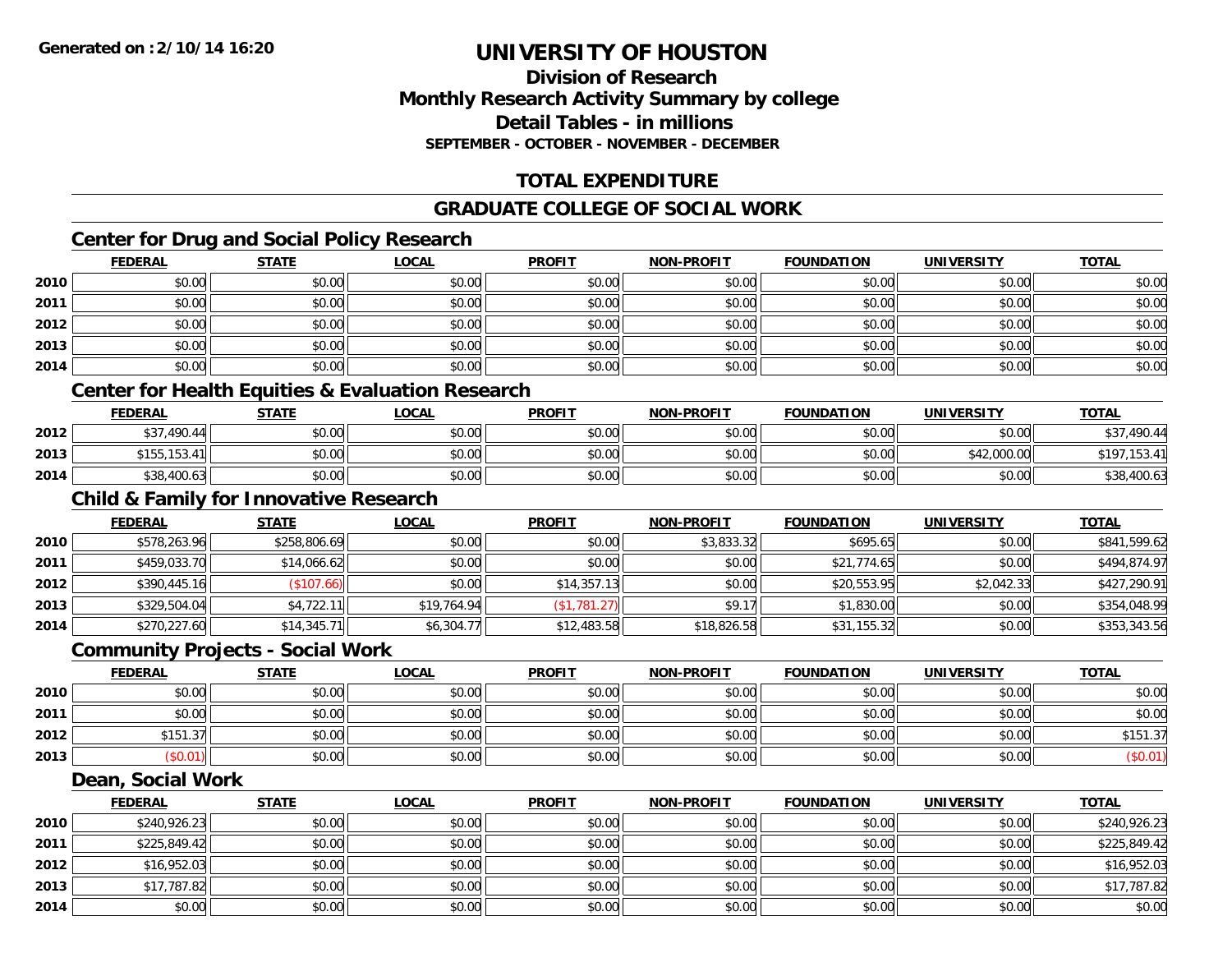#### **Division of Research Monthly Research Activity Summary by college Detail Tables - in millions SEPTEMBER - OCTOBER - NOVEMBER - DECEMBER**

#### **TOTAL EXPENDITURE**

#### **GRADUATE COLLEGE OF SOCIAL WORK**

# **Office for Drug SPR**

|       | <b>FEDERAL</b> | <b>STATE</b> | <b>LOCAL</b> | <b>PROFIT</b> | <b>NON-PROFIT</b> | <b>FOUNDATION</b> | <b>UNIVERSITY</b> | <b>TOTAL</b>   |
|-------|----------------|--------------|--------------|---------------|-------------------|-------------------|-------------------|----------------|
| 2010  | \$0.00         | \$0.00       | \$0.00       | \$0.00        | \$0.00            | \$0.00            | \$0.00            | \$0.00         |
| 2011  | \$0.00         | \$0.00       | \$0.00       | \$0.00        | \$0.00            | \$0.00            | \$0.00            | \$0.00         |
| 2012  | \$0.00         | \$0.00       | \$0.00       | \$0.00        | \$0.00            | \$0.00            | \$0.00            | \$0.00         |
| 2013  | \$0.00         | \$0.00       | \$0.00       | \$0.00        | \$0.00            | \$0.00            | \$0.00            | \$0.00         |
| 2014  | \$0.00         | \$0.00       | \$0.00       | \$0.00        | \$0.00            | \$0.00            | \$0.00            | \$0.00         |
| Total | \$2,760,185.80 | \$291.833.47 | \$26,069.71  | \$25,059.44   | \$22,669.07       | \$76,009.56       | \$44,042.33       | \$3,245,869.39 |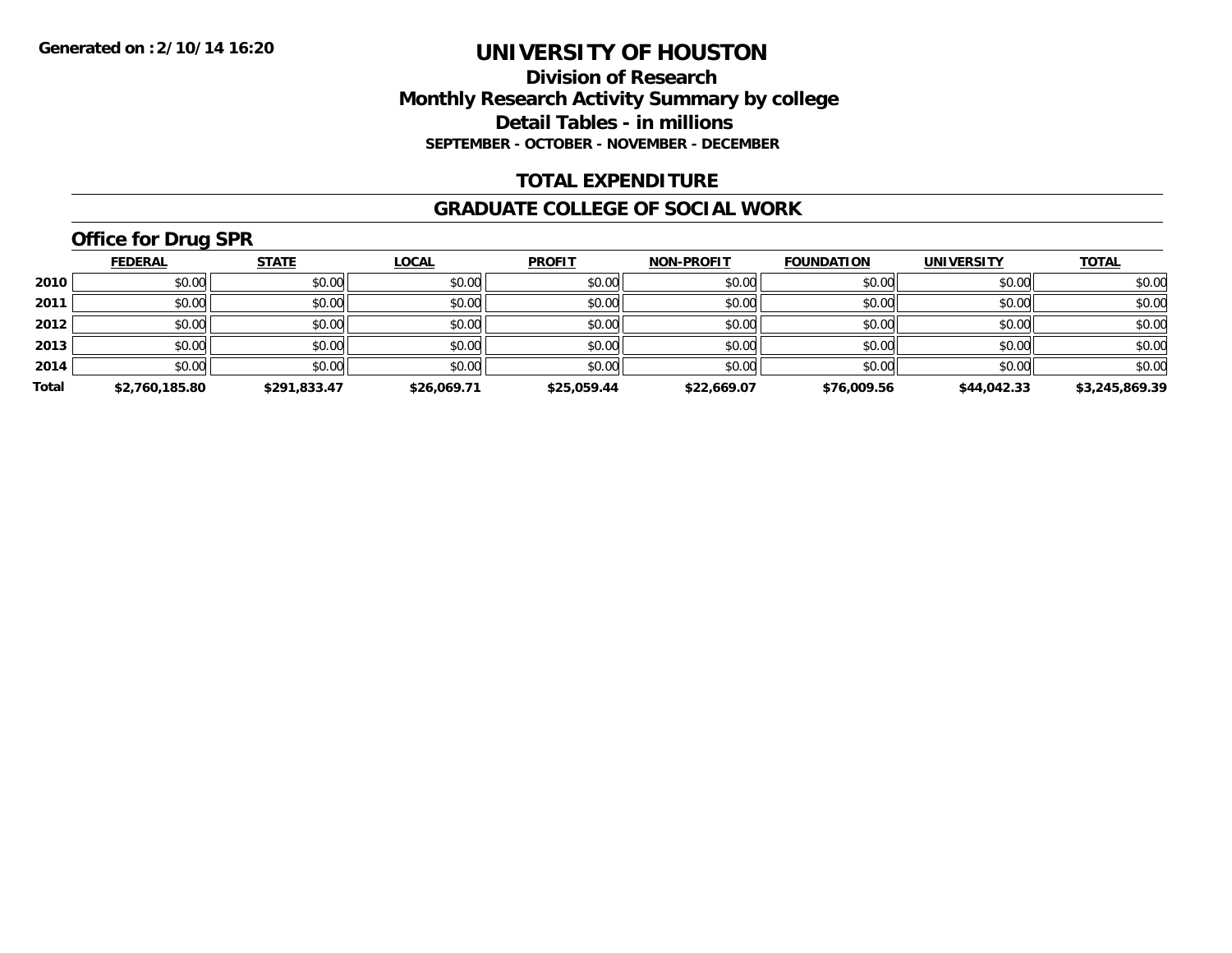#### **Division of Research Monthly Research Activity Summary by college Detail Tables - in millions SEPTEMBER - OCTOBER - NOVEMBER - DECEMBER**

## **TOTAL EXPENDITURE**

#### **HILTON COLLEGE OF HOTEL AND RESTAURANT MANAGEMENT**

## **Hotel and Restaurant Management**

|       | <b>FEDERAL</b> | <b>STATE</b> | <u>LOCAL</u> | <b>PROFIT</b> | <b>NON-PROFIT</b> | <b>FOUNDATION</b> | <b>UNIVERSITY</b> | <b>TOTAL</b> |
|-------|----------------|--------------|--------------|---------------|-------------------|-------------------|-------------------|--------------|
| 2010  | \$0.00         | \$33,054.12  | \$0.00       | \$0.00        | \$0.00            | \$0.00            | \$0.00            | \$33,054.12  |
| 2011  | \$2,470.67     | \$17,200.36  | \$0.00       | \$1,065.30    | \$0.00            | \$0.00            | \$0.00            | \$20,736.33  |
| 2012  | \$10,526.37    | \$78,984.78  | \$0.00       | \$25.76       | \$5,653.93        | \$0.00            | \$0.00            | \$95,190.84  |
| 2013  | \$13,401.48    | \$19,825.68  | \$0.00       | \$0.00        | \$0.00            | \$0.00            | \$0.00            | \$33,227.16  |
| 2014  | \$47,111.05    | \$9,821.58   | \$0.00       | \$0.00        | \$0.00            | \$2,067.91        | \$0.00            | \$59,000.54  |
| Total | \$73,509.57    | \$158,886.52 | \$0.00       | \$1,091.06    | \$5,653.93        | \$2,067.91        | \$0.00            | \$241,208.99 |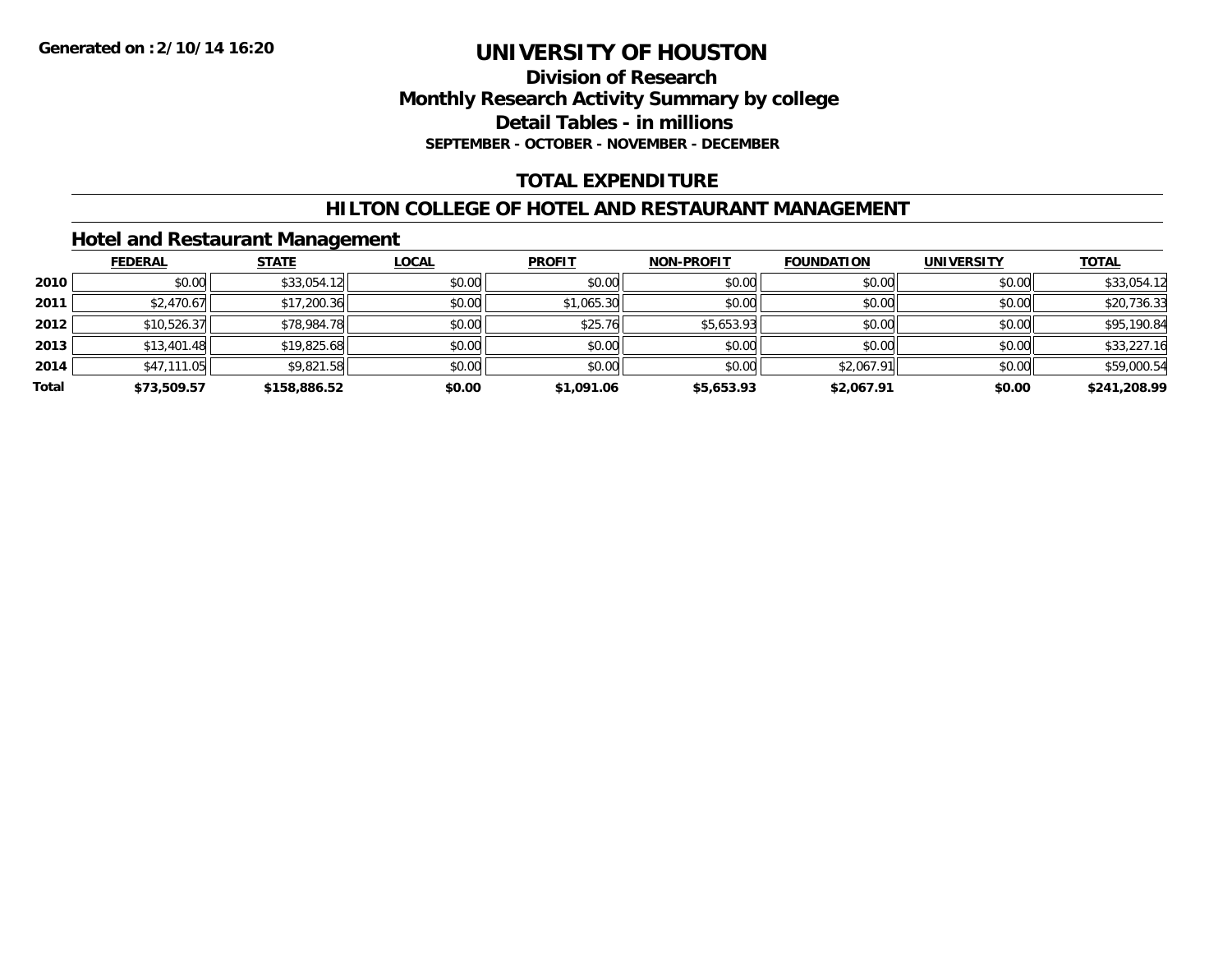#### **Division of Research Monthly Research Activity Summary by college Detail Tables - in millions SEPTEMBER - OCTOBER - NOVEMBER - DECEMBER**

#### **TOTAL EXPENDITURE**

#### **HONORS COLLEGE**

# **Dean, Honors College**

|       | <b>FEDERAL</b> | <b>STATE</b> | <b>LOCAL</b> | <b>PROFIT</b> | <b>NON-PROFIT</b> | <b>FOUNDATION</b> | <b>UNIVERSITY</b> | <b>TOTAL</b> |
|-------|----------------|--------------|--------------|---------------|-------------------|-------------------|-------------------|--------------|
| 2010  | \$13,893.24    | \$0.00       | \$0.00       | \$0.00        | \$0.00            | \$0.00            | \$0.00            | \$13,893.24  |
| 2012  | \$10,574.31    | \$0.00       | \$0.00       | \$0.00        | \$4,917.41        | \$0.00            | \$0.00            | \$15,491.72  |
| 2013  | \$12,218.99    | \$0.00       | \$0.00       | \$0.00        | \$7,036.09        | \$0.00            | \$0.00            | \$19,255.07  |
| 2014  | \$2,694.74     | \$0.00       | \$0.00       | \$0.00        | \$6,907.37        | \$4,119.62        | \$0.00            | \$13,721.73  |
| Total | \$39,381.28    | \$0.00       | \$0.00       | \$0.00        | \$18,860.86       | \$4,119.62        | \$0.00            | \$62,361.76  |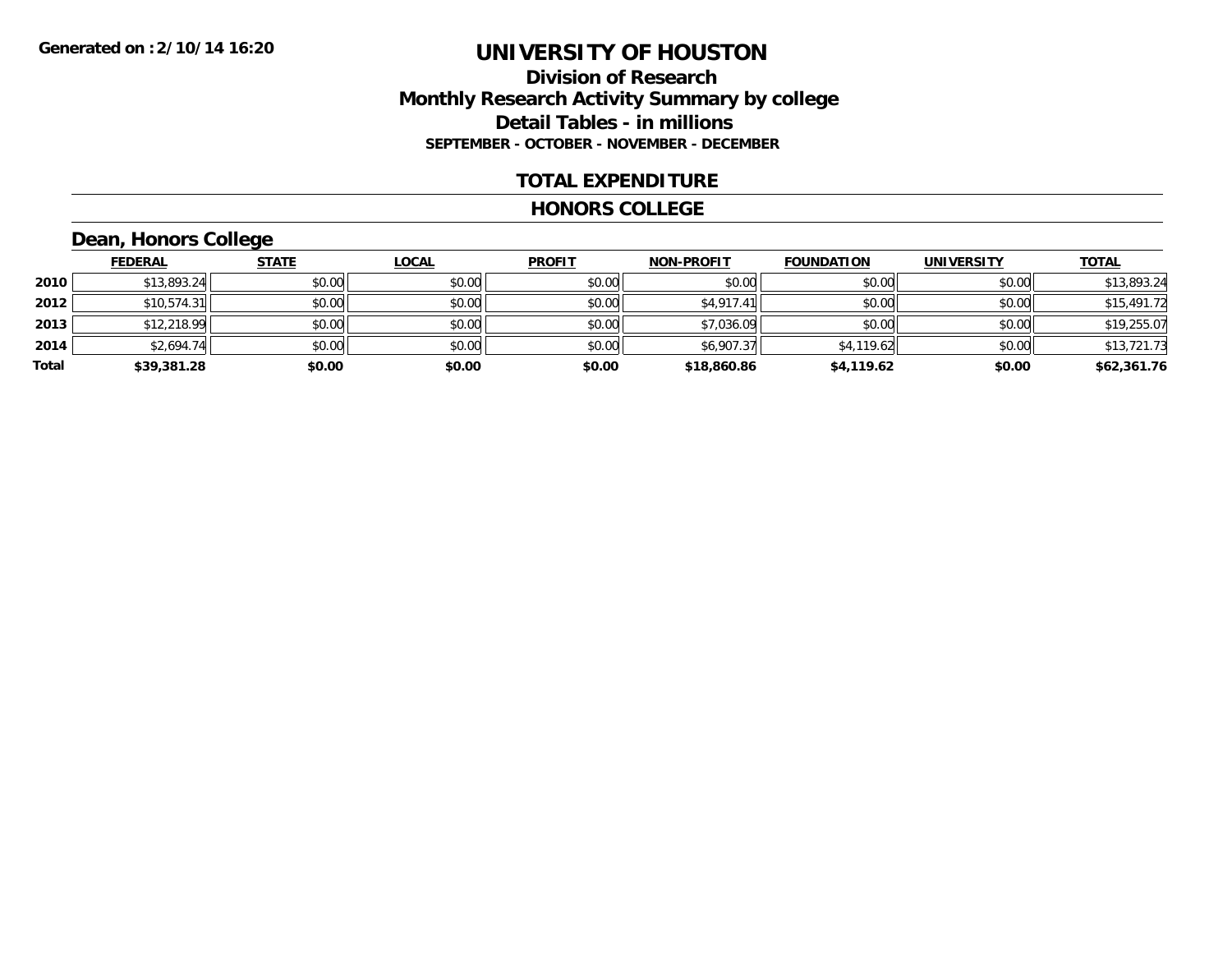#### **Division of Research Monthly Research Activity Summary by college Detail Tables - in millions SEPTEMBER - OCTOBER - NOVEMBER - DECEMBER**

#### **TOTAL EXPENDITURE**

#### **LIBRARY**

# **Administration, Library**

|       | <b>FEDERAL</b> | <b>STATE</b> | <b>LOCAL</b> | <b>PROFIT</b> | <b>NON-PROFIT</b> | <b>FOUNDATION</b> | <b>UNIVERSITY</b> | <b>TOTAL</b> |
|-------|----------------|--------------|--------------|---------------|-------------------|-------------------|-------------------|--------------|
| 2010  | \$8,288.06     | \$0.00       | \$0.00       | \$0.00        | \$0.00            | \$0.00            | \$0.00            | \$8,288.06   |
| 2011  | \$4,198.83     | \$0.00       | \$0.00       | \$0.00        | \$0.00            | \$0.00            | \$0.00            | \$4,198.83   |
| 2012  | \$43.40        | \$0.00       | \$0.00       | \$0.00        | \$0.00            | \$0.00            | \$0.00            | \$43.40      |
| 2013  | \$0.00         | \$0.00       | \$0.00       | \$0.00        | \$0.00            | \$0.00            | \$0.00            | \$0.00       |
| 2014  | \$0.00         | \$0.00       | \$0.00       | \$0.00        | \$0.00            | \$0.00            | \$0.00            | \$0.00       |
| Total | \$12,530.29    | \$0.00       | \$0.00       | \$0.00        | \$0.00            | \$0.00            | \$0.00            | \$12,530.29  |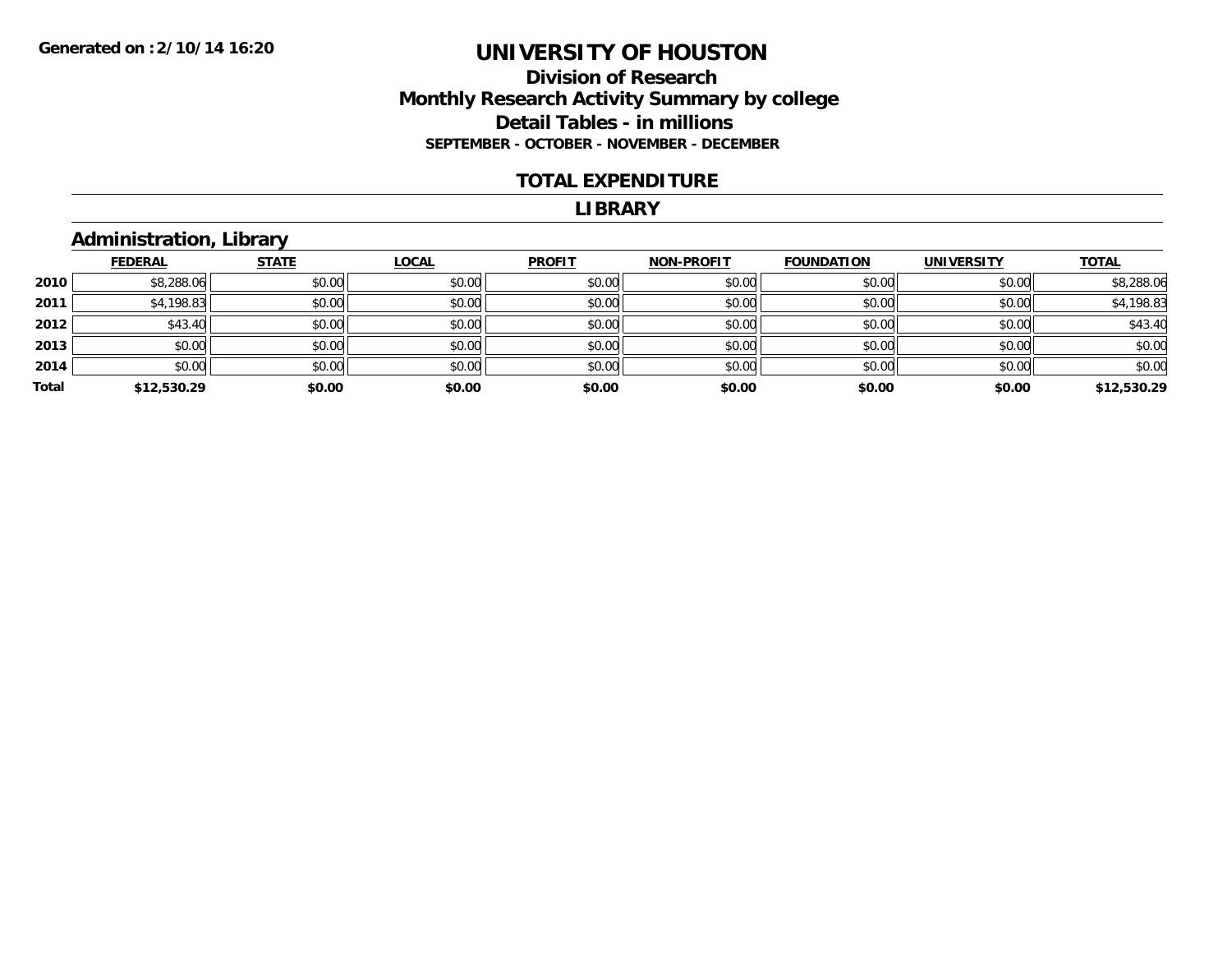#### **Division of Research Monthly Research Activity Summary by college Detail Tables - in millions SEPTEMBER - OCTOBER - NOVEMBER - DECEMBER**

#### **TOTAL EXPENDITURE**

#### **PRESIDENT**

## **Office of the President**

|       | <b>FEDERAL</b> | <b>STATE</b> | <b>LOCAL</b> | <b>PROFIT</b> | <b>NON-PROFIT</b> | <b>FOUNDATION</b> | <b>UNIVERSITY</b> | <b>TOTAL</b> |
|-------|----------------|--------------|--------------|---------------|-------------------|-------------------|-------------------|--------------|
| 2010  | \$0.00         | \$0.00       | \$0.00       | \$0.00        | \$0.00            | \$0.00            | \$0.00            | \$0.00       |
| 2011  | \$0.00         | \$0.00       | \$0.00       | \$0.00        | \$0.00            | \$0.00            | \$0.00            | \$0.00       |
| 2012  | \$0.00         | \$0.00       | \$0.00       | \$0.00        | \$0.00            | \$0.00            | \$0.00            | \$0.00       |
| 2013  | \$0.00         | \$0.00       | \$0.00       | \$0.00        | \$0.00            | \$0.00            | \$0.00            | \$0.00       |
| 2014  | \$0.00         | \$0.00       | \$0.00       | \$0.00        | \$0.00            | \$0.00            | \$0.00            | \$0.00       |
| Total | \$0.00         | \$0.00       | \$0.00       | \$0.00        | \$0.00            | \$0.00            | \$0.00            | \$0.00       |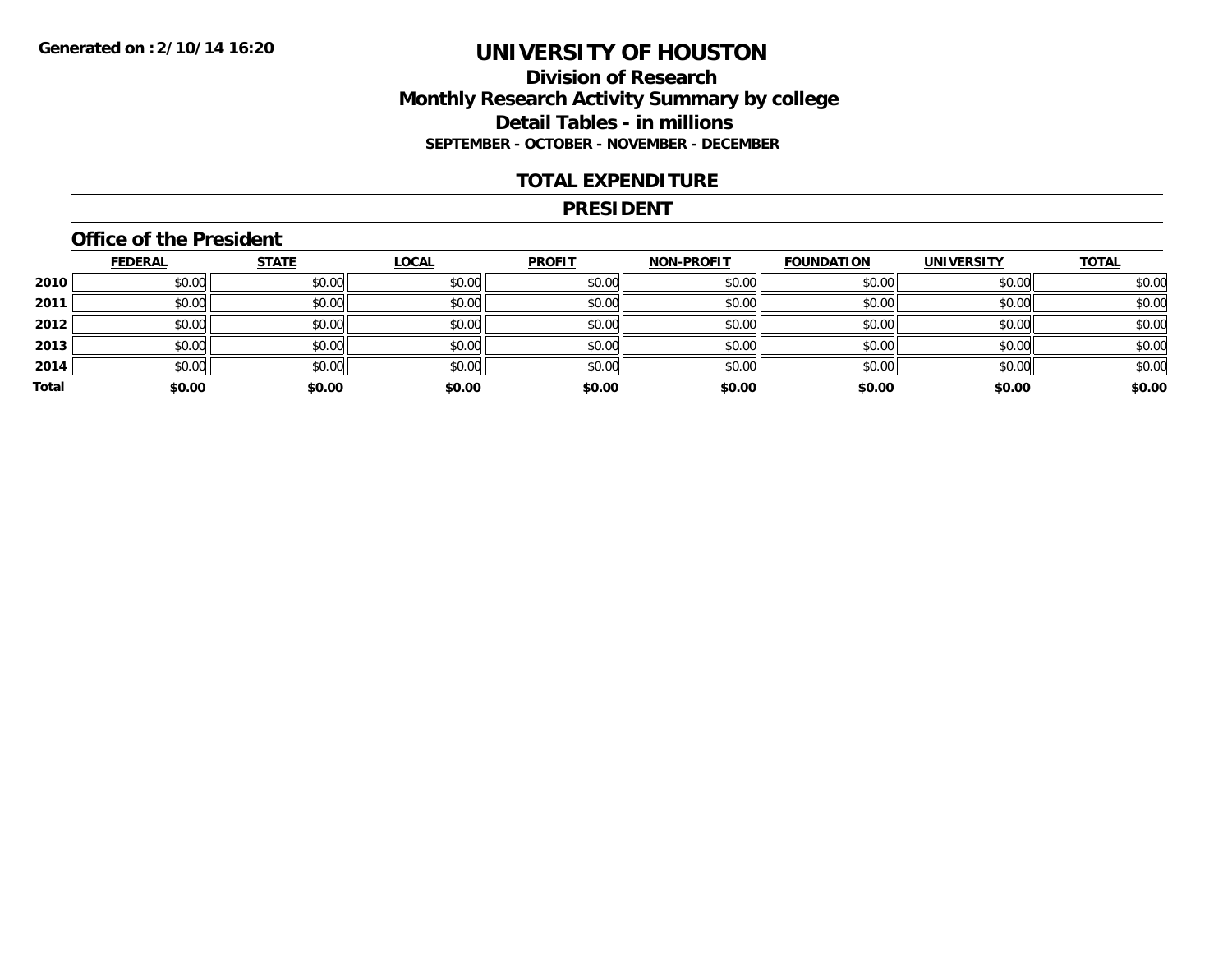**2014**

# **UNIVERSITY OF HOUSTON**

## **Division of ResearchMonthly Research Activity Summary by college Detail Tables - in millions SEPTEMBER - OCTOBER - NOVEMBER - DECEMBER**

# **TOTAL EXPENDITURE**

#### **SENIOR V.P. FOR ACADEMIC AFFAIRS AND PROVOST**

|      | <b>Continuing Education</b>             |              |                                                     |               |                   |                   |                   |              |
|------|-----------------------------------------|--------------|-----------------------------------------------------|---------------|-------------------|-------------------|-------------------|--------------|
|      | <b>FEDERAL</b>                          | <b>STATE</b> | <b>LOCAL</b>                                        | <b>PROFIT</b> | <b>NON-PROFIT</b> | <b>FOUNDATION</b> | <b>UNIVERSITY</b> | <b>TOTAL</b> |
| 2011 | \$0.00                                  | \$1,068.06   | \$0.00                                              | \$0.00        | \$0.00            | \$0.00            | \$0.00            | \$1,068.06   |
|      | <b>KUHF - Radio</b>                     |              |                                                     |               |                   |                   |                   |              |
|      | <b>FEDERAL</b>                          | <b>STATE</b> | <b>LOCAL</b>                                        | <b>PROFIT</b> | <b>NON-PROFIT</b> | <b>FOUNDATION</b> | <b>UNIVERSITY</b> | <b>TOTAL</b> |
| 2010 | \$11,640.00                             | \$0.00       | \$0.00                                              | \$0.00        | \$544,968.70      | \$0.00            | \$0.00            | \$556,608.70 |
| 2012 | \$8,449.00                              | \$10,153.66  | \$0.00                                              | \$0.00        | (\$233.11)        | \$0.00            | \$0.00            | \$18,369.55  |
|      | <b>Learning and Assessment Services</b> |              |                                                     |               |                   |                   |                   |              |
|      | <b>FEDERAL</b>                          | <b>STATE</b> | <b>LOCAL</b>                                        | <b>PROFIT</b> | <b>NON-PROFIT</b> | <b>FOUNDATION</b> | <b>UNIVERSITY</b> | <b>TOTAL</b> |
| 2010 | \$111,515.19                            | \$29,658.49  | \$0.00                                              | \$0.00        | \$21,592.98       | \$975.65          | \$0.00            | \$163,742.31 |
| 2011 | \$106,464.64                            | \$40,943.10  | \$0.00                                              | \$0.00        | \$22,236.54       | \$3,511.22        | \$0.00            | \$173,155.50 |
| 2012 | \$98,930.20                             | \$42,122.68  | \$0.00                                              | \$0.00        | \$23,663.95       | \$0.00            | \$0.00            | \$164,716.83 |
| 2013 | \$124,660.57                            | \$41,170.21  | \$0.00                                              | \$0.00        | (\$539.58)        | \$0.00            | \$0.00            | \$165,291.20 |
| 2014 | \$128,793.55                            | \$40,531.19  | \$0.00                                              | \$0.00        | \$0.00            | \$0.00            | \$0.00            | \$169,324.74 |
|      | <b>Learning Support Services</b>        |              |                                                     |               |                   |                   |                   |              |
|      | <b>FEDERAL</b>                          | <b>STATE</b> | <b>LOCAL</b>                                        | <b>PROFIT</b> | <b>NON-PROFIT</b> | <b>FOUNDATION</b> | <b>UNIVERSITY</b> | <b>TOTAL</b> |
| 2012 | \$0.00                                  | \$0.00       | \$0.00                                              | \$0.00        | \$0.00            | \$0.00            | \$0.00            | \$0.00       |
| 2013 | \$0.00                                  | \$0.00       | \$0.00                                              | \$0.00        | \$0.00            | \$0.00            | \$0.00            | \$0.00       |
|      | <b>Office of Admissions</b>             |              |                                                     |               |                   |                   |                   |              |
|      | <b>FEDERAL</b>                          | <b>STATE</b> | <b>LOCAL</b>                                        | <b>PROFIT</b> | <b>NON-PROFIT</b> | <b>FOUNDATION</b> | <b>UNIVERSITY</b> | <b>TOTAL</b> |
| 2010 | \$0.00                                  | \$0.00       | \$0.00                                              | \$0.00        | \$0.00            | \$0.00            | \$0.00            | \$0.00       |
| 2011 | \$0.00                                  | \$0.00       | \$0.00                                              | \$0.00        | \$0.00            | \$0.00            | \$0.00            | \$0.00       |
| 2012 | \$0.00                                  | \$0.00       | \$0.00                                              | \$0.00        | \$0.00            | \$0.00            | \$0.00            | \$0.00       |
| 2013 | \$0.00                                  | \$0.00       | \$0.00                                              | \$0.00        | \$0.00            | \$0.00            | \$0.00            | \$0.00       |
| 2014 | \$0.00                                  | \$0.00       | \$0.00                                              | \$0.00        | \$0.00            | \$0.00            | \$0.00            | \$0.00       |
|      |                                         |              | <b>Senior V.P. for Academic Affairs and Provost</b> |               |                   |                   |                   |              |
|      | <b>FEDERAL</b>                          | <b>STATE</b> | <b>LOCAL</b>                                        | <b>PROFIT</b> | <b>NON-PROFIT</b> | <b>FOUNDATION</b> | <b>UNIVERSITY</b> | <b>TOTAL</b> |
| 2012 | \$0.00                                  | \$0.00       | \$0.00                                              | \$0.00        | \$0.00            | \$0.00            | \$0.00            | \$0.00       |
| 2013 | \$0.00                                  | \$0.00       | \$0.00                                              | \$0.00        | \$0.00            | \$0.00            | \$0.00            | \$0.00       |

4 \$0.00 \$0.00 \$0.00 \$0.00 \$0.00 \$0.00 \$38,767.38 \$0.00 \$0.00 \$0.00 \$0.00 \$0.00 \$0.00 \$38,767.38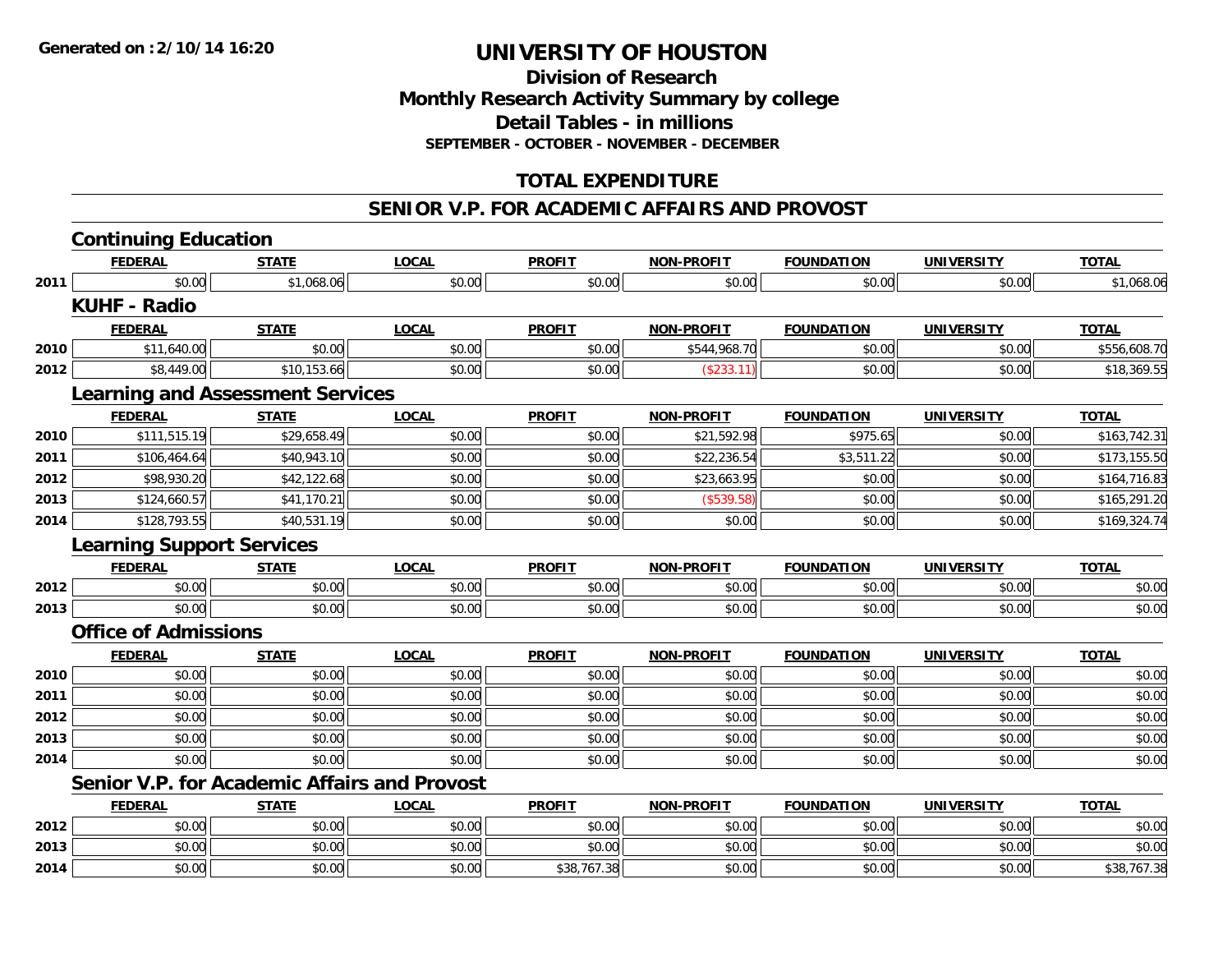## **Division of ResearchMonthly Research Activity Summary by college Detail Tables - in millions SEPTEMBER - OCTOBER - NOVEMBER - DECEMBER**

## **TOTAL EXPENDITURE**

#### **SENIOR V.P. FOR ACADEMIC AFFAIRS AND PROVOST**

## **Undergraduate Scholars**

|      | <b>FEDERAL</b> | <b>STATE</b> | <b>LOCAL</b> | <b>PROFIT</b> | <b>NON-PROFIT</b> | <b>FOUNDATION</b> | <b>UNIVERSITY</b> | <b>TOTAL</b> |
|------|----------------|--------------|--------------|---------------|-------------------|-------------------|-------------------|--------------|
| 2010 | \$0.00         | \$998.25     | \$0.00       | \$0.00        | \$0.00            | \$0.00            | \$0.00            | \$998.25     |
| 2011 | \$0.00         | \$3,522.59   | \$0.00       | \$0.00        | \$0.00            | \$0.00            | \$0.00            | \$3,522.59   |
| 2012 | \$0.00         | \$1,019.90   | \$0.00       | \$0.00        | \$0.00            | \$0.00            | \$0.00            | \$1,019.90   |
| 2013 | \$0.00         | (\$704.70)   | \$0.00       | \$0.00        | \$0.00            | \$0.00            | \$0.00            | (\$704.70)   |
| 2014 | \$0.00         | \$1,948.21   | \$0.00       | \$0.00        | \$0.00            | \$0.00            | \$0.00            | \$1,948.21   |

## **Undergraduate Studies**

|       | <b>FEDERAL</b> | <b>STATE</b> | <b>LOCAL</b> | <b>PROFIT</b> | <b>NON-PROFIT</b> | <b>FOUNDATION</b> | <b>UNIVERSITY</b> | <b>TOTAL</b>   |
|-------|----------------|--------------|--------------|---------------|-------------------|-------------------|-------------------|----------------|
| 2010  | \$0.00         | \$0.00       | \$0.00       | \$0.00        | \$0.00            | \$0.00            | \$0.00            | \$0.00         |
| 2011  | \$0.00         | \$0.00       | \$0.00       | \$0.00        | \$0.00            | \$0.00            | \$0.00            | \$0.00         |
| 2012  | \$0.00         | \$0.00       | \$0.00       | \$0.00        | \$0.00            | \$0.00            | \$0.00            | \$0.00         |
| 2013  | \$0.00         | \$0.00       | \$0.00       | \$0.00        | \$0.00            | \$0.00            | \$0.00            | \$0.00         |
| 2014  | \$0.00         | \$220.64     | \$0.00       | \$0.00        | \$0.00            | \$0.00            | \$0.00            | \$220.64       |
| Total | \$590,453.15   | \$212,652.28 | \$0.00       | \$38,767.38   | \$611,689.48      | \$4,486.87        | \$0.00            | \$1,458,049.16 |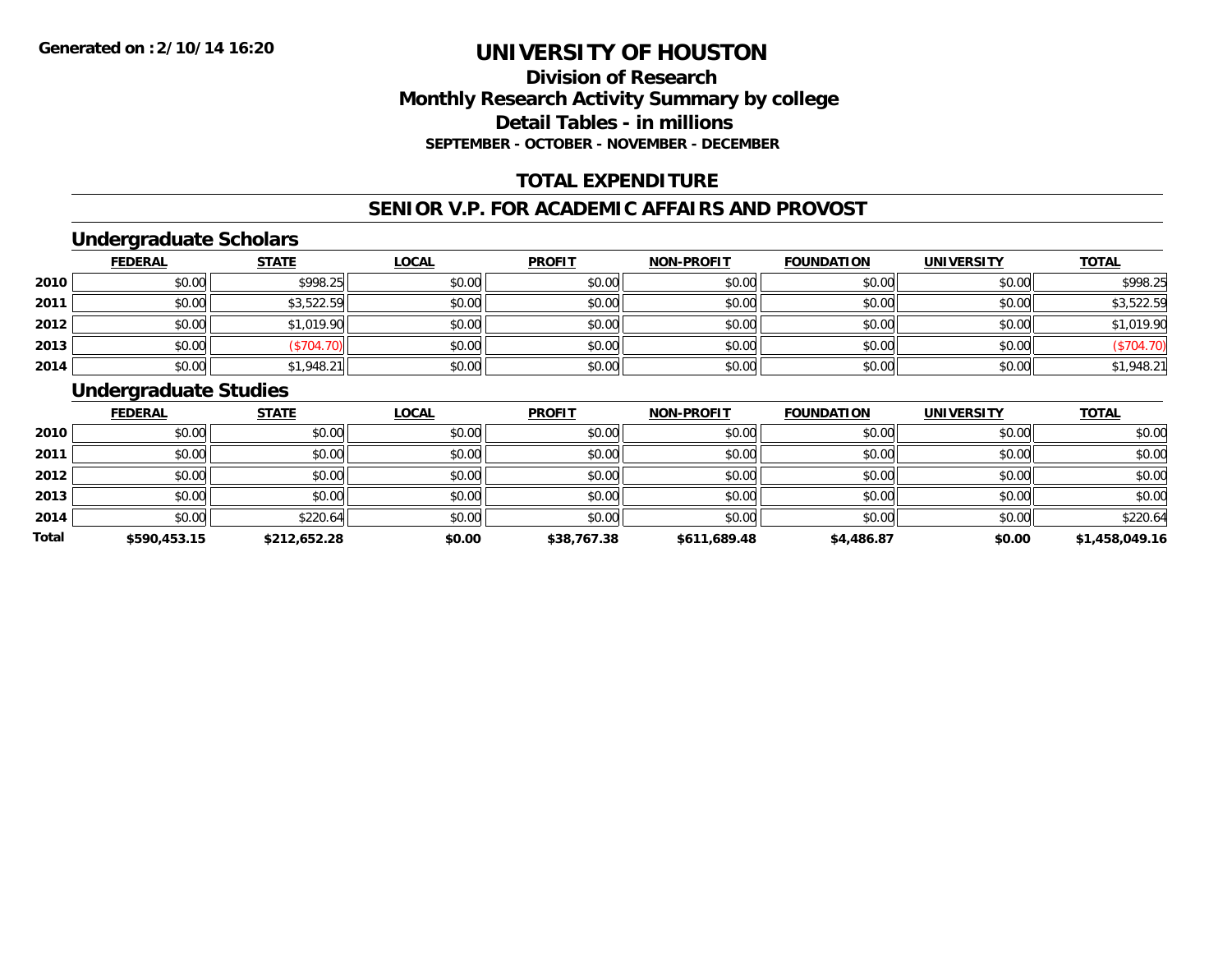#### **Division of Research Monthly Research Activity Summary by college Detail Tables - in millions SEPTEMBER - OCTOBER - NOVEMBER - DECEMBER**

#### **TOTAL EXPENDITURE**

#### **UH LAW CENTER**

|       | Dean, Law             |              |              |               |            |                   |                   |                |
|-------|-----------------------|--------------|--------------|---------------|------------|-------------------|-------------------|----------------|
|       | <b>FEDERAL</b>        | <b>STATE</b> | <b>LOCAL</b> | <b>PROFIT</b> | NON-PROFIT | <b>FOUNDATION</b> | <b>UNIVERSITY</b> | <b>TOTAL</b>   |
| 2010  | \$83,636.98           | \$0.00       | \$0.00       | \$0.00        | \$0.00     | \$0.00            | \$0.00            | \$83,636.98    |
| 2011  | \$11,952.18           | \$0.00       | \$0.00       | \$0.00        | \$0.00     | \$0.00            | \$0.00            | \$11,952.18    |
| 2012  | $($ \$219,452.95) $ $ | \$0.00       | \$0.00       | \$0.00        | \$0.00     | \$0.00            | \$0.00            | (\$219,452.95) |
| 2013  | \$0.00                | \$0.00       | \$0.00       | \$0.00        | \$0.00     | \$0.00            | \$0.00            | \$0.00         |
|       | <b>Law-UH</b>         |              |              |               |            |                   |                   |                |
|       | <b>FEDERAL</b>        | <b>STATE</b> | <b>LOCAL</b> | <b>PROFIT</b> | NON-PROFIT | <b>FOUNDATION</b> | <b>UNIVERSITY</b> | <b>TOTAL</b>   |
| 2010  | \$709.58              | \$197,954.06 | \$0.00       | \$0.00        | \$0.00     | \$0.00            | \$0.00            | \$198,663.64   |
| 2011  | \$13,613.97           | \$63,134.07  | \$0.00       | \$0.00        | \$0.00     | \$26,479.72       | \$0.00            | \$103,227.76   |
| 2012  | \$6,433.46            | \$87,100.79  | \$0.00       | \$0.00        | \$0.00     | \$22,034.06       | \$0.00            | \$115,568.31   |
| 2013  | \$109,308.66          | \$38,265.51  | \$0.00       | \$0.00        | \$0.00     | \$21,065.69       | \$0.00            | \$168,639.86   |
| 2014  | \$9,182.58            | \$47,564.10  | \$0.00       | \$0.00        | \$0.00     | \$5,636.78        | \$0.00            | \$62,383.46    |
| Total | \$15,384.46           | \$434,018.53 | \$0.00       | \$0.00        | \$0.00     | \$75,216.25       | \$0.00            | \$524,619.24   |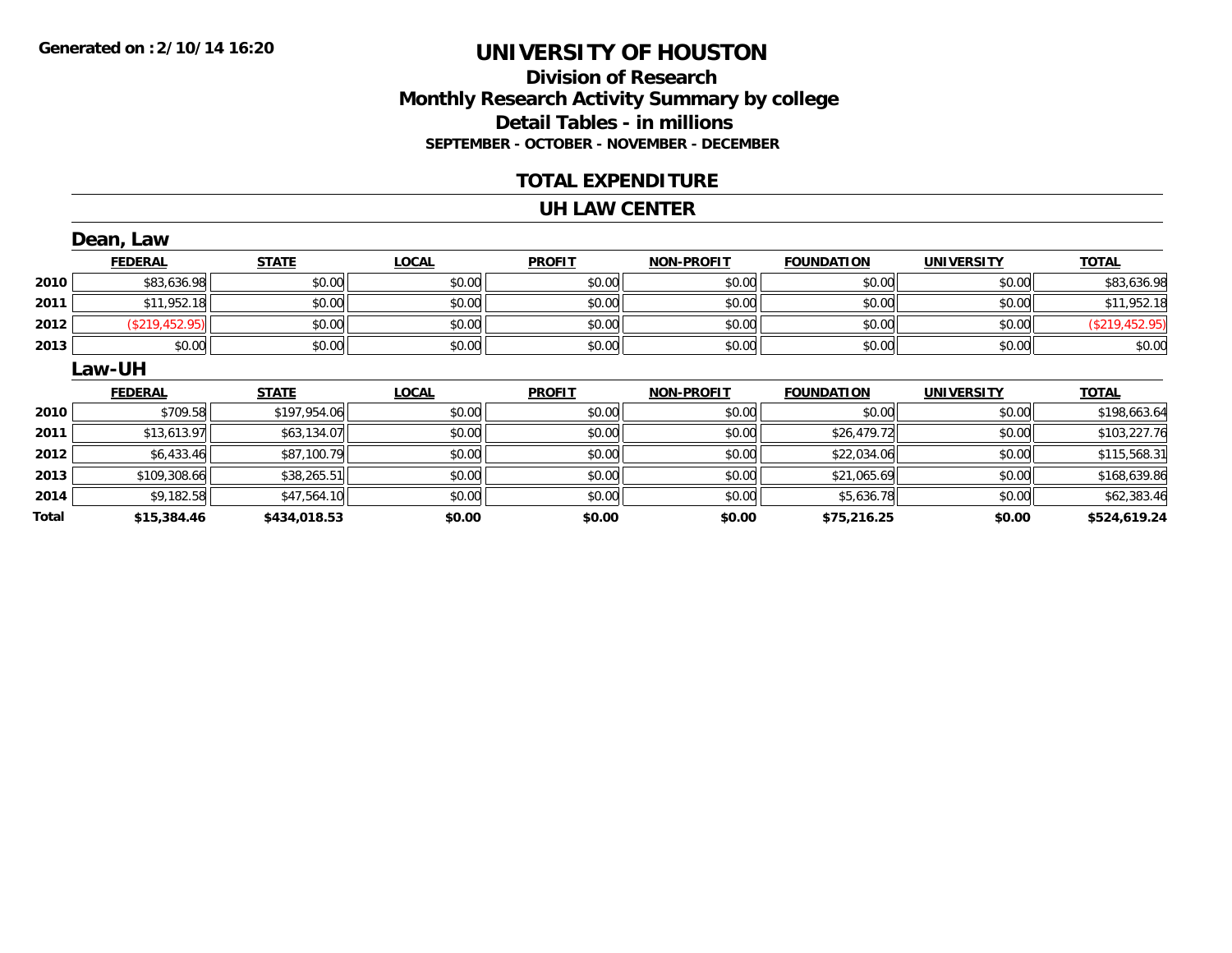#### **Division of Research Monthly Research Activity Summary by college Detail Tables - in millions SEPTEMBER - OCTOBER - NOVEMBER - DECEMBER**

#### **TOTAL EXPENDITURE**

#### **UH SYSTEM**

| UH<br>┍<br>۱L. |  |
|----------------|--|
|----------------|--|

|       | <u>FEDERAL</u>  | <b>STATE</b> | <u>LOCAL</u> | <b>PROFIT</b> | <b>NON-PROFIT</b> | <b>FOUNDATION</b> | <b>UNIVERSITY</b> | <b>TOTAL</b>   |
|-------|-----------------|--------------|--------------|---------------|-------------------|-------------------|-------------------|----------------|
| 2010  | $($ \$2,503.85) | \$0.00       | \$0.00       | \$0.00        | \$1,452,729.00    | \$0.00            | \$0.00            | \$1,450,225.15 |
| 2011  | \$0.00          | \$0.00       | \$0.00       | \$0.00        | \$1,606,903.00    | \$0.00            | \$0.00            | \$1,606,903.00 |
| 2012  | \$0.00          | \$0.00       | \$0.00       | \$0.00        | \$0.02            | \$0.00            | \$0.00            | \$0.02         |
| Total | (\$2,503.85)    | \$0.00       | \$0.00       | \$0.00        | \$3,059,632.02    | \$0.00            | \$0.00            | \$3,057,128.17 |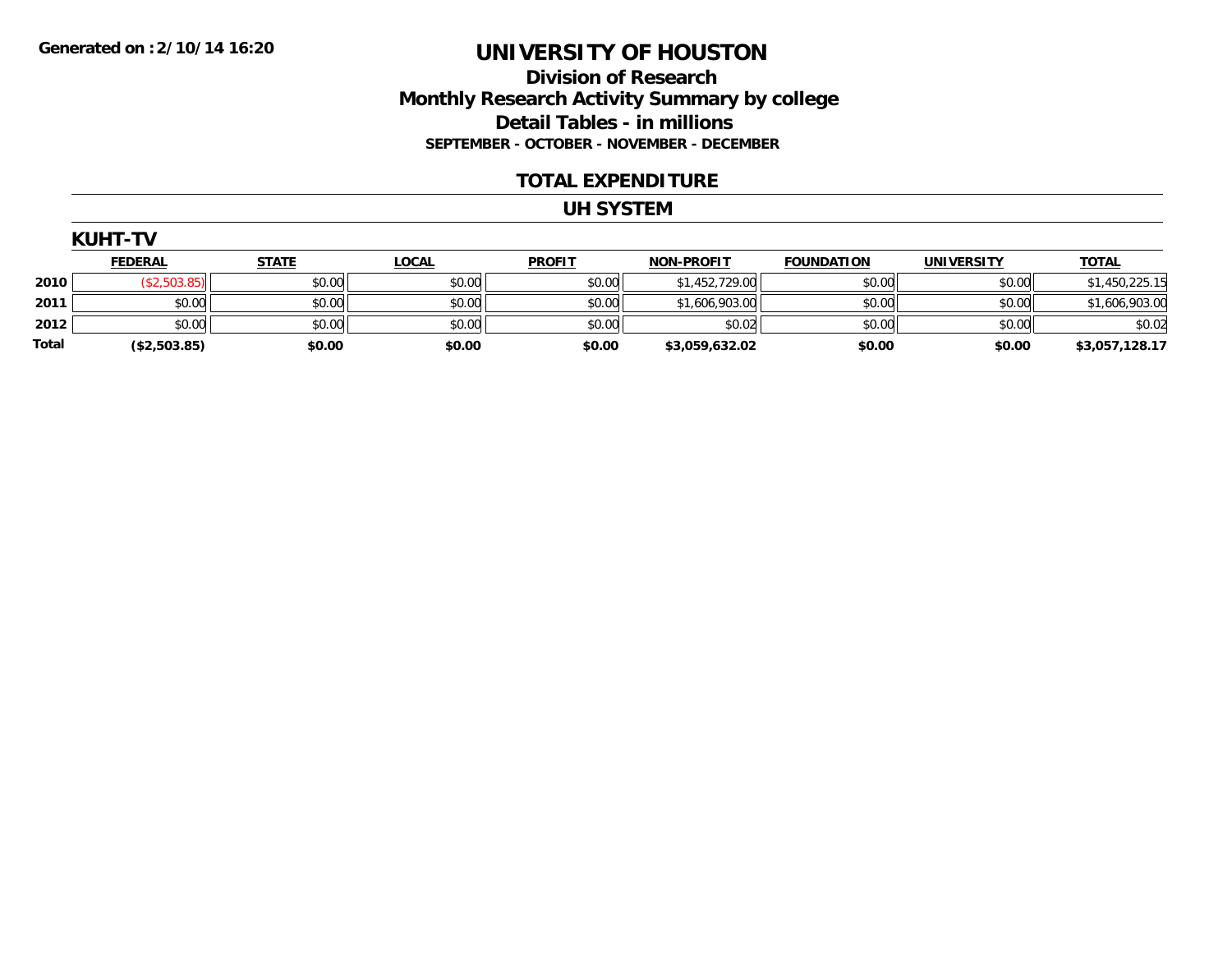#### **Division of Research Monthly Research Activity Summary by college Detail Tables - in millions SEPTEMBER - OCTOBER - NOVEMBER - DECEMBER**

#### **TOTAL EXPENDITURE**

#### **UKNOWN COLLEGE**

## **Unknown Department**

|       | <b>FEDERAL</b> | <b>STATE</b> | <b>LOCAL</b> | <b>PROFIT</b> | <b>NON-PROFIT</b> | <b>FOUNDATION</b> | <b>UNIVERSITY</b> | <b>TOTAL</b> |
|-------|----------------|--------------|--------------|---------------|-------------------|-------------------|-------------------|--------------|
| 2010  | \$0.00         | \$0.00       | \$0.00       | \$0.00        | \$0.00            | \$0.00            | \$0.00            | \$0.00       |
| 2011  | \$0.00         | \$0.00       | \$0.00       | \$0.00        | \$0.00            | \$0.00            | \$0.00            | \$0.00       |
| 2012  | \$0.00         | \$0.00       | \$0.00       | \$0.00        | \$0.00            | \$0.00            | \$0.00            | \$0.00       |
| 2013  | \$0.00         | \$0.00       | \$0.00       | \$0.00        | \$0.00            | \$0.00            | \$0.00            | \$0.00       |
| 2014  | \$0.00         | \$0.00       | \$0.00       | \$0.00        | \$0.00            | \$0.00            | \$0.00            | \$0.00       |
| Total | \$0.00         | \$0.00       | \$0.00       | \$0.00        | \$0.00            | \$0.00            | \$0.00            | \$0.00       |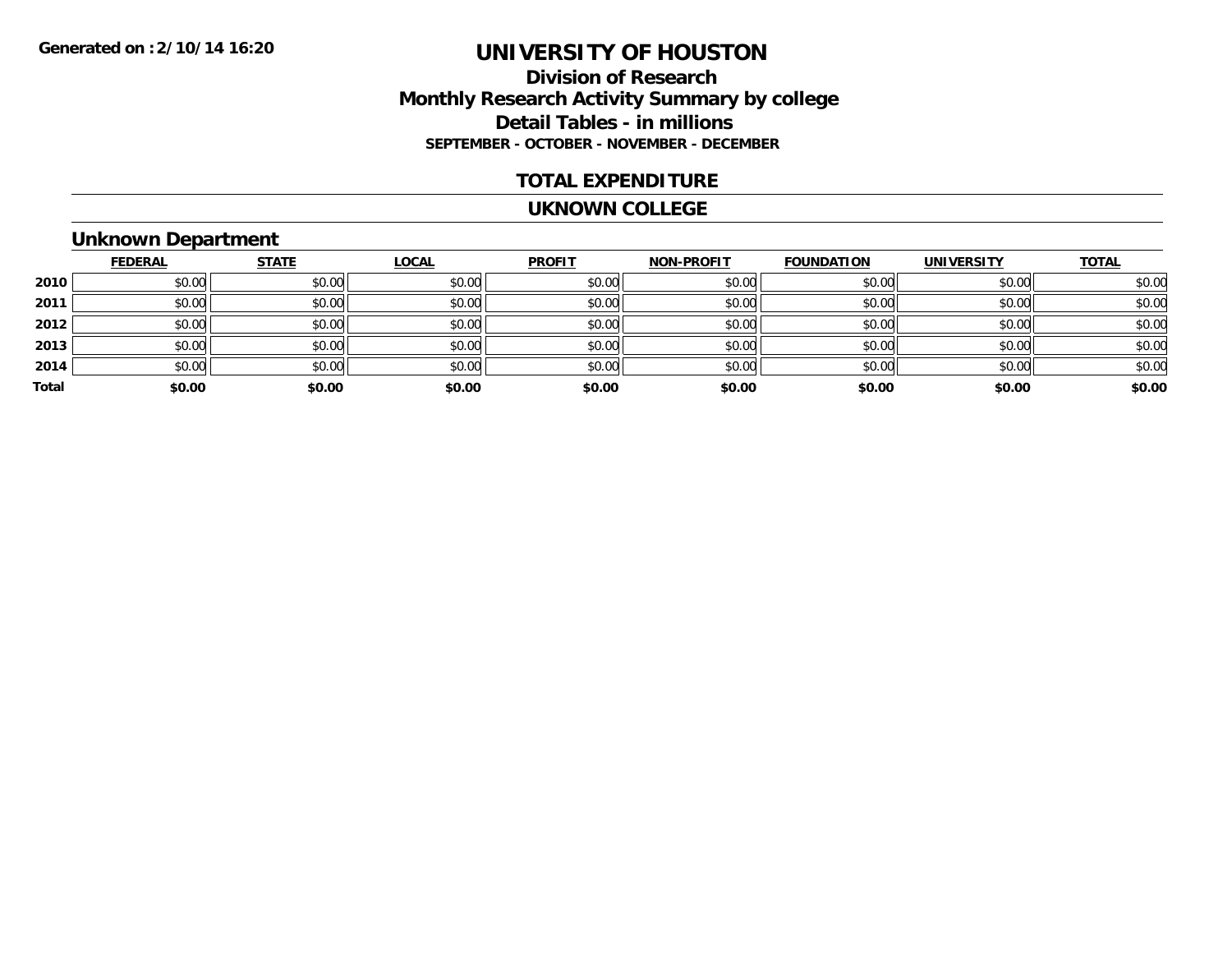## **Division of ResearchMonthly Research Activity Summary by college Detail Tables - in millionsSEPTEMBER - OCTOBER - NOVEMBER - DECEMBER**

## **TOTAL EXPENDITURE**

## **VICE PRESIDENT FOR ADMINISTRATION**

#### **Physical Plant FEDERAL STATE LOCAL PROFIT NON-PROFIT FOUNDATION UNIVERSITY TOTALTOTAL 2010** $\, \mathsf{D} \, | \,$   $\qquad \qquad \mathsf{80.00} | \,$   $\qquad \qquad \mathsf{80.00} | \,$   $\qquad \qquad \mathsf{80.00} | \,$   $\qquad \qquad \mathsf{80.00} | \,$   $\qquad \qquad \mathsf{80.00} | \,$   $\qquad \qquad \mathsf{80.00} | \,$   $\qquad \qquad \mathsf{80.00} |$ **2011** \$0.00 \$0.00 \$0.00 \$0.00 \$0.00 \$0.00 \$0.00 \$0.00 **2012** \$0.00 \$0.00 \$0.00 \$0.00 \$2,261,595.72 \$0.00 \$0.00 \$2,261,595.72 **2013** \$0.00 \$0.00 \$0.00 \$0.00 \$0.28 \$0.00 \$0.00 \$0.28 **UH Police Department**

|       | <b>FEDERAL</b>                 | <b>STATE</b> | .OCAL                         | <b>PROFIT</b>  | -PROFIT<br><b>NON</b>           | <b>FOUNDATION</b> | UNIVERSITY | <b>TOTAL</b>         |
|-------|--------------------------------|--------------|-------------------------------|----------------|---------------------------------|-------------------|------------|----------------------|
| 2014  | $\sim$ 000.00<br><u>uuu.uu</u> | \$0.00       | $\sim$ $\sim$ $\sim$<br>JU.UU | ≮∩ ∩∩<br>JU.UU | $\circ$ $\circ$ $\circ$<br>ט.טע | \$0.00            | \$0.00     | .000.00              |
| Total | .000.00                        | \$0.00       | \$0.00                        | \$0.00         | .596.00<br>$^{\star}$ 26 $\mu$  | \$0.00            | \$0.00     | .596.00<br>$*2.26$ - |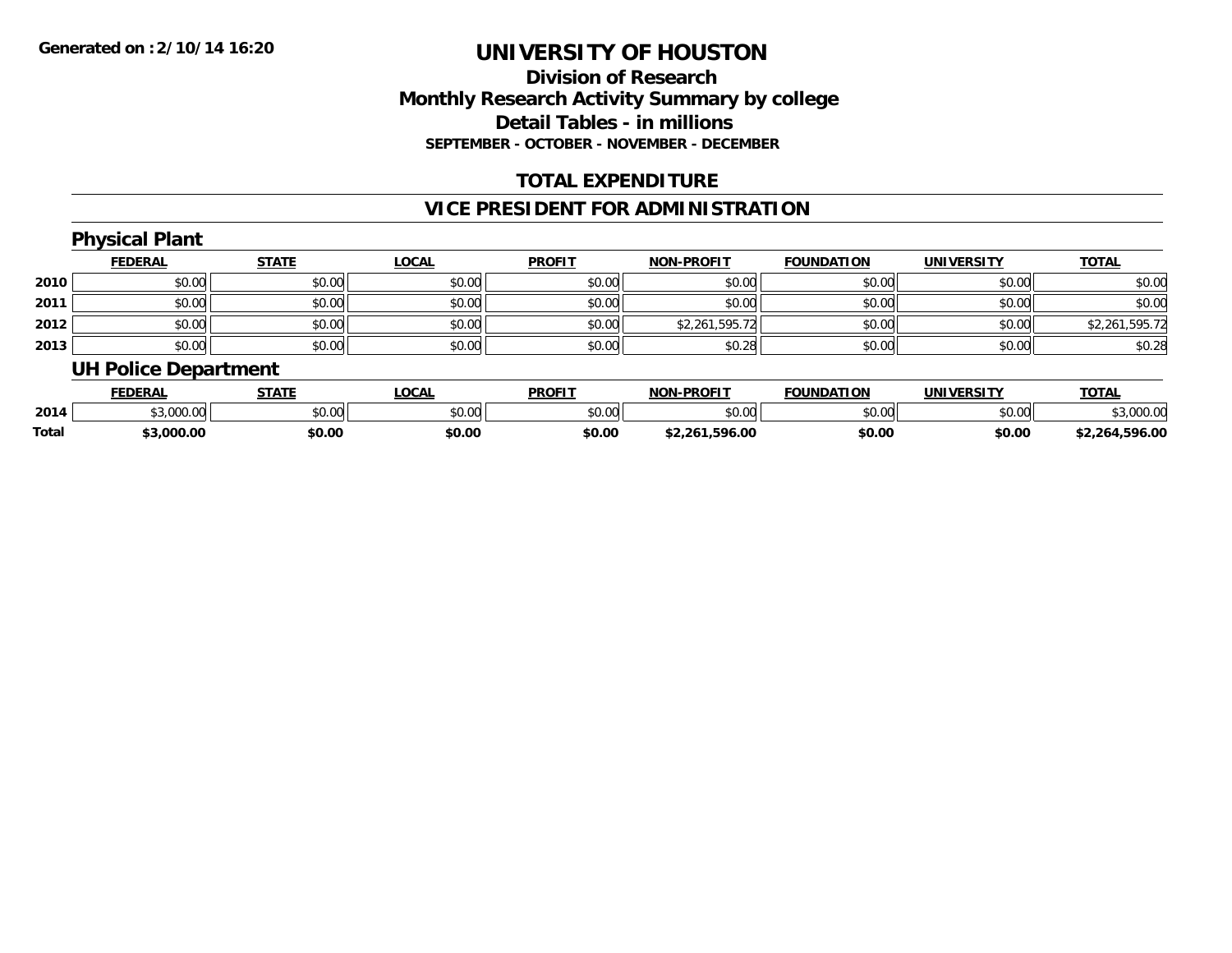# **Division of ResearchMonthly Research Activity Summary by college Detail Tables - in millions SEPTEMBER - OCTOBER - NOVEMBER - DECEMBER**

# **TOTAL EXPENDITURE**

#### **VICE PRESIDENT FOR STUDENT AFFAIRS**

# **Childrens Learning Centers**

|       | <b>FEDERAL</b>               | <b>STATE</b>                           | <b>LOCAL</b> | <b>PROFIT</b> | <b>NON-PROFIT</b> | <b>FOUNDATION</b> | <b>UNIVERSITY</b> | <b>TOTAL</b> |
|-------|------------------------------|----------------------------------------|--------------|---------------|-------------------|-------------------|-------------------|--------------|
| 2014  | \$14,141.45                  | \$0.00                                 | \$0.00       | \$0.00        | \$0.00            | \$0.00            | \$0.00            | \$14,141.45  |
|       | <b>Dean, Student Affairs</b> |                                        |              |               |                   |                   |                   |              |
|       | <b>FEDERAL</b>               | <b>STATE</b>                           | <b>LOCAL</b> | <b>PROFIT</b> | <b>NON-PROFIT</b> | <b>FOUNDATION</b> | <b>UNIVERSITY</b> | <b>TOTAL</b> |
| 2010  | \$0.00                       | \$0.00                                 | \$0.00       | \$0.00        | \$0.00            | \$0.00            | \$0.00            | \$0.00       |
| 2011  | \$15,314.45                  | \$0.00                                 | \$0.00       | \$0.00        | \$0.00            | \$0.00            | \$0.00            | \$15,314.45  |
| 2012  | \$20,759.49                  | \$0.00                                 | \$0.00       | \$0.00        | \$0.00            | \$0.00            | \$0.00            | \$20,759.49  |
| 2013  | \$3,687.15                   | \$0.00                                 | \$0.00       | \$0.00        | \$0.00            | \$0.00            | \$0.00            | \$3,687.15   |
|       |                              | <b>Vice President, Student Affairs</b> |              |               |                   |                   |                   |              |
|       | <b>FEDERAL</b>               | <b>STATE</b>                           | <b>LOCAL</b> | <b>PROFIT</b> | <b>NON-PROFIT</b> | <b>FOUNDATION</b> | <b>UNIVERSITY</b> | <b>TOTAL</b> |
| 2010  | \$36,611.47                  | \$0.00                                 | \$0.00       | \$0.00        | \$0.00            | \$0.00            | \$0.00            | \$36,611.47  |
| 2011  | \$42,585.58                  | \$0.00                                 | \$0.00       | \$0.00        | \$0.00            | \$0.00            | \$0.00            | \$42,585.58  |
| 2012  | \$7,866.04                   | \$0.00                                 | \$0.00       | \$0.00        | \$0.00            | \$0.00            | \$0.00            | \$7,866.04   |
| 2013  | \$32,176.65                  | \$0.00                                 | \$0.00       | \$0.00        | \$0.00            | \$0.00            | \$0.00            | \$32,176.65  |
| 2014  | \$11,109.39                  | \$0.00                                 | \$0.00       | \$0.00        | \$0.00            | \$0.00            | \$0.00            | \$11,109.39  |
| Total | \$184,251.67                 | \$0.00                                 | \$0.00       | \$0.00        | \$0.00            | \$0.00            | \$0.00            | \$184,251.67 |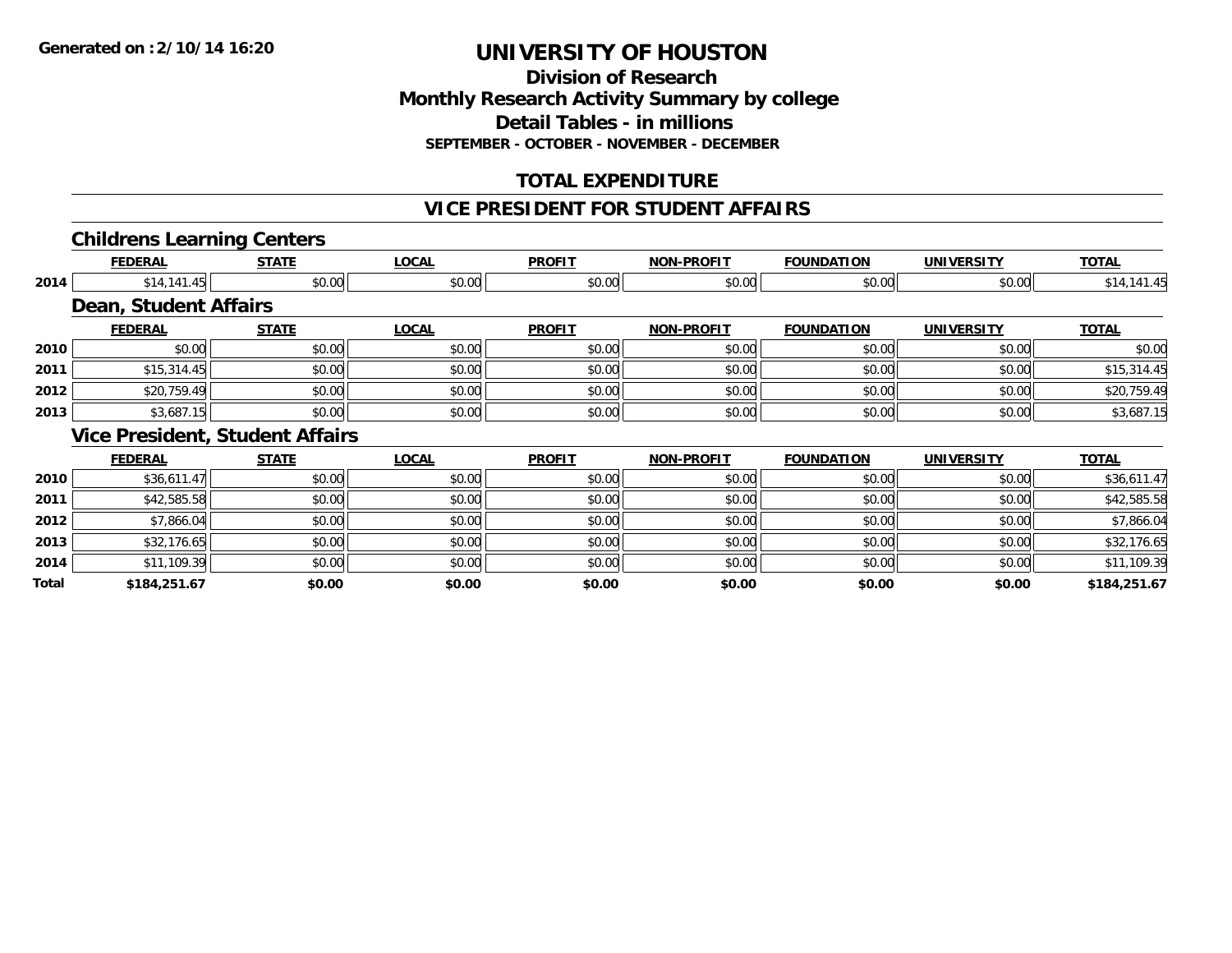# **Division of ResearchMonthly Research Activity Summary by college Detail Tables - in millions SEPTEMBER - OCTOBER - NOVEMBER - DECEMBER**

#### **IDC RECOVERY**

#### **C.T. BAUER COLLEGE OF BUSINESS**

|              | <b>Finance</b>                           |              |              |               |                   |                   |                   |              |
|--------------|------------------------------------------|--------------|--------------|---------------|-------------------|-------------------|-------------------|--------------|
|              | <b>FEDERAL</b>                           | <b>STATE</b> | <b>LOCAL</b> | <b>PROFIT</b> | <b>NON-PROFIT</b> | <b>FOUNDATION</b> | <b>UNIVERSITY</b> | <b>TOTAL</b> |
| 2010         | \$12,338.74                              | \$0.00       | \$0.00       | \$0.00        | \$0.00            | \$0.00            | \$0.00            | \$12,338.74  |
| 2011         | \$0.00                                   | \$0.00       | \$0.00       | \$0.00        | \$0.00            | \$0.00            | \$0.00            | \$0.00       |
| 2012         | \$0.00                                   | \$0.00       | \$0.00       | \$0.00        | \$0.00            | \$0.00            | \$0.00            | \$0.00       |
| 2013         | \$0.00                                   | \$0.00       | \$0.00       | \$0.00        | \$0.00            | \$0.00            | \$0.00            | \$0.00       |
| 2014         | \$0.00                                   | \$0.00       | \$0.00       | \$0.00        | \$0.00            | \$0.00            | \$0.00            | \$0.00       |
|              | Management                               |              |              |               |                   |                   |                   |              |
|              | <b>FEDERAL</b>                           | <b>STATE</b> | <b>LOCAL</b> | <b>PROFIT</b> | <b>NON-PROFIT</b> | <b>FOUNDATION</b> | <b>UNIVERSITY</b> | <b>TOTAL</b> |
| 2010         | \$12,588.95                              | \$0.00       | \$0.00       | \$0.00        | \$0.00            | \$0.00            | \$0.00            | \$12,588.95  |
| 2011         | \$2,036.08                               | \$0.00       | \$0.00       | \$0.00        | \$0.00            | \$0.00            | \$0.00            | \$2,036.08   |
| 2012         | (\$1,980.84)                             | \$0.00       | \$0.00       | \$0.00        | \$0.00            | \$0.00            | \$0.00            | (\$1,980.84) |
| 2013         | \$1,200.00                               | \$0.00       | \$0.00       | \$0.00        | \$0.00            | \$0.00            | \$0.00            | \$1,200.00   |
| 2014         | \$1,260.00                               | \$0.00       | \$0.00       | \$0.00        | \$0.00            | \$0.00            | \$0.00            | \$1,260.00   |
|              | <b>Marketing</b>                         |              |              |               |                   |                   |                   |              |
|              | <b>FEDERAL</b>                           | <b>STATE</b> | <b>LOCAL</b> | <b>PROFIT</b> | <b>NON-PROFIT</b> | <b>FOUNDATION</b> | <b>UNIVERSITY</b> | <b>TOTAL</b> |
| 2012         | \$0.00                                   | \$0.00       | \$0.00       | \$0.00        | \$0.00            | \$0.00            | \$0.00            | \$0.00       |
| 2013         | \$0.00                                   | \$0.00       | \$0.00       | \$0.00        | \$0.00            | \$0.00            | \$0.00            | \$0.00       |
| 2014         | \$0.00                                   | \$0.00       | \$0.00       | \$0.00        | \$0.00            | \$0.00            | \$0.00            | \$0.00       |
|              | <b>Small Business Development Center</b> |              |              |               |                   |                   |                   |              |
|              | <b>FEDERAL</b>                           | <b>STATE</b> | <b>LOCAL</b> | <b>PROFIT</b> | <b>NON-PROFIT</b> | <b>FOUNDATION</b> | <b>UNIVERSITY</b> | <b>TOTAL</b> |
| 2010         | \$32,340.03                              | \$0.00       | \$0.00       | \$0.00        | \$0.00            | \$0.00            | \$0.00            | \$32,340.03  |
| 2011         | \$29,279.56                              | \$0.00       | \$0.00       | \$0.00        | \$0.00            | \$0.00            | \$0.00            | \$29,279.56  |
| 2012         | \$44,571.92                              | \$0.00       | \$0.00       | \$0.00        | \$0.00            | \$0.00            | \$0.00            | \$44,571.92  |
| 2013         | \$223,911.30                             | \$0.00       | \$0.00       | \$0.00        | \$0.00            | (\$1,395.00)      | \$0.00            | \$222,516.30 |
| 2014         | \$92,672.84                              | \$0.00       | \$0.00       | \$0.00        | \$0.00            | \$4,426.26        | \$0.00            | \$97,099.10  |
| <b>Total</b> | \$450,218.58                             | \$0.00       | \$0.00       | \$0.00        | \$0.00            | \$3,031.26        | \$0.00            | \$453,249.84 |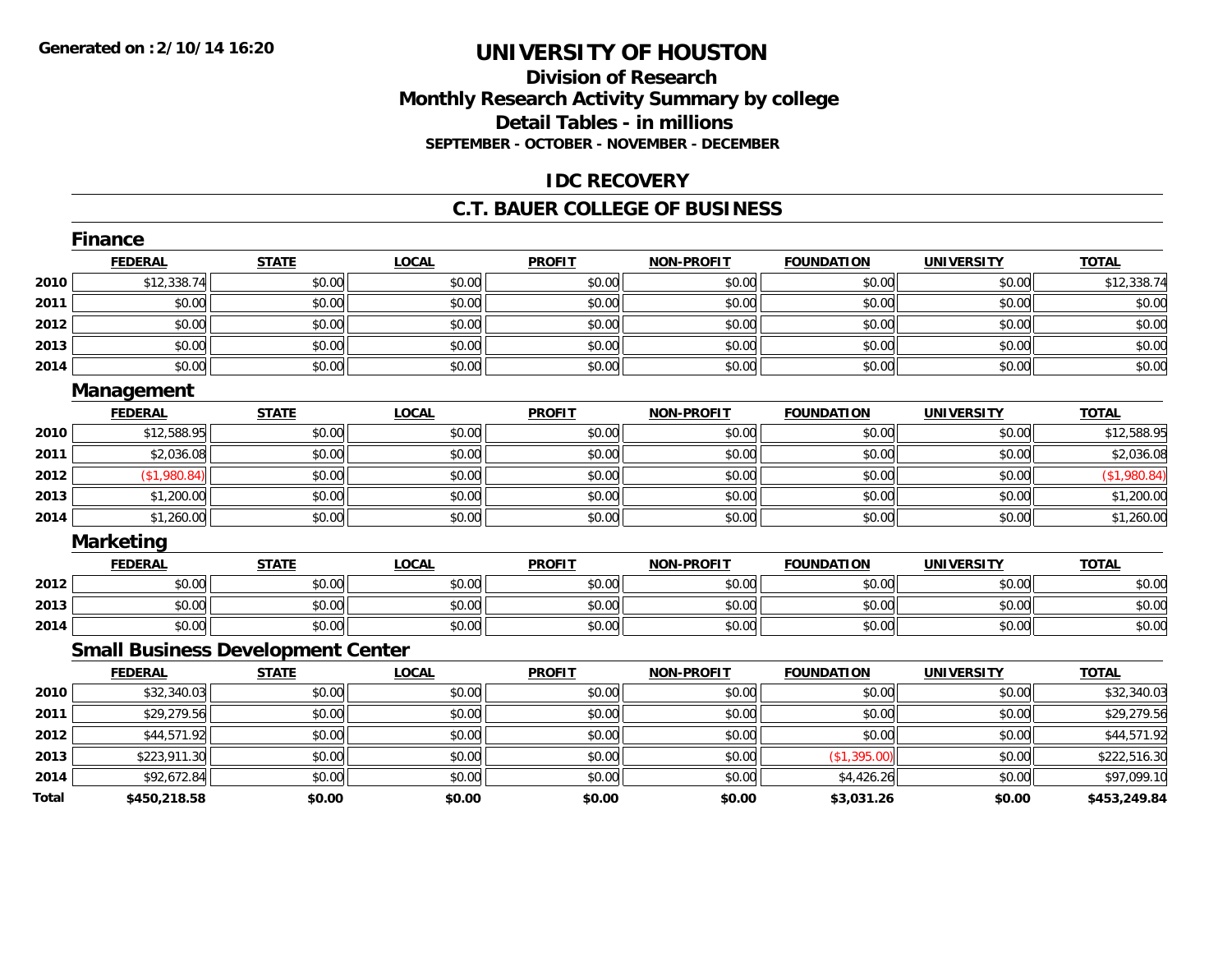## **Division of ResearchMonthly Research Activity Summary by college Detail Tables - in millionsSEPTEMBER - OCTOBER - NOVEMBER - DECEMBER**

#### **IDC RECOVERY**

## **COLLEGE OF EDUCATION**

# **Consistency Mgmt and Coop Disc**

|      | <b>FEDERAL</b> | <b>STATE</b> | <b>LOCAL</b> | <b>PROFIT</b> | <b>NON-PROFIT</b> | <b>FOUNDATION</b> | <b>UNIVERSITY</b> | <b>TOTAL</b> |
|------|----------------|--------------|--------------|---------------|-------------------|-------------------|-------------------|--------------|
| 2010 | \$9.16         | \$0.00       | \$12.66      | \$0.00        | \$14,532.42       | \$0.00            | \$0.00            | \$14,554.24  |
| 2011 | \$0.00         | \$0.00       | \$0.00       | \$0.00        | \$1,793.77        | \$0.00            | \$0.00            | \$1,793.77   |
| 2012 | \$0.00         | \$0.00       | \$0.00       | \$0.00        | \$5,028.60        | \$0.00            | \$0.00            | \$5,028.60   |
| 2013 | \$0.00         | \$0.00       | \$0.00       | \$0.00        | \$604.52          | \$0.00            | \$0.00            | \$604.52     |
| 2014 | \$0.00         | \$0.00       | \$35.77      | \$0.00        | \$246.15          | \$0.00            | \$0.00            | \$281.92     |

## **Curriculum and Instruction**

|      | <u>FEDERAL</u> | <b>STATE</b> | <b>LOCAL</b> | <b>PROFIT</b> | <b>NON-PROFIT</b> | <b>FOUNDATION</b> | <b>UNIVERSITY</b> | <b>TOTAL</b> |
|------|----------------|--------------|--------------|---------------|-------------------|-------------------|-------------------|--------------|
| 2010 | \$7,699.75     | \$0.00       | \$0.00       | \$0.00        | \$0.00            | \$741.17          | \$0.00            | \$8,440.92   |
| 2011 | \$15,609.27    | \$0.00       | \$0.00       | \$0.00        | \$0.00            | \$2,112.22        | \$0.00            | \$17,721.49  |
| 2012 | \$20,158.05    | \$2,273.14   | \$0.00       | \$0.00        | \$0.00            | \$8,380.55        | \$0.00            | \$30,811.74  |
| 2013 | \$17,360.85    | \$5,453.75   | \$0.00       | \$0.00        | \$0.00            | \$388.59          | \$0.00            | \$23,203.19  |
| 2014 | \$29,407.86    | \$0.00       | \$0.00       | \$0.00        | \$265.05          | (\$58.25)         | \$0.00            | \$29,614.66  |

#### **Dean, Education**

**2014**

|      | <b>FEDERAL</b> | <b>STATE</b> | <u>LOCAL</u> | <b>PROFIT</b> | <b>NON-PROFIT</b> | <b>FOUNDATION</b> | <b>UNIVERSITY</b> | <b>TOTAL</b> |
|------|----------------|--------------|--------------|---------------|-------------------|-------------------|-------------------|--------------|
| 2010 | \$0.00         | \$0.00       | \$0.00       | \$0.00        | \$0.00            | \$0.00            | \$0.00            | \$0.00       |
| 2011 | \$0.00         | \$0.00       | \$0.00       | \$0.00        | \$0.00            | \$0.00            | \$0.00            | \$0.00       |
| 2012 | \$0.00         | \$0.00       | \$0.00       | \$0.00        | \$0.00            | \$0.00            | \$0.00            | \$0.00       |
| 2013 | \$0.00         | \$0.00       | \$0.00       | \$0.00        | \$0.00            | \$0.00            | \$0.00            | \$0.00       |
| 2014 | \$0.00         | \$0.00       | \$0.00       | \$0.00        | \$0.00            | \$0.00            | \$0.00            | \$0.00       |

# **Educational Leadership & Cultural Studies**

|      |                               | ---------    |              |               |                   |                   |                   |              |  |
|------|-------------------------------|--------------|--------------|---------------|-------------------|-------------------|-------------------|--------------|--|
|      | <b>FEDERAL</b>                | <b>STATE</b> | LOCAL        | <b>PROFIT</b> | <b>NON-PROFIT</b> | <b>FOUNDATION</b> | <b>UNIVERSITY</b> | <b>TOTAL</b> |  |
| 2011 | \$0.00                        | (\$20.03)    | \$0.00       | \$0.00        | \$0.00            | \$0.00<br>\$0.00  |                   | (\$20.03)    |  |
|      | <b>Educational Psychology</b> |              |              |               |                   |                   |                   |              |  |
|      | <b>FEDERAL</b>                | <b>STATE</b> | <u>LOCAL</u> | <b>PROFIT</b> | <b>NON-PROFIT</b> | <b>FOUNDATION</b> | <b>UNIVERSITY</b> | <b>TOTAL</b> |  |
| 2010 | \$8,551.14                    | \$135.81     | \$0.00       | \$0.00        | \$307.82          | \$8,538.39        | \$0.00            | \$17,533.16  |  |
| 2011 | \$3,487.10                    | \$2,310.33   | \$0.00       | \$0.00        | \$1.07            | \$4,256.21        | \$0.00            | \$10,054.72  |  |
| 2012 | \$18,974.10                   | \$0.00       | \$0.00       | \$0.00        | \$0.00            | \$0.00            | \$0.00            | \$18,974.10  |  |
| 2013 | \$12,030.49                   | \$0.00       | \$0.00       | \$0.00        | \$0.00            | (\$23.00)         | \$0.00            | \$12,007.49  |  |

4 \$62,658.59| \$0.00| \$0.00| \$0.00| \$0.00| \$0.00| \$0.00| \$321.15| \$3,294.60)| \$50,00| \$59,685.14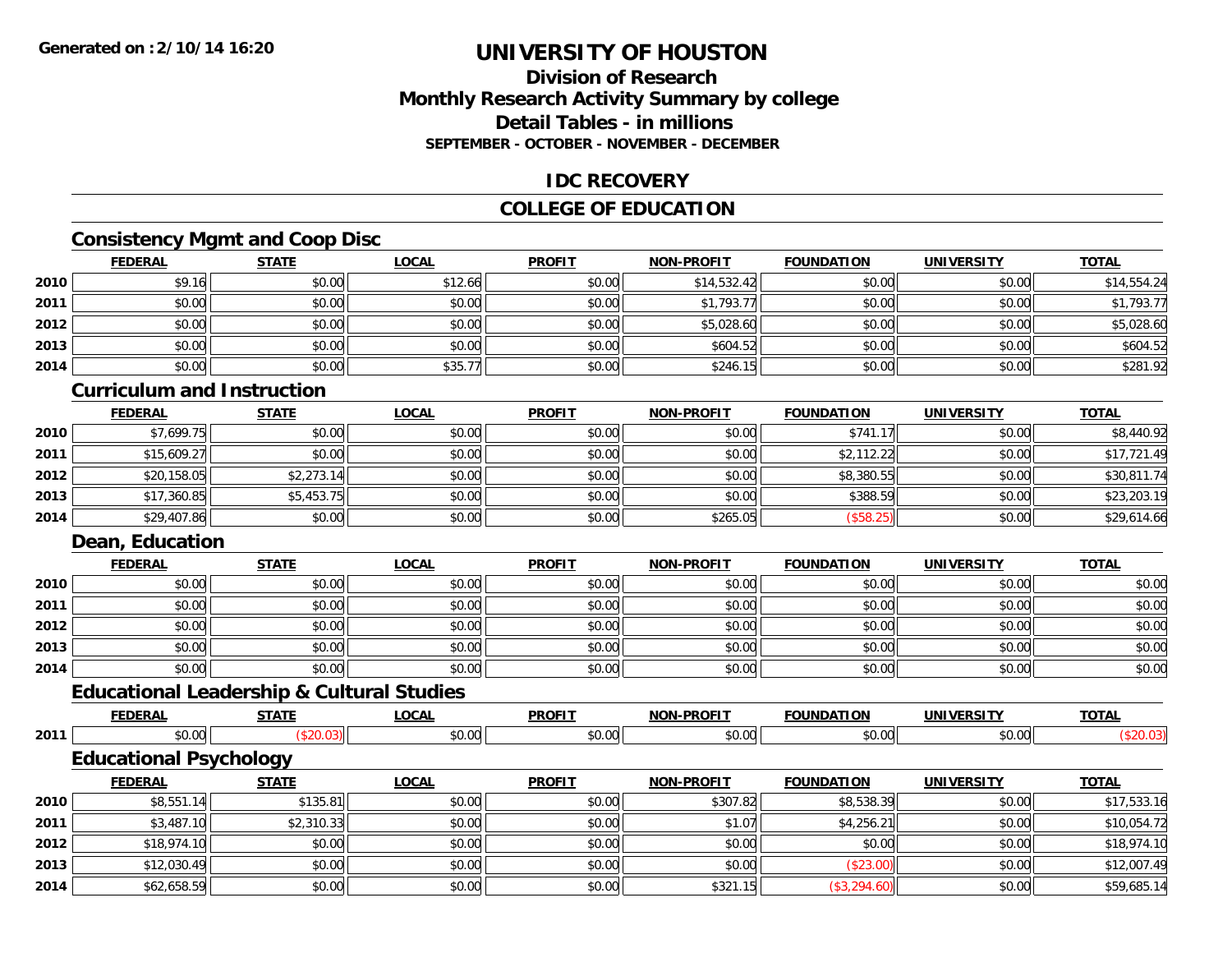#### **Division of Research Monthly Research Activity Summary by college Detail Tables - in millions SEPTEMBER - OCTOBER - NOVEMBER - DECEMBER**

#### **IDC RECOVERY**

## **COLLEGE OF EDUCATION**

#### **Institute for Urban Education**

|       | <b>FEDERAL</b> | <b>STATE</b> | <b>LOCAL</b> | <b>PROFIT</b> | <b>NON-PROFIT</b> | <b>FOUNDATION</b> | <b>UNIVERSITY</b> | <b>TOTAL</b> |
|-------|----------------|--------------|--------------|---------------|-------------------|-------------------|-------------------|--------------|
| 2010  | \$7,426.66     | \$0.00       | \$0.00       | \$0.00        | \$0.00            | \$0.00            | \$0.00            | \$7,426.66   |
| 2011  | \$3,575.70     | \$0.00       | \$0.00       | \$0.00        | \$0.00            | \$0.00            | \$0.00            | \$3,575.70   |
| 2012  | \$6,115.42     | \$0.00       | \$0.00       | \$0.00        | \$0.00            | \$0.00            | \$0.00            | \$6,115.42   |
| 2013  | \$1,358.32     | \$0.00       | \$0.00       | \$0.00        | \$0.00            | \$0.00            | \$0.00            | \$1,358.32   |
| 2014  | \$1,027.27     | \$0.00       | \$0.00       | \$0.00        | \$0.00            | \$0.00            | \$0.00            | \$1,027.27   |
| Total | \$215,449.75   | \$10,153.00  | \$48.43      | \$0.00        | \$23,100.55       | \$21,041.28       | \$0.00            | \$269,793.01 |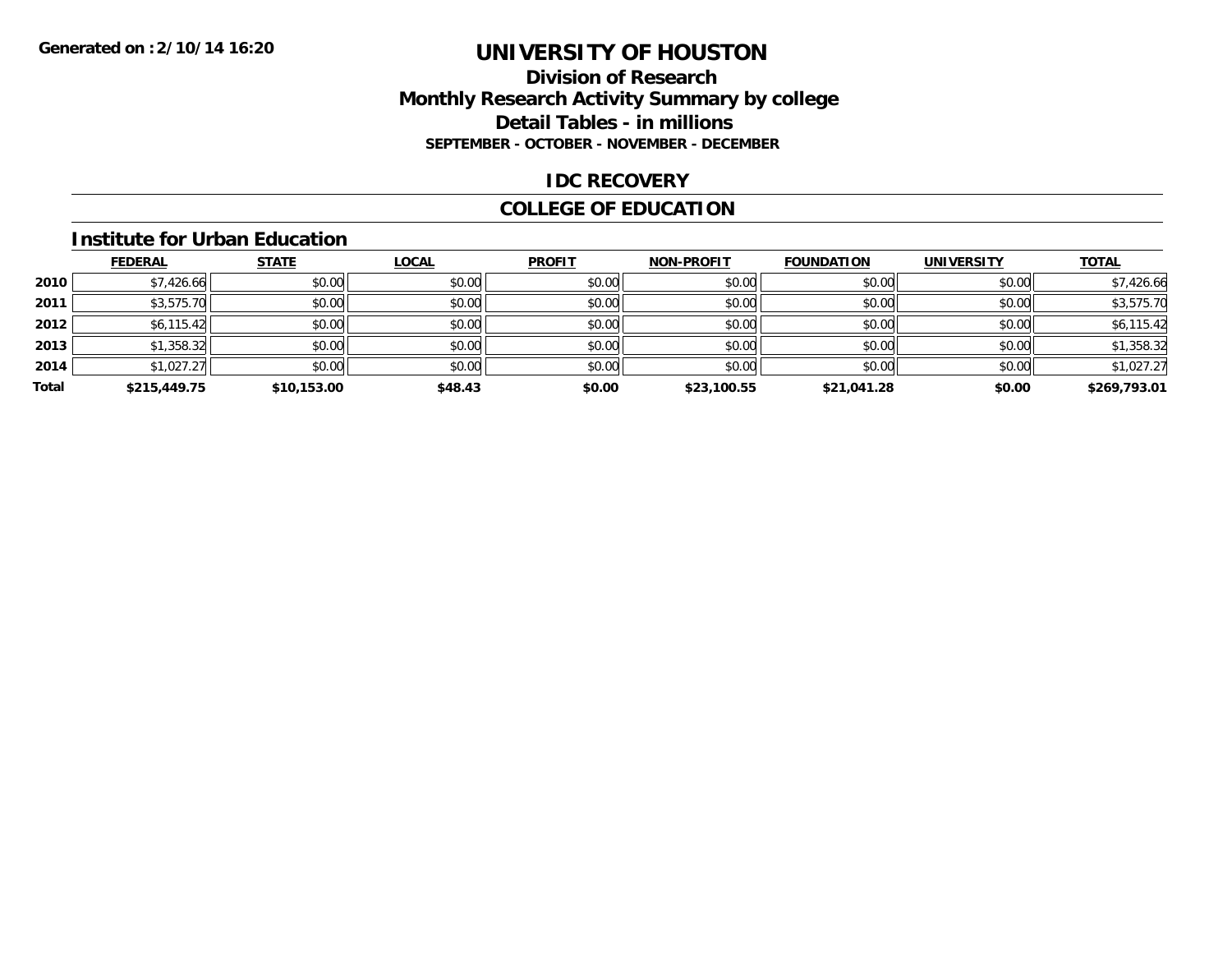#### **Division of Research Monthly Research Activity Summary by college Detail Tables - in millions SEPTEMBER - OCTOBER - NOVEMBER - DECEMBER**

## **IDC RECOVERY**

#### **COLLEGE OF LIBERAL ARTS AND SOCIAL SCIENCES**

| Art                    |              |                                                                                                                                        |                                        |                   |                   |                   |              |
|------------------------|--------------|----------------------------------------------------------------------------------------------------------------------------------------|----------------------------------------|-------------------|-------------------|-------------------|--------------|
| <b>FEDERAL</b>         | <b>STATE</b> | <b>LOCAL</b>                                                                                                                           | <b>PROFIT</b>                          | <b>NON-PROFIT</b> | <b>FOUNDATION</b> | <b>UNIVERSITY</b> | <b>TOTAL</b> |
| \$157.34               | \$0.00       | \$0.00                                                                                                                                 | \$0.00                                 | \$0.00            | \$0.00            | \$0.00            | \$157.34     |
| \$1,758.79             | \$0.00       | \$0.00                                                                                                                                 | \$0.00                                 | \$0.00            | \$0.00            | \$0.00            | \$1,758.79   |
| \$382.39               | \$0.00       | \$0.00                                                                                                                                 | \$0.00                                 | \$0.00            | \$0.00            | \$0.00            | \$382.39     |
|                        |              |                                                                                                                                        |                                        |                   |                   |                   |              |
| <b>FEDERAL</b>         | <b>STATE</b> | <b>LOCAL</b>                                                                                                                           | <b>PROFIT</b>                          | <b>NON-PROFIT</b> | <b>FOUNDATION</b> | <b>UNIVERSITY</b> | <b>TOTAL</b> |
| \$0.00                 | \$0.00       | \$0.00                                                                                                                                 | \$0.00                                 | \$0.00            | \$78.88           | \$0.00            | \$78.88      |
| \$0.00                 | \$0.00       | \$0.00                                                                                                                                 | \$0.00                                 | \$0.00            | \$5,909.37        | \$0.00            | \$5,909.37   |
| \$0.00                 | \$0.00       | \$0.00                                                                                                                                 | \$0.00                                 | \$0.00            | \$10,358.44       | \$0.00            | \$10,358.44  |
| <b>Blaffer Gallery</b> |              |                                                                                                                                        |                                        |                   |                   |                   |              |
| <b>FEDERAL</b>         | <b>STATE</b> | <b>LOCAL</b>                                                                                                                           | <b>PROFIT</b>                          | <b>NON-PROFIT</b> | <b>FOUNDATION</b> | <b>UNIVERSITY</b> | <b>TOTAL</b> |
| \$4,535.83             | \$0.00       | \$0.00                                                                                                                                 | \$0.00                                 | \$0.00            | \$0.00            | \$0.00            | \$4,535.83   |
| \$1,431.32             | \$0.00       | \$0.00                                                                                                                                 | \$0.00                                 | \$0.00            | \$0.00            | \$0.00            | \$1,431.32   |
|                        |              |                                                                                                                                        |                                        |                   |                   |                   |              |
| <b>FEDERAL</b>         | <b>STATE</b> | <b>LOCAL</b>                                                                                                                           | <b>PROFIT</b>                          | <b>NON-PROFIT</b> | <b>FOUNDATION</b> | <b>UNIVERSITY</b> | <b>TOTAL</b> |
| \$96.55                | \$0.00       | \$0.00                                                                                                                                 | \$0.00                                 | \$0.00            | \$0.00            | \$0.00            | \$96.55      |
| \$3,772.00             | \$0.00       | \$0.00                                                                                                                                 | \$0.00                                 | \$0.00            | \$0.00            | \$0.00            | \$3,772.00   |
| \$33.99                | \$0.00       | \$0.00                                                                                                                                 | \$0.00                                 | \$0.00            | \$0.00            | \$0.00            | \$33.99      |
|                        |              |                                                                                                                                        |                                        |                   |                   |                   |              |
| <b>FEDERAL</b>         | <b>STATE</b> | <b>LOCAL</b>                                                                                                                           | <b>PROFIT</b>                          | <b>NON-PROFIT</b> | <b>FOUNDATION</b> | <b>UNIVERSITY</b> | <b>TOTAL</b> |
| \$0.00                 | \$0.00       | \$0.00                                                                                                                                 | \$0.00                                 | \$0.00            | \$0.00            | \$0.00            | \$0.00       |
| \$752.55               | \$0.00       | \$0.00                                                                                                                                 | \$0.00                                 | \$0.00            | \$0.00            | \$0.00            | \$752.55     |
| \$773.36               | \$0.00       | \$0.00                                                                                                                                 | \$0.00                                 | \$0.00            | \$0.00            | \$0.00            | \$773.36     |
| (\$0.01)               | \$0.00       | \$0.00                                                                                                                                 | \$0.00                                 | \$0.00            | \$0.00            | \$0.00            | (\$0.01)     |
| \$9,076.69             | \$0.00       | \$0.00                                                                                                                                 | \$0.00                                 | \$0.00            | \$0.00            | \$0.00            | \$9,076.69   |
|                        |              |                                                                                                                                        |                                        |                   |                   |                   |              |
| <b>FEDERAL</b>         | <b>STATE</b> | <b>LOCAL</b>                                                                                                                           | <b>PROFIT</b>                          | <b>NON-PROFIT</b> | <b>FOUNDATION</b> | <b>UNIVERSITY</b> | <b>TOTAL</b> |
| \$0.00                 | \$0.00       | \$0.00                                                                                                                                 | \$151.50                               | \$0.00            | \$0.00            | \$0.00            | \$151.50     |
|                        |              |                                                                                                                                        |                                        |                   |                   |                   |              |
| <b>FEDERAL</b>         | <b>STATE</b> | <b>LOCAL</b>                                                                                                                           | <b>PROFIT</b>                          | <b>NON-PROFIT</b> | <b>FOUNDATION</b> | <b>UNIVERSITY</b> | <b>TOTAL</b> |
| \$495.20<br>2010       | \$0.00       | \$0.00                                                                                                                                 | \$0.00                                 | \$0.00            | \$0.00            | \$0.00            | \$495.20     |
|                        |              | <b>Arte Publico Press</b><br><b>Center for Public History</b><br><b>Communication Disorders</b><br><b>Comparative Cultural Studies</b> | Dean, Liberal Arts and Social Sciences |                   |                   |                   |              |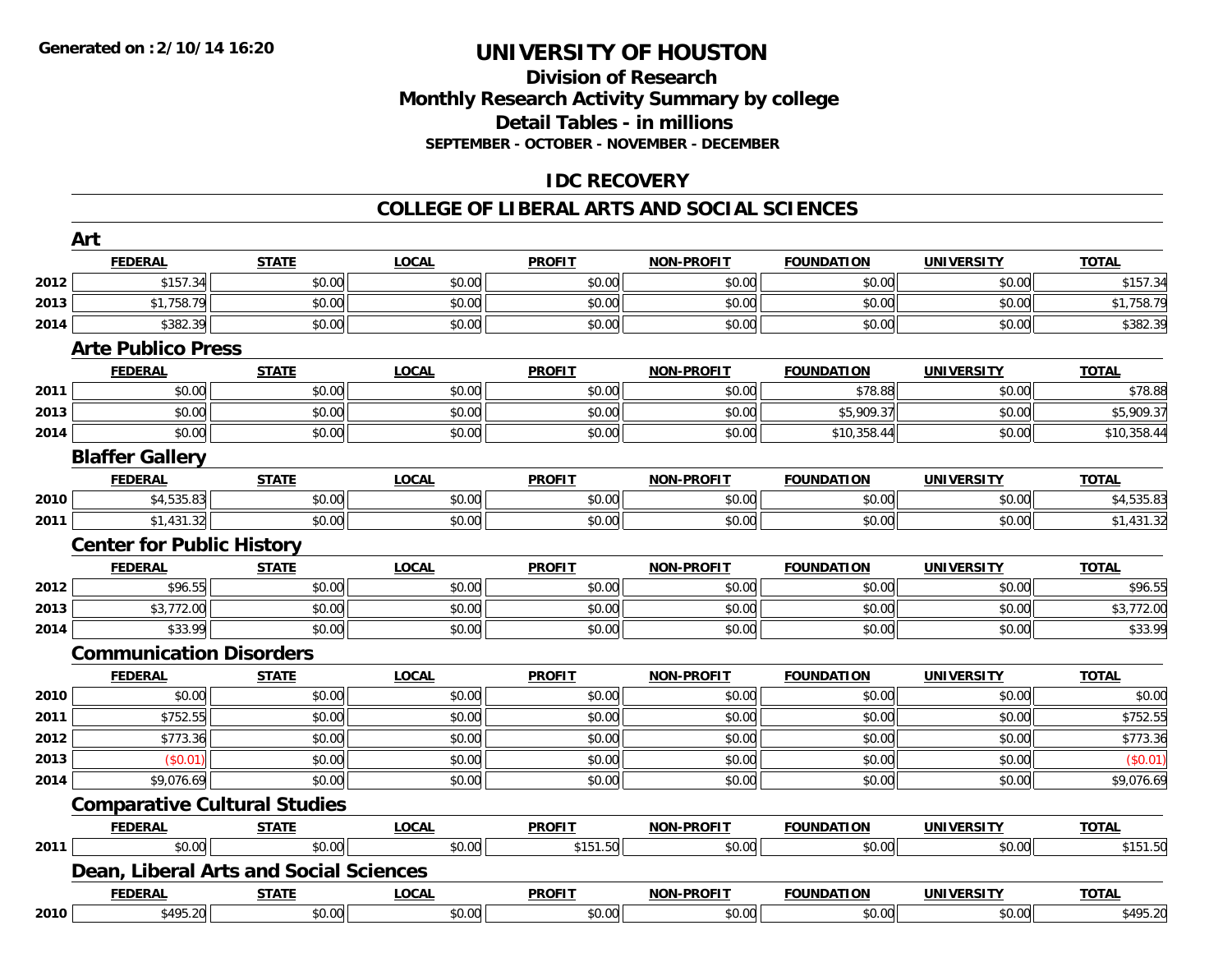# **Division of ResearchMonthly Research Activity Summary by college Detail Tables - in millions SEPTEMBER - OCTOBER - NOVEMBER - DECEMBER**

# **IDC RECOVERY**

#### **COLLEGE OF LIBERAL ARTS AND SOCIAL SCIENCES**

#### **Dean, Liberal Arts and Social Sciences**

|      | <b>FEDERAL</b>                      | <b>STATE</b> | <b>LOCAL</b> | <b>PROFIT</b> | <b>NON-PROFIT</b> | <b>FOUNDATION</b> | <b>UNIVERSITY</b> | <b>TOTAL</b> |
|------|-------------------------------------|--------------|--------------|---------------|-------------------|-------------------|-------------------|--------------|
| 2013 | \$0.00                              | \$0.00       | \$0.00       | \$0.00        | \$0.00            | \$0.00            | \$0.00            | \$0.00       |
| 2014 | \$0.00                              | \$0.00       | \$0.00       | \$0.00        | \$0.00            | \$0.00            | \$0.00            | \$0.00       |
|      | <b>Economics</b>                    |              |              |               |                   |                   |                   |              |
|      | <b>FEDERAL</b>                      | <b>STATE</b> | <b>LOCAL</b> | <b>PROFIT</b> | <b>NON-PROFIT</b> | <b>FOUNDATION</b> | <b>UNIVERSITY</b> | <b>TOTAL</b> |
| 2010 | \$2,425.00                          | \$0.00       | \$0.00       | \$0.00        | \$0.00            | \$0.00            | \$0.00            | \$2,425.00   |
| 2012 | \$0.00                              | \$0.00       | \$0.00       | \$1,210.14    | \$0.00            | \$0.00            | \$0.00            | \$1,210.14   |
| 2013 | \$0.00                              | \$0.00       | \$0.00       | \$0.00        | \$900.00          | \$0.00            | \$0.00            | \$900.00     |
| 2014 | \$0.00                              | \$0.00       | \$0.00       | \$0.00        | \$0.00            | \$0.00            | \$0.00            | \$0.00       |
|      | English                             |              |              |               |                   |                   |                   |              |
|      | <b>FEDERAL</b>                      | <b>STATE</b> | <b>LOCAL</b> | <b>PROFIT</b> | <b>NON-PROFIT</b> | <b>FOUNDATION</b> | <b>UNIVERSITY</b> | <b>TOTAL</b> |
| 2010 | \$0.00                              | \$0.00       | \$0.00       | \$0.00        | \$0.00            | \$0.00            | \$0.00            | \$0.00       |
| 2011 | \$0.00                              | \$0.00       | \$0.00       | \$0.00        | \$0.00            | \$0.00            | \$0.00            | \$0.00       |
| 2012 | \$0.00                              | \$0.00       | \$0.00       | \$0.00        | \$0.00            | \$0.00            | \$0.00            | \$0.00       |
| 2013 | \$5,816.26                          | \$0.00       | \$0.00       | \$0.00        | \$0.00            | \$0.00            | \$0.00            | \$5,816.26   |
| 2014 | \$0.00                              | \$0.00       | \$0.00       | \$0.00        | \$0.00            | \$0.00            | \$0.00            | \$0.00       |
|      | <b>Health and Human Performance</b> |              |              |               |                   |                   |                   |              |
|      | <b>FEDERAL</b>                      | <b>STATE</b> | <b>LOCAL</b> | <b>PROFIT</b> | <b>NON-PROFIT</b> | <b>FOUNDATION</b> | <b>UNIVERSITY</b> | <b>TOTAL</b> |
| 2010 | \$201,810.42                        | \$0.00       | \$0.00       | \$6,588.26    | \$0.00            | \$657.53          | \$0.00            | \$209,056.20 |
| 2011 | \$119,049.84                        | \$0.00       | \$0.00       | \$18,549.38   | \$0.00            | \$589.65          | \$0.00            | \$138,188.86 |
| 2012 | \$56,005.06                         | \$0.00       | \$0.00       | \$24,923.24   | \$0.00            | \$0.00            | \$0.00            | \$80,928.30  |
| 2013 | \$132,684.15                        | \$0.00       | \$0.00       | \$11,012.68   | \$0.00            | (\$7.67)          | \$0.00            | \$143,689.16 |
| 2014 | \$210,339.17                        | \$0.00       | \$0.00       | \$9,662.96    | \$0.00            | \$0.00            | \$0.00            | \$220,002.12 |
|      | <b>Hispanic Studies</b>             |              |              |               |                   |                   |                   |              |
|      | <b>FEDERAL</b>                      | <b>STATE</b> | <b>LOCAL</b> | <b>PROFIT</b> | <b>NON-PROFIT</b> | <b>FOUNDATION</b> | <b>UNIVERSITY</b> | <b>TOTAL</b> |
| 2013 | \$0.00                              | \$0.00       | \$0.00       | \$0.00        | \$0.00            | \$0.00            | \$0.00            | \$0.00       |
| 2014 | \$0.00                              | \$0.00       | \$0.00       | \$0.00        | \$0.00            | \$0.00            | \$0.00            | \$0.00       |
|      | <b>History</b>                      |              |              |               |                   |                   |                   |              |
|      | <b>FEDERAL</b>                      | <b>STATE</b> | <b>LOCAL</b> | <b>PROFIT</b> | <b>NON-PROFIT</b> | <b>FOUNDATION</b> | <b>UNIVERSITY</b> | <b>TOTAL</b> |
| 2010 | \$0.00                              | \$0.00       | \$0.00       | \$0.00        | \$0.00            | \$0.00            | \$0.00            | \$0.00       |
| 2013 | (\$2,206.75)                        | \$0.00       | \$0.00       | \$0.00        | (\$2,574.70)      | \$0.00            | \$0.00            | (\$4,781.45) |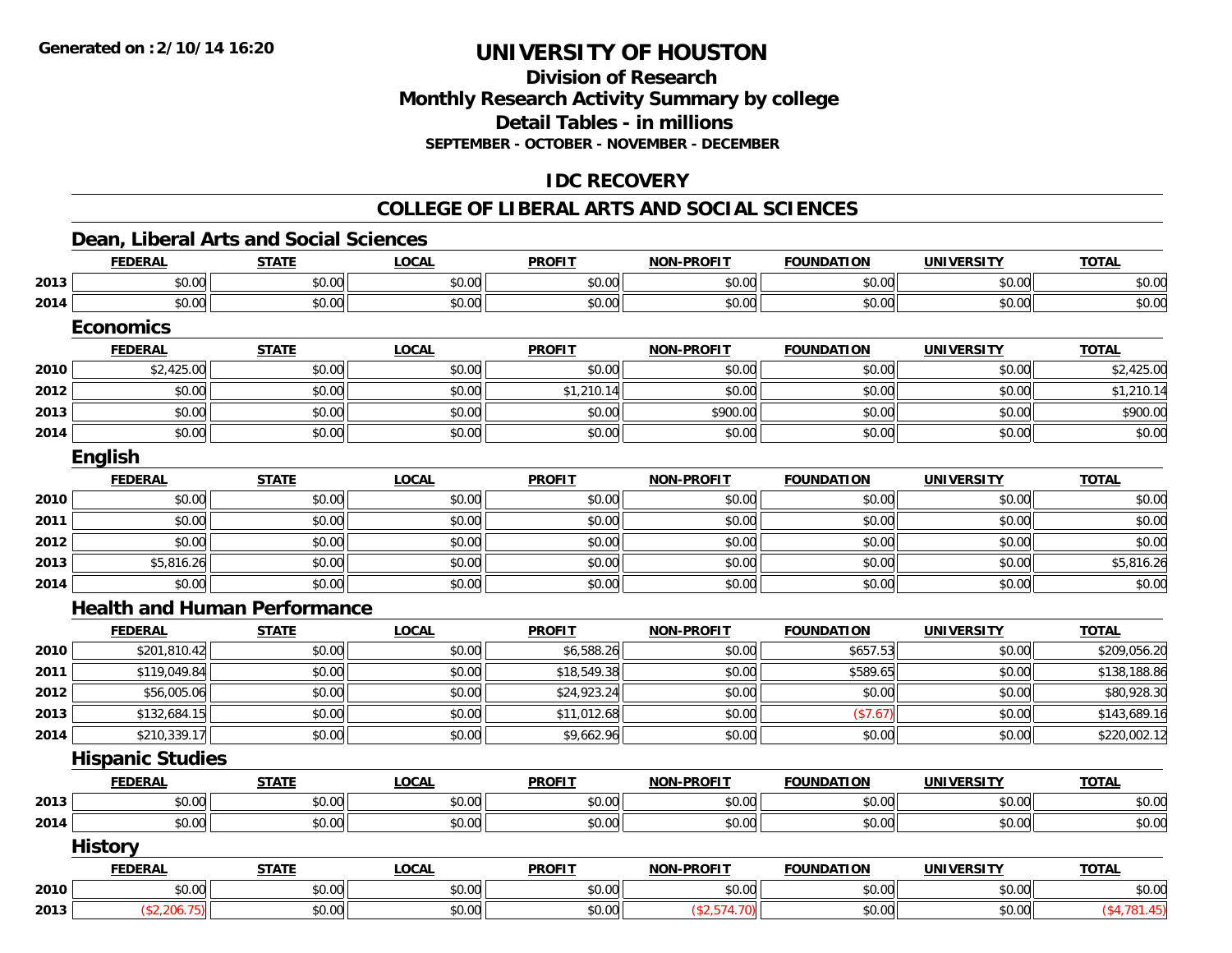# **Division of ResearchMonthly Research Activity Summary by college Detail Tables - in millions SEPTEMBER - OCTOBER - NOVEMBER - DECEMBER**

# **IDC RECOVERY**

#### **COLLEGE OF LIBERAL ARTS AND SOCIAL SCIENCES**

# **Hobby Center for Public Policy**

|      | <b>FEDERAL</b>                    | <b>STATE</b> | <b>LOCAL</b> | <b>PROFIT</b> | <b>NON-PROFIT</b> | <b>FOUNDATION</b> | <b>UNIVERSITY</b> | <b>TOTAL</b> |
|------|-----------------------------------|--------------|--------------|---------------|-------------------|-------------------|-------------------|--------------|
| 2010 | \$3,425.36                        | \$0.00       | \$0.00       | \$0.00        | \$0.00            | \$0.00            | \$0.00            | \$3,425.36   |
| 2011 | \$1,711.55                        | \$0.00       | \$0.00       | \$0.00        | \$0.00            | \$0.00            | \$0.00            | \$1,711.55   |
|      | <b>Modern/Classical Languages</b> |              |              |               |                   |                   |                   |              |
|      | <b>FEDERAL</b>                    | <b>STATE</b> | <b>LOCAL</b> | <b>PROFIT</b> | <b>NON-PROFIT</b> | <b>FOUNDATION</b> | <b>UNIVERSITY</b> | <b>TOTAL</b> |
| 2013 | ( \$5,138.16)                     | \$0.00       | \$0.00       | \$0.00        | \$0.00            | \$0.00            | \$0.00            | (\$5,138.16) |
| 2014 | \$18,966.92                       | \$0.00       | \$0.00       | \$0.00        | \$0.00            | \$0.00            | \$0.00            | \$18,966.92  |
|      | Philosophy                        |              |              |               |                   |                   |                   |              |
|      | <b>FEDERAL</b>                    | <b>STATE</b> | <b>LOCAL</b> | <b>PROFIT</b> | <b>NON-PROFIT</b> | <b>FOUNDATION</b> | <b>UNIVERSITY</b> | <b>TOTAL</b> |
| 2010 | \$0.00                            | \$0.00       | \$0.00       | \$0.00        | \$0.00            | \$0.00            | \$0.00            | \$0.00       |
| 2011 | \$0.00                            | \$0.00       | \$0.00       | \$0.00        | \$0.00            | \$0.00            | \$0.00            | \$0.00       |
| 2012 | \$1,096.50                        | \$0.00       | \$0.00       | \$0.00        | \$0.00            | \$0.00            | \$0.00            | \$1,096.50   |
| 2013 | \$1,447.50                        | \$0.00       | \$0.00       | \$0.00        | \$0.00            | \$0.00            | \$0.00            | \$1,447.50   |
| 2014 | \$1,420.74                        | \$0.00       | \$0.00       | \$0.00        | \$0.00            | \$0.00            | \$0.00            | \$1,420.74   |
|      | <b>Political Science</b>          |              |              |               |                   |                   |                   |              |
|      | <b>FEDERAL</b>                    | <b>STATE</b> | <b>LOCAL</b> | <b>PROFIT</b> | <b>NON-PROFIT</b> | <b>FOUNDATION</b> | <b>UNIVERSITY</b> | <b>TOTAL</b> |
| 2010 | \$166.49                          | \$0.00       | \$0.00       | \$0.00        | \$0.00            | \$0.00            | \$0.00            | \$166.49     |
| 2011 | \$0.00                            | \$0.00       | \$0.00       | \$0.00        | \$0.00            | \$0.00            | \$0.00            | \$0.00       |
| 2012 | \$0.00                            | \$0.00       | \$0.00       | \$0.00        | \$0.00            | \$0.00            | \$0.00            | \$0.00       |
| 2013 | \$1,993.61                        | \$0.00       | \$0.00       | \$0.00        | \$0.00            | \$0.00            | \$0.00            | \$1,993.61   |
| 2014 | \$0.00                            | \$0.00       | \$0.00       | \$0.00        | \$0.00            | \$0.00            | \$0.00            | \$0.00       |
|      | <b>Psychology</b>                 |              |              |               |                   |                   |                   |              |
|      | <b>FEDERAL</b>                    | <b>STATE</b> | <b>LOCAL</b> | <b>PROFIT</b> | <b>NON-PROFIT</b> | <b>FOUNDATION</b> | <b>UNIVERSITY</b> | <b>TOTAL</b> |
| 2010 | \$147,298.96                      | \$11,337.17  | \$0.00       | \$2,063.49    | \$0.00            | \$172.63          | \$0.00            | \$160,872.25 |
| 2011 | \$403,774.35                      | \$6,731.38   | \$0.00       | \$2,107.91    | \$2,900.17        | \$4,148.49        | \$0.00            | \$419,662.30 |
| 2012 | \$383,386.21                      | \$400.07     | \$0.00       | \$972.10      | \$5,349.75        | \$8,544.43        | (\$3,117.51)      | \$395,535.05 |
| 2013 | \$366,354.32                      | \$17,550.20  | \$0.00       | \$0.00        | \$2,650.48        | \$3,882.56        | \$0.00            | \$390,437.56 |
| 2014 | \$259,556.12                      | \$9.71       | \$0.00       | (\$20.20)     | \$6,849.53        | (\$4.57)          | \$0.00            | \$266,390.59 |
|      | <b>School of Communication</b>    |              |              |               |                   |                   |                   |              |
|      | <b>FEDERAL</b>                    | <b>STATE</b> | <b>LOCAL</b> | <b>PROFIT</b> | <b>NON-PROFIT</b> | <b>FOUNDATION</b> | <b>UNIVERSITY</b> | <b>TOTAL</b> |
| 2010 | \$0.00                            | \$0.00       | \$0.00       | \$0.00        | \$0.00            | \$0.00            | \$0.00            | \$0.00       |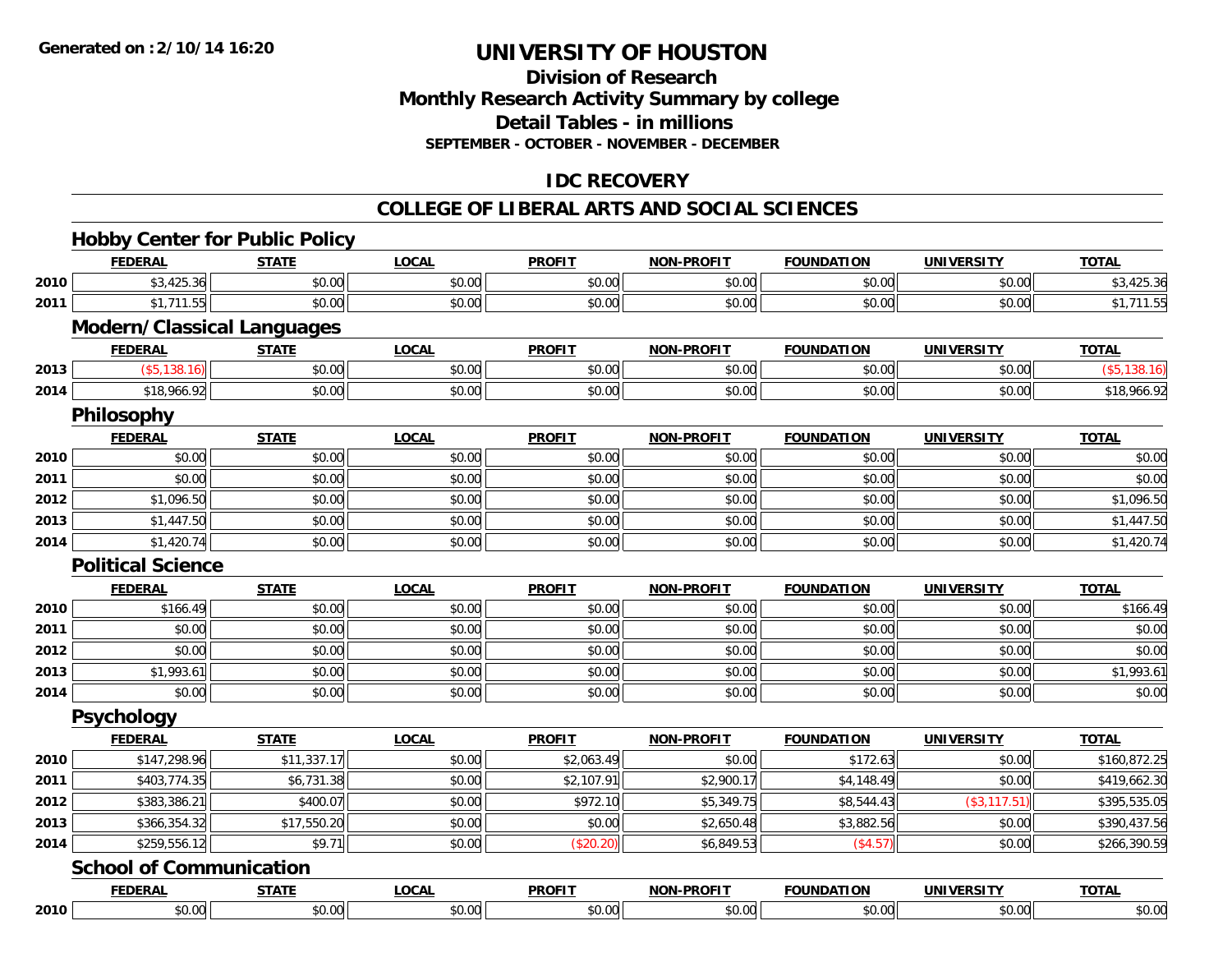#### **Division of Research Monthly Research Activity Summary by college Detail Tables - in millions SEPTEMBER - OCTOBER - NOVEMBER - DECEMBER**

## **IDC RECOVERY**

#### **COLLEGE OF LIBERAL ARTS AND SOCIAL SCIENCES**

#### **School of Communication**

|      | <b>FEDERAL</b> | <b>STATE</b> | <b>LOCAL</b> | <b>PROFIT</b> | <b>NON-PROFIT</b> | <b>FOUNDATION</b> | <b>UNIVERSITY</b> | <b>TOTAL</b> |
|------|----------------|--------------|--------------|---------------|-------------------|-------------------|-------------------|--------------|
| 2011 | \$0.00         | \$0.00       | \$0.00       | \$0.00        | \$0.00            | \$0.00            | \$0.00            | \$0.00       |
| 2012 | \$0.00         | \$0.00       | \$0.00       | \$0.00        | \$0.00            | \$0.00            | \$0.00            | \$0.00       |
| 2013 | \$0.00         | \$0.00       | \$0.00       | \$0.00        | \$0.00            | \$0.00            | \$0.00            | \$0.00       |

|       | <b>Sociology</b> |              |              |               |                   |                   |                   |                |
|-------|------------------|--------------|--------------|---------------|-------------------|-------------------|-------------------|----------------|
|       | <b>FEDERAL</b>   | <b>STATE</b> | <b>LOCAL</b> | <b>PROFIT</b> | <b>NON-PROFIT</b> | <b>FOUNDATION</b> | <b>UNIVERSITY</b> | <b>TOTAL</b>   |
| 2010  | \$19,146.17      | \$0.00       | \$432.67     | \$0.00        | \$845.76          | \$0.00            | \$0.00            | \$20,424.60    |
| 2011  | \$16,149.57      | \$0.00       | \$0.00       | \$0.00        | \$0.00            | \$0.00            | \$0.00            | \$16,149.57    |
| 2012  | \$1,457.73       | \$0.00       | \$0.00       | \$0.00        | \$0.00            | \$0.00            | \$0.00            | \$1,457.73     |
| 2013  | \$406.42         | \$0.00       | \$0.00       | \$0.00        | \$0.00            | \$0.00            | \$0.00            | \$406.42       |
| 2014  | \$1,569.75       | \$0.00       | \$0.00       | \$0.00        | \$0.00            | \$0.00            | \$0.00            | \$1,569.75     |
| Total | \$2,373,379.26   | \$36,028.53  | \$432.67     | \$77,221.45   | \$16,920.99       | \$34,329.74       | (\$3,117.51)      | \$2,535,195.12 |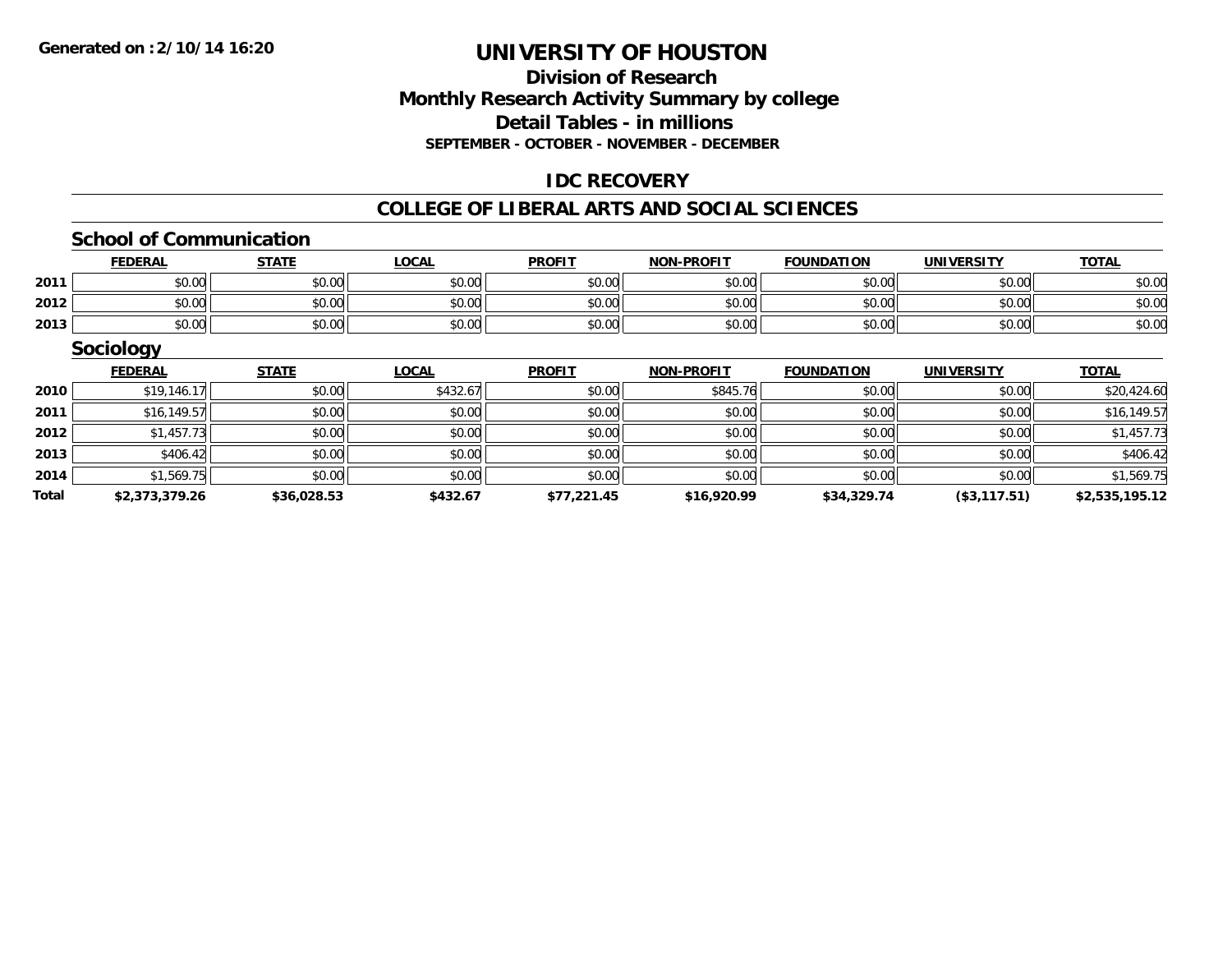## **Division of ResearchMonthly Research Activity Summary by college Detail Tables - in millions SEPTEMBER - OCTOBER - NOVEMBER - DECEMBER**

# **IDC RECOVERY**

#### **COLLEGE OF NATURAL SCIENCES AND MATHEMATICS**

# **Biology/Biochemistry**

|      | <b>FEDERAL</b>                                         | <b>STATE</b>  | <b>LOCAL</b> | <b>PROFIT</b> | <b>NON-PROFIT</b> | <b>FOUNDATION</b> | <b>UNIVERSITY</b> | <b>TOTAL</b> |
|------|--------------------------------------------------------|---------------|--------------|---------------|-------------------|-------------------|-------------------|--------------|
| 2010 | \$294,435.36                                           | \$0.00        | \$0.00       | \$0.00        | \$7,237.06        | \$1,074.95        | \$0.00            | \$302,747.37 |
| 2011 | \$342,808.97                                           | (\$22.66)     | \$0.00       | \$0.00        | \$6,064.64        | \$0.00            | \$0.00            | \$348,850.95 |
| 2012 | \$283,697.09                                           | \$4,606.09    | \$0.00       | \$0.01        | \$16,186.09       | \$0.00            | \$0.00            | \$304,489.28 |
| 2013 | \$201,600.30                                           | \$3,238.27    | \$0.00       | \$1,831.14    | \$16,670.32       | \$4,306.68        | \$0.00            | \$227,646.71 |
| 2014 | \$160,857.34                                           | \$5,569.02    | \$0.00       | \$10,205.65   | \$8,599.45        | \$669.84          | \$0.00            | \$185,901.30 |
|      | <b>Center for Applied Geoscience Excellence</b>        |               |              |               |                   |                   |                   |              |
|      | <b>FEDERAL</b>                                         | <b>STATE</b>  | <b>LOCAL</b> | <b>PROFIT</b> | <b>NON-PROFIT</b> | <b>FOUNDATION</b> | <b>UNIVERSITY</b> | <b>TOTAL</b> |
| 2010 | \$0.00                                                 | \$0.00        | \$0.00       | \$0.00        | \$0.00            | \$0.00            | \$0.00            | \$0.00       |
|      | <b>Center for Nuclear Receptors and Cell Signaling</b> |               |              |               |                   |                   |                   |              |
|      | <b>FEDERAL</b>                                         | <b>STATE</b>  | <b>LOCAL</b> | <b>PROFIT</b> | <b>NON-PROFIT</b> | <b>FOUNDATION</b> | <b>UNIVERSITY</b> | <b>TOTAL</b> |
| 2010 | \$38,304.53                                            | \$0.00        | \$0.00       | \$0.00        | \$0.00            | \$0.00            | \$0.00            | \$38,304.53  |
| 2011 | \$86,109.66                                            | \$183.04      | \$0.00       | \$0.00        | \$0.00            | \$0.00            | \$0.00            | \$86,292.70  |
| 2012 | \$114,373.47                                           | \$8,298.31    | \$0.00       | \$20,429.26   | \$0.00            | \$0.00            | \$0.00            | \$143,101.04 |
| 2013 | \$100,652.56                                           | \$5,335.21    | \$0.00       | \$1,244.72    | \$0.00            | \$0.00            | \$0.00            | \$107,232.49 |
| 2014 | \$170,829.70                                           | (\$20,503.87) | \$0.00       | \$0.00        | \$0.00            | \$0.00            | \$0.00            | \$150,325.83 |
|      | Chemistry                                              |               |              |               |                   |                   |                   |              |
|      | <b>FEDERAL</b>                                         | <b>STATE</b>  | <b>LOCAL</b> | <b>PROFIT</b> | <b>NON-PROFIT</b> | <b>FOUNDATION</b> | <b>UNIVERSITY</b> | <b>TOTAL</b> |
| 2010 | \$218,860.35                                           | \$0.00        | \$0.00       | \$9,204.69    | (\$11.01)         | \$0.00            | \$15,007.48       | \$243,061.51 |
| 2011 | \$293,097.92                                           | \$324.71      | \$0.00       | \$739.44      | \$0.00            | \$0.00            | \$696.24          | \$294,858.31 |
| 2012 | \$228,181.29                                           | \$7,899.21    | \$0.00       | \$227.94      | \$0.00            | \$0.00            | \$5,387.05        | \$241,695.49 |
| 2013 | \$196,047.29                                           | \$9,185.00    | \$0.00       | \$8,583.32    | \$0.00            | \$0.00            | (\$18,938.71)     | \$194,876.90 |
| 2014 | \$208,802.88                                           | \$5,832.45    | \$0.00       | \$43.65       | \$0.00            | \$0.00            | \$0.00            | \$214,678.98 |
|      | <b>Computer Science</b>                                |               |              |               |                   |                   |                   |              |
|      | <b>FEDERAL</b>                                         | <b>STATE</b>  | <b>LOCAL</b> | <b>PROFIT</b> | <b>NON-PROFIT</b> | <b>FOUNDATION</b> | <b>UNIVERSITY</b> | <b>TOTAL</b> |
| 2010 | \$261,799.69                                           | \$1,129.85    | \$0.00       | \$5,076.14    | \$0.00            | \$0.00            | \$0.00            | \$268,005.68 |
| 2011 | \$448,904.56                                           | \$8,258.86    | \$0.00       | \$5,438.31    | \$0.00            | \$0.00            | \$0.00            | \$462,601.74 |
| 2012 | \$221,697.87                                           | \$854.69      | \$0.00       | \$49,922.06   | \$6,471.72        | \$0.00            | \$0.00            | \$278,946.34 |
| 2013 | \$215,730.72                                           | \$2,219.68    | \$0.00       | \$30,430.36   | \$10,683.50       | \$0.00            | \$0.00            | \$259,064.26 |
| 2014 | \$118,409.48                                           | \$0.00        | \$0.00       | \$36,571.29   | \$54,262.46       | \$0.00            | \$0.00            | \$209,243.23 |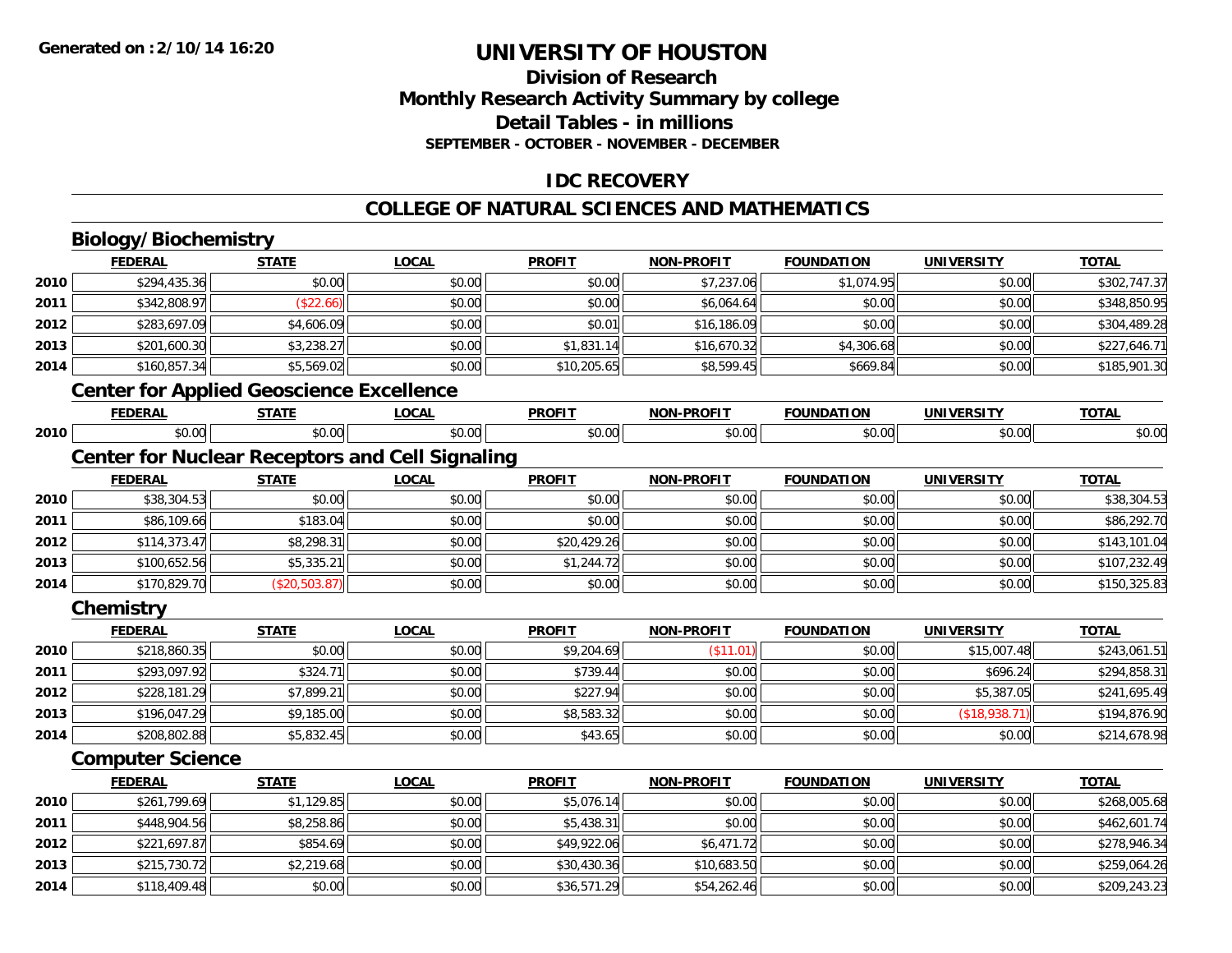## **Division of ResearchMonthly Research Activity Summary by college Detail Tables - in millionsSEPTEMBER - OCTOBER - NOVEMBER - DECEMBER**

## **IDC RECOVERY**

# **COLLEGE OF NATURAL SCIENCES AND MATHEMATICS**

# **Dean, Natural Sciences and Mathematics**

|      | <b>FEDERAL</b> | <b>STATE</b> | <u>LOCAL</u> | <b>PROFIT</b> | <b>NON-PROFIT</b> | <b>FOUNDATION</b> | <b>UNIVERSITY</b> | <b>TOTAL</b> |
|------|----------------|--------------|--------------|---------------|-------------------|-------------------|-------------------|--------------|
| 2010 | \$0.00         | \$0.00       | \$0.00       | \$0.00        | \$0.00            | \$0.00            | \$0.00            | \$0.00       |
| 2011 | \$0.00         | \$0.00       | \$0.00       | \$0.00        | \$0.00            | \$0.00            | \$0.00            | \$0.00       |
| 2012 | \$4,385.98     | \$0.00       | \$0.00       | \$0.00        | \$0.00            | \$0.00            | \$0.00            | \$4,385.98   |
| 2013 | \$20,790.00    | \$0.00       | \$0.00       | \$0.00        | \$0.00            | \$0.00            | \$0.00            | \$20,790.00  |
| 2014 | \$5,650.93     | \$0.00       | \$0.00       | \$0.00        | \$0.00            | \$0.00            | \$0.00            | \$5,650.93   |

#### **Earth & Atmospheric Sciences**

|      | <b>FEDERAL</b> | <u>STATE</u> | <b>LOCAL</b> | <b>PROFIT</b> | <b>NON-PROFIT</b> | <b>FOUNDATION</b> | <b>UNIVERSITY</b> | <b>TOTAL</b> |
|------|----------------|--------------|--------------|---------------|-------------------|-------------------|-------------------|--------------|
| 2010 | \$51,307.03    | \$19,610.39  | \$0.00       | \$131,028.80  | \$23,387.57       | \$0.00            | \$0.00            | \$225,333.79 |
| 2011 | \$73,245.66    | \$23,211.57  | \$0.00       | \$113,997.53  | \$15,396.61       | \$0.00            | \$0.00            | \$225,851.37 |
| 2012 | \$139,462.69   | \$28,926.20  | \$0.00       | \$95,087.00   | \$12,997.87       | \$0.00            | \$0.00            | \$276,473.76 |
| 2013 | \$101,639.76   | \$4,688.39   | \$0.00       | \$137,555.56  | \$13,619.04       | \$0.00            | \$0.00            | \$257,502.74 |
| 2014 | \$88,967.85    | \$18,123.78  | \$0.00       | \$106,740.41  | \$22,173.95       | \$745.39          | \$0.00            | \$236,751.38 |

# **Institute for Climate and Atmospheric Science**

|      | <b>FEDERAL</b> | <b>STATE</b> | <b>LOCAL</b> | <b>PROFIT</b> | <b>NON-PROFIT</b> | <b>FOUNDATION</b> | <b>UNIVERSITY</b> | <b>TOTAL</b> |
|------|----------------|--------------|--------------|---------------|-------------------|-------------------|-------------------|--------------|
| 2010 | \$0.00         | \$0.00       | \$0.00       | \$0.00        | \$0.00            | \$0.00            | \$0.00            | \$0.00       |
| 2011 | \$0.00         | \$0.00       | \$0.00       | \$0.00        | \$0.00            | \$0.00            | \$0.00            | \$0.00       |
| 2012 | \$0.00         | \$0.00       | \$0.00       | \$0.00        | \$0.00            | \$0.00            | \$0.00            | \$0.00       |
| 2013 | \$0.00         | \$0.00       | \$0.00       | \$0.00        | \$0.00            | \$0.00            | \$0.00            | \$0.00       |
| 2014 | \$0.00         | \$0.00       | \$0.00       | \$0.00        | \$0.00            | \$0.00            | \$0.00            | \$0.00       |

## **Mathematics**

|      | <b>FEDERAL</b> | <b>STATE</b> | <b>LOCAL</b> | <b>PROFIT</b> | <b>NON-PROFIT</b> | <b>FOUNDATION</b> | <b>UNIVERSITY</b> | <b>TOTAL</b> |
|------|----------------|--------------|--------------|---------------|-------------------|-------------------|-------------------|--------------|
| 2010 | \$92,831.80    | \$0.00       | \$0.00       | \$0.00        | \$0.00            | \$0.00            | \$0.00            | \$92,831.80  |
| 2011 | \$73,074.04    | \$1,619.54   | \$0.00       | \$6,227.85    | \$8,134.59        | \$0.00            | \$0.00            | \$89,056.01  |
| 2012 | \$62,091.09    | \$5,042.67   | \$0.00       | \$15,326.09   | \$8,722.59        | (\$252.50)        | \$0.00            | \$90,929.94  |
| 2013 | \$91,306.07    | \$0.00       | \$0.00       | \$11,409.65   | \$0.00            | \$467.18          | \$0.00            | \$103,182.90 |
| 2014 | \$137,588.19   | \$0.00       | \$0.00       | \$5,024.71    | \$0.00            | \$976.58          | \$0.00            | \$143,589.48 |

#### **Physics**

|      | <b>FEDERAL</b>                   | <b>STATE</b>   | LOCAL                 | <b>PROFIT</b>         | <b>NON-PROFIT</b>              | <b>FOUNDATION</b> | <b>UNIVERSITY</b> | <b>TOTAL</b>                      |
|------|----------------------------------|----------------|-----------------------|-----------------------|--------------------------------|-------------------|-------------------|-----------------------------------|
| 2010 | \$119,891.                       | \$0.00         | ¢Λ<br>$\cap$<br>PU.UU | \$28,133.13           | $A \cap A$<br>$\sim$<br>.43.OU | \$0.00            | \$0.00            | 152.268.36<br><b>¢15</b>          |
| 2011 | <b>C105 000</b><br>\$195.008.161 | \$461.64<br>AA | \$0.00                | LLE ON<br>\$66.665.20 | \$0.96                         | \$0.00            | \$0.00            | 1.25.0<br>ቀ ገ ፈ '<br>\$202,135.90 |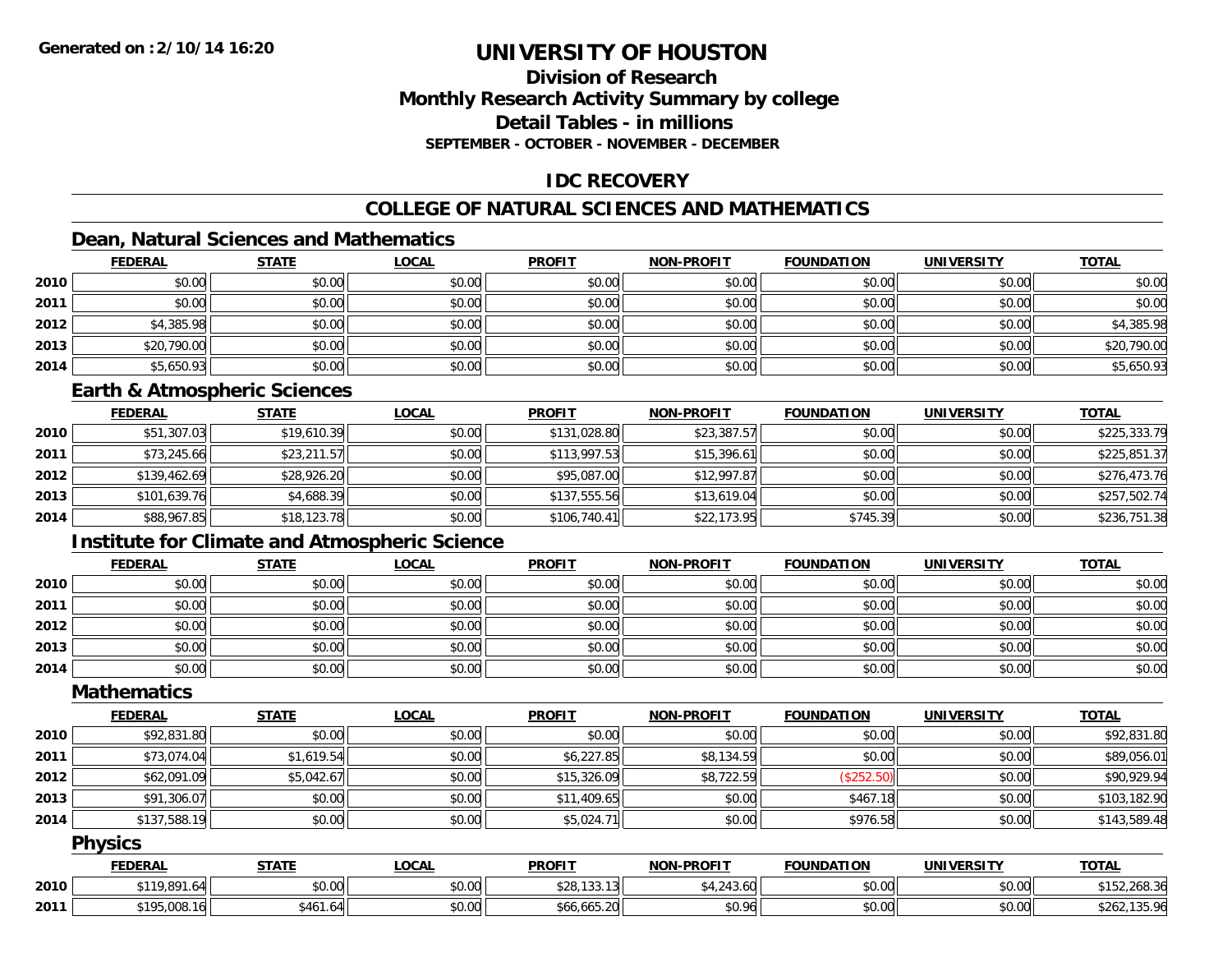## **Division of Research Monthly Research Activity Summary by college Detail Tables - in millions SEPTEMBER - OCTOBER - NOVEMBER - DECEMBER**

## **IDC RECOVERY**

#### **COLLEGE OF NATURAL SCIENCES AND MATHEMATICS**

|       | <b>Physics</b> |                  |              |                |                   |                   |                   |                |  |  |  |
|-------|----------------|------------------|--------------|----------------|-------------------|-------------------|-------------------|----------------|--|--|--|
|       | <b>FEDERAL</b> | <b>STATE</b>     | <u>LOCAL</u> | <b>PROFIT</b>  | <b>NON-PROFIT</b> | <b>FOUNDATION</b> | <b>UNIVERSITY</b> | <b>TOTAL</b>   |  |  |  |
| 2012  | \$269,021.10   | $($ \$61.33) $ $ | \$0.00       | (\$15,733.05)  | \$394.22          | \$0.00            | \$0.00            | \$253,620.95   |  |  |  |
| 2013  | \$216,386.21   | \$0.00           | \$0.00       | \$65,213.19    | \$0.00            | \$0.00            | \$0.00            | \$281,599.40   |  |  |  |
| 2014  | \$340,998.25   | \$0.00           | \$0.00       | \$98,625.44    | \$0.00            | \$0.00            | \$0.00            | \$439,623.69   |  |  |  |
| Total | \$6,288,847.50 | \$144,030.71     | \$0.00       | \$1,045,249.47 | \$235,235.22      | \$7,988.12        | \$2,152.06        | \$7,723,503.09 |  |  |  |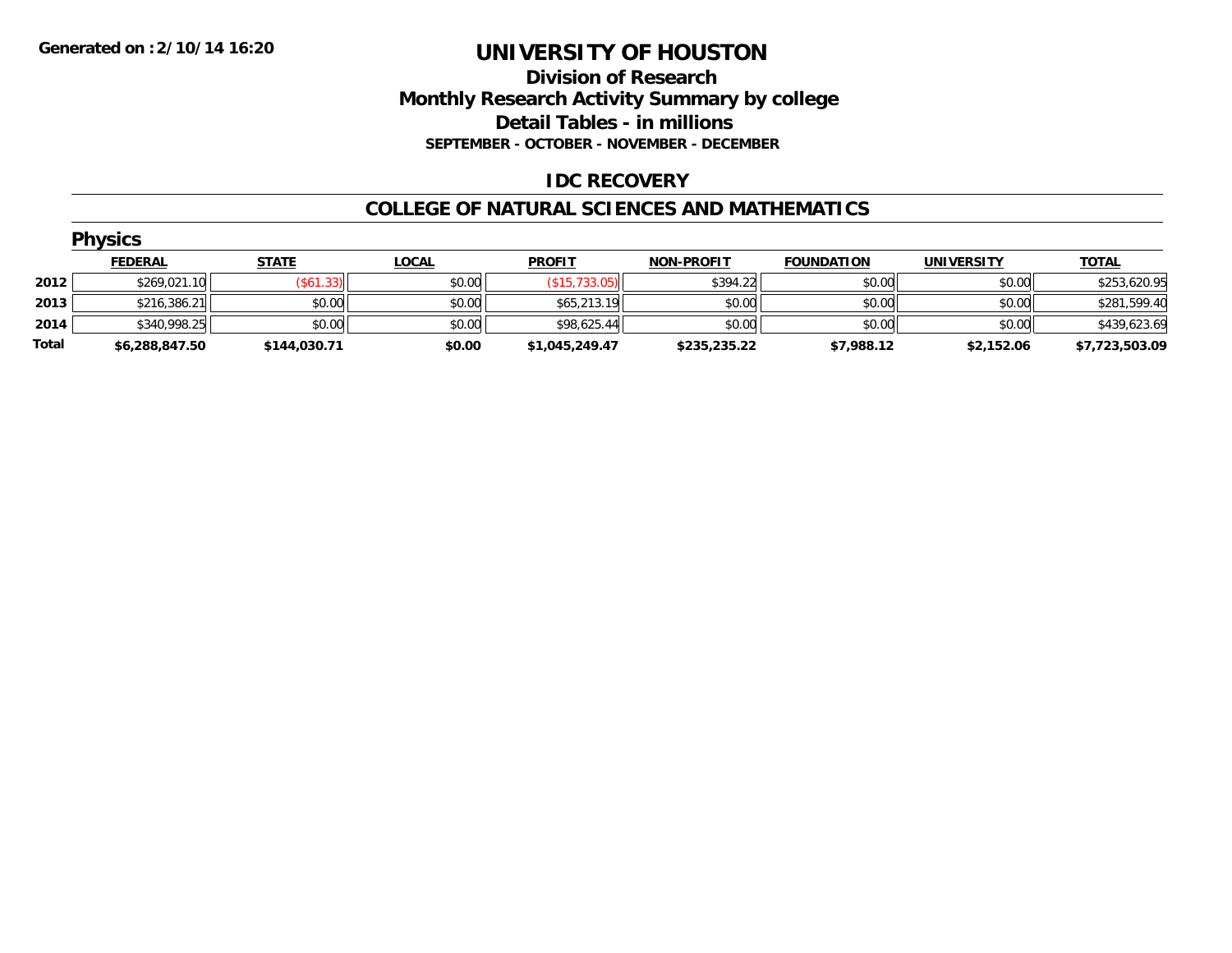#### **Division of Research Monthly Research Activity Summary by college Detail Tables - in millions SEPTEMBER - OCTOBER - NOVEMBER - DECEMBER**

#### **IDC RECOVERY**

#### **COLLEGE OF OPTOMETRY**

# **Optometry, Community**

|       | <b>FEDERAL</b> | <b>STATE</b> | <b>LOCAL</b> | <b>PROFIT</b> | <b>NON-PROFIT</b> | <b>FOUNDATION</b> | <b>UNIVERSITY</b> | <b>TOTAL</b>   |
|-------|----------------|--------------|--------------|---------------|-------------------|-------------------|-------------------|----------------|
| 2010  | \$383,750.52   | \$1,421.14   | \$0.00       | \$21,281.83   | \$0.00            | \$0.00            | \$15,781.02       | \$422,234.51   |
| 2011  | \$285,090.19   | \$903.93     | \$0.00       | \$15,928.22   | \$0.00            | \$0.00            | \$13,177.04       | \$315,099.38   |
| 2012  | \$314,059.85   | \$0.00       | \$0.00       | \$28,569.53   | \$0.00            | \$0.00            | \$27,364.29       | \$369,993.67   |
| 2013  | \$382,913.69   | \$0.00       | \$0.00       | \$59,623.31   | \$0.00            | \$0.00            | \$11,097.91       | \$453,634.91   |
| 2014  | \$413,492.27   | \$0.00       | \$0.00       | \$82,520.93   | \$0.00            | \$0.00            | \$22,203.07       | \$518,216.27   |
| Total | \$1,779,306.54 | \$2,325.07   | \$0.00       | \$207,923.82  | \$0.00            | \$0.00            | \$89,623.33       | \$2,079,178.76 |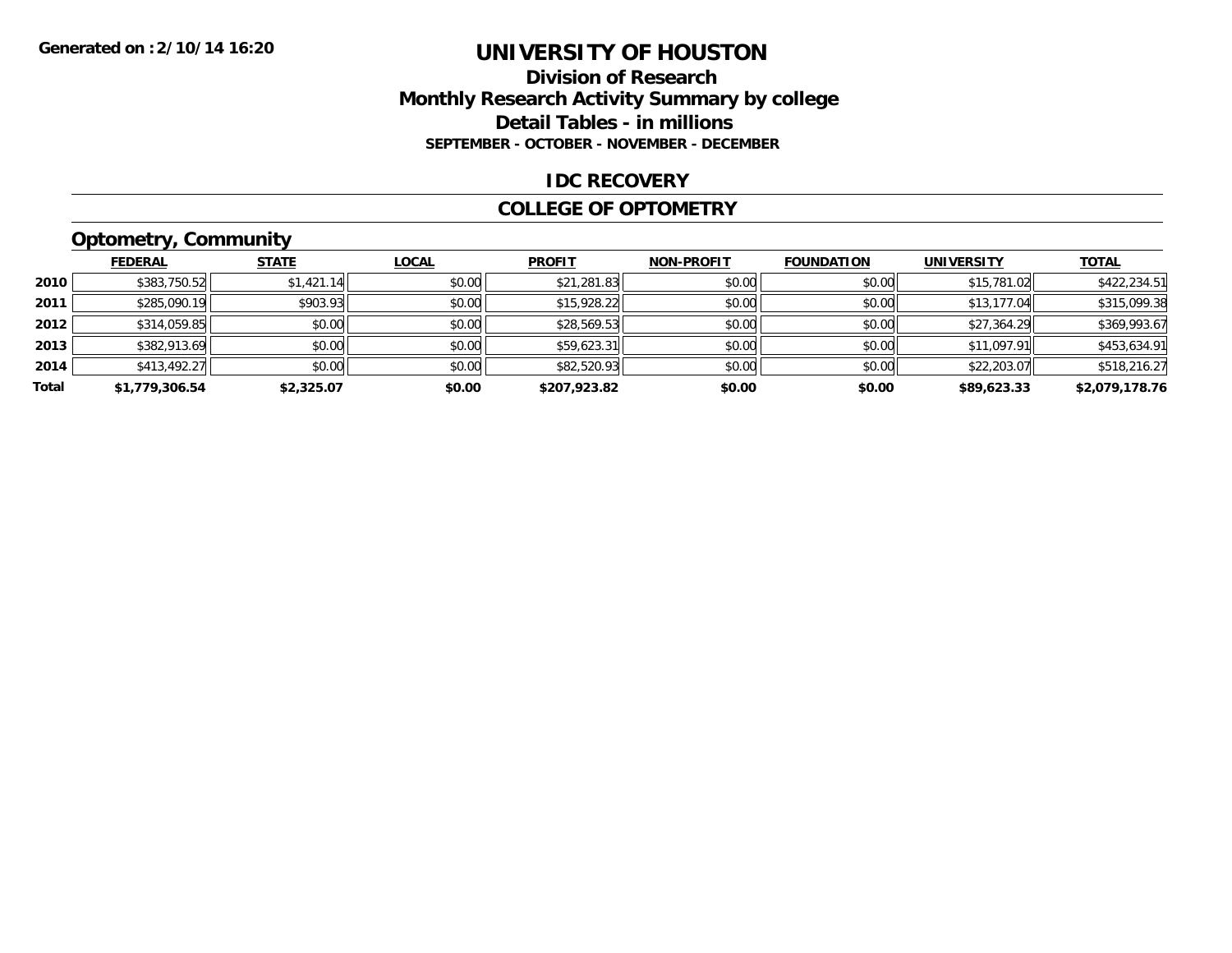# **Division of ResearchMonthly Research Activity Summary by college Detail Tables - in millionsSEPTEMBER - OCTOBER - NOVEMBER - DECEMBER**

#### **IDC RECOVERY**

#### **COLLEGE OF PHARMACY**

# **Clinical Sciences and Administration**

|      | <b>FEDERAL</b> | <b>STATE</b> | <u>LOCAL</u> | <b>PROFIT</b> | <b>NON-PROFIT</b> | <b>FOUNDATION</b> | <b>UNIVERSITY</b> | <b>TOTAL</b> |
|------|----------------|--------------|--------------|---------------|-------------------|-------------------|-------------------|--------------|
| 2010 | \$12,185.44    | \$0.00       | \$0.00       | \$24,520.42   | \$4,983.52        | \$0.00            | \$209.08          | \$41,898.46  |
| 2011 | \$26,623.27    | \$0.00       | \$0.00       | \$21,307.66   | \$7,081.97        | \$0.00            | \$4.97            | \$55,017.87  |
| 2012 | \$18,730.02    | \$0.00       | \$0.00       | \$16,076.72   | \$11.27           | \$0.00            | \$0.00            | \$34,795.47  |
| 2013 | \$24,495.33    | \$0.00       | \$0.00       | \$23,327.47   | \$0.00            | \$0.00            | \$0.00            | \$47,822.80  |
| 2014 | \$12,605.99    | \$0.00       | \$0.00       | \$31,102.32   | \$12.04)          | \$0.00            | \$0.00            | \$43,696.27  |

## **Dean, Pharmacy**

|      | <b>FEDERAL</b> | <b>STATE</b> | <b>LOCAL</b> | <b>PROFIT</b> | <b>NON-PROFIT</b> | <b>FOUNDATION</b> | <b>UNIVERSITY</b> | <b>TOTAL</b> |
|------|----------------|--------------|--------------|---------------|-------------------|-------------------|-------------------|--------------|
| 2010 | \$0.00         | \$0.00       | \$0.00       | \$0.00        | \$0.00            | \$0.00            | \$0.00            | \$0.00       |
| 2011 | \$0.00         | \$0.00       | \$0.00       | \$0.00        | \$0.00            | \$0.00            | \$0.00            | \$0.00       |
| 2012 | \$0.00         | \$0.00       | \$0.00       | \$0.00        | \$0.00            | \$0.00            | \$0.00            | \$0.00       |
| 2013 | \$0.00         | \$0.00       | \$0.00       | \$0.00        | \$0.00            | \$0.00            | \$0.00            | \$0.00       |
| 2014 | \$0.00         | \$0.00       | \$0.00       | \$0.00        | \$0.00            | \$0.00            | \$0.00            | \$0.00       |

# **Pharmacological and Pharmaceutical Sciences**

|       | <b>FEDERAL</b> | <b>STATE</b> | <b>LOCAL</b> | <b>PROFIT</b> | <b>NON-PROFIT</b> | <b>FOUNDATION</b> | <b>UNIVERSITY</b> | <b>TOTAL</b>   |
|-------|----------------|--------------|--------------|---------------|-------------------|-------------------|-------------------|----------------|
| 2010  | \$234,467.17   | \$0.00       | \$0.00       | \$2,380.16    | \$3,466.35        | \$690.72          | \$0.00            | \$241,004.40   |
| 2011  | \$246,157.94   | \$5,557.01   | \$0.00       | \$0.00        | \$6,052.44        | \$0.00            | \$0.00            | \$257,767.39   |
| 2012  | \$160,360.06   | \$0.01       | \$0.00       | \$0.00        | \$3,843.38        | \$141.76          | \$0.00            | \$164,345.21   |
| 2013  | \$141,300.27   | \$0.00       | \$0.00       | \$0.00        | \$1,104.84        | \$738.01          | \$0.00            | \$143,143.12   |
| 2014  | \$188,312.91   | \$0.00       | \$0.00       | \$0.00        | \$0.00            | \$871.08          | \$0.00            | \$189,183.99   |
| Total | \$1,065,238.41 | \$5,557.02   | \$0.00       | \$118,714.75  | \$26,509.19       | \$2,441.57        | \$214.05          | \$1,218,674.99 |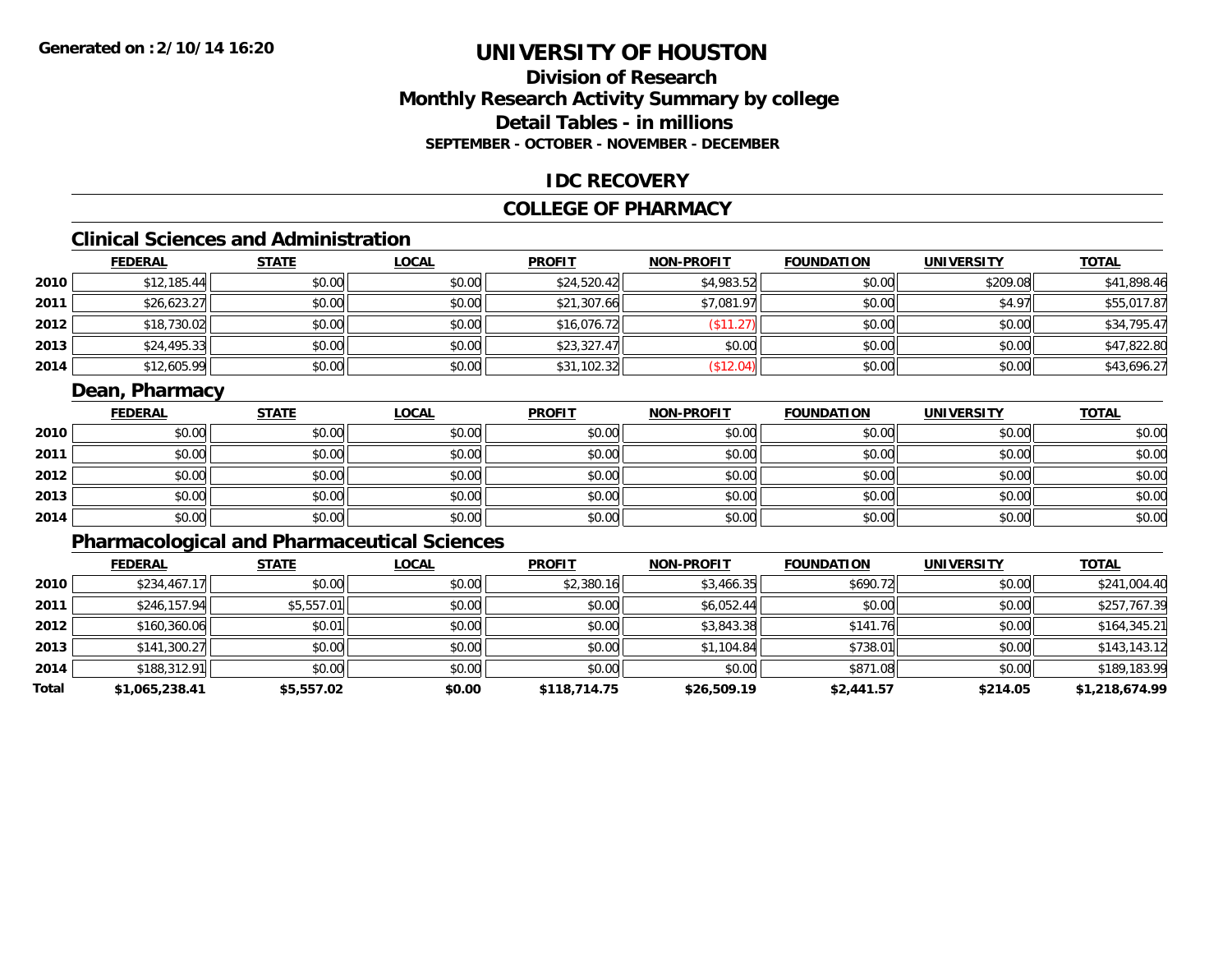#### **Division of Research Monthly Research Activity Summary by college Detail Tables - in millions SEPTEMBER - OCTOBER - NOVEMBER - DECEMBER**

## **IDC RECOVERY**

#### **COLLEGE OF TECHNOLOGY**

|      | <b>Center for Life Sciences Technology</b><br><b>FEDERAL</b> | <b>STATE</b> | <b>LOCAL</b> | <b>PROFIT</b> | <b>NON-PROFIT</b> | <b>FOUNDATION</b> | <b>UNIVERSITY</b> | <b>TOTAL</b> |
|------|--------------------------------------------------------------|--------------|--------------|---------------|-------------------|-------------------|-------------------|--------------|
|      | \$0.00                                                       |              |              |               |                   |                   |                   |              |
| 2010 |                                                              | \$0.00       | \$0.00       | \$0.00        | \$0.00            | \$0.00            | \$0.00            | \$0.00       |
|      | <b>Center for Technology Literacy</b>                        |              |              |               |                   |                   |                   |              |
|      | <b>FEDERAL</b>                                               | <b>STATE</b> | <b>LOCAL</b> | <b>PROFIT</b> | NON-PROFIT        | <b>FOUNDATION</b> | <b>UNIVERSITY</b> | <b>TOTAL</b> |
| 2010 | \$92.93                                                      | \$0.00       | \$0.00       | \$0.00        | \$0.00            | \$0.00            | \$0.00            | \$92.93      |
| 2011 | \$57,079.81                                                  | \$0.00       | \$0.00       | \$0.00        | \$0.00            | \$0.00            | \$0.00            | \$57,079.81  |
| 2012 | \$72,820.55                                                  | \$0.00       | \$0.00       | \$0.00        | \$0.00            | \$0.00            | \$0.00            | \$72,820.55  |
| 2013 | \$11,422.31                                                  | \$0.00       | \$0.00       | \$0.00        | \$0.00            | \$0.00            | \$0.00            | \$11,422.31  |
| 2014 | \$12,386.84                                                  | \$0.00       | \$0.00       | \$0.00        | \$0.00            | \$0.00            | \$0.00            | \$12,386.84  |
|      | <b>Construction Management</b>                               |              |              |               |                   |                   |                   |              |
|      | <b>FEDERAL</b>                                               | <b>STATE</b> | <b>LOCAL</b> | <b>PROFIT</b> | <b>NON-PROFIT</b> | <b>FOUNDATION</b> | <b>UNIVERSITY</b> | <b>TOTAL</b> |
| 2013 | \$0.00                                                       | \$463.19     | \$0.00       | \$0.00        | \$0.00            | \$695.45          | \$0.00            | \$1,158.64   |
| 2014 | \$0.00                                                       | \$1,716.82   | \$0.00       | \$0.00        | \$0.00            | \$813.26          | \$0.00            | \$2,530.08   |
|      | Dean, Technology                                             |              |              |               |                   |                   |                   |              |
|      | <b>FEDERAL</b>                                               | <b>STATE</b> | <b>LOCAL</b> | <b>PROFIT</b> | <b>NON-PROFIT</b> | <b>FOUNDATION</b> | <b>UNIVERSITY</b> | <b>TOTAL</b> |
| 2010 | \$14,786.36                                                  | \$0.00       | \$0.00       | \$0.00        | \$0.00            | \$0.00            | \$0.00            | \$14,786.36  |
| 2011 | \$6,858.32                                                   | \$0.00       | \$0.00       | \$0.00        | \$0.00            | \$0.00            | \$0.00            | \$6,858.32   |
| 2012 | \$9,041.34                                                   | \$0.00       | \$0.00       | \$0.00        | \$0.00            | \$0.00            | \$0.00            | \$9,041.34   |
| 2013 | (\$3,090.62)                                                 | \$0.00       | \$0.00       | \$0.00        | \$0.00            | \$0.00            | \$0.00            | (\$3,090.62) |
| 2014 | \$0.00                                                       | \$0.00       | \$0.00       | \$0.00        | \$0.00            | \$0.00            | \$0.00            | \$0.00       |
|      | <b>Engineering Technology</b>                                |              |              |               |                   |                   |                   |              |
|      | <b>FEDERAL</b>                                               | <b>STATE</b> | <b>LOCAL</b> | <b>PROFIT</b> | <b>NON-PROFIT</b> | <b>FOUNDATION</b> | <b>UNIVERSITY</b> | <b>TOTAL</b> |
| 2010 | \$20,738.53                                                  | \$0.00       | \$0.00       | \$360.36      | \$0.00            | \$11,626.38       | \$38.22           | \$32,763.49  |
| 2011 | \$18,753.09                                                  | \$0.00       | \$0.00       | \$0.00        | \$0.00            | \$8,442.58        | \$0.00            | \$27,195.67  |
| 2012 | \$36,599.62                                                  | \$0.00       | \$0.00       | \$2,667.76    | \$0.00            | \$0.00            | \$0.00            | \$39,267.38  |
| 2013 | \$41,155.61                                                  | \$0.00       | \$0.00       | \$7,146.84    | \$0.00            | \$95.43           | \$0.00            | \$48,397.88  |
| 2014 | \$20,342.72                                                  | \$0.00       | \$0.00       | \$11,093.32   | \$0.00            | \$0.00            | \$0.00            | \$31,436.04  |
|      | <b>Human Development and Consumer Science</b>                |              |              |               |                   |                   |                   |              |
|      | <b>FEDERAL</b>                                               | <b>STATE</b> | <b>LOCAL</b> | <b>PROFIT</b> | <b>NON-PROFIT</b> | <b>FOUNDATION</b> | <b>UNIVERSITY</b> | <b>TOTAL</b> |
| 2010 | \$684.77                                                     | \$0.00       | \$0.00       | \$415.56      | \$0.00            | \$0.00            | \$0.00            | \$1,100.33   |
| 2011 | \$213.79                                                     | \$0.00       | \$0.00       | \$124.93      | \$0.00            | \$0.00            | \$0.00            | \$338.72     |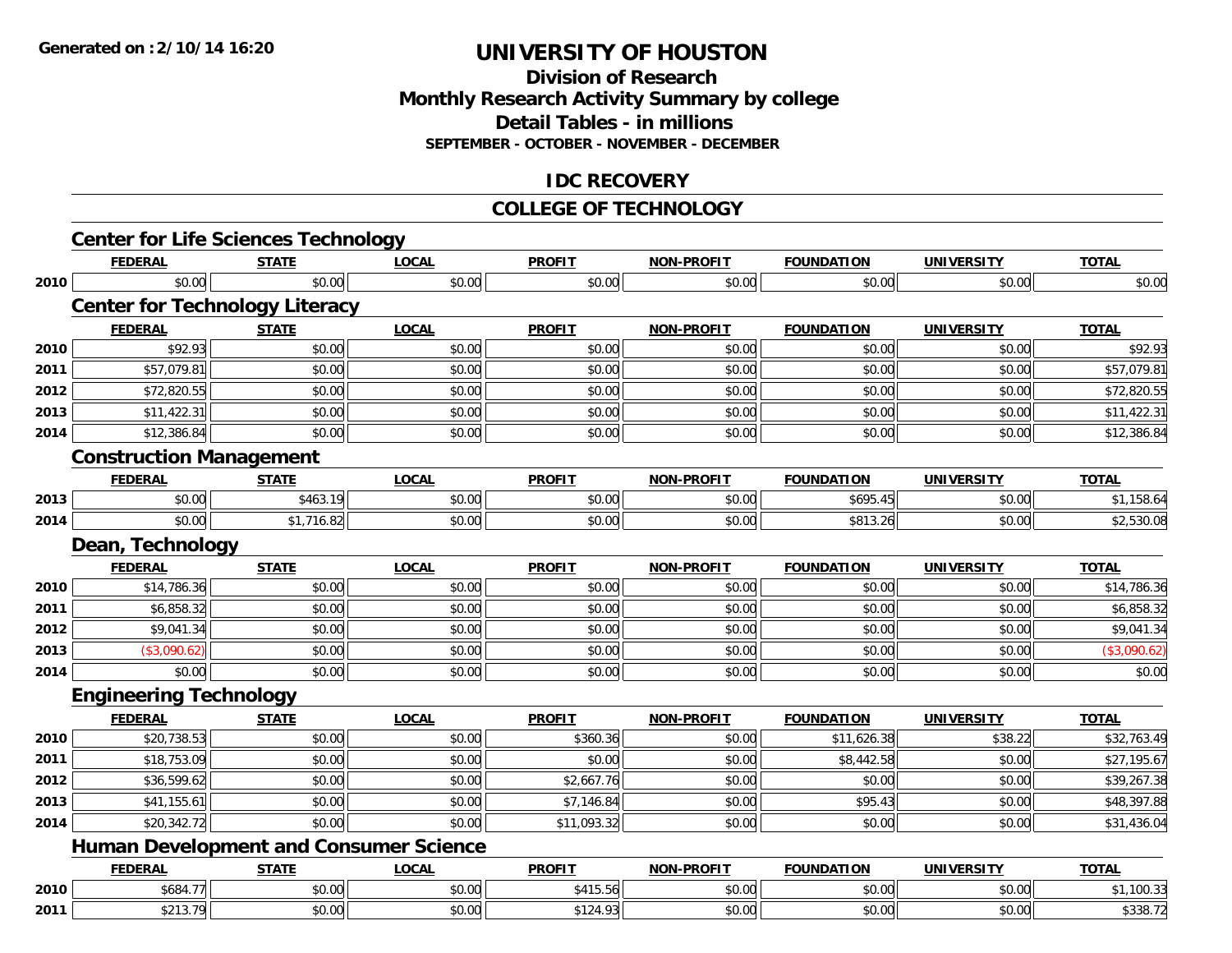## **Division of ResearchMonthly Research Activity Summary by college Detail Tables - in millionsSEPTEMBER - OCTOBER - NOVEMBER - DECEMBER**

## **IDC RECOVERY**

#### **COLLEGE OF TECHNOLOGY**

<u> 1980 - Johann Barbara, martxa alemaniar argametra (h. 1980).</u>

# **Human Development and Consumer Science**

|      | <b>FEDERAL</b>              | <b>STATE</b>    | LOCAL         | <b>PROFIT</b>        | <b>NON-PROFIT</b> | <b>FOUNDATION</b> | <b>UNIVERSITY</b> | <b>TOTAL</b>                                   |
|------|-----------------------------|-----------------|---------------|----------------------|-------------------|-------------------|-------------------|------------------------------------------------|
| 2012 | A A 27<br>$\sim$<br>, , , , | $\sim$<br>vv.vv | 0.00<br>vv.vv | 0.00<br><b>JU.UU</b> | 0000<br>\$U.UU    | \$0.00            | 0000<br>JU.UU     | $\sim$ $\sim$ $\sim$<br>$\sim$<br>, . <u>.</u> |
| 2014 | $\cdots$<br>92.JIZ.OI       | ÷0.<br>JU.UU    | 0000<br>JU.UU | 0.00<br>JU.UU        | \$0.00            | \$0.00            | \$0.00            | 92.972.07                                      |

# **Information & Logistics Technology**

|      | <u>FEDERAL</u> | <b>STATE</b> | <b>LOCAL</b> | <b>PROFIT</b> | <b>NON-PROFIT</b> | <b>FOUNDATION</b> | <b>UNIVERSITY</b> | <b>TOTAL</b> |
|------|----------------|--------------|--------------|---------------|-------------------|-------------------|-------------------|--------------|
| 2010 | \$1,978.67     | \$0.00       | \$0.00       | \$0.00        | \$0.00            | \$0.00            | \$0.00            | \$1,978.67   |
| 2011 | \$100.40       | \$0.00       | \$0.00       | \$0.00        | \$0.00            | \$0.00            | \$0.00            | (\$100.40)   |
| 2012 | \$6,629.41     | \$0.00       | \$0.00       | \$0.00        | \$0.00            | \$0.00            | \$0.00            | \$6,629.41   |
| 2013 | \$0.00         | \$0.00       | \$0.00       | \$0.00        | \$0.00            | \$0.00            | \$0.00            | \$0.00       |
| 2014 | \$0.00         | \$0.00       | \$0.00       | \$0.00        | \$0.00            | \$0.00            | \$0.00            | \$0.00       |

## **Texas Manufacturing Assistance Center**

|       | <b>FEDERAL</b> | <b>STATE</b> | <b>LOCAL</b> | <b>PROFIT</b> | <b>NON-PROFIT</b> | <b>FOUNDATION</b> | <b>UNIVERSITY</b> | <b>TOTAL</b> |
|-------|----------------|--------------|--------------|---------------|-------------------|-------------------|-------------------|--------------|
| 2010  | \$0.00         | \$0.00       | \$0.00       | \$0.00        | \$0.00            | \$0.00            | \$0.00            | \$0.00       |
| 2011  | \$0.00         | \$0.00       | \$0.00       | \$0.00        | \$0.00            | \$0.00            | \$0.00            | \$0.00       |
| 2012  | \$0.00         | \$0.00       | \$0.00       | \$0.00        | \$0.00            | \$0.00            | \$0.00            | \$0.00       |
| 2013  | \$0.00         | \$0.00       | \$0.00       | \$0.00        | \$0.00            | \$0.00            | \$0.00            | \$0.00       |
| 2014  | \$0.00         | \$0.00       | \$0.00       | \$0.00        | \$0.00            | \$0.00            | \$0.00            | \$0.00       |
| Total | \$331,094.31   | \$2,180.01   | \$0.00       | \$21,808.77   | \$0.00            | \$21,673.10       | \$38.22           | \$376,794.41 |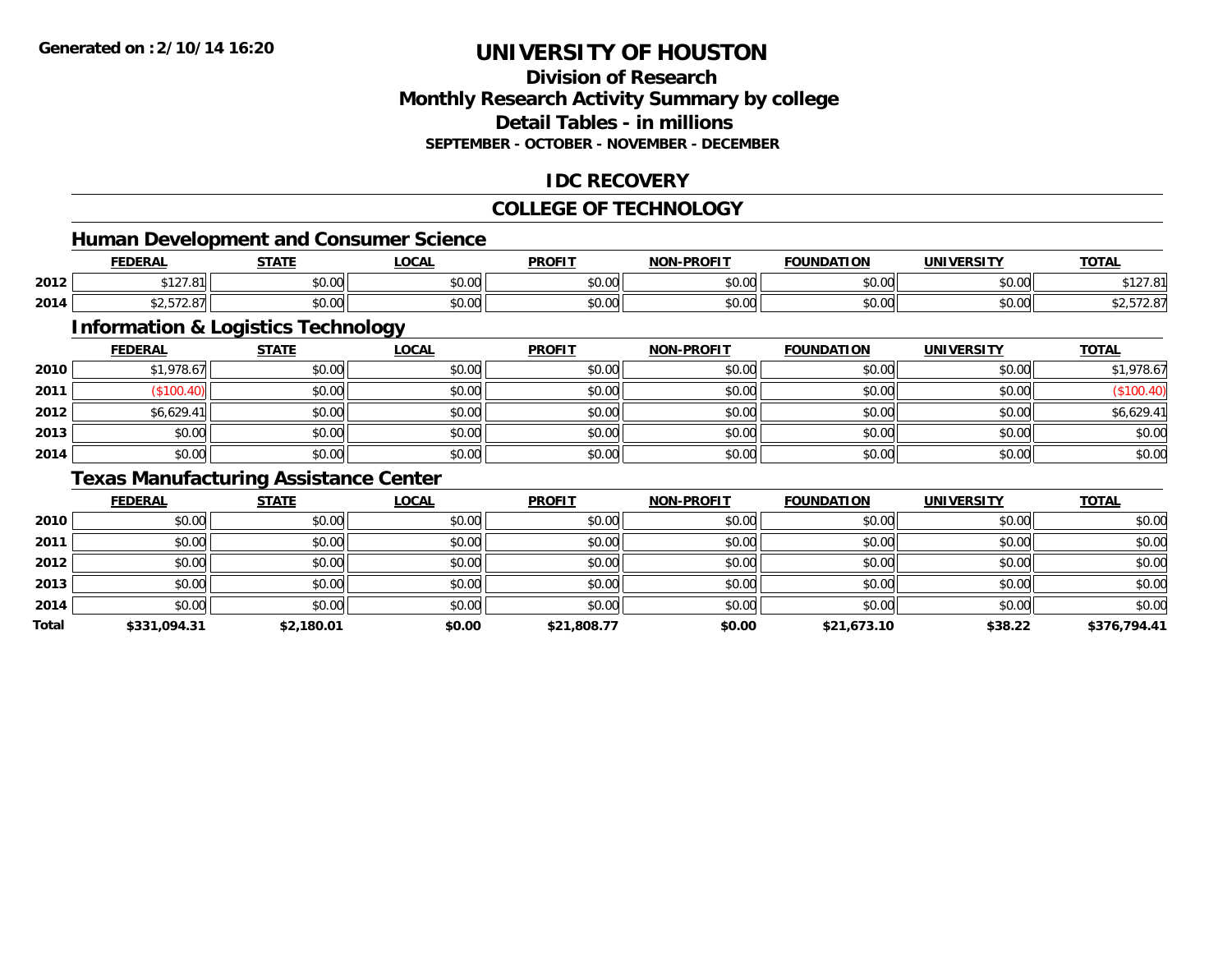## **Division of ResearchMonthly Research Activity Summary by college Detail Tables - in millionsSEPTEMBER - OCTOBER - NOVEMBER - DECEMBER**

## **IDC RECOVERY**

# **CULLEN COLLEGE OF ENGINEERING**

# **Biomedical Engineering**

|      | <b>FEDERAL</b> | <b>STATE</b> | <u>LOCAL</u> | <b>PROFIT</b> | <b>NON-PROFIT</b> | <b>FOUNDATION</b> | <b>UNIVERSITY</b> | <b>TOTAL</b> |
|------|----------------|--------------|--------------|---------------|-------------------|-------------------|-------------------|--------------|
| 2010 | \$23,798.04    | \$0.00       | \$0.00       | \$0.00        | \$0.00            | \$0.00            | \$0.00            | \$23,798.04  |
| 2011 | \$25,764.05    | \$0.00       | \$0.00       | \$0.00        | \$0.00            | \$0.00            | \$0.00            | \$25,764.05  |
| 2012 | \$38,541.87    | \$0.00       | \$0.00       | \$0.00        | \$0.00            | \$0.00            | \$0.00            | \$38,541.87  |
| 2013 | \$72,783.29    | \$0.00       | \$0.00       | \$0.00        | \$0.00            | \$0.00            | \$0.00            | \$72,783.29  |
| 2014 | \$153,375.39   | \$0.00       | \$0.00       | \$0.00        | \$0.00            | \$0.00            | \$0.00            | \$153,375.39 |
|      |                |              |              |               |                   |                   |                   |              |

# **Center for Innovative Grouting Materials and Tech**

|      | <u>FEDERAL</u> | <b>STATE</b> | <b>LOCAL</b> | <b>PROFIT</b> | <b>NON-PROFIT</b> | <b>FOUNDATION</b> | UNIVERSITY | <b>TOTAL</b> |
|------|----------------|--------------|--------------|---------------|-------------------|-------------------|------------|--------------|
| 2011 | \$0.00         | \$0.00       | \$0.00       | \$0.00        | \$0.00            | \$0.00            | \$0.00     | \$0.00       |
| 2012 | \$0.00         | \$0.00       | \$0.00       | \$0.00        | \$0.00            | \$0.00            | \$0.00     | \$0.00       |
| 2013 | \$0.00         | \$0.00       | \$0.00       | \$0.00        | \$0.00            | \$0.00            | \$0.00     | \$0.00       |
| 2014 | \$0.00         | \$0.00       | \$0.00       | \$0.00        | \$0.00            | \$0.00            | \$0.00     | \$0.00       |

#### **Chemical Engineering**

|      | <b>FEDERAL</b> | <u>STATE</u>   | <u>LOCAL</u> | <b>PROFIT</b> | <b>NON-PROFIT</b> | <b>FOUNDATION</b> | <b>UNIVERSITY</b> | <b>TOTAL</b>   |
|------|----------------|----------------|--------------|---------------|-------------------|-------------------|-------------------|----------------|
| 2010 | \$129,114.64   | (\$87, 247.85) | \$296.19     | \$30,861.48   | \$0.00            | \$0.00            | \$22,536.69       | \$95,561.15    |
| 2011 | \$233,082.36   | (\$431,553.41) | \$0.00       | \$59,963.36   | \$0.00            | (\$219.31)        | \$15,832.77       | (\$122,894.24) |
| 2012 | \$288,599.77   | \$1,332.90     | \$0.00       | \$102,906.85  | \$0.00            | \$0.00            | \$0.02            | \$392,839.54   |
| 2013 | \$254,382.74   | \$1,177.20     | \$0.00       | \$72,891.86   | \$0.00            | \$15.16           | (\$6,637.83)      | \$321,798.81   |
| 2014 | \$279,111.34   | \$1,107.92     | \$0.00       | \$104,387.15  | \$0.00            | \$271.14          | \$0.00            | \$384,877.55   |

#### **Civil Engineering**

|      | <b>FEDERAL</b> | <b>STATE</b> | <b>LOCAL</b> | <b>PROFIT</b> | <b>NON-PROFIT</b> | <b>FOUNDATION</b> | <b>UNIVERSITY</b> | <b>TOTAL</b> |
|------|----------------|--------------|--------------|---------------|-------------------|-------------------|-------------------|--------------|
| 2010 | \$45,686.68    | \$8,257.82   | \$9.559.01   | \$11,275.47   | \$8,520.33        | \$0.00            | \$0.00            | \$83,299.31  |
| 2011 | \$102,155.06   | \$8,667.96   | \$0.00       | \$23,188.62   | \$8,448.44        | \$0.00            | \$5,306.62        | \$147,766.70 |
| 2012 | \$72,653.64    | \$7,438.78   | \$19,664.84  | \$8,164.89    | \$12,549.41       | \$0.00            | \$0.00            | \$120,471.56 |
| 2013 | \$142,160.41   | \$7,836.92   | \$2,817.78   | \$15,596.90   | \$10,429.52       | \$0.00            | \$1,530.00        | \$180,371.53 |
| 2014 | \$241,819.31   | \$2,885.37   | \$0.00       | \$40,751.73   | \$7,503.20        | \$8,766.71        | \$0.00            | \$301,726.31 |

# **Composites Engineering and Applications Center**

|      | <b>FEDERAL</b>     | <b>STATE</b> | <u>LOCAL</u> | <b>PROFIT</b> | <b>I-PROFIT</b><br>NON- | <b>FOUNDATION</b> | <b>UNIVERSITY</b> | <b>TOTAL</b> |
|------|--------------------|--------------|--------------|---------------|-------------------------|-------------------|-------------------|--------------|
| 2011 | <b>00</b><br>JU.UU | \$0.00       | \$0.00       | \$0.00        | \$0.00                  | \$0.00            | \$0.00            | \$0.00       |
| 2012 | ሶስ ሰሰ<br>PU.UU     | \$0.00       | \$0.00       | \$0.00        | \$0.00                  | \$0.00            | \$0.00            | \$0.00       |
| 2013 | 0000<br>JU.UU      | \$0.00       | \$0.00       | \$0.00        | \$0.00                  | \$0.00            | \$0.00            | \$0.00       |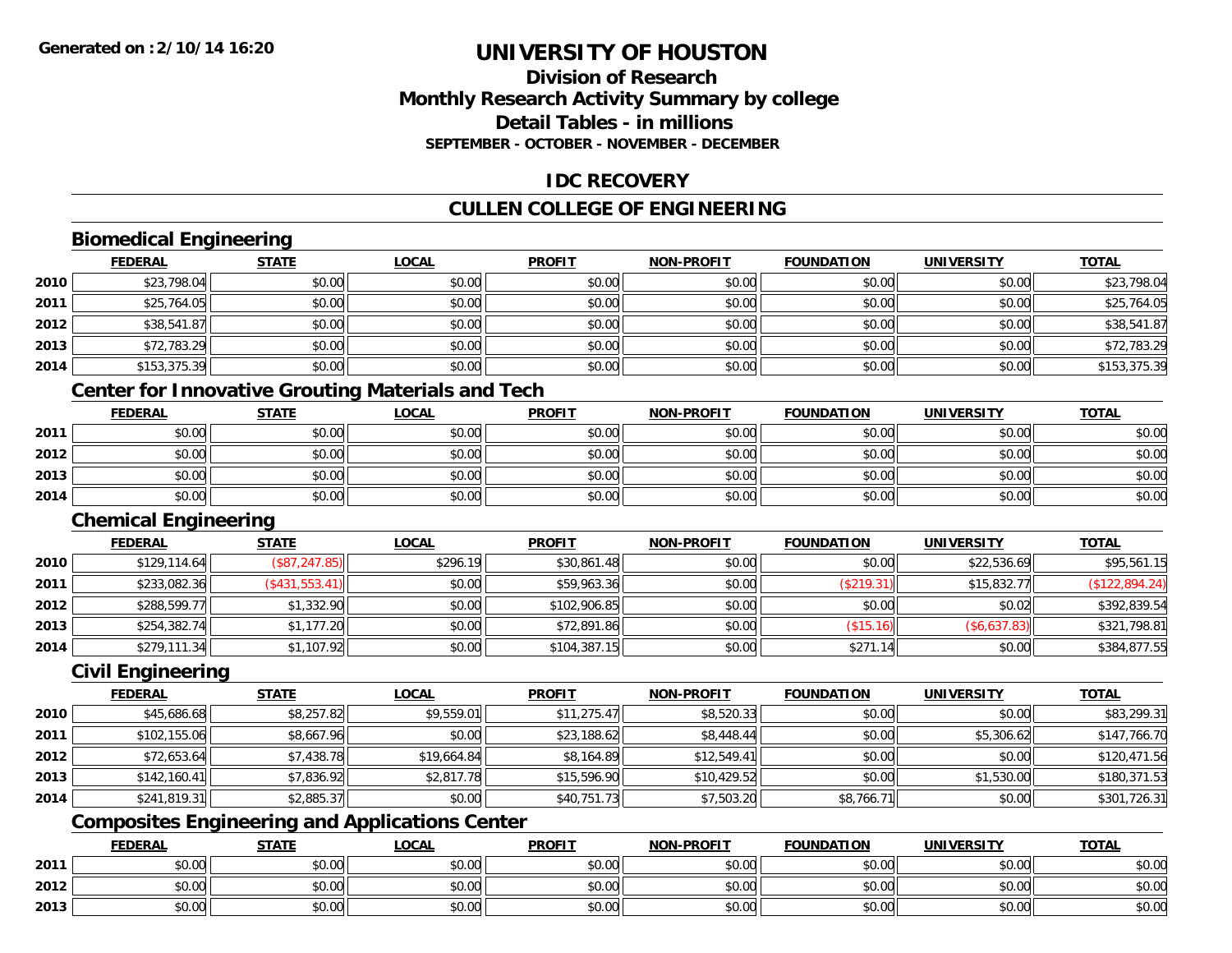## **Division of ResearchMonthly Research Activity Summary by college Detail Tables - in millions SEPTEMBER - OCTOBER - NOVEMBER - DECEMBER**

## **IDC RECOVERY**

# **CULLEN COLLEGE OF ENGINEERING**

# **Composites Engineering and Applications Center**

|      | <b>FEDERAL</b>                               | <b>STATE</b> | <b>LOCAL</b> | <b>PROFIT</b> | <b>NON-PROFIT</b> | <b>FOUNDATION</b> | <b>UNIVERSITY</b> | <b>TOTAL</b> |
|------|----------------------------------------------|--------------|--------------|---------------|-------------------|-------------------|-------------------|--------------|
| 2014 | \$0.00                                       | \$0.00       | \$0.00       | \$0.00        | \$0.00            | \$0.00            | \$0.00            | \$0.00       |
|      | Dean, Engineering                            |              |              |               |                   |                   |                   |              |
|      | <b>FEDERAL</b>                               | <b>STATE</b> | <b>LOCAL</b> | <b>PROFIT</b> | <b>NON-PROFIT</b> | <b>FOUNDATION</b> | <b>UNIVERSITY</b> | <b>TOTAL</b> |
| 2010 | \$1,359.98                                   | \$0.00       | \$0.00       | \$0.00        | \$0.00            | \$0.00            | \$0.00            | \$1,359.98   |
| 2011 | \$1,788.62                                   | \$0.00       | \$0.00       | \$0.00        | \$0.00            | \$0.00            | \$0.00            | \$1,788.62   |
| 2012 | \$1,450.12                                   | \$0.00       | \$0.00       | \$0.00        | \$0.00            | \$0.00            | \$0.00            | \$1,450.12   |
| 2013 | \$1,708.87                                   | \$0.00       | \$0.00       | \$0.00        | \$0.00            | \$0.00            | \$0.00            | \$1,708.87   |
| 2014 | \$1,639.23                                   | \$0.00       | \$0.00       | \$0.00        | \$0.00            | \$0.00            | \$0.00            | \$1,639.23   |
|      | <b>Electrical &amp; Computer Engineering</b> |              |              |               |                   |                   |                   |              |
|      | <b>FEDERAL</b>                               | <b>STATE</b> | <b>LOCAL</b> | <b>PROFIT</b> | <b>NON-PROFIT</b> | <b>FOUNDATION</b> | <b>UNIVERSITY</b> | <b>TOTAL</b> |
| 2010 | \$103,119.61                                 | \$4,768.94   | \$0.00       | \$31,451.97   | \$4,448.37        | \$0.00            | \$89.18           | \$143,878.07 |
| 2011 | \$202,404.15                                 | \$13,668.40  | \$0.00       | \$18,679.04   | \$2,995.39        | \$0.00            | \$1,708.26        | \$239,455.24 |
| 2012 | \$244,241.69                                 | \$557.33     | \$0.00       | \$29,309.99   | \$1,595.42        | (\$16, 163.66)    | \$0.21            | \$259,540.98 |
| 2013 | \$248,507.72                                 | \$139.27     | \$0.00       | \$20,502.37   | \$1,291.66        | \$0.00            | \$0.00            | \$270,441.02 |
| 2014 | \$177,179.25                                 | \$429.43     | \$0.00       | \$50,041.80   | \$11,075.66       | \$3,790.57        | \$0.00            | \$242,516.71 |
|      | <b>Industrial Engineering</b>                |              |              |               |                   |                   |                   |              |
|      | <b>FEDERAL</b>                               | <b>STATE</b> | <b>LOCAL</b> | <b>PROFIT</b> | <b>NON-PROFIT</b> | <b>FOUNDATION</b> | <b>UNIVERSITY</b> | <b>TOTAL</b> |
| 2010 | \$7,158.74                                   | \$0.00       | \$0.00       | \$0.00        | \$0.00            | \$0.00            | \$0.00            | \$7,158.74   |
| 2011 | \$9,074.58                                   | \$1,103.44   | \$5,921.13   | \$0.00        | \$0.00            | \$0.00            | \$0.00            | \$16,099.15  |
| 2012 | \$10,608.81                                  | \$0.00       | \$7,272.03   | \$0.00        | \$0.00            | \$0.00            | \$0.00            | \$17,880.84  |
| 2013 | \$10,270.90                                  | \$2,779.51   | \$1,457.31   | \$0.00        | \$0.00            | \$0.00            | \$0.00            | \$14,507.72  |
| 2014 | \$15,441.25                                  | \$1,971.46   | \$5,865.02   | \$0.00        | \$0.00            | \$2,844.01        | \$0.00            | \$26,121.74  |
|      | <b>Mechanical Engineering</b>                |              |              |               |                   |                   |                   |              |
|      | <b>FEDERAL</b>                               | <b>STATE</b> | <b>LOCAL</b> | <b>PROFIT</b> | <b>NON-PROFIT</b> | <b>FOUNDATION</b> | <b>UNIVERSITY</b> | <b>TOTAL</b> |
| 2010 | \$177,518.08                                 | \$0.00       | \$0.00       | \$25,780.14   | \$20,099.86       | \$0.00            | \$0.00            | \$223,398.08 |
| 2011 | \$249,300.50                                 | \$2,272.89   | \$0.00       | \$76,331.84   | \$6,811.73        | \$0.00            | \$0.00            | \$334,716.96 |
| 2012 | \$194,344.21                                 | \$7,864.19   | \$0.00       | \$30,653.72   | \$8,035.03        | \$5,222.14        | \$0.00            | \$246,119.28 |
| 2013 | \$235,336.92                                 | \$336.60     | \$0.00       | \$26,579.94   | \$0.00            | \$7,523.05        | \$0.00            | \$269,776.51 |
| 2014 | \$313,127.92                                 | \$7,734.67   | \$0.00       | \$52,677.64   | \$0.00            | \$19,501.10       | \$0.00            | \$393,041.32 |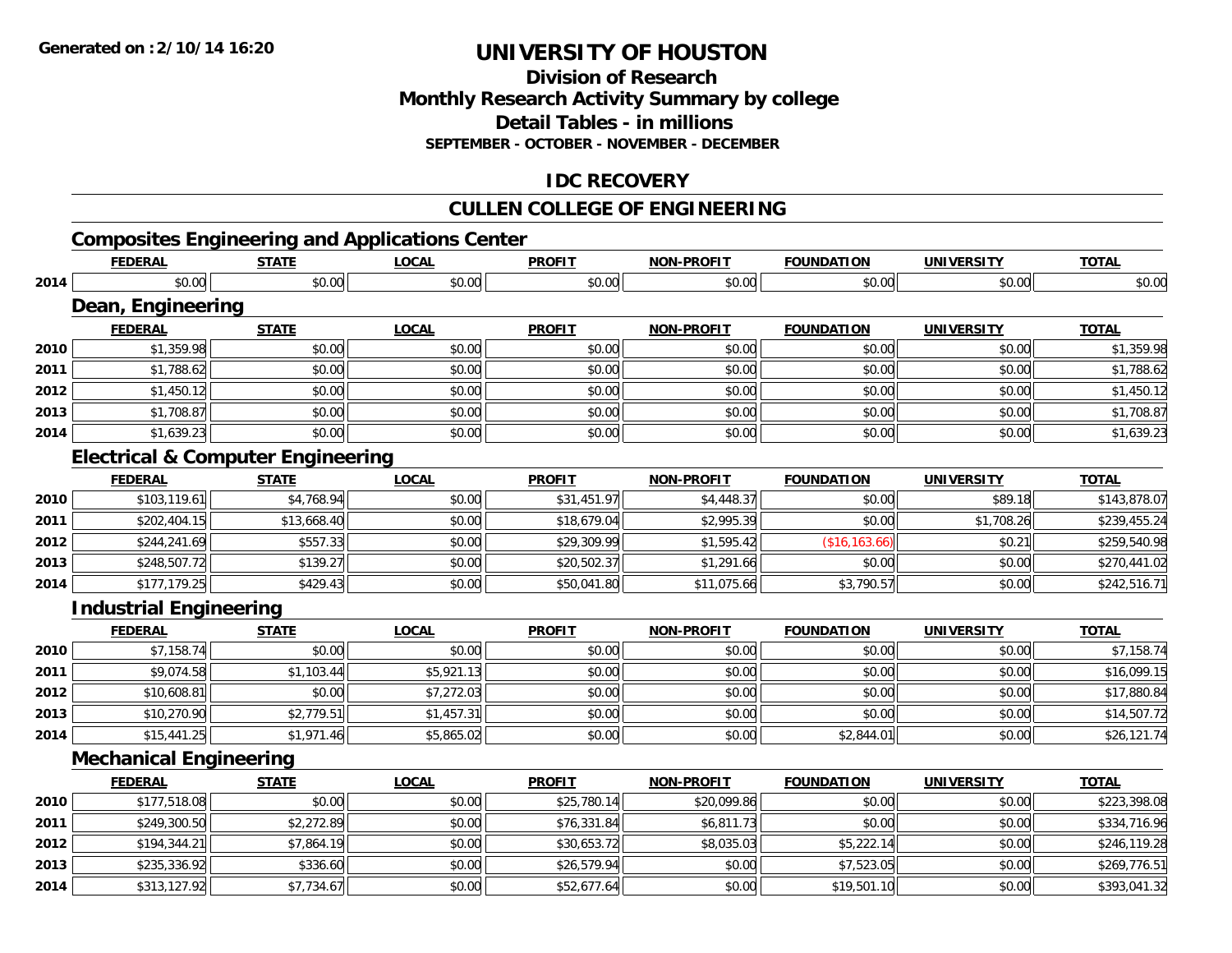### **Division of Research Monthly Research Activity Summary by college Detail Tables - in millions SEPTEMBER - OCTOBER - NOVEMBER - DECEMBER**

### **IDC RECOVERY**

## **CULLEN COLLEGE OF ENGINEERING**

## **National Wind Energy Center**

|       | <b>FEDERAL</b> | <u>STATE</u>   | <b>LOCAL</b> | <b>PROFIT</b> | <b>NON-PROFIT</b> | <b>FOUNDATION</b> | <b>UNIVERSITY</b> | <b>TOTAL</b>   |
|-------|----------------|----------------|--------------|---------------|-------------------|-------------------|-------------------|----------------|
| 2011  | \$0.00         | \$0.00         | \$0.00       | \$0.00        | \$0.00            | \$0.00            | \$0.00            | \$0.00         |
| 2012  | \$0.00         | \$0.00         | \$0.00       | \$0.00        | \$0.00            | \$0.00            | \$0.00            | \$0.00         |
| 2013  | \$0.00         | \$0.00         | \$0.00       | \$0.00        | \$0.00            | \$0.00            | \$0.00            | \$0.00         |
| 2014  | \$0.00         | \$0.00         | \$0.00       | \$0.00        | \$0.00            | \$0.00            | \$0.00            | \$0.00         |
| Total | \$4,308,609.68 | (\$436,470.26) | \$52,853.31  | \$831,996.75  | \$103,804.02      | \$31,520.59       | \$40,365.92       | \$4,932,680.02 |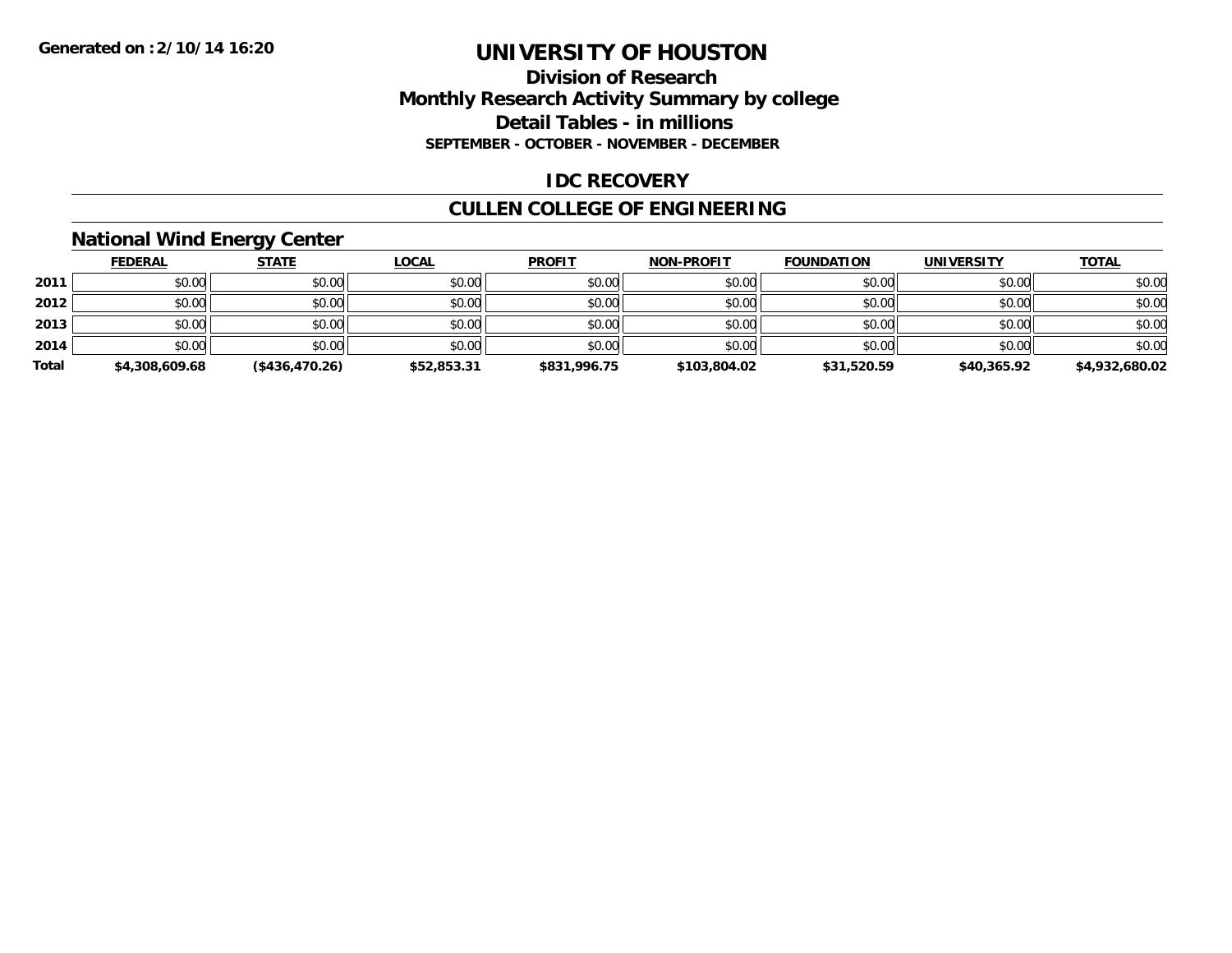### **Division of ResearchMonthly Research Activity Summary by college Detail Tables - in millionsSEPTEMBER - OCTOBER - NOVEMBER - DECEMBER**

### **IDC RECOVERY**

## **DIVISION OF RESEARCH**

## **Allied Geophysical Laboratories**

|      | <b>FEDERAL</b> | <b>STATE</b> | LOCAL  | <b>PROFIT</b> | <b>NON-PROFIT</b> | <b>FOUNDATION</b> | <b>UNIVERSITY</b> | <b>TOTAL</b> |
|------|----------------|--------------|--------|---------------|-------------------|-------------------|-------------------|--------------|
| 2011 | \$0.00         | \$0.00       | \$0.00 | \$233.99      | \$0.00            | \$0.00            | \$0.00            | \$233.99     |
| 2012 | \$0.00         | \$0.00       | \$0.00 | \$2,529.88    | \$0.00            | \$0.00            | \$0.00            | \$2,529.88   |
| 2013 | \$0.00         | \$0.00       | \$0.00 | 42,434.19     | \$0.00            | \$0.00            | \$0.00            | ,434.19      |

#### **Center for Advanced Computing and Data Systems**

|      | <u>FEDERAL</u> | <b>STATE</b> | <u>LOCAL</u> | <b>PROFIT</b> | <b>NON-PROFIT</b> | <b>FOUNDATION</b> | <b>UNIVERSITY</b> | <b>TOTAL</b> |
|------|----------------|--------------|--------------|---------------|-------------------|-------------------|-------------------|--------------|
| 2010 | \$0.00         | \$0.00       | \$0.00       | \$0.00        | \$0.00            | \$0.00            | \$0.00            | \$0.00       |
| 2011 | \$1,116.94     | \$0.00       | \$0.00       | \$0.00        | \$0.00            | \$0.00            | \$0.00            | \$1,116.94   |
| 2012 | \$5,253.14     | \$0.00       | \$0.00       | \$0.00        | \$0.00            | \$0.00            | \$0.00            | \$5,253.14   |
| 2013 | \$300.34       | \$0.00       | \$0.00       | \$0.00        | \$0.00            | \$0.00            | \$0.00            | \$300.34     |
| 2014 | \$0.00         | \$0.00       | \$0.00       | \$0.00        | \$0.00            | \$0.00            | \$0.00            | \$0.00       |

### **Center for Advanced Materials**

|      | <b>FEDERAL</b> | <b>STATE</b> | <b>LOCAL</b> | <b>PROFIT</b> | <b>NON-PROFIT</b> | <b>FOUNDATION</b> | <b>UNIVERSITY</b> | <b>TOTAL</b> |
|------|----------------|--------------|--------------|---------------|-------------------|-------------------|-------------------|--------------|
| 2010 | \$0.34)        | \$0.00       | \$0.00       | \$0.00        | \$0.00            | \$0.00            | \$0.00            | (\$0.34)     |
| 2011 | \$4,691.48     | \$7,359.91   | \$0.00       | \$2,843.25    | \$0.00            | \$0.00            | \$0.00            | \$14,894.63  |
| 2012 | \$1,453.29     | \$0.00       | \$0.00       | \$0.00        | \$0.00            | \$0.00            | \$0.00            | \$1,453.29   |
| 2013 | \$366.83       | \$0.00       | \$0.00       | \$0.00        | \$0.00            | \$0.00            | \$0.00            | \$366.83     |
| 2014 | \$0.00         | \$0.00       | \$0.00       | \$0.00        | \$0.00            | \$0.00            | \$0.00            | \$0.00       |

#### **Center for Biomedical & Environmental Genomics**

|      | <u>FEDERAL</u> | <b>STATE</b> | <b>LOCAL</b> | <b>PROFIT</b> | NON-PROFIT | <b>FOUNDATION</b> | <b>UNIVERSITY</b> | <b>TOTAL</b> |
|------|----------------|--------------|--------------|---------------|------------|-------------------|-------------------|--------------|
| 2010 | \$0.00         | \$0.00       | \$0.00       | \$0.00        | \$0.00     | \$0.00            | \$0.00            | \$0.00       |
| 2011 | \$0.00         | \$0.00       | \$0.00       | \$0.00        | \$0.00     | \$0.00            | \$0.00            | \$0.00       |
| 2012 | \$0.00         | \$0.00       | \$0.00       | \$0.00        | \$0.00     | \$0.00            | \$0.00            | \$0.00       |
| 2013 | \$0.00         | \$0.00       | \$0.00       | \$0.00        | \$0.00     | \$0.00            | \$0.00            | \$0.00       |
| 2014 | \$0.00         | \$0.00       | \$0.00       | \$0.00        | \$0.00     | \$0.00            | \$0.00            | \$0.00       |

## **Center for Industrial Partnerships**

|      | <b>FEDERAL</b> | <b>STATE</b> | <u>LOCAL</u> | <b>PROFIT</b> | <b>NON-PROFIT</b> | <b>FOUNDATION</b> | <b>UNIVERSITY</b> | <b>TOTAL</b> |
|------|----------------|--------------|--------------|---------------|-------------------|-------------------|-------------------|--------------|
| 2010 | \$9,775.98     | \$0.00       | \$0.00       | \$673.09      | \$0.00            | \$0.00            | \$0.00            | \$10,449.07  |
| 2011 | \$19,938.58    | \$0.00       | \$0.00       | \$2,540.69    | \$0.00            | \$0.00            | \$0.00            | \$22,479.27  |
| 2012 | \$4,505.42     | \$0.00       | \$0.00       | \$4,432.12    | \$0.00            | \$0.00            | \$0.00            | \$8,937.54   |
| 2013 | \$602.56       | \$0.00       | \$0.00       | \$3,670.89    | \$0.00            | \$0.00            | \$0.00            | \$4,273.45   |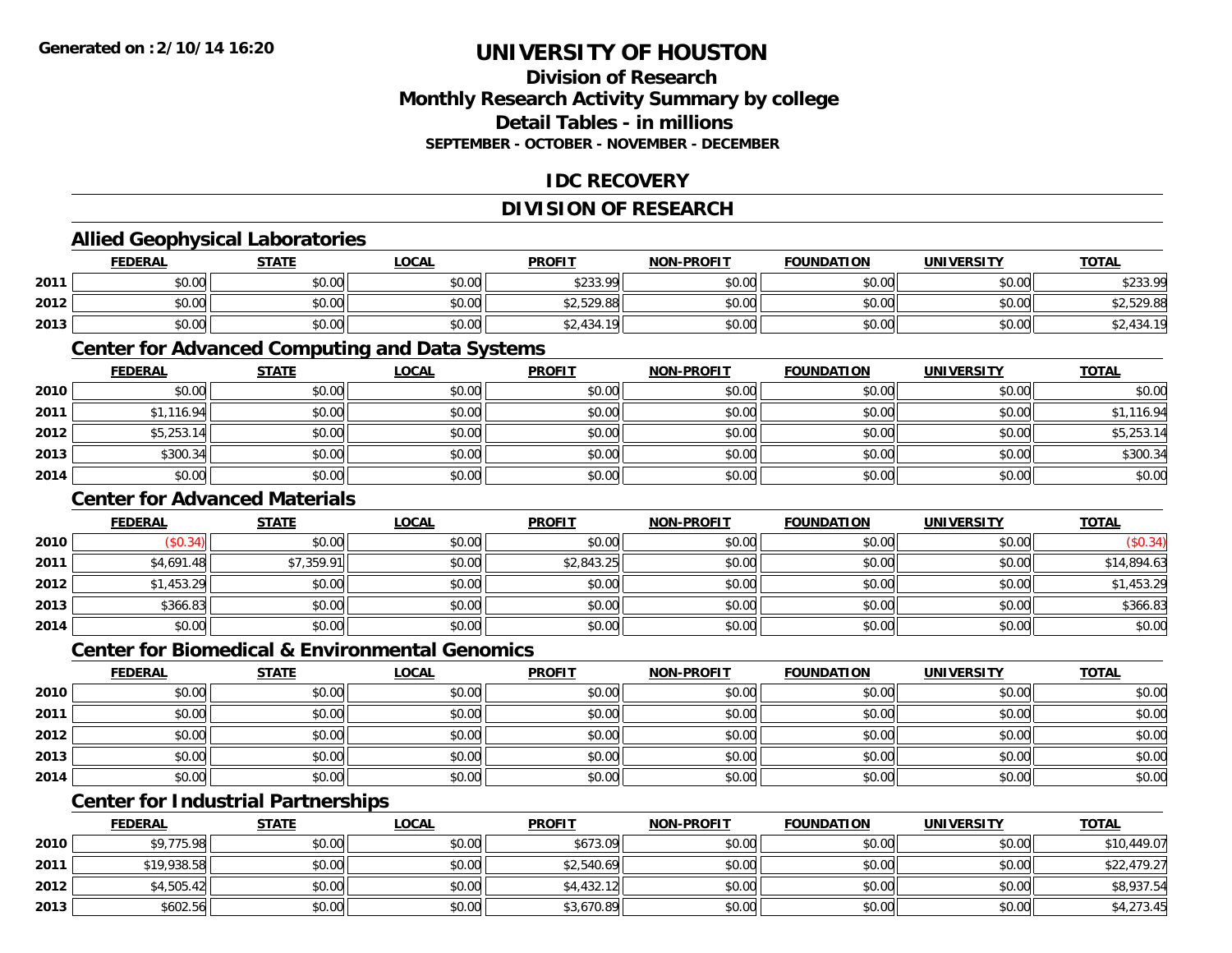### **Division of Research Monthly Research Activity Summary by college Detail Tables - in millions SEPTEMBER - OCTOBER - NOVEMBER - DECEMBER**

## **IDC RECOVERY**

## **DIVISION OF RESEARCH**

|      | <b>Center for Industrial Partnerships</b>                |              |              |               |                   |                   |                   |              |
|------|----------------------------------------------------------|--------------|--------------|---------------|-------------------|-------------------|-------------------|--------------|
|      | <b>FEDERAL</b>                                           | <b>STATE</b> | <b>LOCAL</b> | <b>PROFIT</b> | <b>NON-PROFIT</b> | <b>FOUNDATION</b> | <b>UNIVERSITY</b> | <b>TOTAL</b> |
| 2014 | \$979.94                                                 | \$0.00       | \$0.00       | \$3,220.99    | \$0.00            | \$0.00            | \$0.00            | \$4,200.93   |
|      | <b>Center for Neuromotor &amp; Biomechanics Research</b> |              |              |               |                   |                   |                   |              |
|      | <b>FEDERAL</b>                                           | <b>STATE</b> | <b>LOCAL</b> | <b>PROFIT</b> | <b>NON-PROFIT</b> | <b>FOUNDATION</b> | <b>UNIVERSITY</b> | <b>TOTAL</b> |
| 2011 | \$0.00                                                   | \$0.00       | \$0.00       | \$0.00        | \$0.00            | \$0.00            | \$0.00            | \$0.00       |
|      | <b>Division of Research</b>                              |              |              |               |                   |                   |                   |              |
|      | <b>FEDERAL</b>                                           | <b>STATE</b> | <b>LOCAL</b> | <b>PROFIT</b> | <b>NON-PROFIT</b> | <b>FOUNDATION</b> | <b>UNIVERSITY</b> | <b>TOTAL</b> |
| 2010 | \$1,752.81                                               | \$0.00       | \$0.00       | \$0.00        | \$0.00            | \$0.00            | \$0.00            | \$1,752.81   |
| 2011 | (\$933.10)                                               | \$0.00       | \$0.00       | \$0.00        | \$0.00            | \$0.00            | \$0.00            | (\$933.10)   |
|      | <b>Institute for Nanoenergy</b>                          |              |              |               |                   |                   |                   |              |
|      | <b>FEDERAL</b>                                           | <b>STATE</b> | <b>LOCAL</b> | <b>PROFIT</b> | <b>NON-PROFIT</b> | <b>FOUNDATION</b> | <b>UNIVERSITY</b> | <b>TOTAL</b> |
| 2010 | \$0.00                                                   | \$0.00       | \$0.00       | \$0.00        | \$0.00            | \$0.00            | \$0.00            | \$0.00       |
| 2011 | \$0.00                                                   | \$0.00       | \$0.00       | \$0.00        | \$0.00            | \$0.00            | \$0.00            | \$0.00       |
| 2012 | \$0.00                                                   | \$0.00       | \$0.00       | \$0.00        | \$0.00            | \$0.00            | \$0.00            | \$0.00       |
| 2013 | \$0.00                                                   | \$0.00       | \$0.00       | \$0.00        | \$0.00            | \$0.00            | \$0.00            | \$0.00       |
| 2014 | \$0.00                                                   | \$0.00       | \$0.00       | \$0.00        | \$0.00            | \$0.00            | \$0.00            | \$0.00       |
|      | <b>Office of Contracts and Grants</b>                    |              |              |               |                   |                   |                   |              |
|      | <b>FEDERAL</b>                                           | <b>STATE</b> | <b>LOCAL</b> | <b>PROFIT</b> | NON-PROFIT        | <b>FOUNDATION</b> | <b>UNIVERSITY</b> | <b>TOTAL</b> |
| 2010 | \$0.00                                                   | \$0.00       | \$0.00       | \$0.00        | \$0.00            | \$0.00            | \$0.00            | \$0.00       |
| 2011 | \$0.00                                                   | \$0.00       | \$0.00       | \$0.00        | \$0.00            | \$0.00            | \$0.00            | \$0.00       |
| 2012 | \$0.00                                                   | \$0.00       | \$0.00       | \$0.00        | \$0.00            | \$0.00            | \$0.00            | \$0.00       |
| 2013 | \$0.00                                                   | \$0.00       | \$0.00       | \$0.00        | \$0.00            | \$0.00            | \$0.00            | \$0.00       |
|      | <b>TcSAM</b>                                             |              |              |               |                   |                   |                   |              |
|      | <b>FEDERAL</b>                                           | <b>STATE</b> | <b>LOCAL</b> | <b>PROFIT</b> | <b>NON-PROFIT</b> | <b>FOUNDATION</b> | <b>UNIVERSITY</b> | <b>TOTAL</b> |
| 2010 | \$0.00                                                   | \$0.00       | \$0.00       | \$0.00        | \$0.00            | \$0.00            | \$0.00            | \$0.00       |
| 2011 | \$0.00                                                   | \$0.00       | \$0.00       | \$0.00        | \$0.00            | \$0.00            | \$0.00            | \$0.00       |
|      | <b>TcSUH</b>                                             |              |              |               |                   |                   |                   |              |
|      | <b>FEDERAL</b>                                           | <b>STATE</b> | <b>LOCAL</b> | <b>PROFIT</b> | <b>NON-PROFIT</b> | <b>FOUNDATION</b> | <b>UNIVERSITY</b> | <b>TOTAL</b> |
| 2010 | \$2,837.05                                               | \$0.00       | \$0.00       | \$14,445.44   | \$0.00            | \$0.00            | \$0.00            | \$17,282.50  |
| 2011 | \$6,875.37                                               | \$11,511.45  | \$0.00       | \$12,681.20   | \$0.00            | \$0.00            | \$0.00            | \$31,068.02  |
| 2012 | \$9,262.33                                               | \$836.00     | \$0.00       | \$18,616.40   | \$0.00            | \$0.00            | \$0.00            | \$28,714.73  |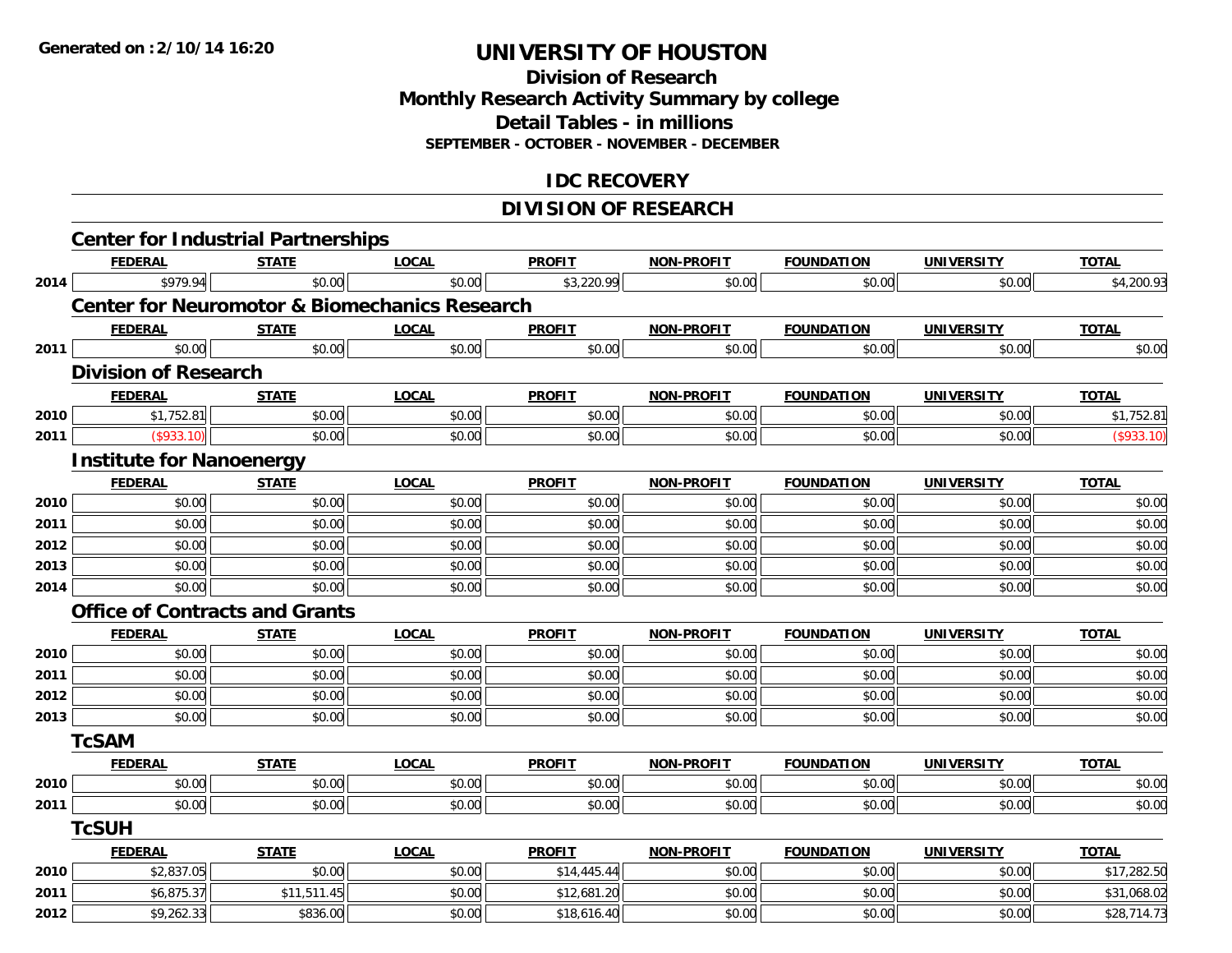## **Division of ResearchMonthly Research Activity Summary by college Detail Tables - in millions SEPTEMBER - OCTOBER - NOVEMBER - DECEMBER**

### **IDC RECOVERY**

## **DIVISION OF RESEARCH**

|       | <b>TcSUH</b>                         |              |              |               |                   |                   |                   |              |
|-------|--------------------------------------|--------------|--------------|---------------|-------------------|-------------------|-------------------|--------------|
|       | <b>FEDERAL</b>                       | <b>STATE</b> | <b>LOCAL</b> | <b>PROFIT</b> | <b>NON-PROFIT</b> | <b>FOUNDATION</b> | <b>UNIVERSITY</b> | <b>TOTAL</b> |
| 2013  | \$3,922.87                           | \$208.91     | \$0.00       | \$6,695.47    | \$0.00            | \$0.00            | \$0.00            | \$10,827.25  |
| 2014  | \$34,004.52                          | \$644.14     | \$0.00       | \$7,939.61    | \$0.00            | \$0.00            | \$0.00            | \$42,588.28  |
|       | <b>Texas Obesity Research Center</b> |              |              |               |                   |                   |                   |              |
|       | <b>FEDERAL</b>                       | <b>STATE</b> | <b>LOCAL</b> | <b>PROFIT</b> | NON-PROFIT        | <b>FOUNDATION</b> | <b>UNIVERSITY</b> | <b>TOTAL</b> |
| 2010  | \$0.00                               | \$0.00       | \$0.00       | \$0.00        | \$0.00            | \$0.00            | \$0.00            | \$0.00       |
| 2011  | \$0.00                               | \$0.00       | \$0.00       | \$0.00        | \$0.00            | \$0.00            | \$0.00            | \$0.00       |
| 2012  | \$0.00                               | \$0.00       | \$0.00       | \$0.00        | \$0.00            | \$0.00            | \$0.00            | \$0.00       |
| 2013  | \$0.00                               | \$0.00       | \$0.00       | \$0.00        | \$0.00            | \$0.00            | \$0.00            | \$0.00       |
| 2014  | \$0.00                               | \$0.00       | \$0.00       | \$0.00        | \$0.00            | \$0.00            | \$0.00            | \$0.00       |
|       | <b>TIMES</b>                         |              |              |               |                   |                   |                   |              |
|       | <b>FEDERAL</b>                       | <b>STATE</b> | <b>LOCAL</b> | <b>PROFIT</b> | <b>NON-PROFIT</b> | <b>FOUNDATION</b> | <b>UNIVERSITY</b> | <b>TOTAL</b> |
| 2010  | \$22,408.92                          | \$96,513.83  | \$0.00       | \$0.00        | \$0.00            | \$0.00            | \$162.29          | \$119,085.04 |
| 2011  | \$31,766.43                          | \$2,770.35   | \$0.00       | \$0.00        | \$0.00            | \$0.00            | \$0.00            | \$34,536.77  |
| 2012  | \$136,495.11                         | \$0.01       | \$0.00       | \$0.00        | \$0.00            | \$0.00            | \$0.00            | \$136,495.11 |
| 2013  | \$241,593.30                         | (\$99.10)    | \$0.00       | \$0.00        | \$0.00            | \$0.00            | \$0.00            | \$241,494.20 |
| 2014  | \$167,486.56                         | (\$205.96)   | \$0.00       | \$0.00        | \$0.00            | \$0.00            | \$0.00            | \$167,280.60 |
| Total | \$706,456.32                         | \$119,539.53 | \$0.00       | \$82,957.21   | \$0.00            | \$0.00            | \$162.29          | \$909,115.35 |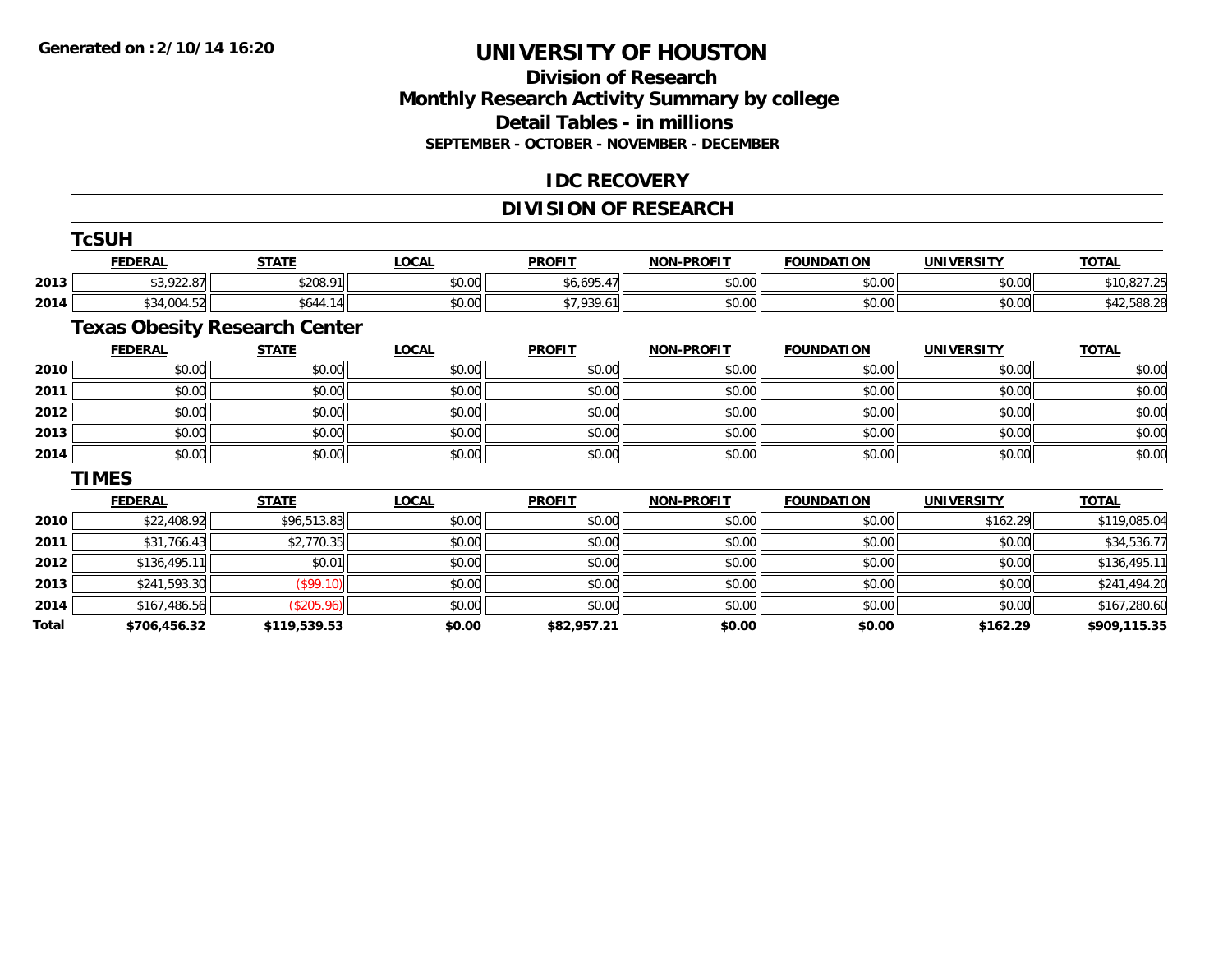### **Division of ResearchMonthly Research Activity Summary by college Detail Tables - in millionsSEPTEMBER - OCTOBER - NOVEMBER - DECEMBER**

## **IDC RECOVERY**

## **GRADUATE COLLEGE OF SOCIAL WORK**

## **Center for Drug and Social Policy Research**

|      | <b>FEDERAL</b> | <b>STATE</b>                                      | <u>LOCAL</u> | <b>PROFIT</b> | <b>NON-PROFIT</b> | <b>FOUNDATION</b> | <b>UNIVERSITY</b> | <b>TOTAL</b> |
|------|----------------|---------------------------------------------------|--------------|---------------|-------------------|-------------------|-------------------|--------------|
| 2010 | \$0.00         | \$0.00                                            | \$0.00       | \$0.00        | \$0.00            | \$0.00            | \$0.00            | \$0.00       |
| 2011 | \$0.00         | \$0.00                                            | \$0.00       | \$0.00        | \$0.00            | \$0.00            | \$0.00            | \$0.00       |
| 2012 | \$0.00         | \$0.00                                            | \$0.00       | \$0.00        | \$0.00            | \$0.00            | \$0.00            | \$0.00       |
| 2013 | \$0.00         | \$0.00                                            | \$0.00       | \$0.00        | \$0.00            | \$0.00            | \$0.00            | \$0.00       |
| 2014 | \$0.00         | \$0.00                                            | \$0.00       | \$0.00        | \$0.00            | \$0.00            | \$0.00            | \$0.00       |
|      |                | Contor for Lloolth Caultica & Evoluction Deceareh |              |               |                   |                   |                   |              |

#### **Center for Health Equities & Evaluation Research**

|      | F <u>EDERAL</u>  | <b>STATE</b> | <u>LOCAL</u> | <b>PROFIT</b> | <b>NON-PROFIT</b> | <b>FOUNDATION</b> | <b>UNIVERSITY</b> | <b>TOTAL</b> |
|------|------------------|--------------|--------------|---------------|-------------------|-------------------|-------------------|--------------|
| 2012 | \$6,607.36       | \$0.00       | \$0.00       | \$0.00        | \$0.00            | \$0.00            | \$0.00            | \$6,607.36   |
| 2013 | $+1$ $-10$ $-10$ | \$0.00       | \$0.00       | \$0.00        | \$0.00            | \$0.00            | \$0.00            | 6,512.39     |
| 2014 | \$2,634.64       | \$0.00       | \$0.00       | \$0.00        | \$0.00            | \$0.00            | \$0.00            | \$2,634.64   |

## **Child & Family for Innovative Research**

|      | <b>FEDERAL</b> | <u>STATE</u> | <b>LOCAL</b> | <b>PROFIT</b> | <b>NON-PROFIT</b> | <b>FOUNDATION</b> | <b>UNIVERSITY</b> | <b>TOTAL</b> |
|------|----------------|--------------|--------------|---------------|-------------------|-------------------|-------------------|--------------|
| 2010 | \$78,353.69    | \$4,286.11   | \$0.00       | \$0.00        | \$0.00            | \$74.53           | \$0.00            | \$82,714.33  |
| 2011 | \$79,255.32    | \$1,041.98   | \$0.00       | \$0.00        | \$0.00            | \$98.28           | \$0.00            | \$80,395.57  |
| 2012 | \$77,310.40    | \$0.00       | \$0.00       | \$2,962.59    | \$0.00            | \$0.00            | \$0.00            | \$80,272.99  |
| 2013 | \$52,379.17    | \$92.59      | \$1,796.82   | (\$367.56)    | \$0.83            | \$0.00            | \$0.00            | \$53,901.85  |
| 2014 | \$15,347.58    | \$283.41     | \$573.16     | \$0.00        | \$0.00            | \$436.89          | \$0.00            | \$16,641.04  |

#### **Community Projects - Social Work**

|      | <b>FEDERAL</b> | <b>STATE</b> | <u>LOCAL</u> | <b>PROFIT</b> | <b>NON-PROFIT</b> | <b>FOUNDATION</b> | <b>UNIVERSITY</b> | <u>TOTAL</u> |
|------|----------------|--------------|--------------|---------------|-------------------|-------------------|-------------------|--------------|
| 2010 | \$0.00         | \$0.00       | \$0.00       | \$0.00        | \$0.00            | \$0.00            | \$0.00            | \$0.00       |
| 2011 | \$0.00         | \$0.00       | \$0.00       | \$0.00        | \$0.00            | \$0.00            | \$0.00            | \$0.00       |
| 2012 | 11<br>1.21     | \$0.00       | \$0.00       | \$0.00        | \$0.00            | \$0.00            | \$0.00            | \$11.21      |
| 2013 | \$0.01)        | \$0.00       | \$0.00       | \$0.00        | \$0.00            | \$0.00            | \$0.00            | (\$0.01)     |

#### **Dean, Social Work**

|      | <b>FEDERAL</b> | <b>STATE</b> | <u>LOCAL</u> | <b>PROFIT</b> | <b>NON-PROFIT</b> | <b>FOUNDATION</b> | <b>UNIVERSITY</b> | <b>TOTAL</b> |
|------|----------------|--------------|--------------|---------------|-------------------|-------------------|-------------------|--------------|
| 2010 | \$65,113.01    | \$0.00       | \$0.00       | \$0.00        | \$0.00            | \$0.00            | \$0.00            | \$65,113.01  |
| 2011 | \$55,777.76    | \$0.00       | \$0.00       | \$0.00        | \$0.00            | \$0.00            | \$0.00            | \$55,777.76  |
| 2012 | \$1,015.13     | \$0.00       | \$0.00       | \$0.00        | \$0.00            | \$0.00            | \$0.00            | (\$1,015.13) |
| 2013 | \$5,849.75     | \$0.00       | \$0.00       | \$0.00        | \$0.00            | \$0.00            | \$0.00            | \$5,849.75   |
| 2014 | \$0.00         | \$0.00       | \$0.00       | \$0.00        | \$0.00            | \$0.00            | \$0.00            | \$0.00       |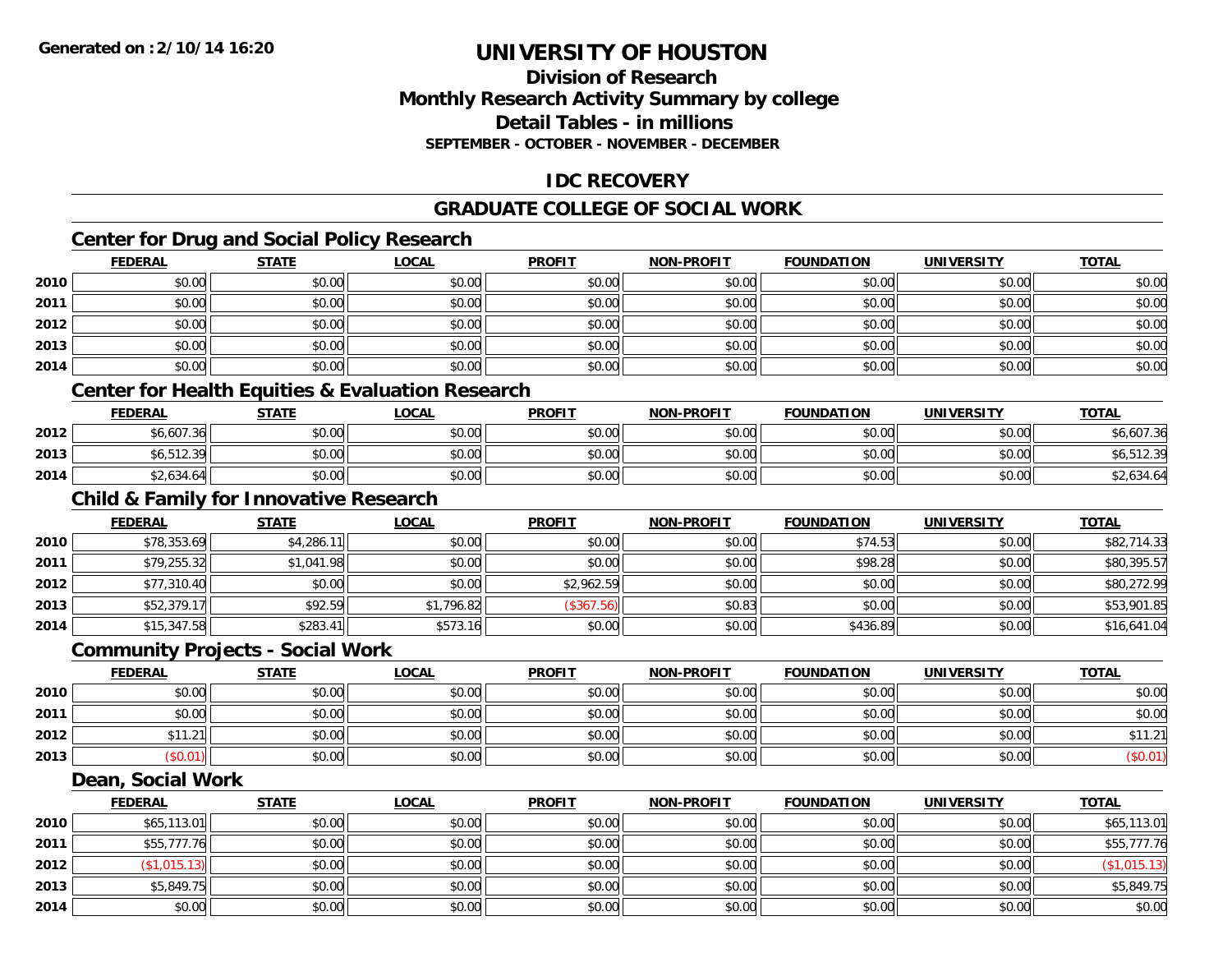### **Division of Research Monthly Research Activity Summary by college Detail Tables - in millions SEPTEMBER - OCTOBER - NOVEMBER - DECEMBER**

#### **IDC RECOVERY**

#### **GRADUATE COLLEGE OF SOCIAL WORK**

## **Office for Drug SPR**

|       | <b>FEDERAL</b> | <b>STATE</b> | <b>LOCAL</b> | <b>PROFIT</b> | <b>NON-PROFIT</b> | <b>FOUNDATION</b> | <b>UNIVERSITY</b> | <b>TOTAL</b> |
|-------|----------------|--------------|--------------|---------------|-------------------|-------------------|-------------------|--------------|
| 2010  | \$0.00         | \$0.00       | \$0.00       | \$0.00        | \$0.00            | \$0.00            | \$0.00            | \$0.00       |
| 2011  | \$0.00         | \$0.00       | \$0.00       | \$0.00        | \$0.00            | \$0.00            | \$0.00            | \$0.00       |
| 2012  | \$0.00         | \$0.00       | \$0.00       | \$0.00        | \$0.00            | \$0.00            | \$0.00            | \$0.00       |
| 2013  | \$0.00         | \$0.00       | \$0.00       | \$0.00        | \$0.00            | \$0.00            | \$0.00            | \$0.00       |
| Total | \$444,137.14   | \$5,704.09   | \$2,369.98   | \$2,595.03    | \$0.83            | \$609.70          | \$0.00            | \$455,416.77 |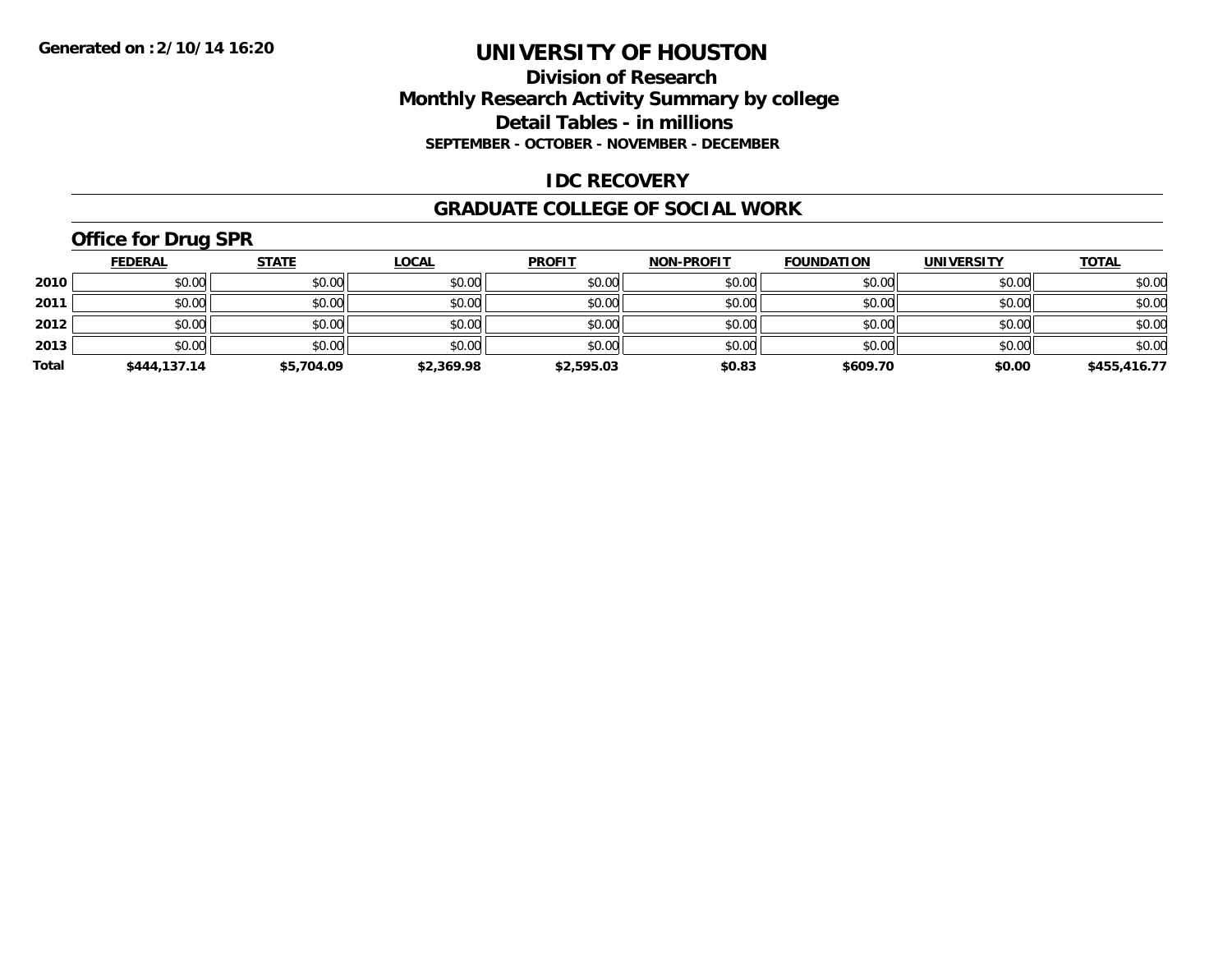#### **Division of Research Monthly Research Activity Summary by college Detail Tables - in millions SEPTEMBER - OCTOBER - NOVEMBER - DECEMBER**

### **IDC RECOVERY**

#### **HILTON COLLEGE OF HOTEL AND RESTAURANT MANAGEMENT**

### **Hotel and Restaurant Management**

|       | <b>FEDERAL</b> | <b>STATE</b> | <u>LOCAL</u> | <b>PROFIT</b> | <b>NON-PROFIT</b> | <b>FOUNDATION</b> | <b>UNIVERSITY</b> | <b>TOTAL</b> |
|-------|----------------|--------------|--------------|---------------|-------------------|-------------------|-------------------|--------------|
| 2011  | \$463.52       | \$0.00       | \$0.00       | \$177.55      | \$0.00            | \$0.00            | \$0.00            | \$641.07     |
| 2012  | \$2,188.36     | \$0.00       | \$0.00       | \$8.59        | \$1,872.04        | \$0.00            | \$0.00            | \$4,068.99   |
| 2013  | \$1,239.04     | \$804.38     | \$0.00       | \$0.00        | \$0.00            | \$0.00            | \$0.00            | \$2,043.42   |
| 2014  | \$5,600.92     | \$28.7       | \$0.00       | \$0.00        | \$0.00            | \$344.65          | \$0.00            | \$5,916.86   |
| Total | \$9,491.84     | \$775.67     | \$0.00       | \$186.14      | \$1,872.04        | \$344.65          | \$0.00            | \$12,670.34  |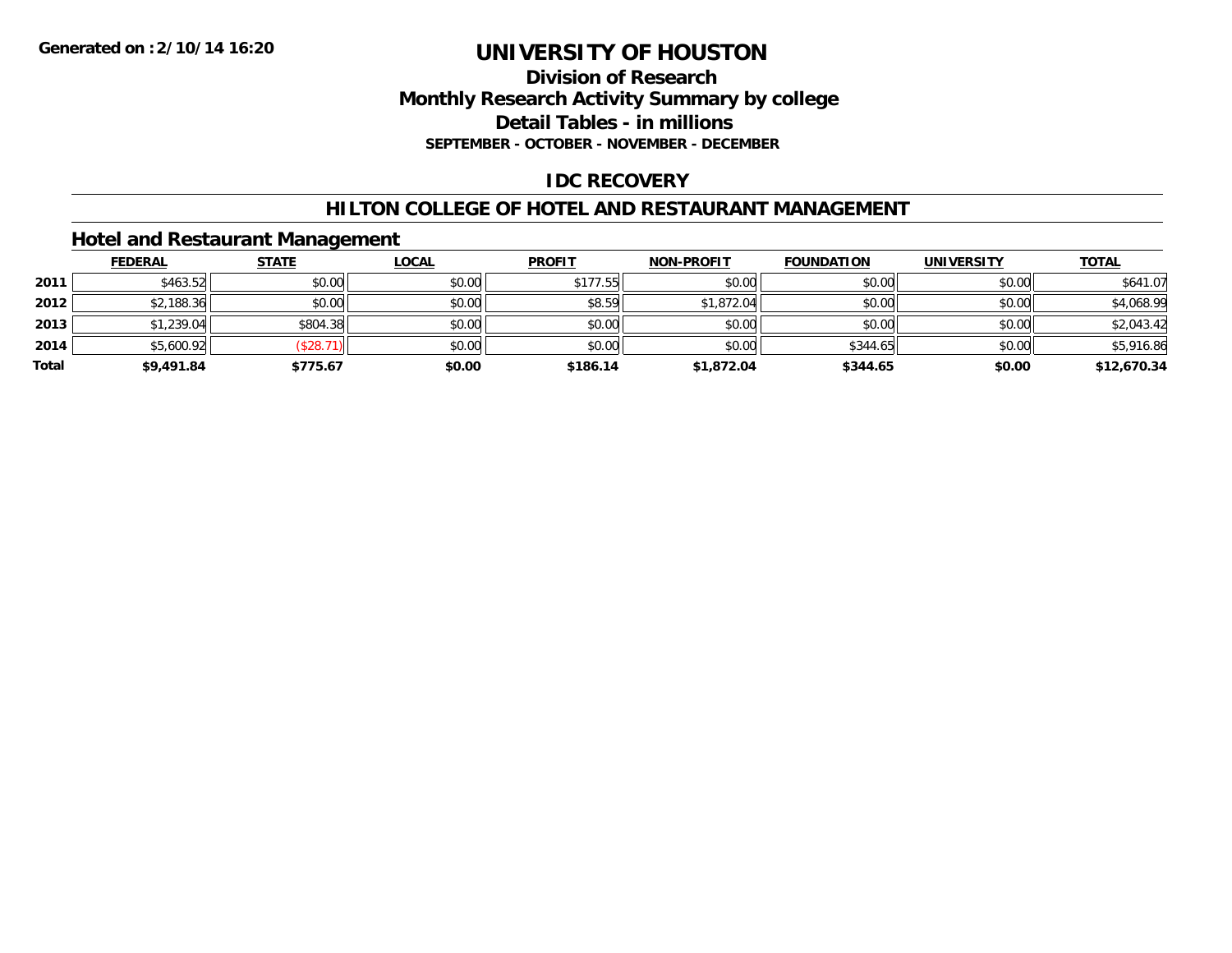### **Division of Research Monthly Research Activity Summary by college Detail Tables - in millions SEPTEMBER - OCTOBER - NOVEMBER - DECEMBER**

#### **IDC RECOVERY**

#### **HONORS COLLEGE**

## **Dean, Honors College**

|       | <b>FEDERAL</b> | <b>STATE</b> | <b>LOCAL</b> | <b>PROFIT</b> | <b>NON-PROFIT</b> | <b>FOUNDATION</b> | <b>UNIVERSITY</b> | <b>TOTAL</b> |
|-------|----------------|--------------|--------------|---------------|-------------------|-------------------|-------------------|--------------|
| 2010  | \$3,464.29     | \$0.00       | \$0.00       | \$0.00        | \$0.00            | \$0.00            | \$0.00            | \$3,464.29   |
| 2012  | \$3,479.95     | \$0.00       | \$0.00       | \$0.00        | \$1,639.14        | \$0.00            | \$0.00            | \$5,119.08   |
| 2013  | \$4,046.15     | \$0.00       | \$0.00       | \$0.00        | \$2,345.36        | \$0.00            | \$0.00            | \$6,391.51   |
| 2014  | \$892.24       | \$0.00       | \$0.00       | \$0.00        | \$2,302.46        | \$31.06           | \$0.00            | \$3,225.76   |
| Total | \$11,882.63    | \$0.00       | \$0.00       | \$0.00        | \$6,286.96        | \$31.06           | \$0.00            | \$18,200.64  |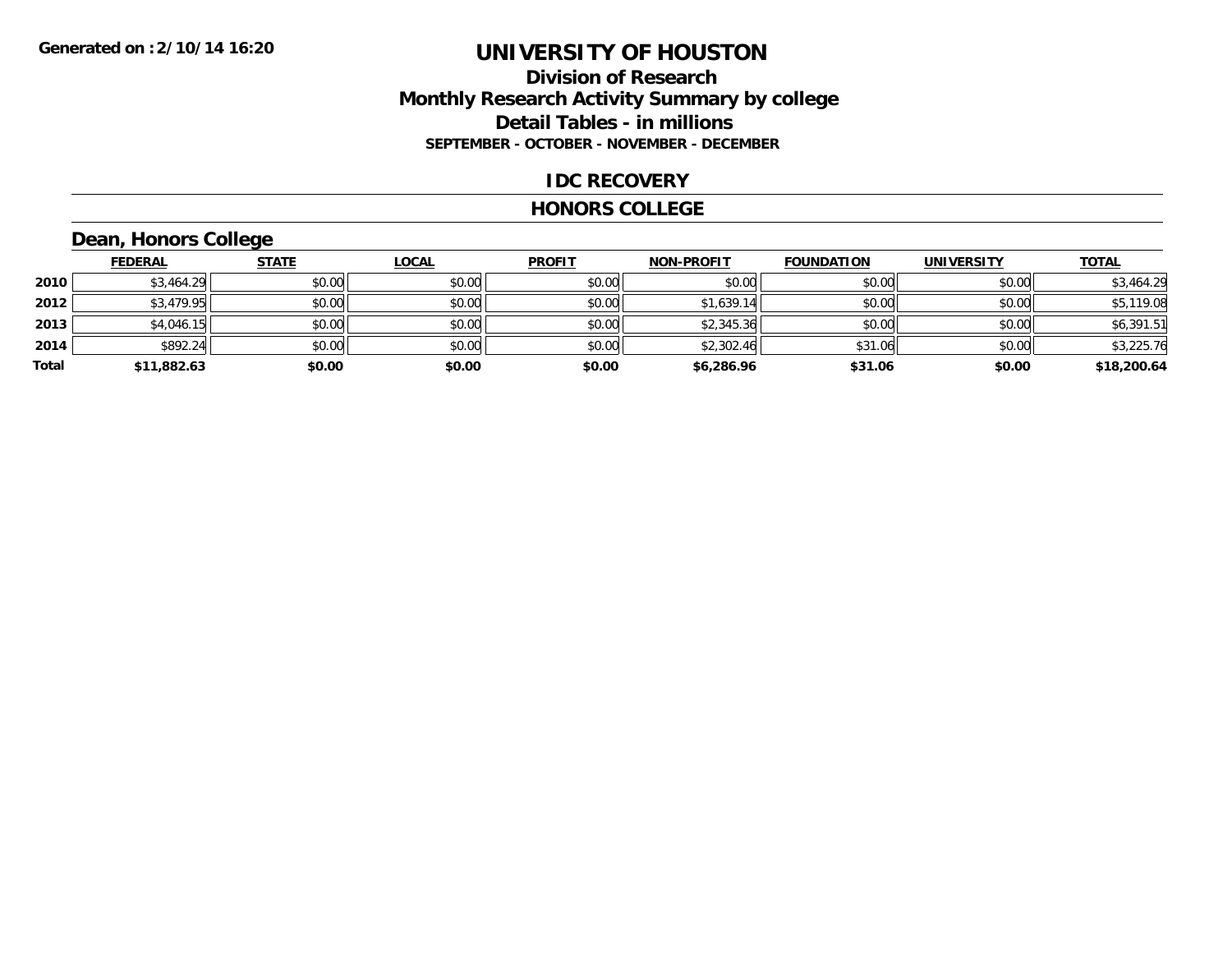### **Division of Research Monthly Research Activity Summary by college Detail Tables - in millions SEPTEMBER - OCTOBER - NOVEMBER - DECEMBER**

#### **IDC RECOVERY**

#### **LIBRARY**

### **Administration, Library**

|       | <b>FEDERAL</b> | <b>STATE</b> | <b>LOCAL</b> | <b>PROFIT</b> | <b>NON-PROFIT</b> | <b>FOUNDATION</b> | <b>UNIVERSITY</b> | <b>TOTAL</b> |
|-------|----------------|--------------|--------------|---------------|-------------------|-------------------|-------------------|--------------|
| 2010  | \$2,725.60     | \$0.00       | \$0.00       | \$0.00        | \$0.00            | \$0.00            | \$0.00            | \$2,725.60   |
| 2011  | \$718.08       | \$0.00       | \$0.00       | \$0.00        | \$0.00            | \$0.00            | \$0.00            | \$718.08     |
| 2012  | \$0.00         | \$0.00       | \$0.00       | \$0.00        | \$0.00            | \$0.00            | \$0.00            | \$0.00       |
| 2013  | \$0.00         | \$0.00       | \$0.00       | \$0.00        | \$0.00            | \$0.00            | \$0.00            | \$0.00       |
| 2014  | \$0.00         | \$0.00       | \$0.00       | \$0.00        | \$0.00            | \$0.00            | \$0.00            | \$0.00       |
| Total | \$3,443.68     | \$0.00       | \$0.00       | \$0.00        | \$0.00            | \$0.00            | \$0.00            | \$3,443.68   |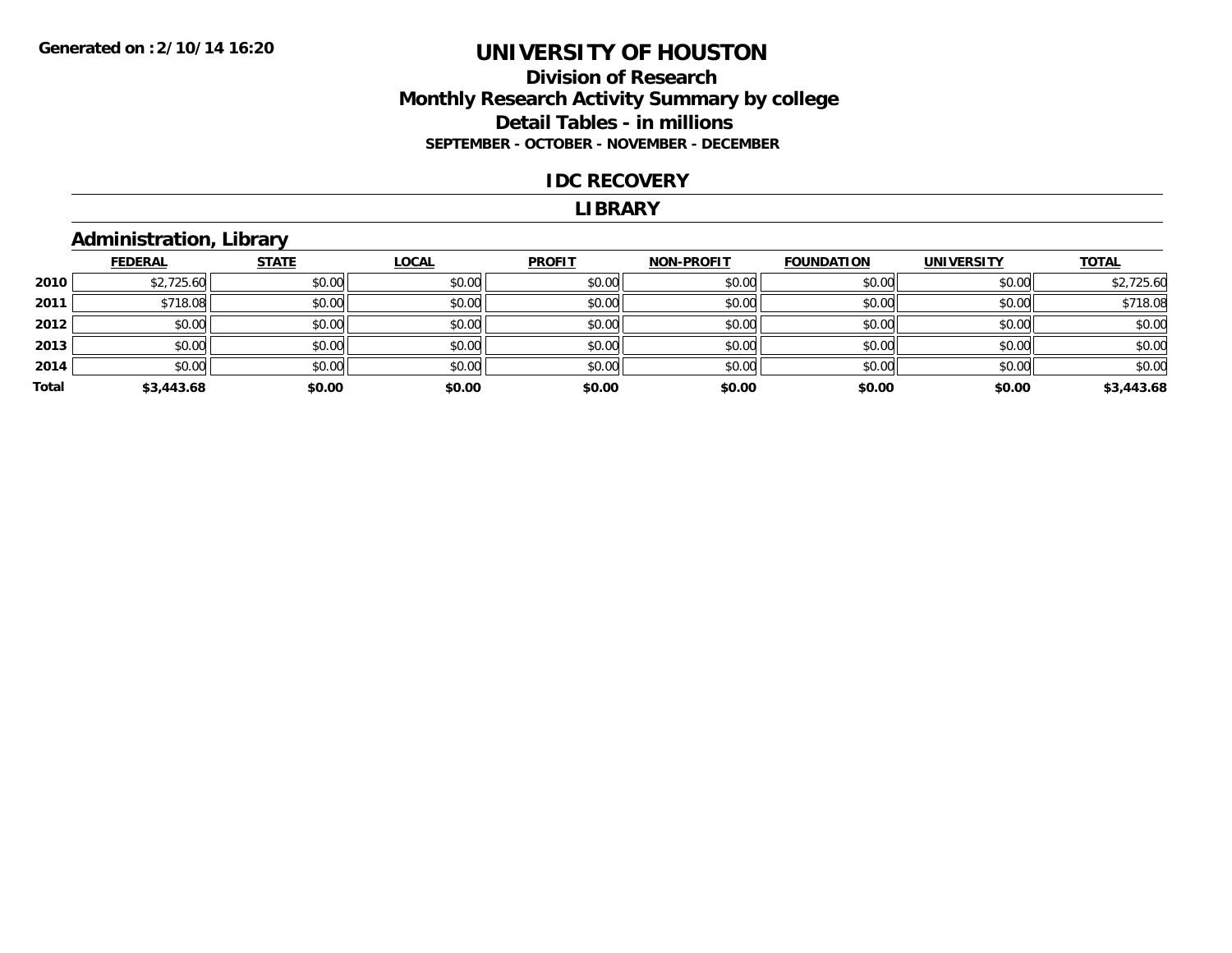### **Division of ResearchMonthly Research Activity Summary by college Detail Tables - in millions SEPTEMBER - OCTOBER - NOVEMBER - DECEMBER**

## **IDC RECOVERY**

#### **SENIOR V.P. FOR ACADEMIC AFFAIRS AND PROVOST**

|              | <b>Continuing Education</b>                  |              |              |               |                   |                   |                   |              |
|--------------|----------------------------------------------|--------------|--------------|---------------|-------------------|-------------------|-------------------|--------------|
|              | <b>FEDERAL</b>                               | <b>STATE</b> | <b>LOCAL</b> | <b>PROFIT</b> | <b>NON-PROFIT</b> | <b>FOUNDATION</b> | <b>UNIVERSITY</b> | <b>TOTAL</b> |
| 2011         | \$0.00                                       | \$79.12      | \$0.00       | \$0.00        | \$0.00            | \$0.00            | \$0.00            | \$79.12      |
|              | <b>Learning and Assessment Services</b>      |              |              |               |                   |                   |                   |              |
|              | <b>FEDERAL</b>                               | <b>STATE</b> | <b>LOCAL</b> | <b>PROFIT</b> | <b>NON-PROFIT</b> | <b>FOUNDATION</b> | <b>UNIVERSITY</b> | <b>TOTAL</b> |
| 2010         | \$8,260.37                                   | \$2,196.92   | \$0.00       | \$0.00        | \$0.00            | \$0.00            | \$0.00            | \$10,457.29  |
| 2011         | \$7,886.27                                   | \$3,032.81   | \$0.00       | \$0.00        | (\$102.24)        | \$0.00            | \$0.00            | \$10,816.84  |
| 2012         | \$7,328.16                                   | (\$121.33)   | \$0.00       | \$0.00        | \$0.00            | \$0.00            | \$0.00            | \$7,206.83   |
| 2013         | \$7,449.13                                   | \$3,037.99   | \$0.00       | \$0.00        | \$0.00            | \$0.00            | \$0.00            | \$10,487.12  |
| 2014         | \$7,644.88                                   | \$3,008.88   | \$0.00       | \$0.00        | \$0.00            | \$0.00            | \$0.00            | \$10,653.76  |
|              | <b>Learning Support Services</b>             |              |              |               |                   |                   |                   |              |
|              | <b>FEDERAL</b>                               | <b>STATE</b> | <b>LOCAL</b> | <b>PROFIT</b> | <b>NON-PROFIT</b> | <b>FOUNDATION</b> | <b>UNIVERSITY</b> | <b>TOTAL</b> |
| 2012         | \$0.00                                       | \$0.00       | \$0.00       | \$0.00        | \$0.00            | \$0.00            | \$0.00            | \$0.00       |
| 2013         | \$0.00                                       | \$0.00       | \$0.00       | \$0.00        | \$0.00            | \$0.00            | \$0.00            | \$0.00       |
|              | Senior V.P. for Academic Affairs and Provost |              |              |               |                   |                   |                   |              |
|              | <b>FEDERAL</b>                               | <b>STATE</b> | <b>LOCAL</b> | <b>PROFIT</b> | <b>NON-PROFIT</b> | <b>FOUNDATION</b> | <b>UNIVERSITY</b> | <b>TOTAL</b> |
| 2013         | \$0.00                                       | \$0.00       | \$0.00       | \$0.00        | \$0.00            | \$0.00            | \$0.00            | \$0.00       |
| 2014         | \$0.00                                       | \$0.00       | \$0.00       | \$0.00        | \$0.00            | \$0.00            | \$0.00            | \$0.00       |
| <b>Total</b> | \$38,568.81                                  | \$11.234.39  | \$0.00       | \$0.00        | (S102.24)         | \$0.00            | \$0.00            | \$49.700.96  |

**\$38,568.81 \$11,234.39 \$0.00 \$0.00 (\$102.24) \$0.00 \$0.00 \$49,700.96**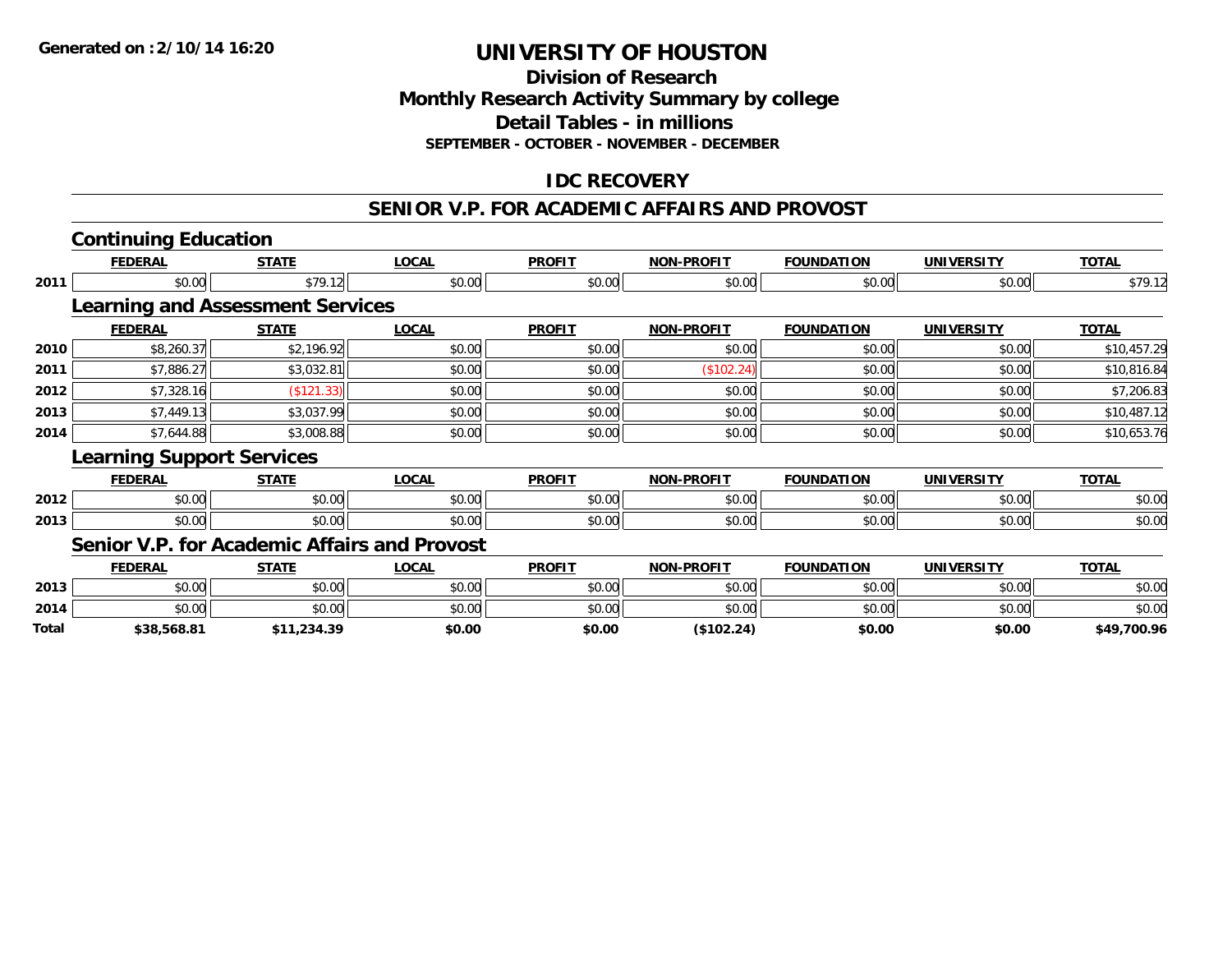### **Division of Research Monthly Research Activity Summary by college Detail Tables - in millions SEPTEMBER - OCTOBER - NOVEMBER - DECEMBER**

### **IDC RECOVERY**

#### **UH LAW CENTER**

|       | Dean, Law      |              |              |               |                   |                   |                   |               |
|-------|----------------|--------------|--------------|---------------|-------------------|-------------------|-------------------|---------------|
|       | <b>FEDERAL</b> | <b>STATE</b> | <b>LOCAL</b> | <b>PROFIT</b> | <b>NON-PROFIT</b> | <b>FOUNDATION</b> | <b>UNIVERSITY</b> | <b>TOTAL</b>  |
| 2010  | \$27,879.00    | \$0.00       | \$0.00       | \$0.00        | \$0.00            | \$0.00            | \$0.00            | \$27,879.00   |
| 2011  | \$3,984.07     | \$0.00       | \$0.00       | \$0.00        | \$0.00            | \$0.00            | \$0.00            | \$3,984.07    |
| 2012  | (\$69,839.87)  | \$0.00       | \$0.00       | \$0.00        | \$0.00            | \$0.00            | \$0.00            | (\$69,839.87) |
| 2013  | \$0.00         | \$0.00       | \$0.00       | \$0.00        | \$0.00            | \$0.00            | \$0.00            | \$0.00        |
|       | <b>Law-UH</b>  |              |              |               |                   |                   |                   |               |
|       | <b>FEDERAL</b> | <b>STATE</b> | <b>LOCAL</b> | <b>PROFIT</b> | <b>NON-PROFIT</b> | <b>FOUNDATION</b> | <b>UNIVERSITY</b> | <b>TOTAL</b>  |
| 2010  | \$2,668.04     | \$0.00       | \$0.00       | \$0.00        | \$0.00            | \$0.00            | \$0.00            | \$2,668.04    |
| 2011  | \$4,537.99     | \$2,755.67   | \$0.00       | \$0.00        | \$0.00            | \$2,407.25        | \$0.00            | \$9,700.91    |
| 2012  | \$1,212.50     | \$0.00       | \$0.00       | \$0.00        | \$0.00            | \$1,541.22        | \$0.00            | \$2,753.72    |
| 2013  | \$36,192.49    | \$5,344.77   | \$0.00       | \$0.00        | \$0.00            | \$1,915.07        | \$0.00            | \$43,452.33   |
| 2014  | \$5,629.40     | \$6,709.67   | \$0.00       | \$0.00        | \$0.00            | \$0.00            | \$0.00            | \$12,339.07   |
| Total | \$12,263.62    | \$14,810.11  | \$0.00       | \$0.00        | \$0.00            | \$5,863.54        | \$0.00            | \$32,937.27   |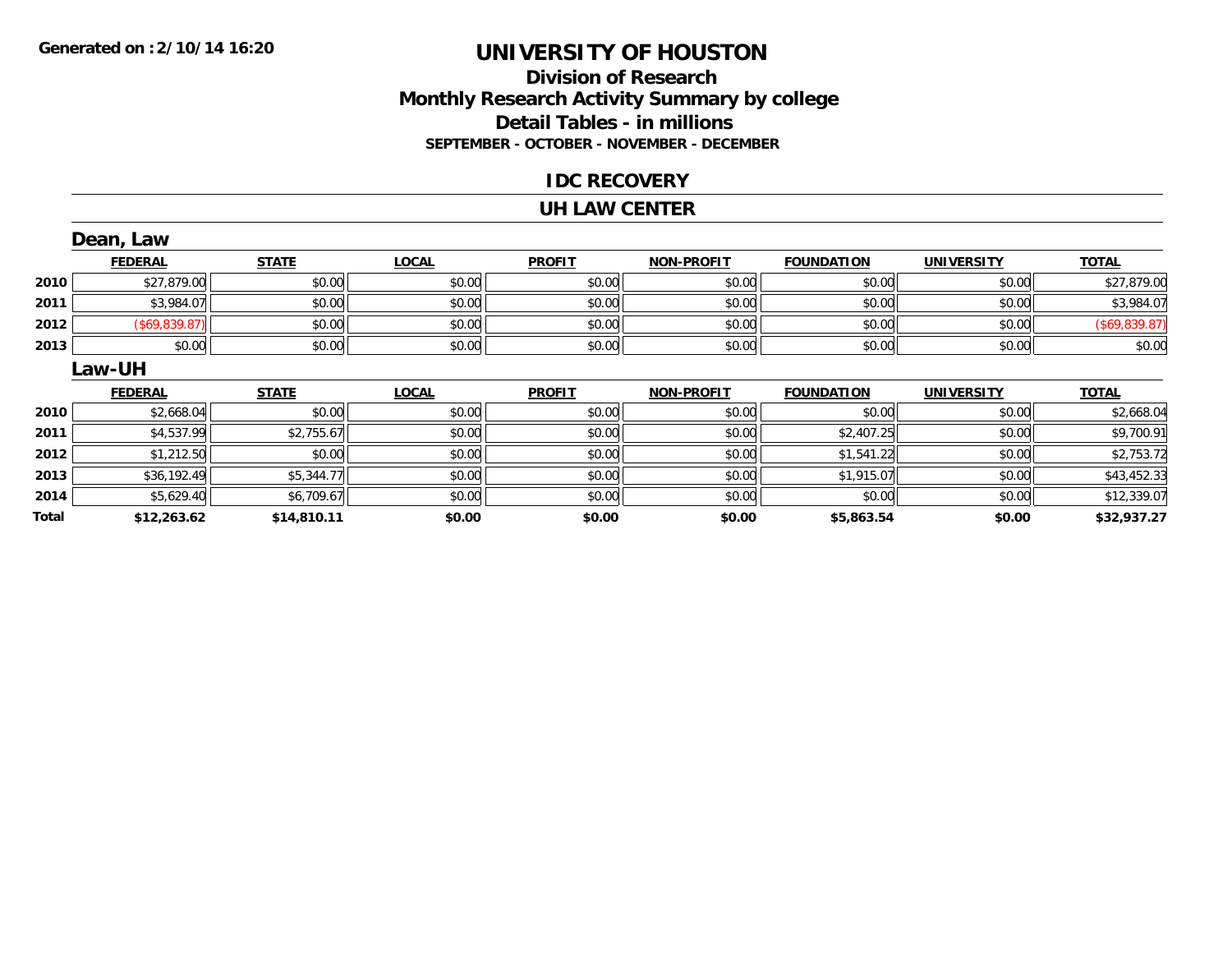### **Division of Research Monthly Research Activity Summary by college Detail Tables - in millions SEPTEMBER - OCTOBER - NOVEMBER - DECEMBER**

#### **IDC RECOVERY**

#### **UH SYSTEM**

|              | KUHT-          |              |        |               |                   |                   |                   |                     |
|--------------|----------------|--------------|--------|---------------|-------------------|-------------------|-------------------|---------------------|
|              | <b>FEDERAL</b> | <b>STATE</b> | LOCAL  | <b>PROFIT</b> | <b>NON-PROFIT</b> | <b>FOUNDATION</b> | <b>UNIVERSITY</b> | <b>TOTAL</b>        |
| 2010         |                | \$0.00       | \$0.00 | \$0.00        | \$0.00            | \$0.00            | \$0.00            |                     |
| <b>Total</b> | (\$2,503.85)   | \$0.00       | \$0.00 | \$0.00        | \$0.00            | \$0.00            | \$0.00            | (\$2,503.85)<br>イセつ |